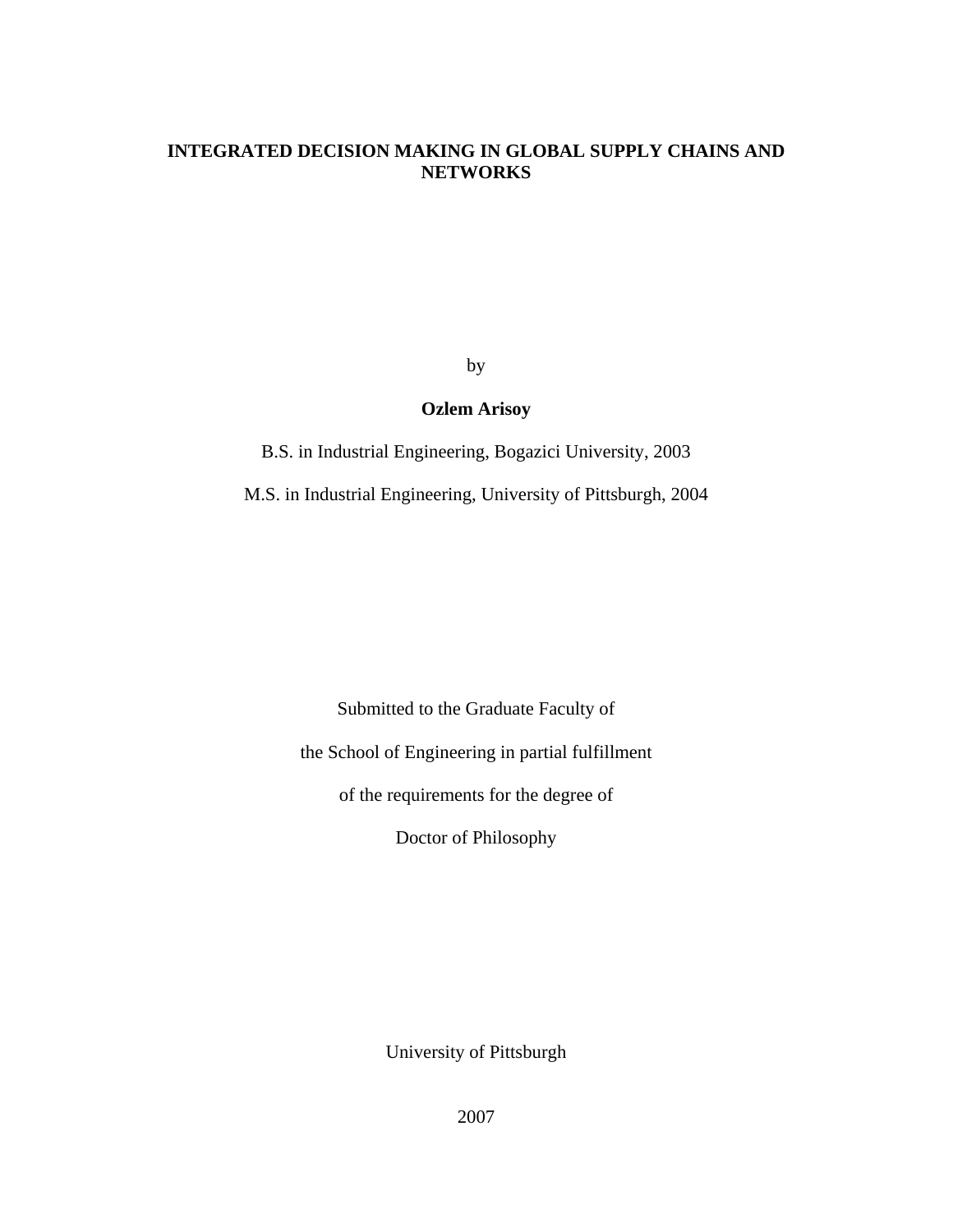# UNIVERSITY OF PITTSBURGH

# SCHOOL OF ENGINEERING

This dissertation was presented

by

Ozlem Arisoy

It was defended on

July 6, 2007

and approved by

Dissertation Director: Bopaya Bidanda, Professor, Industrial Engineering Department

Dissertation Co-Director: Larry J. Shuman, Professor, Industrial Engineering Department

Brady Hunsaker, Assistant Professor, Industrial Engineering Department

Ravindranath Madhavan, Associate Professor, Business Administration

Kim LaScola Needy, Associate Professor, Industrial Engineering Department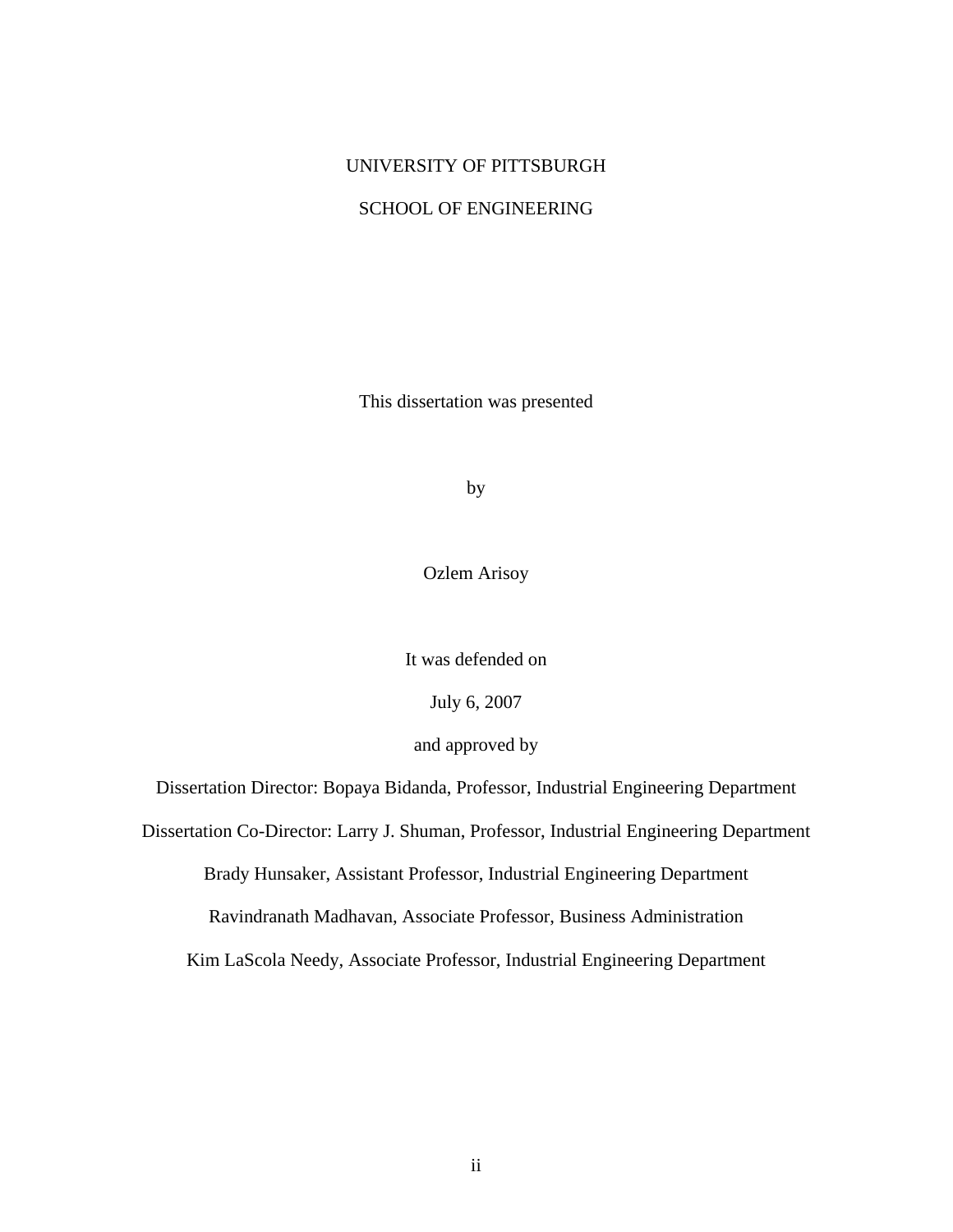Copyright © by Ozlem Arisoy 2007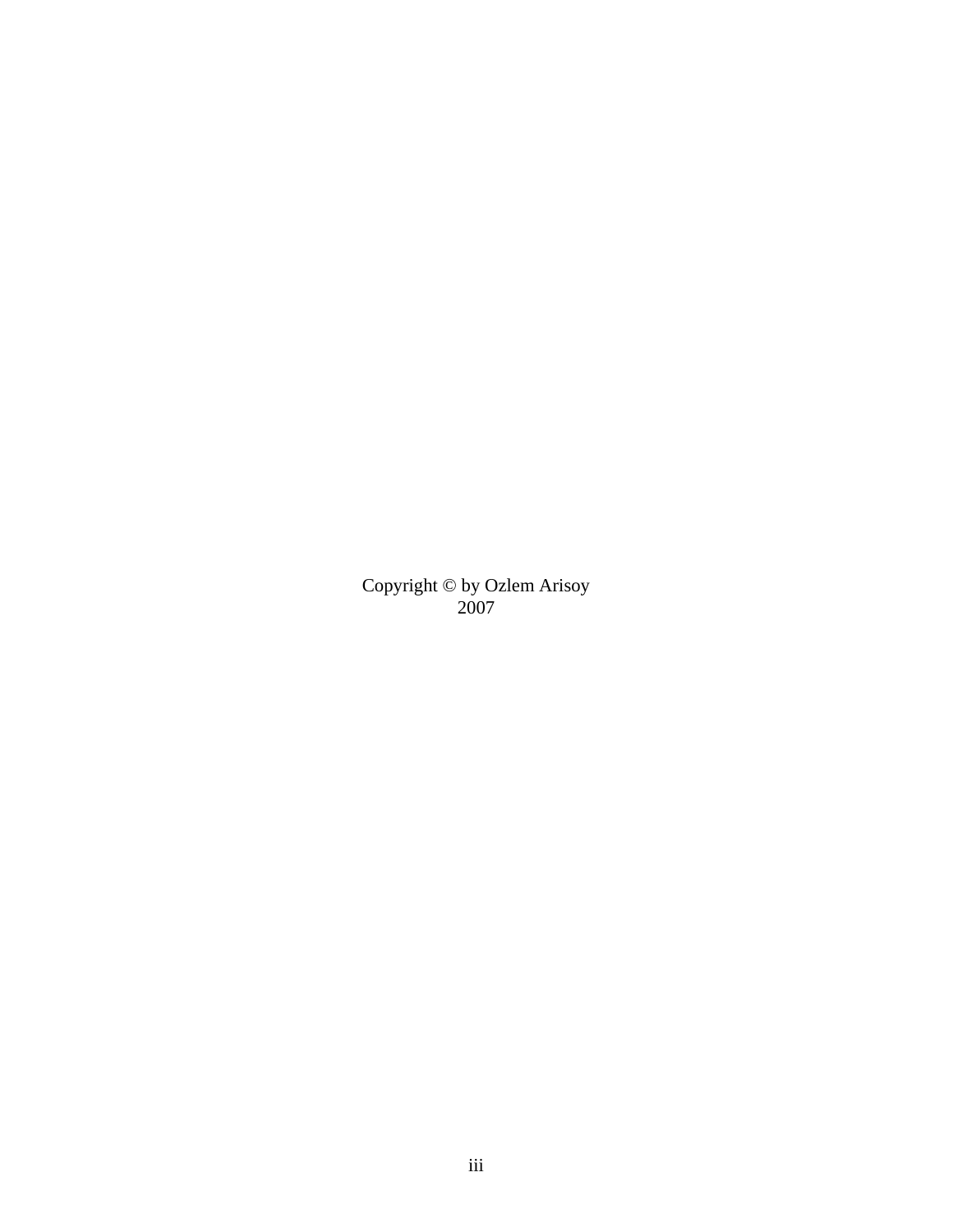## **INTEGRATED DECISION MAKING IN GLOBAL SUPPLY CHAINS AND NETWORKS**

Ozlem Arisoy, PhD

University of Pittsburgh, 2007

One of the more visible and often controversial effects of globalization is the rising trend in global sourcing, commonly referred to as outsourcing, offshoring and offshore outsourcing. Today, many organizations experience the necessity of growing globally in order to remain profitable and competitive. This research focuses on the process that organizations undergo in making strategic decisions of whether or not to go offshore, and then on the location and volume of these offshore operations.

This research considers the strategic decision of offshoring and sub-divides it into two components: analysis of monetary benefits and evaluation of intangible variables. In this research, these two components are integrated by developing an analytical decision approach that can incorporate quantitative and qualitative factors in a structure based on multiple solution methodologies. The decision approach developed consists of two phases which concurrently assess the offshoring decision by utilizing mixed integer programming and multi-attribute decision modeling, specifically using Analytic Network Process, followed by multi-objective optimization and tradeoff analysis. The decision approach is further enhanced by employing engineering economic tools such as life cycle costing and activity based costing. As a result, the approach determines optimal offshoring strategies and provides a framework to investigate the optimality of the decisions with changing parameters and priorities.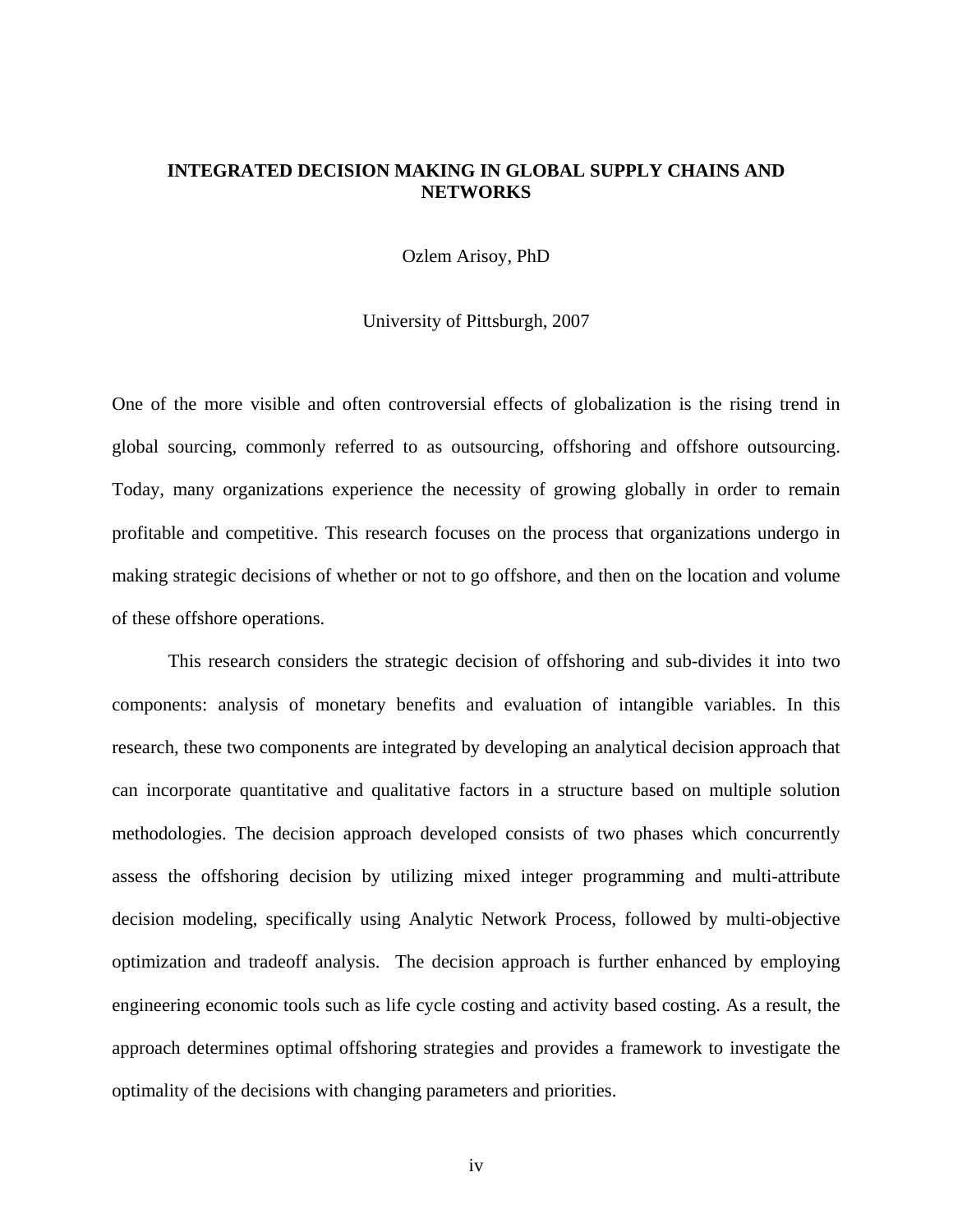The applicability, compliance and effectiveness of the developed integrated decision making approach is demonstrated on two real life cases in two different industry types. Through empirical studies, different dimensions of offshoring decisions are examined, classified and characterized within the framework of the developed decision approach. The solutions are evaluated by their value, level of support and relevance to the decision makers. The utilization of the developed systematic approach showed that counterintuitive decisions may sometimes be the best strategy.

This study contributes to the literature with a comprehensive decision approach for determining the most advantageous offshoring location and distribution strategies by integrating multiple solution methodologies. This approach can be adapted in the corporate world as a tool to improve global perspective and direction.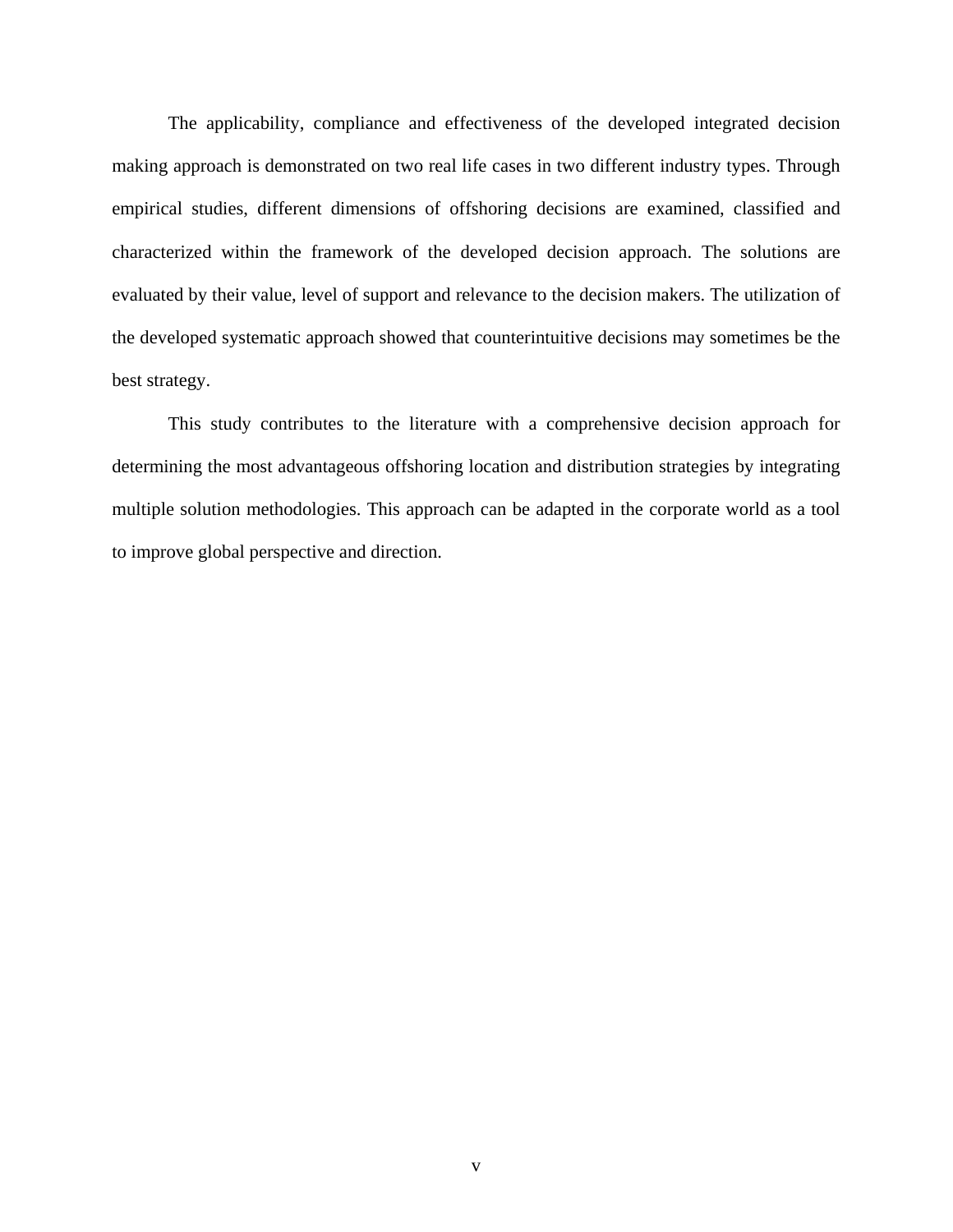# **TABLE OF CONTENTS**

| 1.0 |       |  |
|-----|-------|--|
| 1.1 |       |  |
| 1.2 |       |  |
| 2.0 |       |  |
| 2.1 |       |  |
| 2.2 |       |  |
|     | 2.2.1 |  |
|     | 2.2.2 |  |
|     | 2.2.3 |  |
|     | 2.2.4 |  |
| 3.0 |       |  |
| 3.1 |       |  |
| 3.2 |       |  |
| 3.3 |       |  |
|     | 3.3.1 |  |
|     | 3.3.2 |  |
| 3.4 |       |  |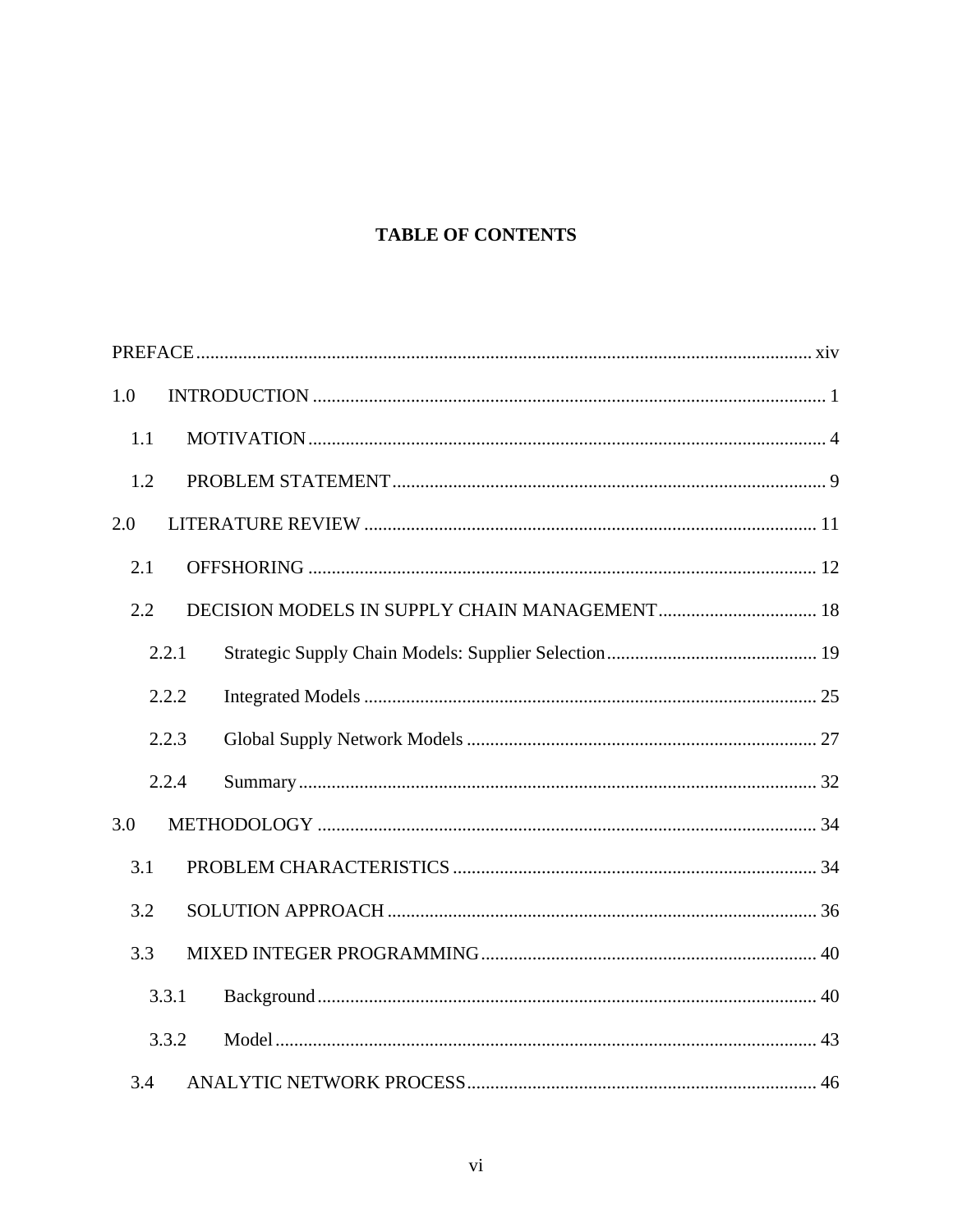| 3.4.1 |  |
|-------|--|
| 3.4.2 |  |
| 3.5   |  |
| 3.5.1 |  |
| 3.5.2 |  |
| 4.0   |  |
| 4.1   |  |
| 4.1.1 |  |
| 4.1.2 |  |
| 4.1.3 |  |
| 4.2   |  |
| 4.2.1 |  |
| 4.2.2 |  |
| 4.2.3 |  |
| 4.3   |  |
| 4.4   |  |
|       |  |
| 5.1   |  |
| 5.1.1 |  |
| 5.1.2 |  |
| 5.1.3 |  |
| 5.2   |  |
| 5.2.1 |  |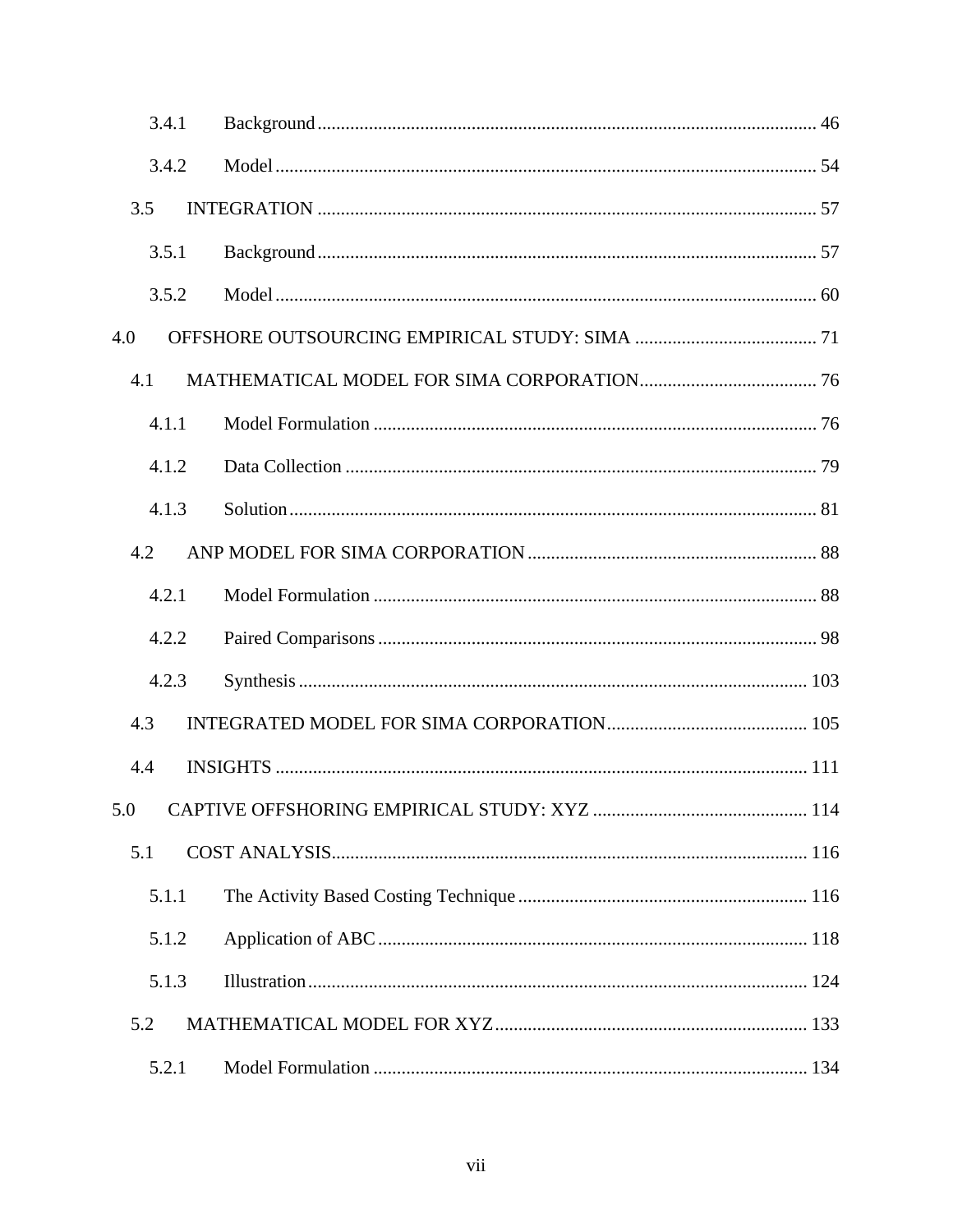| 5.2.2 |  |  |
|-------|--|--|
| 5.2.3 |  |  |
| 5.3   |  |  |
| 5.3.1 |  |  |
| 5.3.2 |  |  |
| 5.3.3 |  |  |
| 5.4   |  |  |
| 5.5   |  |  |
| 6.0   |  |  |
| 6.1   |  |  |
| 6.2   |  |  |
| 6.3   |  |  |
| 6.4   |  |  |
| 6.5   |  |  |
|       |  |  |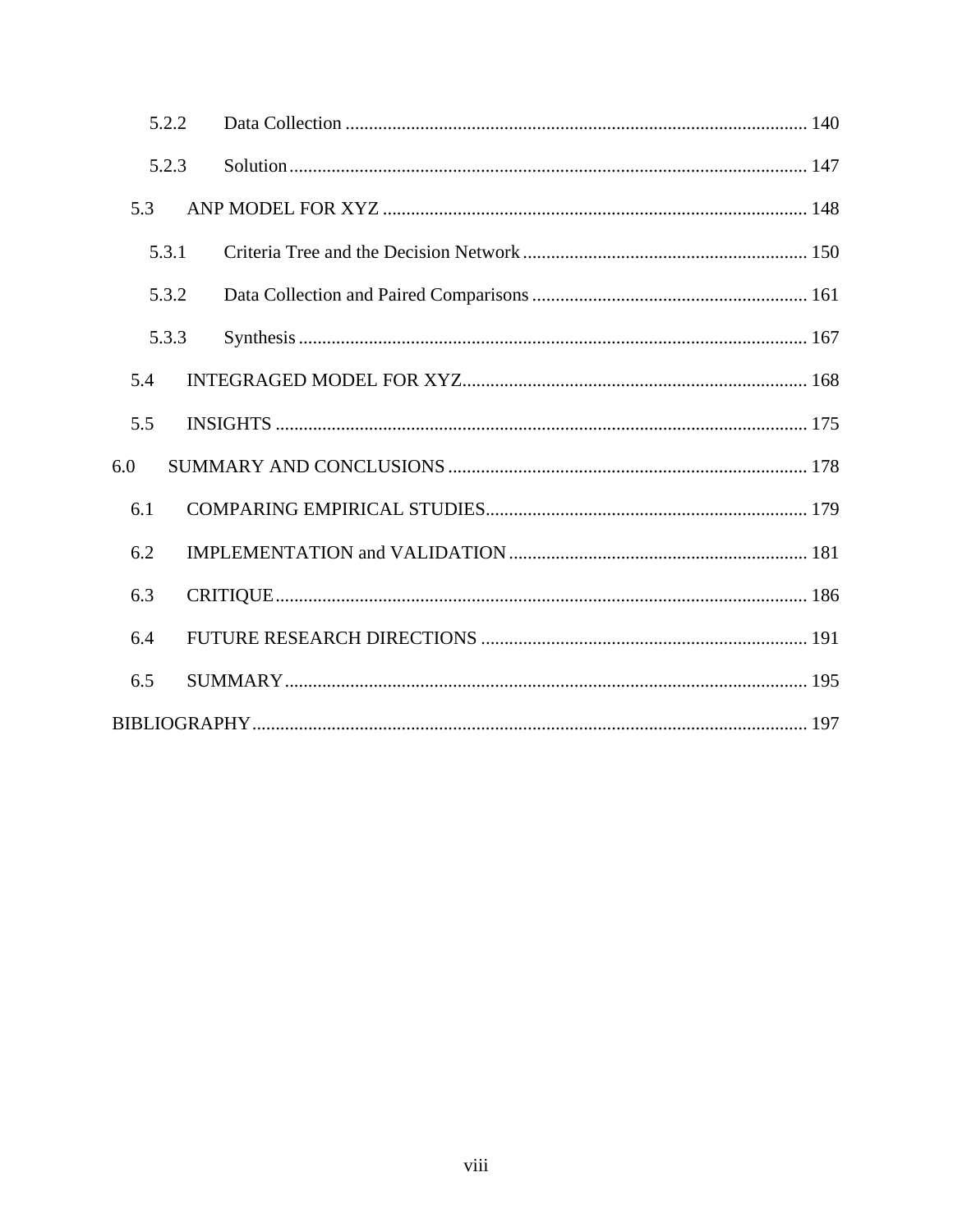# **LIST OF TABLES**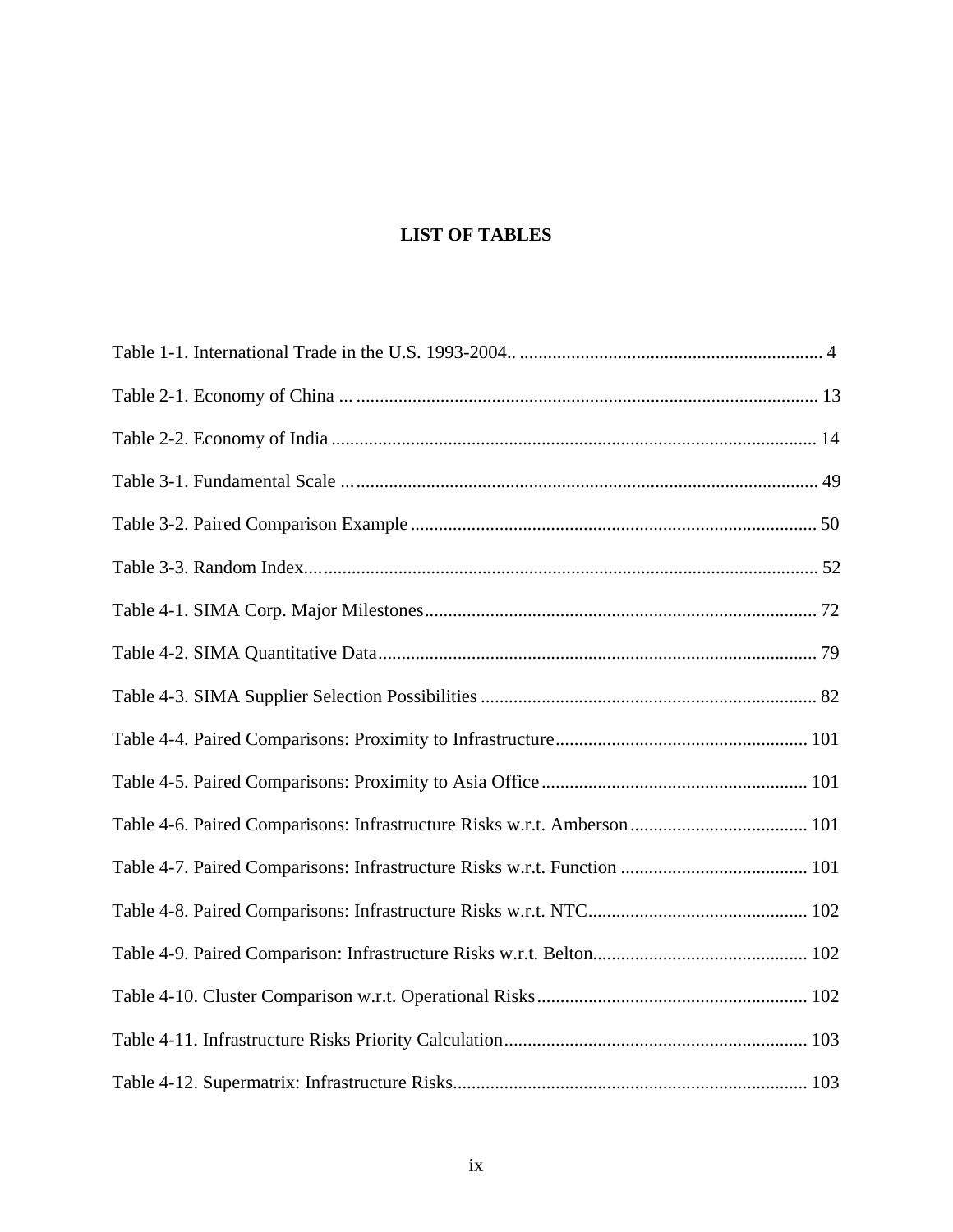| Table 5-12. Optimal Production Distribution (minimize total net present cost)  147       |
|------------------------------------------------------------------------------------------|
| Table 5-13. Optimal Production Distribution with Adequate Capacity in Asia 148           |
|                                                                                          |
|                                                                                          |
|                                                                                          |
|                                                                                          |
|                                                                                          |
|                                                                                          |
|                                                                                          |
| Table 5-21. Optimal Production Distribution (minimize risk and maximize opportunity) 169 |
|                                                                                          |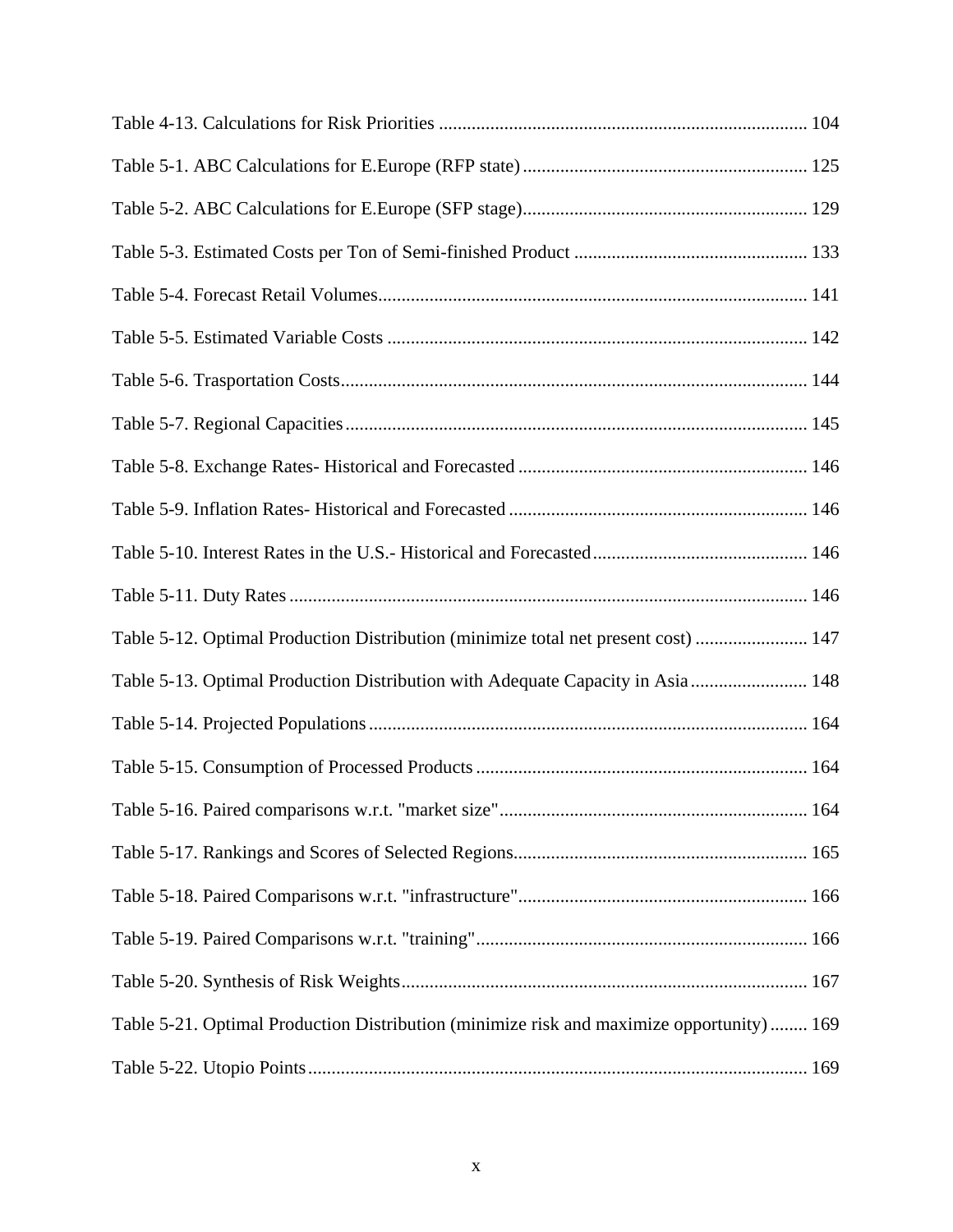|--|--|--|--|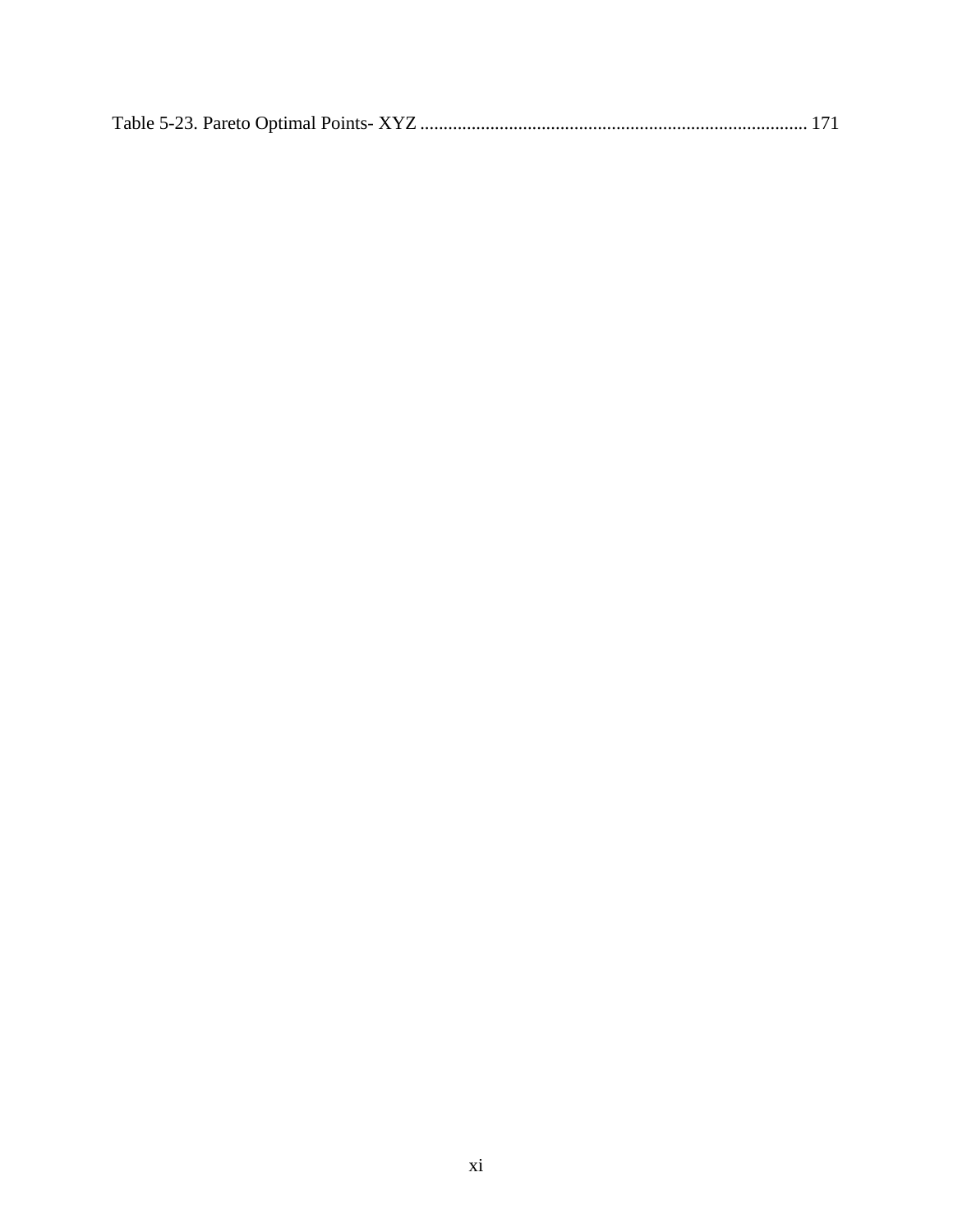# **LIST OF FIGURES**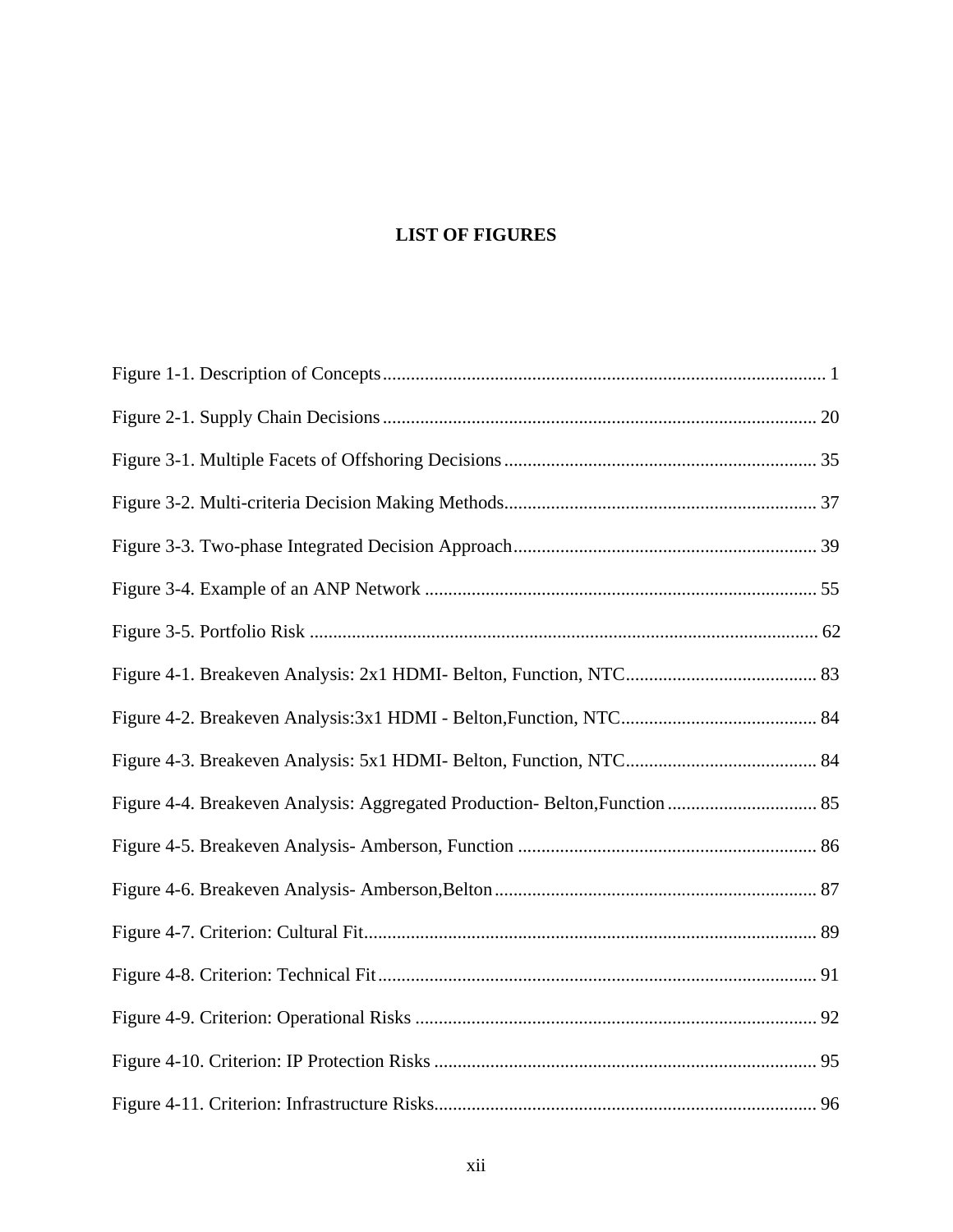| Figure 5-3. Cash Flow of Total Cost of Production at Location i (in local currency) 139 |
|-----------------------------------------------------------------------------------------|
|                                                                                         |
|                                                                                         |
|                                                                                         |
|                                                                                         |
|                                                                                         |
|                                                                                         |
|                                                                                         |
|                                                                                         |
|                                                                                         |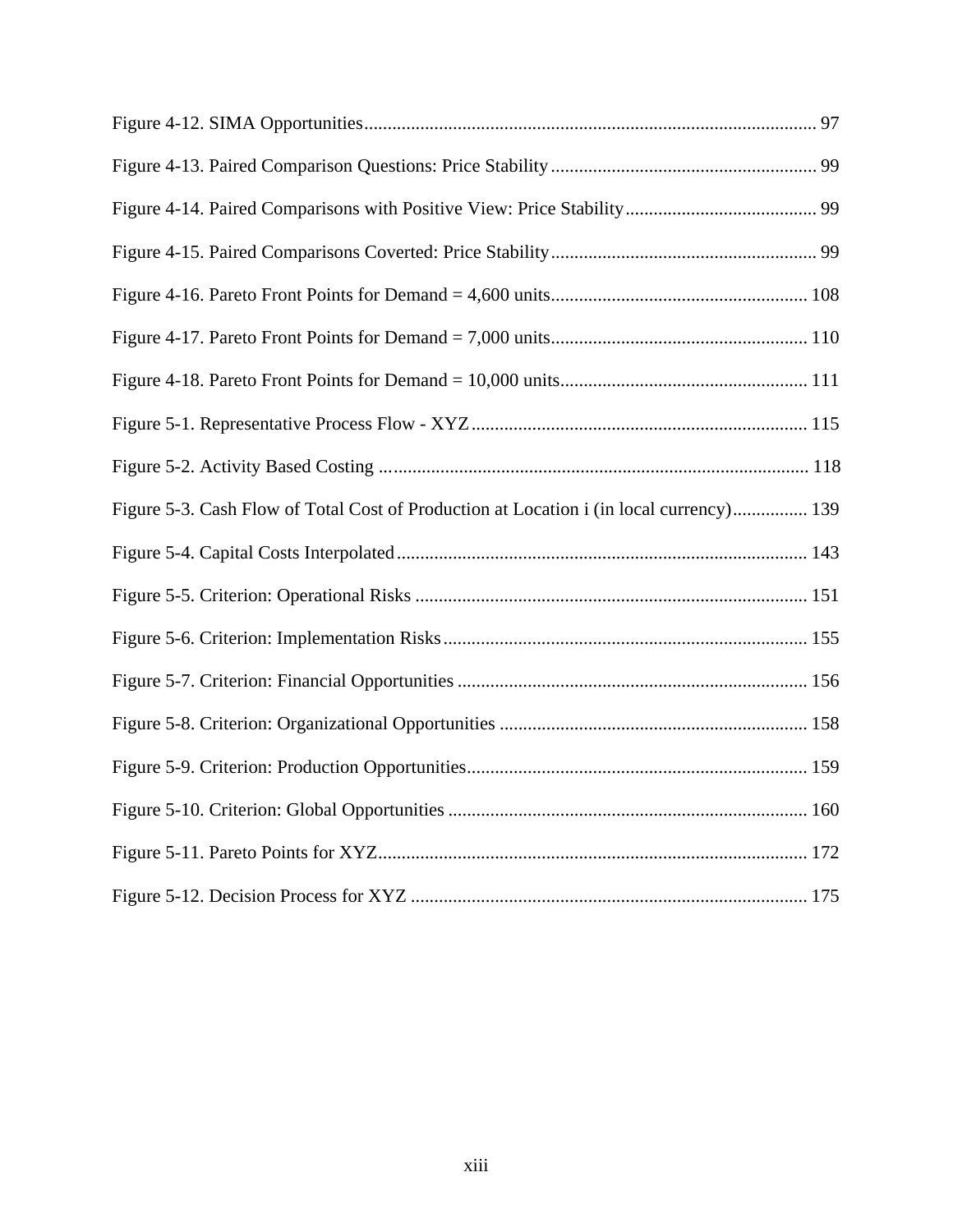### **PREFACE**

<span id="page-13-0"></span>I would like to gratefully acknowledge my dissertation advisor, Dr. Bopaya Bidanda, for his motivation, inspiration and positive disposition throughout my doctoral study. Additionally, I would like to extend my sincere gratitude to Dr. Larry J. Shuman who provided me invaluable advice and generous support. Thank you for believing in me, investing in me and giving continuous support for my professional and personal development.

Many thanks to my committee members, Dr. Brady Hunsaker, Dr. Ravi Madhavan and Dr. Kim LaScola Needy for adding value with their expertise and experience. I very much appreciate suggestions, advice and the insights you brought into this research.

I would like to thank all of the Industrial Engineering faculty members for creating a spirit of cooperation. Thank you for your commitment to research and education. Special thanks to Dr. Andrew Schaefer and Dr. Alex Wang for their helpful directions and advice, particularly in the first years of my study. To my friends from Benedum Hall  $10^{th}$  floor,  $5^{th}$  floor, EGSO and GPSA. You brought excitement and joy to my life. I wish you all the best in the years to come.

I am grateful to Murat for sharing the best and worst moments of my doctoral dissertation journey. This dissertation would not be complete without his constant encouragement. Finally, I would like to dedicate this work to my parents, Nebahat and Emin Arisoy, who have given me their endless love, support, understanding and everything else that I could ever wish for.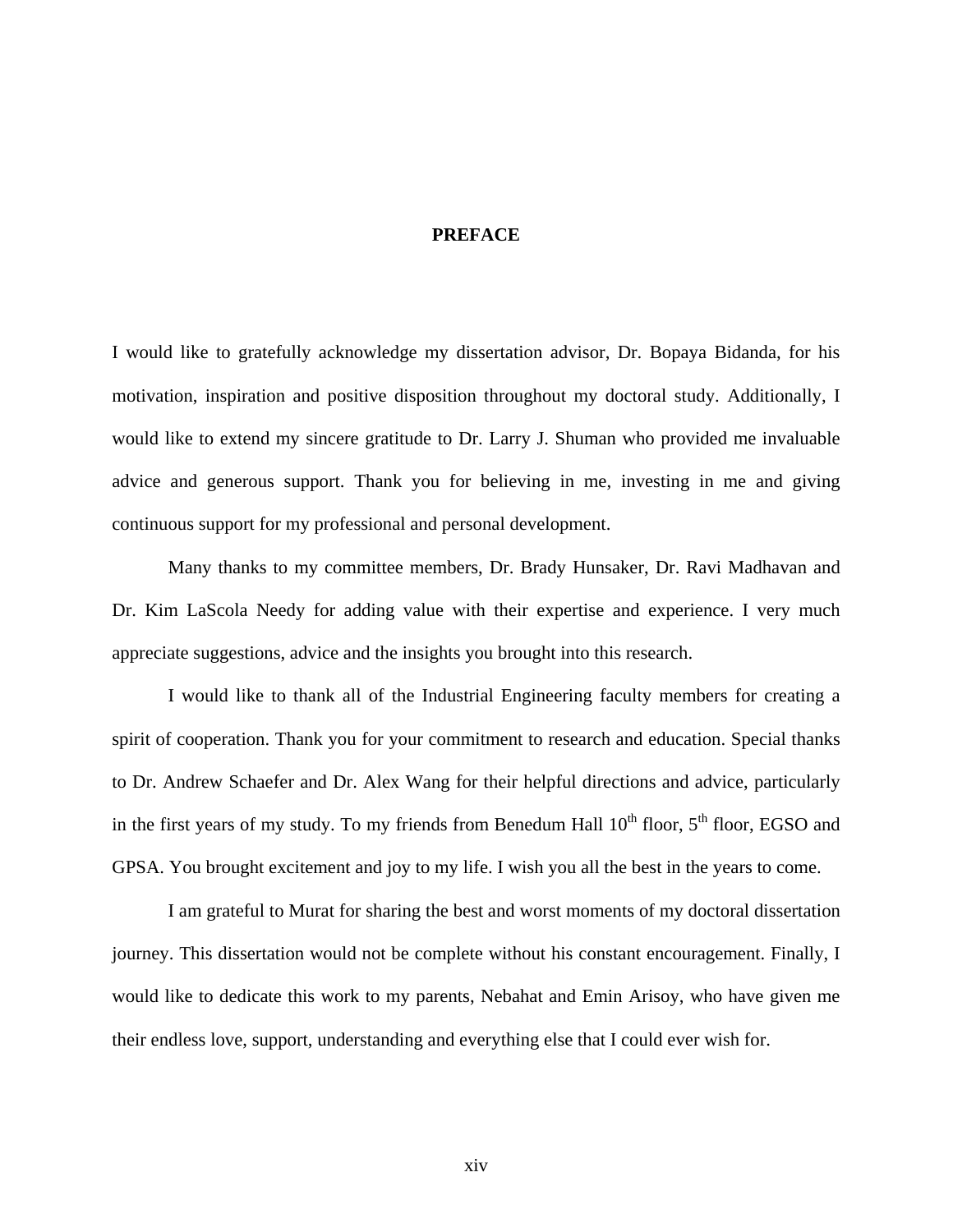# **1.0 INTRODUCTION**

<span id="page-14-0"></span>Outsourcing is the transfer of internal functions to an outside corporation whereas "offshore" outsourcing is the transfer of these functions to overseas locations. A.T. Kearney [[1\]](#page-218-0) defines the relationship between outsourcing and offshoring by classifying the operational transfer into four parts. The concept of "supply chain and network" in this research is incorporated into this classification scheme as shown in [Figure 1-1](#page-14-0).



**Figure 1-1.** Description of Concepts

Domestic insourcing and outsourcing happen when the market demand exceeds the capacity of production (or services) and the company seeks support from either outside suppliers or inside parties without going outside of the domestic market. These are common practices to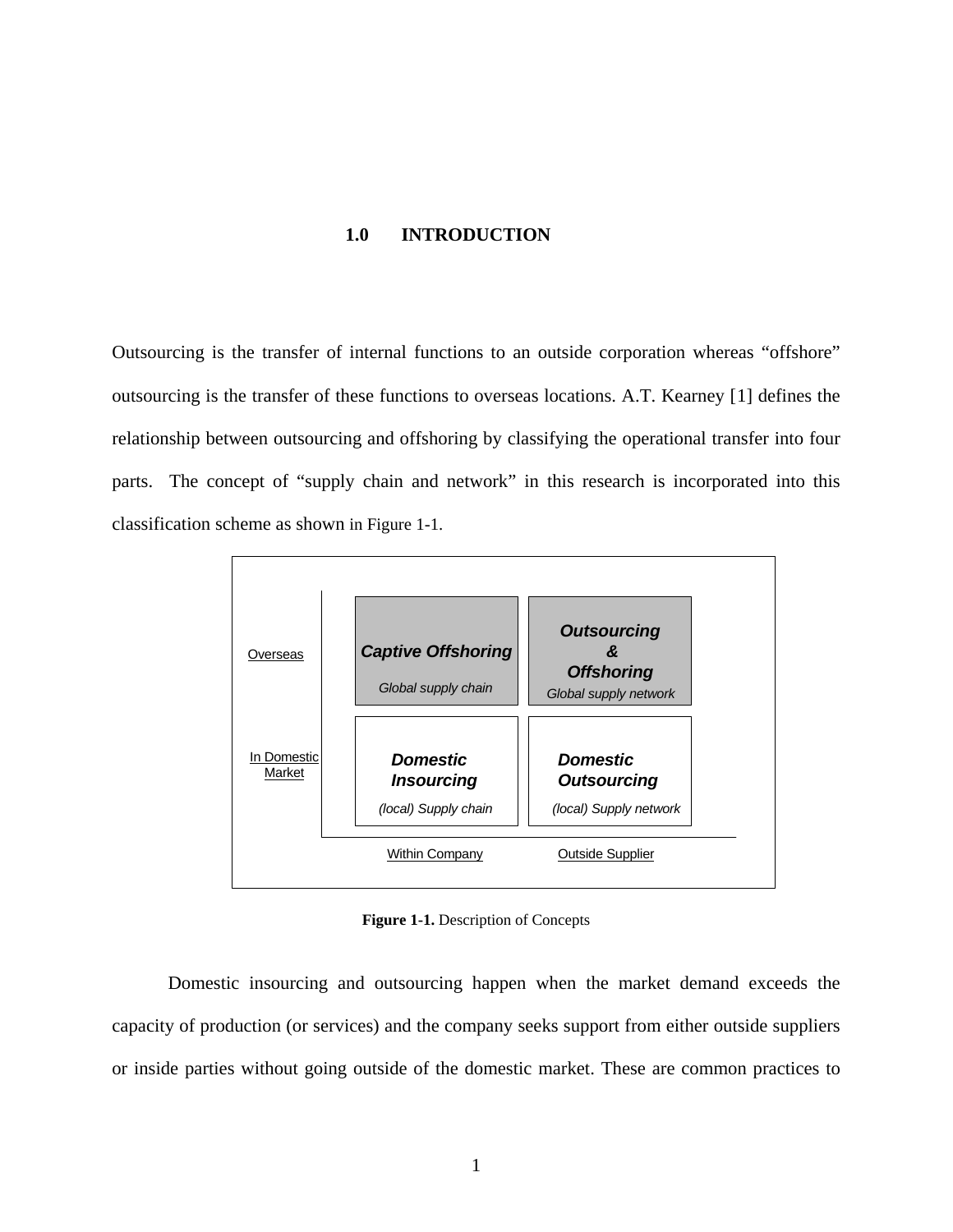enlarge the size of the business temporarily or permanently. On the other hand, a company may want to broaden its operations by expanding outside of the local region. Typically in these cases multi-national companies grow globally by investments in different countries. This is called "captive offshoring." Instead of making investments, an organization may be willing to go offshore (perhaps without expanding the market) by contractual agreements with an outside supplier. By doing so, the risks involved in captive offshoring is mitigated, while some of the benefits such as lower cost production are accrued. This case is called "offshore outsourcing" where in many instances the corporations can gain the advantages of international business while protecting itself from the complications. The term "offshoring" encompasses a company's strategic action of going offshore either by outsourcing based on an agreement with a third party or by investing in an overseas region.

If the operations are performed in-house then the coordination of manufacturing, service and transportation operations are executed within a chain structure and information flow is unidirectional against the flow of material. Such a structure is common in a majority of businesses and it is called a "supply chain." On the other hand, if the operations are performed with the participation of outside suppliers, the information and material flows are multidirectional and their directions may or may not be opposite to each other. Rather than being a chain, this structure is a "network" of different vendors. Depending on the location of the operations, the supply chain (or network) is distinguished as global or domestic. This research focuses specifically on global supply chains and networks with outsourcing and captive offshoring, which combined is called "offshoring."

Globalization and offshoring are complementary subjects commonly debated on many levels. The reality is that globalization is occurring as a result of scientific and technological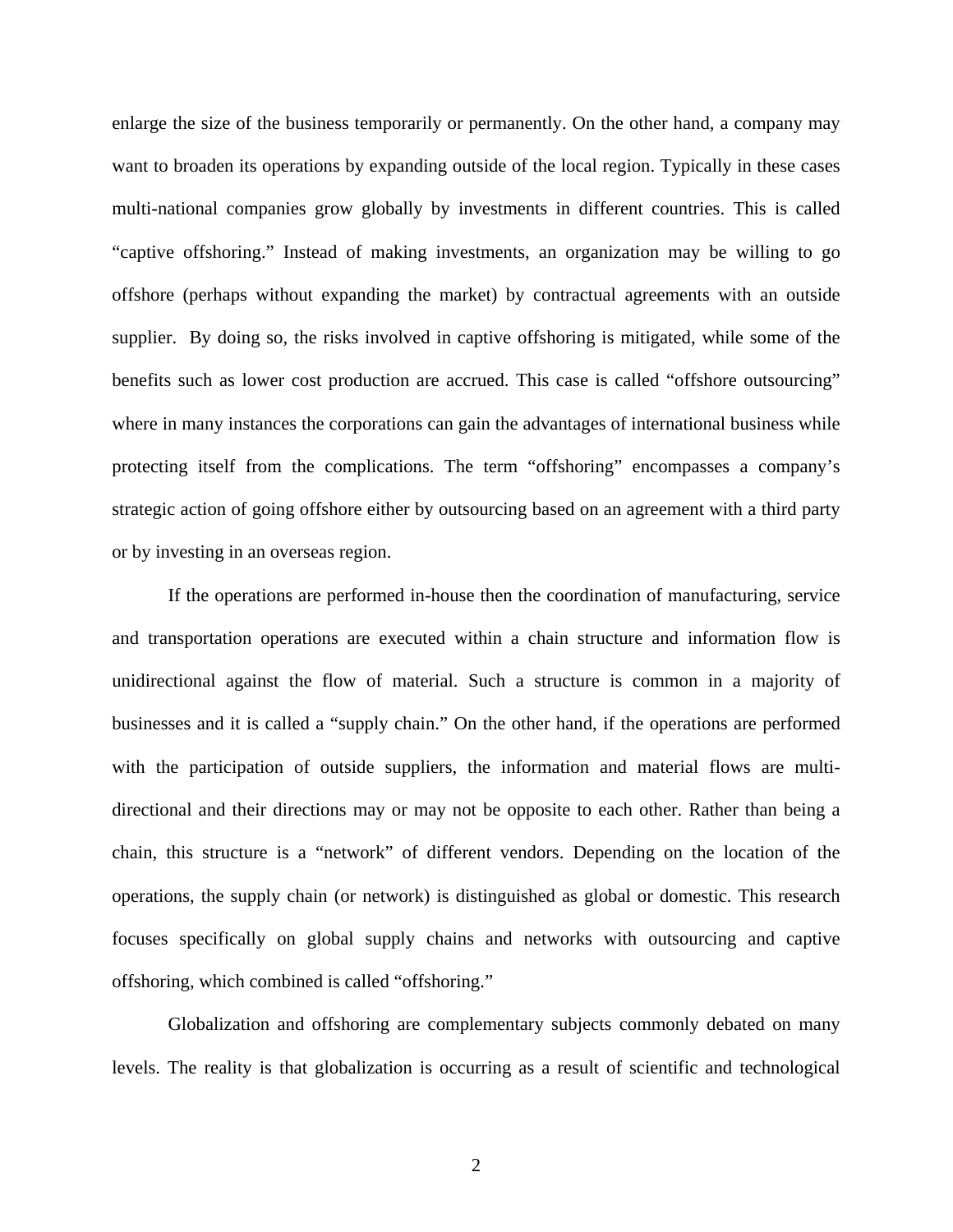advancements and its growth likely will escalate. As businesses continue their global expansion the option of offshoring has also increased as a viable alternative. During this process organizations encounter decisions concerning the selection of manufacturing and service locations and the distribution of these manufacturing and service operations. Such strategic decisions are often assessed from a quantitative point of view where the analyses mostly involve financial elements. However there are many other factors, including risks and intangible opportunity variables, which need to be considered with a structured approach for selecting destination locations and distributions of operations. The purpose of this research is to present a thorough analysis of offshoring practices and consequently, provide an integrated decision model that can handle the complexities and multidimensionality of strategic selection of site location and distribution in order to better optimize global supply chains and networks.

This study first discusses the globalization trend in the world and examines the factors that lead to the growth of offshoring and the intended and unintended economic and social consequences in the developed and developing worlds. After a brief discussion, the study focuses on corporate decisions in going offshore which is followed by the evolution of the supply chain structure towards a global supply network structure. The literature on corporate decision making, decision modeling, supply chain management and supplier selection models is elucidated. Later, the study presents the motivation, development, practice and results of an integrated decision model that is specifically and extensively built to support offshoring decisions, including the decision to stay in-house or to go offshore and the decision on where to locate and how to distribute operations across the world.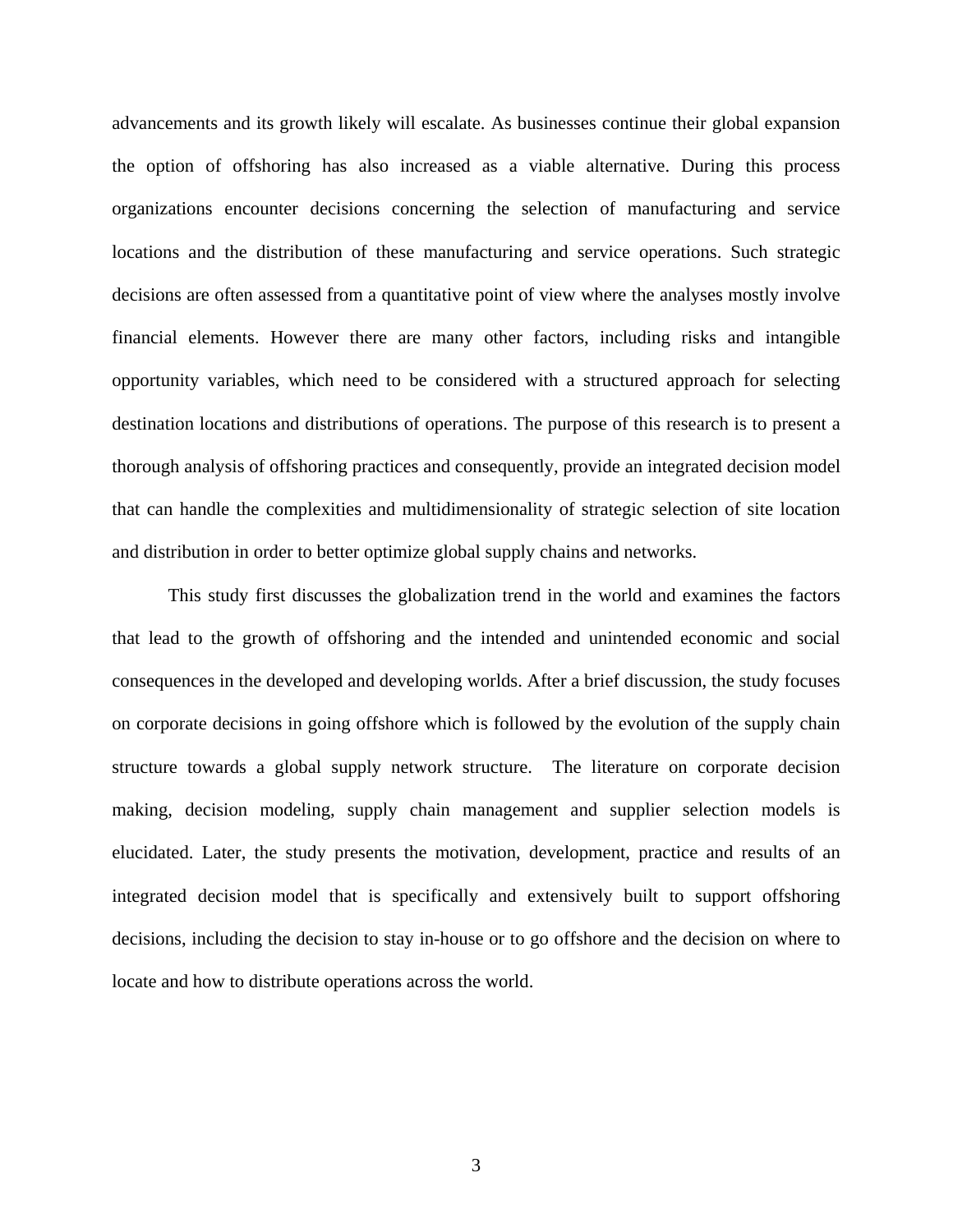#### **1.1 MOTIVATION**

<span id="page-17-0"></span>Globalization is a term that encompasses the increases in the world trade as well as the borderless worldwide interdependencies within a framework of political and social relationships. The integration of the global economy through trade has given rise to the interconnectedness of international economies and politics. Decisions and activities in one part of the world can no longer remain local; their effects ripple through the societies and economies of multiple communities in various parts of the world.

The inter-connectedness of national economies, the rapid ascent of countries such as China and India on the global manufacturing scene, and the pro-active role of the World Trade Organization, regional alliances, including the European Union, NAFTA and the more fledging Mercosur (southern Latin America) have all been factors in synergizing this movement towards Thomas Friedman's "flat world."[[2\]](#page-218-1) However, the biggest factor has been the high speed communication links that have arisen over the past ten years which have enabled many high-end, technical tasks to be performed almost anywhere on the planet.

[Table 1-1](#page-17-0) provides evidence of the significant growth in economic interaction during the last decade.

| in mil.USD           | 1993      | 1994      | 1995      | 1996      | 1997      | 1998      |
|----------------------|-----------|-----------|-----------|-----------|-----------|-----------|
| <b>Total Exports</b> | 464,858   | 512,416   | 583,031   | 622,827   | 687,598   | 680,474   |
| <b>Total Imports</b> | 580,469   | 663,830   | 743,505   | 791,315   | 870,213   | 913,885   |
| in mil. USD          | 1999      | 2000      | 2001      | 2002      | 2003      | 2004      |
| <b>Total Exports</b> | 692,821   | 780,419   | 731,026   | 693,257   | 723,743   | 817,936   |
| <b>Total Imports</b> | 1,024,766 | 1,216,888 | 1,141,959 | 1,163,549 | 1,259,396 | 1,469,671 |

**Table 1-1.** International Trade in the U.S. 1993-2004[[3\]](#page-218-1)

As noted, the growth in trade is the result of both technological developments and a concerted effort to reduce trade barriers. First, the trade liberalization enabled the expansion of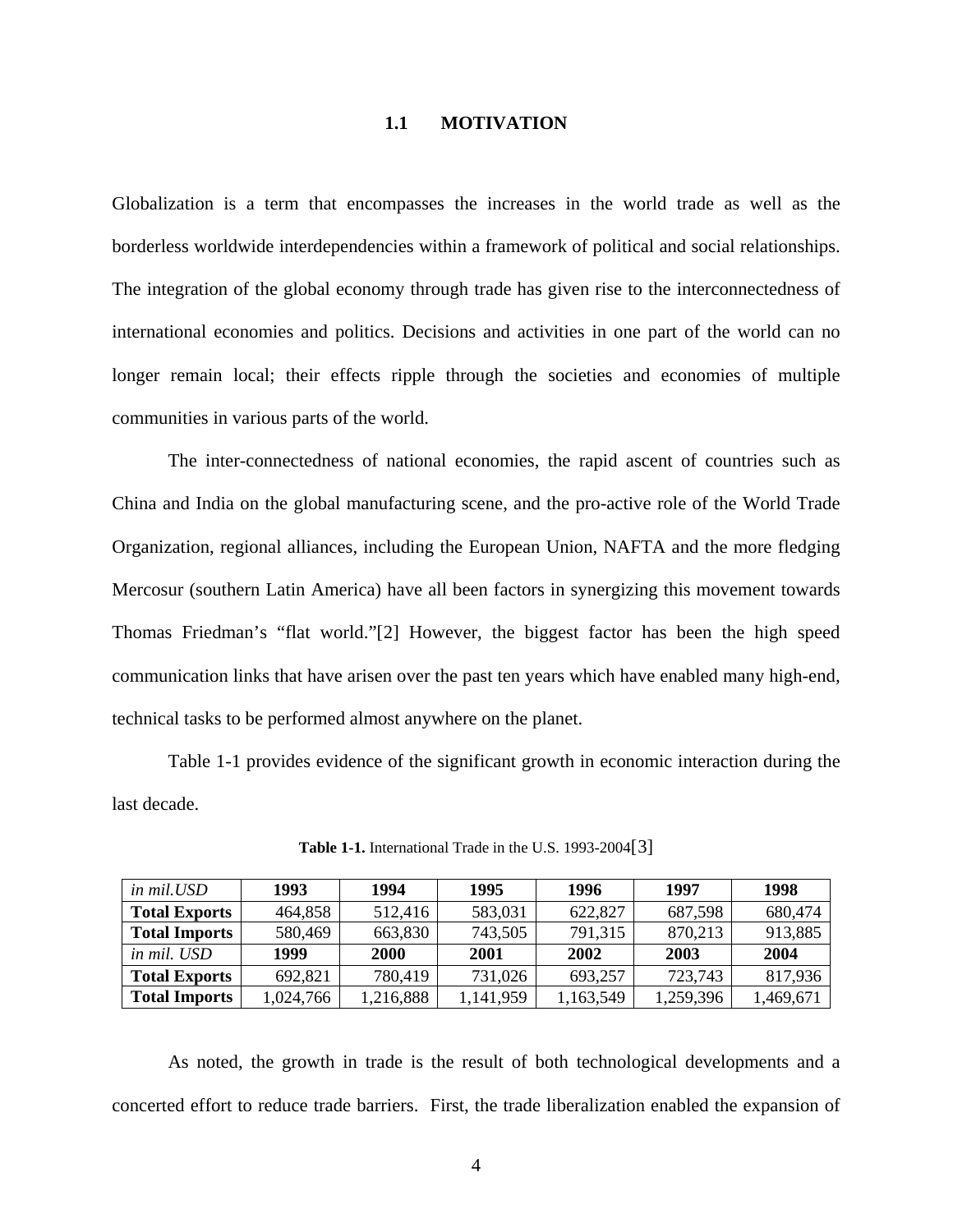international relationships. Since 1947, when the General Agreement on Tariffs and Trade (GATT) was created, the world trading system has benefited from eight rounds of multilateral trade liberalization, as well as from unilateral and regional liberalization. The last of these eight rounds (the so-called "Uruguay Round" completed in 1994) led to the establishment of the World Trade Organization to help administer the growing body of multilateral trade agreements [[4\]](#page-218-1). Newer organizations such as the European Union and the Mercosur have helped to accelerate the growth of today's inter-connected economy (although both the EU and Mercosur have recently suffered major setbacks in terms of their constitution and the failure to reach a broader, western hemispheric agreement respectively).

With this trade liberalization in recent years, there have been continuous improvements in communication and transportation technologies. These two factors have facilitated easy access to distant locations, especially in large, urban areas around the world. The evolutions in the Internet and the World Wide Web has had an enormous effect on the communication technology and the current advances such as wireless networks and quantum computers promise inconceivable progress for future communications systems.

As a consequence, national boundaries are becoming less important to the large, multinational corporations who now operate on a global scale. Indeed, as boundaries have become permeable due to the technological explosion in global communications and low cost travel, these companies have become transnational, owing allegiance, or even headquarters to no particular country. This has led to the creation of new markets, new customers, and even a "new manufacturing order." Globalization has also spurred competition among companies on an international scale, especially in the highly developed countries.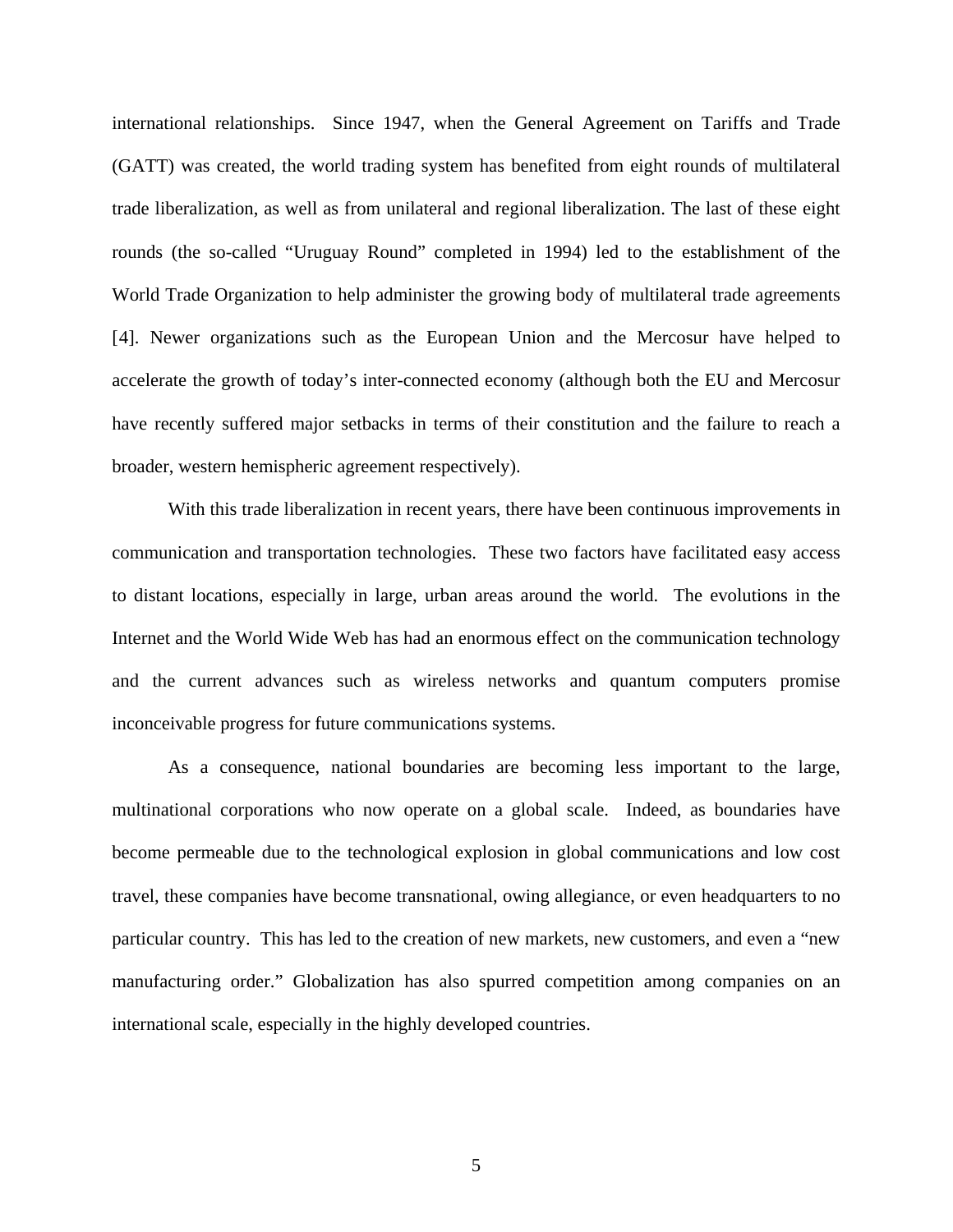One result of globalization is the rapid growth of offshore outsourcing or offshoring, i.e., the outsourcing of functions and jobs to offshore locations. In the U.S. offshoring has progressed to the point where it affects everyday lives, from the cars we drive (of which a large portion of the work and components are outsourced) to computers (which are typically manufactured offshore and shipped back to the United States) and to electronic diagnostics (where calls are answered overseas). This phenomenon has implications on our lives and on the jobs that engineers and scientists will assume both now and in the future. Further, it is something that all highly developed and even some lesser developed countries must face.

The rapid development of communications systems combined with a competitive need to find lower cost alternatives without sacrificing quality or performance has resulted in corporations that operate on a global scale. Rather than this being a new phenomenon, it is part of a long-term trend that in the U.S. started in the 1970s with manufacturing. Over the past thirty-plus years an increasing number of U.S. manufacturing jobs, as well as similar jobs in other highly developed countries, have migrated to countries with substantially lower labor costs. While these were initially low-end, low-skilled jobs, it is the current movement of high-end, highly-skilled work that is creating concern within U.S. government, industry and educational circles. Today the Internet and high-speed data networks enable knowledge tasks to be done practically anywhere in the world, potentially allowing companies in the developed world to achieve cost savings or simply to stay competitive enough to remain in business by shifting work offshore [[5\]](#page-218-1). In addition to the labor cost advantages, the use of English as the medium of education in such East Asian countries as India and the Philippines has also helped to attract an increasing amount of outsourced work from the U.S. as well as from European countries and Japan, Taiwan and Korea. This is especially true as English becomes the primary language of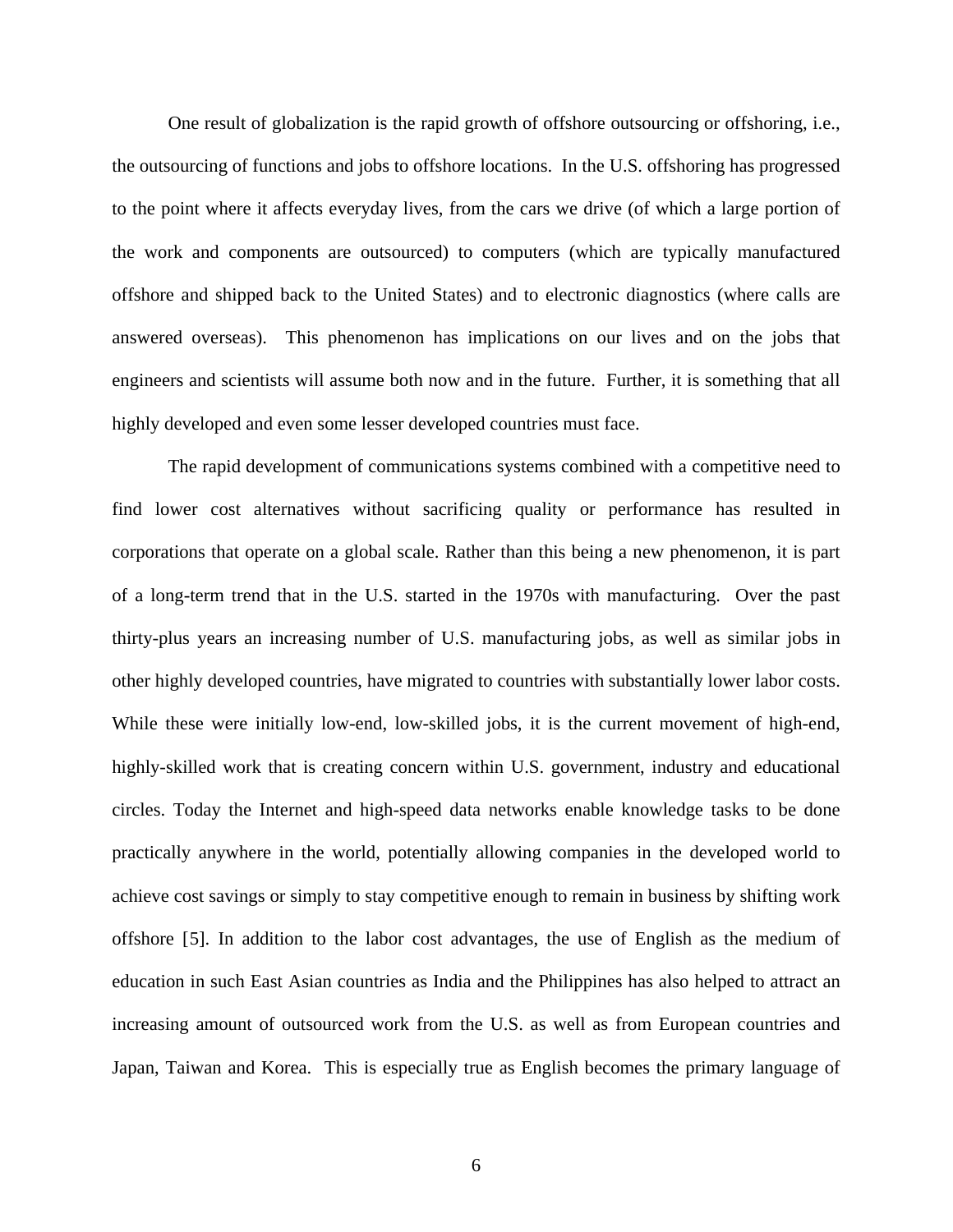international business [[6](#page-218-1)]. As a result, an increasing movement of work to low-cost countries continues to appear in certain industries across the developed world.

Due to its significant impact on the economies of both the developing and developed worlds, offshoring has been subject to many controversial discussions. Although the offshoring trend drew some attention when blue-collar workers began losing jobs, as U.S. unemployment rates rose after 2000 and high tech jobs started moving offshore, the effects on the economy of the current globalization phase is now being questioned. As a result, a large shift towards lowcost countries has appeared in certain industries at an increasing rate. In fact, offshoring in the areas of information technology (IT) and business process operations (BPO) has become an accepted practice [[7\]](#page-218-1). In a frequently cited 2005 report, Forrester Research predicted that 3.3 million U.S. service jobs would be relocated abroad in the next 10 years. Further, McKinsey & Co. reported that the U.S., Europe and Japan combined are losing 600,000 service and manufacturing jobs a year [[8](#page-218-1)]. According to Gartner Inc. in another widely cited report, this trend is likely to continue so that by 2010 one of every four high technology jobs in developed nations will be outsourced to emerging markets in India, China and elsewhere<sup>6</sup>. Farrell of McKinsey and Company has estimated that engineering is the most vulnerable of the professions relative to offshoring with up to 52% of the jobs at risk<sup>7</sup>.

For some people, offshoring is a globalization effort that creates opportunities for future innovations, contributing to the world economy. For others, it has a destructive effect on local economies, increasing unemployment rates and weakening the industrial power of the offshoring country. Above all, offshoring is a result of blending effects coming from globalization and market competition which actually trigger one another. On one side, world cultures unify through the rise of communication technologies (a part of globalization) leading to enormous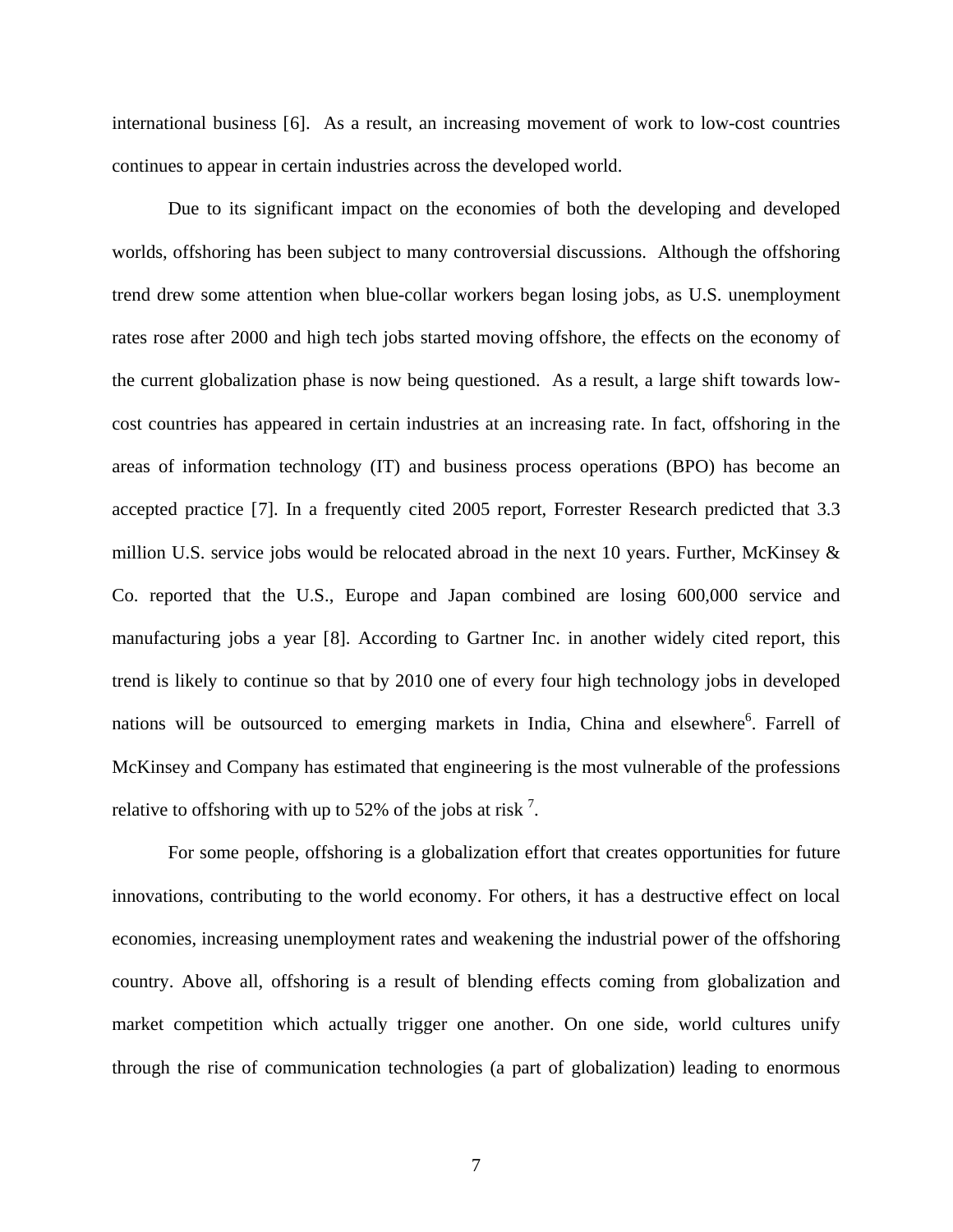expansion in the consumer and production markets beyond the boundaries of the developed world. On the other side, political and economic developments, such as privatization of publicsector organizations and free trade agreements establish a liberated setting for corporations to do business globally. At the same time, the development of manufacturing processes and technological enhancements cause a reduction in product life cycles. As a result, both the supply and demand for low price, high quality and largely customized products (and services) have increased dramatically. With the growing market competition, big box retailers such as Wal-Mart and Home Depot gain power over manufacturers. By means of this power shift, retailers have more incentive for tougher negotiations [[9\]](#page-218-1) which leads to an inconceivable chase for low cost and high quality production and services.

In conclusion, offshoring is not a simple search for lower cost alternatives. It is a consequence of several intertwined factors that cannot be simply avoided. Companies now go offshore not simply because of low labor costs. The availability of highly educated young workers, government subsidies, tax reduction and infrastructural improvement in developing countries are also attractive for the corporations seeking a competitive edge in the global market. However, offshoring is not always the best or even the only option for corporations in many industries. In spite of the immense market competition, in many cases it is more advantageous to stay in-house for several reasons. The decision as to whether or not to go offshore and where to go is a complex one. The goal of this research is to investigate the factors that should be considering in making offshoring decisions and to develop an integrated model that can be utilized to make the decisions of where (in-house vs. overseas country) and in what proportions to keep/transfer manufacturing and service operations.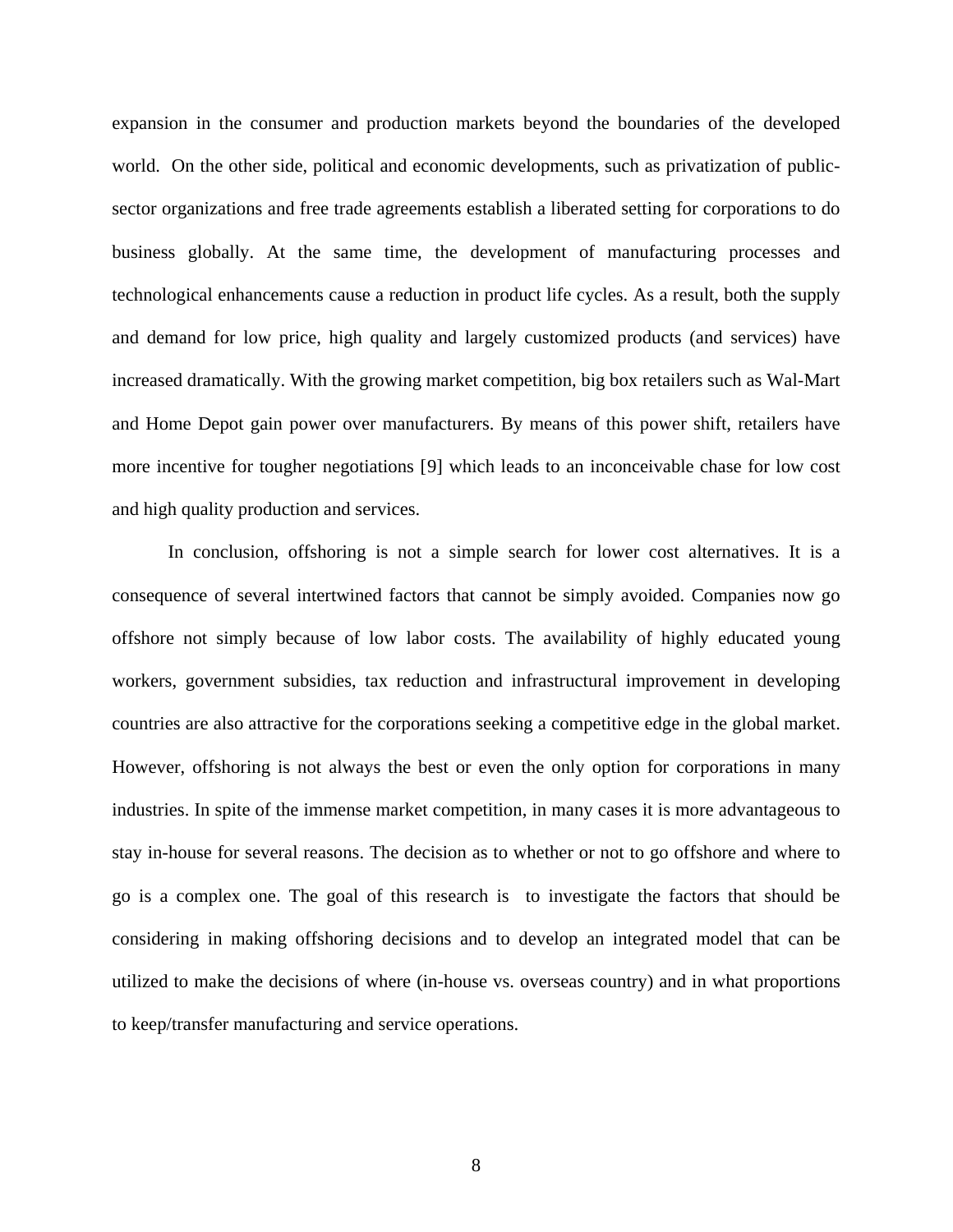### **1.2 PROBLEM STATEMENT**

<span id="page-22-0"></span>Today, offshoring stands out as an attractive option for a growing number of companies to reduce costs of their operational activities by either engaging in direct investment or having strategic alliances in low-labor-rate countries. From a financial point of view, companies also anticipate a remarkable reduction in their capital requirements by such moves.

Offshoring ranges from short-term term contracts to long term investments in developing countries. The decisions of whether or not to go offshore and where and how much production/service to transfer are important and challenging strategic decisions for corporations. In many cases, organizational strategies are driven by the economic environment and the market conditions and for some companies offshoring decisions may be determined by an inevitable effort to gain competitiveness in the market by lowering the prices and concentrating on the core competences. However, offshoring does not always lead to greater market share and business success because there is a much higher complexity in the process. There are numerous challenges during the implementation, operation and later on supervision of the offshore processes. According to a Deloitte study [[10](#page-218-1)] 64% of participants brought offshore services back in-house to regain control and companies recognize the need for improvement in decisionmaking.

Global supply networks with offshoring are inherently complex not only because of the existence of multiple parties and geographical locations, but also because of the multidimensionality of factors in it. In order to achieve success, corporations need to start by taking the decision about whether or not to go offshore, where to go offshore and in to what extend to transfer or keep operations. These decisions involve quantitative and qualitative factors as well as different expert views. They are sophisticated strategic decisions that need to be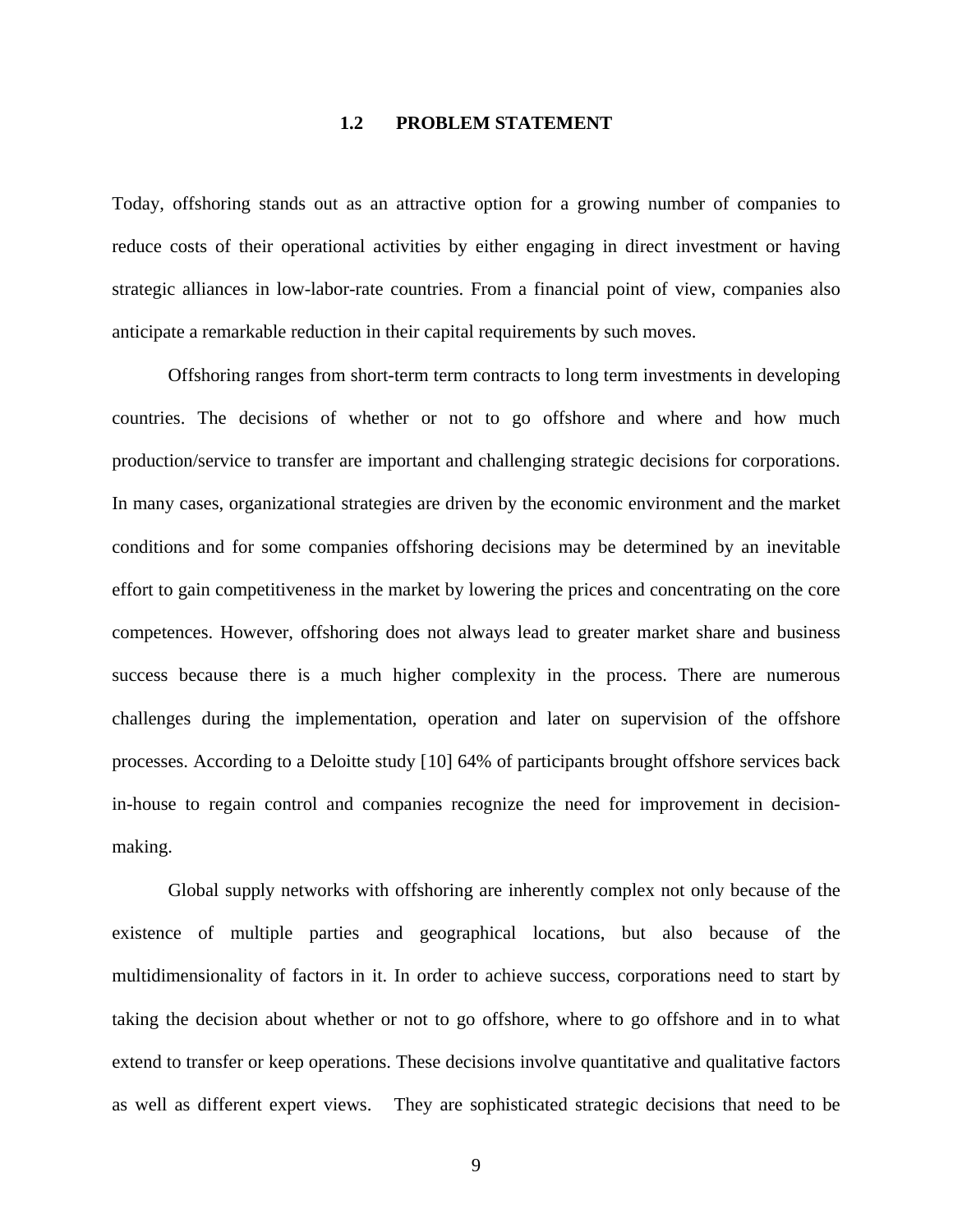analyzed in a comprehensive system. There are various tools such as mathematical modeling which is a well-established tool to solve decision problems with purely numerical values in various levels of complexities. In cases where there are many intangible factors, multi-criteria decision making methods are appropriate to make rational decisions.

In many cases the decisions of going offshore and offshore supplier selection are largely based on cost analyses where the decision alternatives are evaluated solely on a monetary basis. The final decision is then often taken by management by considering the intangible factors and making an approximately good decision based on the results of the cost analysis and intuition. Although this is the common practice, it may not be the best one. Offshoring has a strategic importance and affects the performance, profitability and the existence of a corporation. Once an offshoring decision is made and implemented, it cannot be reversed easily. A small shift from the optimal decision can have disastrous effects on the competitiveness of the company. Therefore, it needs preciseness and immense analytical evaluation in a disciplined and structured framework that can integrate all of the factors in a decision process to generate the best strategic actions.

The offshoring decisions considered in this research are: (1) Whether (or not) to go offshore, (2) Where to locate operations (selecting suppliers or regions), and (3) How much production/service to transfer offshore or to keep in-house

This research intends to analyze the nature of offshore outsourcing decisions and develop a systematic approach by utilizing both mathematical and multi-criteria modeling specifically for these problems. The objective is to build an integrated decision model that can handle the multidimensionality of the offshoring decisions involving location selection and distribution of production and services in global supply networks. A detailed and structured framework of tangible and intangible factors that should go into such decisions is provided.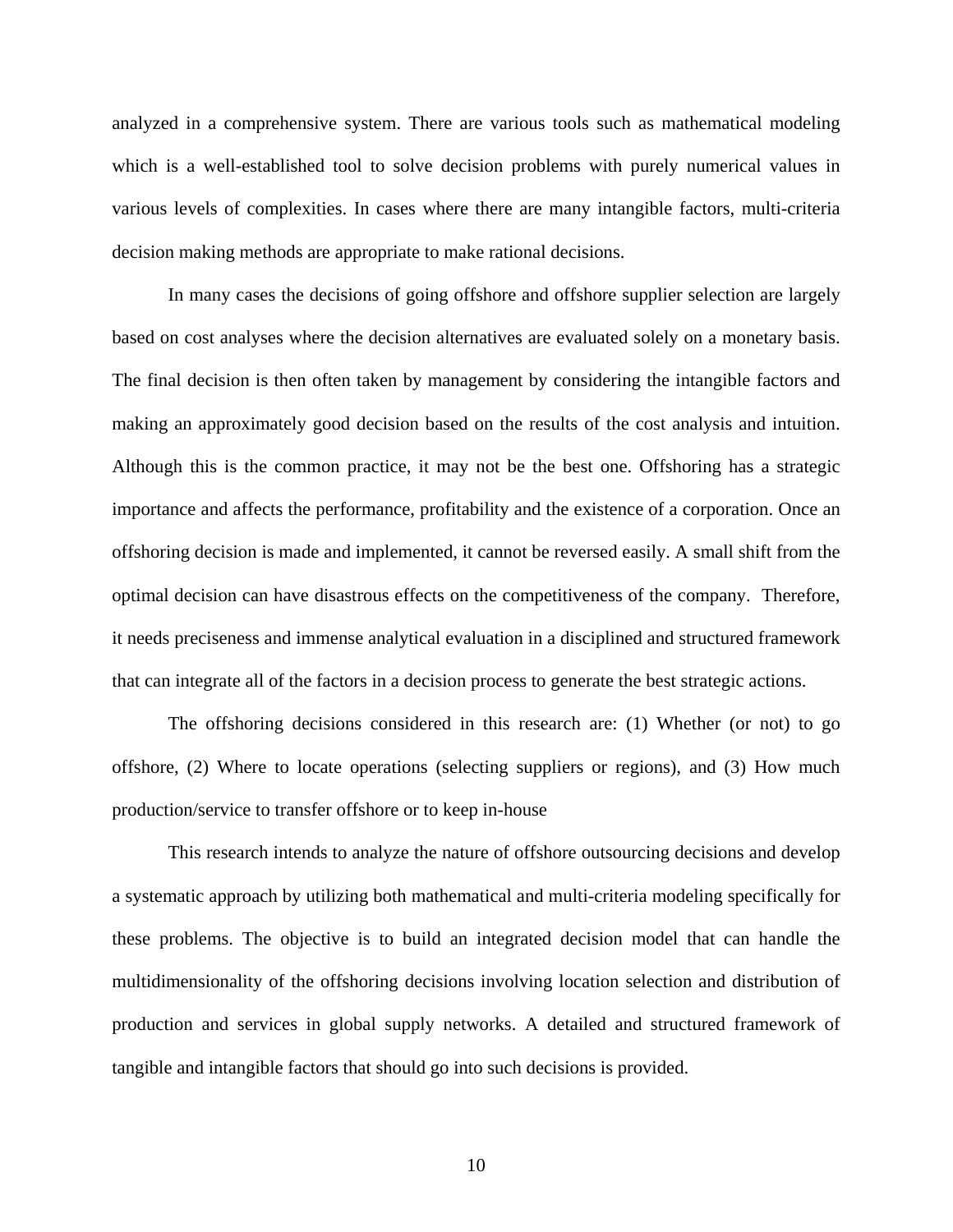#### **2.0 LITERATURE REVIEW**

<span id="page-24-0"></span>The topics of interests in this study can be classified into three areas: offshoring, strategic supply chain decisions including supplier selection and decision modeling.

There is an extensive literature that discusses the progress, practice and effects of offshoring. These discussions examine the offshoring phenomenon from different perspectives and provide background material on the management and decision making process of business practices that are considered for transferring offshore. They are valuable sources in identifying the fundamental variables, factors and perceptions that should go into a composite decision model.

Offshoring is essentially a strategic supply chain decision that includes selection of suppliers (or regions for investment) and assignment of production and service jobs to those suppliers (or to the regions). The supply chain management literature presents a large collection of methods and applications for selecting suppliers, locating businesses, distributing products and services and managing the relationships in the supply chain. For this reason, the supply chain management literature provides an invaluable insight on methodologies that can also be utilized for offshoring decisions.

Decision modeling literature embraces all aspects of decision making (including supply chain and other business decisions). The application areas and tools for analysis are numerous. These tools draw from a wide variety of disciplines such as operations research, probability and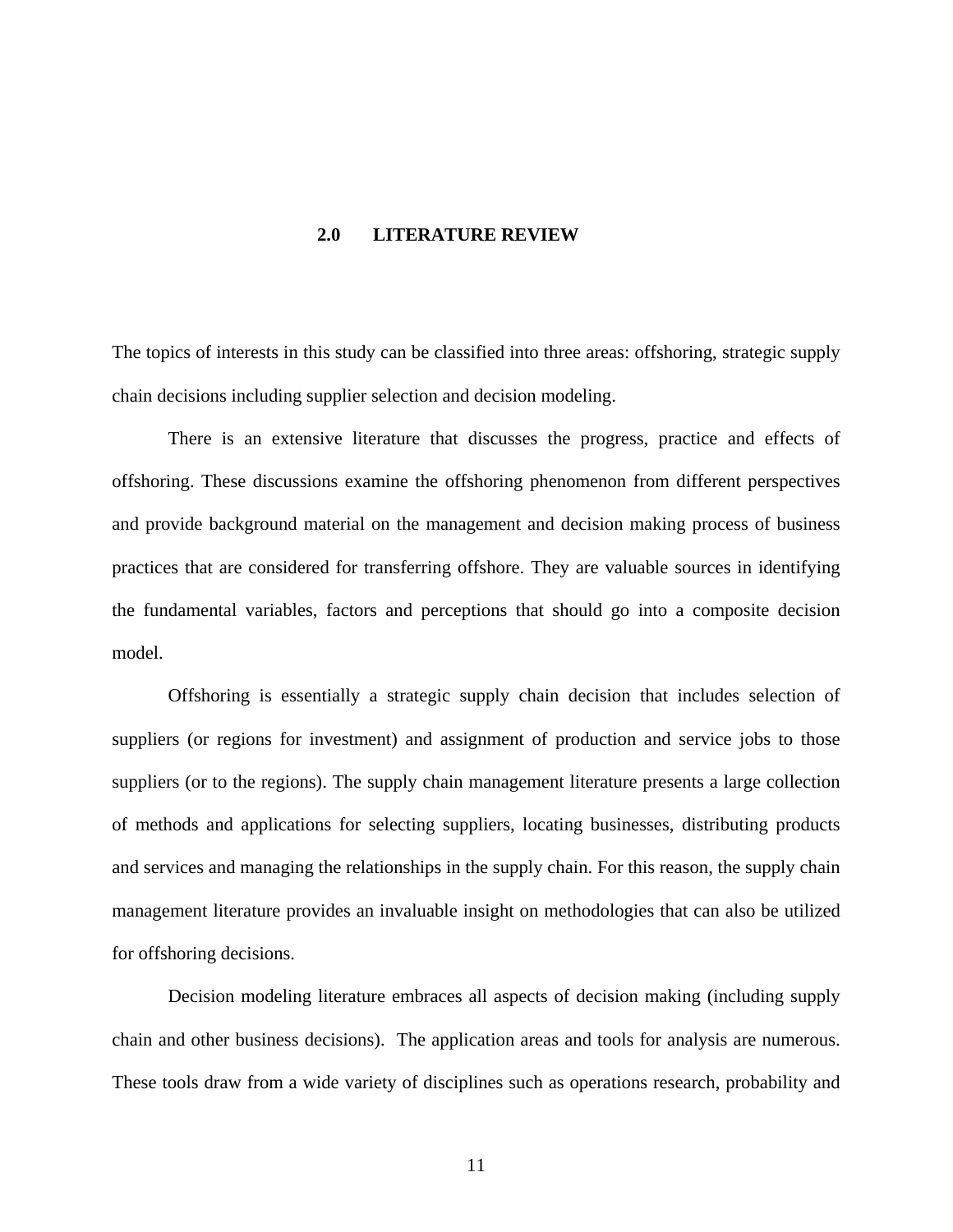<span id="page-25-0"></span>statistics, economics and psychology. The literature on decision modeling is important in identifying the most appropriate modeling tools for offshoring decisions in terms of applicability, ease of use, exhaustiveness and preciseness.

In essence, this study is at the intersection of research on offshoring, supply chain management and decision modeling. The following literature survey will first present the evolution of globalization, its consequences on businesses and the concept of offshoring. Then, a review of supply chain management problems and decision models for strategic decisions in local and global supply chains will be presented. The last section will provide a detailed discussion of quantitative and qualitative decision modeling methods that are selected for developing an integrated approach for offshoring decisions.

## **2.1 OFFSHORING**

The majority of companies operating in the nineteenth and twentieth centuries were vertically integrated organization that controlled every level of the business including procurement, production and services. Later, as organizations became horizontal, they spread to multiple locations in the world, some investing internationally and some procuring globally. The word "offshoring" and "offshore outsourcing" arose when large parts of organizations such as manufacturing began to be transferred to low labor rate countries overseas. Although the phenomenon existed for decades, offshore outsourcing was first identified as a business strategy in 1989 [[1](#page-218-1)1] after Eastman Kodak's decision to outsource its information technology (IT) operations. While many businesses were becoming familiar with the idea of offshoring, its visibility was enhanced with the growth in the number of call centers located in India and rapid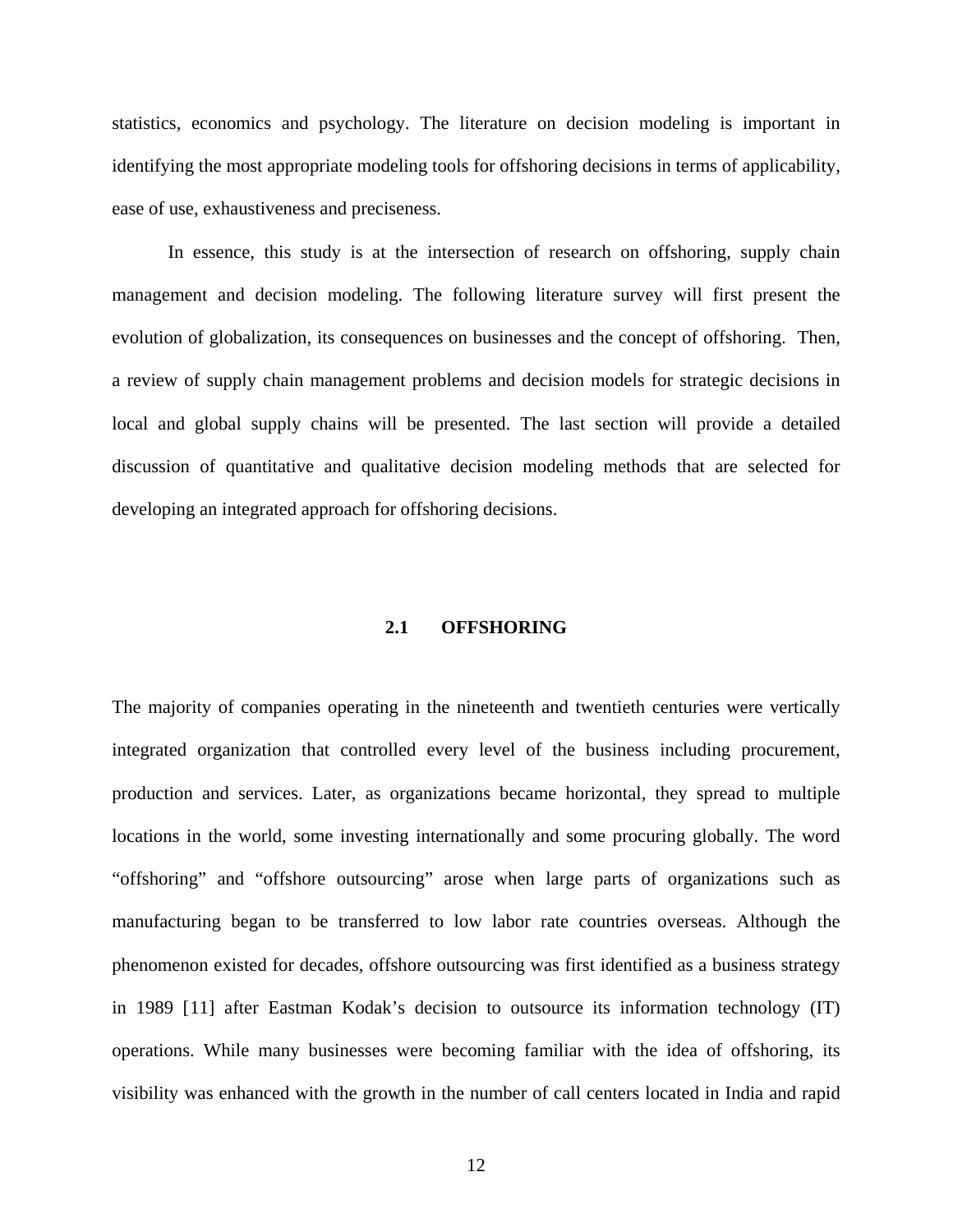<span id="page-26-0"></span>proliferation in the number of products "made in China." Today, Americans import six dollars worth of goods from China for every one dollar of U.S. products sold in China. 50% of cameras, 30% of air conditioners and televisions, 25% of washing machines and 20% of refrigerators are manufactured in China [[12](#page-218-1)]. World Bank data in [Table 2-1](#page-26-0) and [Table 2-2](#page-27-0) illustrates the China and India factors in global markets.

| <b>CHINA</b>                         | 2000                 | 2001        | 2002    | 2003    | 2004    | 2005                 |
|--------------------------------------|----------------------|-------------|---------|---------|---------|----------------------|
| <b>Exports of goods and services</b> |                      |             |         |         |         |                      |
| $(\%$ of GDP)                        | 23%                  | 23%         | 25%     | 30%     | 34%     |                      |
| Foreign direct investment, net       |                      |             |         |         |         |                      |
| $inflows(BoP)$ (bil.)                | \$38.4               | \$44.2      | \$49.3  | \$53.5  | \$54.9  | $\ddot{\phantom{0}}$ |
| GDP (current US\$) (bil.)            | \$1,198              | \$1,325     | \$1,454 | \$1,641 | \$1,931 | \$2,229              |
| <b>GDP</b> growth                    |                      |             |         |         |         |                      |
| (annual $\%$ )                       | 8%                   | 8%          | 9%      | 10%     | 10%     | 10%                  |
| <b>GNI</b> per capita, Atlas method  |                      |             |         |         |         |                      |
| (current US\$)                       | 930<br><sup>\$</sup> | 1,000<br>S. | \$1,100 | \$1,270 | \$1,500 | 1,740<br>S.          |
| Gross capital formation (% of        |                      |             |         |         |         |                      |
| GDP)                                 | 33%                  | 34%         | 35%     | 38%     | 39%     | $\ddotsc$            |
| High-technology exports (%           |                      |             |         |         |         |                      |
| of manufactured exports)             | 19%                  | 21%         | 23%     | 27%     | 30%     | $\ldots$             |
| <b>Imports of goods and services</b> |                      |             |         |         |         |                      |
| $(\%$ of GDP)                        | 21%                  | 20%         | 23%     | 27%     | 31%     | $\ddotsc$            |
| Industry, value added (% of          |                      |             |         |         |         |                      |
| GDP)                                 | 46%                  | 45%         | 45%     | 46%     | 46%     | $\ddotsc$            |

**Table 2-1.** Economy of China [[13](#page-218-1)]

On the other hand, India has become the hub of business process outsourcing. In 2004- 05, the Indian offshore IT and business-process outsourcing industry generated approximately \$17.3 billion and employed 695,000 people. By 2007-08, workforce will consist of about 1,450,000 to 1,550,000 people [[14](#page-218-1)].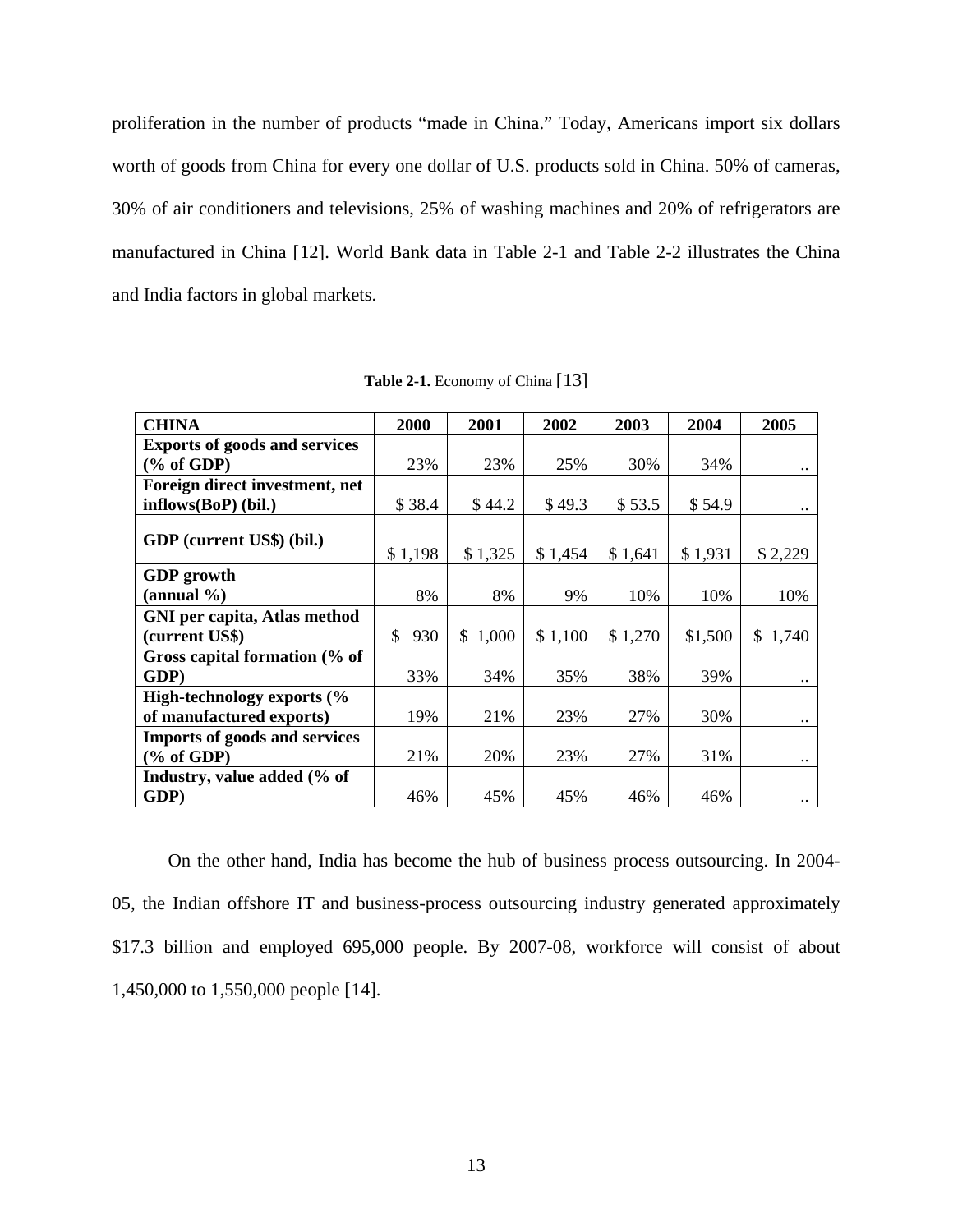<span id="page-27-0"></span>

| <b>INDIA</b>                         | 2000    | 2001    | 2002        | 2003        | 2004    | 2005      |
|--------------------------------------|---------|---------|-------------|-------------|---------|-----------|
| <b>Exports of goods and services</b> |         |         |             |             |         |           |
| $(\%$ of GDP)                        | 13%     | 13%     | 15%         | 15%         | 19%     | $\ddotsc$ |
| Foreign direct investment, net       |         |         |             |             |         |           |
| inflows (BoP) (bil.)                 | \$3.58  | \$5.47  | \$5.63      | \$4.59      | \$5.34  |           |
| GDP (current US\$) (bil.)            | \$461.4 | \$478.3 | \$<br>506.1 | \$<br>600.7 | \$694.7 | \$785.5   |
|                                      |         |         |             |             |         |           |
| GDP growth (annual $\%$ )            | 4%      | 5%      | 4%          | 8%          | 9%      | 9%        |
| <b>GNI</b> per capita, Atlas method  |         |         |             |             |         |           |
| (current US\$)                       | \$450   | \$460   | \$470       | \$530       | \$630   | \$720     |
| Gross capital formation (% of        |         |         |             |             |         |           |
| GDP)                                 | 24%     | 23%     | 25%         | 27%         | 30%     | $\ddotsc$ |
| High-technology exports (%           |         |         |             |             |         |           |
| of manufactured exports)             | 5%      | 5%      | 5%          | 5%          | 5%      |           |
| <b>Imports of goods and services</b> |         |         |             |             |         |           |
| $(\%$ of GDP)                        | 14%     | 14%     | 16%         | 16%         | 21%     | $\ddotsc$ |
| Industry, value added (% of          |         |         |             |             |         |           |
| GDP)                                 | 26%     | 26%     | 27%         | 26%         | 27%     | 28%       |

**Table 2-2.** Economy of India

The growth of offshoring was fueled not only by corporations looking for ways to gain competitive advantage but also by those developing countries which prepared the appropriate, welcoming environment for businesses. Today many governments provide tax concessions and infrastructural support to attract companies. In the late 1980s India built technology parks where software production and call centers could be located. China, on the other hand, has doubled its investment on highway construction in the last decade and is focusing on connecting the shore regions to the inner mainland. The government philosophies in first China and then India are very instrumental in facilitating both countries' development.

The scope of offshoring has expanded over time. In the past, the price of the product would be the major determinant in the decision whereas today, quality, reliability and technology are also factors affecting these decisions [[1](#page-218-1)5]. Reasons for offshoring have been broadly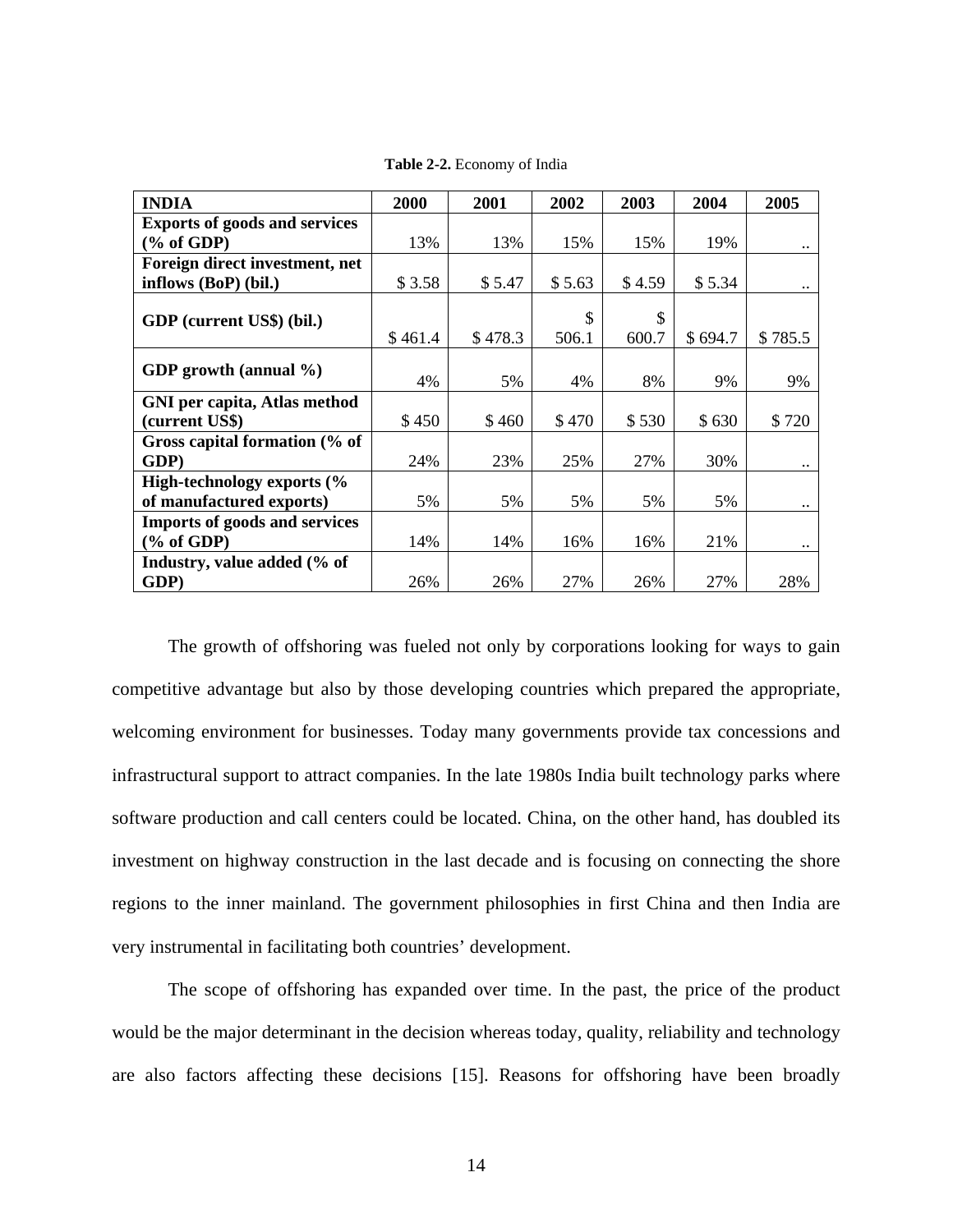investigated by academicians and industrial experts. According to Deavers [[16](#page-218-1)], four fundamental changes in the global market lead to the increase of offshoring. These are:

- 1- Rapid technological change
- 2- Increased risk and the search for flexibility
- 3- Greater emphasis on core competencies
- 4- Globalization

According to another survey [[1\]](#page-14-0) of 165 procurement executives across 24 industries globally, most of the offshoring work is done in information technology, distribution, legal operations, manufacturing, detailed design and call centers. The details of the survey results are shown below. The percentages indicate the proportion of respondents that reported the corresponding factor as a driver behind offshoring decisions.

## **Costs:**

- Reduce operating cost (89%)
- Reduce capital investment (81%)
- Turn fixed costs into variable costs (58%)
- Meet downsizing requirements (38%)
- Reduce development costs (35%)
- Obtain intelligence of competitiveness (29%)

## **Competitive Focus:**

- Focus on core businesses (81%)
- Gain access to technology not in company (60%)
- Gain access to needed skills (55%)
- Provide alternative to building capability (52%)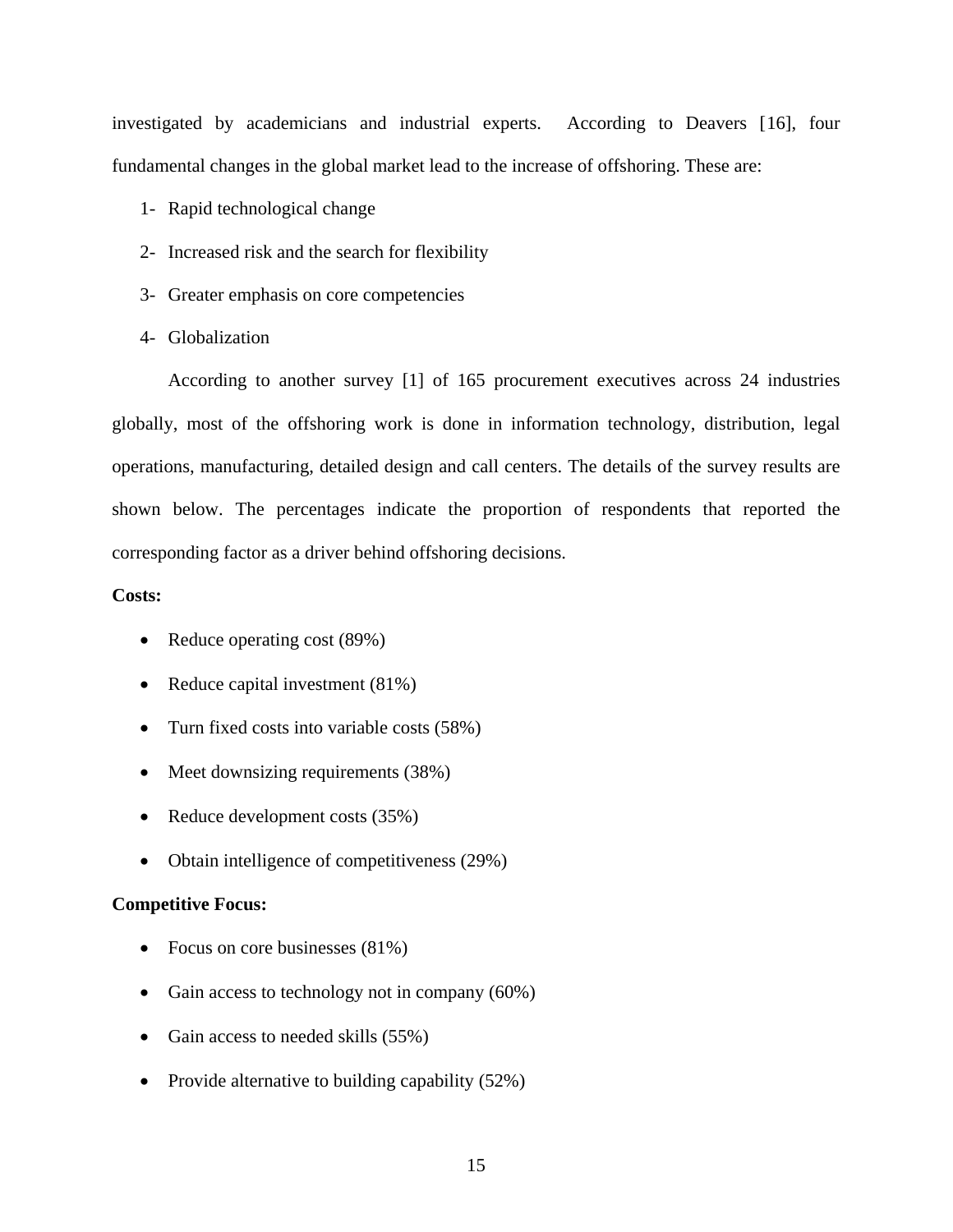- Create additional capacity (42%)
- Provide backup capabilities (34%)
- Align with policy/philosophy/culture (18%)

## **Revenue:**

- Increase flexibility and responsiveness (60%)
- Increase speed to market (46%)
- Improve quality  $(42\%)$
- Reduce customer response time (40%)
- Grow revenue (38%)
- Gain access to markets  $(22%)$

The immediate results can be seen as cost savings and asset reductions in the short term. Program flexibility, enhanced attention to critical customer service and lower turnover rates are also some of the direct consequences. Furthermore, several companies pursue international talent and opportunities for bigger foreign markets through economic investment [[1](#page-218-1)7]. In the long term, good decisions in offshoring practices give competitive advantage by improving productivity and ensuring concentration on core competences.

On the other hand, the results of offshoring are not always satisfactory. There are numerous examples of offshoring projects that failed due to unexpected complications. According to a DiamondCluster survey of 210 companies offshoring IT services, recently there has been significant decline in offshoring satisfaction levels [[18](#page-218-1)]. The same research also reports that the number of IT offshoring contracts terminated abnormally has doubled from 2004 to 2005; 36% of survey participants cited poor provider performance as the primary reason whereas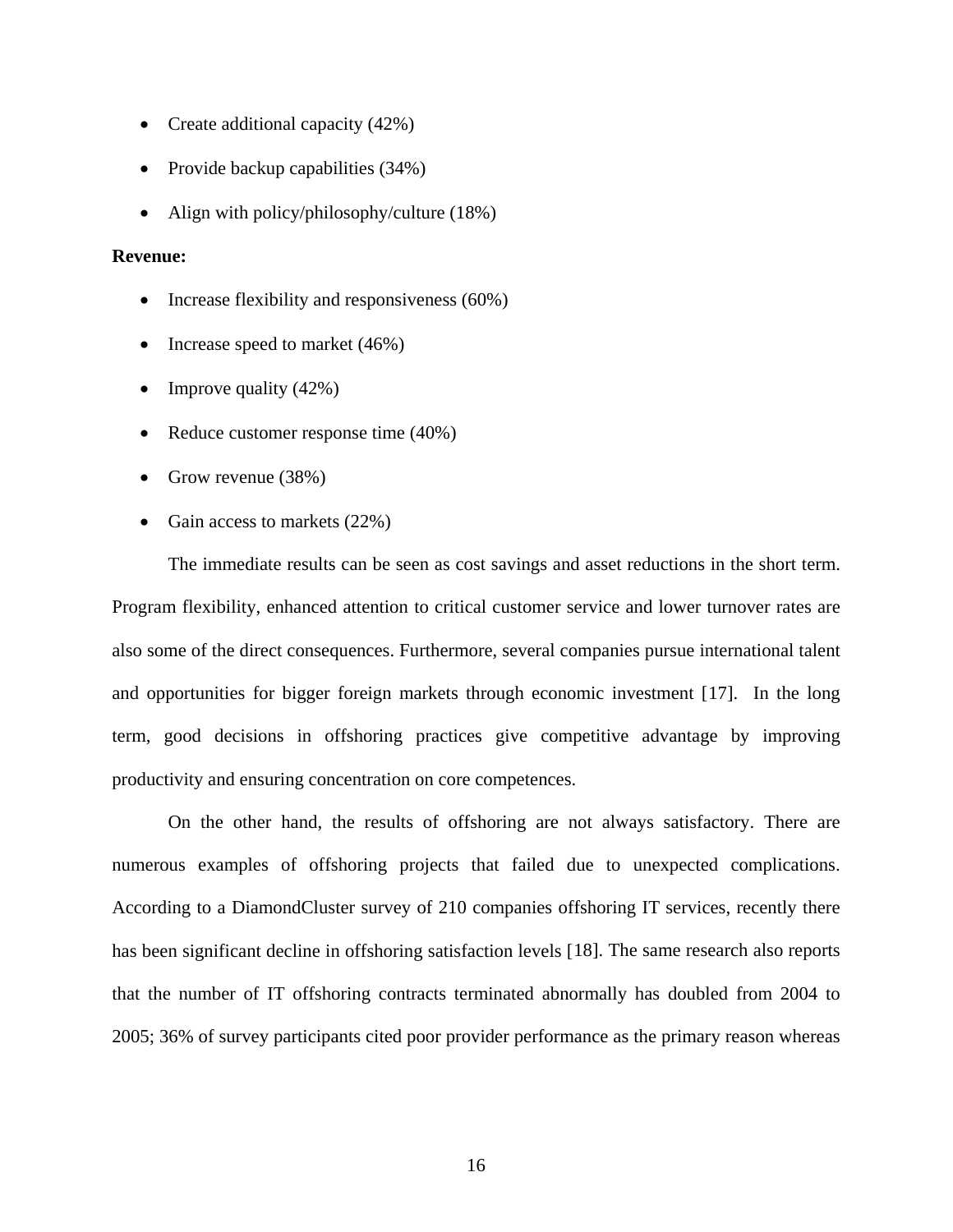change in strategic direction, transfer of function in-house and dissatisfaction in cost savings were cited by 16%, 11% and 7% of participants, respectively.

Offshoring failures can be broadly categorized into two reasons: financial problems and operational problems. Financial problems arise when the anticipated cost savings cannot be realized as a result of wrong assumptions. When production and service costs in a developing country (such as China and India) are compared to the costs in the U.S., the difference may be deceptively perceived as cost savings. Yet, the cost differences cannot be fully incurred as savings due to the hidden costs behind the offshore process. For instance, with any outsourced service, the expense of selecting a service provider can cost from 0.2% to 2% in addition to the annual cost of the contract [\[1](#page-218-1)9]. There are also costs involved in managing the distributed operations which include travel costs, legal documentation fees and communication expenses. Managers often need to travel periodically to manage the operations that are miles away. Overall, when hidden costs are factored in, the cost savings may not be as large as expected.

In addition to the financial problems, offshore failures may appear due to other factors. Cultural differences and communication difficulties are rapidly becoming challenges that are not easy to overcome. Even though cultural differences are getting less severe with the development of media channels and the Internet, perceptions are still not the same. For instance in an Asian company, a message may not be appreciated without going through different levels of hierarchy within the organization in contrast to the U.S. Both the practice and the governance of offshoring needs effort, money and flexibility. Exogenous factors such as political stability, infrastructure and economical conditions in the country affect the performance of operations. Profits are directly altered by currency fluctuations and inflation rates. Even if the offshore manufacturer or service provider meets the technical, quality and capacity criteria, the environmental factors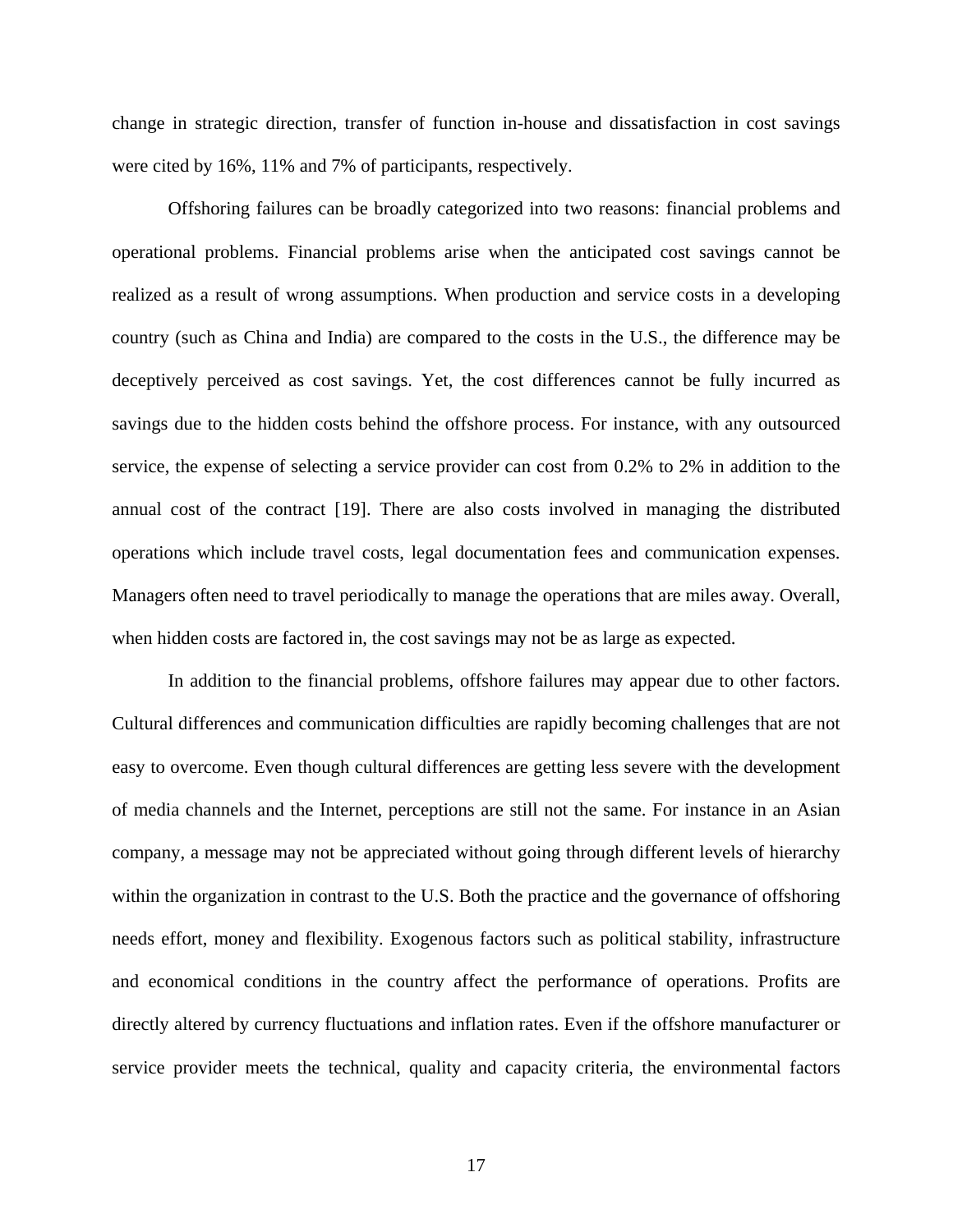<span id="page-31-0"></span>within the region may limit the operations. For this reason a company needs to choose the country based on not only the cost levels but also on the macro-economic and political conditions.

Although some factors leading to failure can be eliminated by proper governance and management, it should be noted that offshoring is not always a good strategy. Among the primary reasons that a company chooses not to outsource are concerns over loss of control, intellectual property protection and willingness to keep core activities inside. Company policy and philosophy are also revealed as a rationale for staying in-house [[2](#page-218-1)0]. Moreover, decentralization of operations globally complicates the supply chain. The fact is that product flows in global supply networks are slower with a loss in flexibility. For example some organizations within the fashion industry like American Apparel choose to stay in the U.S. to maintain their competitiveness in fast product launches.

In summary, offshoring is a complex decision that may lead to both gain and loss of competitive advantage. It is a strategic decision involving the design and control of an organization's global supply network. Its importance and complexity necessitates structured guidelines for evaluating the short and long term consequences upon the business. The offshoring decision is a strategic problem in supply chain management, which is commonly encountered by today's large corporations.

#### **2.2 DECISION MODELS IN SUPPLY CHAIN MANAGEMENT**

Decision models are critical in the evaluation of data to gain greater understanding of the problem at hand. Decision analyses and models have been of interest to scholars from several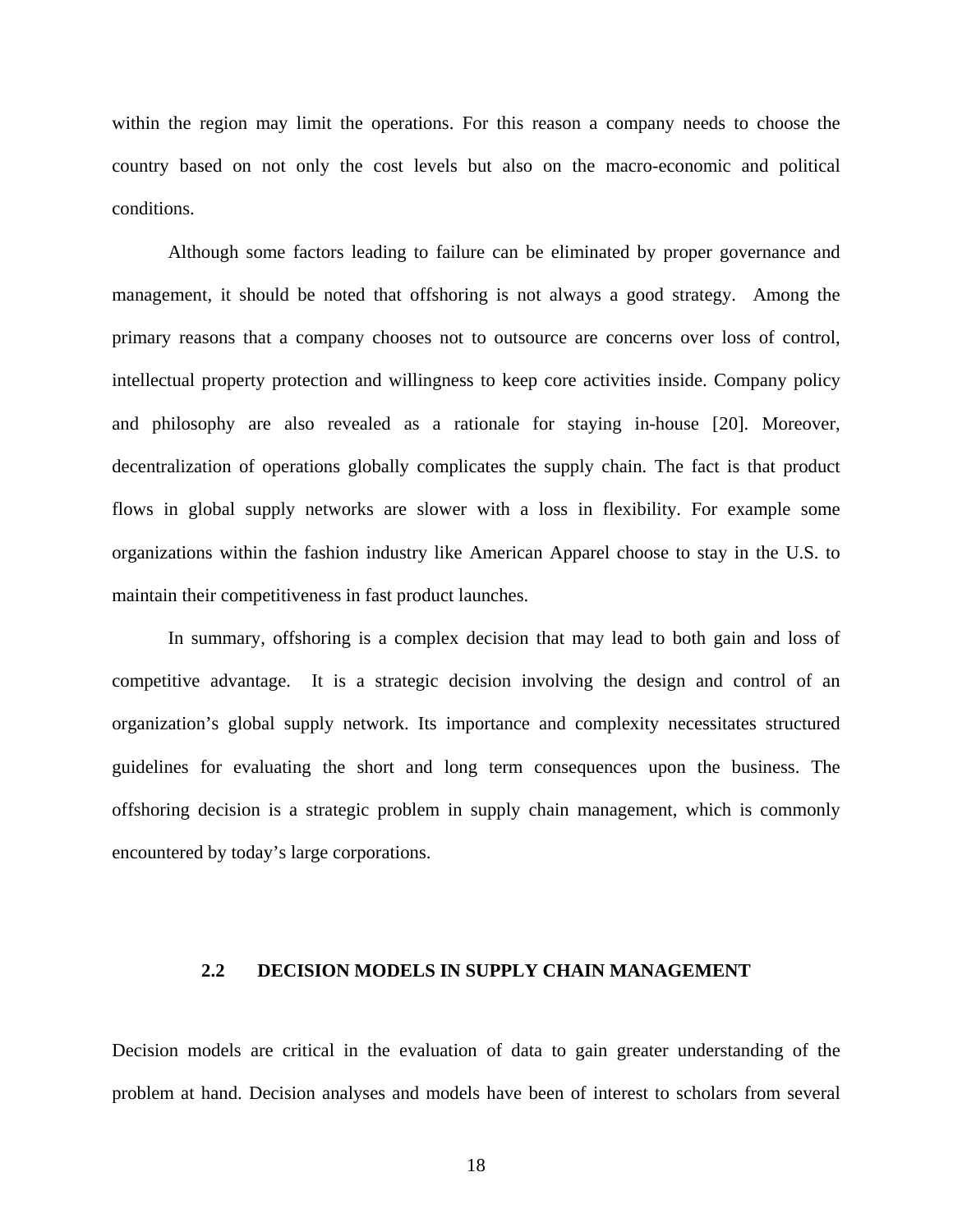<span id="page-32-0"></span>research areas, including management science, operations research, mathematics and psychology. In the last decade, researchers have developed decision models that facilitate strategic configuration of supply chains. A large part of this research concentrates on strategic decisions involving facilities, transportation and distribution within local geographic regions. The complexity of these decision problems escalates as the businesses expand globally and the supply chains become global supply networks with the inclusion of international partners and offshoring.

Literature in the supply chain management area is vast and can be classified into four major decision areas: location, production, distribution and inventory. This study focuses mainly on strategic location and distribution decisions. The next section presents a review of the literature with a concentration of location/supplier selection models. As companies grow internationally, the research on supply chain management expanded to embrace the complexities in global operations and the decisions specific to offshoring. The latter section will review the models that are specifically developed for complex supply networks operating in multiple locations.

#### **2.2.1 Strategic Supply Chain Models: Supplier Selection**

Supply chain management decisions are conceived in three levels: strategic, tactical and operational. [Figure 2-1](#page-33-0) gives a schematic description of decisions in supply chains. Strategic decisions are long range and involve designing the supply chain, selecting the size and geographic locations for manufacturing, service and distribution operations and implementing control systems. Tactical decisions are medium term and determine the monthly (or weekly) production schedules, distribution and transportation planning and materials requirements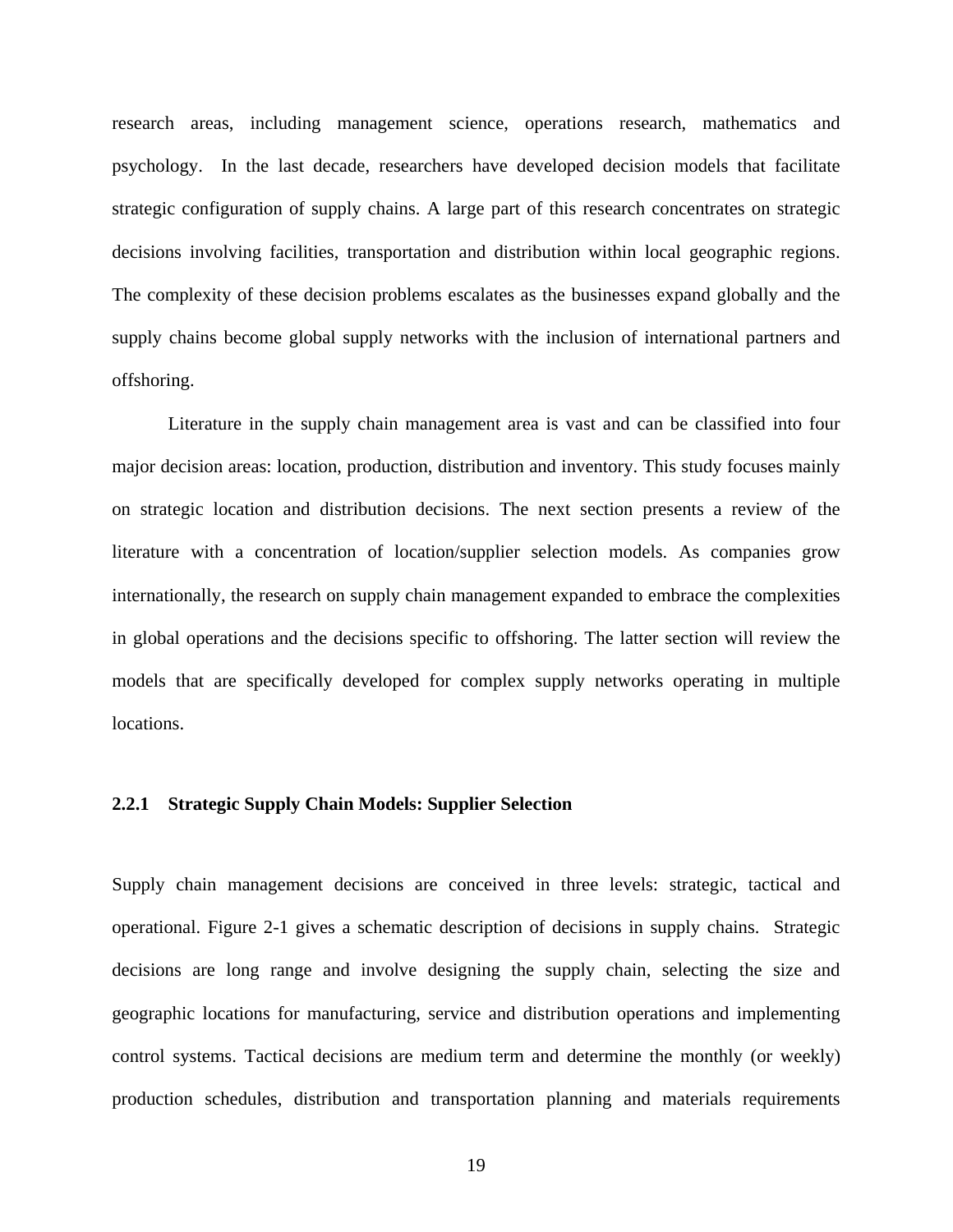<span id="page-33-0"></span>planning. Operational level decisions are short term and mainly assure continuous production and service in daily basis.



**Figure 2-1.** Supply Chain Decisions

Strategic decisions encompass the whole supply chain and require comprehensive understanding of the dynamics at every level as well as the corporate values and long-term objectives. Two areas of research in strategic decision making are strategy formation and location decisions.

Vertical integration, acquisitions and mergers are some of the issues that are explored under strategy formation. Based on the core competencies, a company may decide to stay as a local company or conversely expand to global markets. Product mix is also a strategic decision that has critical effects on the organization's competitiveness. Product mix, product life cycle planning, research and development initiatives and resource acquisitions overlap with strategic supply chain decisions and are addressed by multiple disciplines.

The strategy of the organization in turn defines the structural elements of the most advantageous and profit driven supply chain. Models for locating supply chain entities,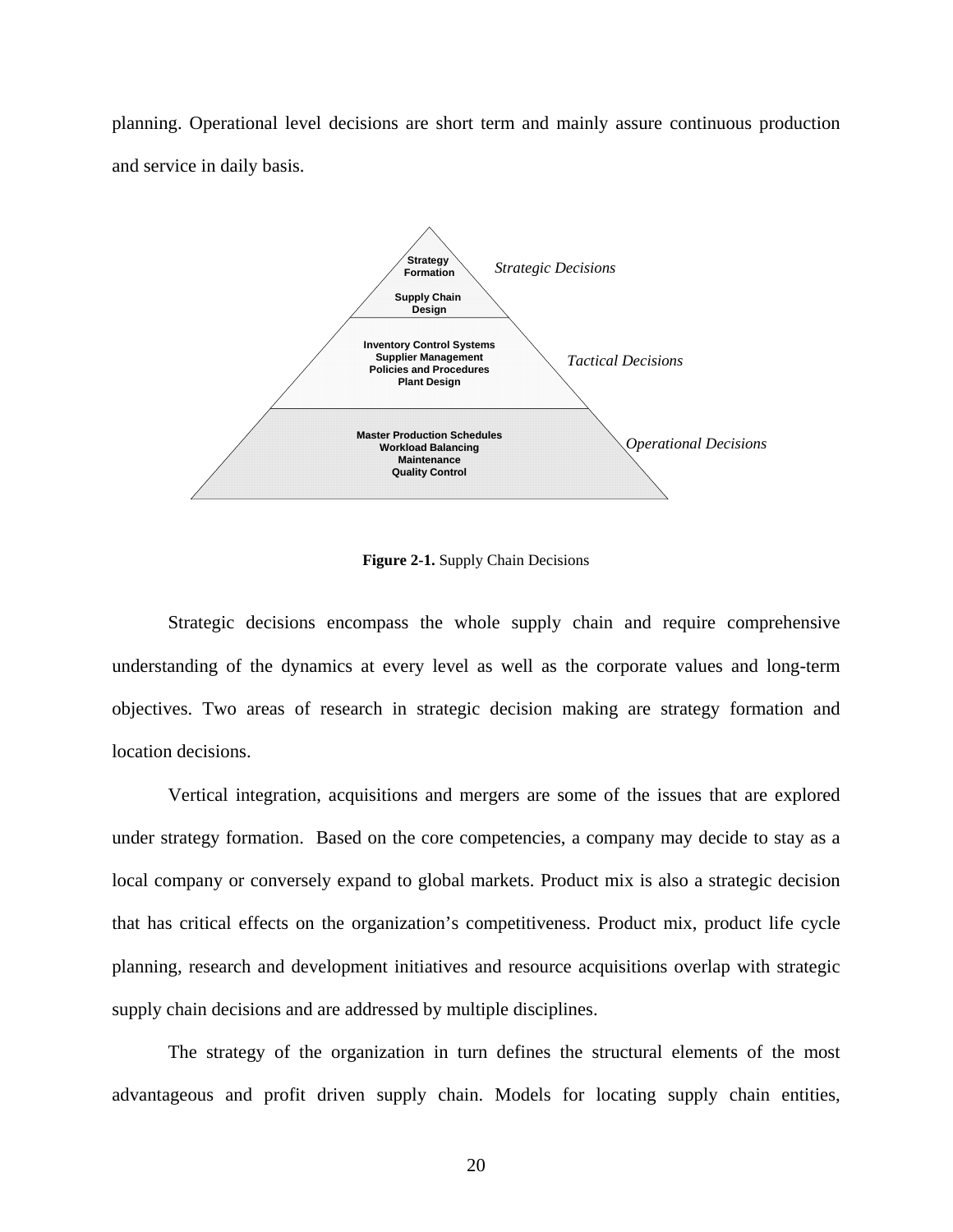determining the capacity of manufacturing and establishing transportation routes are used to assist strategic supply chain management decisions. This research focuses mainly on decision models to select locations of suppliers and facilities and determine the distribution of manufacturing/service products among these locations. These decision models are derived from different disciplines and their content as well as approach vary depending on the tools used. A brief summary of the widely-used model types and their applications in location and supplier selections is given. These models are also analyzed with respect to their appropriateness and applicability for offshoring decisions.

#### *Mathematical Modeling:*

In operations management, the biggest concentration has been on mathematical modeling of supply chain decisions by using formulations to express elements of the supply chain (i.e., product quantities, time, sequence). Location and supplier selection problems are often formulated as mixed integer programming models by representing the product quantities with continuous variables and the selections by discrete variables. Geoffrion and Graves [[2](#page-218-1)1] presented the first mixed integer model to find the optimal location of distribution facilities in a supply chain. The problem is formulated as a multi-commodity capacitated single-period problem. A solution technique based on Benders Decomposition is developed, implemented and applied to a real life problem with 17 commodity classes, 14 plants and 45 possible distribution center sites.

Mixed integer programming (MIP) encompasses decision variables corresponding to both location selection (binary) and distribution of production/service (continuous). MIP is a reliable efficient modeling technique for medium size problems and it can support decisions by covering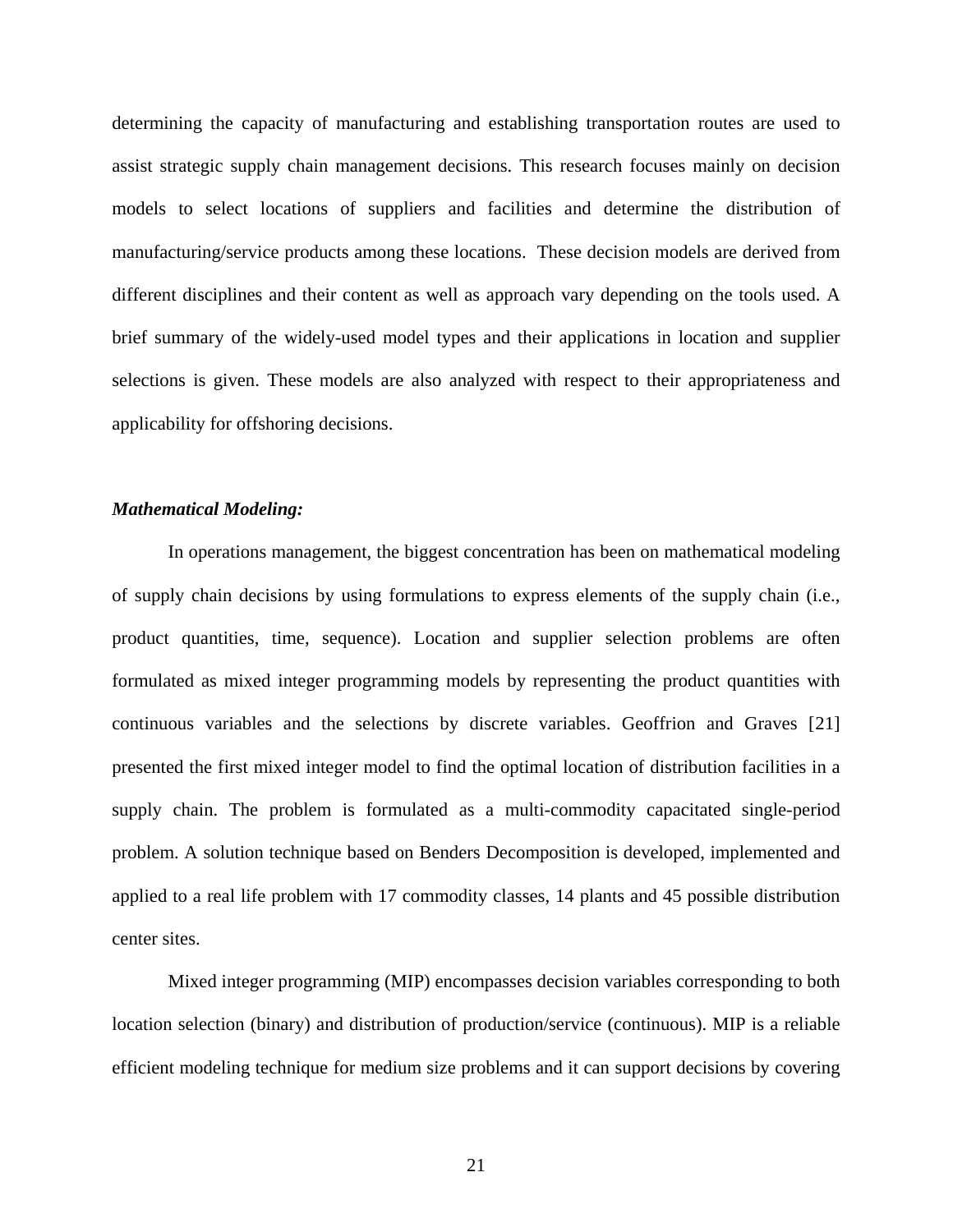quantitative attributes. It is an appropriate and effective technique to achieve precise, optimal solutions for offshore supplier and destination selection models. There is a vast literature on MIP to solve supplier and location selection problems. The MIP methodology and its applications will be discussed further in the next sections.

#### *Total Cost Models:*

Total cost models focus on selecting the supplier which provides products (or services) with at the least cost over a period of time. Mathematical programming is also used in many of these models but instead of minimizing only the cost of product, these models minimize the total cost of procurement by including transportation, invoicing and negotiations. Degraeve and Roodhooft [[2](#page-218-1)2] presented the first total cost model in the context of supplier selection by using information from management accounting to calculate the total cost of ownership by means of activity based costing, leading to the selection of the best supplier(s). The authors implemented the decision model at a large multinational Belgian steel producer and test it for two product groups. In another publication [[2](#page-218-1)3], they compared different supplier selection models and conclude that mathematical programming combined with activity based costing provide superior answers.

#### *AHP & ANP:*

Analytic Hierarchy Process (AHP) and Analytic Network Process (ANP) are multicriteria decision models that fundamentally rely on comparison of entities with respect to criteria by using a ratio scale. The details of the theory and application of these methods will be discussed in the next section. These methods have attracted much attention from different areas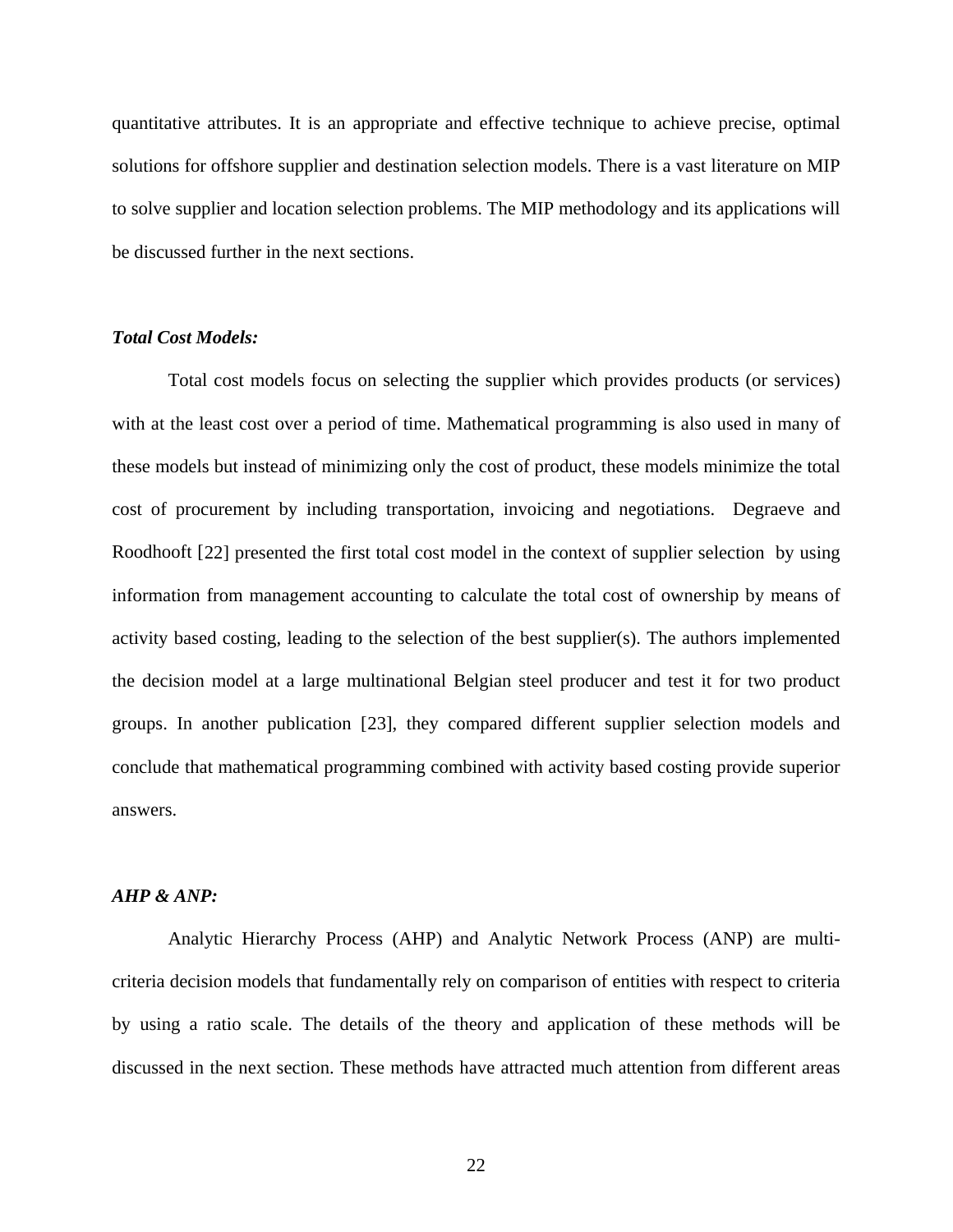including supply chain management. There are various applications of AHP and ANP in supplier and location selection literature. An example is a group decision tool developed by Muralidharan et al. [[24](#page-218-0)] by integrating the Delphi method and AHP for supplier selection problems. Confidence intervals of the AHP ratings done by individuals are calculated and depending on the interquartile range, the ratings are repeated by utilizing the Delphi method. This procedure helps reduce the effect of individual biases. Even though the AHP and ANP methods may not be as precise as mathematical modeling in terms of the quantitative decision variables, they provide a strong tool to quantify intangible values that otherwise are not easily included in a decision model. It also supports group decision making by integrating perspectives of different stakeholders.

### *Multi-objective Programming:*

A supplier selection problem involves optimization of multiple objectives which are often conflicting. Multi-objective programming allows solving multiple objectives by assessing the tradeoffs between the solutions. More discussion on multi-objective programming can be found in the next sections. Multi-objective programming is used as a tool in many areas including supplier selection problems. One of the most recent works combines fuzzy methods with multiobjective optimization problem. Amid et al. [[25](#page-218-0)] presented a fuzzy multi-objective supplier selection model in which the objectives are not equally important and have different weights. The authors applied the model on a numerical example and perform sensitivity analysis. This model is useful in encompassing different objectives.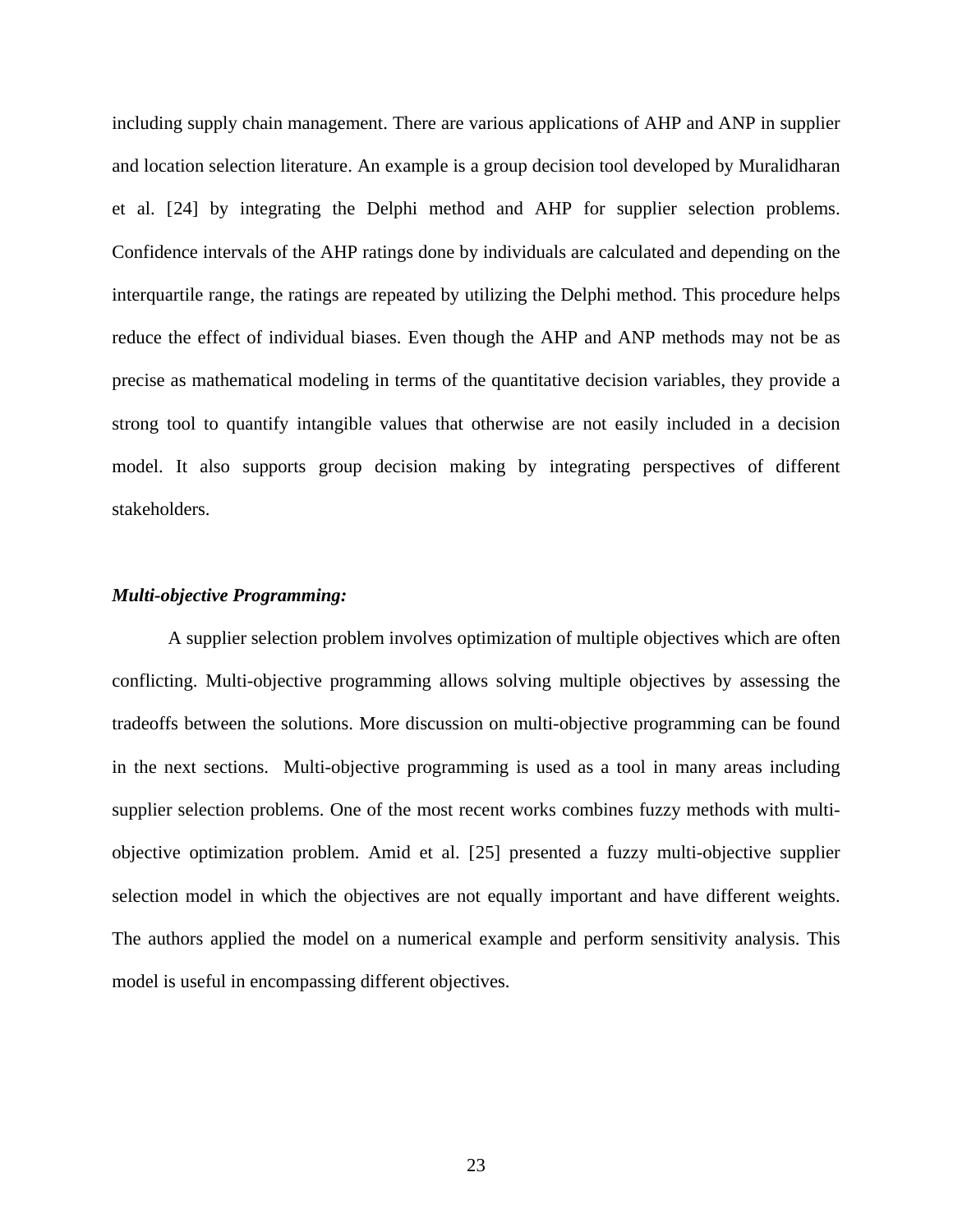### *Multi-attribute Utility:*

In economic theory, utility is understood as a numerical representation of a preference relation; preferences are assumed to satisfy certain conditions of internal consistency, which ensure that a utility representation exists for preferences and that choosing consistently with one's preferences can be represented as the maximization of utility [[2](#page-218-0)6]. Utility of a reward is denoted as a function of that reward (*r*), and is elicited by asking the decision maker the indifference point between the preference of *r* and the preference of a probabilistic combination of the least and most favorable outcomes. According to utility theory, the decisions are made by maximizing the utilities of the attributes which affect the decision. For instance if a decision is solely based on monetary outcomes, the decision maker chooses the alternative which maximizes the utility of that outcome. If a decision is made based on multiple attributes, the decision maker's preference is expressed as a multi-attribute utility function that represents the compound utility coming from all of the attributes.

Utility theory and multi-attribute utility modeling have been interest to scholars from different areas, including supply chain management. As an example, Min [[2](#page-218-0)7] introduced a multi-attribute utility approach for international supplier selection problems. The author first structured the international supplier selection problem into a hierarchy of four levels and then determined the main attributes such as service performance, quality assurance and communication. The approach is illustrated with a base-line scenario that involves selecting the most appropriate foreign supplier that manufactures and sells the components of personal computers.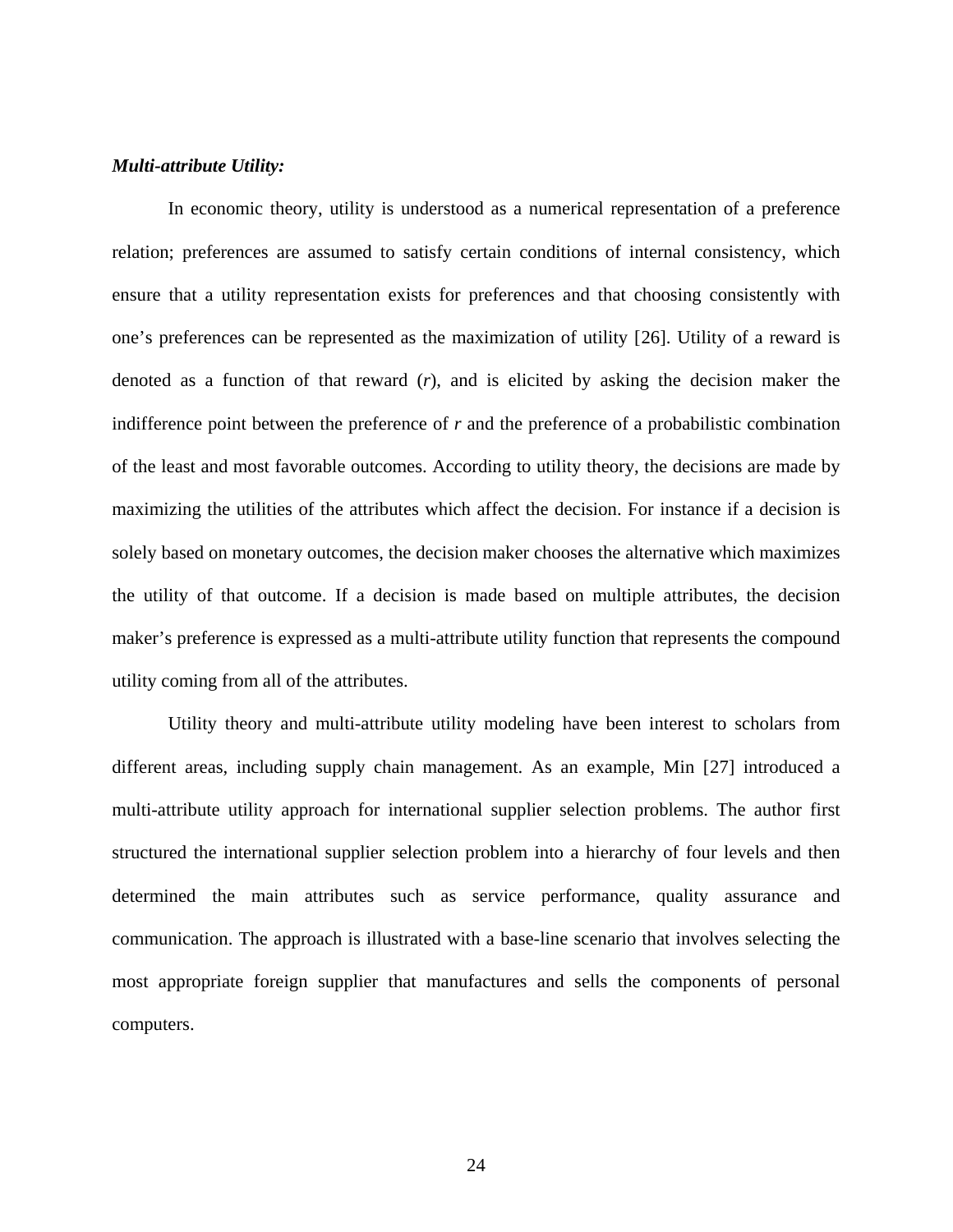### *Conceptual Models:*

Conceptual models have been developed in an effort to build a decision and a control mechanism for corporations. These models are not meant to solve specific decisions in an analytical framework; rather they are geared towards implementing a business strategy.

The SCOR (Supply Chain Operations Reference) model is a strategic decision making tool developed by the Supply Chain Council [[2](#page-218-0)8]. A process reference model is described as one that integrates the concepts of business process re-engineering, benchmarking, and process measurement into a cross-functional framework. THE SCOR model is built in detail to capture management processes in a supply chain; by using performance metrics the supply chain performance is monitored and continuously improved. SCOR structurally describes, measures and evaluates supply chain configurations.

### **2.2.2 Integrated Models**

A more comprehensive evaluation of supply chains requires the integration of performance factors other than costs. There is a limited amount of research on supplier and location selection models that utilize multiple methods from different disciplines. As supply chains expand both in terms of the location dispersion and the complexity of management, the necessity for using multiple tools increases.

Talluri and Baker [[29](#page-218-0)] proposed a multi-phase mathematical programming approach that designs an effective supply chain by considering the efficiencies of participating candidates, capacity and transportation issues. The model incorporated multiple objectives but all of these objectives are quantitative measures.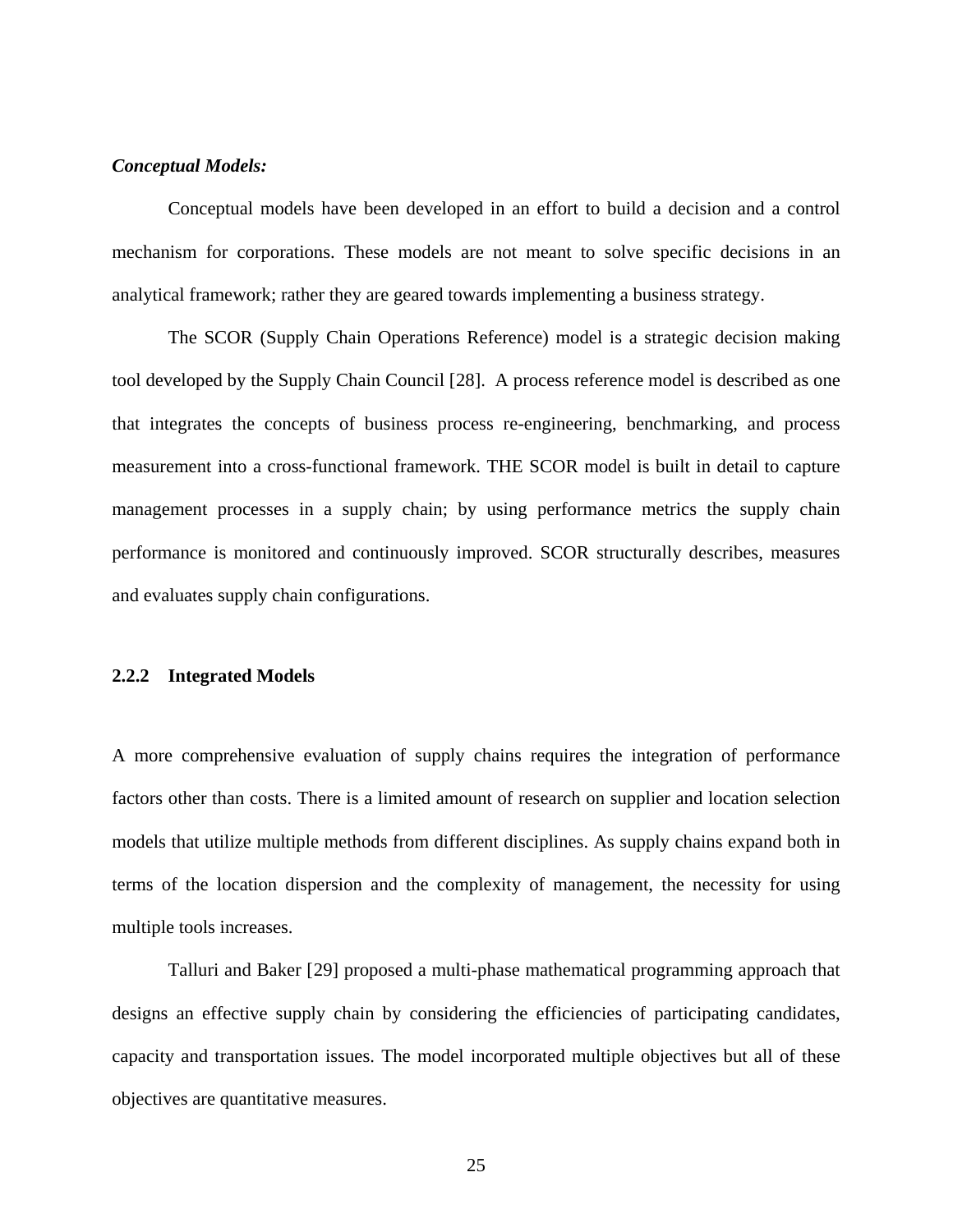Ghoudyspour and O'Brien [[30](#page-218-0)] proposed a method that integrates AHP and linear programming by formulating a linear program with the objective of maximizing the total rating score of procurement. Each supplier's score is determined by using an AHP model that includes quality, cost and service criteria and these scores are multiplied by the amount of procurement from each associated supplier; their sum is then maximized subject to demand and capacity constraints. Although the proposed model is an effort to integrate quantitative factors in supplier selection, the integration is not theorically consistent. The calculation of supplier score involves the addition of quality, cost and service ratings, however the principal of engineering economic benefit/cost analysis requires the assessment of incremental differences, rather than a simple addition. Moreover, the model does not include the fixed costs involved and assumes that the cost, quality and service values are linearly proportional to the product amount. Such an assumption is not valid in practical cases where the suppliers usually quote different prices on different amounts and charge fixed ordering costs.

Instead of finding the best supplier selection, Weber et al. [[3](#page-218-0)1] followed a different approach and illustrate how multi-objective programming and data envelopment analysis can be used to evaluate the number of suppliers to employ. The authors took into account the fact that the low cost supplier is not always the one with the best performance. The model finds the noninferior set of suppliers whose criteria values are most in line with specified criteria weights.

Although these models have a strong foundation in supply chain design, they lack complexities that are encountered in global environment. For example political risks and social opportunities are not taken into account. Recently the research on strategic decisions for supply chains has broadened to include supply networks that are located internationally. The next

26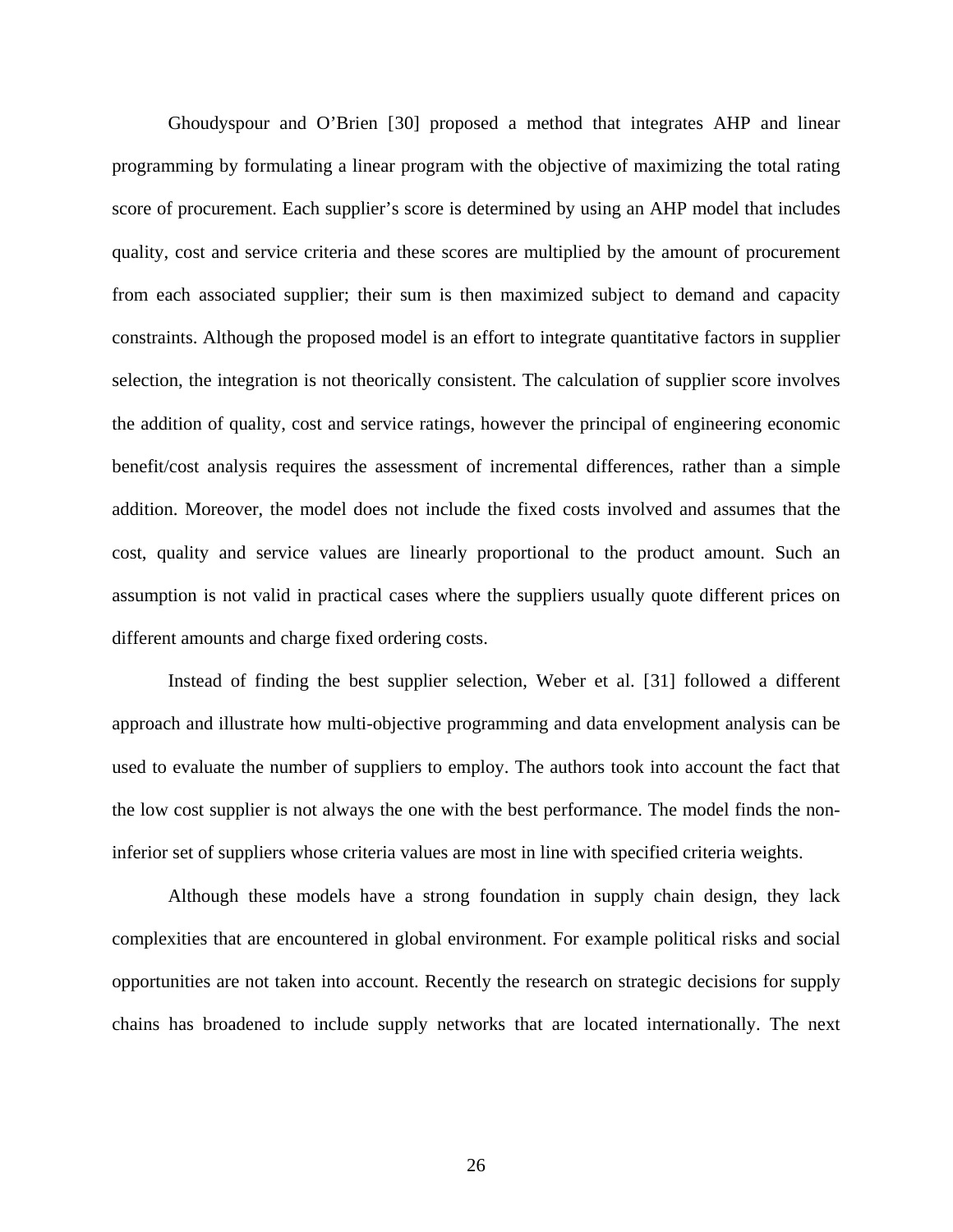section will give an overview of models that are developed specifically for global supplier and location selection problems with offshoring.

#### **2.2.3 Global Supply Network Models**

One effect of globalization is that more organizations are doing business internationally. Today, supply chains can no longer be defined as series of suppliers that are connected linearly, rather suppliers have relationships that involve two-way commodity flows with one-to-many connections. Additionally, these supply networks are located internationally, usually distributed in different continents. Unlike local supply chains global supply networks include variables that cannot be controlled by the decision maker. For instance risks associated with macroeconomic conditions in different regions and cultural as well as social diversity add enormous uncertainty. Moreover, today's global variables supply networks mostly embrace offshore practices that require consideration of multiple both during the decision and process and through the operations. For this reason, global supply networks are modeled with more sophisticated formulations to incorporate the complications of various factors. The inclusion of taxes and duties, fluctuating exchange rates, trade barriers, transfer prices and duty drawbacks is fundamental for a model to more accurately represent a global supply network problem [[32](#page-218-0)].

Compared to traditional supply chains there is a limited body of literature focusing on the modeling of global supply networks and offshoring decisions. The number of publications and researchers interested in the area is increasing rapidly, but still the extent is limited short for the global supply network problems.

As in the case of traditional supply chains, the decision modeling literature can be divided into two streams. One stream of literature extensively utilizes operations research

27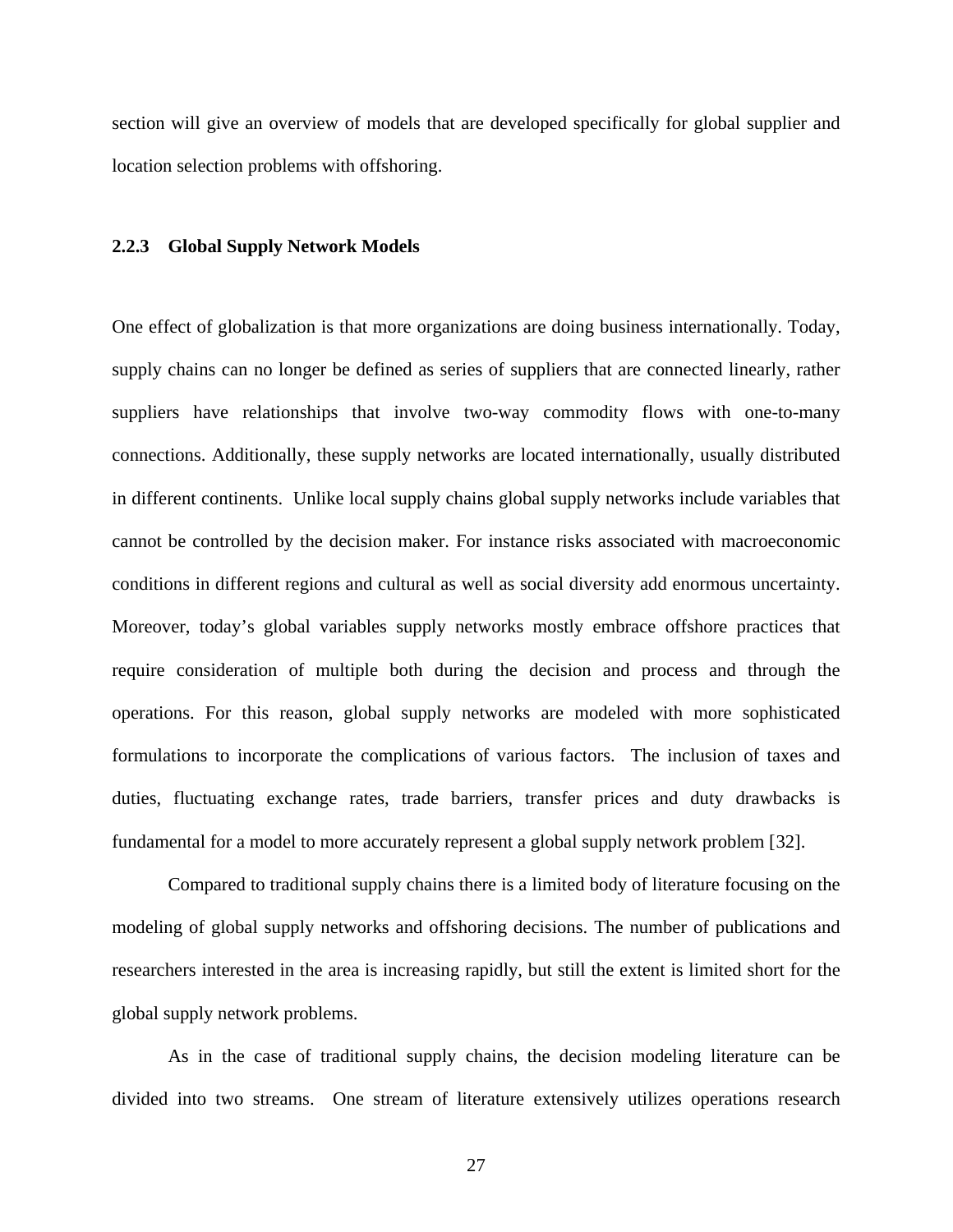techniques to model the decisions and assess the profitability of production (or service) operations on the basis of quantitative variables. The other stream of literature concentrates on intangible determinants and evaluates the drivers and consequences of global operations by examining the business conditions, risk factors, opportunities and other qualitative as well as quantitative variables.

The mathematical formulation based literature on decision models in global supply networks mostly includes tools from decision sciences, operations research and economics. A review of applications was presented by Cohen and Mallik [[3](#page-218-0)3] in which the authors discuss the globalization of supply chains. These models typically include financial parameters and address global supply network problems to find production quantities, production locations, distribution routes, etc. The next section provides examples from various disciplines that utilize different methodologies to model the global supply networks and solve the global supplier and region selection and production allocation problems.

Arnzten et al. [[34](#page-218-0)] have formulated a global supply chain model (GSCM) that minimizes a weighted combination of total cost and activity days where the total cost includes production and inventory costs, taxes, facility fixed charges, production line fixed costs, transportation costs, fixed costs associated with a particular method of manufacturing, and duty avoidance. This MIP model is solved for a digital equipment corporation that is in the process of determining plant charters and allocation of production loads. The model is then utilized to analyze the supply chain for new products as well as the supply bases for existing commodities. The decision model is applicable to a multi-stage, multi-product manufacturing environment.

Huchzermeier and Cohen [[35](#page-218-0)] developed a stochastic dynamic programming formulation for the valuation of global manufacturing options. These options are delineated by distinct time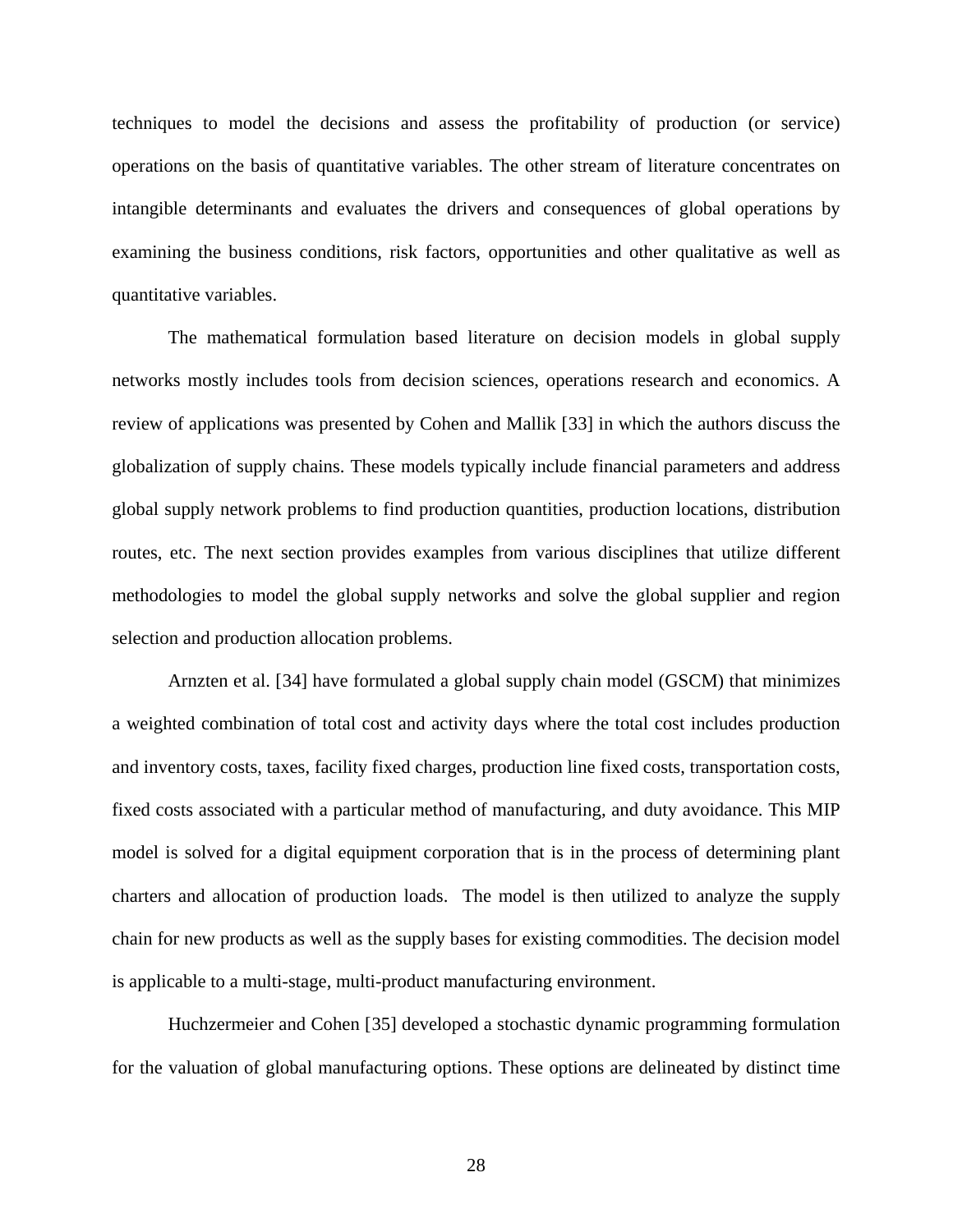periods that are defined by the available sources of supply, plant capacities, product allocations to market regions, and open supply linkages within the global supply network. There is a cost associated with switching between options over the time horizon of the strategic decision. The model maximizes the global after-tax profits and incorporates option valuation and exchange rates.

Nagurney et al. [[3](#page-218-0)6] developed a framework for the modeling and analysis of global supply networks. The authors built an extensive mathematical model that includes dynamics of price and behaviors of supply chain partners. The model maximizes the total profit by deciding on the amount of product shipments based on the costs as well as the equilibrium prices of products in different currencies at the various demand markets (countries). It allows for the analysis and solution of the equilibrium product flows and prices by considering the behavior of multiple parties (customers, retailers, etc.) in the supply network. The authors apply an iterative algorithm to compute solutions to several numerical examples.

Grossman and Helpman [[3](#page-218-0)7] studied the determinants of outsourcing and model outsourcing activities as the equilibrium of production and trade between the parties. The authors presented an economic model of location selection with respect to market conditions, supplies and demands. The authors first studied how labor supply, country size and technological investment affect the pattern of outsourcing and location equilibrium. Then they investigated the role of the contracting environment by incorporating the legal setting of countries. Based on macroeconomic and product cost data, the authors drew conclusions on how an organization should proceed in choosing specific locations to transfer activities.

Kouvelis and Munson [[38](#page-218-0)] developed a mixed integer model to represent the cost of global facility networks by incorporating government subsidies, tariffs and taxations. They

29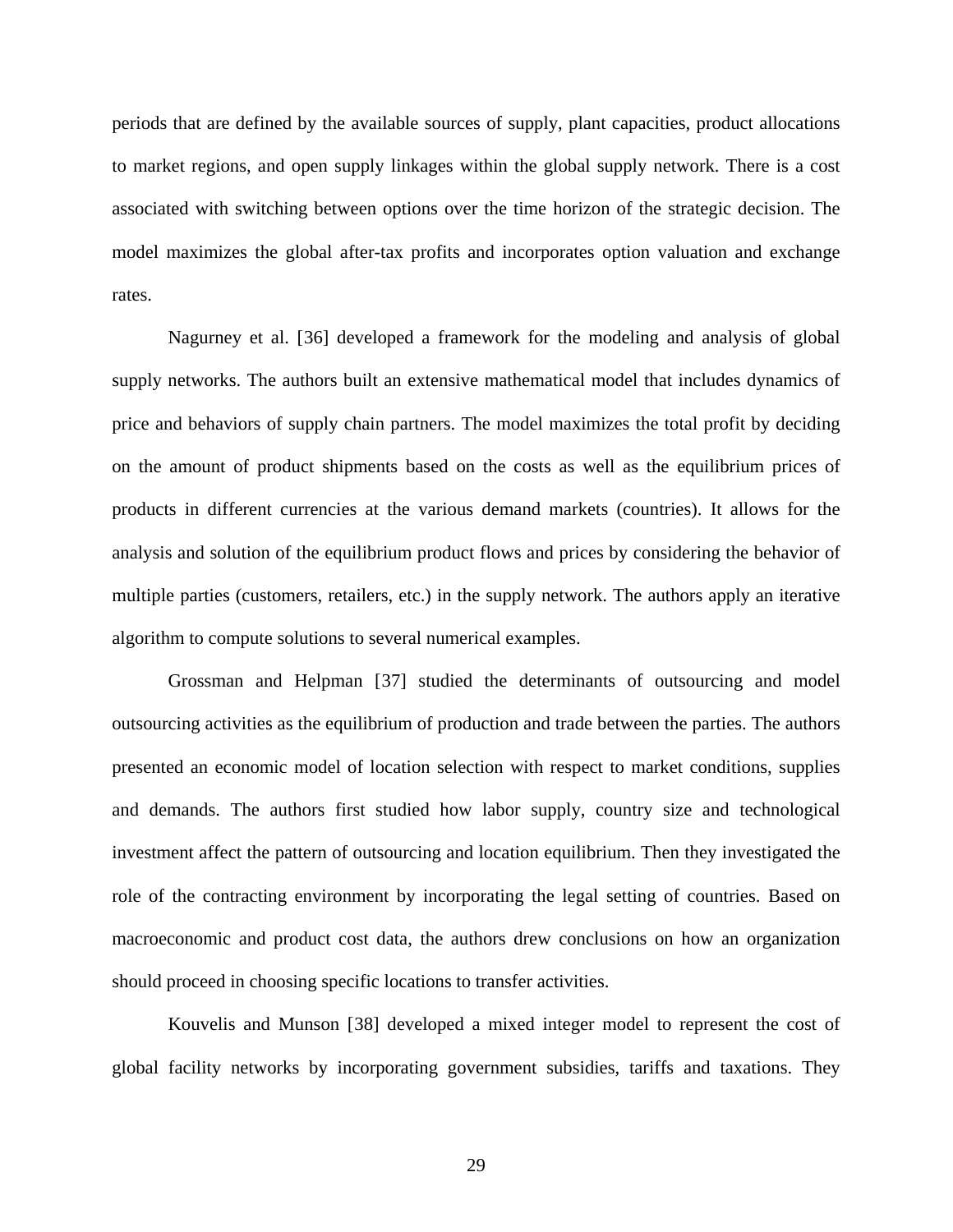presented an MIP formulation that maximizes the net present value of profit subject to demand and capacity constraints. The model incorporates the time value of money by including the interest rates on loans and discount rate of after tax cash flows for each country. Based on the MIP formulation, the authors found the variables which significantly influence the solution and develop a structural equation by using these variables.

Goetschalckx et al. [[3](#page-218-0)9] presented two global logistics system models. The first one is a non-convex optimization problem that focuses on the transfer prices in a global supply chain with an objective of maximizing the after tax profit of an international corporation. The second one focuses on the production and distribution allocation of a single country system when customers have seasonal demands.

Steenhuis and De Burijn [[4](#page-218-0)0] followed a different approach and compare manufacturing location alternatives in a global supply network by utilizing productivity measures as the basis for analyzing the international location/industry combination options. GDP values and dependencies of industries are used to calculate the productivity levels in each country (or region) and a decision process that can be utilized by both corporations and governments is suggested.

The other stream of literature concentrates primarily on the qualitative determinants of global operations such as risk, knowledge bases and market opportunities. Researchers in both academia and industry have generated various studies that emphasize the value of intangible attributes in global supplier selection and production allocation decisions.

Bartmess and Cerny [[41](#page-218-0)] stated that capability focused approaches to the facility location decision in global environment will support a company's competitive advantage on an enduring basis. Traditional approaches such as static snap-shot analysis and single functional focus can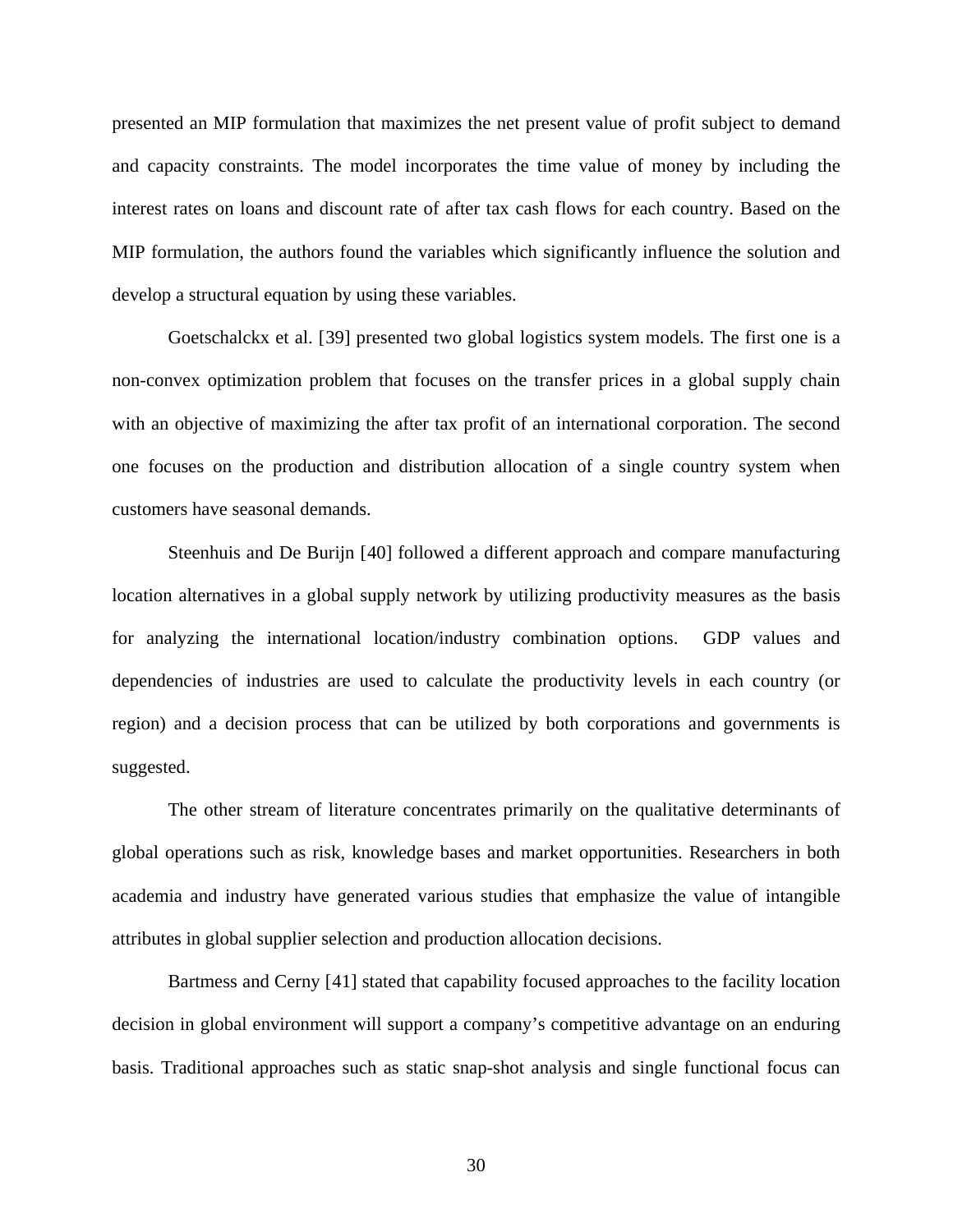provide only short-term solutions that will not lead to long-term benefits. Instead, the authors propose capability focused approaches including non-manufacturing issues and demonstrate the superiority of these approaches by giving real business examples.

MacCormack et al. [[42](#page-218-0)] examined the impact of qualitative factors on the performance and efficiency of global supply networks. They called attention to the importance of incorporating parameters such as exchange rates, tax systems, government regulations and technological capabilities. The authors presented an overview of the macroeconomic and business level trends while summarizing the technological advances in production systems and related trends in management philosophies. After highlighting the insufficiency of cost based decision models, the authors proposed a new framework for assisting in site location decisions and a model of the future global manufacturing firm.

The global management consulting firm A.T. Kearney [[43](#page-218-0)] has developed a scheme for offshore decisions based on the offshore location attractiveness indices of countries. Their report also highlights the issues that corporations must balance in their strategic offshore decisions. Countries are evaluated based on corporate surveys, current offshore IT and business process outsourcing activities, labor skills and availabilities, business environment, infrastructure, culture adaptability, security of intellectual property, and financial structure.

On the other hand, the Global Outsourcing Report 2005 [[44](#page-218-0)] assesses countries in terms of two indices: the Global Outsourcing Index (GOI) and the Future Outsourcing Rank (FOR). According to this report, India and China are the two distinct low-cost labor countries that emerge as leaders for organizations considering outsourcing. China is mostly known for low cost manufacturing labor, whereas India has the advantage of an English speaking population and thus attracts a large amount of Business Process Outsourcing (BPO) and IT contracts.

31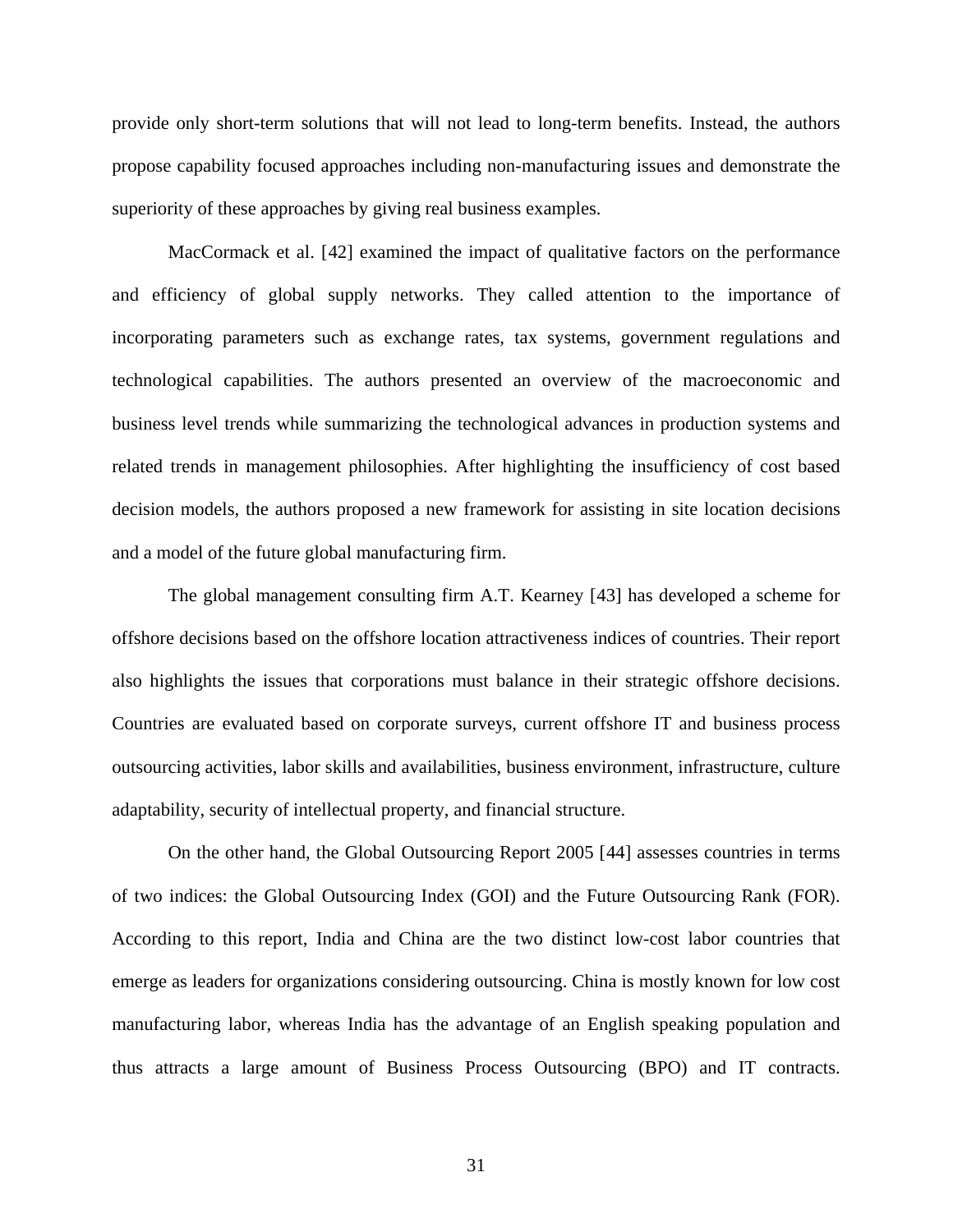Alternatively, Taiwan and Korea are known as the centers of the semi-conductor industry. Besides these big players, countries such as Indonesia, Philippines and Malaysia also can effectively compete for the offshoring business.

Multi-attribute modeling approaches are also exploited in order to integrate intangible decision variables into supply network decisions. Udo [[45](#page-218-0)] employed the analytic hierarchy process (AHP) technique to analyze information system outsourcing decisions. The supplier of choice is selected based on five criteria: strategic importance, stakeholder's interest, supplier's issues, cost of operations and industry environment. The supplier alternatives are assessed by paired comparisons and the decision is made based on the overall synthesized ranking values associated with each supplier. In another application, Badri [[46](#page-218-0)] combined AHP with goal programming for a global facility location allocation problem. The author first defines seven quantitative goals, including minimizing the total cost and maximizing the environmental quality. Then, AHP is used to determine weight factors for each goal, and goal programming is used to solve the aggregate model.

### **2.2.4 Summary**

As more businesses are expanding globally and more processes are outsourced, the need for detailed global supply network modeling escalates. Supplier selection, determining locations of suppliers and the allocation of production and services require consideration of quantitative and qualitative criteria. These decisions often involve many alternatives and conflicting objectives as well as constraints arising from uncertainties associated with the economy of countries. The literature includes various applications of supplier and location selections models that utilize tools like multi-attribute modeling, mathematical modeling, artificial intelligence, expert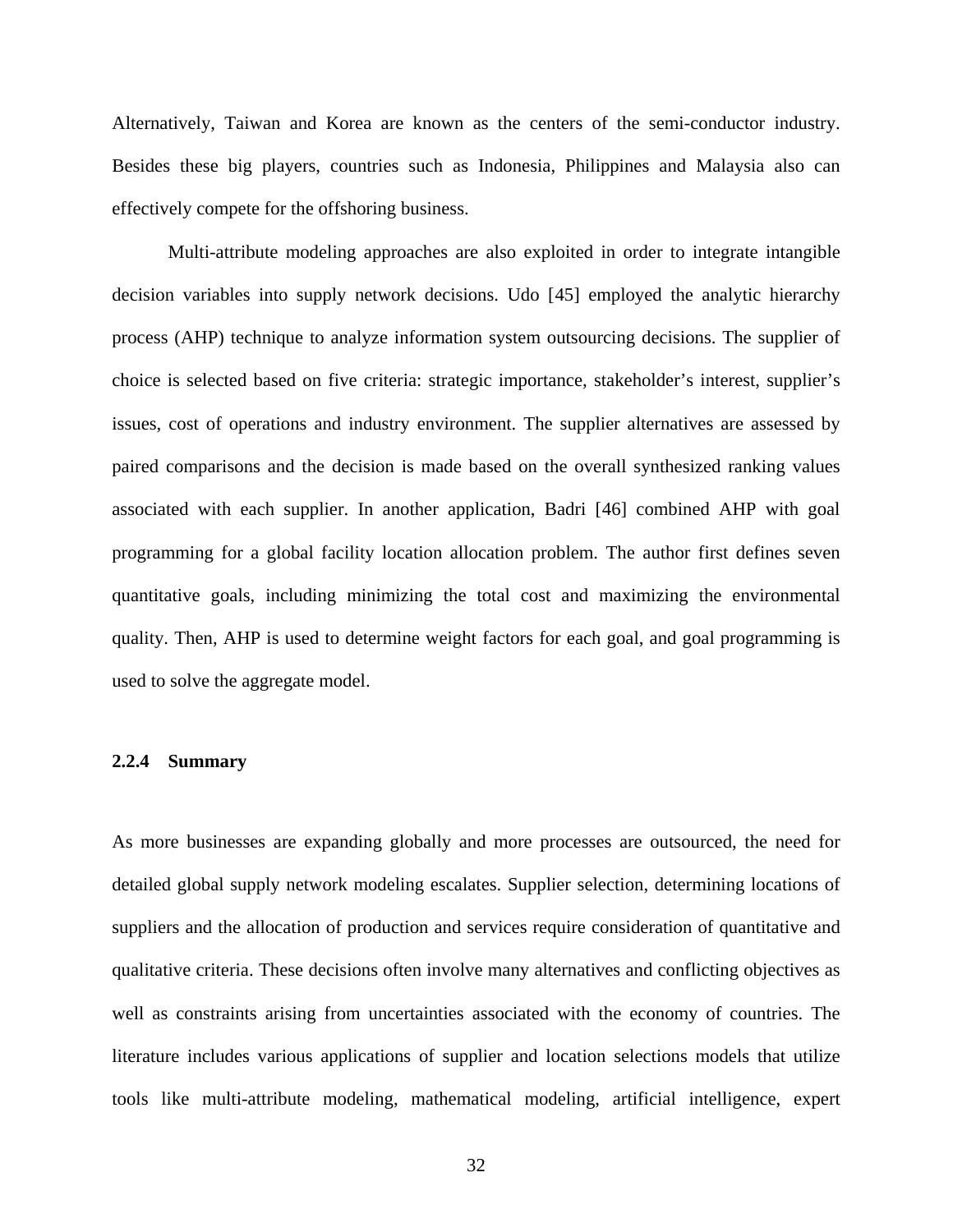systems, multivariate statistical analysis and multi-attribute utility models. Some of the models integrate different tools to incorporate intangible variables, too. However there is not a systematic approach that:

- Includes all of the quantitative and qualitative criteria involved. There are models which consider some of these criteria but there is no single model that actually defines the risks and opportunities and then incorporates these into a decision approach.
- Is designed specifically for global supplier and location selection. In particular, the offshoring phenomenon is not adequately emphasized as a part of the decision process.
- Uses both continuous and discrete decision variables to represent the supplier and location selection problem and the problem of allocating products and services.
- Facilitates sensitivity analysis, therefore assists the decision maker in negotiations and decision changes in case of prospective economical and social variables.
- Encompasses the complexity, interdependency and vastness of criteria in global business processes and the decisions associated with global practices.
- Deals specifically with the offshoring problems and the decision of whether or not to go offshore.

This research aims to provide a decision approach that can alleviate these gaps in the published literature. The next section presents the methodology used in the decision approach developed in this study.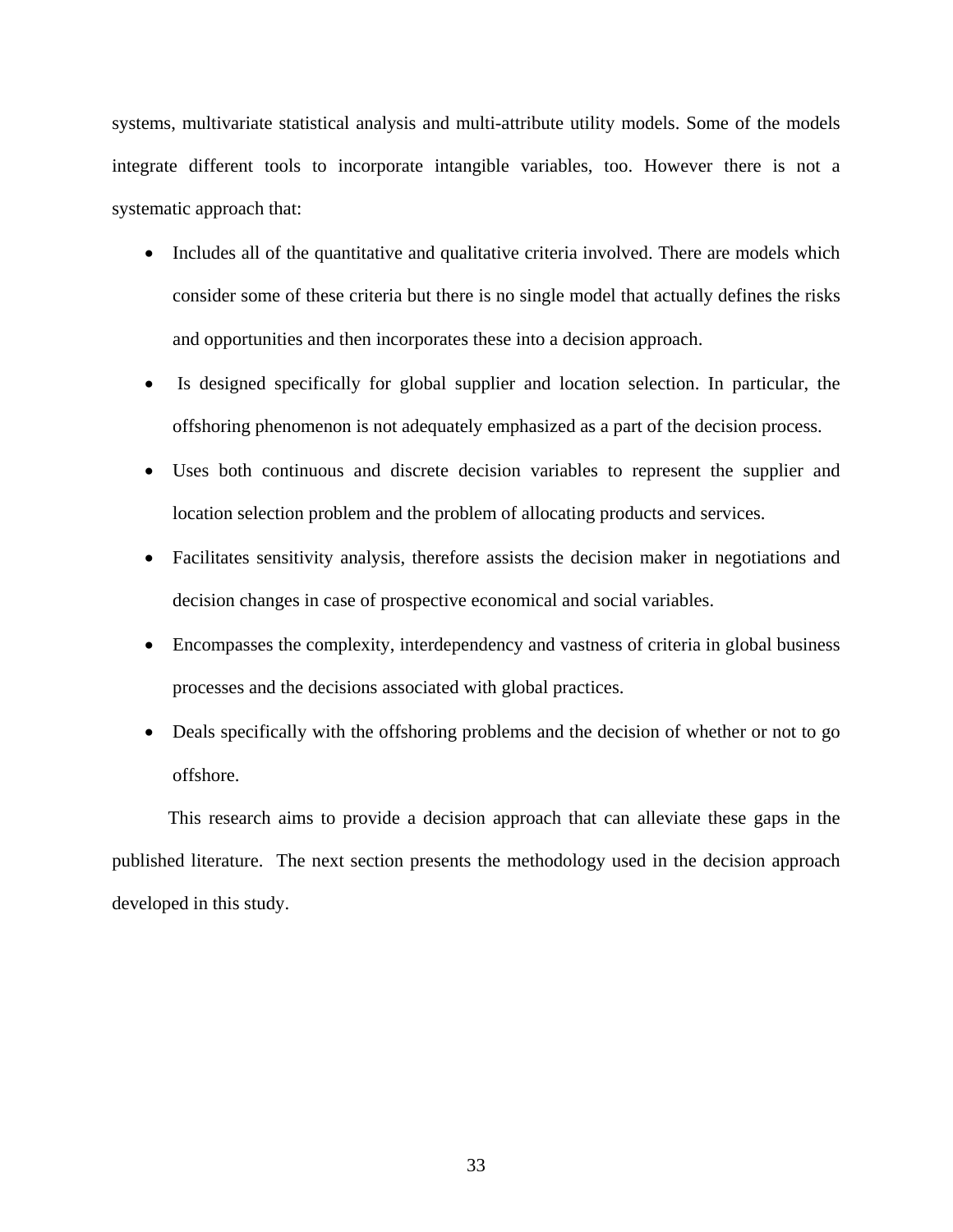#### **3.0 METHODOLOGY**

Offshoring decisions are similar to strategic supply chain decisions involving location selection and production distribution. The difference is that offshoring decisions are more complex necessitating an integrated decision making approach that can manage various tangible and intangible factors. The next section will detail the factors affecting offshoring. Finally, the methodology for developing an integrated decision making approach is presented.

### **3.1 PROBLEM CHARACTERISTICS**

Although some perceive offshoring as a strategic decision made in response to the inflating cost competition, in essence it has multiple facets that should be considered during the decision process. Even though cost is often the primary objective there are many other objectives such as concentration in core competences. In choosing an offshore supplier and a location a company wants to minimize the total risk of going offshore while realizing the benefits of it. There also are several stakeholders who may have conflicting expectations and priorities. For instance, for shareholders cost reduction is the most important outcome whereas for customers, product and service quality may be as important as the price. Therefore, the decision needs to be considered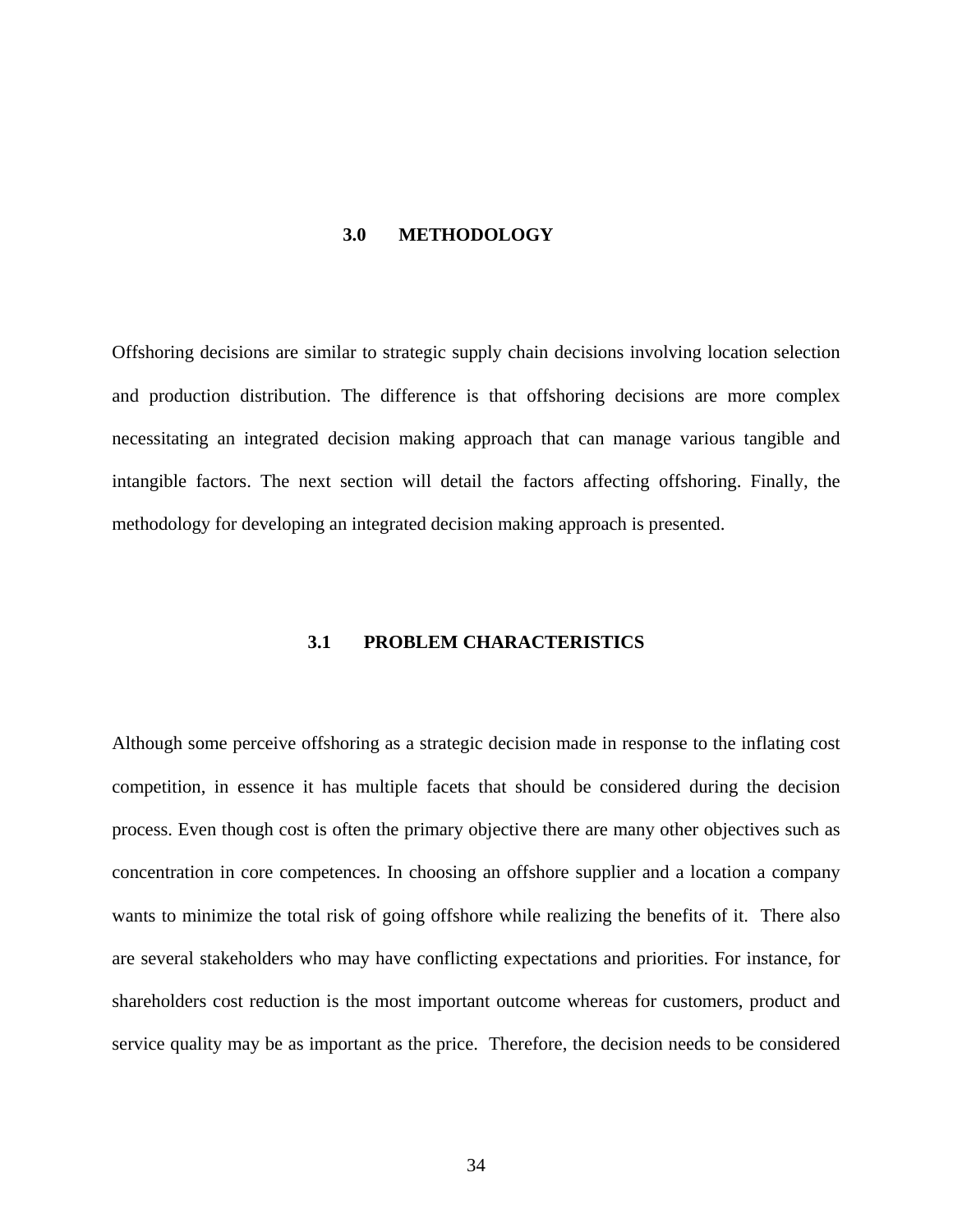<span id="page-48-0"></span>not only in terms of different objectives, but also from different perspectives. [Figure 3-1](#page-48-0) presents the multiple facets of offshoring decisions in a scheme.



Qualitative Variables

**Figure 3-1.** Multiple Facets of Offshoring Decisions

It may be computationally complex but often not very difficult to identify good offshoring decisions in terms of monetary values. There are well-established mathematical tools to evaluate the financial factors that can lead to profitable results. On the other hand, financial factors are only one determinant in the decision space that can make an offshoring process successful. Offshoring is a long-term strategic action that has risks and benefits that are not always reflected in a financial statement. Thus, only a decision model that covers all of the intangible values as well as the monetary objectives can give a reliable offshoring strategy. The existence of multiple objectives, stakeholders, tangible and intangible values necessitates a systematic approach that can synthesize strengths of multiple tools.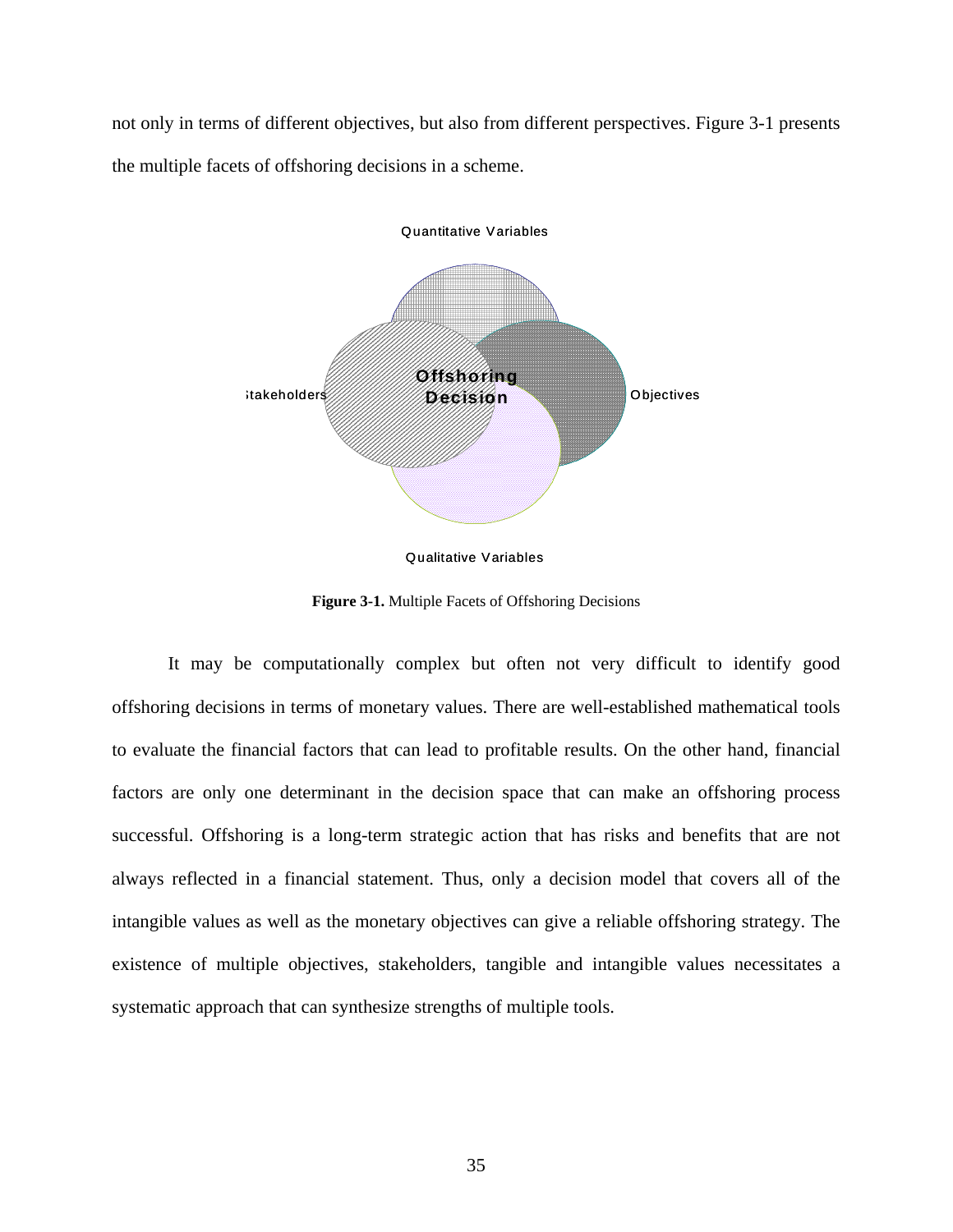### **3.2 SOLUTION APPROACH**

Operations research tools are commonly used for modeling and optimizing systems with tangible values. These models are practical and can accurately represent complex systems with several constraints and variables. For an offshoring decision, cost minimization (or profit maximization) is a major objective which can be expressed mathematically as a function of production and service amounts. Transaction costs and other constraints can also be formulated in a mathematical model. From a cost minimization perspective, mathematical modeling techniques can give the optimal offshoring decision. Rationale for the selected methodologies are detailed in the next sections

The cost of operations consists of fixed costs such as asset depreciation (site selection) as well as variable costs that vary with production and service amount. For this reason, finding the optimal distribution of products and services in a network of possible alternative suppliers (or locations) requires inclusion of both discrete and continuous variables in a mathematical model. Continuous variables represent production and service amounts whereas selection of suppliers is represented by binary (0-1) variables. Such a problem with a mixture of integer and continuous variables can ideally be formulated as a mixed-integer programming problem.

Although such a mixed-integer program can find the best supplier and location selection along with the optimal production and service distributions, it does not embrace the intangible factors that significantly influence the decisions in offshoring. For example, organizations operating in a global environment are subject to political risks that exist overseas. Moreover, the community perspective is a very important issue for global decisions, especially for offshoring decisions where there are controversial arguments which can affect the welfare of stakeholders. In order to obtain a comprehensive and reliable decision, the qualitative values associated with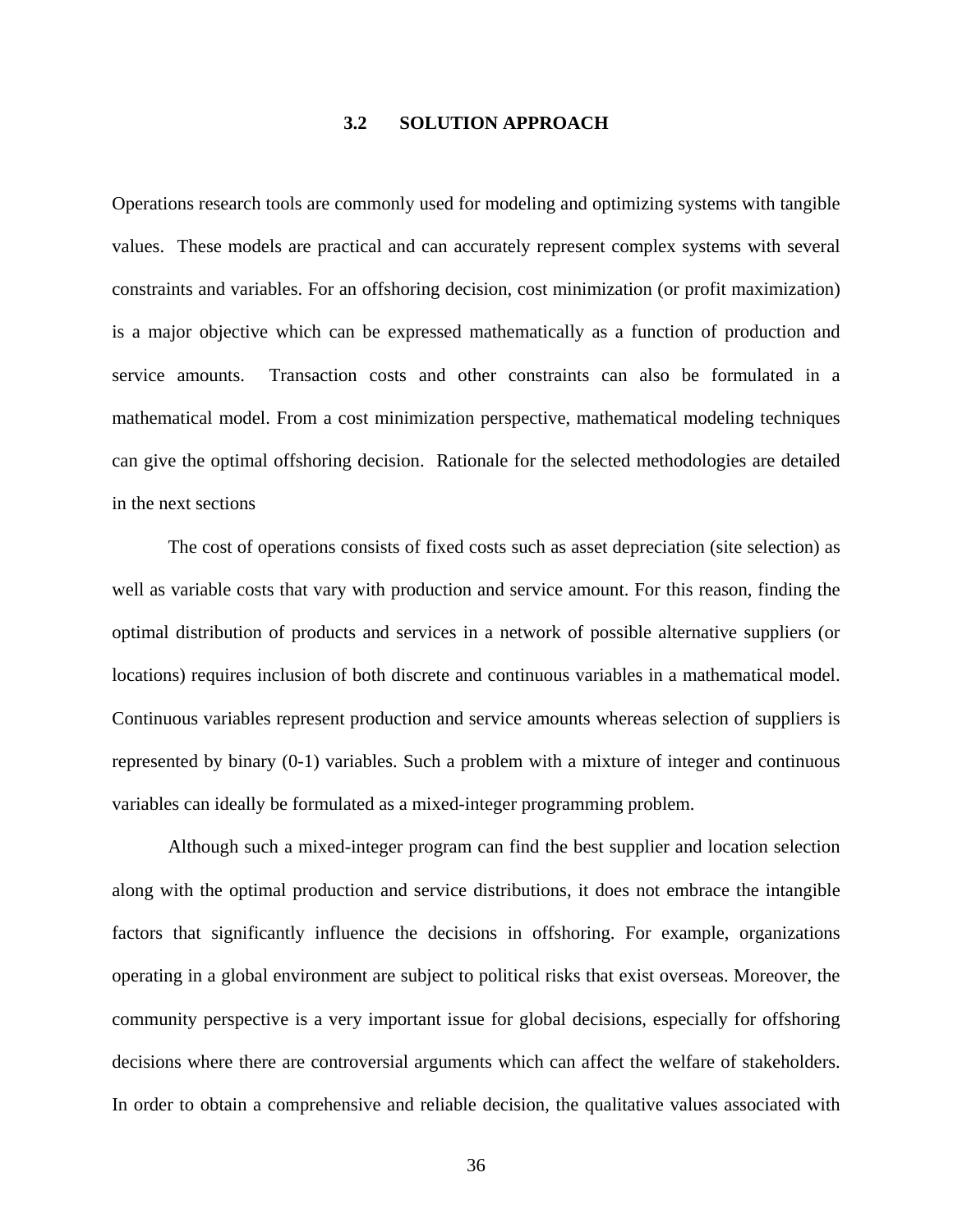<span id="page-50-0"></span>the problem have to be assessed as part of the decision process. The challenge is that many of the qualitative influences are unforeseeable, making the decision fuzzy in nature. A remedy to this challenge can be using multi-criteria decision making (MCDM) techniques.

MCDM focuses on finding the best decision among a set of alternatives for a set of given criteria. As illustrated in [Figure 3-2,](#page-50-0) MCDM can be broadly categorized into multi-objective decision making (MODM) and multi-attribute decision making (MADM). MODM focuses on decision problems where the decision space is continuous, whereas MADM problems are characterized by discrete decision spaces [\[4](#page-218-0)7] with predetermined alternatives. A typical example of MODM is mathematical programming and goal programming (GP) [[4](#page-218-0)8]. Analytical Hierarchy Process (AHP) [[4](#page-218-0)9], Analytic Network Process (ANP) [[5](#page-218-0)0], Technique for Order Preference by Similarity to Ideal Solution (TOPSIS) [[51](#page-218-0)], Simple Multi-attribute Rating Technique (SMART) [[5](#page-218-0)2] and Elimination and Choice Translating Reality (ELECTRE) [[53](#page-218-0)] are some of the more common MADM solution methods.



**Figure 3-2.** Multi-criteria Decision Making Methods

Both types may involve quantitative and qualitative variables, but MODM methods are often used to solve purely quantitative decision problems, whereas MADM methods have quantification tools that are applied to qualitative elements. Both MADM and MODM models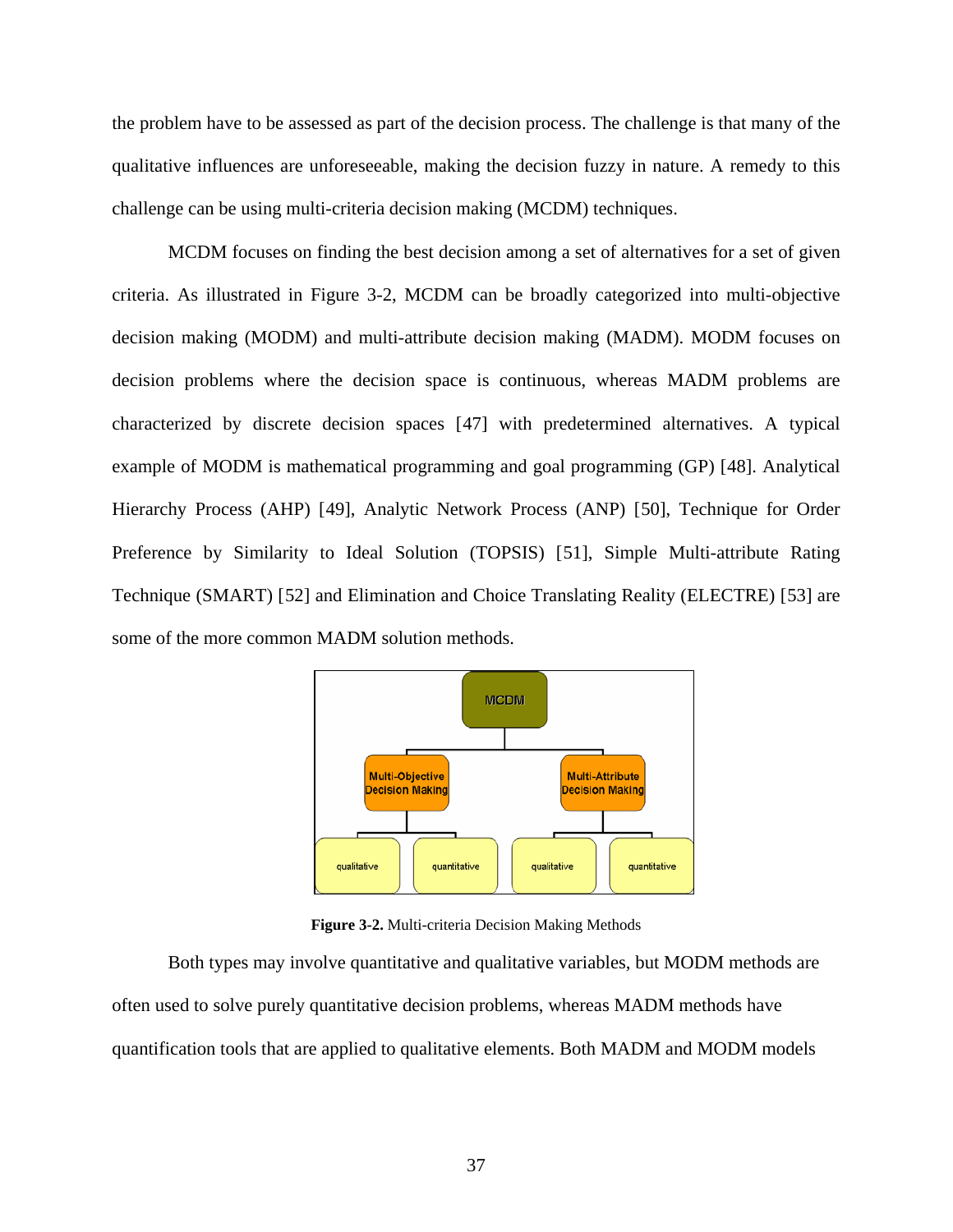contribute to the decision science literature and have an accepted scientific base. The applicability of each method depends on the configuration of the specified decision problem.

MADM methods utilize different tools to quantify the intangible values by elucidating the preferences of decision makers. Utility theory is a widely used tool to derive mathematical functions based on individuals' desirability and preferences towards particular actions. However, in practice obtaining utility functions in such a complex situation with many different attributes is time consuming, computationally demanding and perhaps not even possible.

Preferences of decision makers can also be elucidated by other tools without expressing them in terms of mathematical functions. MADM methods such as ELECTRE, TOPSIS, AHP and ANP can quantify qualitative attributes and find the best selection(s) from a set of outcomes by eliciting the decision maker's preference. These methods can be used to evaluate the intangible factors in a decision method in a much simpler and effective way.

Among these, ANP is the method that can handle complicated decision problems with multiple stakeholders including dependencies among criteria and alternatives. It can decision problems in a network structure by means of influence projections. Although the methodology's mathematical evaluation may be overwhelming for large problems, its accompanying software package "Superdecisions [[54](#page-218-0)]" enables assistance and flexibility in its application.

ANP is the generalized version of AHP which is a type of additive weighting method, developed by Saaty in 70's. AHP, and later ANP, has been very popular in the decision literature and has been widely utilized. Both methods are straightforward and easy to use and are incorporated in software packages that make their applications more convenient. The methods integrate subjective judgments with numerical data and can monitor the inconsistencies in subjective judgments.

38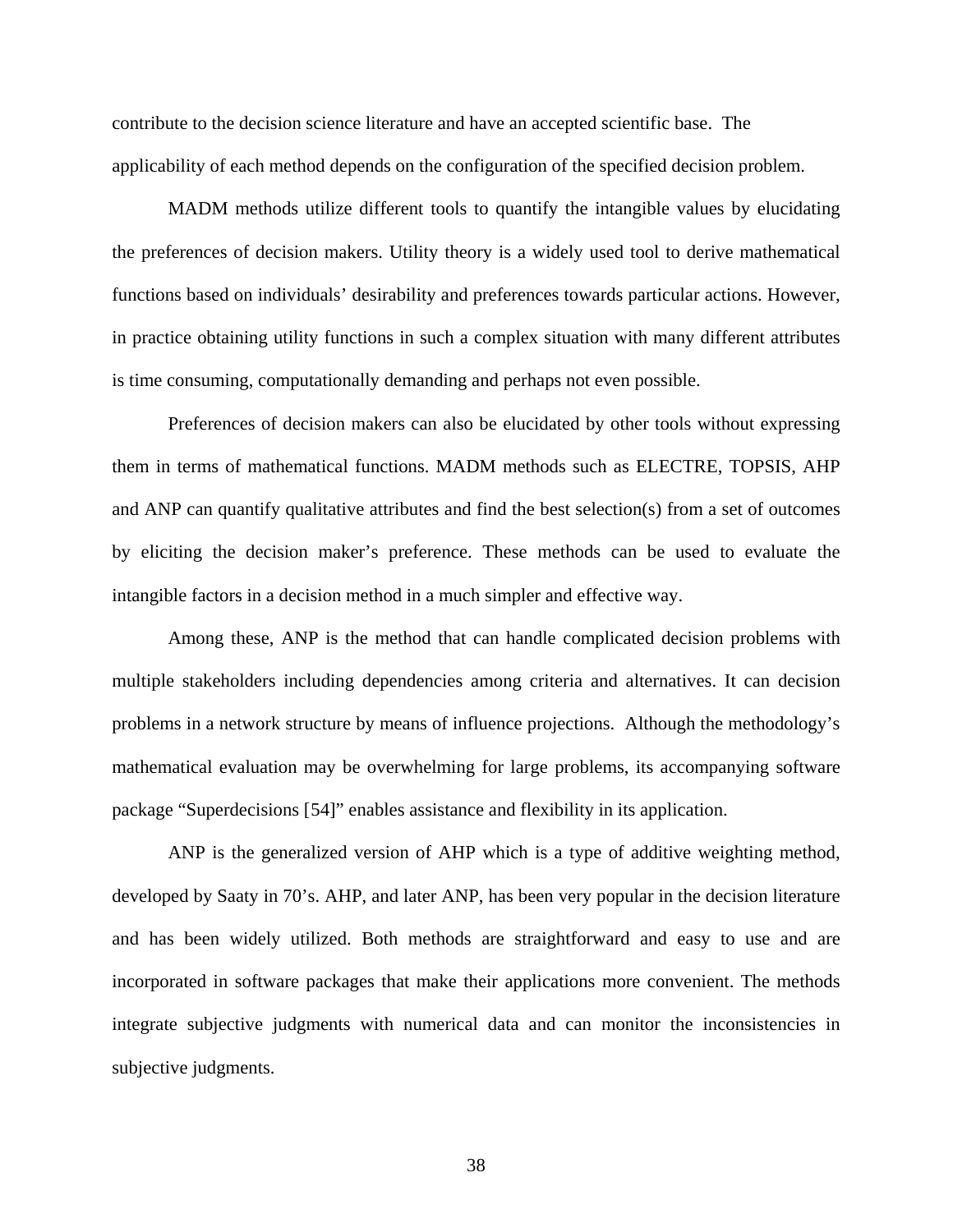<span id="page-52-0"></span>In summary, for this research problem the MADM methods can be used to incorporate the intangible factors whereas the mixed integer programming can be used to find the best offshoring strategy with respect to minimization of costs. The results from an MADM model and an MIP model are often conflicting (ie. minimum cost strategy may result in maximum risk). In order to make a decision based on the economic criteria (considered in the MIP model) and the intangible criteria (considered in the MADM model), the solutions should be combined in a structural form to make an integrated decision.

This research develops a two-phase integrated decision approach for offshoring decisions. The two-phase decision approach consists of concurrent MIP and MADM model formulations, the multi-objective optimization problem and a sensitivity analysis. [Figure 3-3](#page-52-0) gives a schematic view of the decision process.



**Figure 3-3.** Two-phase Integrated Decision Approach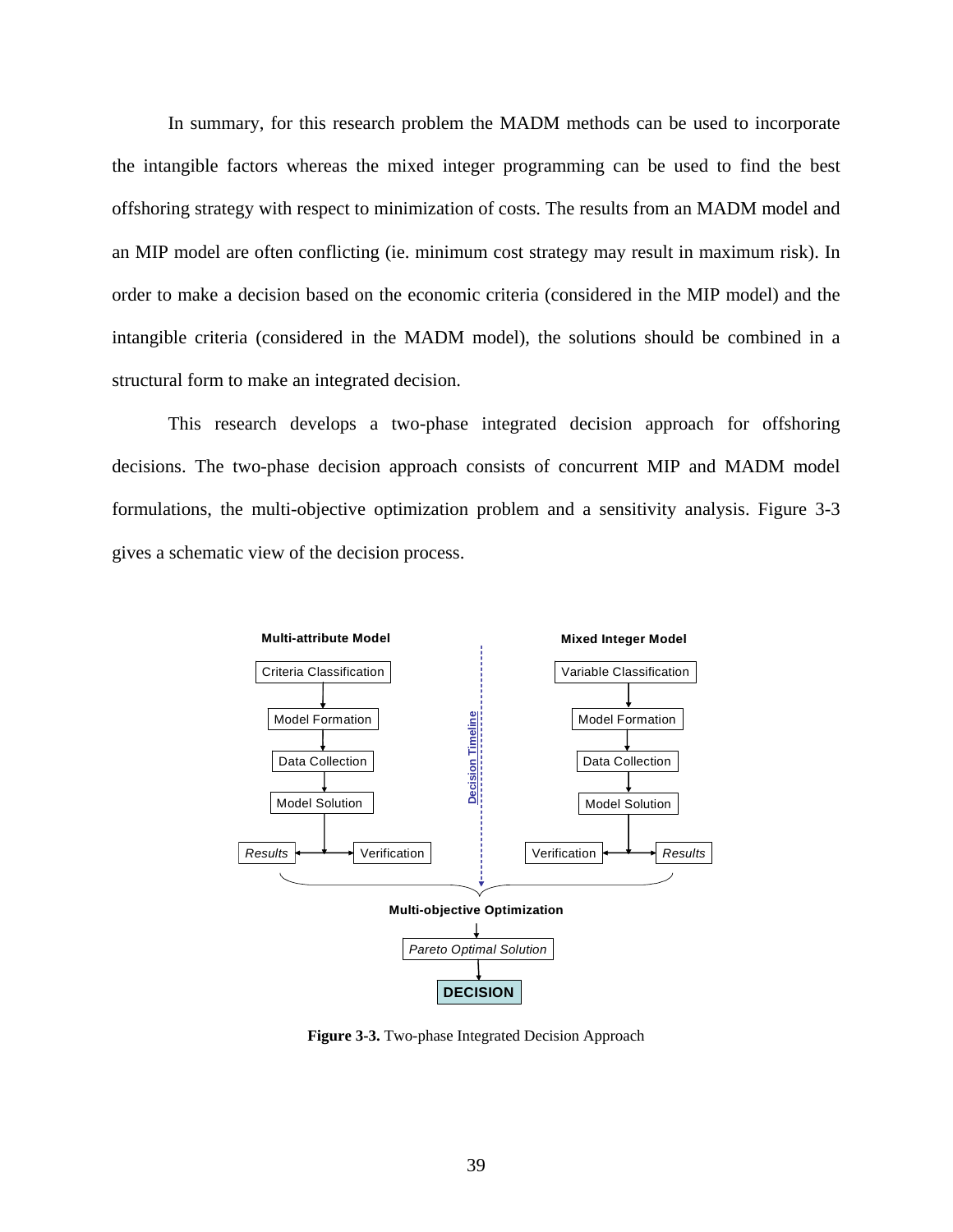The MIP model includes quantitative data whereas the MADM model includes qualitative factors. These models are independent of each other, therefore can be formed concurrently. The results of the models are entered into a multi-objective programming problem that yields a set of Pareto optimal solutions. The decision maker decides on the best offshoring strategy by evaluating the tradeoffs.

These two phases are presented in detail by first giving an overview of the methodologies used and then describing the model implementation in offshoring decisions. Selection of the specific tools (MIP and ANP) is also justified. After the illustration of the two phases, the integration process is presented.

### **3.3 MIXED INTEGER PROGRAMMING**

#### **3.3.1 Background**

Mixed integer programming is a generalization of linear programming in which some of the decision variables are constrained to be integers. Many production and location problems are solved as mixed integer programs due to the existence of fixed charges. These are incurred whenever the activity (i.e. production, transportation) is undertaken. Examples of fixed charges are setup costs, location rental costs and minimum order quantities. Furthermore, integer values can also enter into a linear programming model to deal with "if-then" constraints and piecewise linear functions. Piecewise linear functions can occur as a result of such situations such as price discounts depending on order quantities and cost reductions due to economies of scale and training.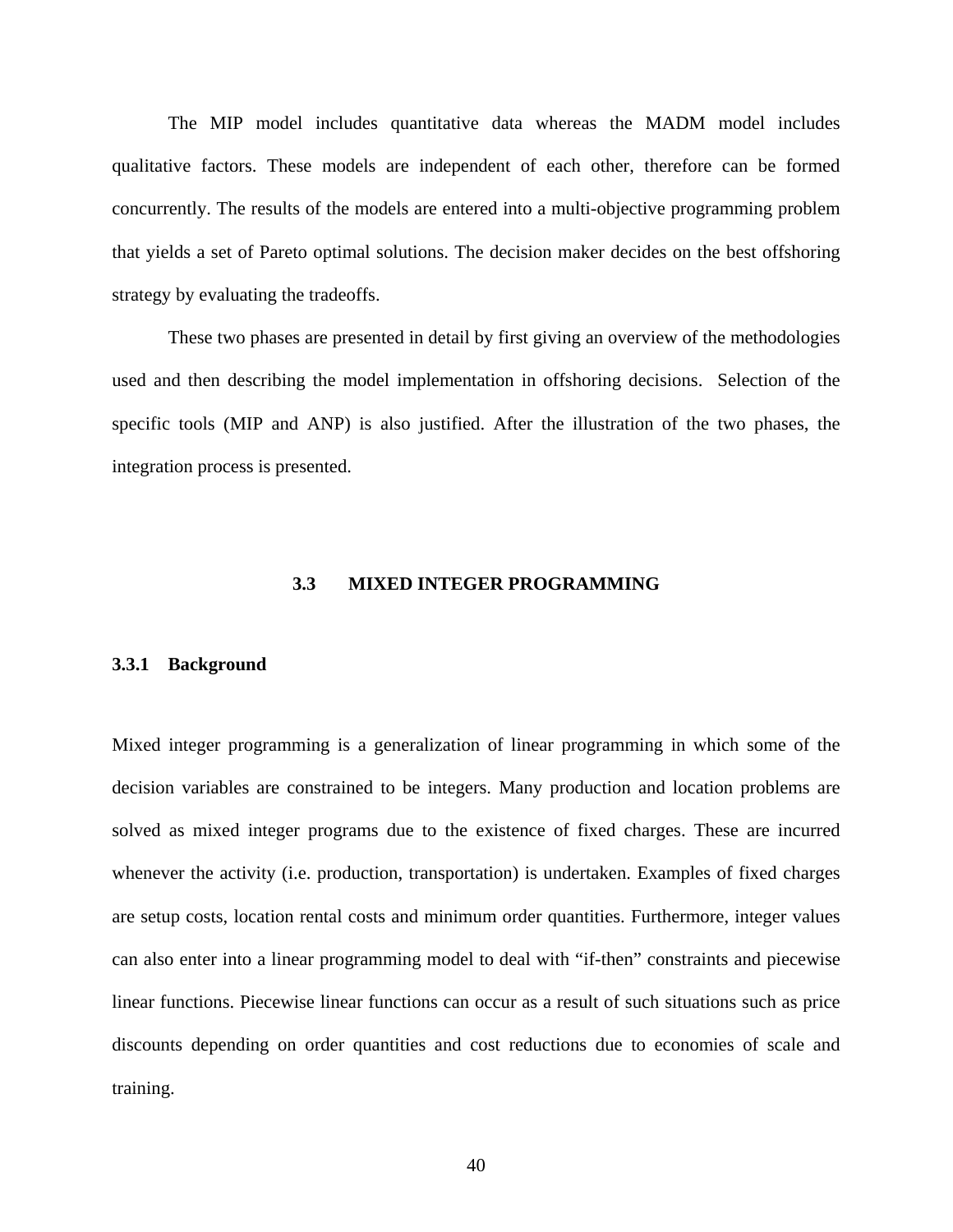A mixed integer program can be formulated as below:

Minimize 
$$
c^T x
$$
 (3-1)

$$
A_1 x = b_1 \tag{3-2}
$$

$$
A_2 x \leq b_2 \tag{3-3}
$$

$$
l_i \le x_i \le u_i \qquad i \in S \setminus P \tag{3-4}
$$

$$
x_j \text{ integer} \qquad j \in P \subseteq S \tag{3-5}
$$

*P* is the set of integer decision variables and *S* is the set of all decision variables.  $A_1$  ( $A_2$ ) represents the coefficient matrix and  $b_1$  ( $b_2$ ) represents the right hand side of equality (inequality) constraints.  $l_i$  and  $u_j$  represent the lower and upper bounds of the continuous variables. *x* is the matrix of decision variables.

Mixed integer programming problems are NP-hard (Non-deterministic Polynomial-time hard), meaning that many researchers believe that they do not have polynomial-time algorithms, therefore are complex problems which can only be solved in extensive computational time.

 The complexity class NP (Non-deterministic polynomial time) is the class of languages that can be verified by a polynomial-time algorithm [[55](#page-218-0)]. NP-hard is complexity class defined as a set such that for every decision problem in NP there exists a polynomial-time many-one reduction to that set. Briefly, a problem A is said to be reduced to another problem B if any instance of A can be easily rephrased as an instance of problem B.

Mixed integer programming problems are generally solved by using modified versions of branch and bound methods [[5](#page-218-0)6]. First, the linear relaxation of the problem (without the integer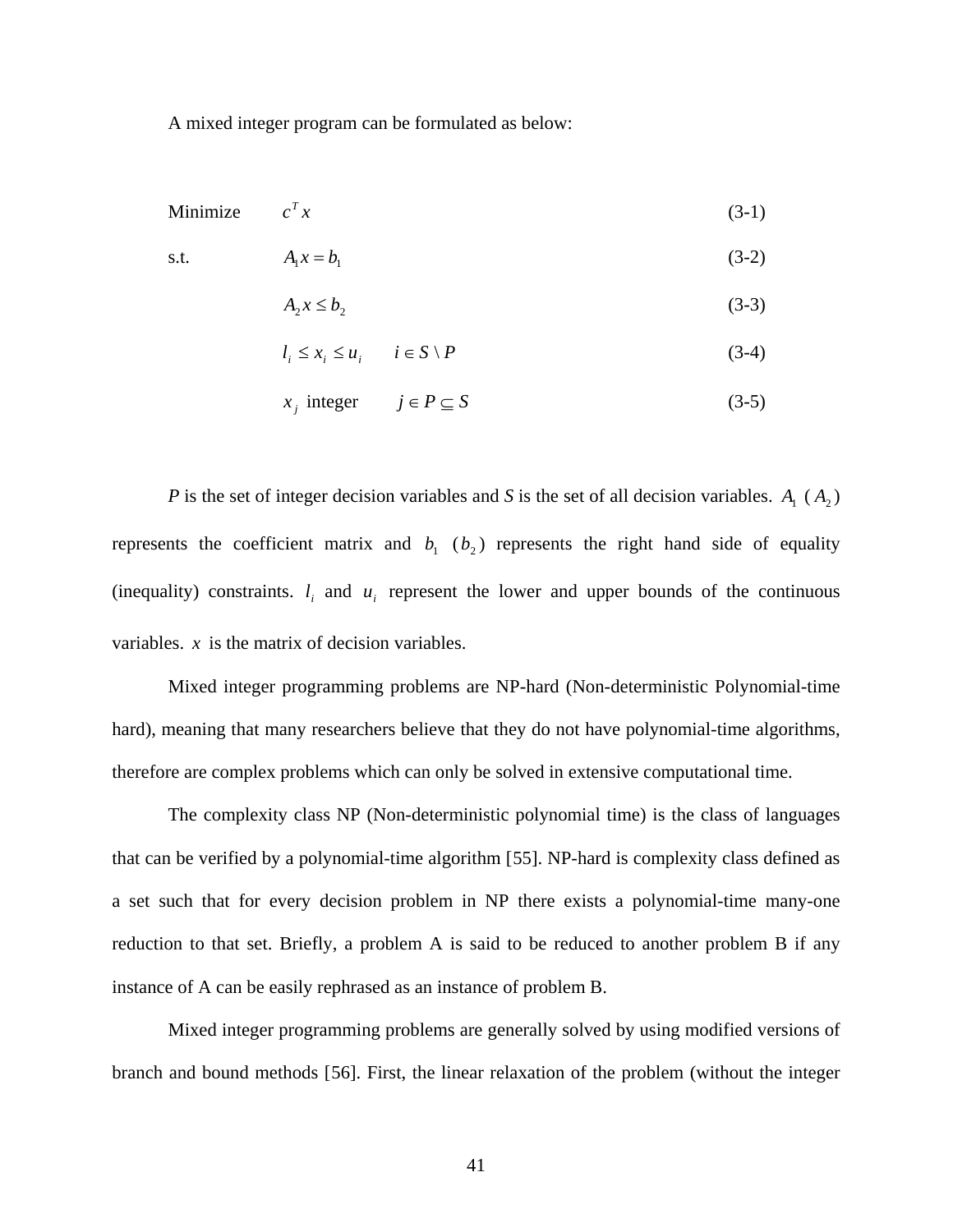constraints) is solved to optimum. If the optimum solution happens to satisfy integer conditions, it is the optimal for the MIP problem. If not, additional linear inequality constraints (called cutting planes) are added to the system in such a way as to remove the suboptimal extreme point solution. There are several methods of building cutting planes including Gomory's cuts [[5](#page-218-0)7] and Lift-and-Project cuts [[5](#page-218-0)8]. Although MIP problems are difficult to solve, branch and bound algorithms have been successful in providing optimal solutions.

On the other hand, for large MIP problems optimality may be too difficult to obtain because of the computational complexity. In some cases, optimality may even be unnecessary due to the problem's nature. In these cases, heuristic methods are applied either to obtain a nearoptimum solution or to accelerate the branch and bound method by reducing the number of iterations to approach the exact optimum. A well known heuristic is Pivot and Shift developed by Balas et al. [[59](#page-218-0)]. It is an extension to general mixed integer programming of Pivot and Complement which is a heuristic for finding approximate solutions to binary programming problems. Tabu search and genetic algorithms are also widely used in developing general heuristics for MIP problems. A tabu search based method for binary MIP is presented by Lokketangen and Glover [[6](#page-218-0)0] whereas Kostikas and Fragakis [[6](#page-218-0)1] apply genetic programming to MIP by embedding the genetic run into the branch and bound process.

Mixed integer programming is applied to many real life problems: one of its biggest application areas is in supply chain management. In production planning, integer values are required to take into account setup times. Problems that are formulated mixed integer programming include lot sizing [[6](#page-218-0)2], production and staff scheduling [[63](#page-218-0), [64](#page-218-0)], site location [[65](#page-218-0)] and transportation [[66](#page-218-0)] problems. Supplier selection in supply chains is mathematically similar to site location and transportation problems. Due to the existence of both fixed and variables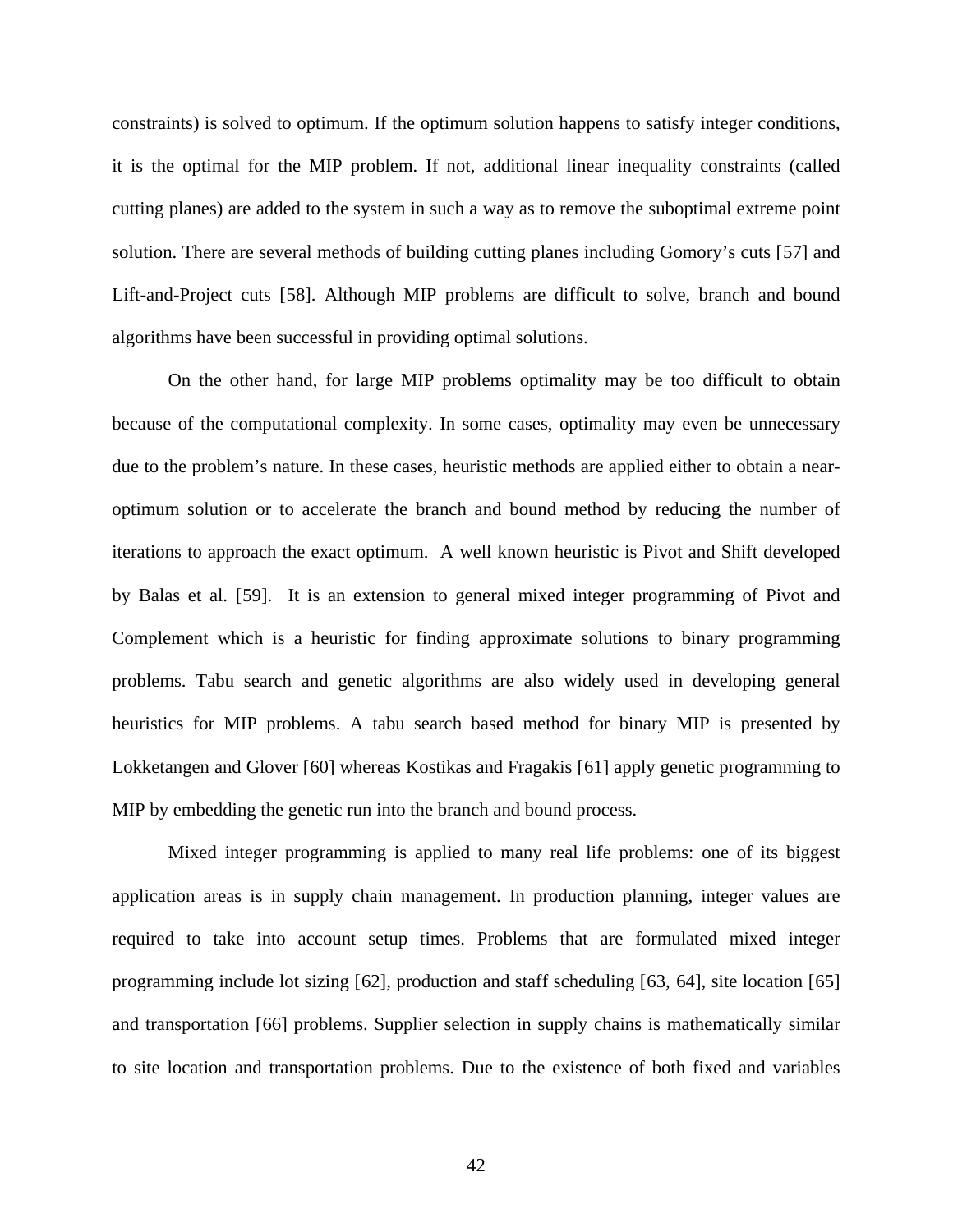costs, the formulation of this problem is also structured as mixed integer programming. Total cost of production/ownership approach is also incorporated while modeling the decision mathematically.

#### **3.3.2 Model**

Possible alternative locations for manufacturing/services are considered as supply nodes and possible locations of product/service sales are considered as demand nodes. Each arc between the supply and demand points is represented by a variable denoting the volume of manufacturing/service supplied from the supply point to the demand point. In addition, a binary variable is associated with each supply node, representing the existence of manufacturing/service in that location. A general formulation for global supplier selection problem can be structured as an MIP model.

## *Indices:*

- **I:** Set of supply points  $\text{-} i \in I$  represents a supply point
- **J:** Set of demand points-  $j \in J$  represents a demand point
- **T:** Time horizon (annually divided:  $t =$  one year)  $t \in T$  represents a one year period

#### *Decision variables:*

 $x_{ij}^t$  = amount of production/service at supplier *i* and transported to location j (for consumption) at year *t*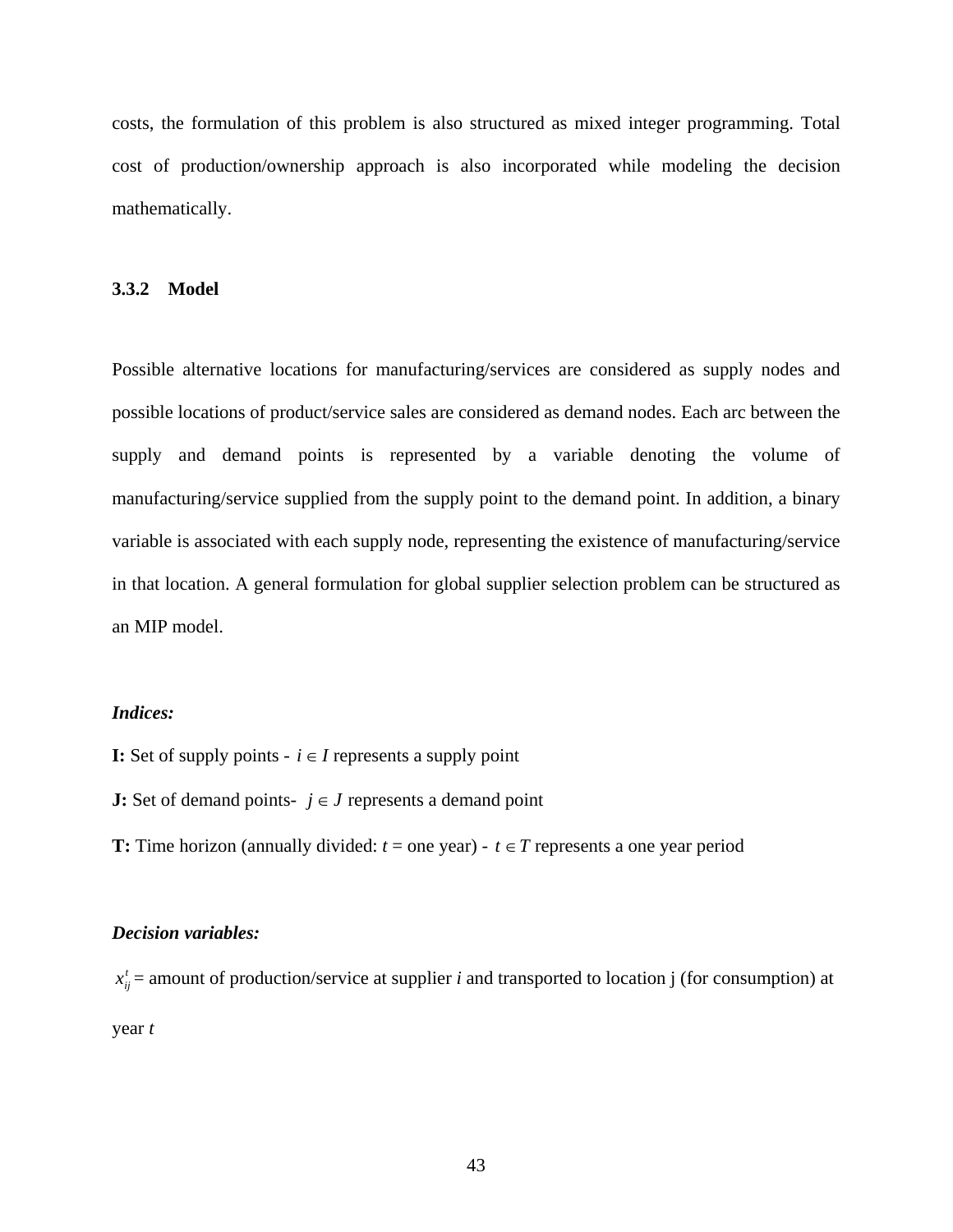$z_i$  = binary variable associated with location *i*, 1 if location *i* is chosen for production, 0 otherwise

# *Parameters:*

 $M =$  sufficiently big constant for the binary force constraints

 $D_i^t$  = total annual demand at location *j* at time *t* 

 $v_i^t$  = variable cost of production/service by supplier *i* at time *t* 

 $s_{ij}^t$  = transportation cost from supplier *i* to location *j* at time *t* including inbounda and outbound

transportation

 $f_i^t$  = fixed cost of supplier *i* at time *t* 

 $r_i^t$  = the discount rate for supplier *i* at time *t* (includes any discount that should be considered

such as inflation, interest, depreciation etc..)

## *Objective Function:*

*minimize the net present value of total cost:* 

Minimize 
$$
\sum_{i \in I} \sum_{t \in T} \left| \sum_{j \in J} v_i^t x_{ij}^t + s_{ij}^t x_{ij}^t \right| r_i^t + \sum_{i \in I} \sum_{t \in T} f_i^t r_i^t z_i
$$
 (3-6)

## *Constraints:*

• *Demand Constraint* 

$$
\sum_{i \in I} x_{ij}^t = D_j^t \qquad \forall j \in J \text{ and } t \in T \qquad (3-7)
$$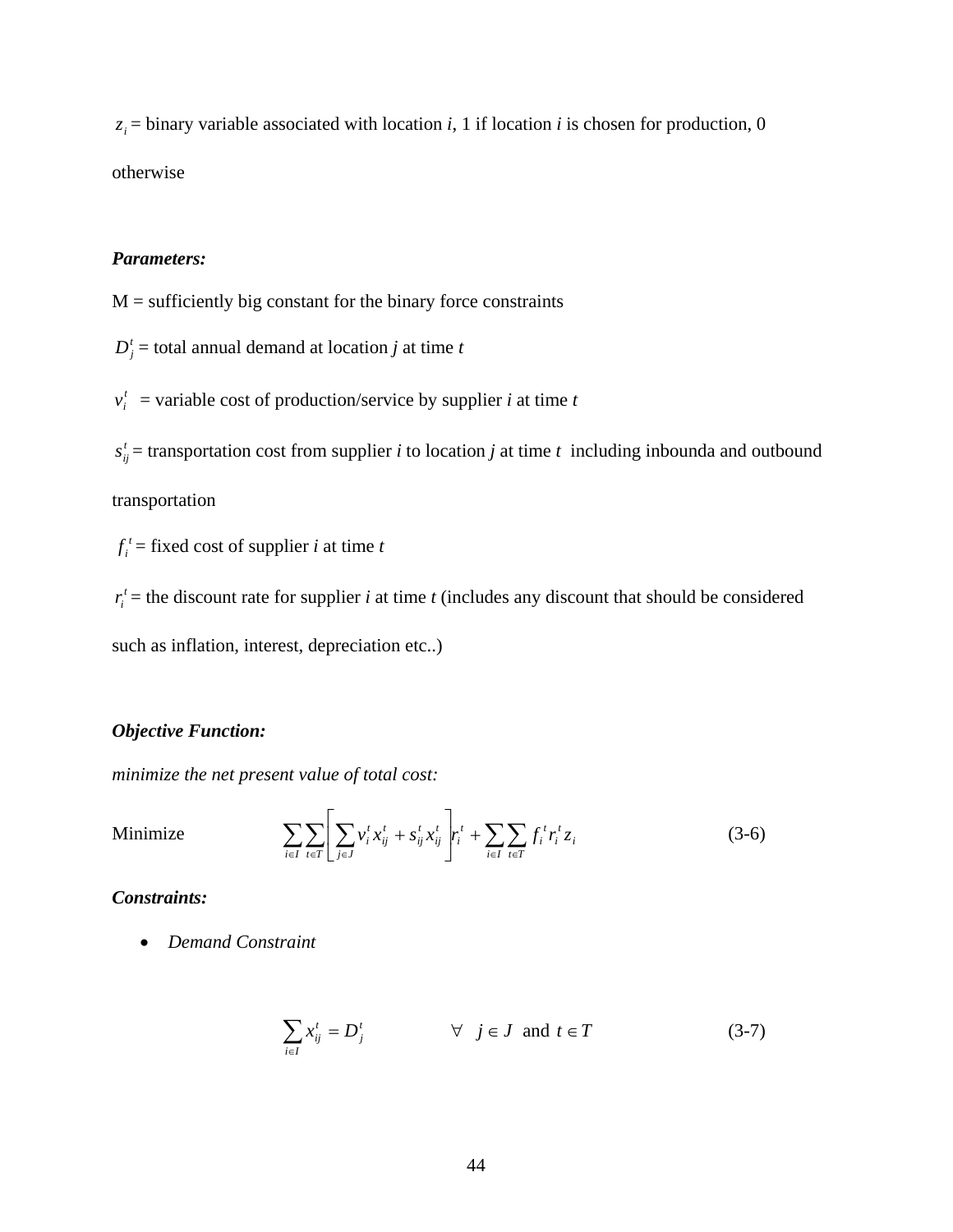• *Binary Force Constraint* 

$$
\sum_{t \in T} \sum_{j \in J} x_{ij}^t \le M z_i \qquad \forall \quad i \in I \tag{3-8}
$$

• *Trivial Constraints* 

$$
x'_{ij} \ge 0 \qquad \forall i \in I, j \in J \text{ and } t \in T \qquad (3-9)
$$
  

$$
z_i \in \{0,1\} \qquad \forall i \in I \qquad (3-10)
$$

The objective minimizes the net present value of total cost discounted over the decision time horizon. The discount rate may include financial indicators like tax and interest as well as the economic factors such as inflation and exchange rate. The demand constraint ensures that the demands at locations are fulfilled. The binary force constraints ensure that if a supplier is not selected, there is no product flow from that supplier. Trivial constraints ensure the nonnegativity of product/service flow and assignment of 0-1 to the binary variables.

The parameters for the MIP model are obtained by using data collected from different sources. If the production and services are outsourced directly to a supplier without any investment, the company can rely on the data provided by the supplier. If there is significant amount of investment and offshoring is a long-term financially demanding process, then a cost analysis must be performed based on the reliable sources. Activity Based Costing (ABC) is a cost accounting methodology that is originally developed to allocate costs to products and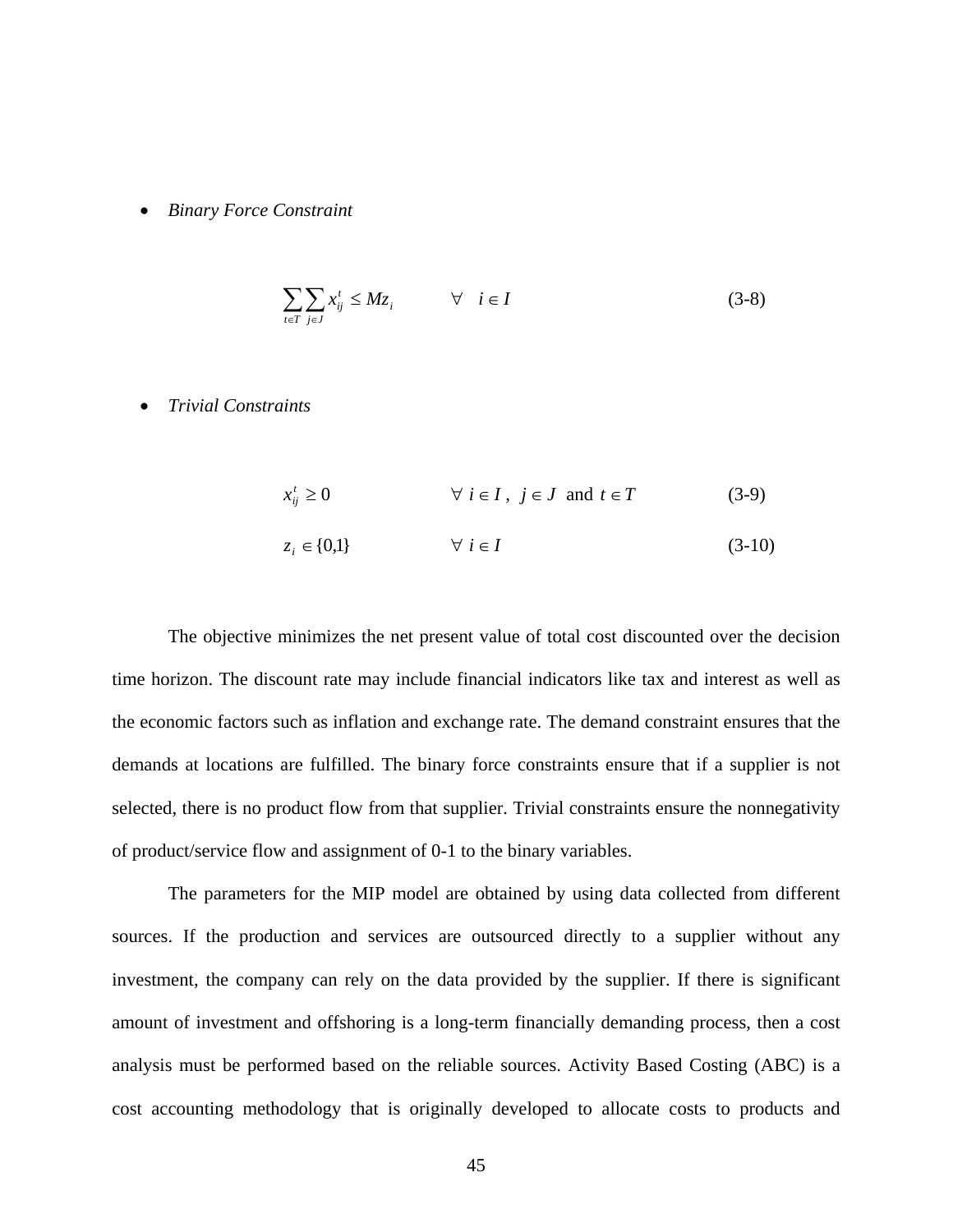services. ABC identifies the activities and consumed resources and determines the cost variables according to the relationship between activities, products/services and consumed resources. This technique is also utilized to estimate costs by using basic resource costs (i.e. electricity, labor) to develop the product/service cost.

The MIP model can be solved via various commercial solvers or by developing a solution algorithm specifically for the problem. In this research, the MIP models are sparse without many decision variables. Thus, there is no need to develop a specific solution algorithm, rather commercial solvers can be utilized. Hence, the ILOG Cplex 9.0 with C programming language interface is used to solve the MIP problem. Cplex uses branch and cut to solve MIP models [[67](#page-218-0)]. It begins by solving the relaxation of the model: i.e., all integrality constraints and special order sets are ignored. It proceeds by introducing the integrality constraints one by one. Branching from a parent node occurs as bounds are modified and cuts occur as new constraints are added. As a result, the solution of the MIP model gives the optimal choice of alternatives and production/service distributions with respect to minimization of costs.

### **3.4 ANALYTIC NETWORK PROCESS**

#### **3.4.1 Background**

In this research Analytic Network Process (ANP) is selected as the MADM method in the integrated two-phase methodology. As discussed, the ANP is an advanced decision making technique that is based on the fundamental principles of Analytical Hierarchy Process (AHP). In fact, AHP is a special case of ANP, where the elements are assumed to be independent of each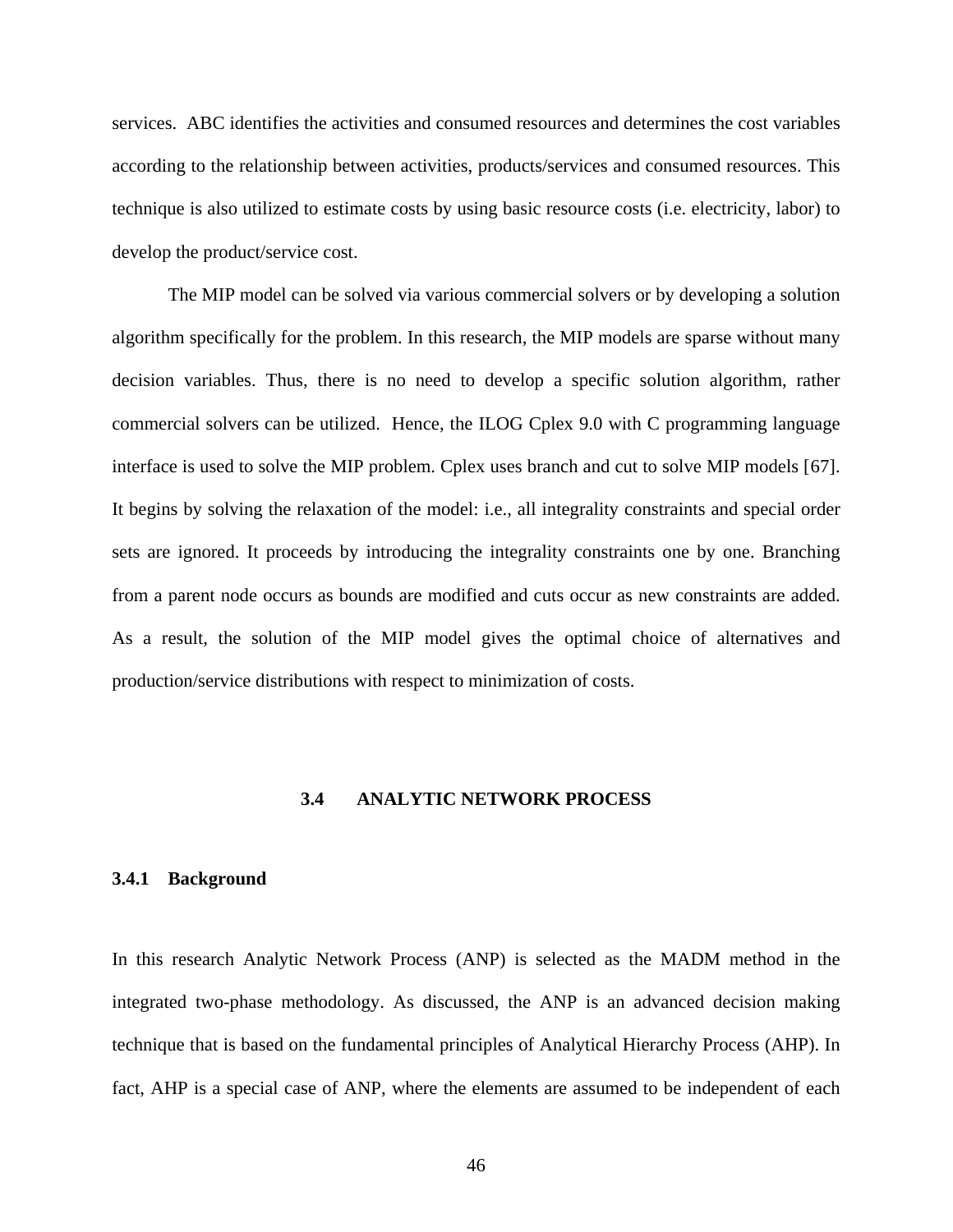other. ANP is structured on the same basis of AHP, but it does not assume independence between criteria and alternatives [[6](#page-218-0)8]. ANP can capture complex decision making problems by incorporating a feedback mechanism and attribute interactions as well as the hierarchical relationship of alternatives. Multiple expert and multiple criteria features of decision making problems are intelligently tied together to formulate a network of elements.

According to Saaty [\[69](#page-218-0)], there are three elements to a decision problem: goal, criteria and alternatives. Interactions between these three elements can be defined in a tree structure. Both AHP and ANP evaluate the alternatives with a bottom-to-top approach. AHP formulates decision models in a single hierarchy whereas ANP has a network structure with sub-networks where the criteria are divided into sub models. Dependencies between criteria and alternatives are handled with feedback mechanisms. In the sub-networks, the feedback mechanism ensures a more realistic reflection of the intrinsic complexity of organizational decisions. In general, the basic reasoning behind AHP and ANP are the same. Although the structure of the model is more complex in ANP, both are based on "comparative judgments."

Intangible values are quantified using the proposition of ratio scales and the criteria are compared based on the priority theory. That is, a comparison between two elements is made according to the intensity (how much?) and dominance (which one?). The priorities of criteria determine the weight factors in the goal. The comparisons are made by experts/stakeholders. For a case with *n* criteria,  $n(n-1)/2$  pair-wise comparisons are made with respect to a common attribute by each expert. The control mechanism for the consistency of judgments in the comparisons is the "inconsistency factor" which is calculated from the comparison matrix. The comparison ratios are entered in a comparison matrix and the priorities are obtained by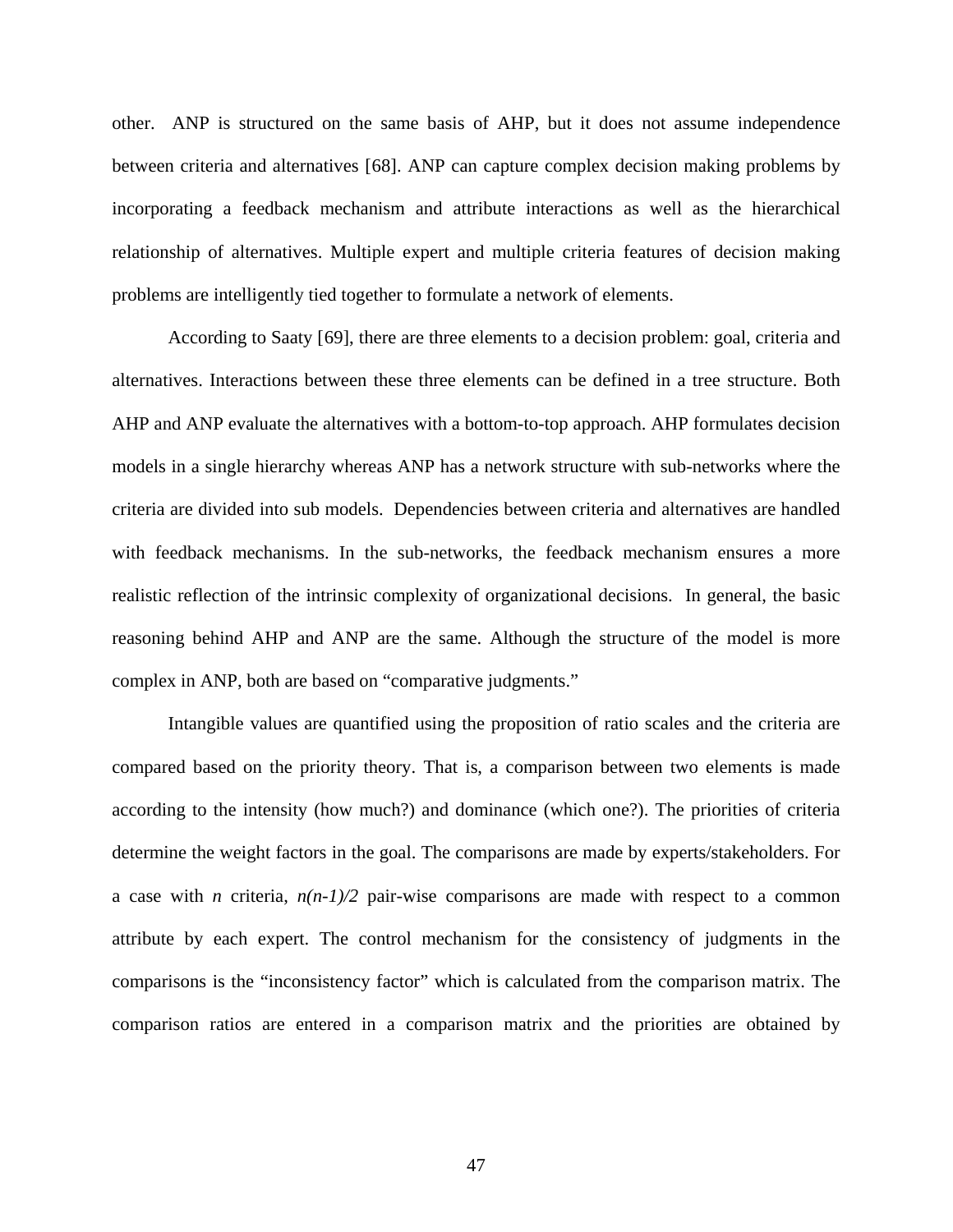calculating the eigenvector of this matrix. The priorities represent the conversion of the paired comparisons of the criteria into a ratio scale.

The steps for building an ANP model start with structuring the network that consists of hierarchies and dependencies. The goal is considered to be the root of the network, where the alternatives are assessed by their Benefit, Opportunity, Cost and Risk (BOCR) influences with respect to the goal. The combination of the goal and its relationship with the major criteria is called the "control hierarchy." Under each parent criterion (BOCR), sub-networks are built according to the specific conditions of the problem. These sub-networks are further divided into sub-criteria which are connected to different stakeholders. The feedback structure is essential to ANP and is the element that differentiates ANP from AHP. It represents interactions that converge toward the goal. Under sub-networks feedback loops can be added to stakeholders and criteria nodes. Once the network structure is completed, the decision maker (or makers) performs the paired comparisons between the attributes with respect to their parent criteria.

The fundamental scale of ANP is based on *absolute numbers* which is described as the ratio of ratio numbers. Absolute numbers are used to answer the basic question in all paired comparisons: how many times more dominant is one element than the other with respect to a certain criterion or attribute. Paired comparisons are always more precise than rating alternatives independent of each other. Rating and ranking alternatives separately without the knowledge of entire decision space will create biased solutions. If a person does not have a basis to judge things relatively, s/he cannot give accurate scores, values or rankings. For instance, when a person is asked how happy s/he is feeling at the moment, s/he will try to answer by comparing her/his feelings with past experiences and judgments. Such a comparison is made by first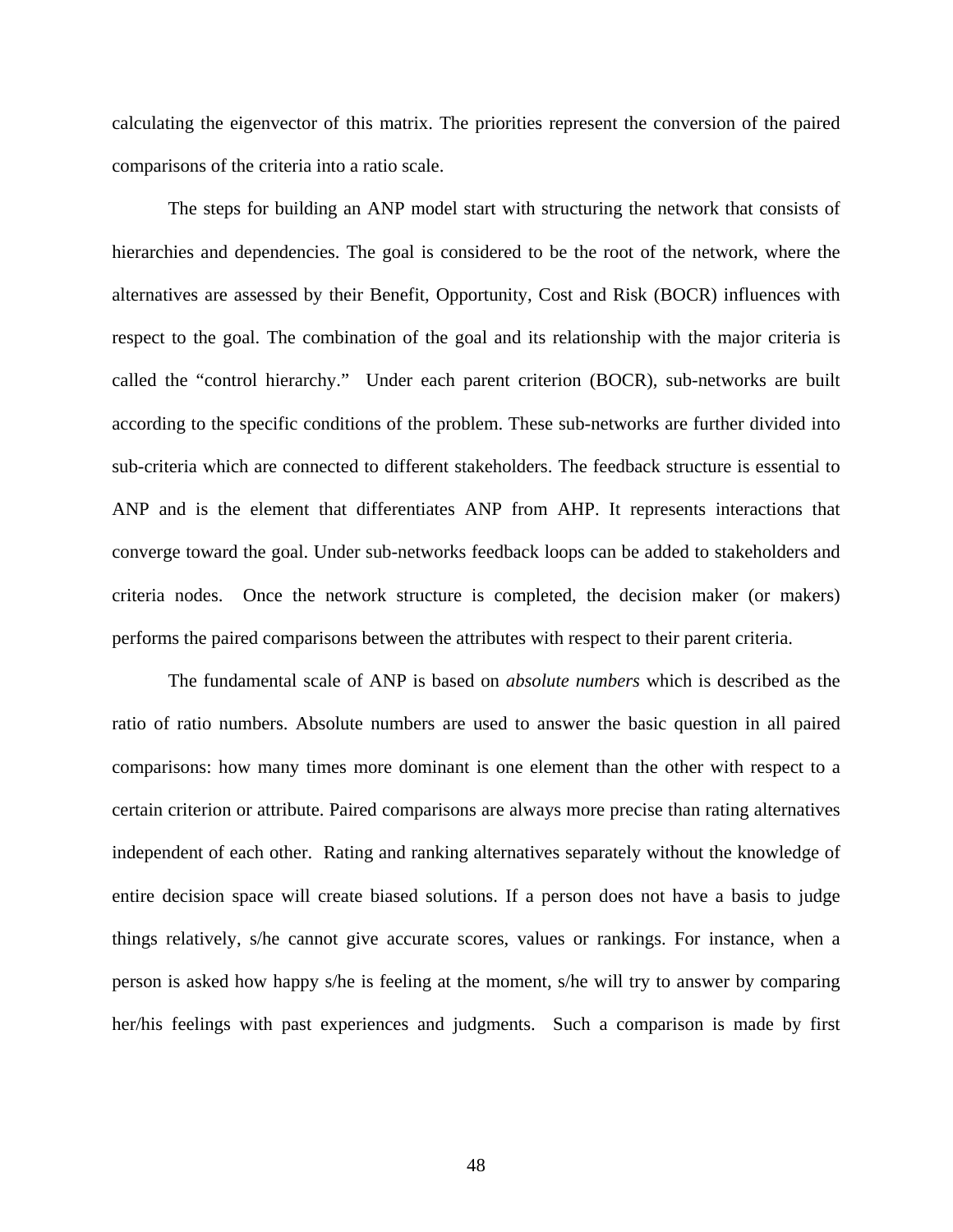<span id="page-62-0"></span>determining the dominance relation (more or less) and then identifying the intensity (how many times more or less).

A judgment for a paired comparison is made on a pair of elements with respect to a property they have in common. The smaller element is considered to be the unit and the decision maker estimates how many times more important, preferable, influencing or likely, more generally "dominant," the other is by using a number from the Fundamental Scale, as explained in [Table 3-1.](#page-62-0)

| <b>Intensity of Importance</b> | <b>Definition</b>                         | <b>Explanation</b><br>Two elements contribute<br>equally                                                |  |  |  |
|--------------------------------|-------------------------------------------|---------------------------------------------------------------------------------------------------------|--|--|--|
|                                | Equal Importance                          |                                                                                                         |  |  |  |
| 2                              | Weak or Slight                            |                                                                                                         |  |  |  |
| 3                              | Moderate Importance                       | Experience and judgment<br>slightly favor one element<br>over another                                   |  |  |  |
| 4                              | <b>Moderate Plus</b>                      |                                                                                                         |  |  |  |
| 5                              | <b>Strong Importance</b>                  | Experience and judgment<br>strongly favor one element<br>over another                                   |  |  |  |
| 6                              | <b>Strong Plus</b>                        |                                                                                                         |  |  |  |
| 7                              | Very Strong or Demonstrated<br>Importance | An element is favored very<br>strongly over another; its<br>dominance demonstrated in<br>practice       |  |  |  |
| 8                              | Very, very strong                         |                                                                                                         |  |  |  |
| 9                              | Extreme importance                        | The evidence favoring one<br>element over another is of the<br>highest possible order of<br>affirmation |  |  |  |

**Table 3-1.** Fundamental Scale [[7](#page-218-0)0]

# *Example of a Paired Comparison:*

**Problem:** Comparing the sizes of a "Golf" ball, a "Tennis" ball and a "Soccer" ball. The comparison matrix is a positive reciprocal matrix (if  $a_{ij} = A$ , then  $a_{ji} = A^{-1}$ ). In this case, only the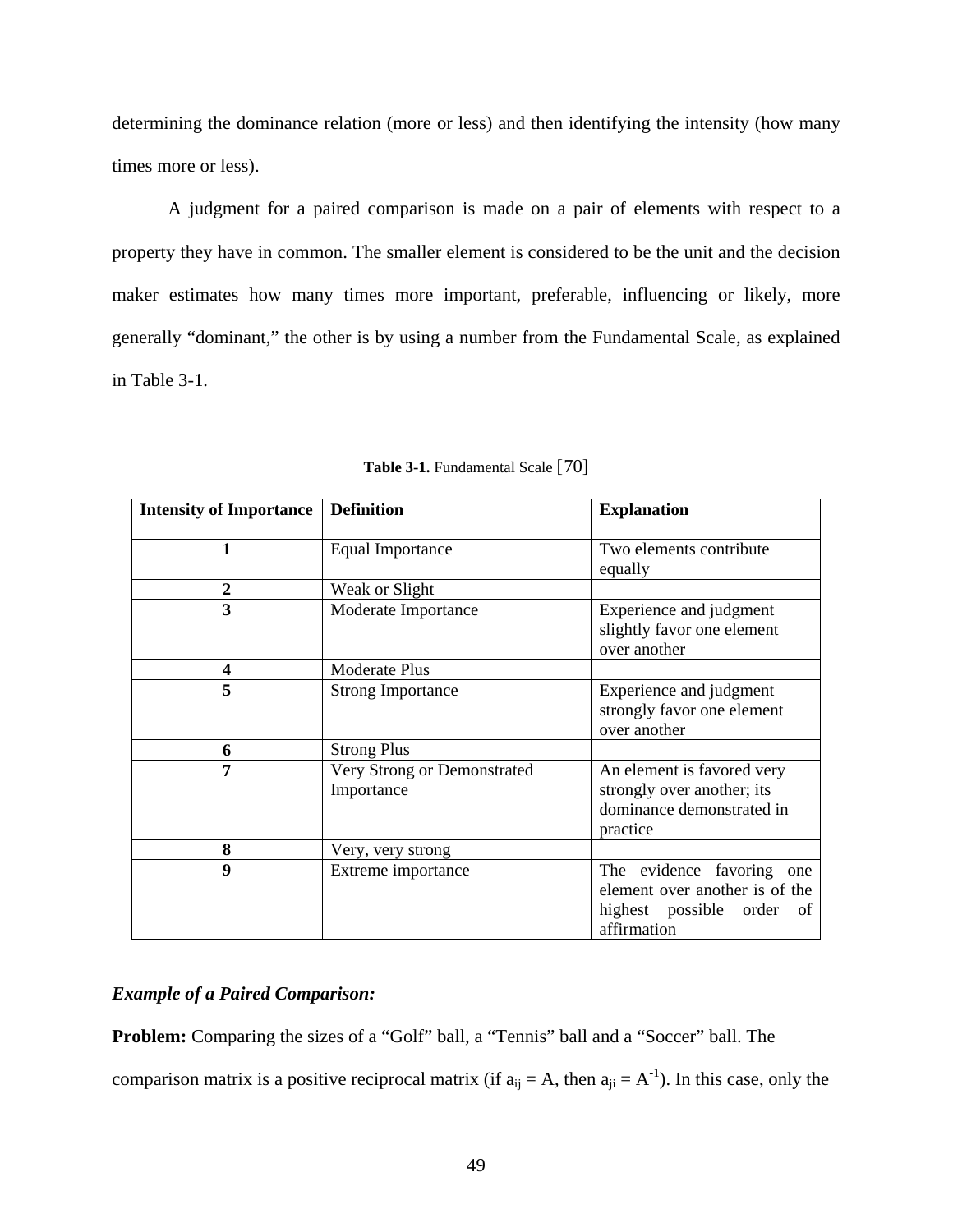<span id="page-63-0"></span>judgments for the upper or lower diagonal of the paired comparison matrix are needed. An example is shown in [Table 3-2.](#page-63-0)

|           |                  | <b>Tennis</b> |                    |
|-----------|------------------|---------------|--------------------|
|           | <b>Golf Ball</b> | Ball          | <b>Soccer Ball</b> |
| Golf B.   |                  |               |                    |
| Tennis B. | $\sqrt{3}$       |               |                    |
| Soccer B. |                  |               |                    |

**Table 3-2.** Paired Comparison Example

For upper diagonal judgments, the questions are:

With respect to size:

1- How much bigger is a tennis ball than a golf ball?

Judgment: Moderately bigger (3)

2- How much bigger is a soccer ball than a golf ball?

Judgment: Very strongly bigger (8)

3- How much bigger is a soccer ball than a tennis ball?

Judgment: Strongly bigger (5)

One should note that the lower diagonal judgments are the reciprocals. For lower

diagonal, the questions will be:

1- How much smaller is a golf ball than a tennis ball?

Judgment: Moderately smaller (1/3)

- 2- How much smaller is a golf ball than an apple? Judgment: Very strongly smaller (1/8)
- 3- How much smaller is a tennis ball than a soccer ball? Judgment: Strongly smaller (1/5)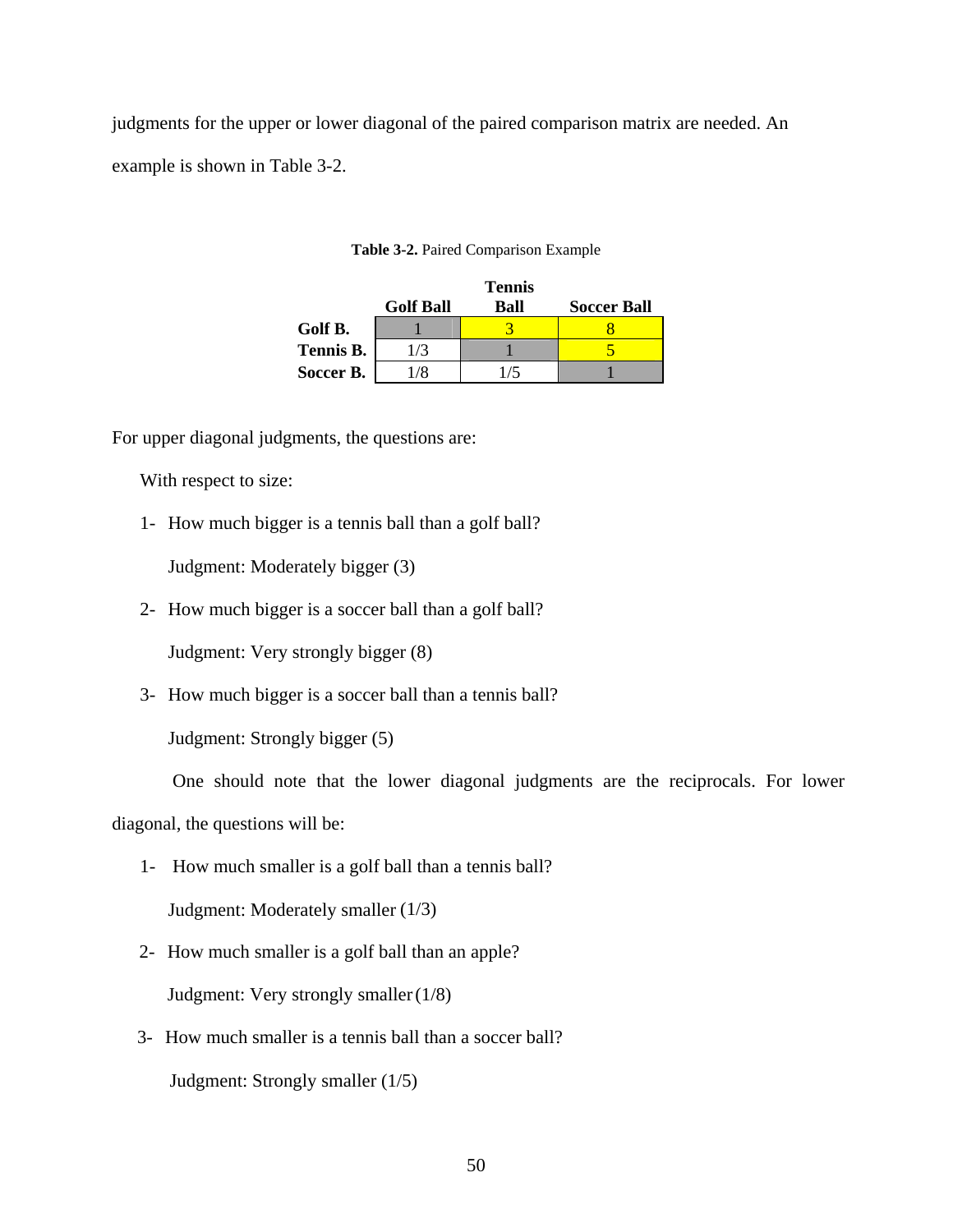These kinds of comparisons require observation of sizes of the objects under consideration. On the other hand, many of the real life decision problems necessitate comparison of intangible values that are often subject to individual perspectives. For instance, instead of comparing the sizes of the sports balls, one can ask to compare the popularity of these three sports. Then, the judgments are based on subjective preferences as well as the data such as the number of people who watch each sport. If such subjectivity needs to be minimized, the comparisons should be done by multiple decision makers who have different perspectives and whose collective judgments will be combined to yield a more objective result. However if by the nature of the problem, the decision needs based on the preferences of the decision maker, subjectivity is needed and favored.

#### *Inconsistency in Paired Comparisons:*

If a tennis ball is deemed three times bigger than a golf ball and a soccer ball is five times bigger than a tennis ball, shouldn't a soccer ball be 15 times bigger than a golf ball? Why is the comparison value eight instead? Such inconsistency is natural in human thinking as long as it does not exceed certain values. For ANP judgments, inconsistency under a certain value does not yield a significant perturbation in the results. The consistency of a comparison matrix is quantified by a "Consistency Index" which is a measure of deviation of matrix from consistency.

The formula for the consistency index is: 1 max  $\mu = \frac{\lambda_{\text{max}} - n}{n - 1}$  where  $\lambda_{\text{max}}$  is the principal (largest) eigenvalue and n is the dimension of the m[atr](#page-218-0)ix [71].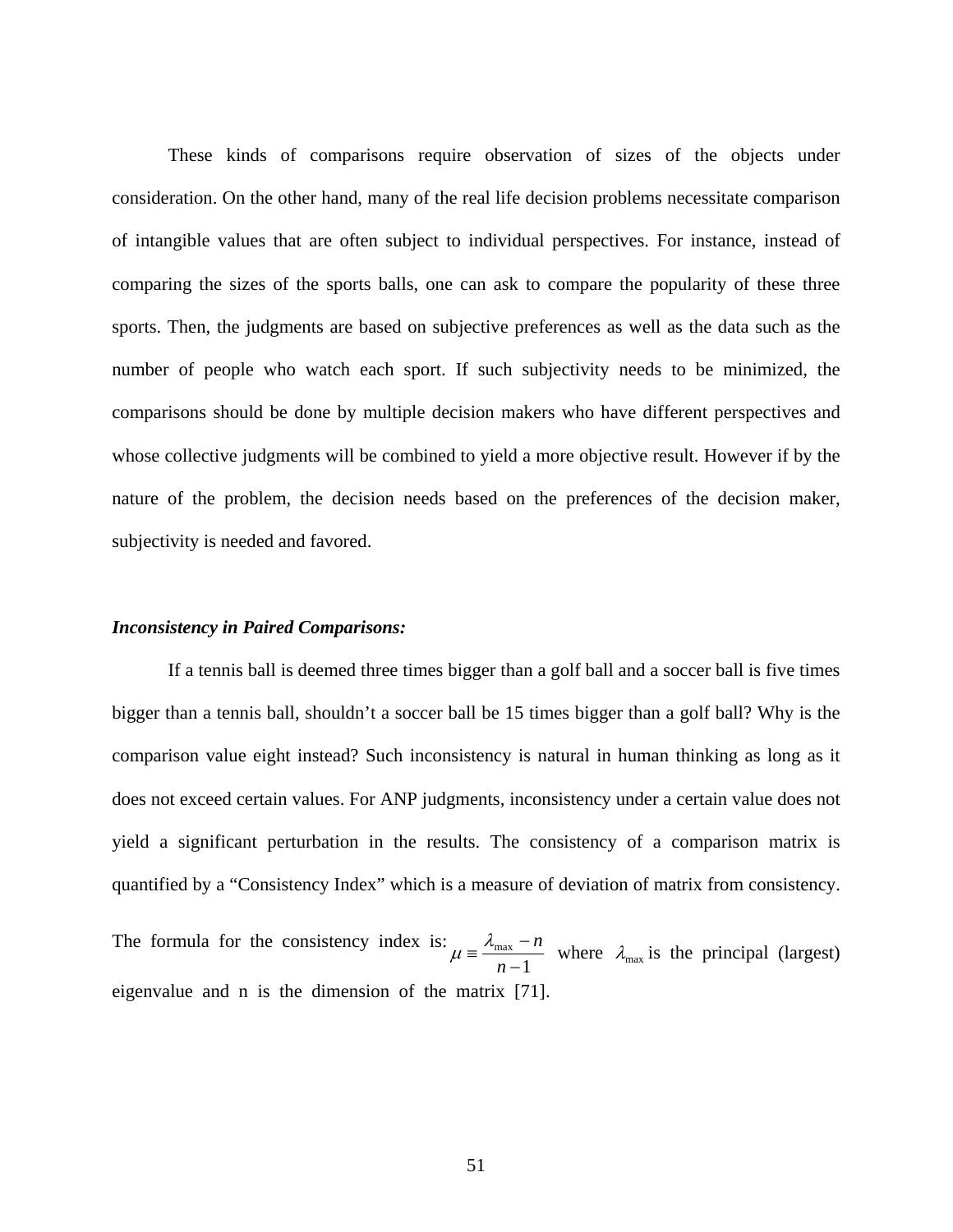<span id="page-65-0"></span>Eigenvalues for the matrix 
$$
\begin{bmatrix} 1 & 3 & 8 \\ 1/3 & 1 & 5 \\ 1/8 & 1/5 & 1 \end{bmatrix}
$$
 are 3.044, -0.022 and -0.022. Thus,  $\lambda_{\text{max}}$  is

3.044. The dimension of the matrix is 3. So, the inconsistency index is calculated as 0.022  $\mu = \frac{3.044 - 3}{3 - 1} = 0.022$ .

"Random Index," on the other hand, is the expected average of consistency indices of random comparison matrices. The random index is evaluated approximately by simulating random matrices and taking the average of their consistency indices.

**Table 3-3.** Random Index [[72](#page-218-0)]

| R.I |  | - -<br>$\cdot$ | or<br>י | . | . | 41 |  |
|-----|--|----------------|---------|---|---|----|--|

As can be seen in [Table 3-3](#page-65-0), the expected random inconsistency of comparison matrices increases as the dimension (the number of elements compared) increases. Therefore, a better measurement to identify the inconsistency of a comparison matrix is its relative consistency that is determined by the "Consistency Ratio." The consistency ratio is the ratio of consistency index  $\mu$  to the corresponding random index value. Inconsistency with a consistency ratio smaller than 10% is acceptable and will not have significant effects. If the inconsistency is larger than this value, the comparisons need to be repeated in closer attention.

An advantage of AHP and ANP over other multi-attribute decision making methods is that these methods offer sensitivity analysis, specifying the breakpoints where the alternative decisions dominate one another. The sensitivity analysis provides a tool to answer "what if" questions based on changes in criteria weights and risk factors. It also provides a measurement of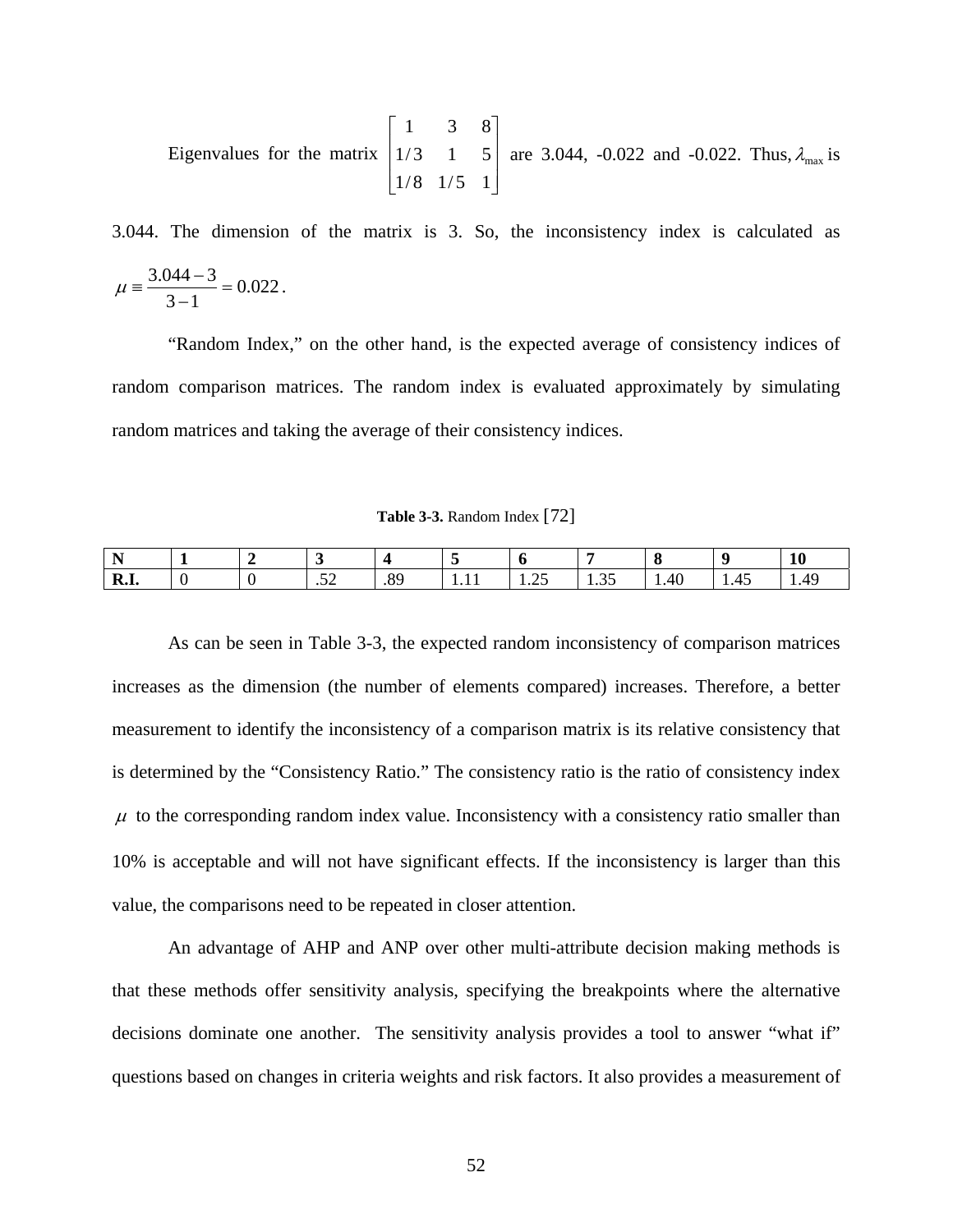sustainability and certainty of the final decision. Such an indicator suggests a scheme for the overall decision and the frequency with which the decision making technique should be repeated to check the optimality of the solution.

Another advantage of AHP and ANP is their ability to handle complex problems [[73](#page-218-0)]. Complex decision problems consisting of dependent criteria and attributes are usually solved by utilizing ANP whereas AHP is used for simpler problems with a hierarchical decision structure. Application areas of ANP are numerous. Examples include R&D project selections [[7](#page-218-0)4], policy planning [[75](#page-218-0)], financial crisis forecasting [[76](#page-218-0)] and supply chain management [[77](#page-218-0)].

An important of benefit of AHP and ANP are their ease of implementation [[78](#page-218-0)]. Many of the other multi-criteria methods that are based on utility theory may be either too theoretical to apply or too complex to be appropriate in a corporate decision process. The paired comparison technique makes the methods easier to comprehend by decision makers.

AHP and ANP methods are sometimes criticized because of claims that the utility based methodologies are better in terms of theory [[7](#page-218-0)9]. A major criticism is the possibility of "rank reversal." Rank reversal occurs when different alternatives are added to the problem and the ranking of alternatives changes with this addition [[80](#page-218-0)]. Another criticism is the large number of paired comparisons that should be performed in the model solution. Especially as the number of criteria increases, the number of paired comparisons escalates exponentially. The discussion on the theory and applicability of multi-criteria decision making methods can further be expanded [[81](#page-218-0)] but is not pursued further in this research. Overall, the results of AHP and ANP have been accepted in many problems and its applicability is demonstrated

Here ANP is selected because of its advantages and its applicability to corporate decision making is demonstrated in many ways. The rank reversal and scale of paired comparisons are not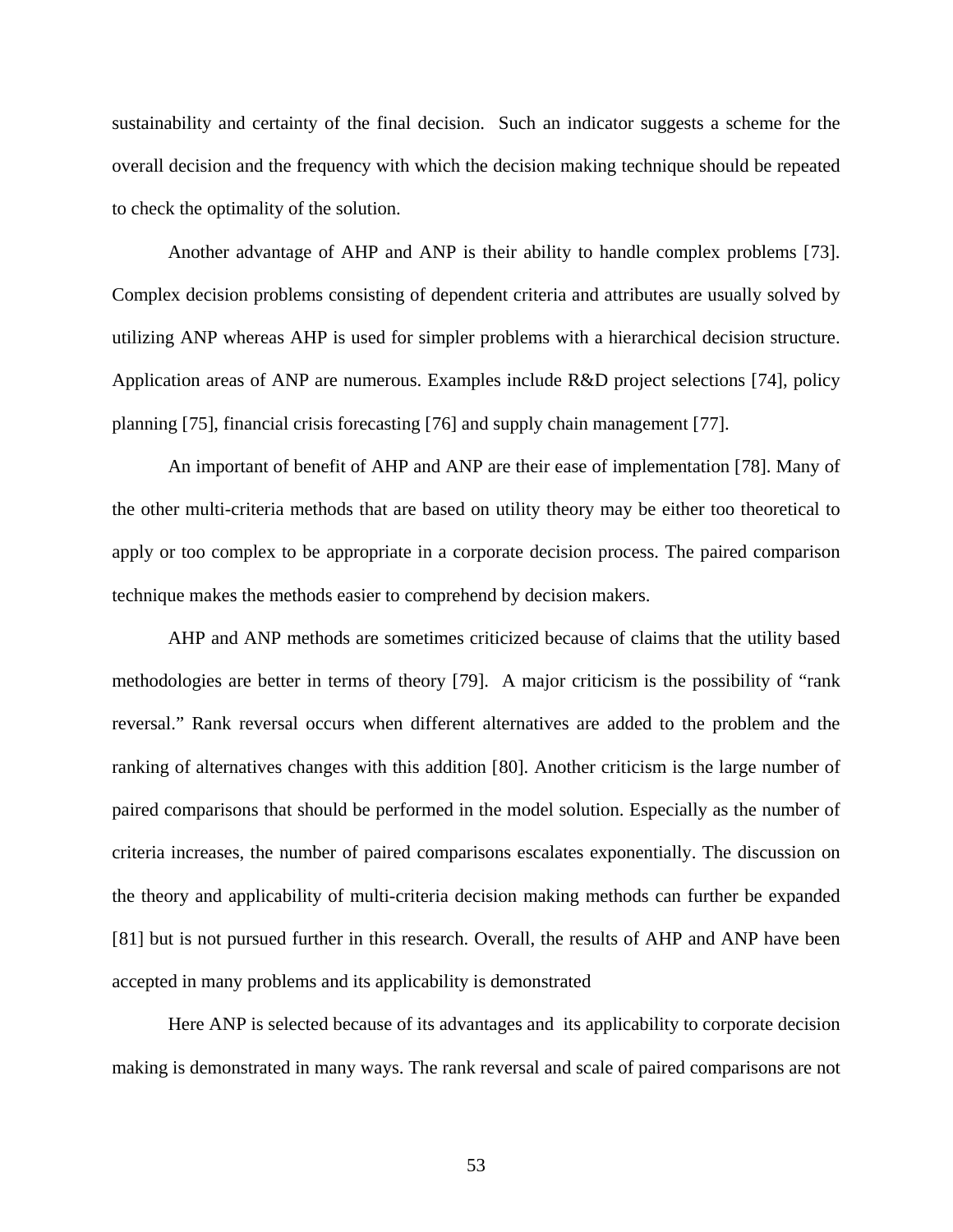major concerns for the problems in consideration because the decision problem is a strategic problem that does not require frequent computation and modification. Moreover, for the complexity and the dependencies of criteria in the decision problem in consideration, using utility based approaches is not practical, even if possible.

#### **3.4.2 Model**

In this research, the Analytic Network Process model is not used as a method to find the solutions for a decision problem, rather it is used as a tool to quantify the intangible factors that exist in an offshoring decision. As a result of offshoring, companies seek competitive advantage by reducing the cost of their production and services. According to an Accenture survey of more than 800 executives in the United States and Europe, cost savings are still a key offshoring benefit, but the additional business controls generated by offshoring are driving the trend [[8](#page-218-0)2]. Offshoring comes with uncertainties and risks. For instance companies that transfer operations overseas put their intellectual property and core competencies at risk.

Such intangible values involved in a decision model can broadly be classified into two groups: "Opportunities" and "Risks." Opportunities represent the short and long term benefits that the company realizes as a result of the decision. Risks represent all the possible negative results that may be incurred as a result of the decision. The magnitude of the risks and opportunities that a company realizes is based on the supplier choice, the regions selected and the volume of production and services that are moved overseas. Obviously this magnitude varies depending on the execution of offshoring after the decision is made, but still a strategic offshoring decision should be made to minimize the possible risks and maximize opportunities by finding the best suppliers and the distribution of production/services.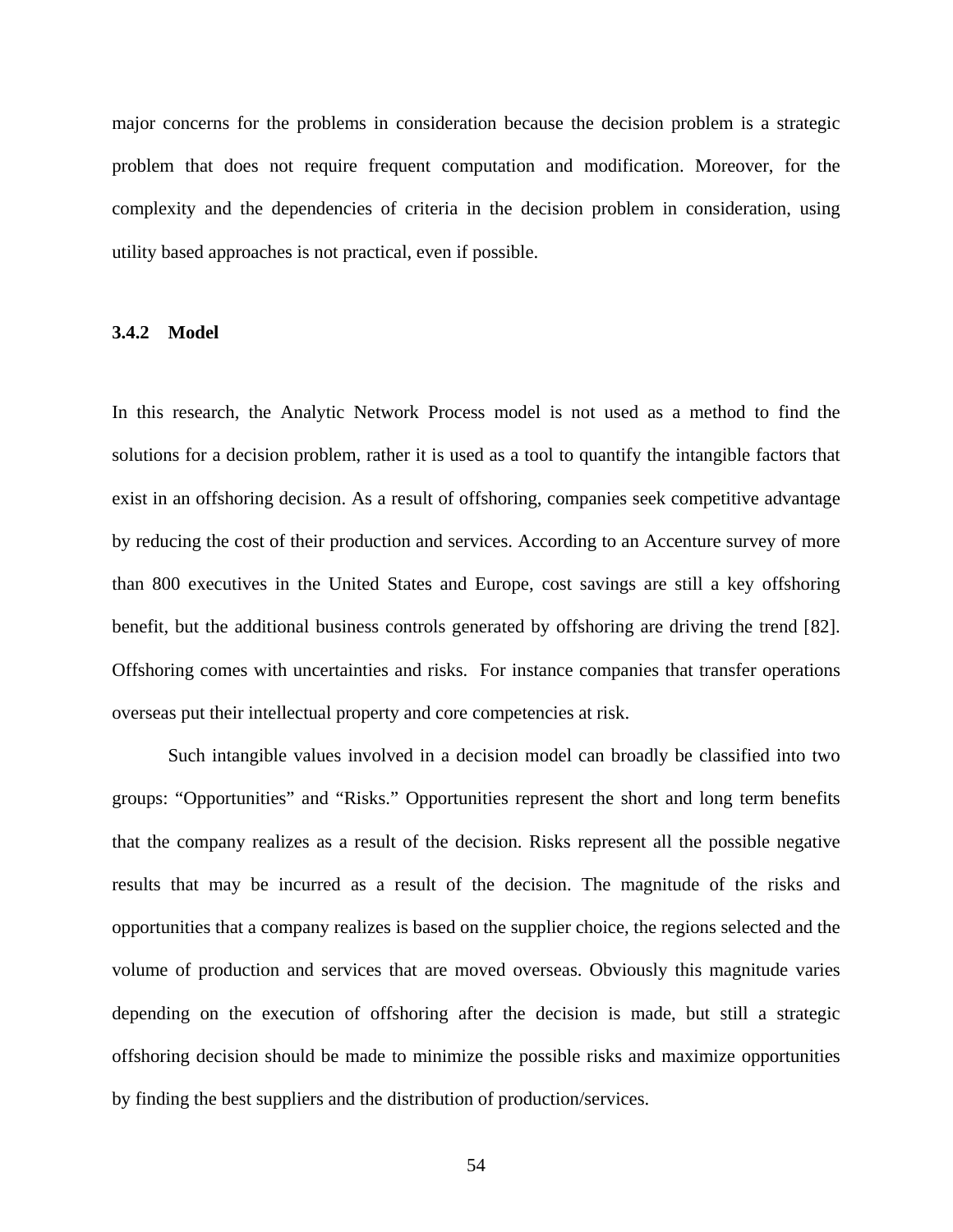<span id="page-68-0"></span>The magnitude of risks and opportunities associated with the decision is found by an ANP model. The first step in building an ANP model is to identify the criteria with respect to which the alternatives will be evaluated. In the following, an example is shown for determining the criteria under risks. In this example risks are categorized into following criteria: operational, managerial and market risks. Each criterion can further be divided into sub-criteria that can independently be assessed. The elements of operational risks may be classified as quality, lead time, reliability and cost variance risks.

All of the criteria and sub-criteria can comprehensively be organized in a network structure. In this network, the criteria, sub-criteria and alternatives are connected to each other via arcs that represent the influence between the connected elements. An example is shown in [Figure 3-4](#page-68-0).



**Figure 3-4.** Example of an ANP Network

An arrow in a diagram pointing to a component means that its elements influence the elements in the component from which the arrow emanates [68]. For instance, in [Figure 3-4](#page-68-0) the level of reliability is influenced by alternatives (the choice of alternative) as well as the level of cost variance and quality. For many offshoring decisions, the evaluation criteria and their relationship to each other vary depending on the industry the company is in and the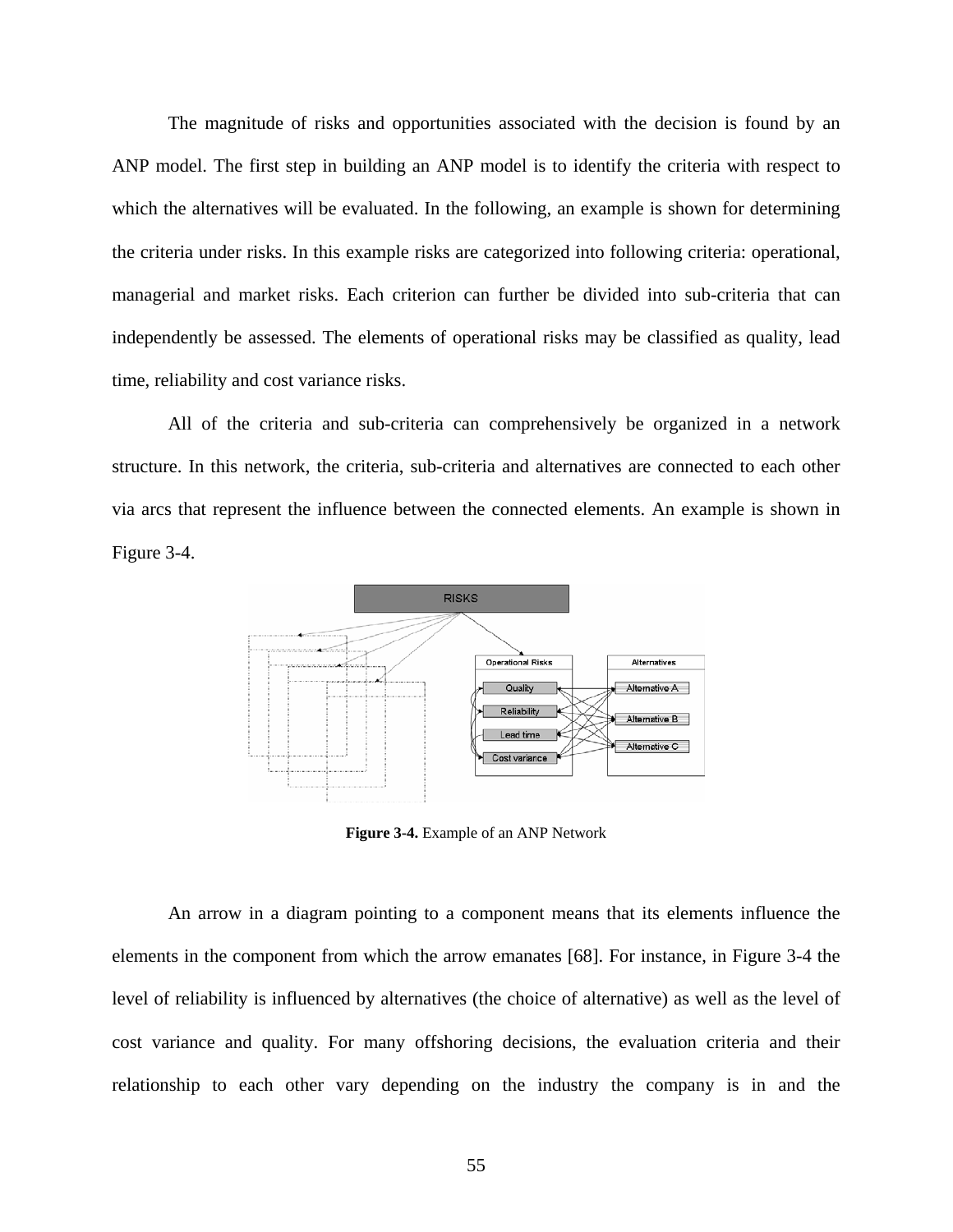product/service nature that will be outsourced. Thus, the criteria, sub-criteria and the structure of the network should be considered for every offshoring decision separately.

After the formation of the network, the next step is to compare the elements based on their importance. The comparisons are performed as a result of expert analyses. The generic question is [70]: Given an element (in the same component or in another component) of the system or given a component of that system, how much more does a second element (component) of a pair influence that first element (component) with respect to a control sub criterion (criterion)? The format of the question is based on the relations in the network model. Priorities are derived from the paired comparisons by taking the matrix eigenvectors and consequently these priorities are input to a supermatrix. The columns are weighted by priorities of influence of corresponding components. Then the resulting column stochastic supermatrix is multiplied by itself with a limit power to obtain the priorities of alternatives with respect to upper level criteria. Their aggregation with the upper criteria weights gives the synthesized values of the end result which is a ranking of alternatives. As a result of standardization of alternative priorities, the solution to the problem can be obtained.

In offshoring decisions the paired comparisons should be based on company executives' opinions, literature survey, expert reviews [[83](#page-218-0)] and real data from such databases as Countrywatch [[8](#page-218-0)4] and Sourceoecd [[8](#page-218-0)5]. Comparisons for country specific criteria may be evaluated based on newspaper articles, consultant reports and Internet search. Various reports are published to point out competitive indices for countries, which can be used as a basis for evaluating suppliers depending on their locations. Moreover historical economic data, such as inflation rates, can be used as an indicator for stability of resources. Supplier specific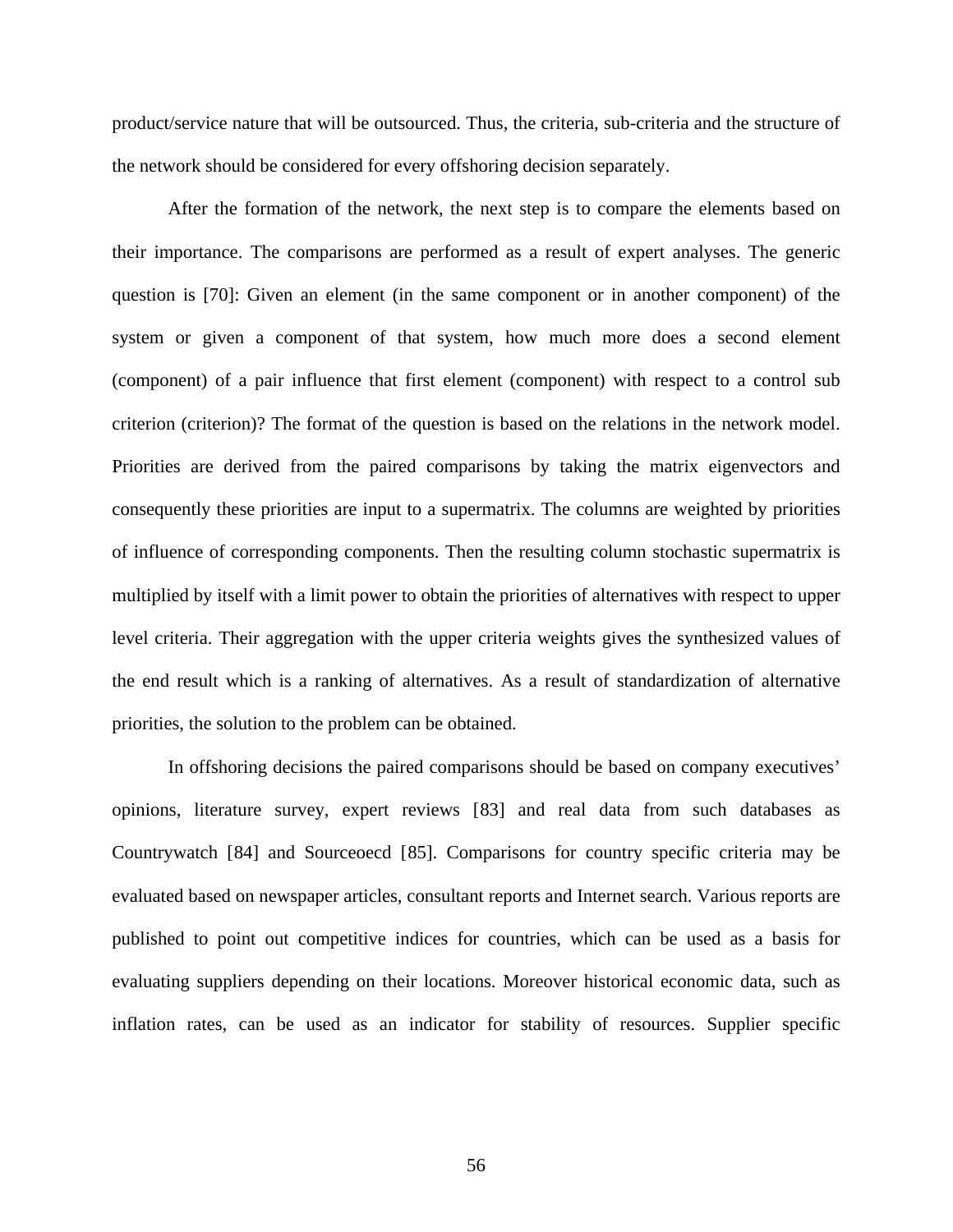comparisons, on the other hand, need individuals who can assess the suppliers based on their experiences.

The ANP model gives opportunity and risk weights associated with each offshoring (supplier or in-house/offshore location) alternative. Alternatives are denoted in the set  $I = \{i = 1,$ …, n}. The quantified risk associated with alternative *i* obtained from the ANP model is denoted as  $R_i$ , whereas the opportunity is denoted as  $O_i$ .

## **3.5 INTEGRATION**

Multi-attribute decision making methods may be used to determine the best alternative for a complex decision problem that includes intangible and tangible values. However, continuous variables such as production amounts cannot be included in a multi-attribute model. On the other hand, mathematical models give precise optimum answers by considering continuous and discrete decision spaces as well as production/service constraints. Yet, they cannot include intangible values that have complex interactive relations. This research combines the strengths of these two methods by integrating them to develop an approach based on multi-objective optimization.

#### **3.5.1 Background**

Most of the decision problems in real life have multiple conflicting objectives. Multiple objectives can be optimized by utilizing multi-objective optimization techniques that generate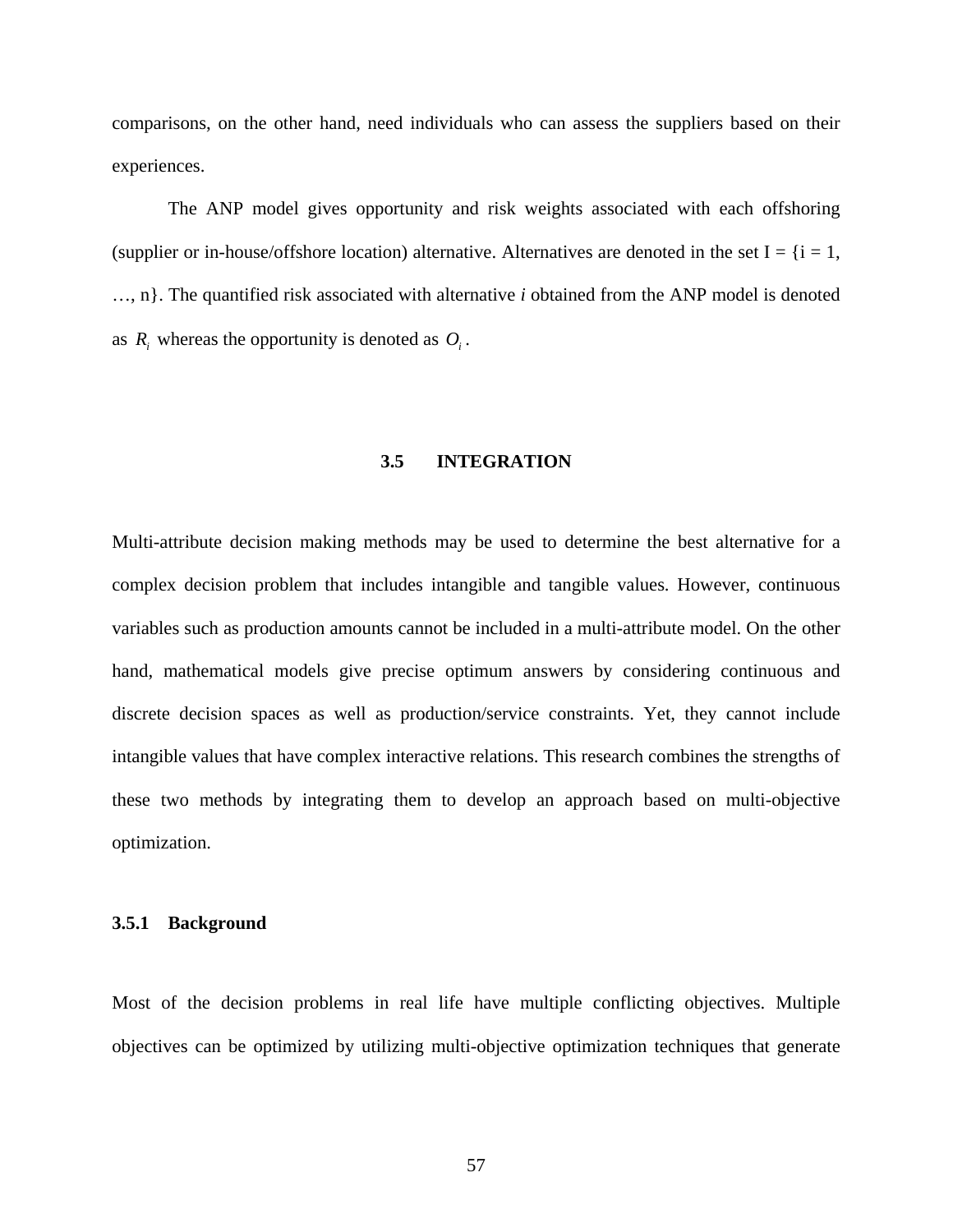good solutions based on the relativity of conflicting objectives. The multi-objective optimization problem can be formulated as follows [[8](#page-218-0)6]:

Minimize 
$$
f(x) = (f_1(x), f_2(x), \dots, f_p(x))
$$
 over  $x \in X$ 

where  $f_i$  is an objective function

Instead of a single optimum value, there is a set of best solutions for a multi-objective problem. When one or more objective functions are conflicting, the concept of "optimality" does not apply directly in the multi-objective setting. A useful replacement is the notion of *Pareto optimality*.

*Definition 1.* A point  $x^* \in X$  is said to be a Pareto optimal solution to the problem if there is no  $x \in X$  *such that*  $f(x) < f(x^*)$ .

The solution methods can be classified into two groups; Pareto techniques and non-Pareto techniques [[87](#page-218-0)]. The non-Pareto techniques give a single solution whereas Pareto techniques give a set of Pareto optimal values by solving the objective functions iteratively.

A two-phase decision approach is developed by utilizing the MIP model to solve the quantitative objectives and the ANP model to quantify intangible factors. Pareto optimal set generation allows the decision maker to see the tradeoffs between the objectives and therefore it is preferred over single solution generation. Pareto optimization is chosen for this research to let the decision maker evaluate the tradeoffs between objectives and make a decision based on the sensitivity of the optimal decision to changing priorities.

The Pareto optimal solution set for a multi-objective problem can be generated using different algorithms. These algorithms are classified in three categories: enumerative,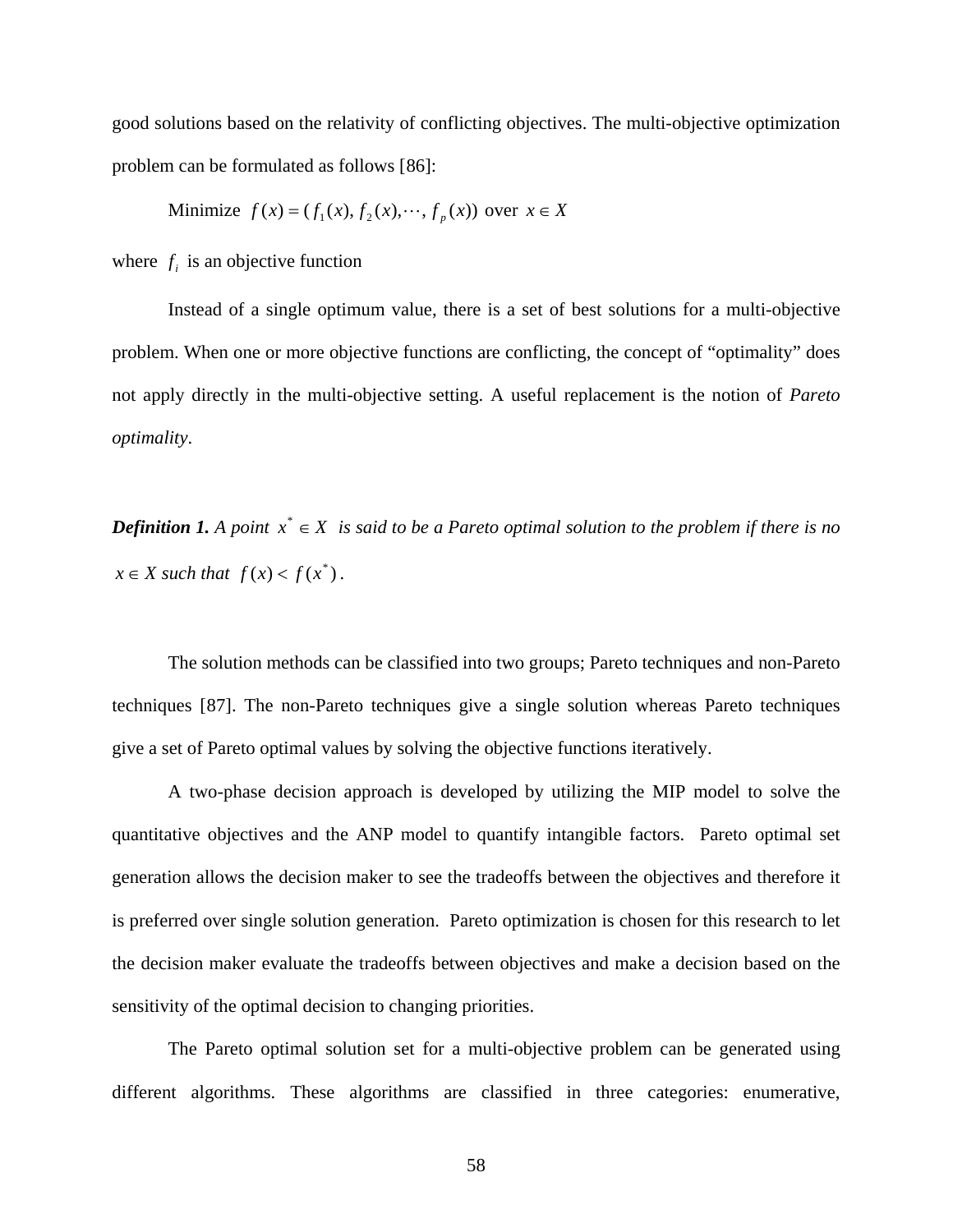deterministic, and stochastic [[8](#page-218-0)8]. Stochastic methods include heuristic search algorithms such as tabu search, simulated annealing and evolutionary algorithms. Extensive research has been carried out in recent years in the area of evolutionary algorithms [[89](#page-218-0)]. These algorithms utilize the Darwinian evolutionary theory to generate a near-to-optimal population by eliminating the unfit points and reproducing from the fit ones. The advantage of stochastic methods is their ability to find good solutions for large size problems in a reasonable amount of time. The disadvantage is that they do not guarantee optimal solutions and their performance depends on many factors such as the initial population and adjustment parameters.

On the other hand, deterministic algorithms guarantee optimal solutions and give solutions on the exact Pareto space. For instance, gradient based algorithms and branch and bound methods can provide exact Pareto values. Enumerative search algorithms are based on evaluating each possible solution from a given finite search space. For problems with a finite solution space, enumerative search algorithms can actually give the exact Pareto set. Computationally enumerative search algorithms are expensive, requiring exhaustive optimization of objective functions in many iterations.

Another classification of multi-objective optimization methods can be done based on the articulation of preferences [[90](#page-218-0)]. "No articulation of preferences" methods generally combine the objective functions in an aggregate function called a global criterion. Examples are: weightedsum, compromise programming and min-max methods. "A priori articulation of preferences" methods include preferences of the decision maker in the optimization approach. Lexicographic and hierarchical methods involve ordering of objectives according their relative importance. Many of the "no articulation of preferences" methods such as the weighted-sum method can also be modified with the preferences. "A posteriori articulation of preferences" methods such as the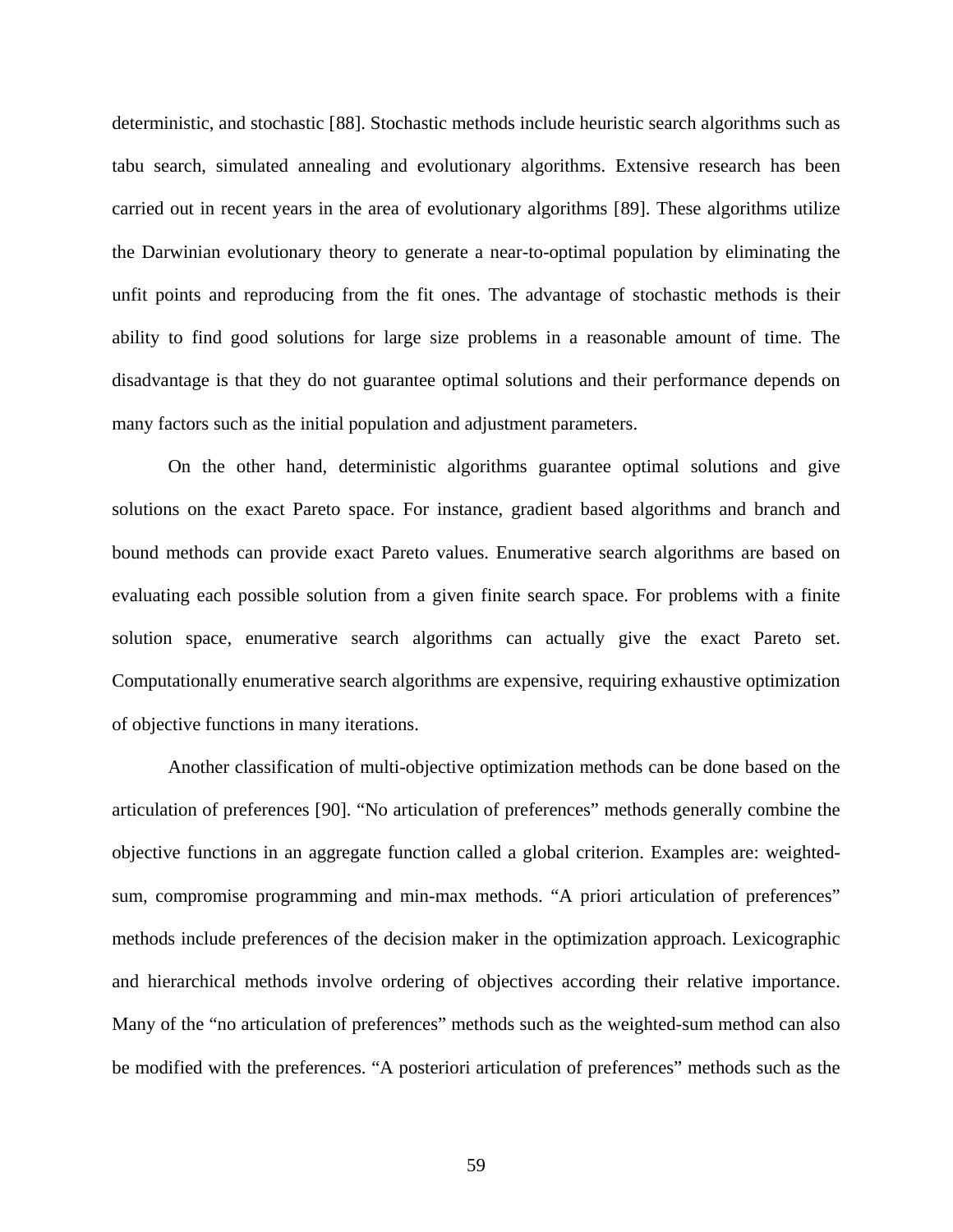normal boundary intersection method and the normal constraint methods are designed for a posteriori articulation.

#### **3.5.2 Model**

After employing the MIP and ANP model, the challenge remains to integrate the solutions to come up with the best offshoring strategy. The solutions for the MIP and the ANP models are often conflicting since in most cases the low-cost alternatives are often the more risky ones which offer a minimal amount of opportunity. Multi-objective optimization is utilized to integrate these solutions to achieve the best offshoring decisions.

There are three objectives:

- 1- Quantitative values are input into an MIP model by decision variables  $x_{ij}^t$  representing production and service volumes supplied from an alternative location *i* to a demand location *j* at a time period *t*.  $z_i$  is the binary variable denoting the selection of an alternative location (or suppliers) that the operations may be carried. This model forms the skeleton of the multi-objective model (refer to the mathematical model Section 3-3). The cost objective is denoted as:
	- $\pi_1(x)$ = Minimize Total Cost
- $\left[ \sum_{t \in T} \sum_{i \in I} \sum_{j \in J}$ *i*  $C_{ij}(x_{ij}^t, z_i)$ , where I is the set of supply, J is the set of demand and T is

the decision time horizon.

2- Risk indicates the likelihood of losing competitiveness as a result of offshoring. The ANP model gives the value of risks associated with each alternative  $i \in I$  on a scale of 0 to 1,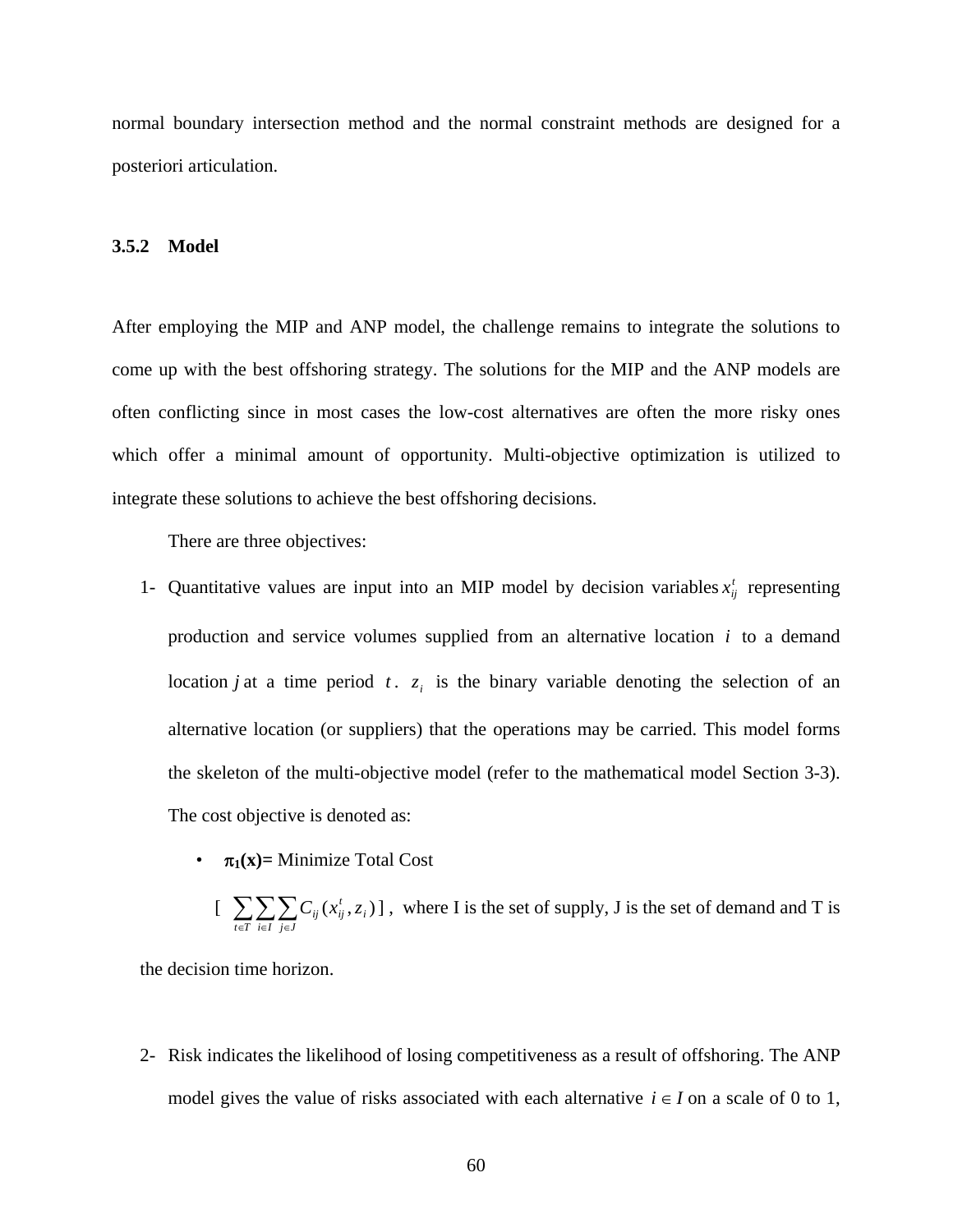and is denoted by weight *R<sub>i</sub>*. These weights are either normalized  $(\sum_{i \in I} R_i = 1)$  $R_i = 1$ ) or idealized  $\max_{i \in I} \{ R_i \} = 1$ . The total risk of the offshoring decision depends on the alternatives chosen. If more risky alternatives are chosen for the offshore process, the risk level for the decision increases. The objective "minimization of risk" is denoted as:

•  $\pi_2(x) =$  Minimize Total Risk

$$
\pi_2(\mathbf{x}) = \min \left[ f_R(R_i, \sum_{t \in T} x_{ij}^t) \right]
$$

3- By offshoring (or by staying in-house) companies realize many opportunities such as market expansion and operational control. The ANP model gives the value of risk associated with each alternative  $i \in I$  on a scale of 0 to 1, represented by the weight  $O_i$ .

These weights are either normalized  $(\sum_{i \in I} O_i = 1)$  or idealized  $\max_{i \in I} \{O_i\} = 1$ . Just like total

risk, total opportunity of an offshoring decision depends on the alternatives chosen. The opportunity objective is denoted as:

•  $\pi_3(x) =$  Maximize Total Opportunity

$$
\pi_3(\mathbf{x}) = [f_o(O_i, \sum_{t \in T} x_{ij}^t) ]
$$

# *Defining Total Risk and Total Opportunity:*

The results of the ANP model gives the risk and opportunity weights associated with each alternative. Based on the weights of the alternatives chosen, the decision takes on a value of total risk and opportunity. The total risk and opportunity value that a decision takes cannot be simply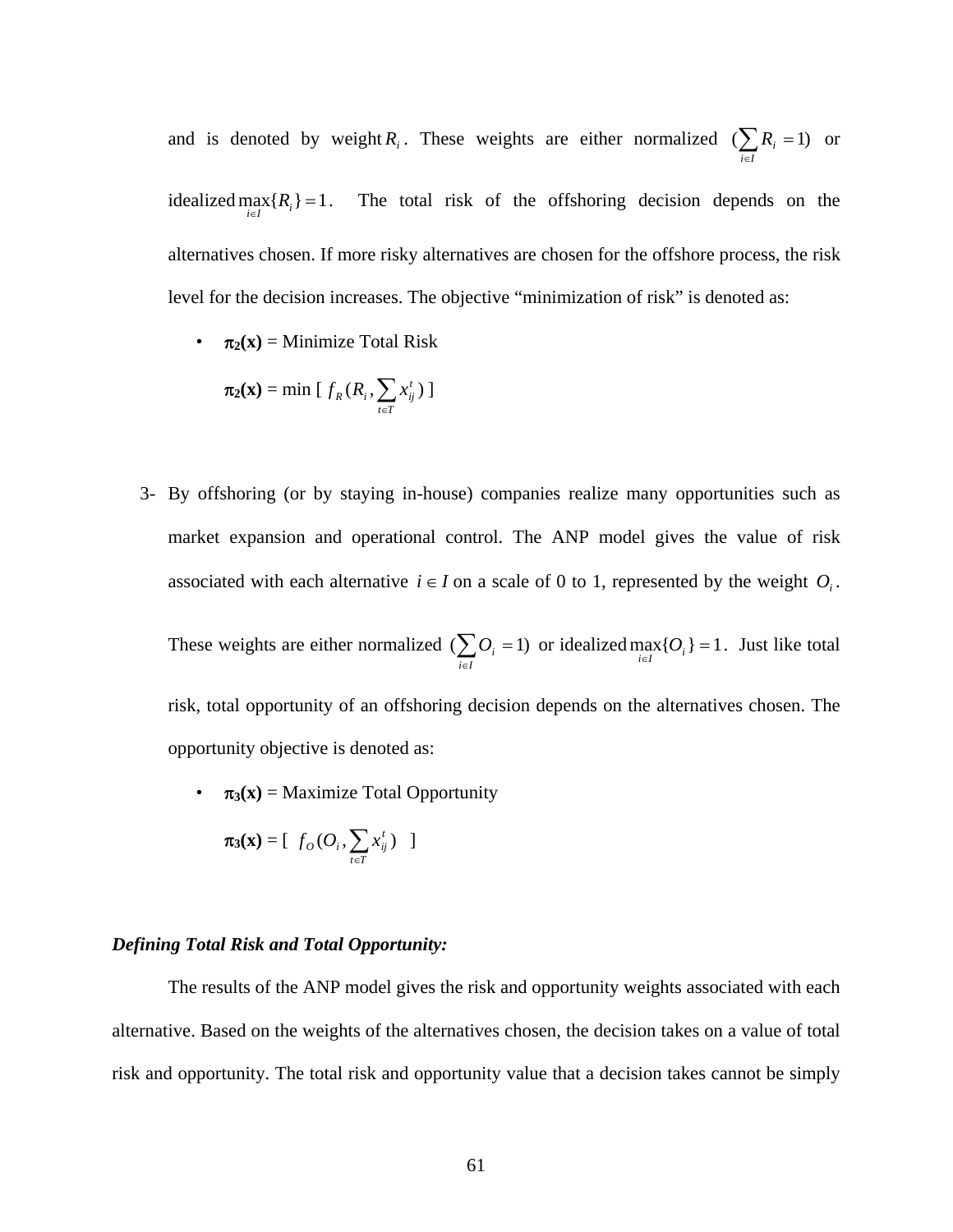<span id="page-75-0"></span>defined as the sum of risk and opportunity weights of the alternatives chosen because this value not only depends on the alternatives but also depends on the nature of the risk and opportunity. For instance, if the risk involved in an offshore process compromises mainly the risk of losing intellectual property rights, doing business with an additional supplier will add more to the total risk. On the other hand, if the risk compromises mainly the risk of tardiness in production, working with diverse set of suppliers will mitigate the level of risk in the process.

In this study, the total risk and opportunity is defined with an analogy from the portfolio management literature in finance. In finance, the total risk of a portfolio is defined as the sum of systematic (nondiversifiable) and unsystematic (diversifiable) risks [\[91](#page-218-0)]. The unsystematic risk is the risk that can be "washed out" by diversification, such as organizational changes that affect only the stocks of a company. The systematic risk is the risk which cannot be diversified away, such as sudden fluctuations in interest rates and inflation.



**Figure 3-5.** Portfolio Risk [[9](#page-218-0)2]

Analogous to the portfolio risk definition, as depicted in [Figure 3-5](#page-75-0), in this study risks (or opportunities) are defined as the sum of diversifiable and nondiversifiable risks (or opportunities). Diversifiable risks are risks that can be alleviated by distributing the production or services to multiple locations and suppliers. Risks related to lead time, macro-economic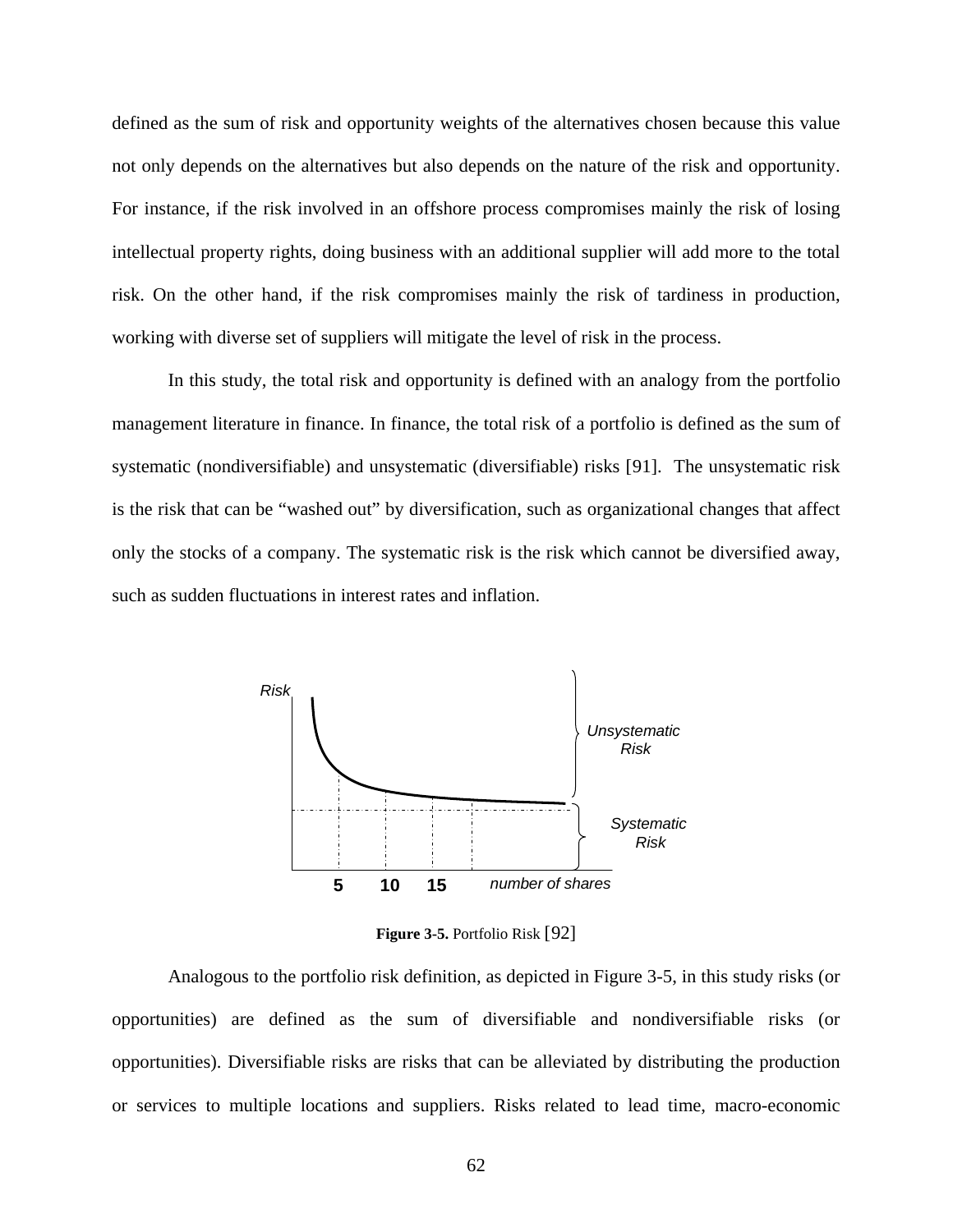conditions (ie. interest and inflation) and quality are diversifiable. Diversifiable opportunities are opportunities that are elevated by distributing the production or services to multiple locations, such as opportunities for future product development, price reduction opportunities and quality enhancements. On the other hand, nondiversifiable risks are risks that add up as more locations are in the supply chain. These include intellectual property risks, implementation risks and management risks. Nondiversifiable opportunities are opportunities that reduce as the production or services are distributed. For instance, market expansion is an opportunity directly proportional to the company's share which is based on the volume of production and services in the region.

Within this framework, the total of diversifiable risks (or nondiversifiable opportunities) is defined as the sum of individual location risks (or opportunities) weighted by the volume of production and services at each location. The total of nondiversifiable risks (or diversifiable opportunities) is defined as the unweighted sum of individual location risks (or opportunities).

Once the total risk and opportunity functions are determined, a multi-objective problem is formulated consisting of the three objectives and the necessary constraints related to the offshoring decision. This multi-objective problem is characterized by the following:

- Preference articulation is very difficult without any information about the trade-offs between the objectives. Moreover, the preferences depend not only on the value of the objectives but also on the amount of production/services. Therefore, a method that can be solved without any prior preference articulation is needed.
- In order to show the decision maker the trade-offs, a Pareto optimal solution set needs to be generated. The Pareto optimal solution set can be plotted as a three dimensional graph with each axis representing one of the objectives. Visualization of the optimal set helps the decision maker to see the tradeoffs and make a sound decision based on preferences.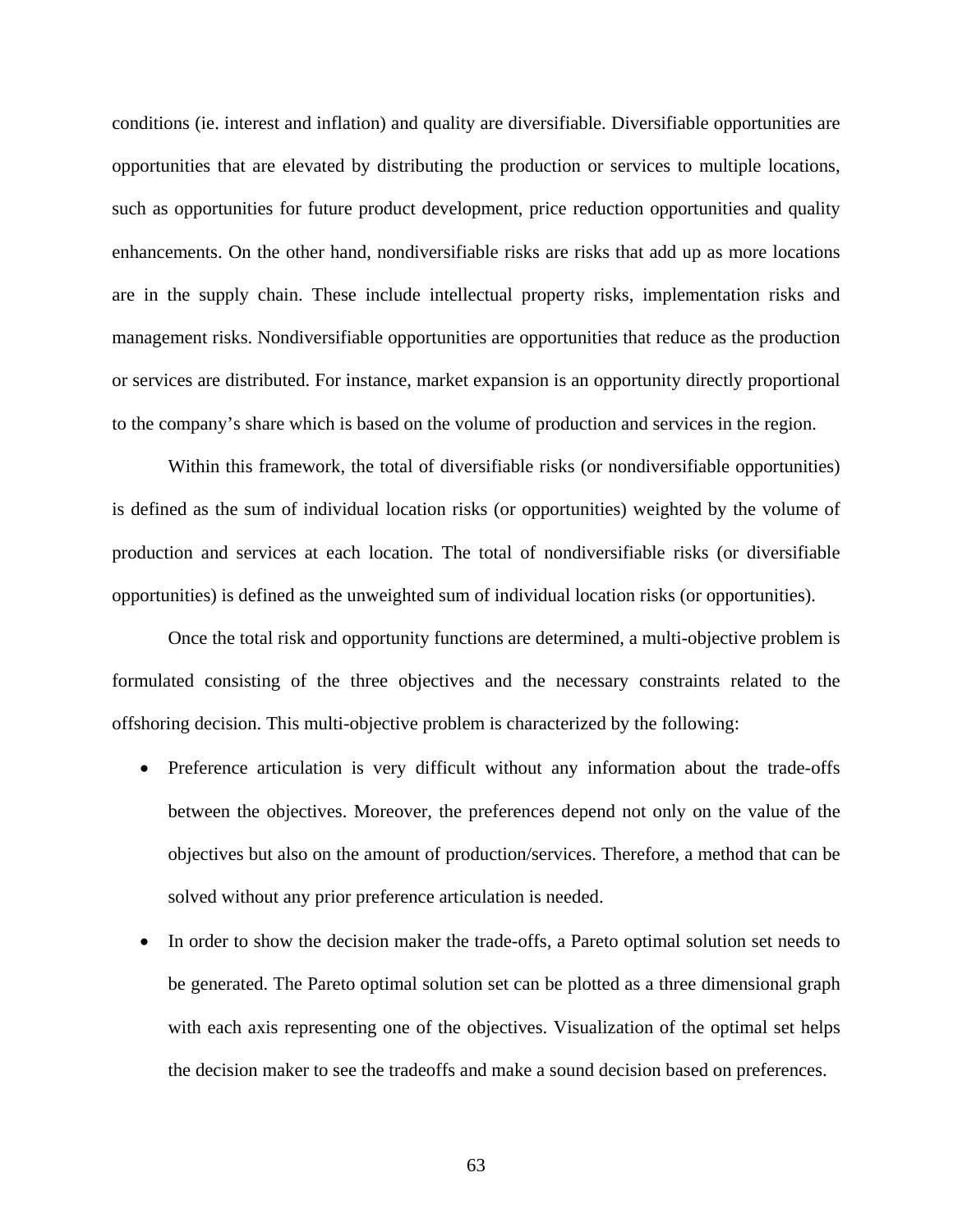- The decision of offshoring usually consists of a small set of a limited number of location alternatives. Therefore, the multi-objective optimization problem is a small sized problem that does not necessitate the use of any heuristic optimization methods.
- The objectives for "risks" and "opportunities" have limits determined by the minimum and maximum risk and opportunity values of the alternatives. Moreover these bounds are numerically restricted due to the fact that risk and opportunity quantifications must be between 0 and 1. This feature puts bounds on the search space and creates computational advantage.

The preferences need to be elucidated a posteriori and due to the small size of the problem, exact methods are computationally efficient enough to solve such a multi-objective problem. Therefore two methods are selected to generate the Pareto front: weighted-sum and epsilon-constraint methods.

### *Weighted-sum method:*

The weighted-sum method is a scalarization method that aggregates the objectives with associated weights and generates the Pareto optimal points by solving the aggregated objective. The weighted-sum method is a traditional multi-objective optimization method that is used for various applications. The multi-objective problem is converted into a scalar problem by constructing a weighted sum of all objectives. In the literature the weights are often used to represent preferences, however in cases without any preference articulation the weights can be used to generate the Pareto front. This also eliminates any problems that can come into play due to the deficiencies of using weights as preference indicators.

If each objective is denoted by min  $F_i(x)$  s.t.  $x \in X$  for  $i = 1, \ldots, n$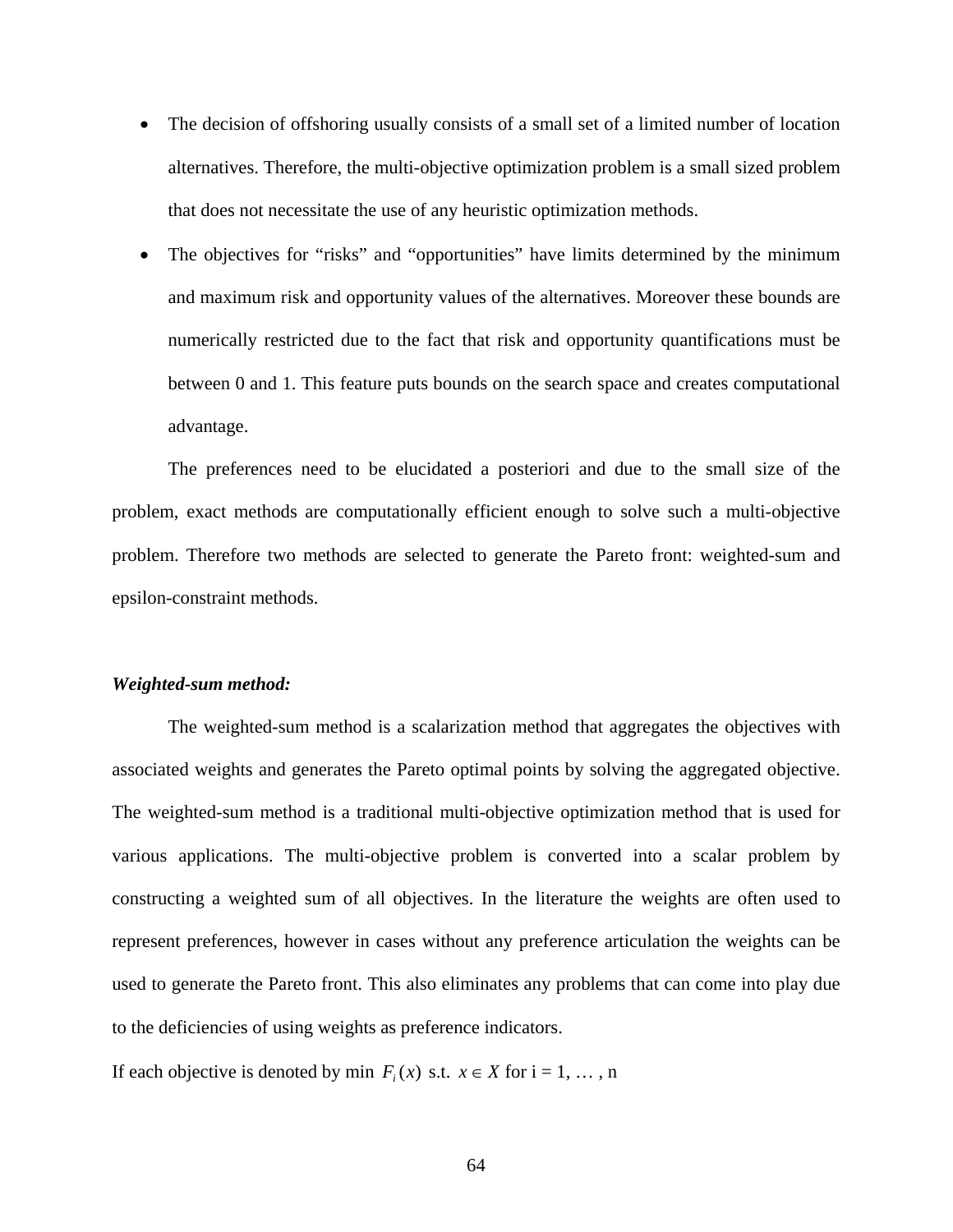The weighted-sum approach solves the problem as follows:

$$
\min \sum_{i} w_i F_i(x) \text{ s.t. } x \in X
$$

Pareto optimal solutions are obtained by changing the weights. Minimizing the weightedsum is a necessary condition for Pareto optimality if the feasible region is convex [[93](#page-218-0)]. Moreover, if  $w_i > 0$  for all *i*, minimizing the weighted-sum is a sufficient condition, guaranteeing that the solutions are always Pareto optimal [[94](#page-218-0)].

If weighted-sum method is used for the multi-objective problem considered in this research, the cost objective function would dominate the aggregated objective function because of its relatively large value. In order to prevent one function's domination due to different orders of magnitude, transformations must be performed. There are various function transformation methods in the literature. Marler [90] presents an exhaustive review and comparison of these methods. As a conclusion, the author proposes that using the upper-lower-bound approach can improve the performance of the weighted-sum method and using this approach with Paretomaximum values provides superior results. Therefore, this method is recommended as a function transformation approach. Moreover, using convex combination of weights is also recommended to facilitate a Pareto front with more uniformly scattered optimal points.

# *Epsilon-constraint method:*

The epsilon-constraint method is not a scalarization approach; rather it is in a class called bounded objective function methods. It solves one of the objective functions (primary objective function) by adding the other objective functions into the constraint space. The Pareto optimal points are generated by changing the constraint limits of the objectives.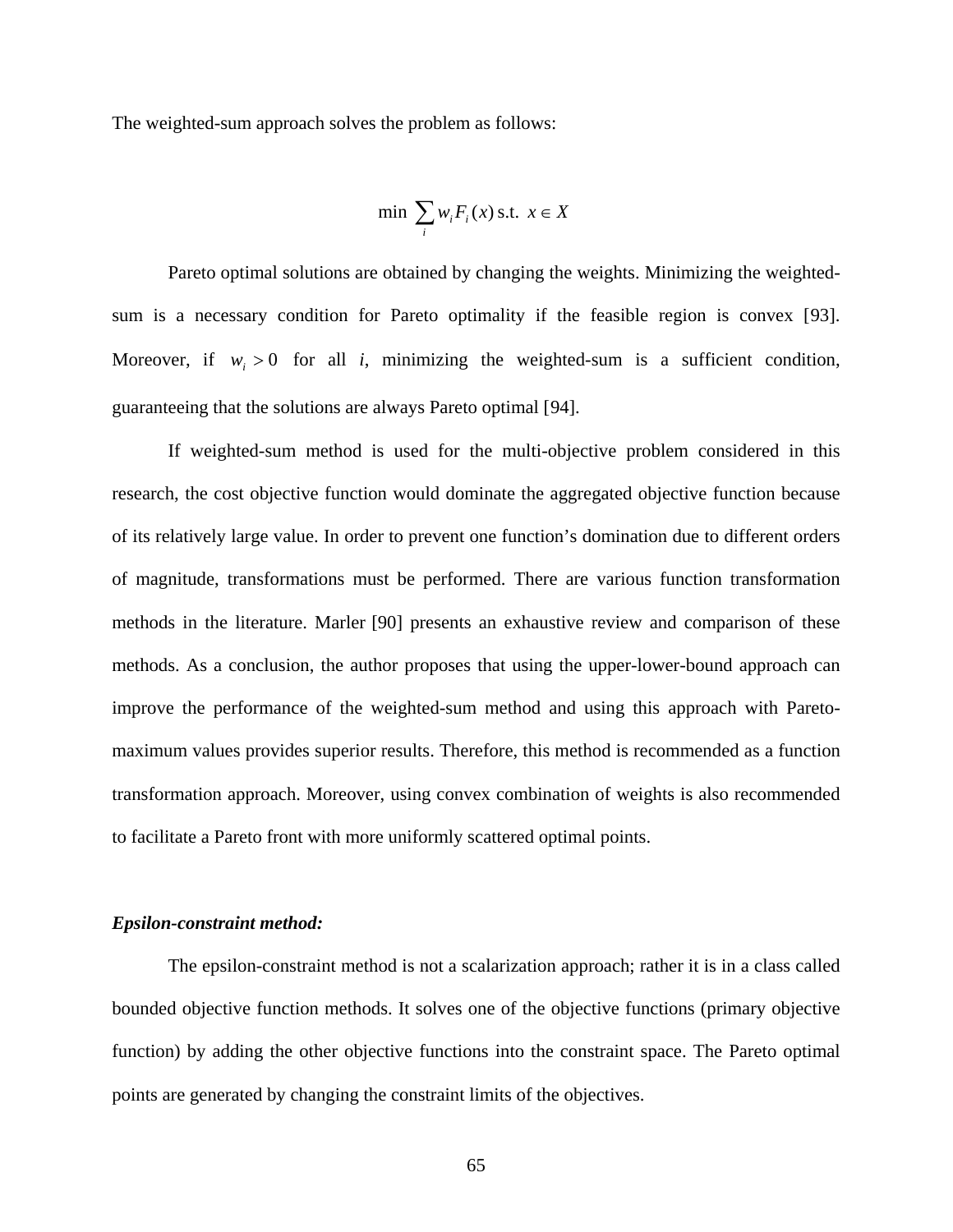If the primary objective is denoted by min  $F_s(x)$  and all other objectives are denoted by min  $F(x)$ ; within the total constraint set  $x \in X$  then the epsilon-constraint approach solves the problem:

$$
\min F_s(x) \text{ s.t. } x \in X \text{ and } F_i(x) \le \varepsilon_i \text{ for } i \ne s
$$

The point that minimizes the primary objective function is denoted by  $x_s^*$ .

Epsilon limit selection can be made by two methods that ensure the satisfaction of Paretooptimality conditions. These are "primary-objective" and "pareto-maximum" methods. The primary-objective approach restricts the epsilons as [\[9](#page-218-0)5]:  $F_i^0 \le \varepsilon_i \le F_i(x_\varepsilon^*)$  where the Paretomaximum approach replaces  $F_i(x_s^*)$  with the Pareto-maximum of  $F_i$ .  $F_i^0$  represents the minimum of function *i* and  $F_i(x_s^*)$  is the value of function *i* at  $x_s^*$ . The Pareto-maximum approach is found to give better results when compared to the primary-objective method, however the points found may sometimes be weak Pareto-optimal (not unique) [[96](#page-218-0)].

In terms of computational efficiency and the quality of the results, both methods have advantages and disadvantages. The weighted-sum method can generate different optimal points at each iteration (by changing the weights) whereas the epsilon-constraint method encounters infeasibility or duplication in some iterations. The epsilon-constraint method does not need any normalization whereas the weighted-sum approach needs extra computation time due to the necessity for using transformation functions.

For the specific problem discussed in this research, the epsilon-constraint method is able to cover the constraint space with less iterations because of the distinct property that the two objectives have, specifically risks and opportunity objectives are limited by the maximum and minimum values of risks and opportunities of the alternatives. However research suggests [90]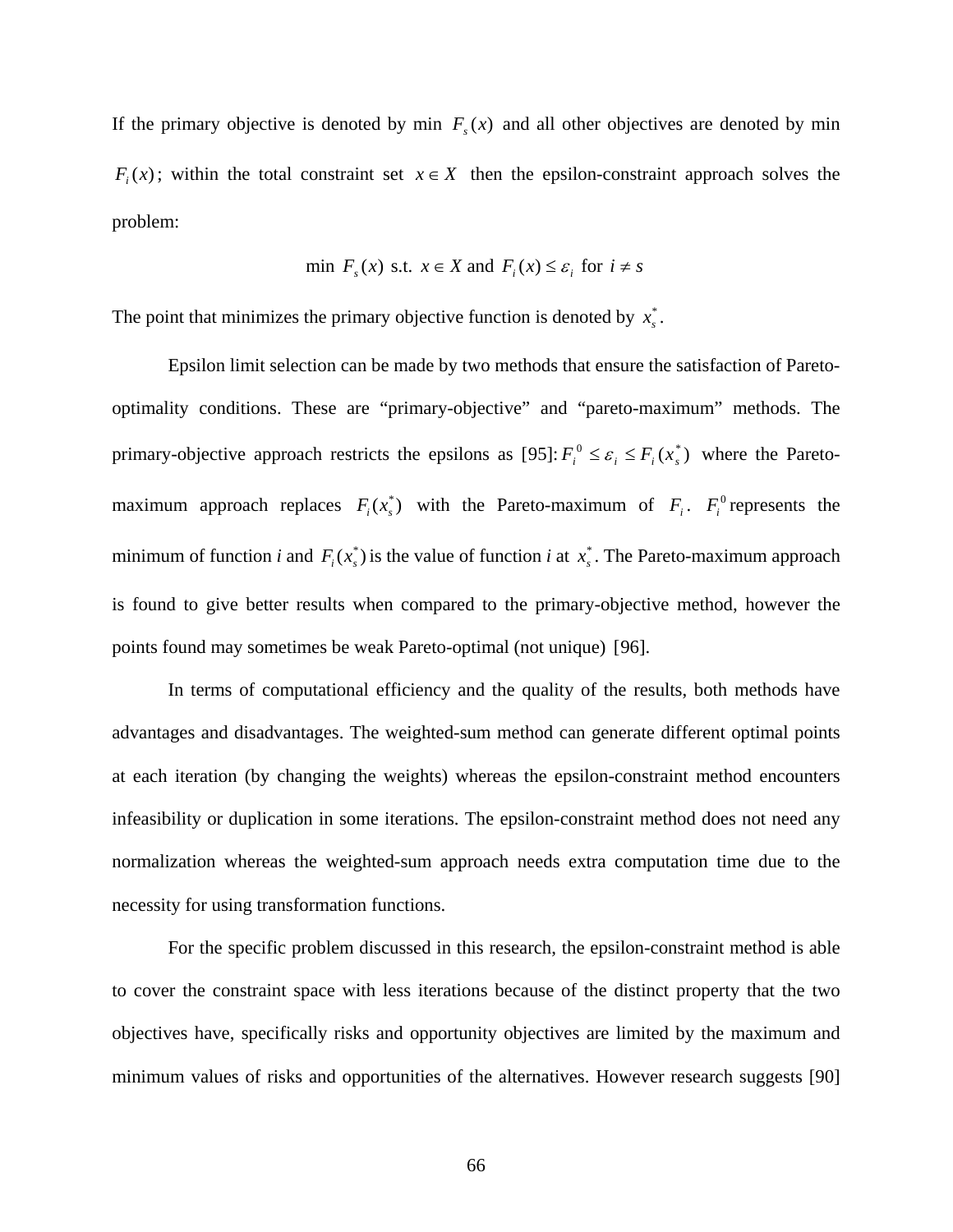using the weighted-sum approach especially in cases with more than two objective functions because in these cases the epsilon-constraint method can result in infeasible problems and/or duplicate solution points, resulting in wasted computational time.

In this study, both the weighted-sum and epsilon-constraint methods are used to generate the Pareto optimal points. The risk and opportunity functions are on the same scale whereas the cost objective take on relatively large values that may dominate the aggregated objective function, requiring a transformation as discussed above.

Again in his thesis, Marler (pp.118) [90] compared different function transformation methods that can help in generating an approximation of the Pareto optimal set and concludes: "*Using the upper-lower-bound approach can improve the performance of the weighted sum method, and using this approach with a Pareto-maximum provides superior results. This is the most robust approach to function transformation and is recommended in conjunction with a convex combination of weights.*"

The upper-lower bound approach transforms the functions as [[9](#page-218-0)7]:

$$
F_i^{trans} = \frac{F_i(x) - F_i^0}{F_i^{max} - F_i^0}
$$

**x** is the vector representing the evaluation point.  $F_i(x)$  represents the value of objective function *i* at point **x**.  $F_i^0$  is  $\min_{x} \{F_i(x) | x \in X\}$  where X is the decision space.  $F_i^{\max}$  is the Paretomaximum and is defined as  $\max_{1 \le j \le k} F_i(x_j^*)$  where *k* is the number of objective functions and  $x_j^*$  is the point that minimizes the  $j<sup>th</sup>$  objective function.

In this research epsilon-constraint method is applied with Pareto-maximum bounds and the weighted-sum approach is applied with upper lower bound function transformation. The steps of multi-objective optimization algorithm are described below: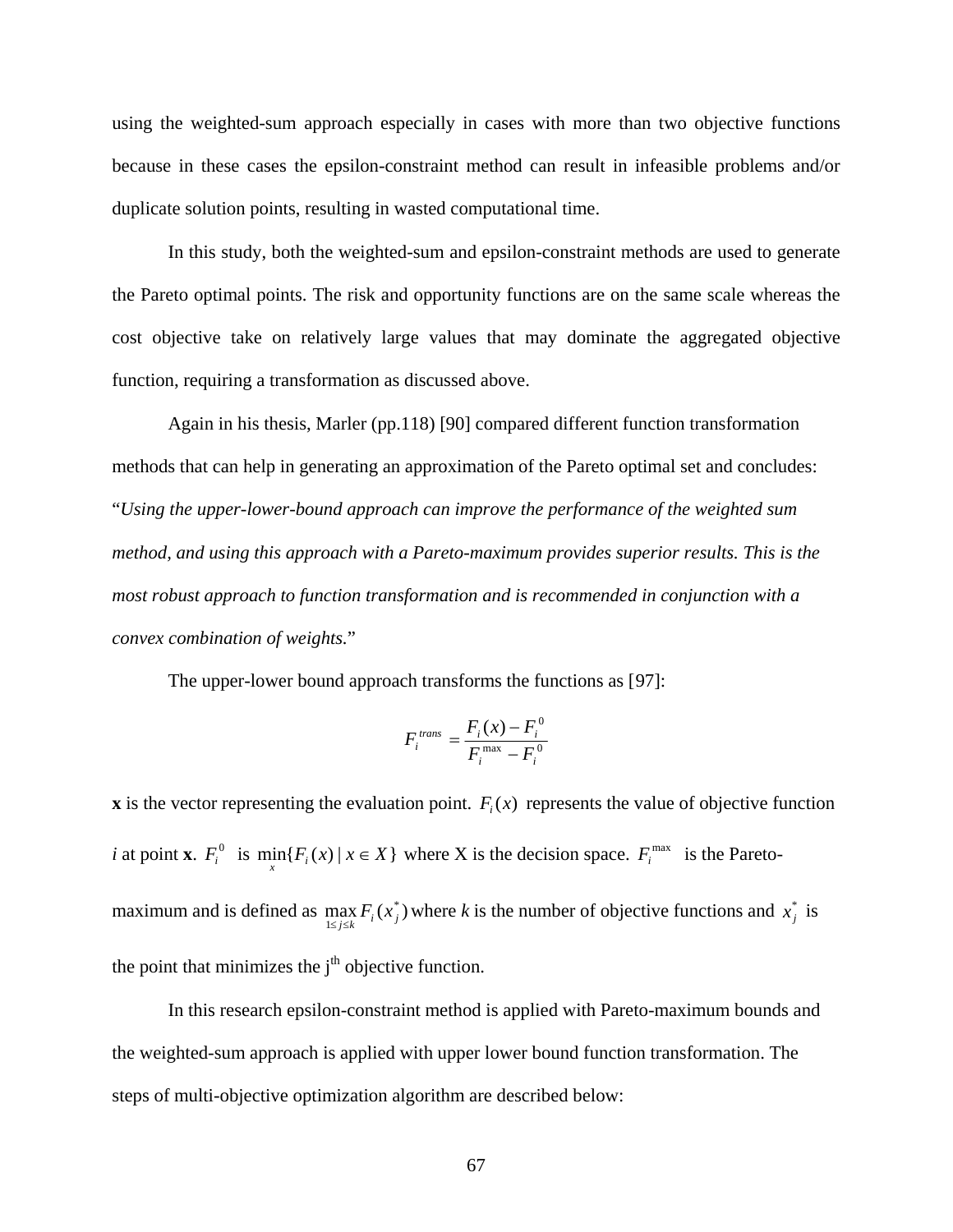**1.** Define three objective functions:  $\pi_1(x), \pi_2(x), \pi_3(x)$ 

GoTo Step 2

**2.** Define the constraint space  $x \in X$ 

GoTo Step 3

**3.** Find the Pareto-maximum of each objective function:  $\pi_1^{\max}(x)$ ,  $\pi_2^{\max}(x)$ ,  $\pi_3^{\max}(x)$ GoTo Step 4

*For weighted-sum approach:*

**4.** Calculate the transformation ratios and transform the objective functions to

 $\pi_1(x), \pi_2(x), \pi_3(x)$ 

GoTo Step 5

**5.** Set initial weights for the objective functions:

 $w_1 = 0.05$ ,  $w_2 = 0.05$ ,  $w_3 = 1-(w_1 + w_2)$ 

GoTo Step 6

**6.** Solve the aggregated objective function  $min{w_1 \pi_1(x) + w_2 \pi_2(x) + w_3 \pi_2(x) | x \in X}$  and store the results in the Pareto optimal set.

GoTo Step 7

- **7.** If  $w_2 \leq (1 0.05 w_1)$ 
	- a. Increase  $w_2$  by 0.05 and calculate  $w_3 = 1-(w_1 + w_2)$
	- b. Goto Step 6

**Otherwise** 

- c. Goto Step 8
- **8.** Increase w<sub>1</sub> by 0.05 and set  $w_2 = 0.05$  and calculate  $w_3 = 1-(w_1 + w_2)$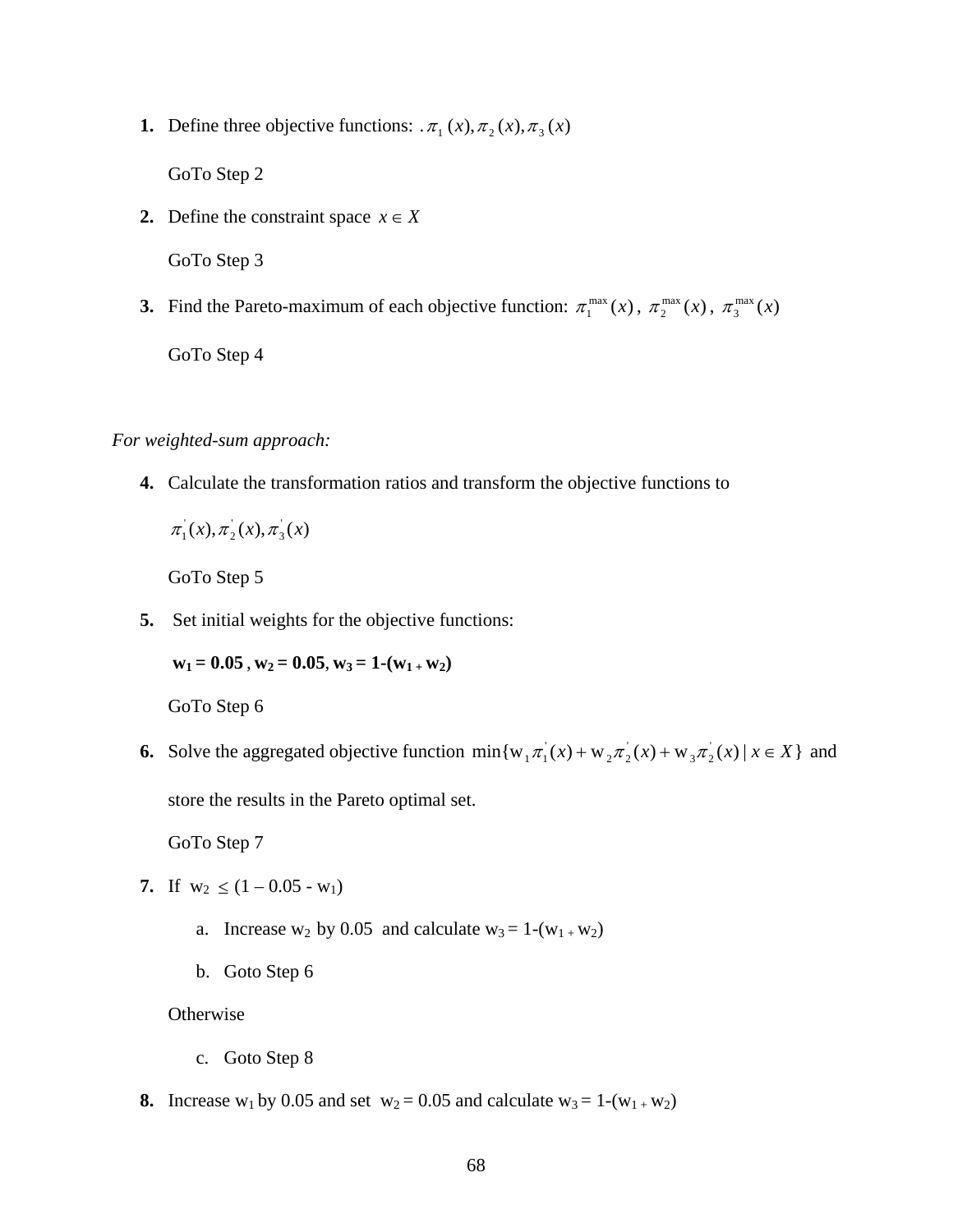If  $w_1 \leq 0.9$ 

a. GoTo Step 6

**Otherwise** 

b. END

*For epsilon-constraint approach:*

- **4.** Define  $\varepsilon_2 = \pi_2^{\max}$  and  $\varepsilon_3 = \pi_3^{\min}$
- **5.** Keep the objective and constraints and add constraints:
	- **a.**  $\pi_2(x) \leq \varepsilon_2$

$$
b. \quad \pi_3(x) \ge \varepsilon_3
$$

Solve the optimization problem.

GoTo Step 6

- **6.** If  $\varepsilon_2 \geq \pi_2^{\min}$ 
	- **a.** If  $\varepsilon_3 \leq \pi_3^{\max}$  increase  $\varepsilon_3$  by 0.01 increment
	- **b.** Goto Step 5
	- **c.** Otherwise, decrease  $\varepsilon_2$  by 0.01 increment
	- **d.** Goto Step 5

**Otherwise** 

**e.** END

Once the weighted-sum and epsilon-constraint algorithms are applied, some of the Pareto optimal points in the Pareto front are obtained. By considering these non-dominated solutions, the decision maker can assess the tradeoffs between objectives and decide on the best decision that will fit the strategic and operational plans of the corporation. For visualization purposes, the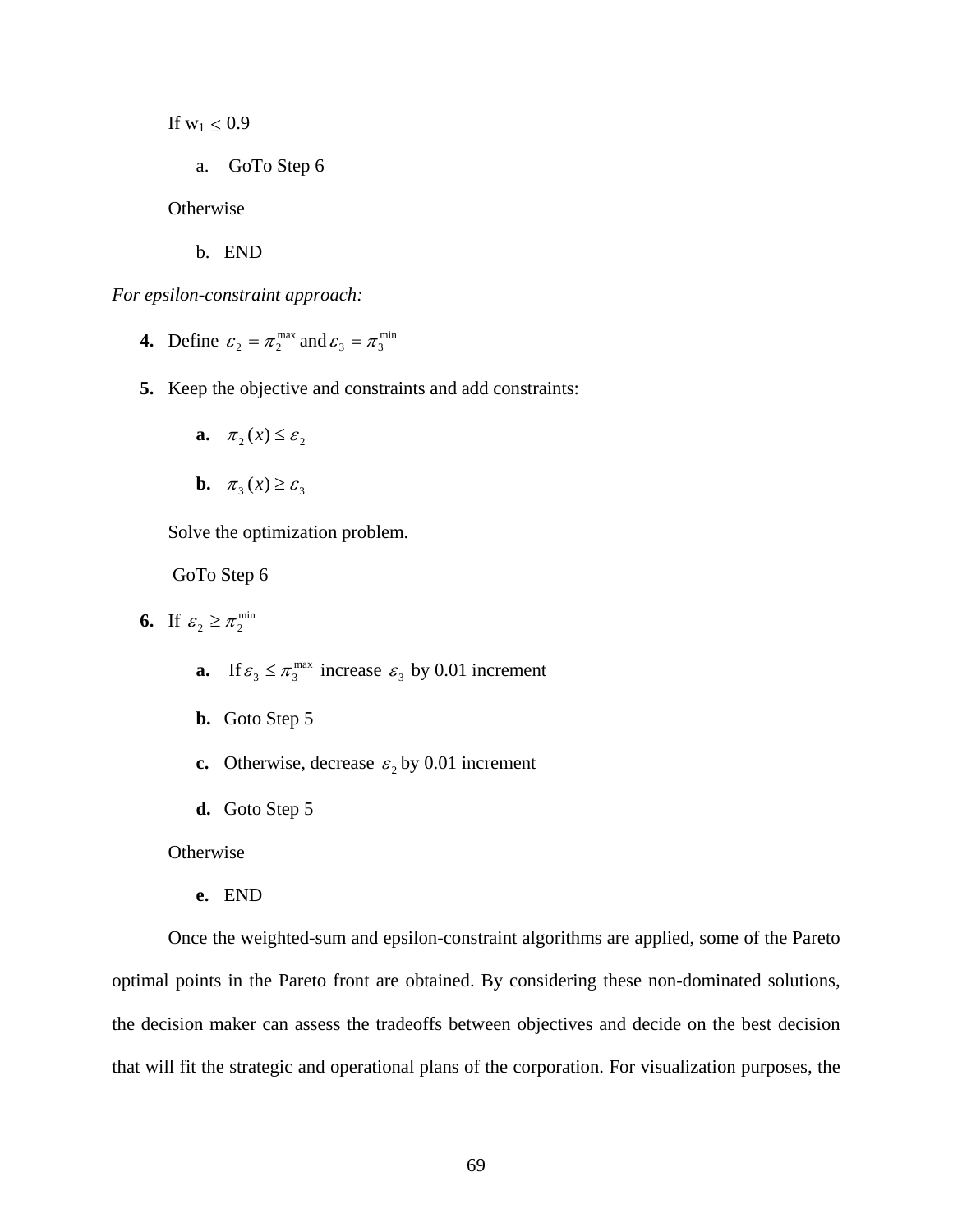decision maker may be assisted by plotting the Pareto set in a three dimensional graph where each axis represents one of the objectives. Furthermore, sensitivity analysis and utility elicitation may be performed to analyze the tradeoffs and make a final decision with respect to the preferences of the decision maker.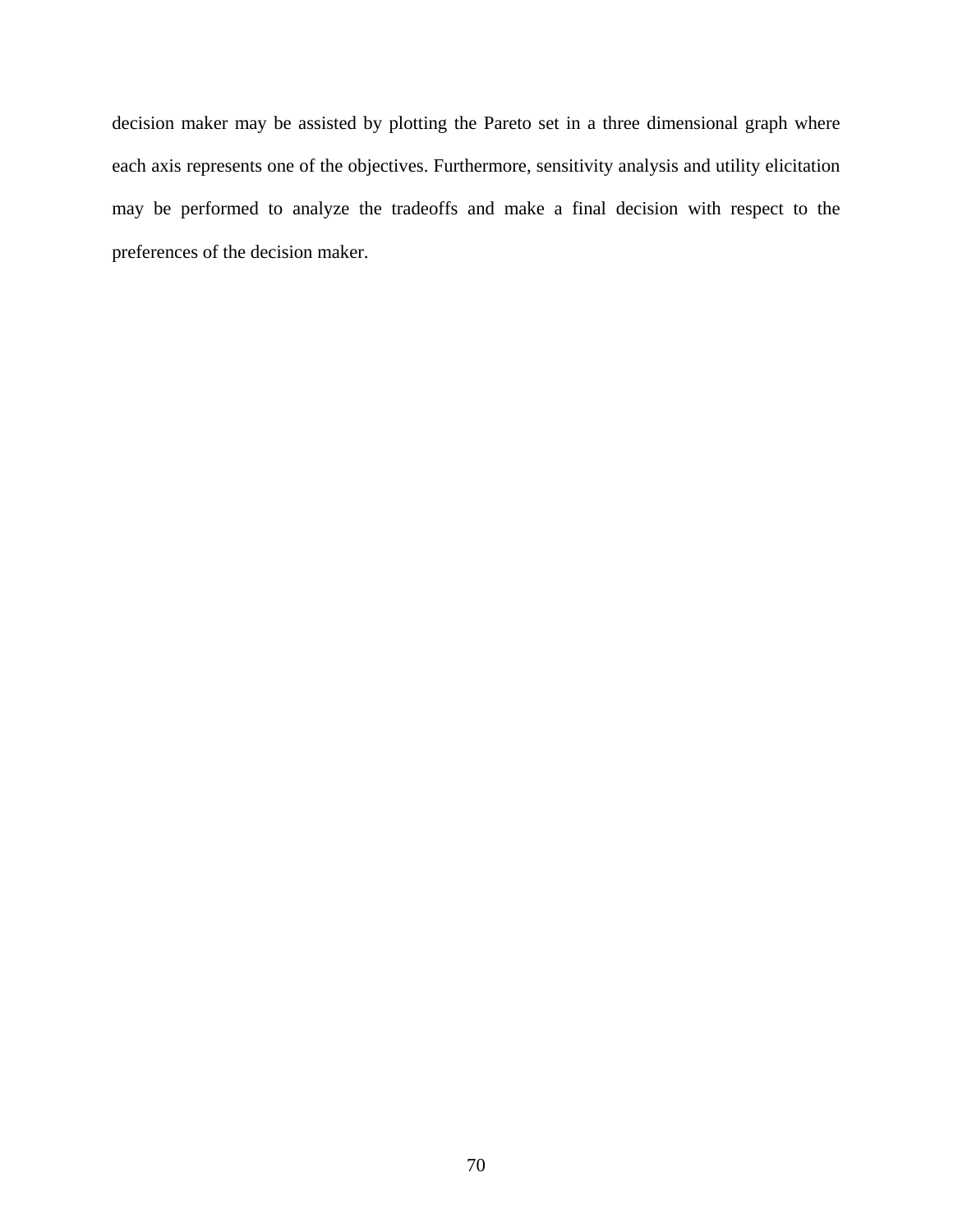### **4.0 OFFSHORE OUTSOURCING EMPIRICAL STUDY: SIMA**

SIMA Products Corporations is a private company which was founded in 1973 and as of 2006 operates in Oakmont, Pennsylvania [[98](#page-218-0)]. SIMA is a leading innovator of consumer electronic accessories. It designs and creates consumer electronics and sells products to major retailers in the U.S. market, such as Best Buy and Circuit City. The company started as a small family business in the photographic accessories industry. Over the years, SIMA has developed a large supply network consisting of several suppliers around the world as well as its retail network, which has included not only category-killers like Circuit City and Best Buy, but also niche players such as Ricoh and local merchandisers.

SIMA is competitive in the consumer electronics industry characterized by very short product cycles, rapidly changing market opportunities, and a subtle balance of cooperation and rivalry with suppliers and retailers. Their business model is based on the early identification of niche market opportunities—typically targeted at highly sophisticated users of mainstream consumer electronics—that are often too small to be of interest to large consumer electronics companies. Once the market opportunity is identified, the product has to be designed and manufactured within a very short period of time. One of the paradoxes of the business is that if a product turns out to be really successful, it becomes attractive to SIMA's retailers, who may then see an opportunity to produce a similar product themselves, rather than to carry SIMA's product. Given that product life cycles are so short that a product's sales begin declining even before the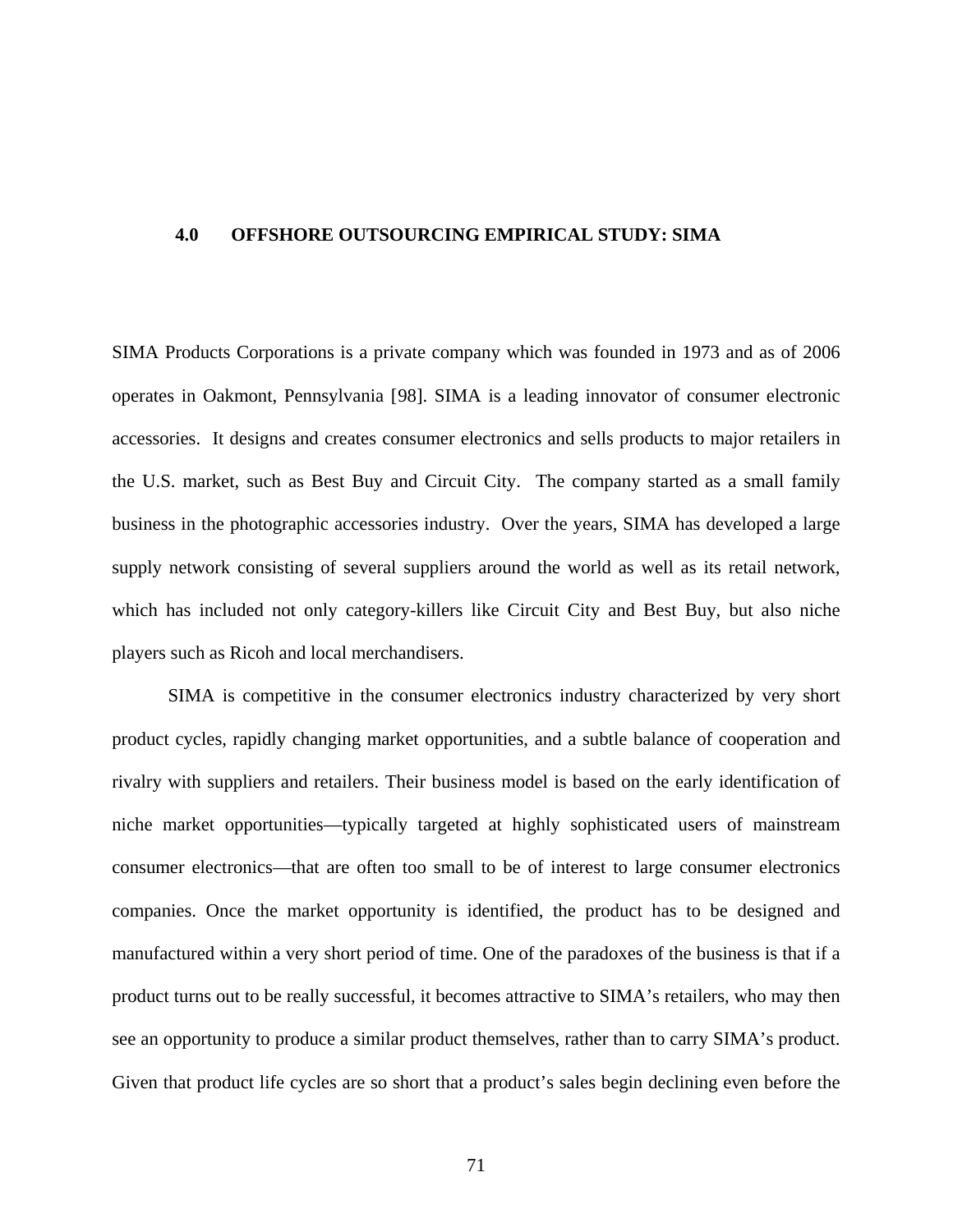<span id="page-85-0"></span>patent is issued, patent protection is not an effective barrier to such threats. The only way to survive is to be ahead of the market, by knowing what to introduce beforehand, as well as by introducing new features rapidly—thus, even if the first generation of a product attracted "knockoffs," SIMA can offer a second generation with superior features. [Table 4-1](#page-85-0) presents major milestones in SIMA's history.

| <b>Date</b> | <b>Event</b>                                                                   |  |  |  |  |  |  |  |
|-------------|--------------------------------------------------------------------------------|--|--|--|--|--|--|--|
| 1973        | SIMA is founded. Product focus is on photographic accessories.                 |  |  |  |  |  |  |  |
| 1974        | SIMA recieves the patent for FilmShield®                                       |  |  |  |  |  |  |  |
| 1984        | SIMA engages Seidman & Seidman/BDO management consultants to develop           |  |  |  |  |  |  |  |
|             | a strategic plan for future                                                    |  |  |  |  |  |  |  |
| 1985        | Entrance to Camcorder and Video accessories industry                           |  |  |  |  |  |  |  |
| 1985        | SIMA develops a long-term strategic plan                                       |  |  |  |  |  |  |  |
| 1986        | Irwin H.Diamond introduces a new line of video accessory products              |  |  |  |  |  |  |  |
| 1987        | SIMA grows with 46.1% increase in staff size at head quarters office           |  |  |  |  |  |  |  |
| 1988        | First outsourcing to a Taiwanese manufacturer                                  |  |  |  |  |  |  |  |
| 1990        | Significant consolidation starts among competitors in the consumer electronics |  |  |  |  |  |  |  |
| 1994        | Entrance to home theater market                                                |  |  |  |  |  |  |  |
| 1995        | Ilana Diamond becomes the new President of SIMA                                |  |  |  |  |  |  |  |
| 1996        | FilmShield XPF <sup>®</sup> is launched                                        |  |  |  |  |  |  |  |
| 1996        | <b>SIMA</b> moves to Pittsburgh from Chicago                                   |  |  |  |  |  |  |  |
| 2002        | SIMA acquires Shaumburg Corporation's wireless products (First Alert and       |  |  |  |  |  |  |  |
|             | Cherokee radio equipment lines)                                                |  |  |  |  |  |  |  |

SIMA is one of the few mid-size private companies that were able to maintain competitiveness in the industry. Over the last few years most of the competitors either went bankrupt or were acquired by big players in the industry. The driver behind the company's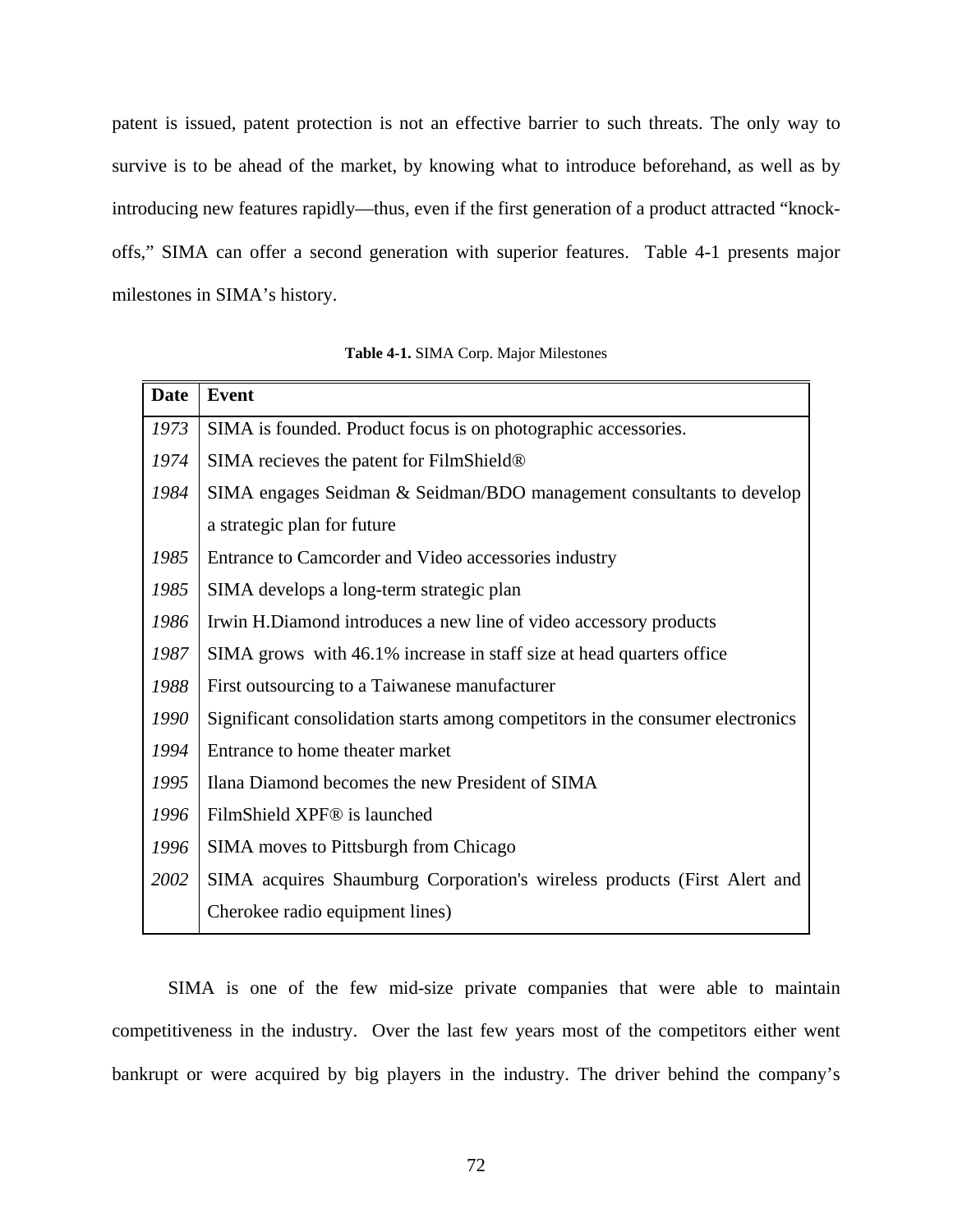success has been its innovation business model that the company has kept as a core competence even while profit margins in the electronic equipment industry were under pressure and the rate of product obsolescence continued to accelerate.

The fierce price competition caused by the power shift in the supply chain, forced companies towards a search for less costly manufacturing opportunities. During the 1980s, the first signs of the offshore outsourcing trend were apparent with the rising manufacturing capabilities in Taiwan. The offshore outsourcing scheme became common in 1990s and today most consumer electronics items are manufactured outside the United States. SIMA was one of the earliest companies to outsource its manufacturing tasks to Taiwan in late 1980s. At that time, only the mature products that needed mass production were candidates for offshore outsourcing. Today, the competition is so strong that offshore outsourcing is necessarily considered for every product regardless of its phase in the product life cycle.

Working with offshore suppliers for manufacturing of products creates competitive advantages such as lower product costs and increased concentration on innovation. However it also creates many problems which may lead to monetary losses as well as withdrawals from the market. For instance, SIMA had to exit the remote control market because of an unreliable supplier even though the market in the U.S. had significant business opportunities. Past experiences showed that the suppliers in Hong Kong and Taiwan are usually more trustworthy in protecting the intellectual property and maintaining quality control. On the other hand, these suppliers cannot offer prices as low as the suppliers in China. Chinese suppliers have the advantages of economies of scale, low raw material costs and labor rates; however they tend to work with larger companies that can copy the innovative designs of SIMA. Another tradeoff is between product costs and engineering capabilities. In the past, SIMA has experienced many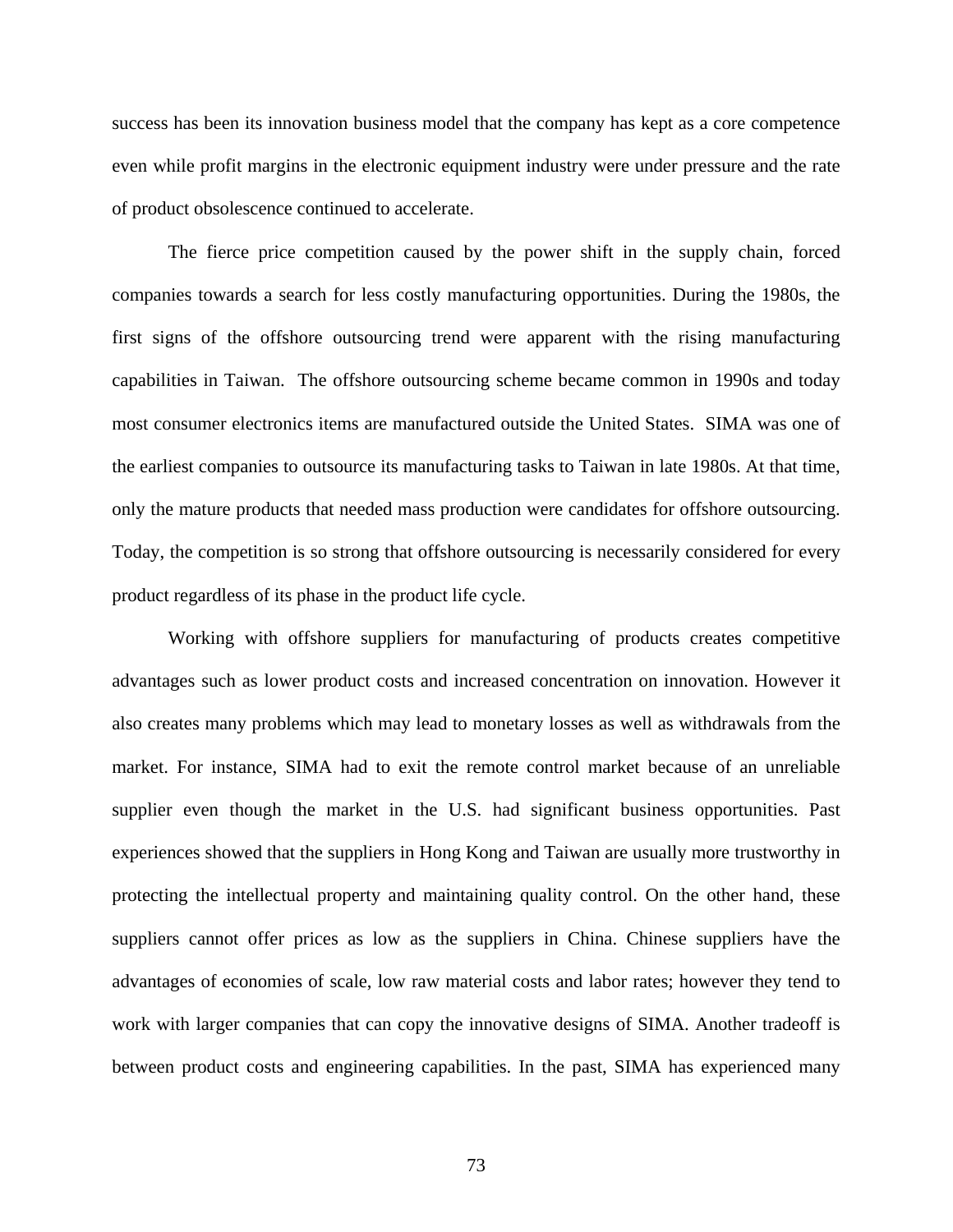instances where the products failed only because of miscommunication and lack of technical expertise of suppliers. The market is very sensitive to price and at the same time customers demand innovation and superior design. Therefore, it is important to work with suppliers which can provide high quality engineering services while ensuring a competitive market price for the product. For SIMA, it is a big challenge to choose suppliers which can provide both low costs and the high innovative capability that the market seeks.

Although cost is an important determinant in supplier selection, it is only one of the factors that determine the success of the product. Through the past years, the bad and good experiences taught SIMA that measures that are not tangible like technology capability should be a consideration before starting a business with a supplier. SIMA has classified these qualitative variables under the criterion "experience" because experience seems to be the only standard for these variables. However, experience by itself cannot be easily measured and it does not reflect all of the intangible factors that should go into a supplier selection process. In this research, the qualitative and quantitative measures that should go into the supplier selection decisions of SIMA are investigated and an integrated systematic decision approach is illustrated for the selection of a supplier (offshore and inshore) that would manufacture a new product line designed by SIMA.

In the consumer electronic industry the product life cycles are short, usually ranging from six months to one year. A major challenge in supplier selection for a consumer electronic product is the demand fluctuations at each product life cycle phase. SIMA experienced several cases of their product becoming obsolete when big players entered the market with a similar product (often with a copied design) and reduced product prices. In the first phase where the product is launched and the demand grows, the most crucial thing is to protect the design from competitors.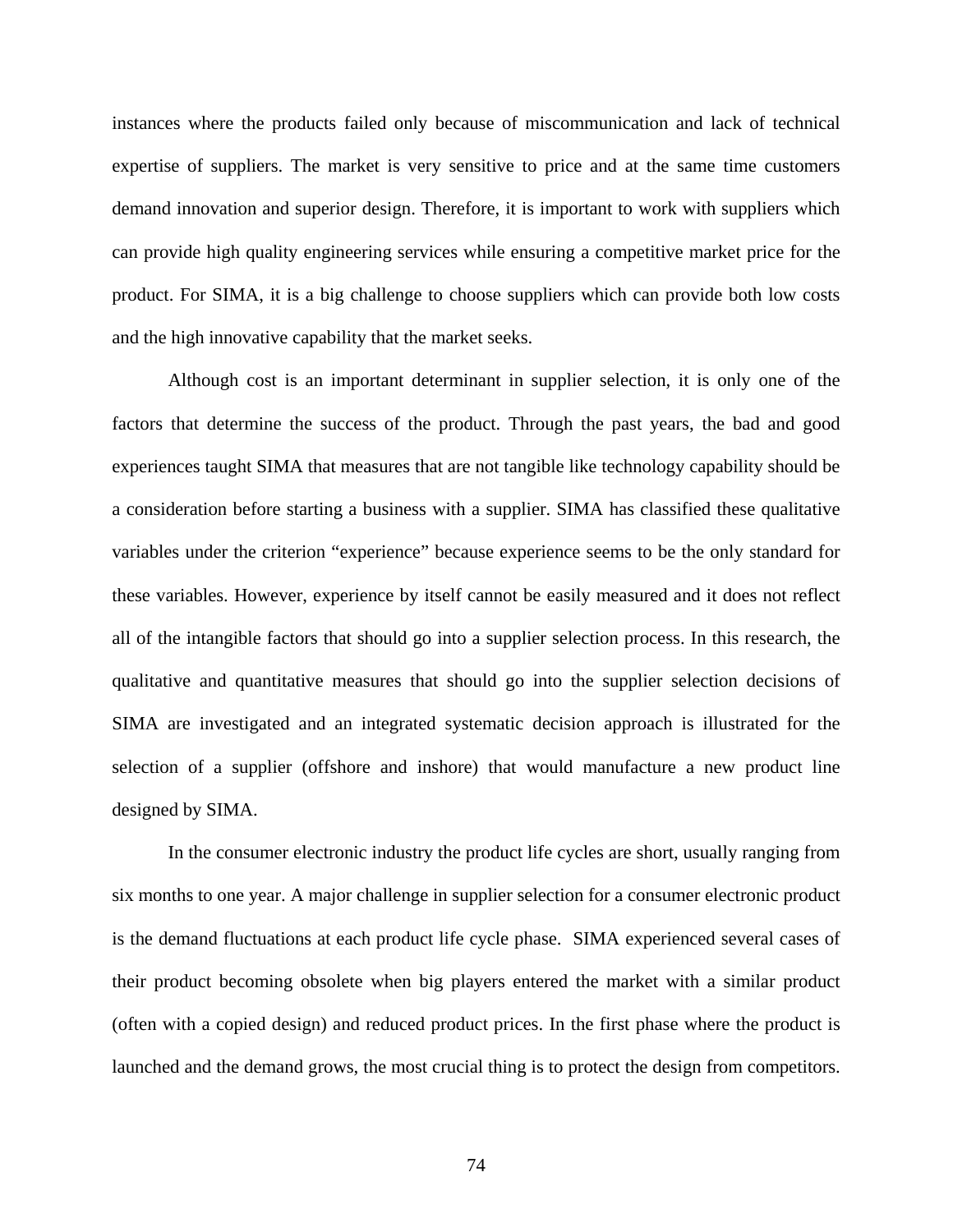Once the product is on the shelf for a certain length of time and is successful, it is inevitably copied and then price becomes the major factor in competition. Consequently the demand for the product changes drastically. Therefore, in this research a decision model is built for offshore supplier selection by assuming different demand volumes. The model shows how the decision changes depending on the demand volume. This enables the decision makers to conduct scenario analysis by considering possible outcomes.

As described in the methodology section, the decision approach is implemented in two phases. First, a mathematical model is formulated to evaluate the quantitative variables involved in the decision. This model finds the best supplier alternative(s) and the distribution of manufacturing among the suppliers with respect to the financial considerations. Later, the qualitative variables are identified and classified into criteria groups. The supplier alternatives are evaluated with respect to these criteria by constructing an ANP model. The results are later synthesized to generate the best strategy in terms of both quantitative and qualitative variables.

The process in consideration for offshore outsourcing is the manufacturing of High-Definition Multimedia Interface (HDMI) switchers. HDMI switchers are used to connect multiple devices such as play stations and DVD players to one HD (high definition) monitor. There are three product lines: 2x1 HDMI (with two inputs), 3x1 HDMI (with three inputs) and 5x1 HDMI (with five inputs). Four supplier alternatives are evaluated in terms of their monetary advantageousness as well as the risks and opportunities they engender.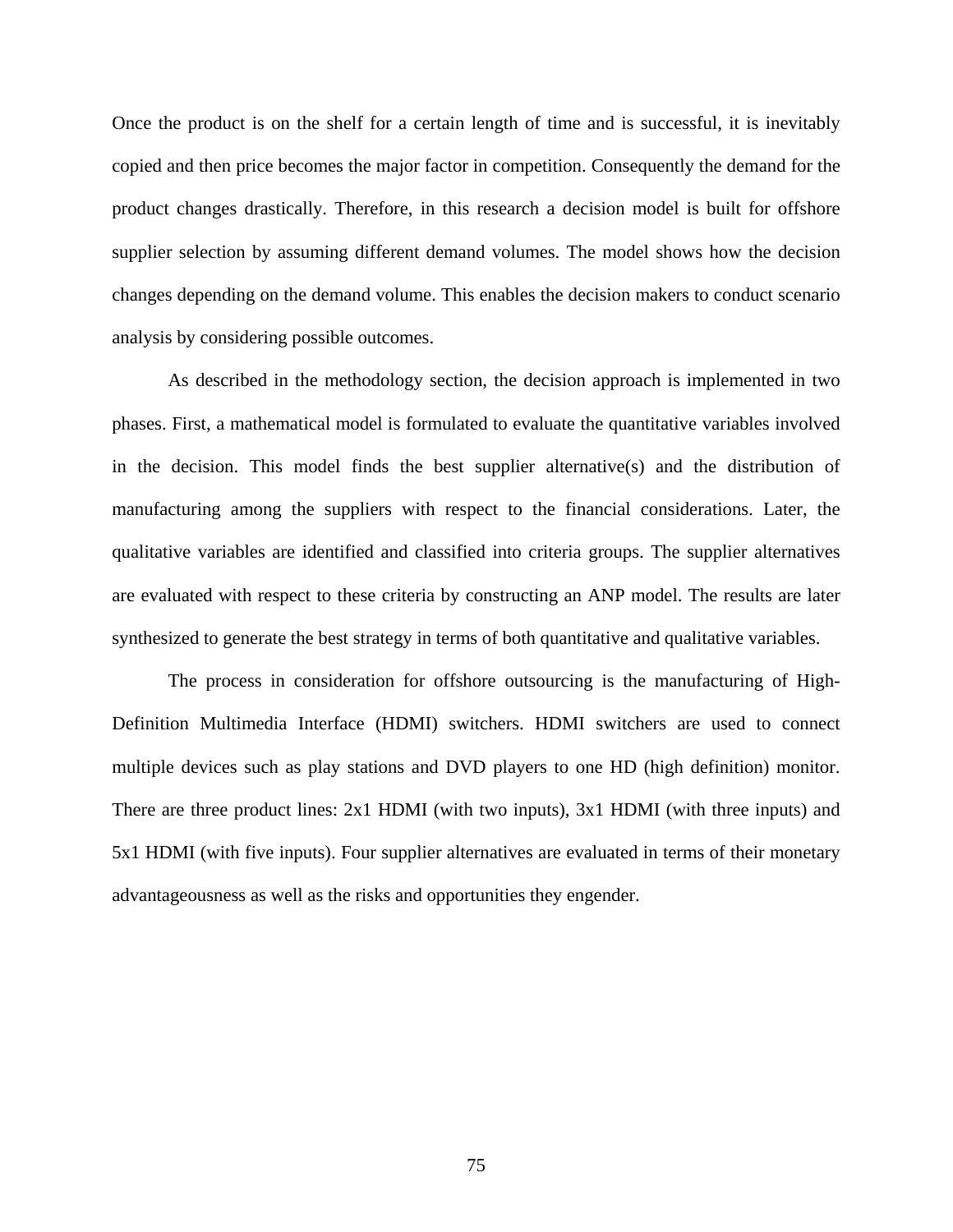# **4.1 MATHEMATICAL MODEL FOR SIMA CORPORATION**

## **4.1.1 Model Formulation**

The mathematical formulation is a supplier selection model with four possible supplier alternatives, one demand point and three products. The supplier alternatives are: Amberson (Taiwan), Function (U.S.A.), NTC (Hong Kong) and Belton (Peoples Republic of China). The real names of the suppliers have been disguised to protect the confidentiality. The products will be sold only in the U.S. market, thus there is one demand point and all of the manufactured products will be shipped to the U.S. The total demand is difficult to estimate before the product is launched because the demand can fluctuate depending on the product life phase. However, the proportions of sales for each product line can reliably be estimated based on the current market information. The mathematical model minimizes the total relevant cost incurred in product purchases from suppliers.

### *Assumptions:*

- The product life cycle is short (less than one year) and therefore time variables (such as interest rate) are ignored.
- The capacities of the suppliers are adequate to meet total demand.
- The minimum quantity that can be ordered is 500 units.

### *Indices:*

- I:  $\{i = 1, 2, 3.4\}$  Set of supply points
- P:  ${p = 1,2,3}$  Set of product types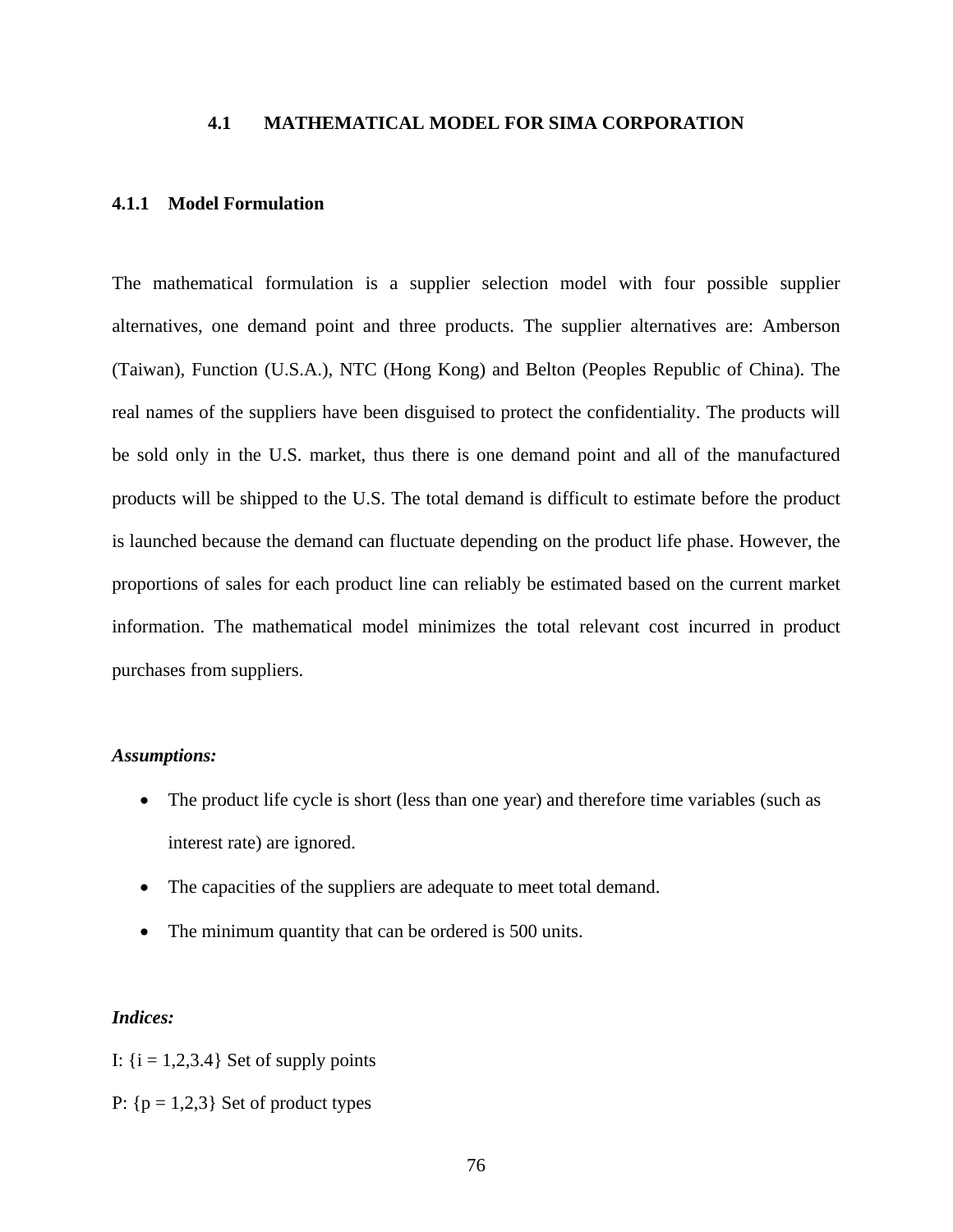### *Parameters:*

 $M =$  sufficiently large constant for the binary force constraints

 $D =$  total demand for products

 $v_{ip}$  = quoted unit price of product *p* by supplier *i* 

 $f_{ip}$  = fixed cost requested by supplier *i* for product line *p* 

 $c_i$  = capital investment that supplier *i* needs

 $s_i$  = HDMI certification registration cost for supplier *i* 

 $h_i$  = HDMI licensing cost per product

 $t_{ip}$  = transportation cost per unit of a product *p* from supplier *i* 

 $r_i$  = tariff and other fees applied per unit of product shipped by supplier *i* 

 $mo_i$  = minimum order quantity that supplier *i* requires

 $q_p$  = estimated percentage of product type *p* in demand

# *Decision variables:*

 $x_{ip}$  = the amount of product type *p* coming from supplier *i* 

 $z_{ip}$  = binary variable associated with product type *p* coming from supplier *i*, 1 if supplier *i* is chosen for manufacturing of product *p* , 0 otherwise

 $b_i$  = binary variable associated with supplier *i*, 1 if supplier *i* is chosen for any manufacturing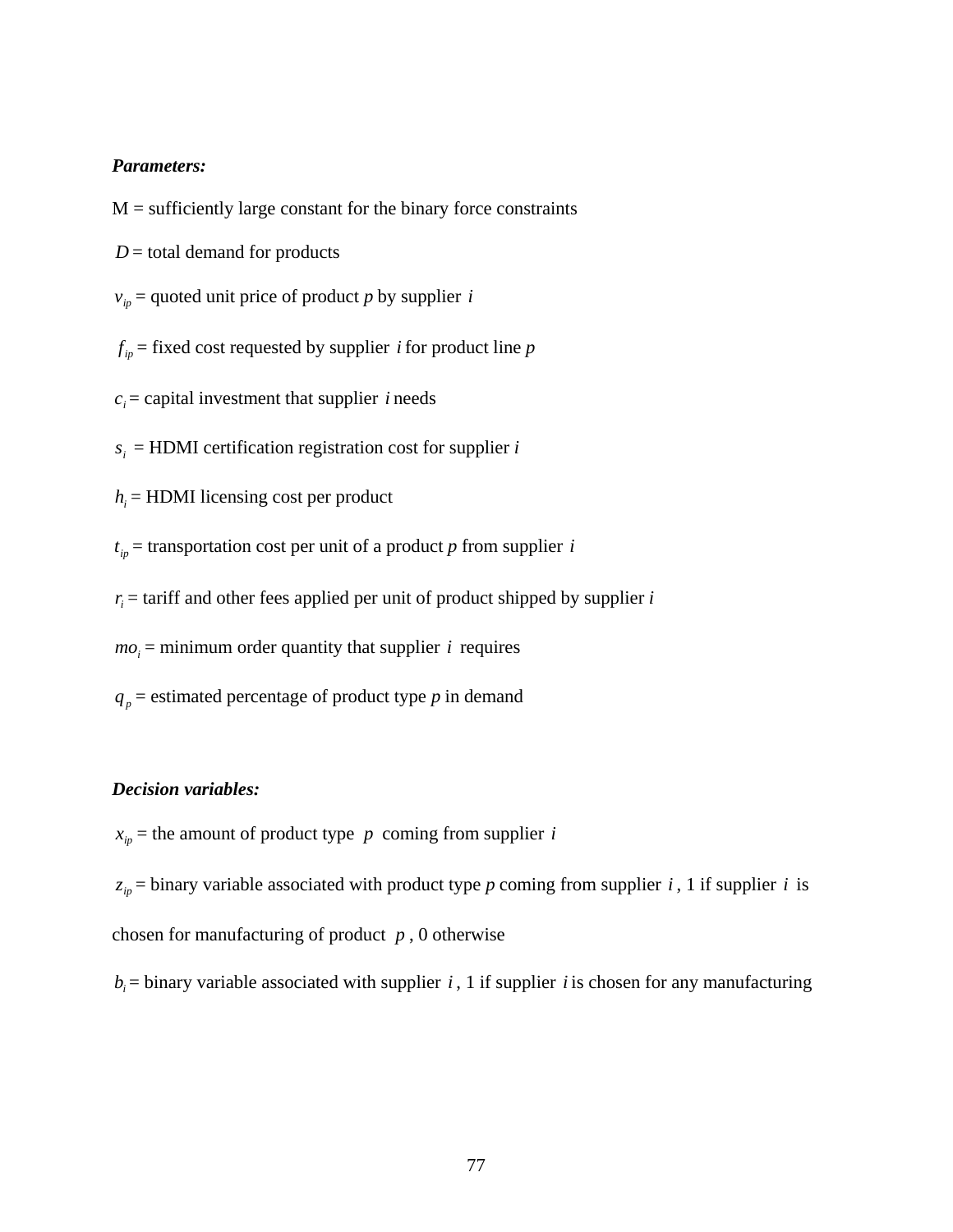*Objective function:* 

Minimize 
$$
\sum_{i \in I} \left[ \sum_{p \in P} (f_{ip} z_{ip} + (1 + r_i) (v_{ip} + t_{ip} + h_i) x_{ip}) + (c_i + s_i) b_i \right]
$$
(4-1)

# *Constraints:*

• *Demand Constraint* 

$$
\sum_{i \in I} x_{ip} = q_p D \qquad \qquad \forall \quad p \in P \tag{4-2}
$$

• *Minimum Order Constraint* 

$$
x_{ip} \geq m o_i z_{ip} \qquad \qquad \forall \quad p \in P \text{ and } \forall \quad i \in I \tag{4-3}
$$

• *Binary Force Constraints* 

$$
x_{ip} \le Mz_{ip} \qquad \qquad \forall \quad p \in P \text{ and } \forall \quad i \in I \tag{4-4}
$$

$$
\sum_{p \in P} z_{ip} \le M b_i \qquad \forall \ i \in I \tag{4-5}
$$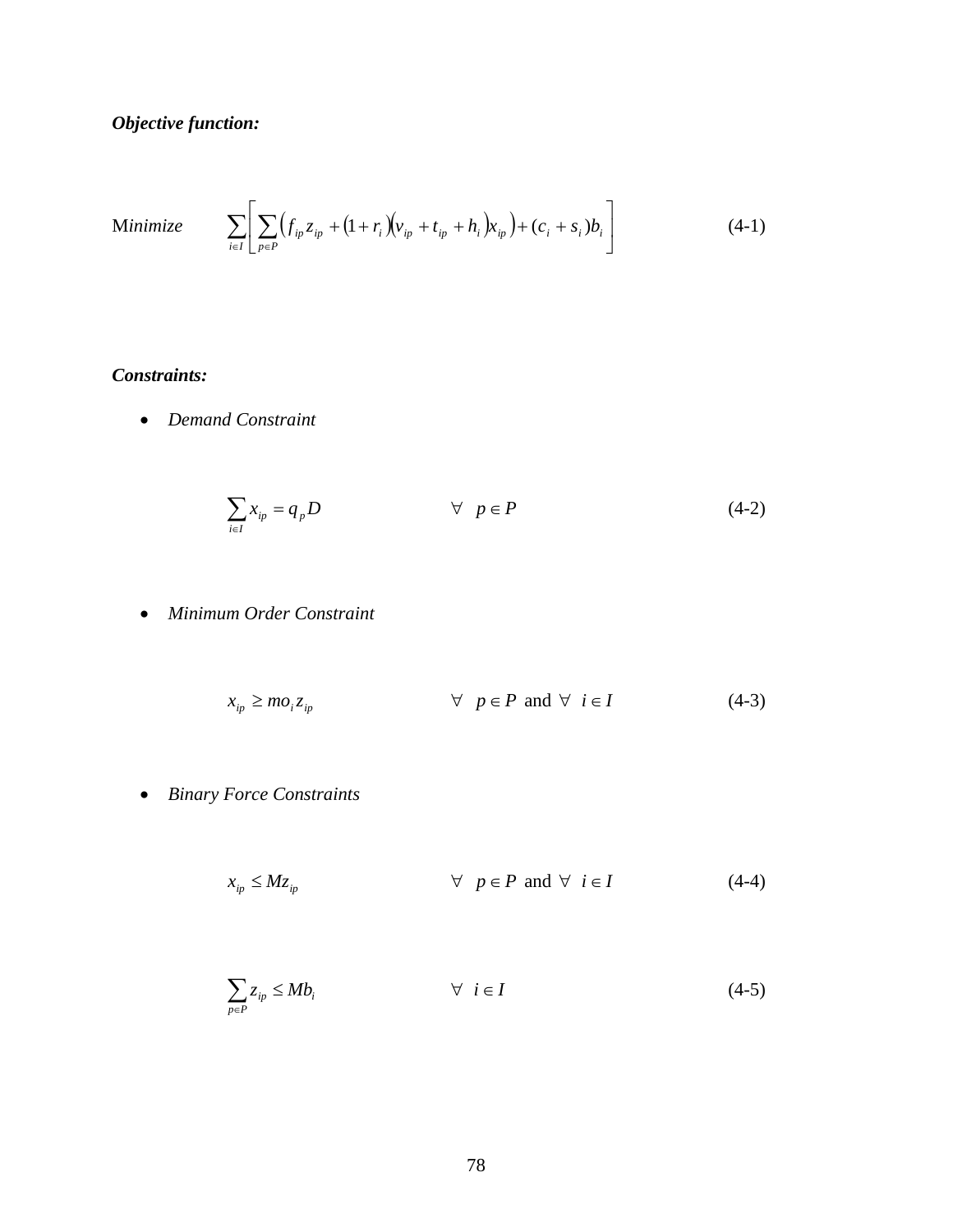# <span id="page-92-0"></span>• *Trivial Constraints*

$$
x_{ip} \ge 0 \qquad \qquad \forall \quad p \in P \text{ and } \forall \quad i \in I \tag{4-6}
$$

$$
z_{ip} \in \{0,1\} \qquad \forall \quad p \in P \text{ and } \forall \quad i \in I \tag{4-7}
$$

$$
b_i \in \{0,1\} \qquad \qquad \forall \quad i \in I \tag{4-8}
$$

# **4.1.2 Data Collection**

The quantitative data are provided by SIMA based on the suppliers' quotes of unit prices, the minimum order quantities and the amount of capital required for manufacturing. The tariff and duty rates and transportation costs are taken as designated by the regulations. The data are depicted in [Table 4-2](#page-92-0).

|                 | \$ Per<br><b>Item</b> | <b>Fixed</b><br>Cost |    | Capital<br>Cost | Certific.<br>Cost    | Trans.<br>Cost                       | <b>Tariff</b><br>Rate          | Min.<br>Order<br>Quant. |       |
|-----------------|-----------------------|----------------------|----|-----------------|----------------------|--------------------------------------|--------------------------------|-------------------------|-------|
| Amber-          | 2X1                   | \$21                 | \$ |                 | \$                   | \$                                   | \$1.90                         | 3.04%                   | 1,000 |
| son             | <b>3X1</b>            | \$37                 | \$ |                 | \$<br>$\blacksquare$ | \$                                   | \$1.57                         | 3.04%                   | 1,000 |
|                 | <b>5X1</b>            | \$65                 | \$ |                 | \$                   | \$                                   | \$1.57                         | 3.04%                   | 1,000 |
|                 | 2X1                   | \$43                 | \$ |                 | \$30,000<br>total    | \$10,000                             | \$<br>$\overline{\phantom{0}}$ | 0%                      | 2,500 |
| <b>Function</b> | <b>3X1</b>            | \$45                 | \$ |                 |                      | $& 15$ cents<br>per unit             | \$<br>$\overline{\phantom{0}}$ | 0%                      | 2,500 |
|                 | <b>5X1</b>            | \$60                 | \$ |                 |                      |                                      | \$<br>$\qquad \qquad$          | 0%                      | 2,500 |
|                 | 2X1                   | \$98                 | \$ |                 | \$30,000<br>total    | \$10,000<br>$& 15$ cents<br>per unit | \$0.86                         | 3.04%                   | 500   |
| <b>NTC</b>      | <b>3X1</b>            | \$125                | \$ |                 |                      |                                      | \$1.62                         | 3.04%                   | 500   |
|                 | <b>5X1</b>            | \$250                | \$ |                 |                      |                                      | \$1.62                         | 3.04%                   | 500   |
|                 | 2X1                   | \$15                 |    | \$20,000        | \$30,000<br>total    | \$10,000<br>$& 15$ cents             | \$1.22                         | 3.04%                   | 500   |
| <b>Belton</b>   | <b>3X1</b>            | \$20                 |    | \$20,000        |                      |                                      | \$2.32                         | 3.04%                   | 500   |
|                 | 5X1                   | \$50                 |    | \$20,000        |                      | per unit                             | \$2.32                         | 3.04%                   | 500   |

**Table 4-2.** SIMA Quantitative Data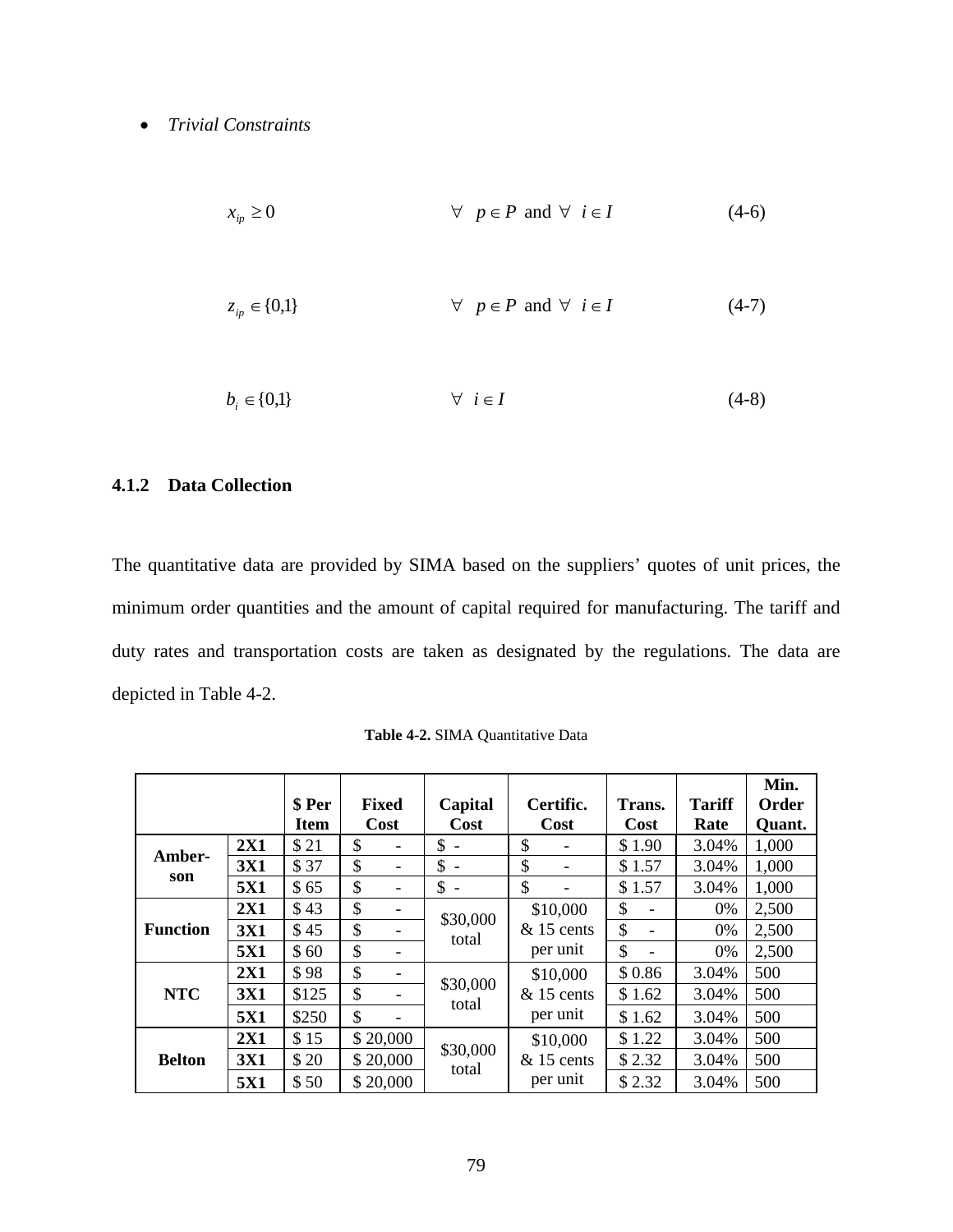As indicated by SIMA, capacity is not a subject of consideration for the four alternative suppliers because demand usually does not exceed the amount a large supplier can supply. Belton requires SIMA to pay an extra tooling cost equivalent to \$20,000 that will be used to buy new equipment for each product line. The capital cost includes all the costs incurred for additional resources and R&D involved in production. Amberson absorbs all of the capital cost (depreciation, maintenance etc.) whereas the other three suppliers ask for approximately \$30,000 for capital. In this case regardless of the amount of products supplied, \$30,000 needs to be paid.

LLC is the licensing agent responsible for administering the licensing of the HDMI specification, promoting the HDMI standard and providing education on the benefits of HDMI to retailers and consumers [[9](#page-218-0)9]. HDMI adopter manufacturers have licensing rights for their end products in return to registering with HDMI Licensing and cooperating with the HDMI standards and tests. The first HDMI product produced by a manufacturer in each device category must be tested at an HDMI Authorized Testing Center. The registration fee for being an HDMI adopter is \$10,000 per year and an additional 15 cents is paid per unit sold. SIMA has a policy asking for HDMI certification for all of the devices they sell in the U.S. market. Since the life cycle of the product is not expected to be more than one year, \$10,000 is listed as the certification cost and the quoted unit prices are increased by 15 cents for suppliers who are not registered with HDMI Licensing.

The transportation cost includes the ocean freight and land transportation of the product from the supplier. Function has agreed to ship the product with no charge. The same tariff rate applies to shipments whether they are from mainland China (PRC), Taiwan or Hong Kong. The tariff rate is 2.7% of total value (rounded to nearest dollar) of the shipment. An additional 0.21% merchandise processing fee and 0.125% harbor maintenance fee is charged for ocean shipments.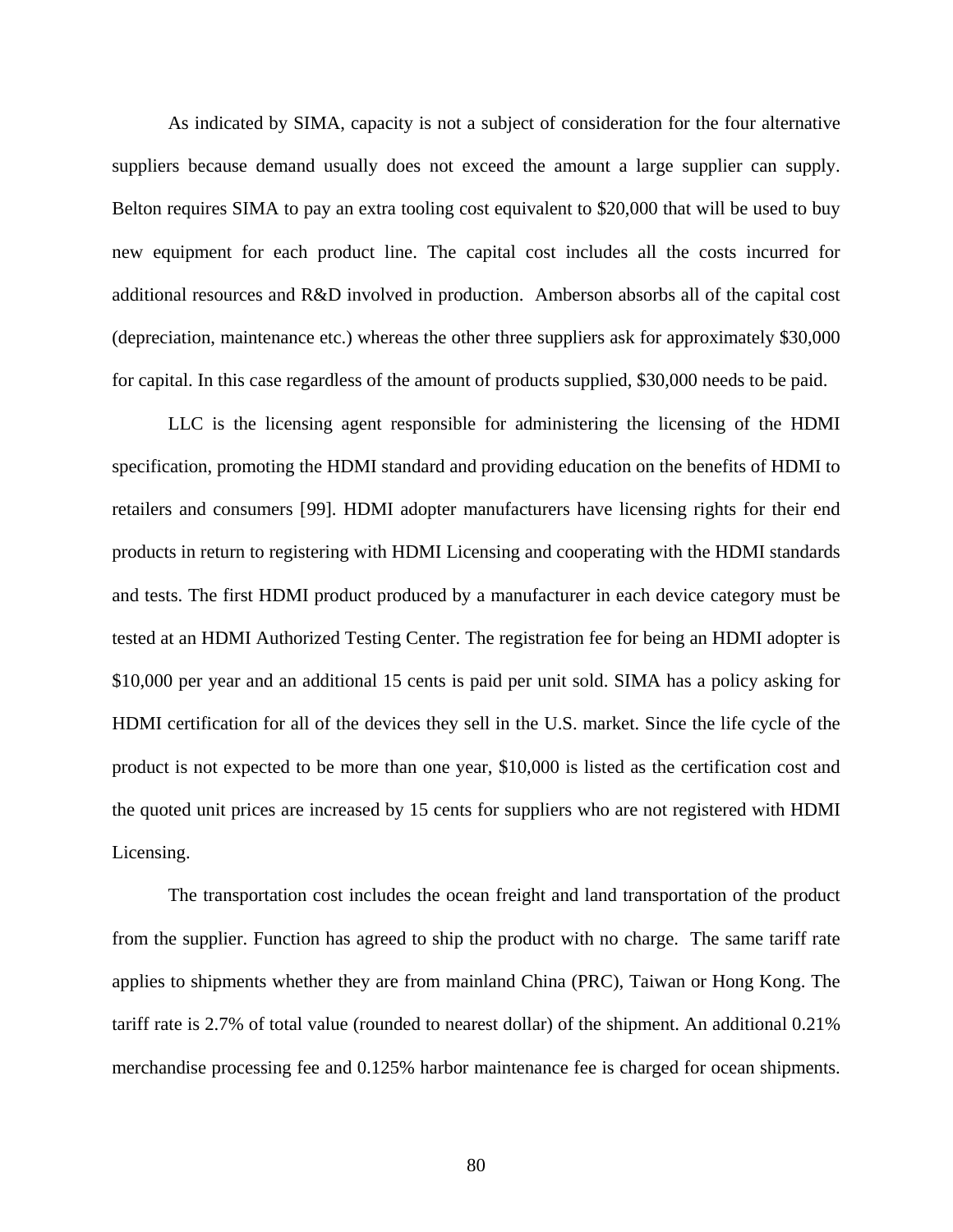NTC and Belton do not specify any minimum order quantity; however Amberson and Function require a minimum order of 1,000 and 2,500 units, respectively.

#### **4.1.3 Solution**

The proportion of product sale for 2x1, 3x1 and 5x1 HDMI switchers are 50%, 30% and 20% respectively. The model is solved by inputting different demand values to obtain optimum solutions associated with each. This helps the decision maker understand the market conditions that affect the decision while providing a tool for scenario analysis.

If total demand is less than 2,500, the production volumes for  $2x1$ ,  $3x1$  and  $5x1$  are less than 1,250, 750 and 500 units respectively. Since none of the suppliers is willing to supply less than 500 units, 5x1 HDMI switchers cannot be supplied when the total order quantity is less than 2,500. Therefore even if real market demand is lower, it is assumed that SIMA will order at least 2,500 units.

If total demand is more than 12,500, the production volumes for  $2x1$ ,  $3x1$  and  $5x1$  exceed 6,250, 3,750 and 2,500 units respectively. In this case any supplier may be selected since order quantities exceed the minimum order quantity requirement of all suppliers. If total demand is between 2,500 and 12,500, selection of suppliers is restricted by the minimum order quantities. For example, if total demand is between 2,500 and 3,333 Function cannot be selected for any of the products and Amberson cannot be selected for manufacturing of 3x1 and 5x1 HDMI switchers due to the limitations of minimum order quantities. [Table 4-3](#page-95-0) presents the possible combinations for supplier selections for different intervals of demand Where "\*" indicates possible selection and "-" indicates that supplier cannot be selected for the corresponding product due to the minimum order quantity restrictions.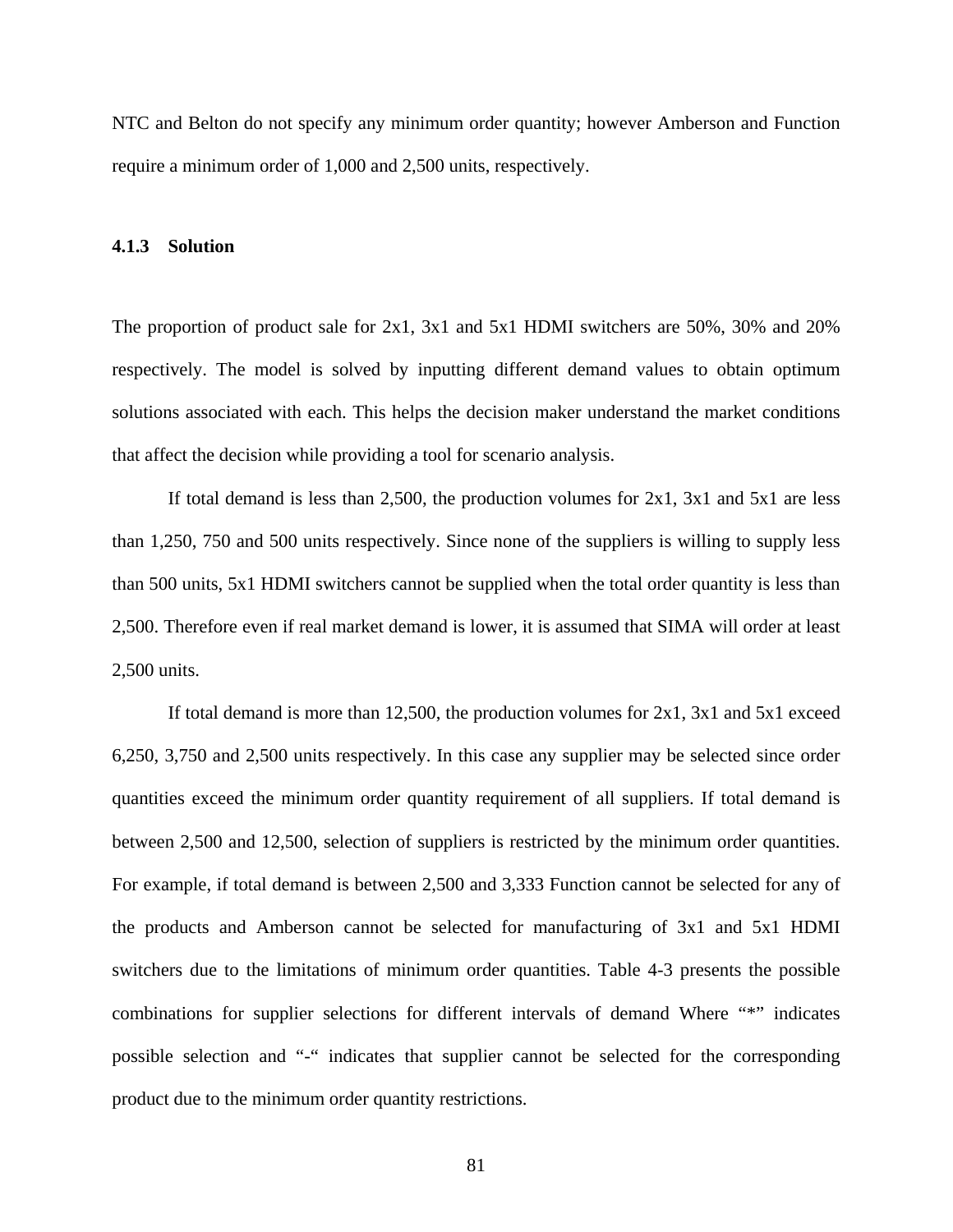<span id="page-95-0"></span>

|               | <b>Minimum</b> | 1,250  | 1,667  | 2,500  | 4,167  |
|---------------|----------------|--------|--------|--------|--------|
|               | <b>Maximum</b> | 1,667  | 2,500  | 4,167  | 6,250  |
| 2x1 HDMI      | Amberson       | $\ast$ | $\ast$ | $\ast$ | $\ast$ |
|               | Function       |        |        | $\ast$ | $\ast$ |
|               | <b>NTC</b>     | $\ast$ | $\ast$ | $\ast$ | $\ast$ |
|               | <b>Belton</b>  | $\ast$ | $\ast$ | $\ast$ | $\ast$ |
|               | <b>Minimum</b> | 750    | 1,000  | 1,500  | 2,500  |
|               | <b>Maximum</b> | 1,000  | 1,500  | 2,500  | 3,750  |
| 3x1 HDMI      | Amberson       | -      | $\ast$ | $\ast$ | $\ast$ |
|               | Function       |        |        |        | $\ast$ |
|               | <b>NTC</b>     | $\ast$ | $\ast$ | $\ast$ | $\ast$ |
|               | <b>Belton</b>  | $\ast$ | $\ast$ | $\ast$ | $\ast$ |
|               | <b>Minimum</b> | 500    | 667    | 1,000  | 1,667  |
|               | <b>Maximum</b> | 667    | 1,000  | 1,667  | 2,500  |
| 5x1 HDMI      | Amberson       |        |        | $\ast$ | $\ast$ |
|               | Function       |        |        |        |        |
|               | <b>NTC</b>     | $\ast$ | $\ast$ | $\ast$ | $\ast$ |
|               | <b>Belton</b>  | $\ast$ | $\ast$ | $\ast$ | $\ast$ |
| <b>Total</b>  | <b>Minimum</b> | 2,500  | 3,333  | 5,000  | 8,333  |
| <b>Demand</b> | <b>Maximum</b> | 3,333  | 5,000  | 8,333  | 12,500 |

**Table 4-3.** SIMA Supplier Selection Possibilities

Belton's unit price quotes are lower than that of Amberson, Function and NTC and Belton requires a lower minimum order quantity. When compared with NTC and Function, the only drawback of choosing Belton would be the tooling cost which is \$20,000 per production line. Breakeven analyses are performed to determine how much production volume is needed in order for Belton to incur a total cost that is less than that of what Function and NTC.

[Figure 4-1](#page-96-0) illustrates that if production volume is more than 240 units, when compared to NTC, Belton's tooling cost for the 2x1 HDMI production line is recovered by its lower unit costs.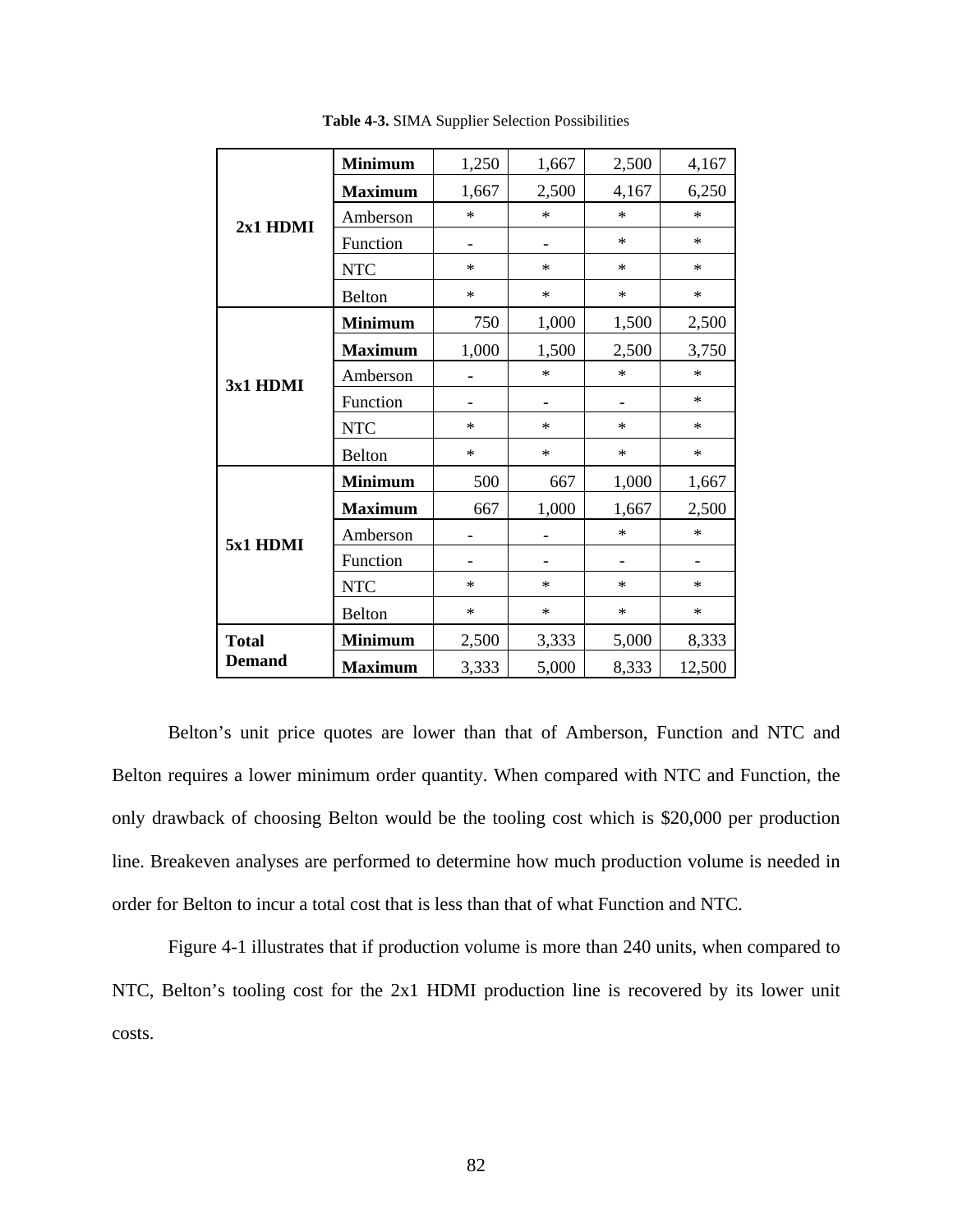<span id="page-96-0"></span>

**Figure 4-1.** Breakeven Analysis: 2x1 HDMI- Belton, Function, NTC

Since 240 is less than the minimum order quantity required, Belton is always preferred over NTC regardless of the demand volume. Again, if the demand volume is more than 765 units, when compared to Function, Belton's tooling cost for the 2x1 HDMI production line is recovered by its lower unit costs. Since 765 is less than the minimum order quantity required, Belton is always preferred over Function regardless of the demand volume. As a result, Belton is preferred over Function and NTC independent of the volume of demand.

[Figure 4-2](#page-97-0) illustrates a similar breakeven analysis for 3x1 HDMI switchers. The extra tooling cost required by Belton is overcome at a breakpoint demand volume that is lower than the minimum order quantities. Therefore, Belton is always preferred over NTC and Function for 3x1 HDMI switchers. On the other hand, [Figure 4-3](#page-97-0) shows that Function is preferred over Belton for 5x1 HDMI switchers.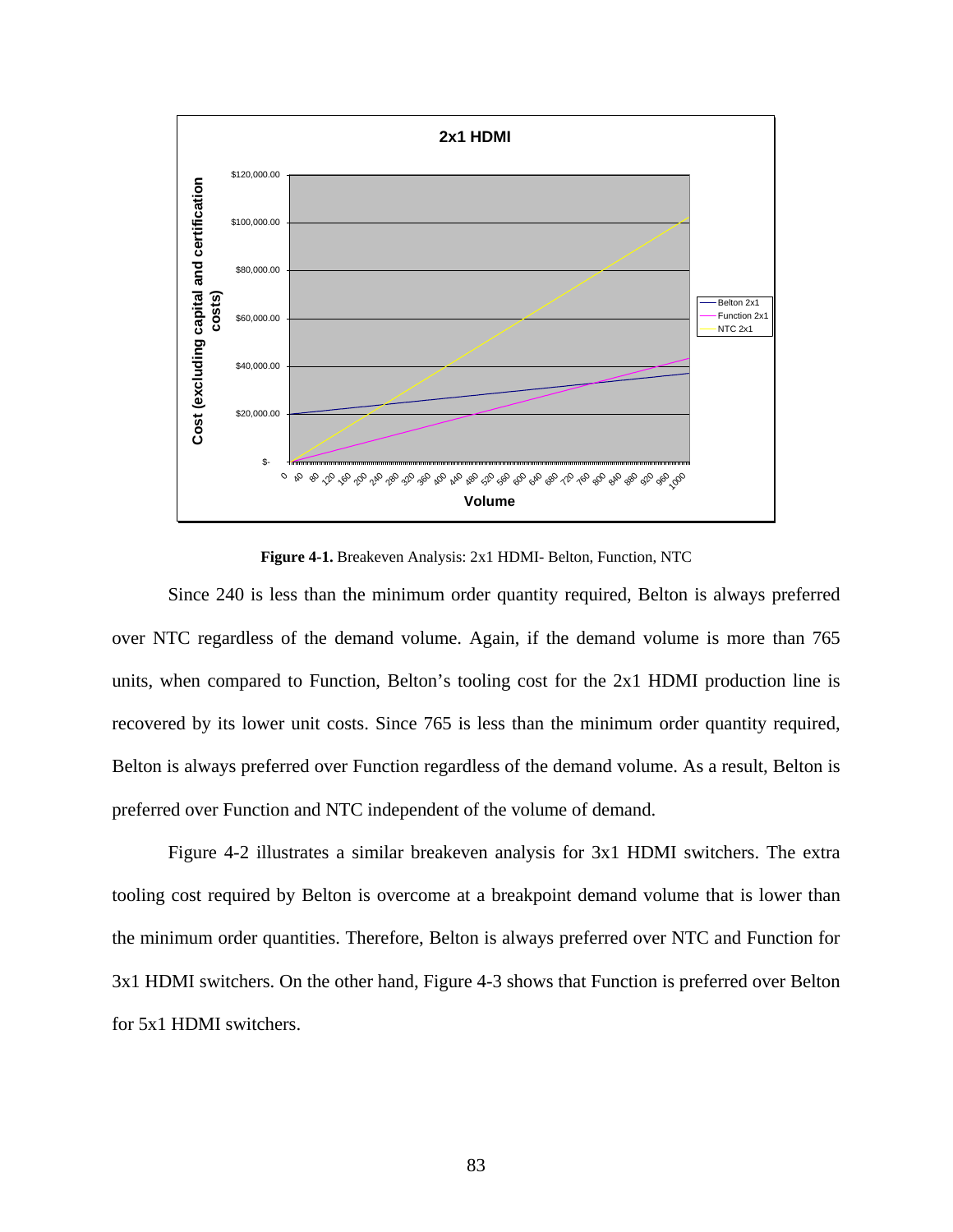<span id="page-97-0"></span>

**Figure 4-2.** Breakeven Analysis:3x1 HDMI - Belton,Function, NTC



**Figure 4-3.** Breakeven Analysis: 5x1 HDMI- Belton, Function, NTC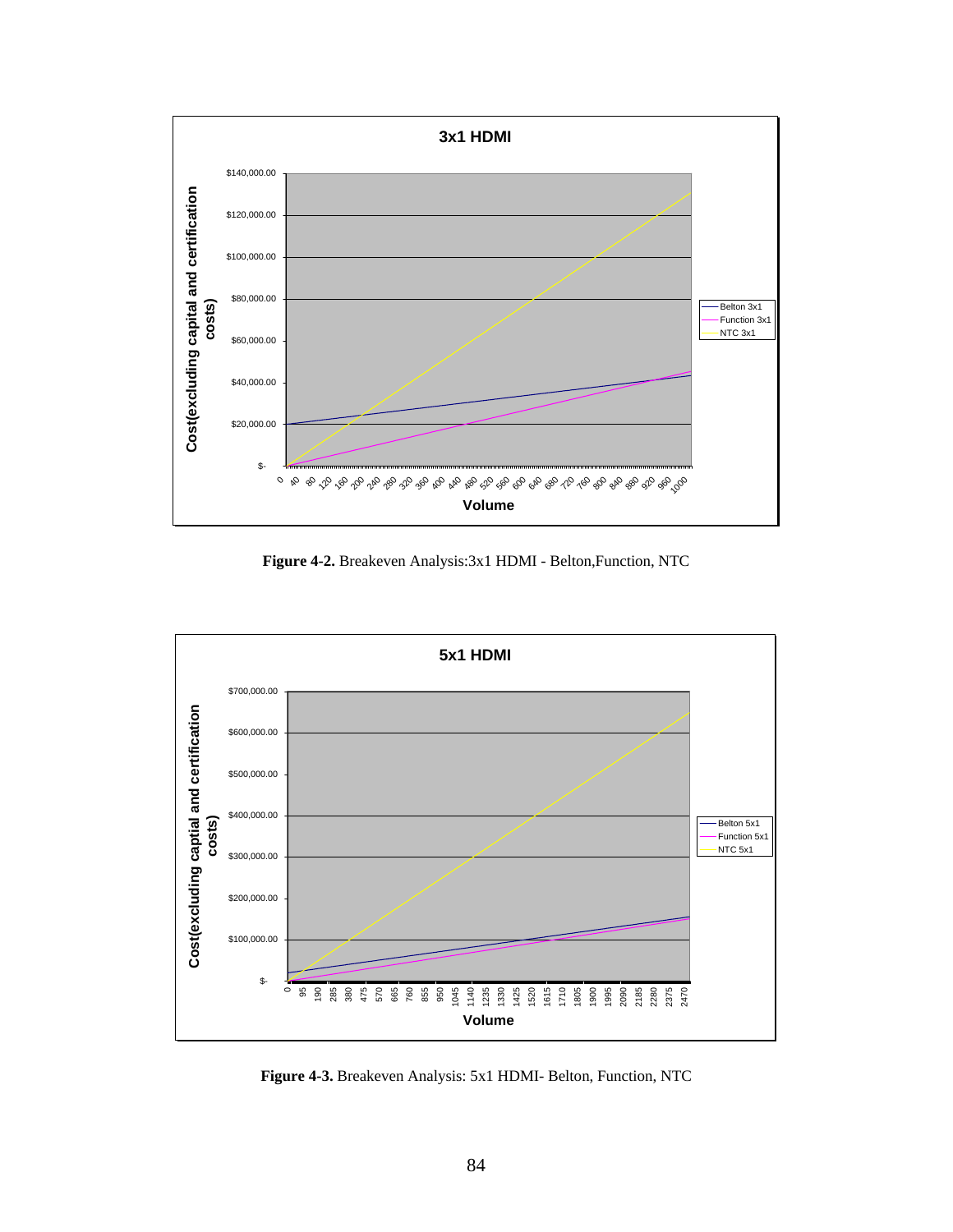<span id="page-98-0"></span>However as illustrated in [Figure 4-4](#page-98-0), if all of the product order costs are aggregated the savings that Function can provide in 5x1 HDMI product line is not enough to recover the extra capital and certification costs required for other products. Therefore, the analyses reveal that in order to minimize total production costs, Belton are always preferred over NTC and Function for manufacturing of all of the products regardless of the demand volume.



**Figure 4-4.** Breakeven Analysis: Aggregated Production- Belton,Function

Amberson is also always preferred over NTC because its unit prices for all of the three product lines are lower and does not have any extra fixed or capital cost requirements. It is also preferred over Function for 2x1 and 3x1 HDMI switchers but there is no strict preference for 5x1 switchers because the unit price quoted by Function is lower although there is a capital cost associated with it. As shown in [Figure 4-5](#page-99-0), Function is preferred for manufacturing of 5x1 HDMI switcher when the total demand exceeds 23,255 units.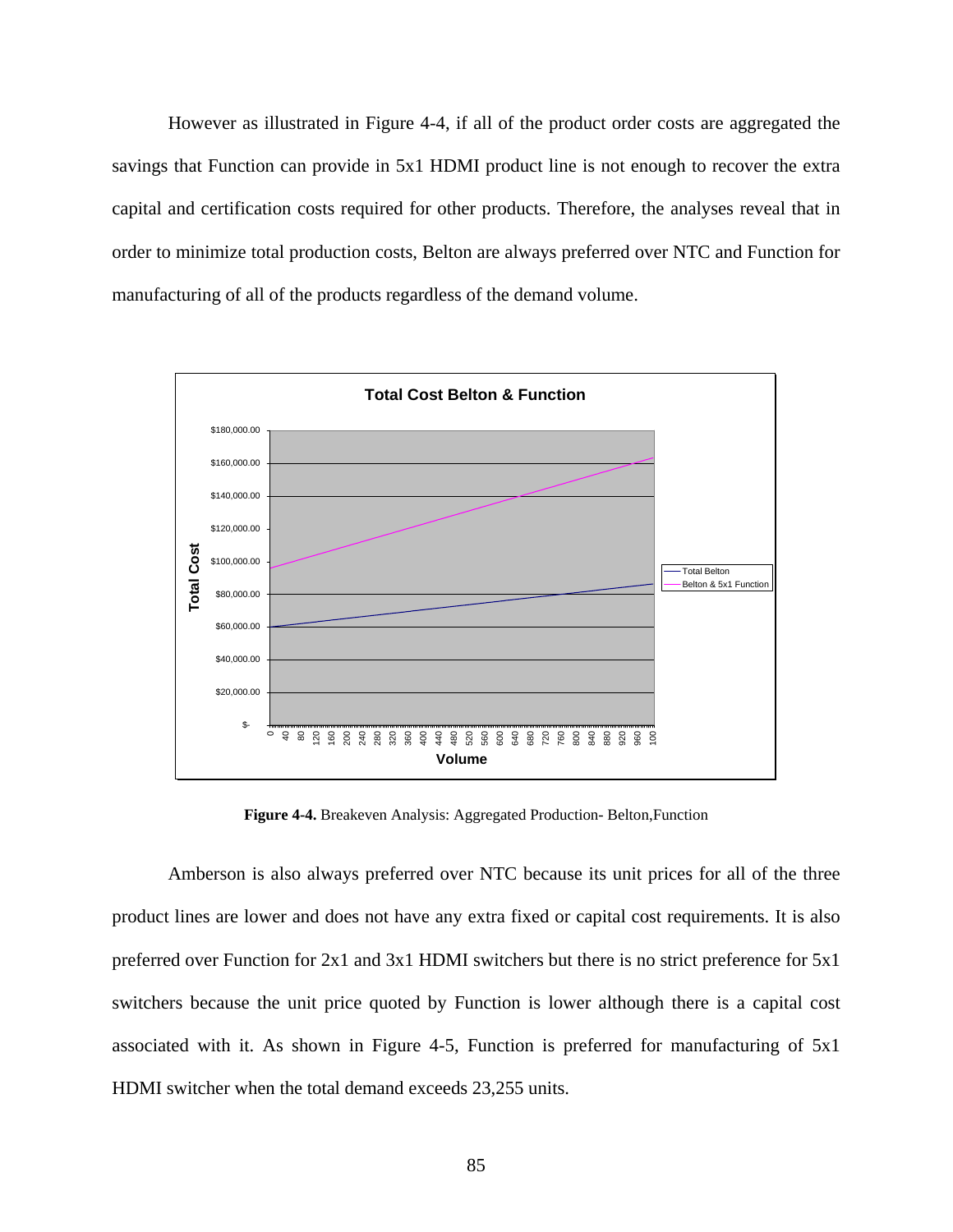<span id="page-99-0"></span>

**Figure 4-5.** Breakeven Analysis- Amberson, Function

There is no dominant preference between Belton and Amberson, either. Although Amberson has higher price quotes, it has no fixed cost which may lead to a lower total cost for some demand points. The breakeven analysis for Belton and Amberson is depicted in [Figure](#page-100-0)  [4-6](#page-100-0). When demand volume exceeds 8,873 Belton is preferred over Amberson. Since Belton is preferred also over Function, even though Function is preferred over Amberson for manufacturing of 5x1 HDMI switcher for high demand volumes, Function is dominated at all of the demand volumes.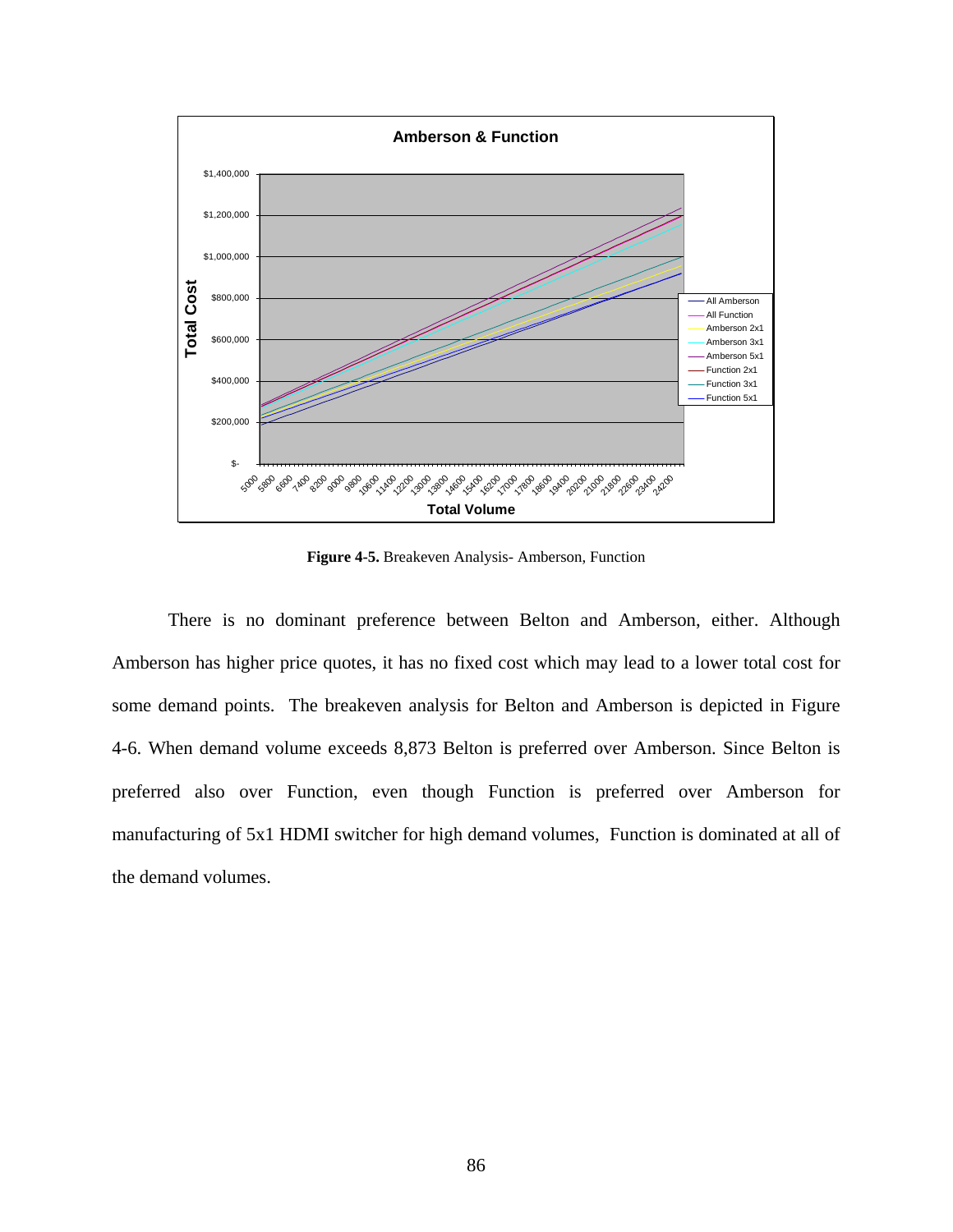<span id="page-100-0"></span>

**Figure 4-6.** Breakeven Analysis- Amberson,Belton

When the mixed integer model is solved repetitively for different demand volumes, the optimization solutions confirm the breakeven results. If the total demand is higher than 2,500 manufacturing of 3x1 and 2x1 HDMI switchers is outsourced to Belton whereas manufacturing of 2x1 HDMI switchers is outsourced to Amberson. The first breakeven occurs when the demand for 3x1 HDMI exceeds 1,000 (total volume: 3,333). After this point Belton is preferred for manufacturing of 5x1 HDMI switchers and Amberson is preferred for manufacturing of 3x1 and 2x1 HDMI switchers. The second breakeven occurs when Belton's fixed cost for the 3x1 HDMI production line is overcome by its low unit price (total volume: 3,982). The distribution of product lines among Amberson and Belton again changes. The third breakeven occurs when the demand for 5x1 HDMI exceeds 1,000 (total volume of 5,000). After this point Amberson is selected for all of the product lines. Finally the last breakeven occurs when the fixed costs of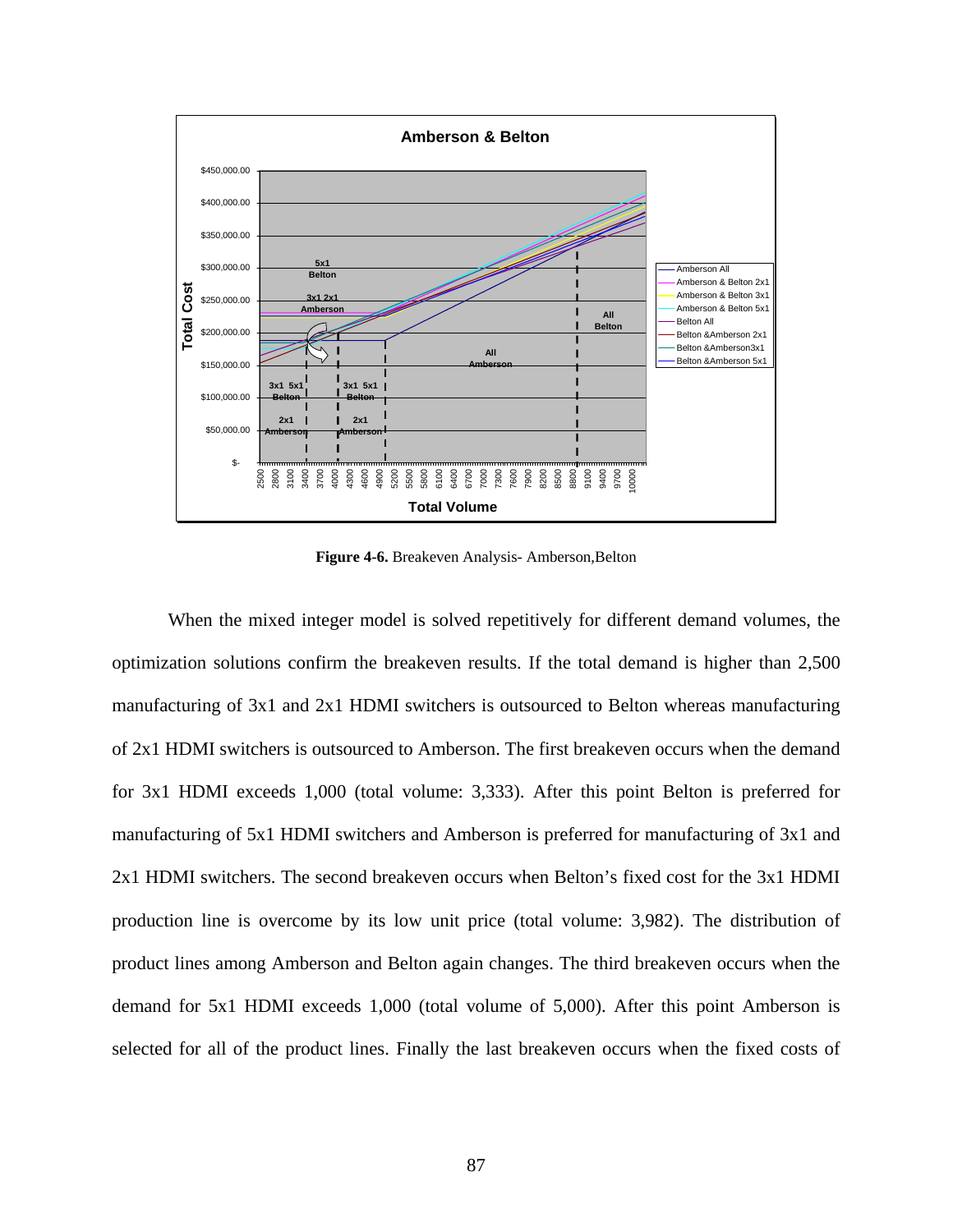Belton are overcome by the low unit prices (total volume: 8,873) and Belton is preferred for manufacturing of all of the three products.

# **4.2 ANP MODEL FOR SIMA CORPORATION**

The biggest challenge in decision making is measuring intangible elements and evaluating the preferences associated with them. In SIMA's history, most of the product failures occurred because of wrong supplier choices. The supplier either did not manufacture within the design specifications, or there were communication problems due to technical and organizational factors. On the other hand, a number of suppliers created opportunities for the future by proposing innovative product changes and jointly working with SIMA for the development of future products. Therefore, both the risks and opportunities involved in supplier selection should be assessed in making the best supplier choice.

# **4.2.1 Model Formulation**

ANP quantifies intangible merits by forming a network of criteria, sub-criteria and elements and then comparing elements with respect to the sub-criteria and criteria. The implementation of the ANP model in SIMA was performed with a number of steps involving high level executives, engineers and purchasing specialists. The first step is to identify the criteria that influence the level of risks and opportunities involved in an overseas supplier relationship. This was done in a session where the decision makers (company executives and engineers) classified the criteria into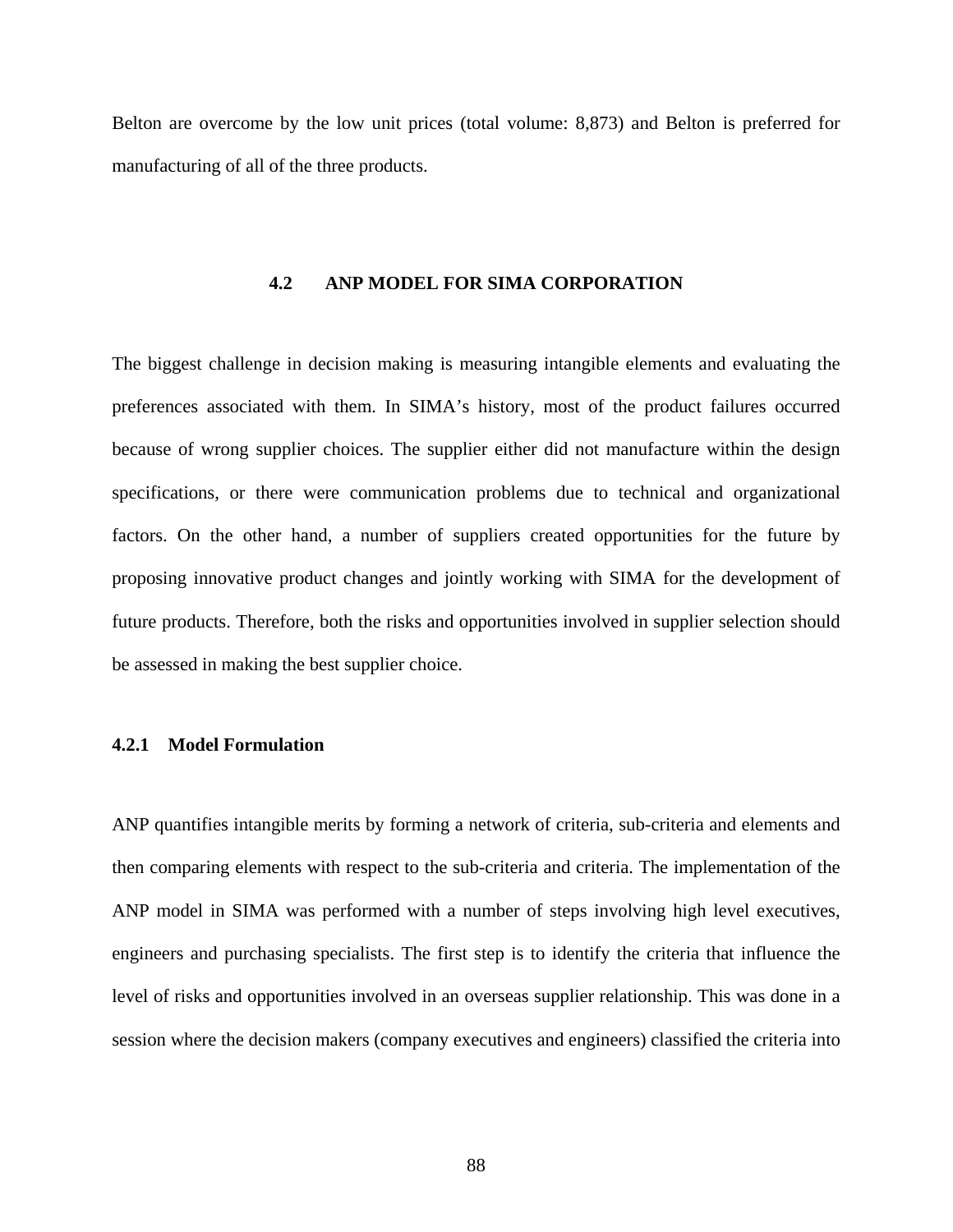<span id="page-102-0"></span>two clusters: risks and opportunities. Under each cluster, the components affecting the decision are identified by the SIMA executives based on their experiences and priorities.

The relationships among the criteria, sub-criteria and alternatives are determined based on the direction of influence that one has on the others. Below are the descriptions of the criteria for which the risks and opportunities are calculated for each supplier. [Figure 4-7](#page-102-0) through [Figure](#page-110-0)  [4-12](#page-110-0) show the structure of the decision network including the hierarchical structure and relationships. An arrow pointing into a component means that its elements influence the elements in the component from which the arrow emanates. The double arc arrows indicate that all of the sub-criteria under the criterion are influenced by and influencing all of the sub-criteria under the other criterion.

# **4.2.1.1 Risks for SIMA**

# **1- Cultural Fit**



**Figure 4-7.** Criterion: Cultural Fit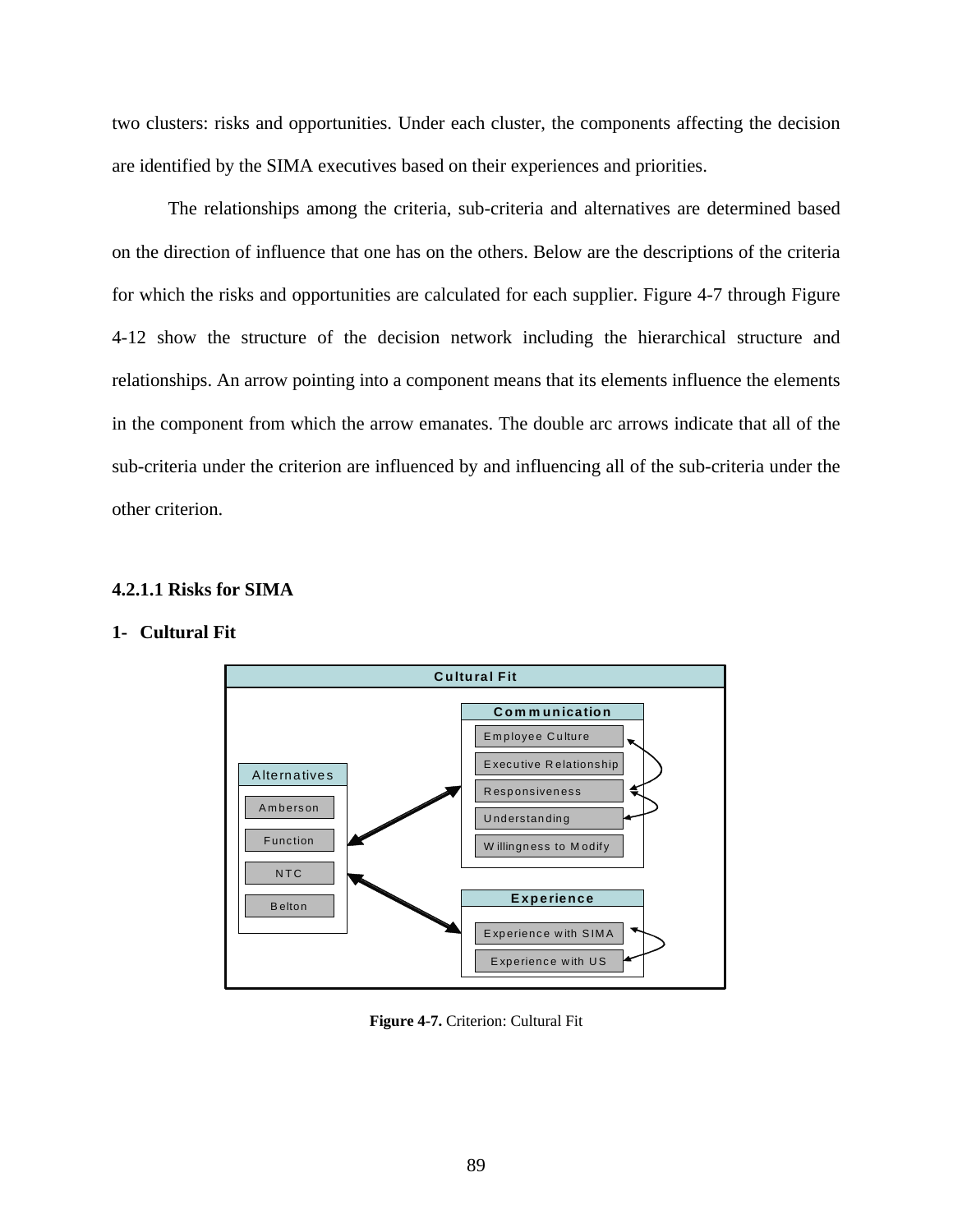### **a) Communication**

- *i. Understanding:* When SIMA requests changes in the product such as replacing a part of an electronic device, the supplier should be able to recognize that the reason behind this request is to make the product more marketable. If the supplier is having a hard time in perceiving the needs of the U.S. market and SIMA's efforts to modify product designs to fulfill these needs, then the risk of having delays in the product development increases.
- *ii. Employee culture (western mind):* Organizational culture is an important indicator of how successful the relationship can be with a supplier. An Asian protocol is often characterized by multi-level, hierarchical organizational structure that may slow down decision processes.
- *iii. Responsiveness:* Rapid response times to the requests made by SIMA are critical. The product life cycles are so short that any delay in the production process may result in loss of the entire market.
- *iv. Executive relationships:* A close relationship between the executives generates trust at high levels. This is especially true when conducting business in the Far East where the president (or the CEO) of the company has direct command of the shop floor.
- *v. Willingness to modify:* The supplier should be willing to modify the product in the direction of SIMA's request, even if the modification demands major work in the manufacturing process.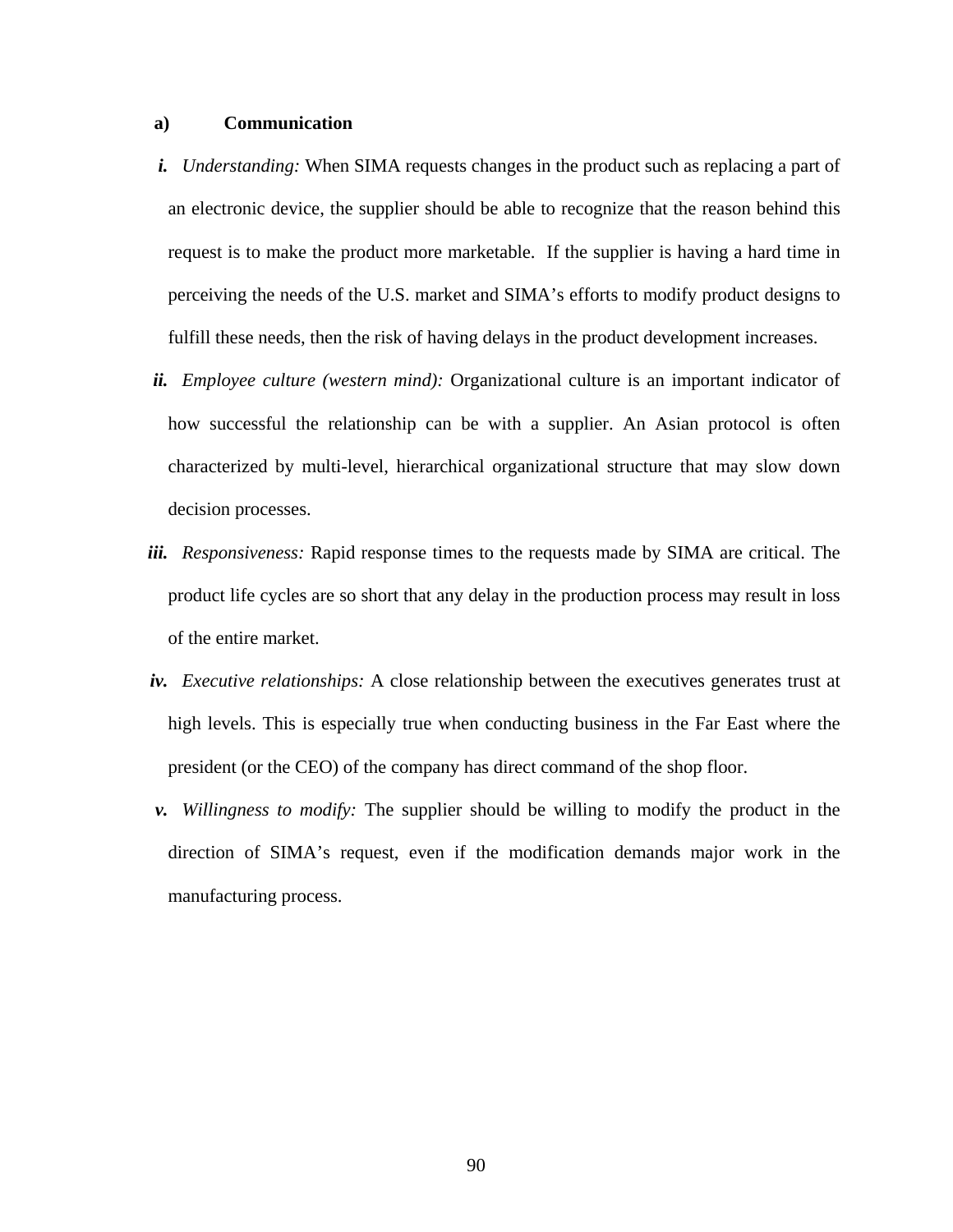### **b) Experience**

- *i. Experience with U.S. companies:* Suppliers that have worked with U.S. companies should know the appropriate business procedures. Experience with other U.S. companies mitigates the risks that arise due to the cultural differences.
- *ii. Experience with SIMA:* Suppliers who have worked with SIMA previously know SIMA's expectations and requirements. Also, the risks involved with these suppliers can be foreseen and action can be taken to prevent problems.

# **2- Technical Fit**



**Figure 4-8.** Criterion: Technical Fit

- *i. Ability to complete modifications:* A supplier's technical expertise should be sufficient to perform product modifications.
- *ii. Experience with similar product lines:* The more experience a supplier has with similar products, the less is the probability that manufacturing problems will appear.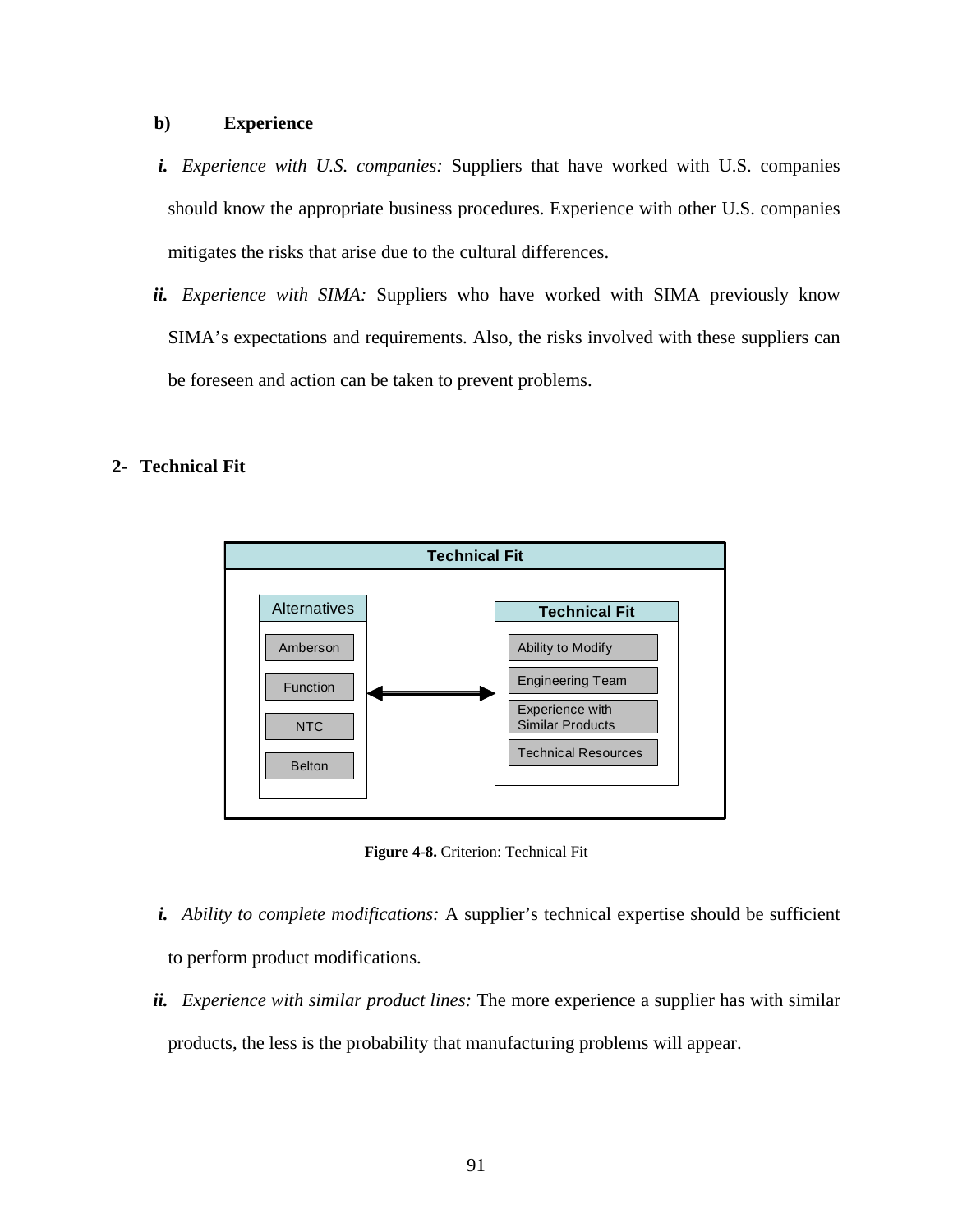- *iii. Technical resources (other than human capital):* The technical resources and availability of equipment are important factors in determining the risks associated with a supplier.
- *iv. Engineering team/technical depth (human capital):* The technical proficiency level of the engineering team also determines the success of the relationship.

# **3- Operations**



**Figure 4-9.** Criterion: Operational Risks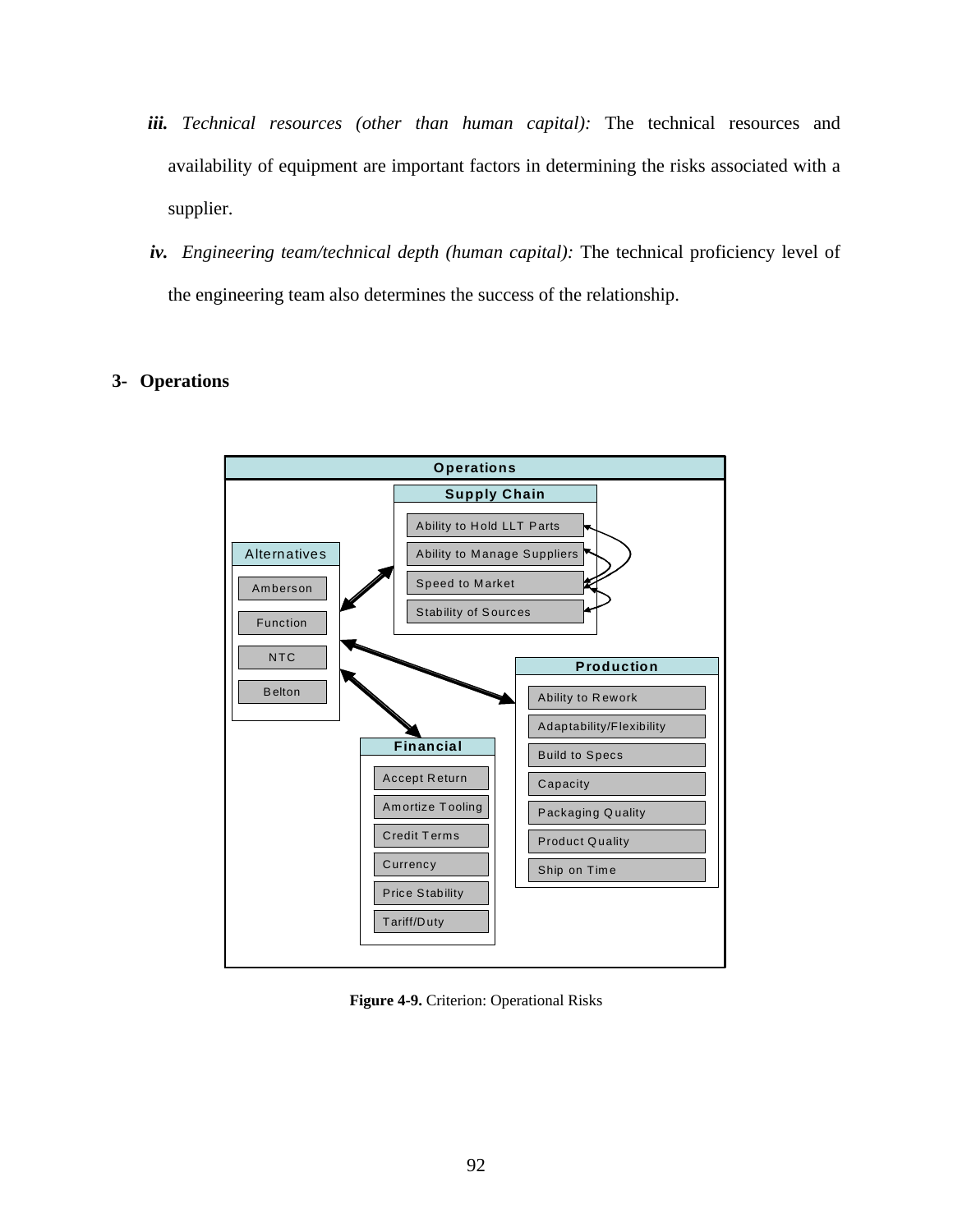### **a) Financial**

- *i. Price stability*: If the supplier tends to increase prices, or as the economies of scale are achieved the supplier is not willing to lower the prices, the financial risks are higher.
- *ii. Tariff/Duty:* The tariff and duty restrictions may exist for some regions for particular products. Moreover, the duty rates and taxes may change in some countries. By looking at the historical trends and the economic indicators, the risks associated with the location can be predicted.
- *iii. Currency*: The potency of fluctuating currencies will elevate the risk factors. There is no currency related risk currently, but the criterion is included for future problems.
- *iv. Credit Terms:* The supplier's attitude toward the credit term agreement is a factor in financial risks.
- *v. Acceptance of returns:* Once the product is in the market, product returns will occur due to defects and other miscellaneous reasons. Risks are lower if a supplier is willing to accept returns.
- *vi. Amortization of tooling:* The way the supplier calculates the costs is important. For instance, the tooling amortization may be reflected on the future prices, in which case SIMA will be paying extra money.

## **b) Production**

*i. Quality:* The level of product quality that the supplier offers may be predicted by evaluating the existing or previous products. Poor quality is always a big risk in the U.S. market.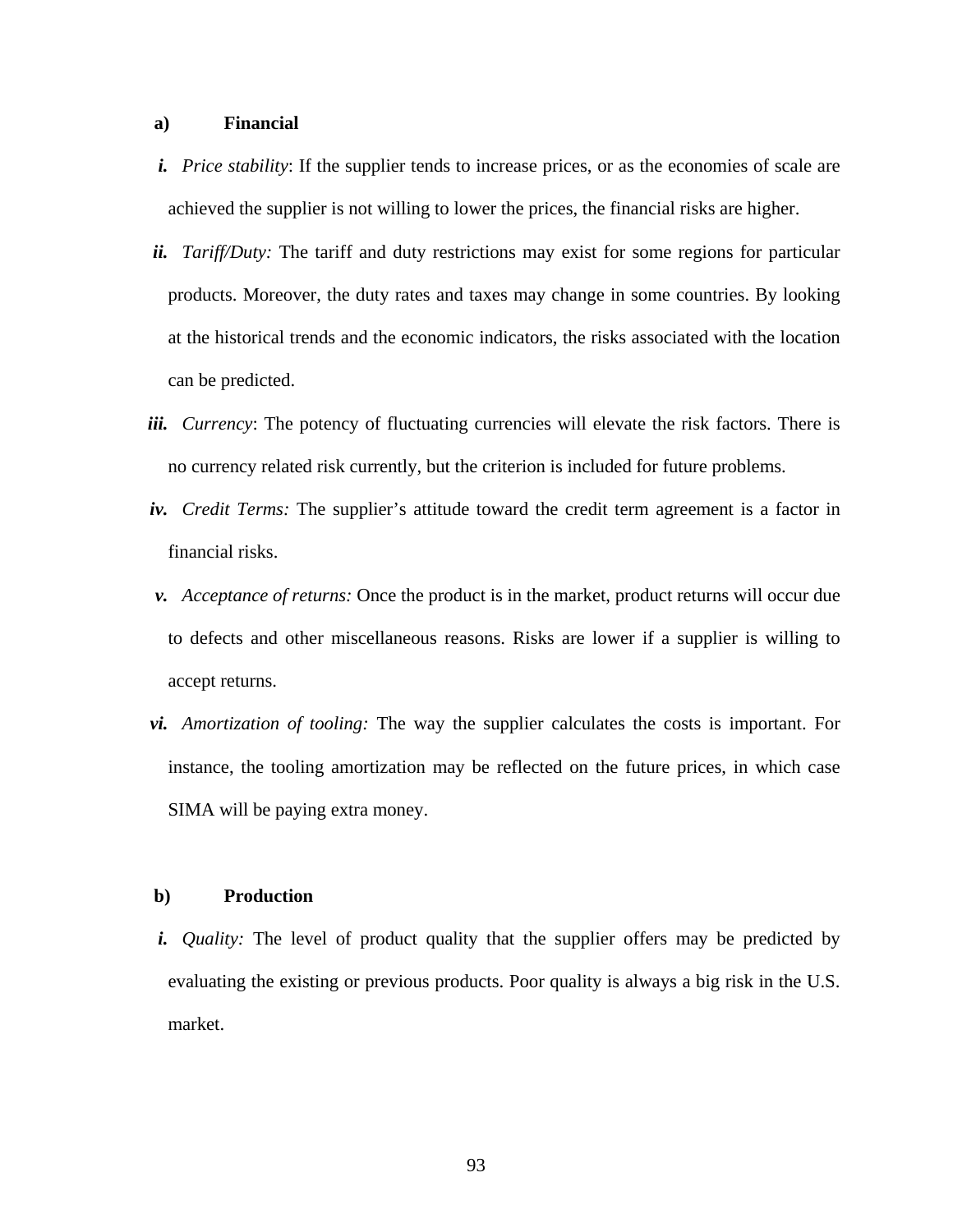- *ii. On time shipment:* In a market environment with very short life cycles it is important to work with a supplier that can ship products on time without any delays.
- *iii. Building to specifications:* A supplier that does not manufacture products according to the exact design specifications creates the risk of losing market share due to unsatisfactory product features.
- *iv. Adaptability/ Flexibility*: A supplier who has the technical capability and resources to adapt to last minute changes in design and/or product timeline mitigates the risks considerably.
- *v. Packaging quality:* The packaging quality is an important factor for a product to be successful in the market.
- *vi. Capacity:* The sufficiency of the supplier's maximum capacity for the forecasted demand.
- *vii. Ability to rework:* A supplier needs to be able to rework returned products.

# **c) Supply Chain**

- *i. Speed to market:* It is essential that the product is launched on time. New and innovative products are usually launched before Christmas in order to benefit from consumption boost in that period. Moreover, if a product's launch is late, the risk of having a competitor launching the same product is higher.
- *ii. Stability of sources (their sources):* The stability of a supplier's sources for raw material and energy is important to ensure the continuity of production.
- *iii. Ability to manage suppliers (their own):* A supplier should be able to manage its own suppliers to eliminate unexpected delays.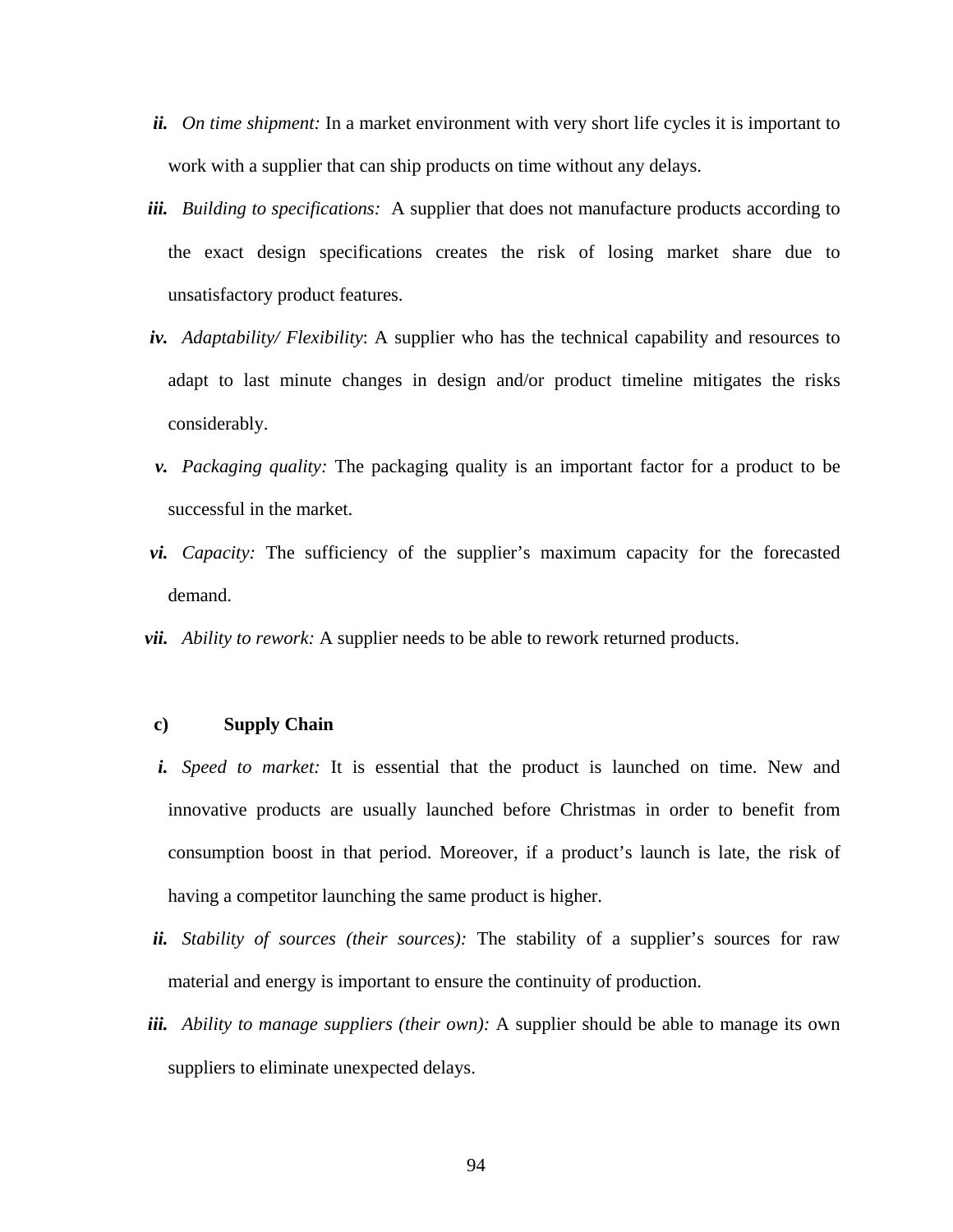*iv. Ability to hold long lead time parts:* The suppliers that can hold parts with long lead times are preferred because holding these parts reduces the risk of interruption in manufacturing.

# **4- IP Protection**



**Figure 4-10.** Criterion: IP Protection Risks

- *i. Exclusivity agreement:* SIMA owns the design of its products that are usually innovative and unique in the market. Therefore, it is important to maintain exclusivity with the supplier. If the supplier starts working with another consumer electronics company, it is very likely that SIMA's design will be copied by others.
- *ii. Exclusivity trust:* Exclusivity agreement is not always the solution because the regulations in some countries may not be enforced fully. In this aspect, trust plays an important role in ensuring protection of the intellectual property.
- *iii. Relationship with potential competitors:* Even though previous experience with U.S. companies is preferred for better communication, working with a supplier who is currently in a relationship with other U.S. companies creates many risks in terms of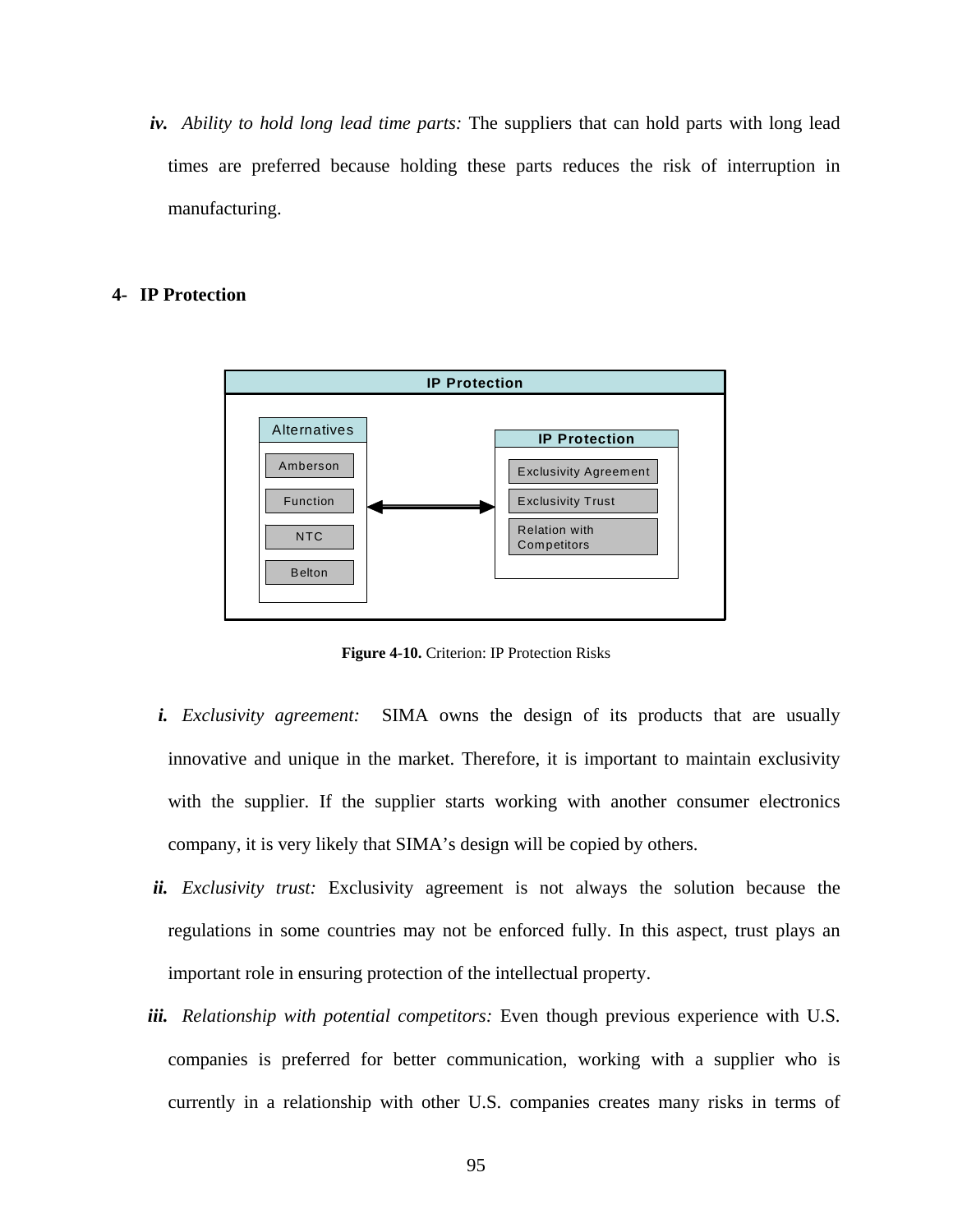<span id="page-109-0"></span>intellectual property protection. Suppliers who do business with large U.S. consumer electronic companies are especially risky.

# **5- Infrastructure**



**Figure 4-11.** Criterion: Infrastructure Risks

- *i. Proximity to infrastructure:* The ease of access to the supplier's location is important for the transportation of products. Suppliers that are distant from major transportation systems will require longer lead times for shipping the products to the U.S.
- *ii. Proximity to Asia Office:* SIMA has an Asia office that serves to control and monitor suppliers. A supplier's proximity to this office makes the control process easier.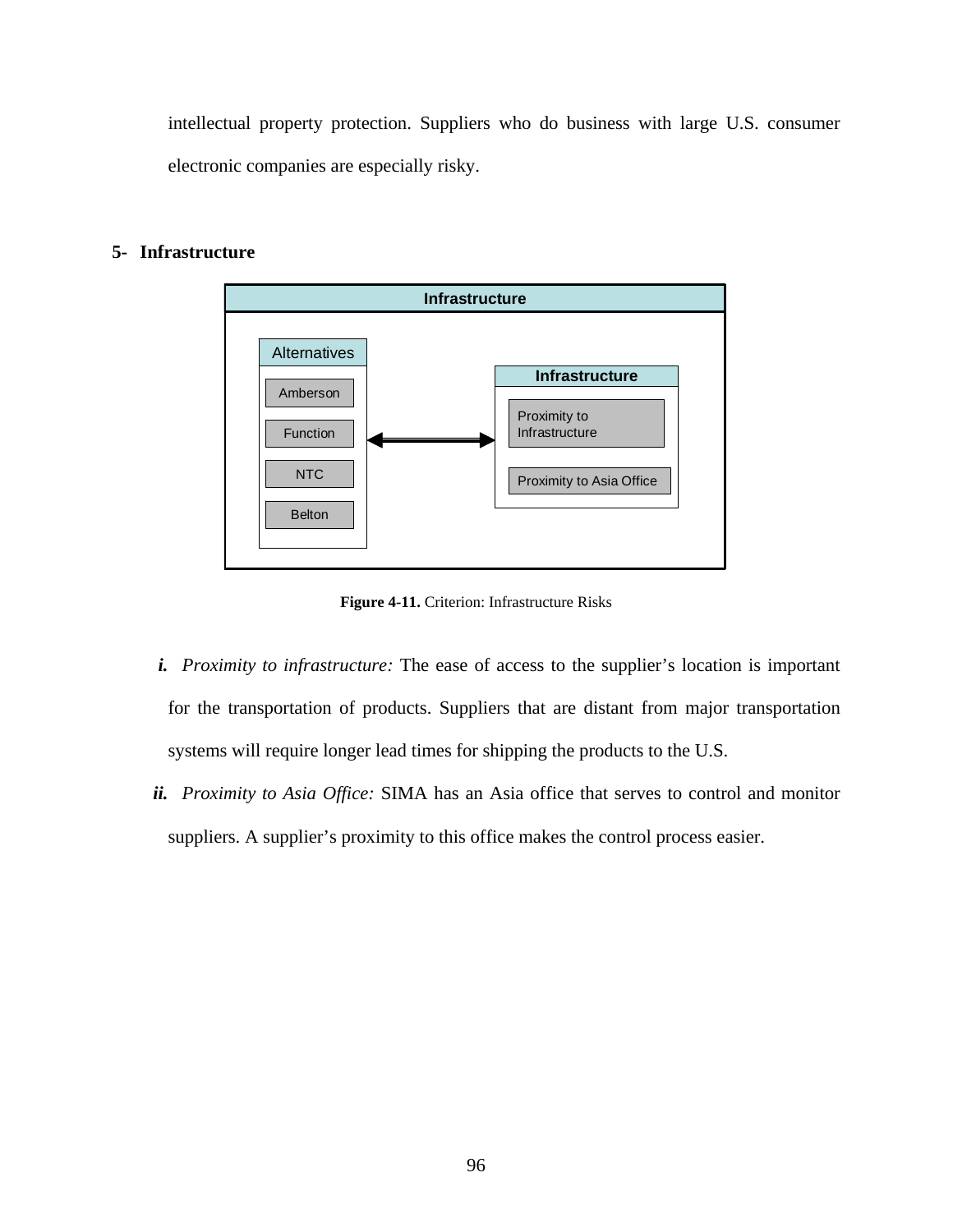### **4.2.1.2 Opportunities for SIMA**



**Figure 4-12.** SIMA Opportunities

- *i. Innovation future product development*: Instead of finding a different supplier for each product, working with the same supplier for similar products is preferred. Suppliers that can support R&D for future products are preferred.
- *ii. Roadmap for cost reductions:* As economies of scale are achieved, the cost of production decreases. Suppliers who tend to adjust the product price to the reduced costs are preferred.
- *iii. Potential specialized collaboration:* SIMA prefers working with suppliers that may provide the opportunity for specialized collaboration. Specialized collaboration occurs when the supplier agrees to invest in technical resources for future innovation. In turn, SIMA gives the supplier a profit share.
- *iv. Market advantage to supplier location:* For some products, U.S. consumers may be sensitive to the location where the product is manufactured. For instance, consumers may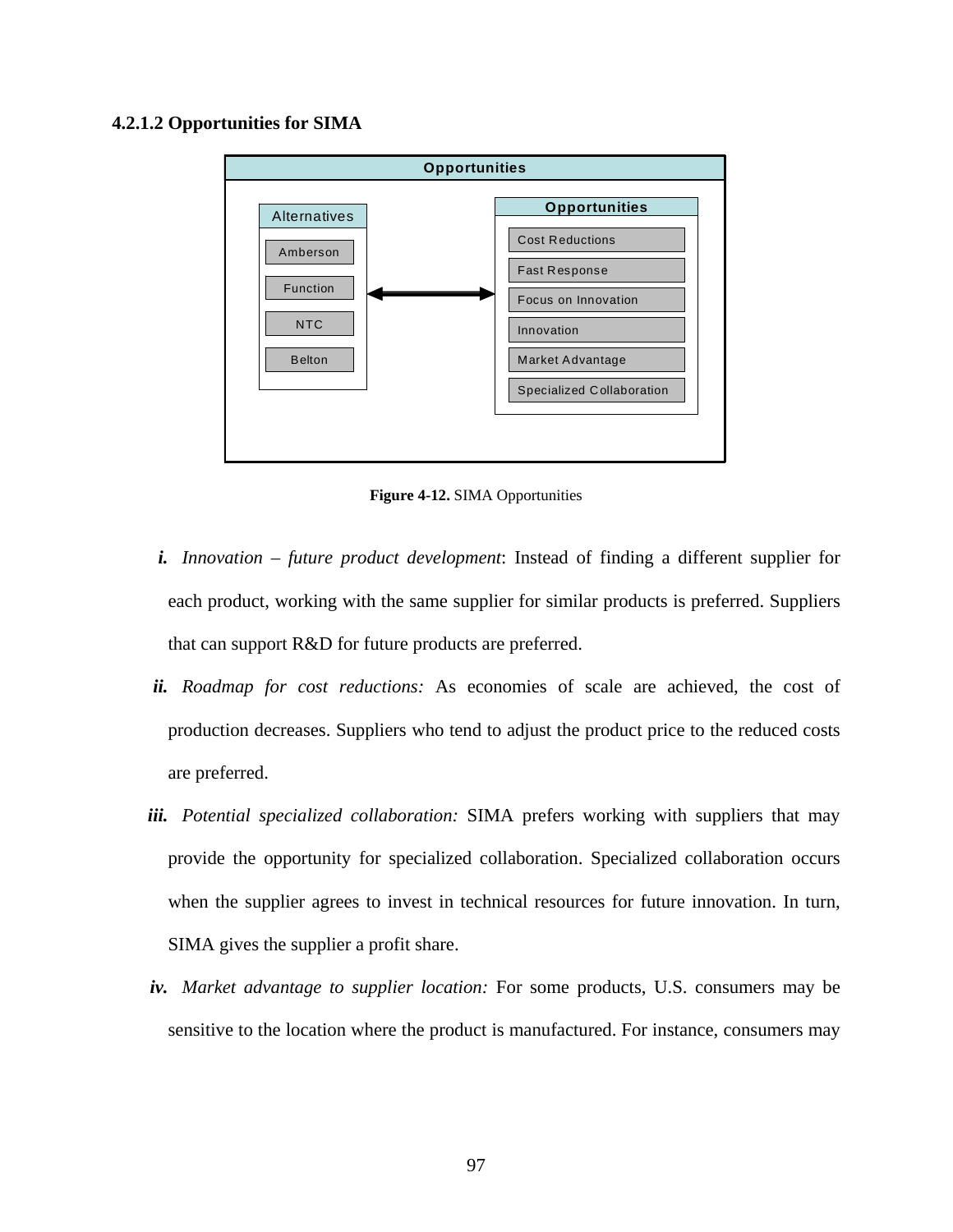not be willing to purchase products imported from certain countries due to general perception about quality defects.

- *v. Rapid market response:* Suppliers that monitor the U.S. market and develop new ideas create opportunities for the product development. These suppliers also create a mutually beneficial business environment based on trust.
- *vi. Focus on innovation:* Some suppliers have an innovative culture where the engineers not only comply with the product design but also criticize it and propose modifications that can make the product more successful.

#### **4.2.2 Paired Comparisons**

The paired comparisons were performed by the executives, engineers and supplier specialists by assessing the ease of communication and skill level of one supplier to an alternative one. For instance, the responsiveness of the suppliers can be distinguished by observing their promptness in replying to emails and phone calls. At the same time SIMA's Asia office manager visits the suppliers to examine their technical capabilities.

Before the paired comparisons are performed, the decision makers were instructed about the fundamental scale of ANP, the ratio scales and the implications of comparisons. A Microsoft Excel spreadsheet was prepared with clear directives on what each comparison matrix means and how the decision maker should approach it. The decision makers requested that the comparisons under risks be done in a positive view. This means if the questions are asked in the direction of "how much better is A to B" instead of asking the traditional question "how much worse is A to B." These comparisons were later converted by taking reciprocals to calculate risk levels of the suppliers. An example is shown in [Figure 4-13](#page-112-0) through [Figure 4-15](#page-112-0).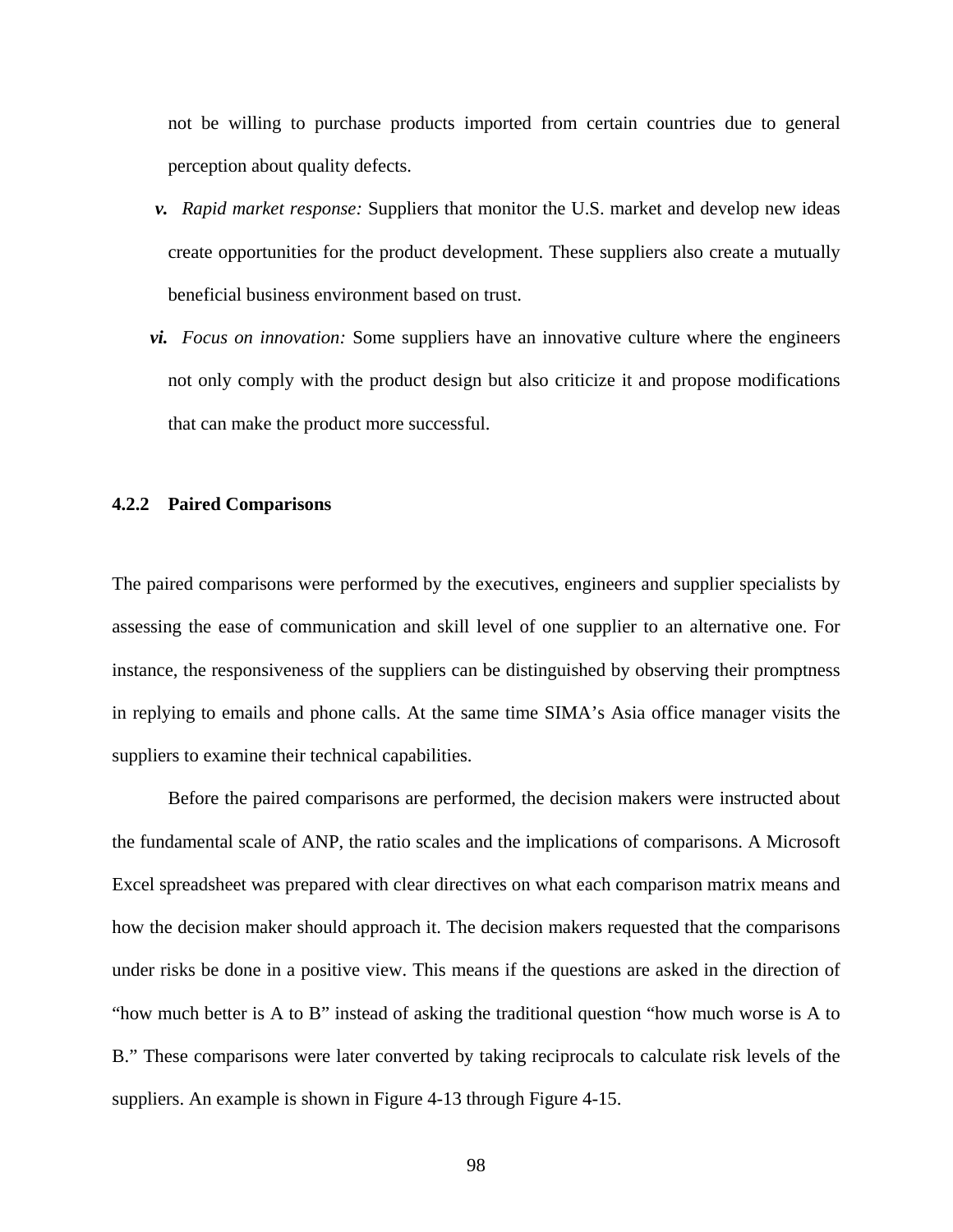<span id="page-112-0"></span>

|                 |          | with respect to PRICE STABILITY which alternative is BETTER (does not try to change the price)? |      |               |  |
|-----------------|----------|-------------------------------------------------------------------------------------------------|------|---------------|--|
|                 | Amberson | <b>Function</b>                                                                                 | NTC. | <b>Belton</b> |  |
| Amberson        |          |                                                                                                 |      |               |  |
| <b>Function</b> |          | 엷a. How much better                                                                             |      |               |  |
| NTC.            |          | g (does not try to change                                                                       |      |               |  |
| <b>Belton</b>   |          | the price) is Amberson                                                                          |      |               |  |
|                 |          | 外than Function?                                                                                 |      |               |  |
|                 |          |                                                                                                 |      |               |  |

**Figure 4-13.** Paired Comparison Questions: Price Stability

| with respect to PRICE STABILITY which alternative is BETTER (does not try to change the price)? |          |                 |      |               |  |  |
|-------------------------------------------------------------------------------------------------|----------|-----------------|------|---------------|--|--|
|                                                                                                 |          |                 |      |               |  |  |
|                                                                                                 | Amberson | <b>Function</b> | NTC. | <b>Belton</b> |  |  |
| Amberson                                                                                        |          |                 |      |               |  |  |
| <b>Function</b>                                                                                 |          |                 |      |               |  |  |
| NTC.                                                                                            |          |                 |      |               |  |  |
| <b>Belton</b>                                                                                   |          |                 |      |               |  |  |

**Figure 4-14.** Paired Comparisons with Positive View: Price Stability

| with respect to PRICE STABILITY which alternative is WORSE (try to change the price)? |          |                 |      |               |  |
|---------------------------------------------------------------------------------------|----------|-----------------|------|---------------|--|
|                                                                                       |          |                 |      |               |  |
|                                                                                       | Amberson | <b>Function</b> | NTC. | <b>Belton</b> |  |
| Amberson                                                                              |          |                 |      |               |  |
| <b>Function</b>                                                                       |          |                 |      |               |  |
| NTC.                                                                                  |          |                 |      |               |  |
| <b>Belton</b>                                                                         |          |                 |      |               |  |
|                                                                                       |          |                 |      |               |  |

**Figure 4-15.** Paired Comparisons Coverted: Price Stability

The decision makers performed paired comparisons in 81 matrices: 6 under "infrastructure risks," 7 under "IP protection risks," 9 under "technical fit risks," 16 under "cultural fit risks," 30 under "operations risks," 10 under "opportunities" and 3 cluster comparisons. Cluster comparisons are performed between clusters of sub-criteria with respect to the associated criteria. The inconsistency ratios are calculated for each comparisons matrix. It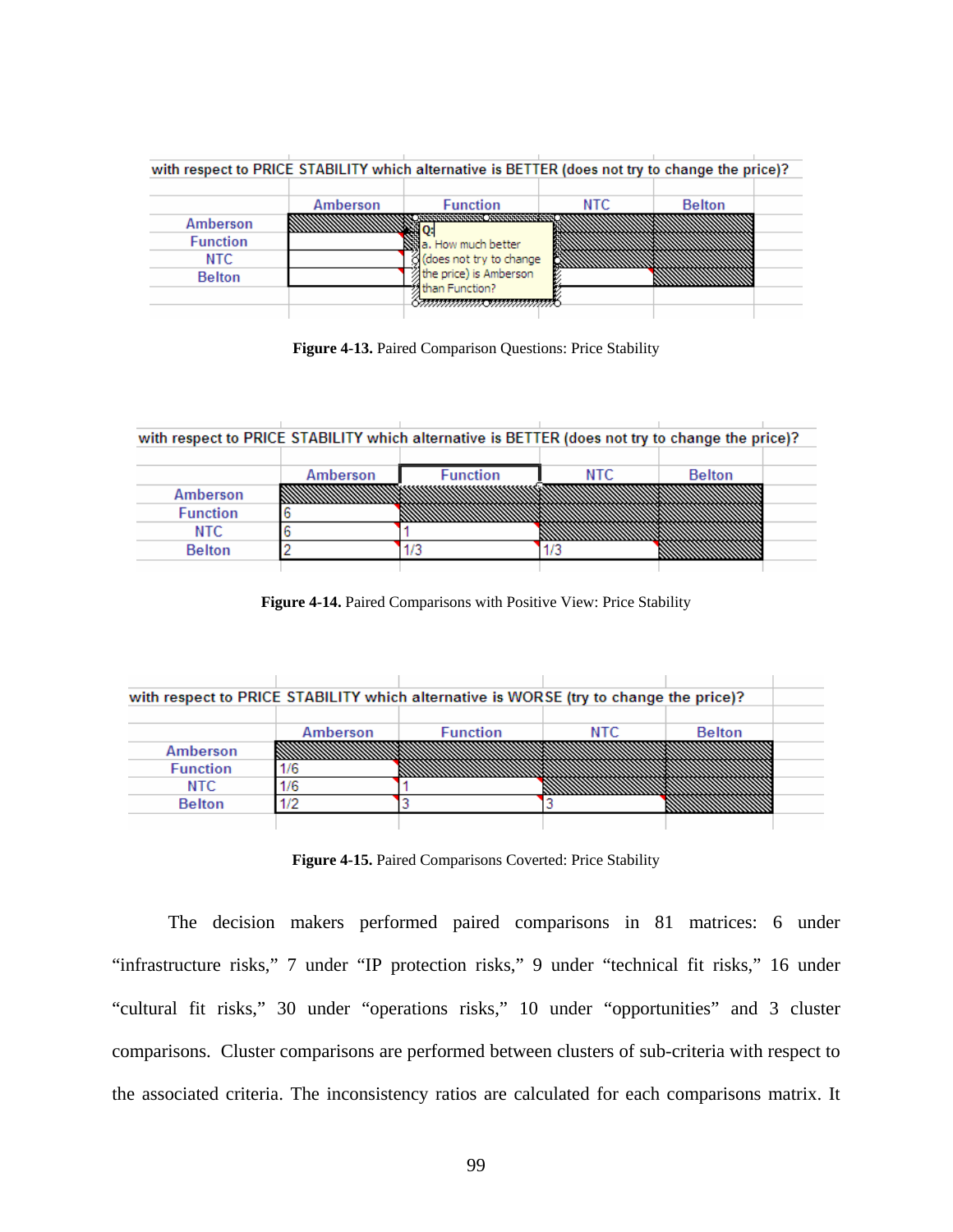was found that 10 of these comparisons were unacceptably inconsistent, meaning their inconsistency ratio exceeded 10%. The decision makers were asked to repeat the inconsistent comparisons by re-evaluating their judgments.

The comparisons are made among alternatives with respect to the specified criteria and then among the criteria with respect to the alternatives. For instance the suppliers are compared with each other with respect to infrastructural risks to determine the level of risk that each alternative contributes. At the same time proximity to infrastructure and proximity to Asian office are compared to each other with respect to alternatives because the weight of a criterion in determining the decision depends not only on its importance with respect to the goal but also on its significance with respect to the alternatives. The significance may be different for different alternatives, i.e., if a supplier is in the U.S. the criterion "proximity to Asia office" loses its significance because the U.S. supplier is directly in relationship with SIMA rather than its Asia office. If such a difference is not taken into consideration, the U.S. supplier will incorrectly have an inferior risk rating because of its distance to the Asia office.

### *Example for Paired Comparisons: Infrastructure Risks*

As indicated in [Figure 4-11](#page-109-0) there is a two way influencing effect between the two subcriteria under infrastructure risks and the alternatives which leads to six comparison matrices. With the comparisons worded negatively, examples are given in [Table 4-4](#page-114-0) through [Table 4-9](#page-115-0).

1. With respect to "Proximity to Infrastructure," which alternative is worse (harder to access by main transportation systems)?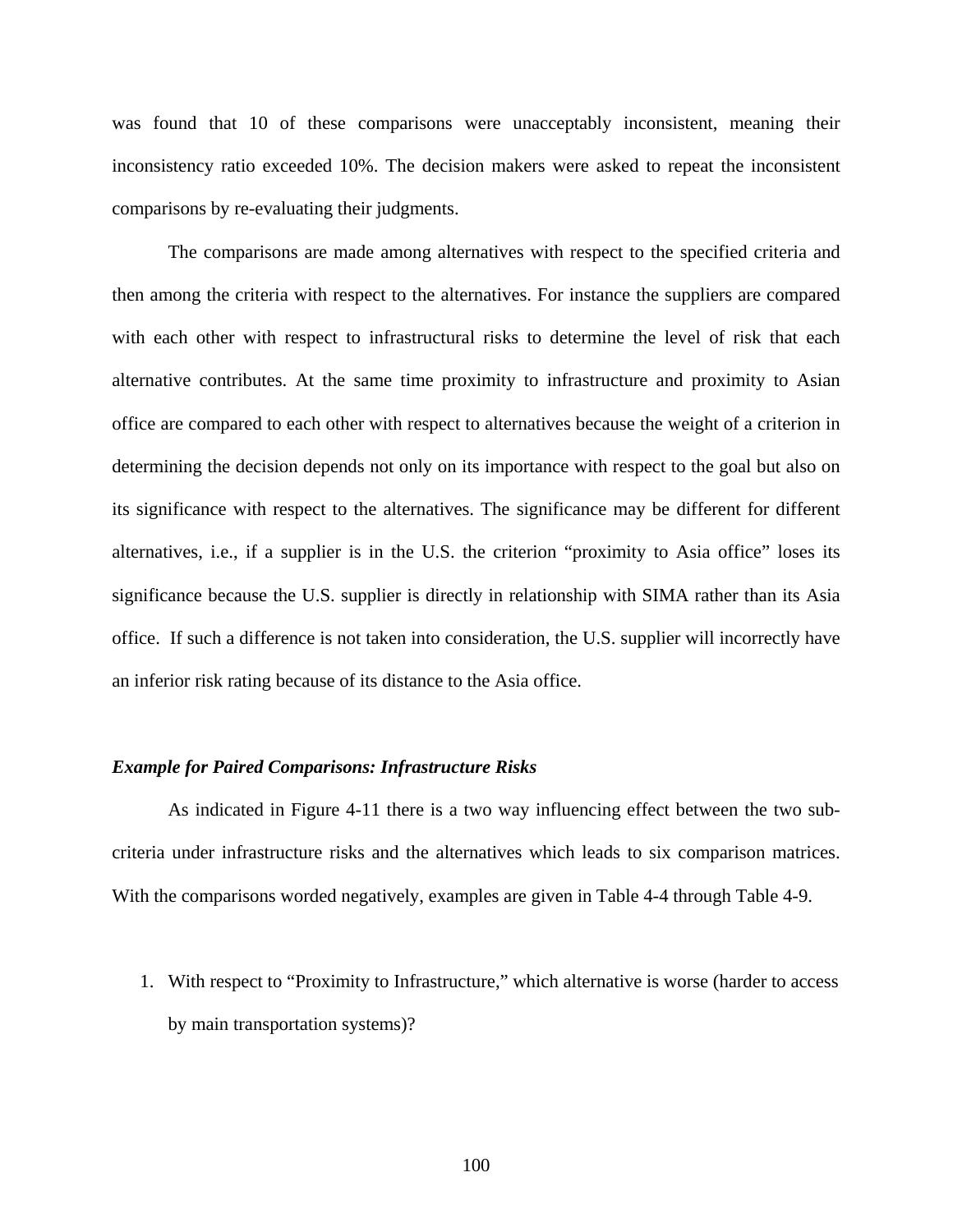**Table 4-4.** Paired Comparisons: Proximity to Infrastructure

<span id="page-114-0"></span>

|                 | Amberson | <b>Function</b> | NTC. | <b>Belton</b> |
|-----------------|----------|-----------------|------|---------------|
| Amberson        |          |                 |      |               |
| <b>Function</b> |          |                 |      |               |
| NTC             |          |                 |      |               |
| <b>Belton</b>   |          |                 |      |               |

*Consistency Ratio: 0.080* 

2. With respect to "Proximity to Asia Office," which alternative is worse (harder to access)?

**Table 4-5.** Paired Comparisons: Proximity to Asia Office

|                                                          | Amberson | <b>Function</b> | NTC | <b>Belton</b> |
|----------------------------------------------------------|----------|-----------------|-----|---------------|
| Amberson                                                 |          |                 |     |               |
| <b>Function</b>                                          |          |                 |     |               |
| NTC                                                      |          |                 |     |               |
| <b>Belton</b>                                            |          |                 |     |               |
| $dist \sim \mathbf{D} \cdot \mathbf{G} \cdot \mathbf{A}$ |          |                 |     |               |

 *Consistency Ratio: 0.002* 

3. With respect to "Amberson" which criterion is more important?

**Table 4-6.** Paired Comparisons: Infrastructure Risks w.r.t. Amberson

|                             | <b>Prox. Infrastructure</b> | <b>Prox. Asia Office</b> |
|-----------------------------|-----------------------------|--------------------------|
| <b>Prox.</b> Infrastructure |                             |                          |
| <b>Prox. Asia Office</b>    |                             |                          |
| Consistency Ratio: 0        |                             |                          |

4. With respect to "Function" which criterion is more important?

**Table 4-7.** Paired Comparisons: Infrastructure Risks w.r.t. Function

|                             | <b>Prox. Infrastructure</b> | <b>Prox. Asia Office</b> |
|-----------------------------|-----------------------------|--------------------------|
| <b>Prox.</b> Infrastructure |                             |                          |
| <b>Prox. Asia Office</b>    | 1/6                         |                          |
| Consistency Ratio: 0        |                             |                          |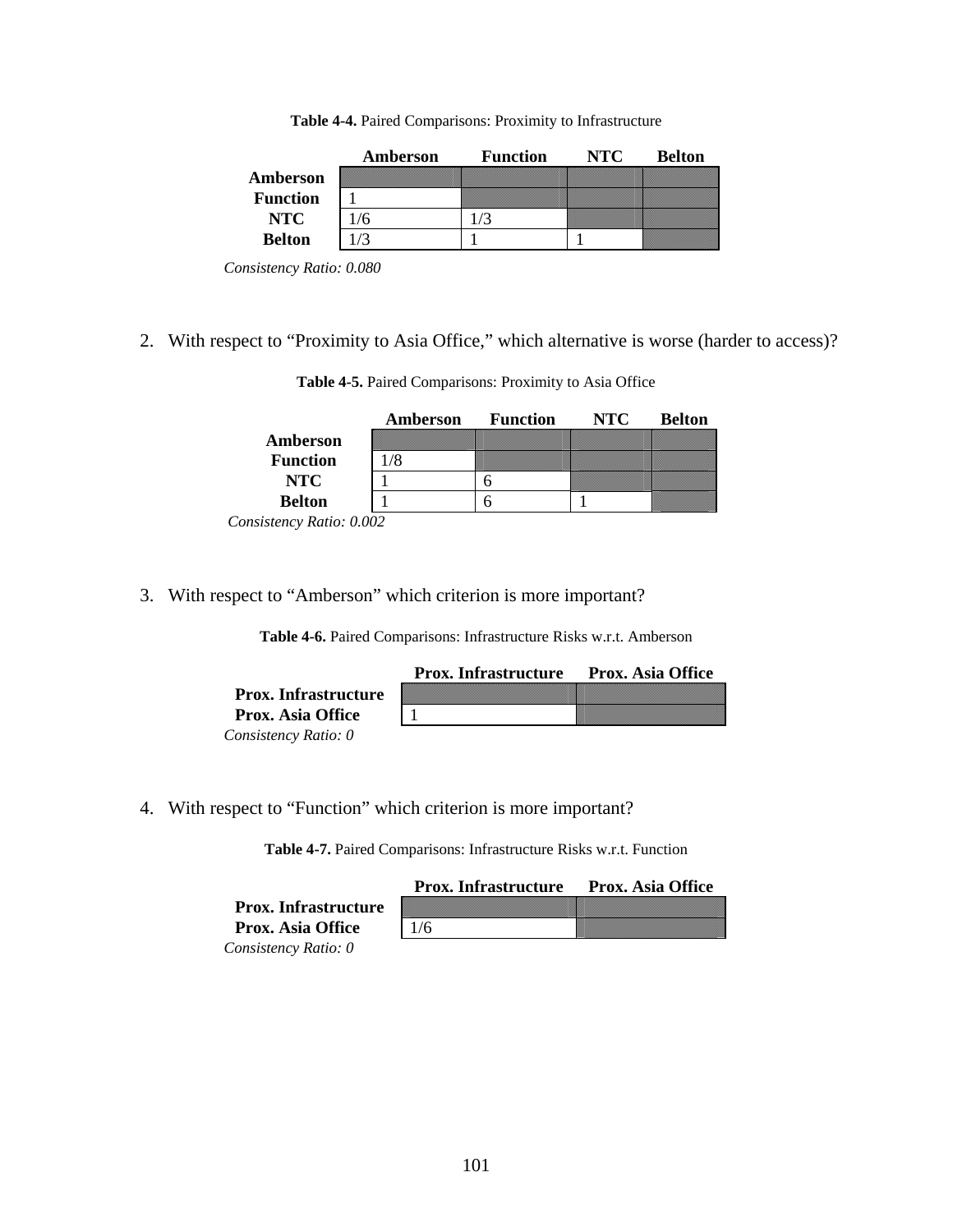<span id="page-115-0"></span>5. With respect to "NTC" which criterion is more important?

|                             | <b>Prox.</b> Infrastructure | <b>Prox. Asia Office</b> |
|-----------------------------|-----------------------------|--------------------------|
| <b>Prox.</b> Infrastructure |                             |                          |
| <b>Prox. Asia Office</b>    |                             |                          |
| Consistency Ratio: 0        |                             |                          |

**Table 4-8.** Paired Comparisons: Infrastructure Risks w.r.t. NTC

6. With respect to "Belton" which criterion is more important?

**Table 4-9.** Paired Comparison: Infrastructure Risks w.r.t. Belton

|                             | <b>Prox.</b> Infrastructure | <b>Prox. Asia Office</b> |
|-----------------------------|-----------------------------|--------------------------|
| <b>Prox.</b> Infrastructure |                             |                          |
| <b>Prox. Asia Office</b>    | 1/6                         |                          |
| Consistency Ratio: 0        |                             |                          |

In addition to alternative and criteria comparisons, cluster comparisons are done between clusters with respect to the criteria. For instance, under operational risks there are three clusters: financial, production and supply chain. These clusters are compared to each other according to their weight on the valuation of operational risks.

**Table 4-10.** Cluster Comparison w.r.t. Operational Risks

|                     | Financial | <b>Production</b> | <b>Supply Chain</b> |
|---------------------|-----------|-------------------|---------------------|
| <b>Financial</b>    |           |                   |                     |
| <b>Production</b>   |           |                   |                     |
| <b>Supply Chain</b> |           |                   |                     |

The table above indicates that production and supply chain risks are three times more influential than financial risks in determining the value of overall operational risks. The derived weights from cluster comparisons are used to weight the priorities of sub-criteria under the corresponding clusters to calculate the overall risk.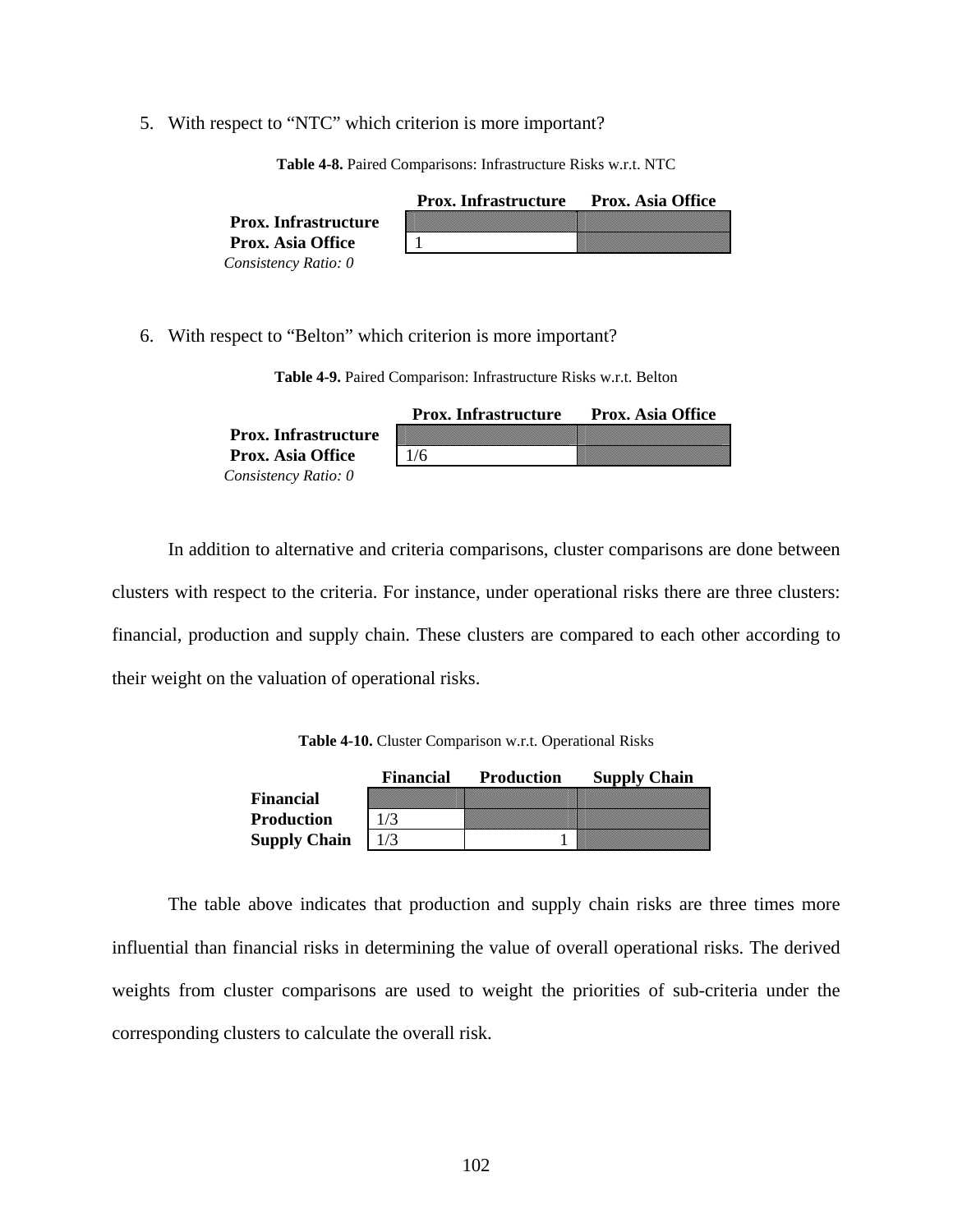#### <span id="page-116-0"></span>**4.2.3 Synthesis**

First, for each comparison matrix the priorities are calculated by taking the eigenvectors.

|                 | Amberson | <b>Function</b> | NTC | <b>Belton</b> | <b>Eigenvector</b> |
|-----------------|----------|-----------------|-----|---------------|--------------------|
| Amberson        |          |                 |     |               | 0.1047             |
| <b>Function</b> |          |                 |     |               | 0.1675             |
| <b>NTC</b>      | 1/6      |                 |     |               | 0.4409             |
| <b>Belton</b>   | /3       |                 |     |               | 0.2869             |

**Table 4-11.** Infrastructure Risks Priority Calculation

Later, under each cluster a stochastic supermatrix is formed where columns are the priorities associated with all of the comparison matrices under that cluster. In the supermatrix the cells that do not represent any influence are assigned zero. The limiting power of the supermatrix is a stabilized matrix with identical columns where elements are the priorities of the alternatives with respect to the cluster criteria. The supermatrix of infrastructure risks is shown in [Table 4-12](#page-116-0) as an example.

| Cluster                     |                 | <b>Alternatives</b> |                 |            |               | <b>Infrastructure</b> |           |
|-----------------------------|-----------------|---------------------|-----------------|------------|---------------|-----------------------|-----------|
| <b>Infrastructure Risks</b> |                 | Amberson            | <b>Function</b> | <b>NTC</b> | <b>Belton</b> | Prox.Infra.           | Prox.Asia |
| <b>Alternatives</b>         | Amberson        |                     |                 | 0          |               | 0.1047                | 0.0993    |
|                             | <b>Function</b> |                     |                 |            |               | 0.1675                | 0.6879    |
|                             | <b>NTC</b>      |                     |                 | 0          |               | 0.4409                | 0.1064    |
|                             | <b>Belton</b>   |                     |                 |            |               | 0.2869                | 0.1064    |
| <b>Infrastructure</b>       | Prox.Infra.     | 0.5                 | 0.143           | 0.5        | 0.143         |                       |           |
|                             | Prox.Asia       | 0.5                 | 0.857           | 0.5        | 0.857         |                       |           |

**Table 4-12.** Supermatrix: Infrastructure Risks

These priorities are multiplied by the associated cluster weights obtained from the paired cluster comparisons. The weighted sum in normalized form gives the overall risk and opportunity priorities of the alternatives. [Table 4-13](#page-117-0) shows how the values of risks corresponding to alternatives are calculated.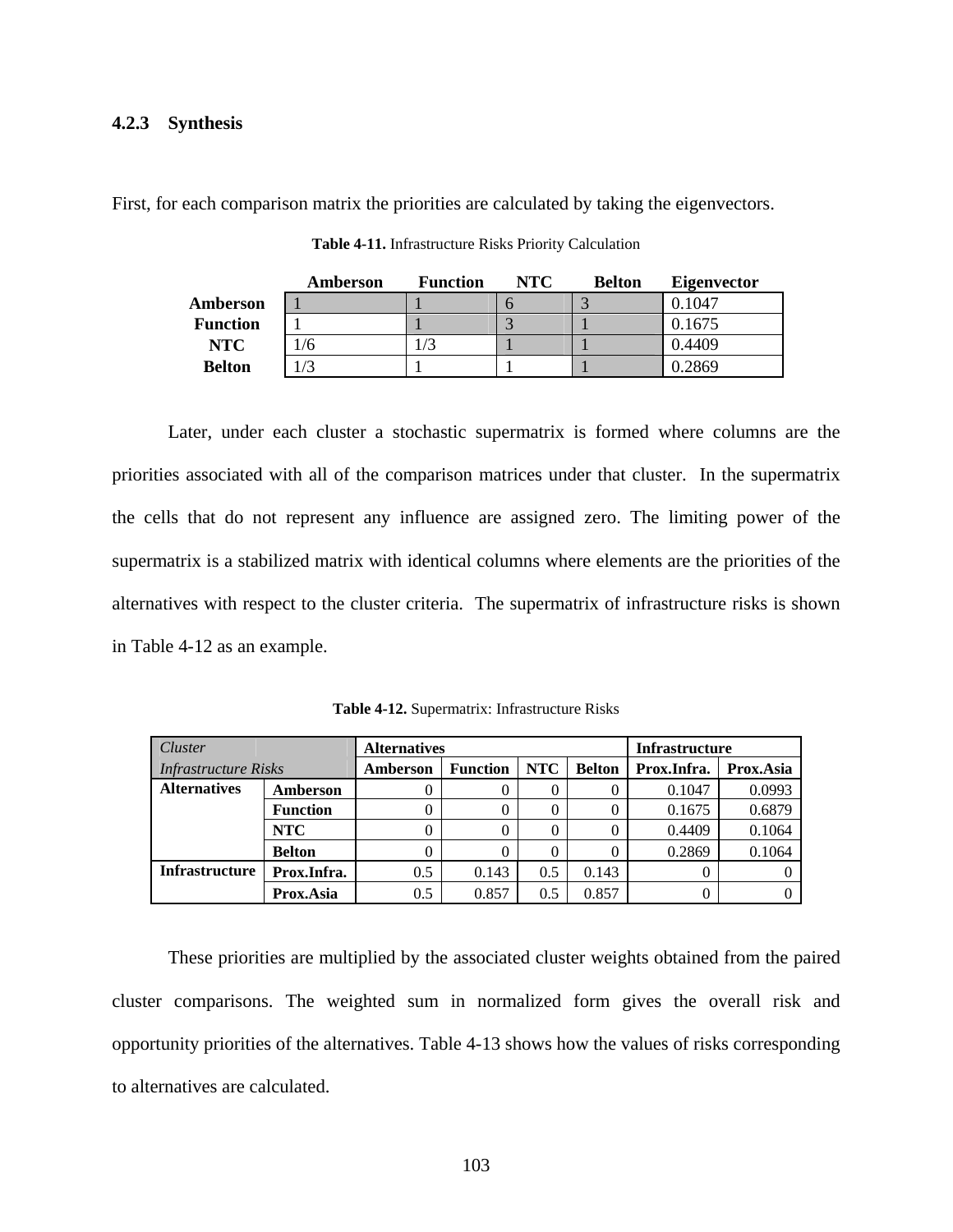<span id="page-117-0"></span>

|                            | <b>Cultural Fit</b>  |         | <b>Technical Fit</b>  |        |         | <i><b>Operations</b></i> |               |  |
|----------------------------|----------------------|---------|-----------------------|--------|---------|--------------------------|---------------|--|
| <b>Control</b>             |                      |         |                       |        |         |                          |               |  |
| <b>Criterion CC</b>        | limiting CC          | 0.11466 | limiting CC           |        | 0.40406 | limiting CC              | 0.19826       |  |
| Normalized                 | 0.11466              |         | 0.40406               |        |         | 0.19826                  |               |  |
|                            |                      | (CC x   |                       |        |         |                          |               |  |
|                            |                      | Ideal.  |                       |        | (CC x   |                          | (CC x         |  |
| <i><b>Alternatives</b></i> | Idealized            |         | <i>Idealized</i>      |        | Ideal.) | Idealized                | Ideal.)       |  |
| Amberson                   | 0.4399               | 0.0504  | 0.0923                |        | 0.0373  | 0.2034                   | 0.0403        |  |
| <b>Function</b>            | 0.6309               | 0.0723  | 0.3118                |        | 0.1260  | 0.6410                   | 0.1271        |  |
| <b>NTC</b>                 | 1.0000               | 0.1147  | 1.0000                |        | 0.4041  | 1.0000                   | 0.1983        |  |
| <b>Belton</b>              | 0.3122               | 0.0358  | 0.2739                |        | 0.1107  | 0.2250                   | 0.0446        |  |
|                            | <b>IP</b> Protection |         | <b>Infrastructure</b> |        |         |                          |               |  |
| <b>Control</b>             | limiting             |         | 0.0681                |        |         |                          |               |  |
| <b>Criterion CC</b>        | CC                   | 0.21483 | limiting CC           |        | 9       |                          |               |  |
| <b>Normalized</b>          | 0.21483              |         | 0.06819               |        |         |                          |               |  |
|                            |                      | (CC x   |                       |        | (CC x   |                          | <b>Normal</b> |  |
| <i><b>Alternatives</b></i> | Idealized            | Ideal.) | Idealized             |        | Ideal.) | <b>SUM</b>               | ized          |  |
| Amberson                   | 0.3067               | 0.0659  | 0.1797                |        | 0.0123  | 0.2062                   | 0.1121        |  |
| <b>Function</b>            | 1.0000               | 0.2148  | 1.0000                |        | 0.0682  | 0.6084                   | 0.3308        |  |
| <b>NTC</b>                 | 0.2534               | 0.0544  | 0.3372                |        | 0.0230  | 0.7944                   | 0.4319        |  |
| <b>Belton</b>              | 0.0964               | 0.0207  |                       | 0.2695 | 0.0184  | 0.2302                   | 0.1251        |  |

**Table 4-13.** Calculations for Risk Priorities

The opportunity merit is formed of only one cluster, therefore the priorities calculated from the limiting supermatrix are directly the opportunity priorities of the respective alternatives. The limiting supermatrix's columns corresponding with the alternatives are:

- Amberson: 0.24442 Normalized: 0.4888
- Function: 0.07983 Normalized: 0.1597
- NTC: 0.03975 Normalized: 0.0795
- Belton: 0.13599 Normalized: 0.2720

Employing the mathematical notations, the risk and opportunity weights can be expressed as:

 $R_1 = 0.1121$   $R_2 = 0.3308$   $R_3 = 0.4319$   $R_4 = 0.1251$ 

 $O_1 = 0.4888$   $O_2 = 0.1597$   $O_3 = 0.0795$   $O_4 = 0.2720$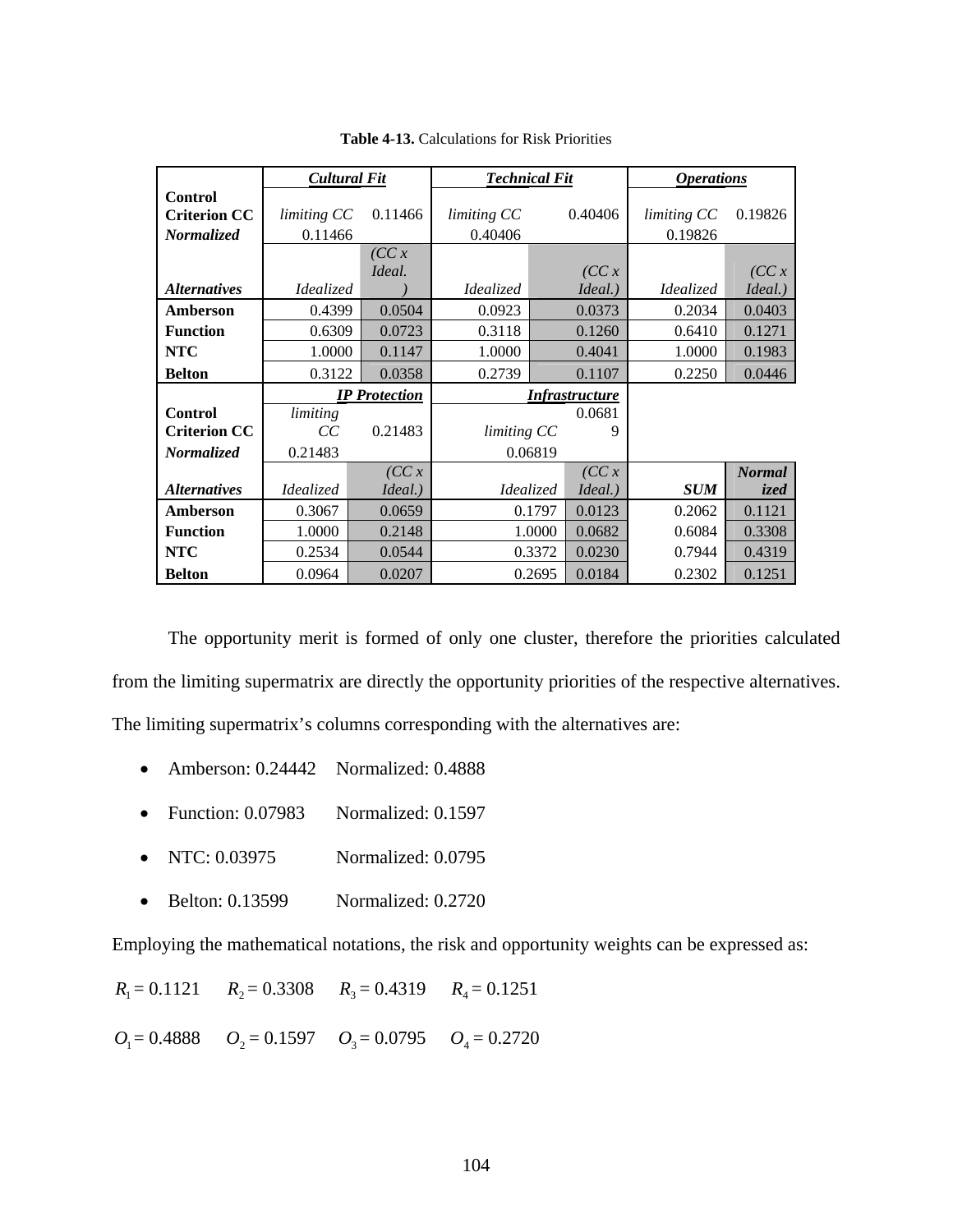### **4.3 INTEGRATED MODEL FOR SIMA CORPORATION**

There are three objectives: minimizing total costs, minimizing total risks and maximizing total opportunities. Minimization of the total cost is modeled and illustrated in Section 4.1. The other objectives are based on intangible values and can be defined by making use of the results of the ANP model. For SIMA, risks arise mainly due to the risk of losing the intellectual property (design of product). Difficulties in communication and management also play an important role in determining the level of risk. These types of managerial and IP risks are nondiversifiable because the existence of multiple suppliers means the probability of having a competitor copying the design and incurring communication problems increases. Thus, it is reasonable to assume that total risk of the decision is defined by is the sum of the risks associated with each selected supplier and the objective "minimization of total risks" can be denoted as:

$$
\pi_2(\mathbf{x}) = \min \sum_{i \in I} (R_i b_i).
$$

In general, SIMA perceives opportunity as the potential for working with the same supplier for innovative modifications to the same product and for development of future products. In an interview the CEO of SIMA clearly stated "It is always better to work with suppliers that we have dealt with before. Especially anything that is a new technology; i.e., a new product from ground up should be developed with a long term supplier." Based on this perception it is reasonable to assume that working with different suppliers increases the chances for building trustworthy relationships for future products. Therefore, the opportunities can be classified as diversifiable, meaning that the total opportunity is defined as the sum of individual opportunities of the selected suppliers. The objective of maximizing total opportunity can be denoted as: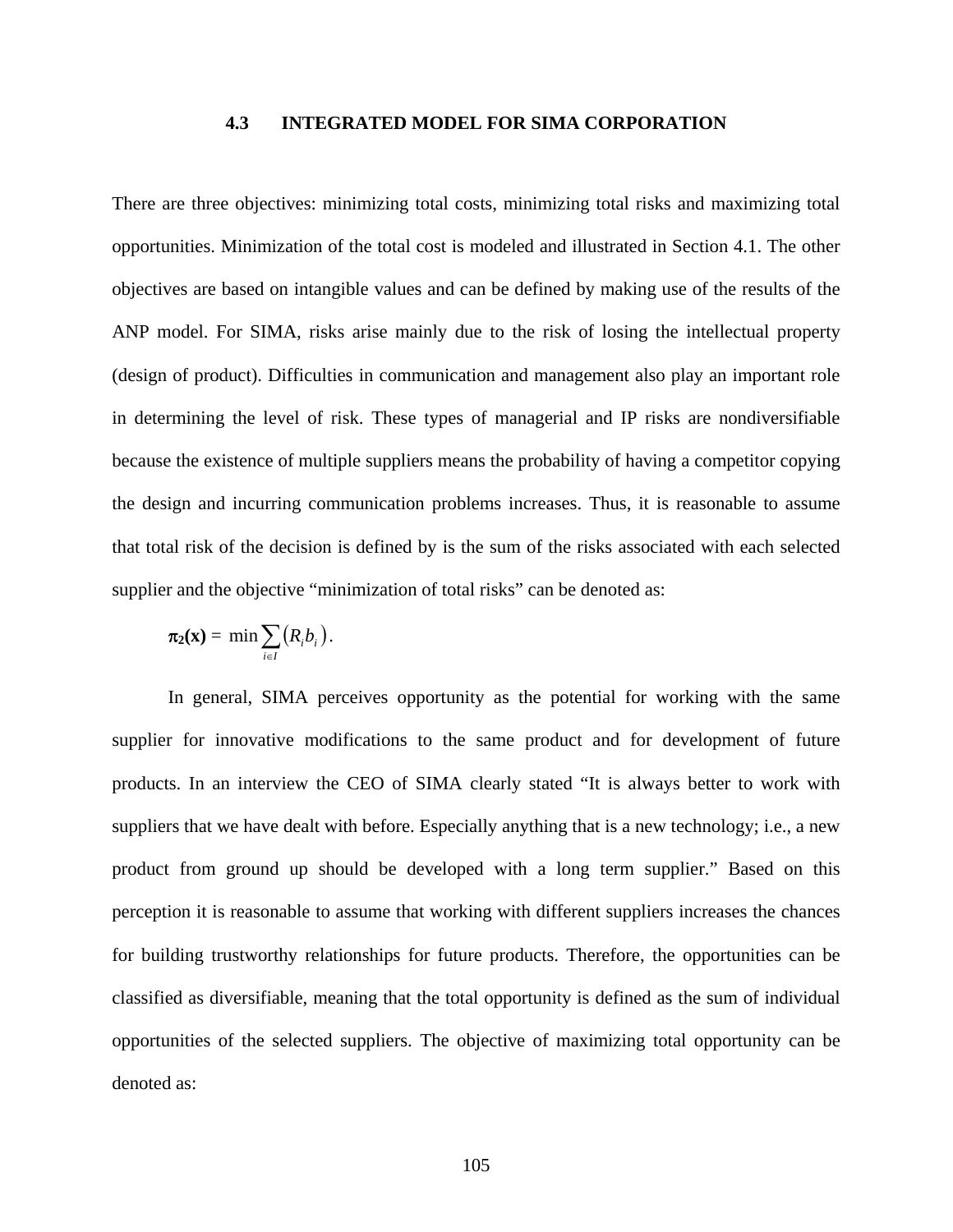$$
\pi_3(\mathbf{x}) = \max \sum_{i \in I} (O_i b_i).
$$

Since the total risks and opportunities are defined as the sum of individual risk and opportunity values the direction of optimality is easy to foresee. No matter what the demand is, maximization of total opportunities requires working with as many suppliers as possible, while minimization of total risks requires choosing only that one supplier with the minimum associated risk.

The ranking of risks (from least to most risky) and opportunities (from most to least opportunistic) is the same: Amberson, Belton, Function and NTC. In order to minimize total risks, only Amberson should to be chosen as the outsourcing supplier. However if demand does not exceed 5,000 units, some part of production needs to be outsourced to Belton because Amberson's minimum order quantity requirement is not fulfilled for some product types. Since diversifying to two suppliers is much riskier, in order minimize the total risk Belton is selected for manufacturing of all of the products. If the total demand exceeds 5,000, then the minimum order quantity restrictions are not binding and all of manufacturing is outsourced to Amberson.

In order to maximize total opportunities, supplier selection should be as diverse as possible which leads to distribution of production as much as possible subject to meeting minimum order quantities. If demand is less than 5,000, the minimum order quantities of Amberson, NTC and Belton can be satisfied thus the opportunity objective is maximized by distributing production to these three suppliers. Once demand exceeds 5,000 all of the supplier minimum order quantities can be satisfied and maximum opportunity is achieved by selecting all four of the suppliers. Obviously, selecting multiple suppliers results in considerable cost and risk growth.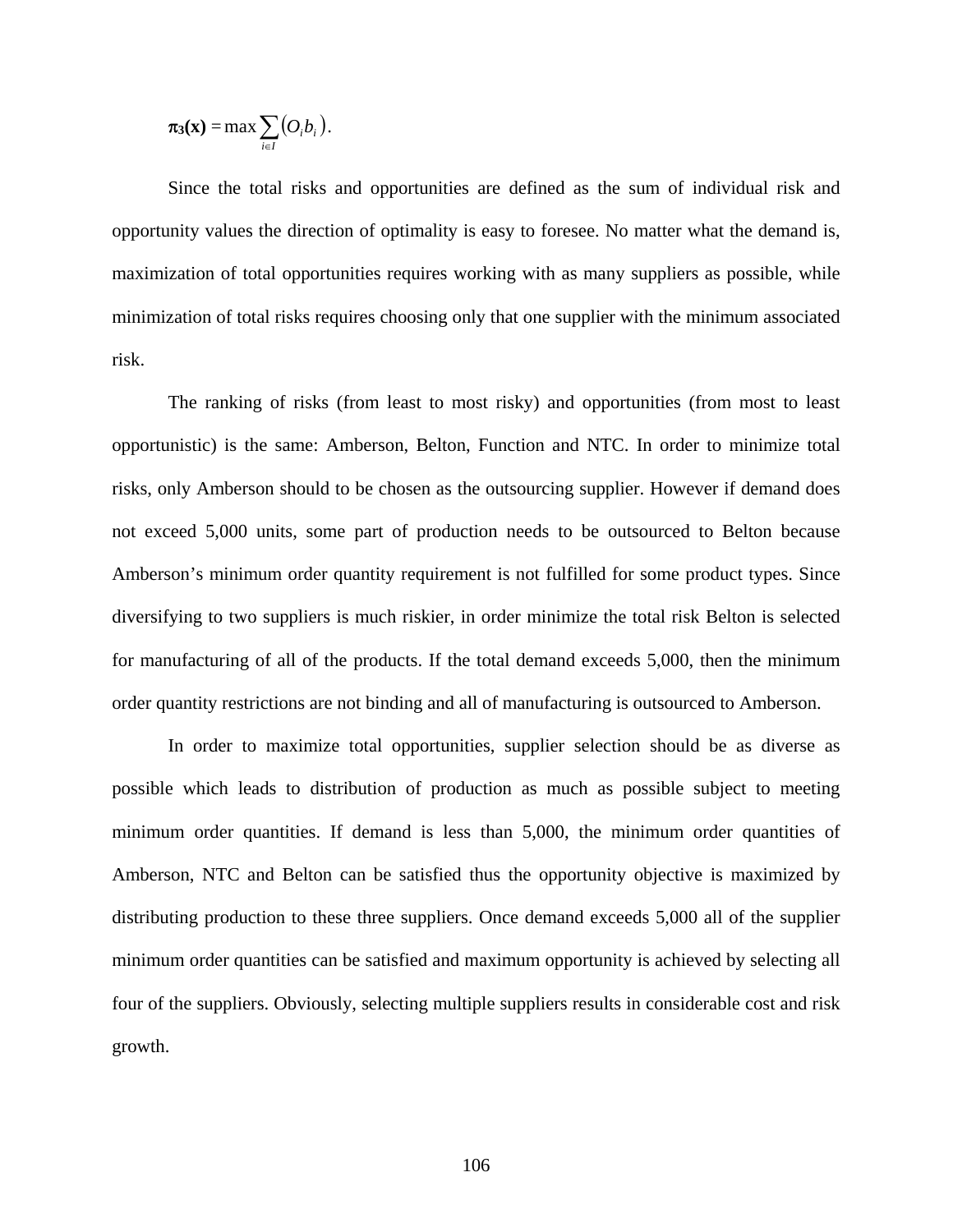The multi-objective problem is solved by utilizing the epsilon-constraint multi-objective optimization method with Pareto maximum bounds. For solving the opportunity objective, a set of constraints needs to be added in order to ensure that binary variable associated with selection of the supplier is 0 if there is no production. The set of constraints is:

$$
\sum_{p \in P} x_{ip} \ge m o_i b_i \qquad \forall \qquad i \in I \tag{4-9}
$$

Considering the breakeven points for cost, risk and opportunity objectives, the tradeoff analysis is performed in three segments:

- 1. Demand between 2,500 and 5,000;
- 2. Demand between 5,000 and 8,873; and
- 3. Demand more than 8,873.

Since the ranking of supplier alternatives in terms of opportunities, risks and costs does not change within the segments, the solution set (selected suppliers) is the same independent of the demand within each segment. [Figure 4-16](#page-121-0) through [Figure 4-18](#page-124-0) depict the Pareto optimal points for selected demand volumes. These Pareto optimal points illustrate the best supplier selections and the tradeoffs between objectives. The tradeoffs between objectives may be evaluated by the decision maker within the framework of the company's goals and competitive advantages.

#### *1- Demand between 2,500 and 5,000 units*

To illustrate tradeoff characteristics in this region the multi-objective problem is solved for a demand of 4,600 units and the results are presented in [Figure 4-16](#page-121-0).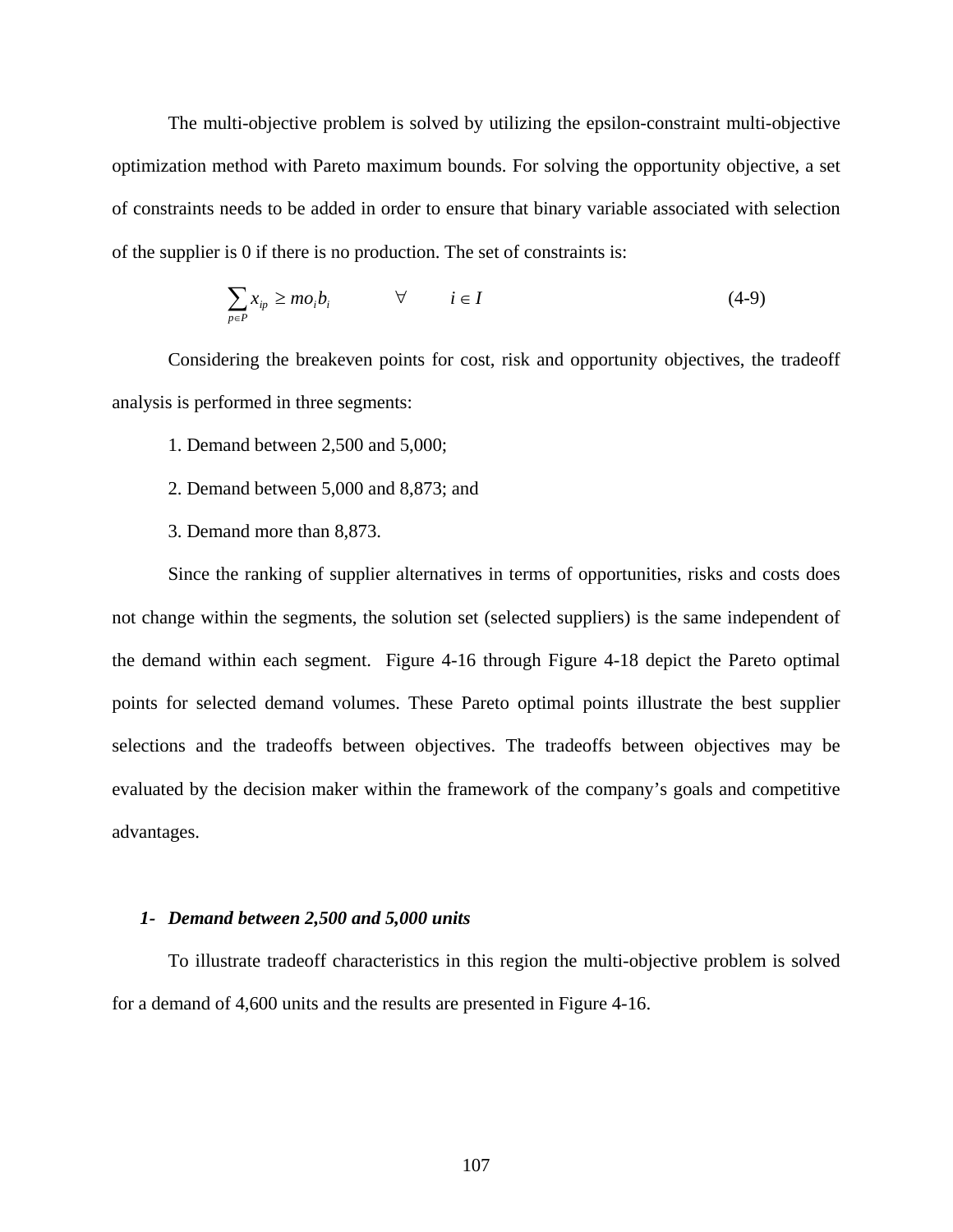<span id="page-121-0"></span>

**Figure 4-16.** Pareto Front Points for Demand = 4,600 units

The Pareto points are the utopia points for two reasons. First, the minimum order quantity limits the number of combinations for supplier selection. Second, the total risk and opportunity values can take on distinct values because they are defined as the sum of individual risk and opportunity values.

At point "A" maximum opportunity is achieved by working with three different suppliers however the costs and risks elevate drastically at rates of 37% and 400% respectively. Therefore, unless opportunity is a very important priority, it is not reasonable to select decision point "A." Minimum cost is ensured at point "C" by selecting Belton and Amberson and distributing the production by minimizing the cost objective. Furthermore, by slightly letting the total cost increase approximately 2%, the total risk of business can be decreased by approximately 50% while the total opportunity decreases by approximately 65% at point "B." Since by sacrificing a little from cost objective considerably reduces risks and increases opportunities, such a sacrifice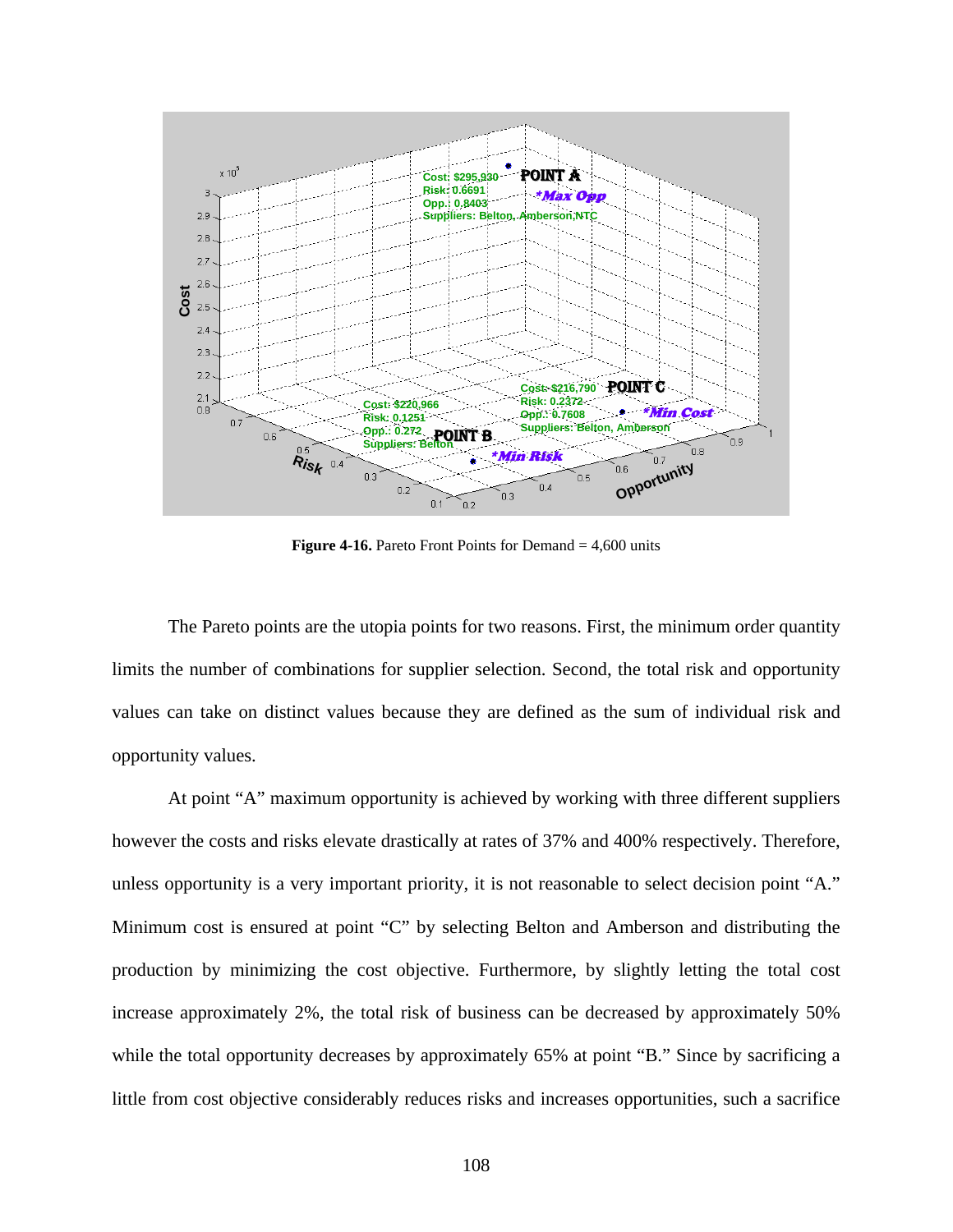is reasonable to make. Therefore, the decision points "B" and "C' are credible alternatives. The final decision of choosing whether to outsource to only Belton or to both Belton and Amberson may be made by assessing the company's values, past experience and the decision maker's opinions.

A more theoretical approach is to elicitate utility functions associated with each objective. Utility is defined as a measure of happiness (preference) represented on a scale of 0 to 1 where 1 represents the maximum preference and 0 represents the minimum preference. An efficient method to elicitate utility functions is the certainty equivalent method which finds the utilities by asking the decision maker his/her preferences in situations where binary choices are presented between a sure amount and a simple gamble [[10](#page-218-0)0]. For instance in this case, in order to elicit the utility function for "cost" a decision maker is asked to pick the best option in consequent situations such as "choosing between a sure amount of cost \$250,000 in total cost to a 50-50 chance of incurring a cost of either \$200,000 or \$300,000. As a result, the utility functions associated with each objective are derived representing the amount of utility (between 0 and 1) for the objective values. The utilities for the alternatives are calculated by adding the utility for the corresponding objective values and the final decision is made by choosing the alternative which gives the maximum total utility.

#### *2- Demand between 5,000 and 8,873 units*

To illustrate tradeoff characteristics in this region the multi-objective problem is solved for a demand of 7,000 units and the results are shown in [Figure 4-17.](#page-123-0)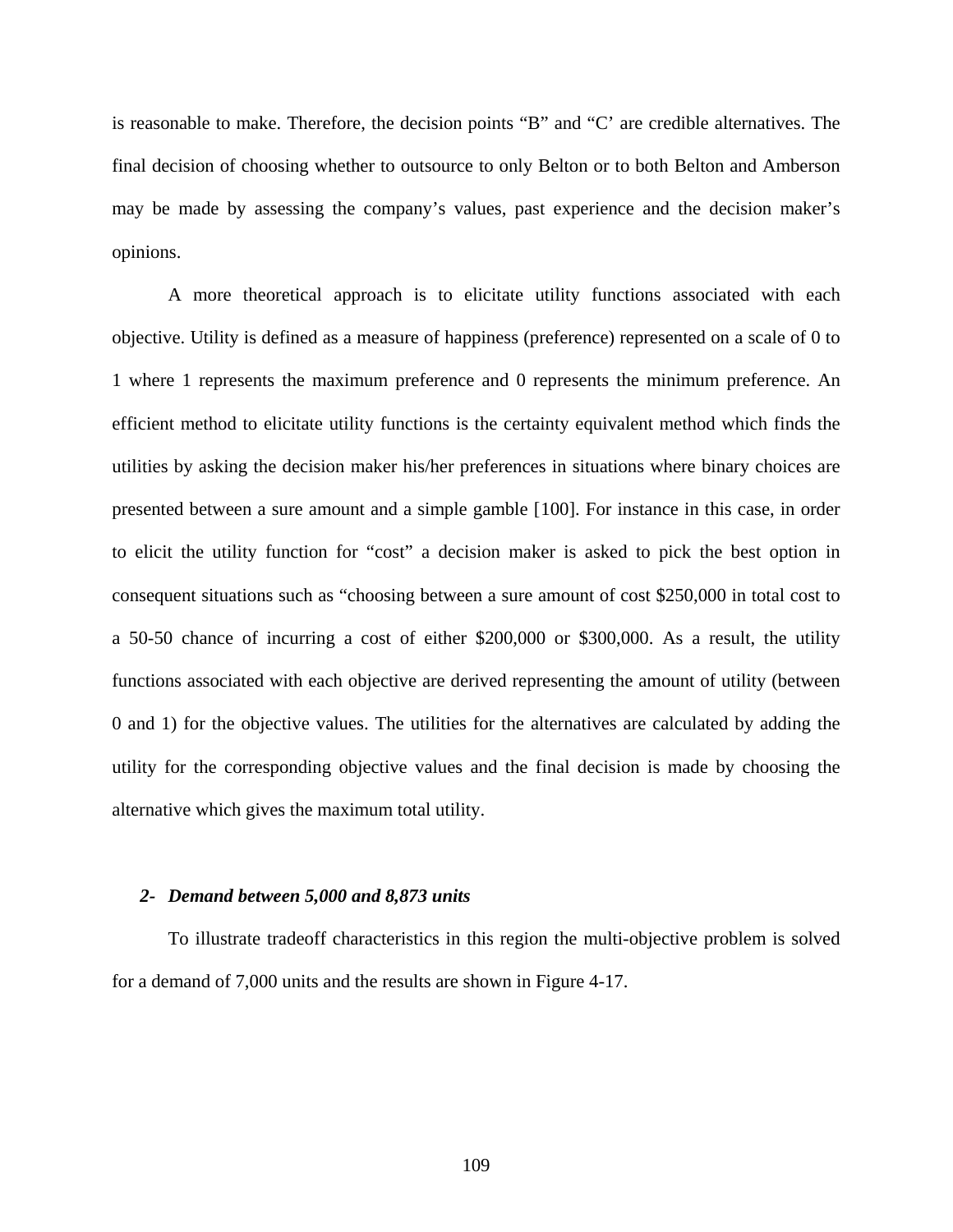<span id="page-123-0"></span>

**Figure 4-17.** Pareto Front Points for Demand = 7,000 units

If total demand is less than 8,873 units, outsourcing manufacturing of all of the products to Amberson results in minimization of both total risks and costs. If additional opportunity is desired, then some of the production may be outsourced to Belton. Unless opportunity is an important priority for the company, decision points "A," "B" and "C" are not credible because these points increase costs and risks significantly by approximately 100% and 200% respectively while providing comparably little increase in total opportunity value. The decision makers should concentrate on assessing the tradeoffs between whether selecting only Amberson (Point E) or both Amberson and Belton (Point D).

### *3- Demand more than 8,873 units*

To illustrate tradeoff characteristics in this region the multi-objective problem is solved for a demand of 10,000 units and the results are depicted in [Figure 4-18.](#page-124-0)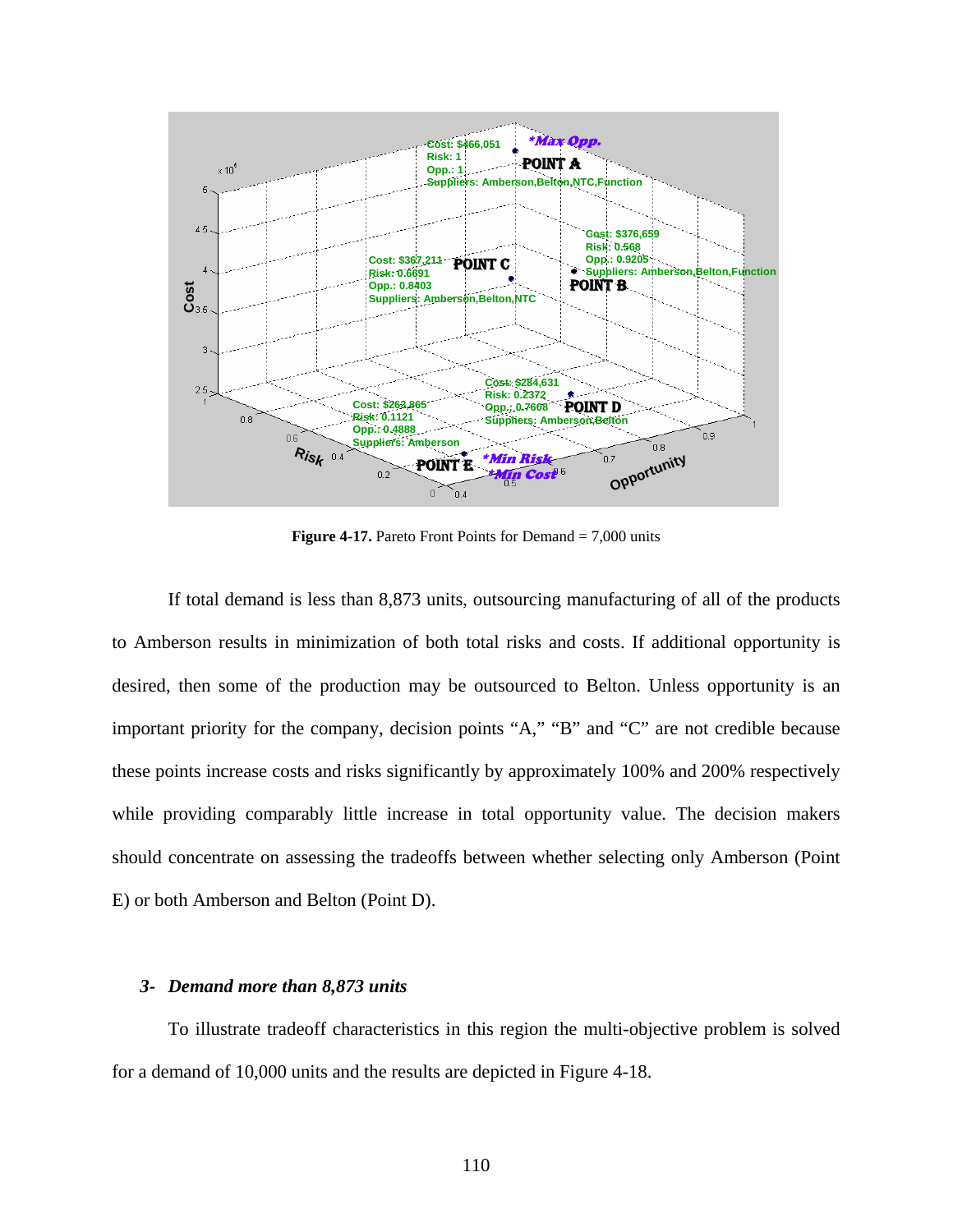<span id="page-124-0"></span>

**Figure 4-18.** Pareto Front Points for Demand = 10,000 units

Unless opportunity has a very important priority, decision points "A," "B" and "C" are not credible because both costs and risks significantly increase to gain minimal growth in opportunities. The decision makers need to evaluate the tradeoffs between points "D," "E" and "F" to realize a final decision. Points "E" and "F" do not have considerable differences whereas point "D" incurs higher costs and risks in return for increasing opportunities.

# **4.4 INSIGHTS**

In conclusion, the analysis shows that the decision "selecting both Amberson and Belton" is on the Pareto front regardless of the volume of demand. In addition, "selecting Amberson" always reduces risks and it is also the best decision in terms of reducing costs if the demand volume is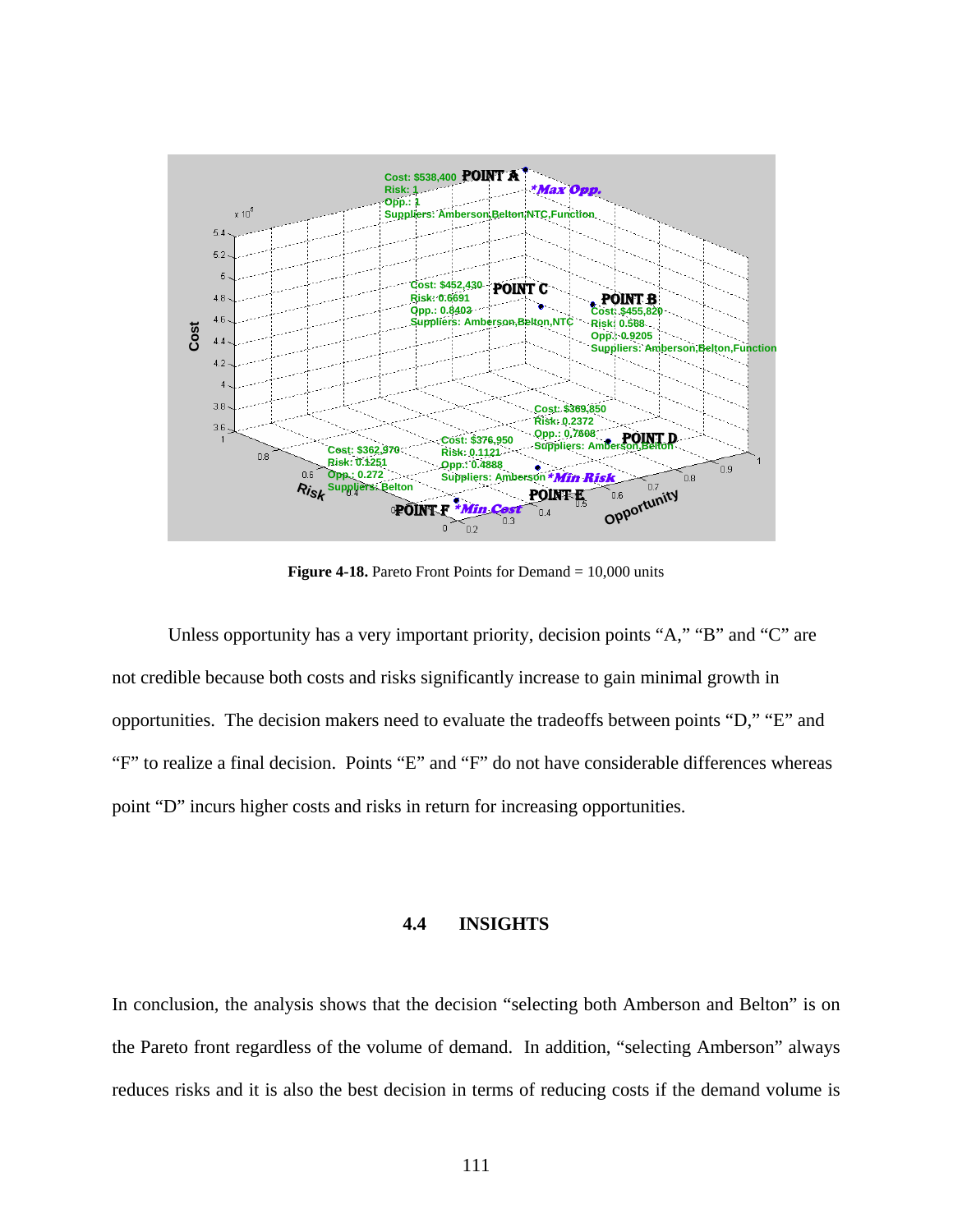low. On the other hand, "selecting Belton" does not increase risks considerably while offering the lowest total cost if the demand volume is high. One recommendation is for SIMA to outsource to Amberson if demand is low and then start shifting production to Belton as demand increases. The final decision depends on SIMA's corporate values and the decision makers' perspectives and experience.

This empirical study leads to broader insights on the process of offshore outsourcing decisions and the value of employing an integrated decision model that can incorporate tangible and intangible values. As a result,

- A comprehensive analysis shows that some of the supplier alternatives can be eliminated from consideration. In this case, NTC and Function are eliminated from the decision space regardless of the demand volume. Reducing the number of alternatives that have to be dealt with ensures both a less complex and a more accurate decision process.
- By exploiting the variations in the optimal decision as the parameters change, a decision can be made based on the product's entire life cycle rather than solely on the present values. This allows the company to establish a strategic action plan which may be executed according to the changing business conditions. For instance, SIMA's action plan may be to outsource to Amberson with a contractual agreement that can allow production to shift to Belton as the product goes through later product life phases. Another action plan may be to negotiate with Amberson so that it can maintain its advantageous status by lowering product prices towards the maturity and declining phases of the product.
- The integrated decision model developed incorporates both tangible and intangible variables and gives multiple optimal decisions while presenting the tradeoffs between

112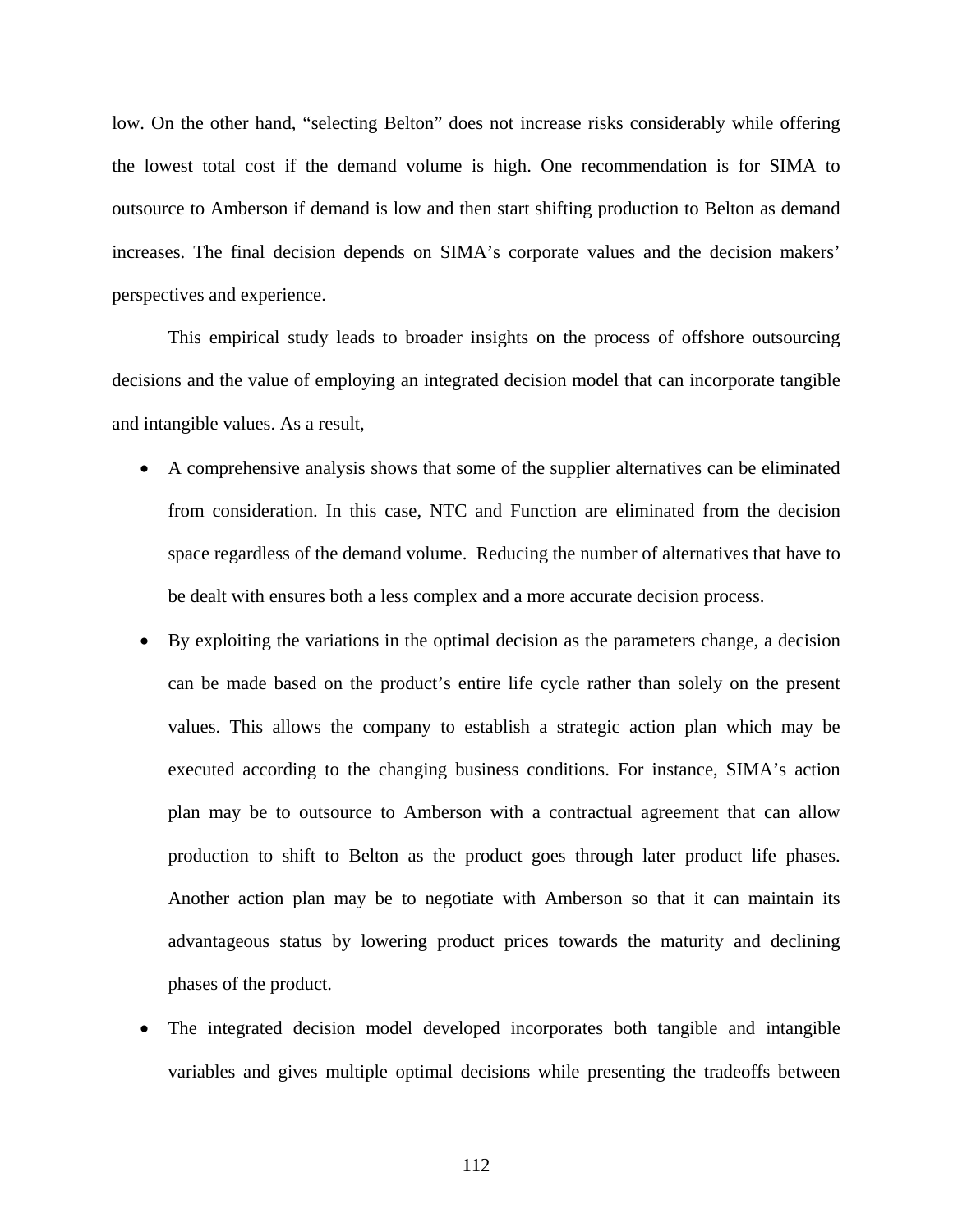these decision points. These results not only provide answers for the company but also can be used as a basis of negotiation with the suppliers during offshore outsourcing relations. If negotiations are only based on costs, a win-win situation cannot be achieved because changing the unit price favors one side while hurting the other side. Instead, other variables such as operational and managerial considerations may be included in the negotiation process to achieve a win-win situation. The results of this analysis explicitly demonstrate this argument both to the suppliers and to SIMA.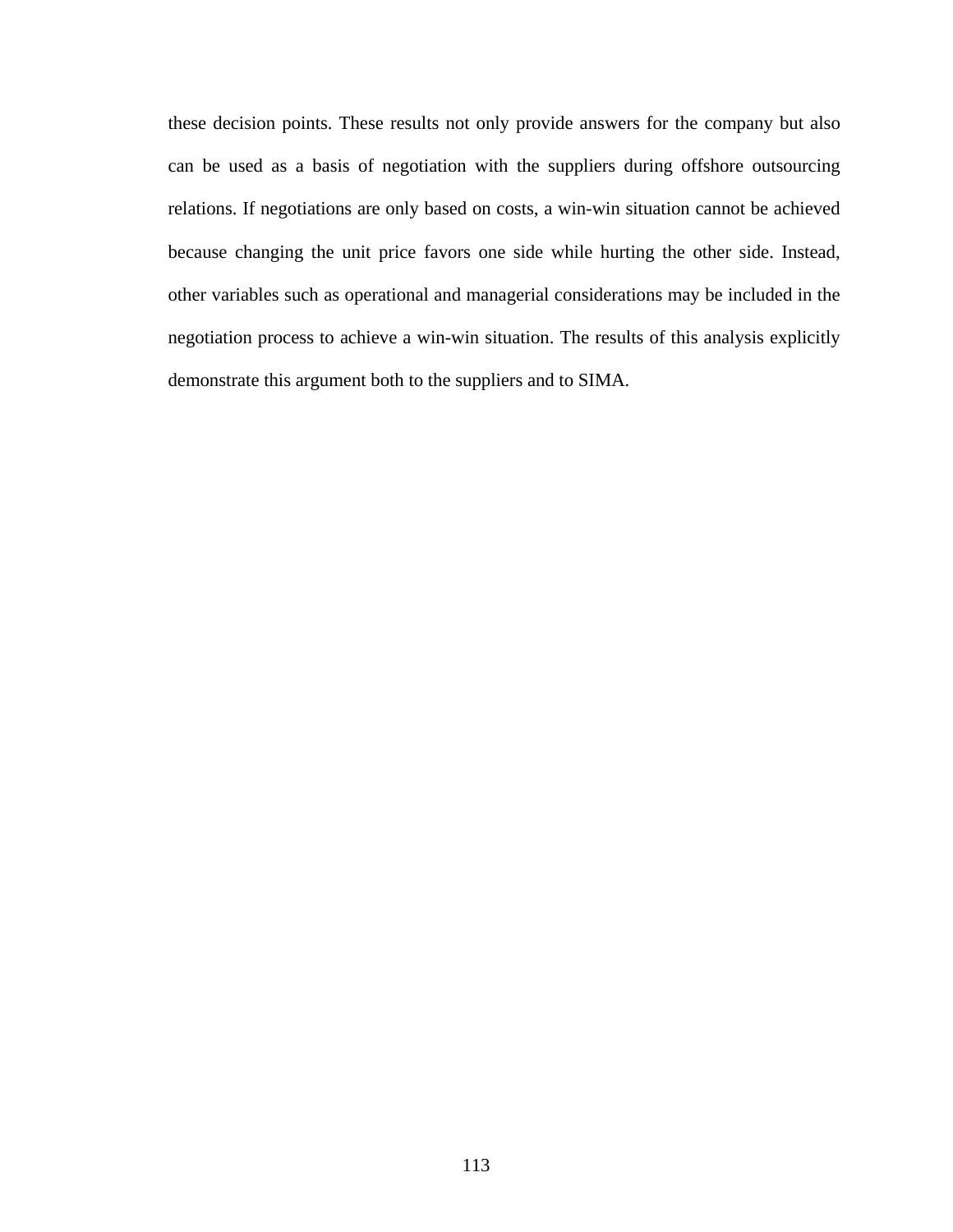#### **5.0 CAPTIVE OFFSHORING EMPIRICAL STUDY: XYZ**

The second empirical study is also based on a real case for a global corporation that requested confidentiality. Hence, the company is referred by the name "XYZ" and the product is referred as a "perishable food product" without giving the actual names. XYZ is a global U.S.-based company that produces and markets perishable food items in different regions of the world. Over the years, the company's international setting has allowed the operations to expand and diversify in terms of both volume and quality. Recently, the consequences of globalization began to put extra pressure on the market competition, forcing the company executives to seriously consider transferring some of its operations overseas. At the present time, the production for the North American consumer market takes place in the U.S. by utilizing the latest technologies in agriculture and processing. However due to the increasing cost of labor and transportation, and pressure from the market to hold prices steady, the company has given serious thought to cost reduction strategies. Offshoring became an attractive option for management to maintain the company's market share by transferring a part of the manufacturing facility offshore with contractual agreements supported by regional investments.

Offshoring from the U.S. is being considered for the front-end portion of the production process where the raw materials are converted to a semi-finished product. The process that is in consideration for outsourcing is divided into two parts: Raw Food Production (RFP) and Semi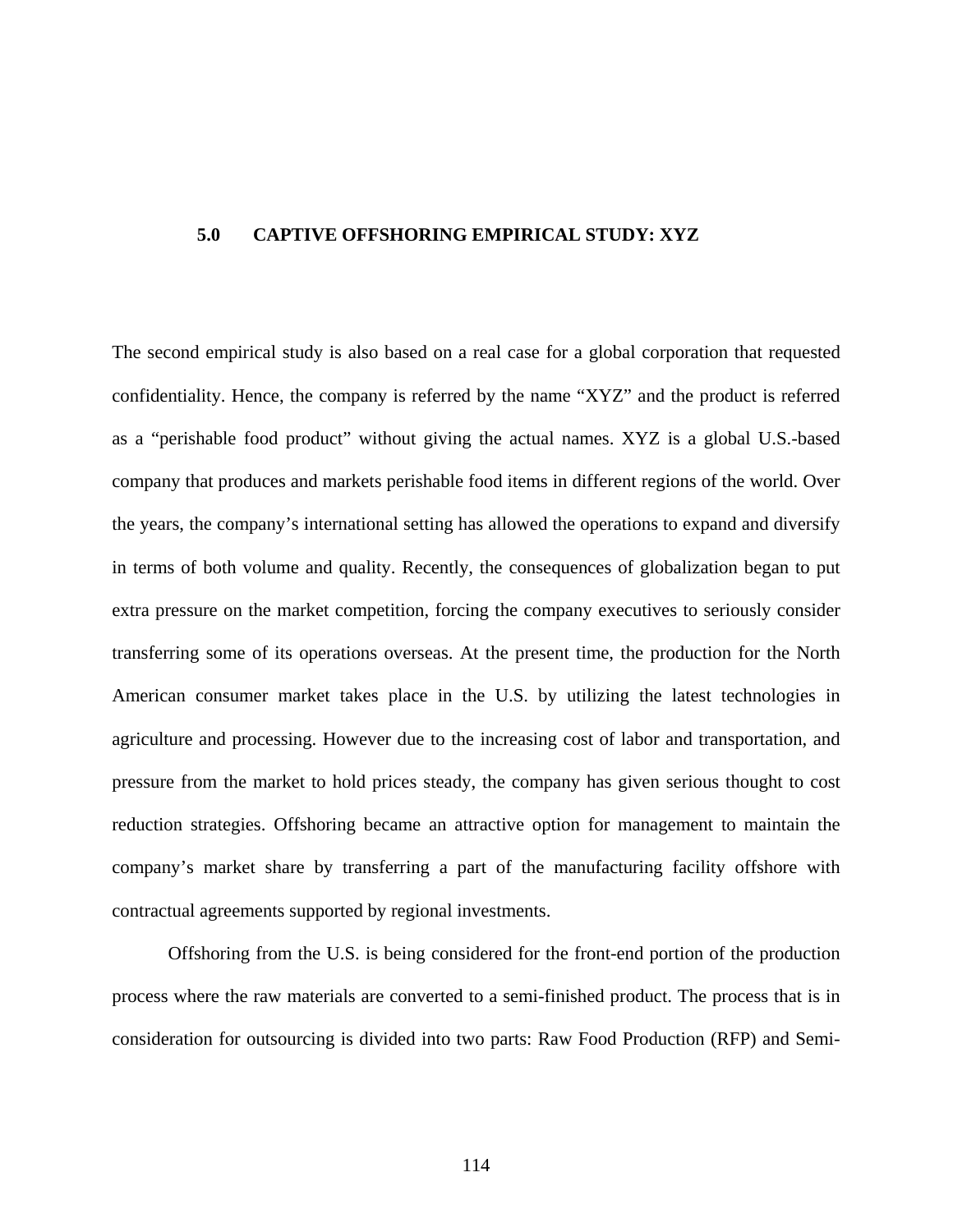<span id="page-128-0"></span>finished Food Production (SFP). [Figure 5-1](#page-128-0) depicts a representation of the front end process that is in consideration for offshoring.



**Figure 5-1.** Representative Process Flow - XYZ

There are four alternative offshore locations (whose names are not disclosed to maintain confidentiality). The countries are referred with the regional names; remaining in-house in the U.S. is also included as an alternative to incorporate the decision of whether or not to outsource. The alternatives are:

- 1. Outsource the process to an Asian location
- 2. Outsource the process to a Middle Eastern location
- 3. Outsource the processes to an Eastern European location
- 4. Outsource the process to a South American location
- 5. Remain in the U.S.

Since the quality of a perishable food product is important, offshore outsourcing with a subcontractor is not an option. Instead, investment will be made (possibly with a third party venture) in the region and the semi-finished product processed at the destination will be directly imported to facilities in the U.S. and Western Europe where the product will be further processed and sold under the company's brand name.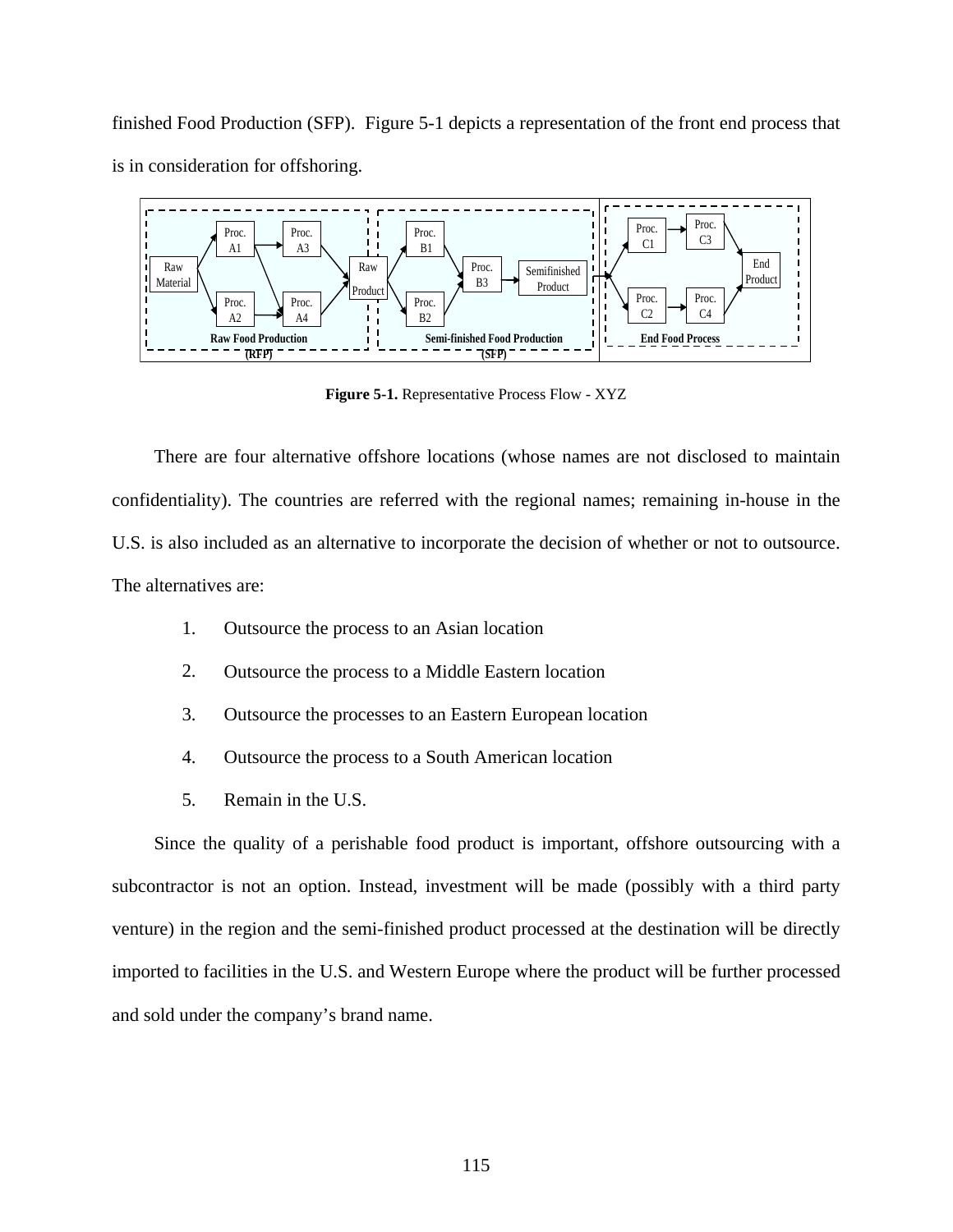### **5.1 COST ANALYSIS**

Cost of production plays a major role in assessing alternatives for offshoring. In most of the global supplier and location selection cases, costs are evaluated on the basis of price quotes that are typically provided by vendors. This technique may be fairly accurate for consumer items whose production will not require a capital investment. However, it is not recommended for long term offshoring practices that require considerable investment because the analyses based on these values, may be biased not only due to the vendor's willingness to increase profit margins, but also because of the possibility that the computational tools that the vendor uses in the calculation of product costs may not be sufficiently accurate enough. Most vendors would prefer escalating the depreciation rates, thereby augmenting the overhead, which will result in an overestimation of product costs. As in the case of XYZ, the offshoring process may not be done through a contractual agreement and in such cases it is not correct to base the decision on vendor quotes, as these quotes may be for lower quality products and may not reflect the real costs that will be incurred. A more dependable and consistent way for cost assessment is analyzing the alternatives by calculating the associated product costs through a set of tools based on the actual core parameters, such as labor wages and inflation rates that can be obtained from objective data sources. From this standpoint, Activity Based Costing (ABC) is a valuable methodology that can appropriately be utilized for an unbiased offshoring decision.

## **5.1.1 The Activity Based Costing Technique**

Product costs can be divided into two major groups: direct and indirect costs. Direct labor (DL) and direct material (DM) costs are considered to be the direct costs, i.e., costs that can be traced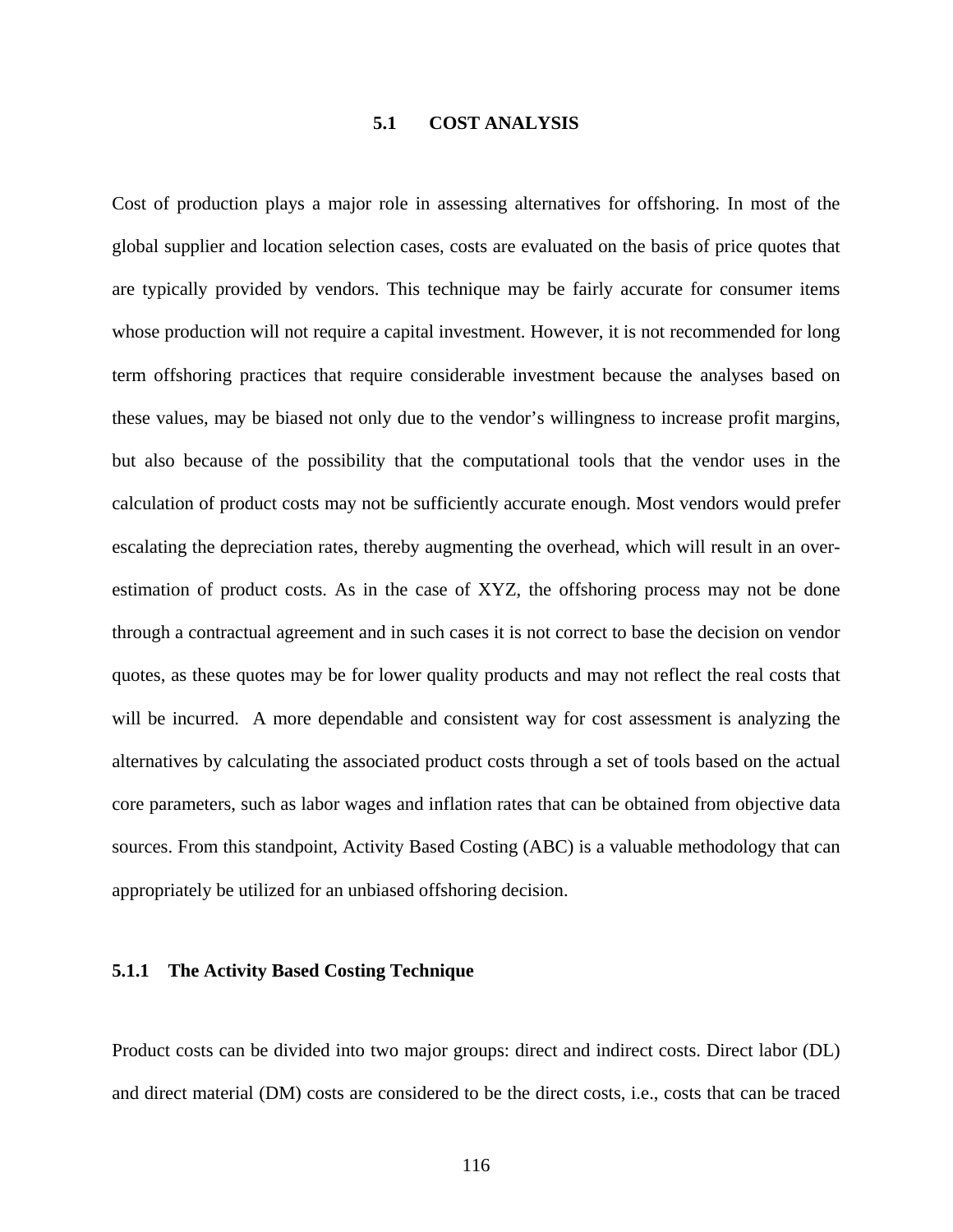directly to the product or process. The remaining costs are grouped as indirect costs such as overhead (OH) costs, making them difficult to trace to the products or processes. It is the significant increase of automation in the manufacturing process (and subsequently the reduction in direct labor) that has led to recognition of the importance of OH costs. Prior methods to allocate OH to products and processes were based on a particular volume-based metric such as DL content and became inappropriate in this new highly automated manufacturing environment. ABC which was first defined by Burns and Kaplan in 1987 [[10](#page-218-0)1] is an alternative method for allocating OH costs to products. ABC not only provides a new method for OH cost allocation, but also encourages accountants and engineers to identify and study the OH cost drivers. ABC is based on three major premises:

- cost objects consume activities,
- activities consume resources, and
- this consumption of resources drives costs.

The five steps of ABC process are:

- 1. identify major cost pools and drivers;
- 2. identify major activities;
- 3. link activities to output;
- 4. develop cost of activities; and
- 5. determine product cost.

A detailed flow chart for implementing ABC is shown in [Figure 5-2](#page-131-0).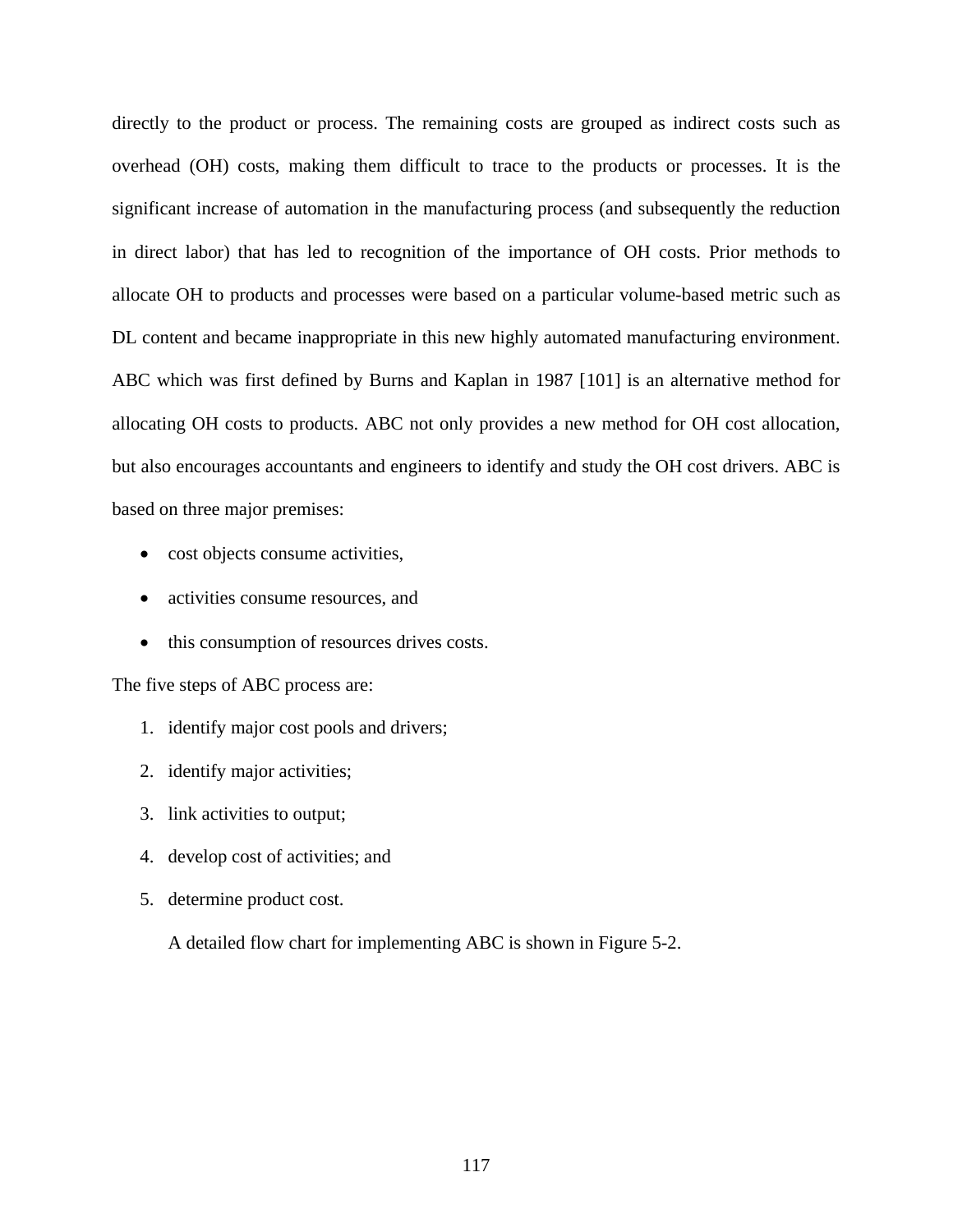<span id="page-131-0"></span>

**Figure 5-2.** Activity Based Costing [[10](#page-218-0)2]

To fully understand product costs, it is best to study these costs across the product life cycle. Life cycle costing (LCC) and ABC can be readily integrated together as a powerful tool to study the product cost accumulation [[10](#page-218-0)3, [1](#page-218-0)04]. In this study, ABC is utilized to estimate production and service costs and the LCC tools are used in formulating the MIP's objective function which minimizes the total cost over the decision horizon of offshoring.

#### **5.1.2 Application of ABC**

The costs are divided into three main groups: Direct Labor, Direct Material, and Overhead. Other fixed costs such as capital investments that cannot be traced to the product are handled separately from the ABC analysis and will be included in the next steps of the decision model. The direct costs are easily traced to the product whereas overhead costs are traced by utilizing the ABC approach.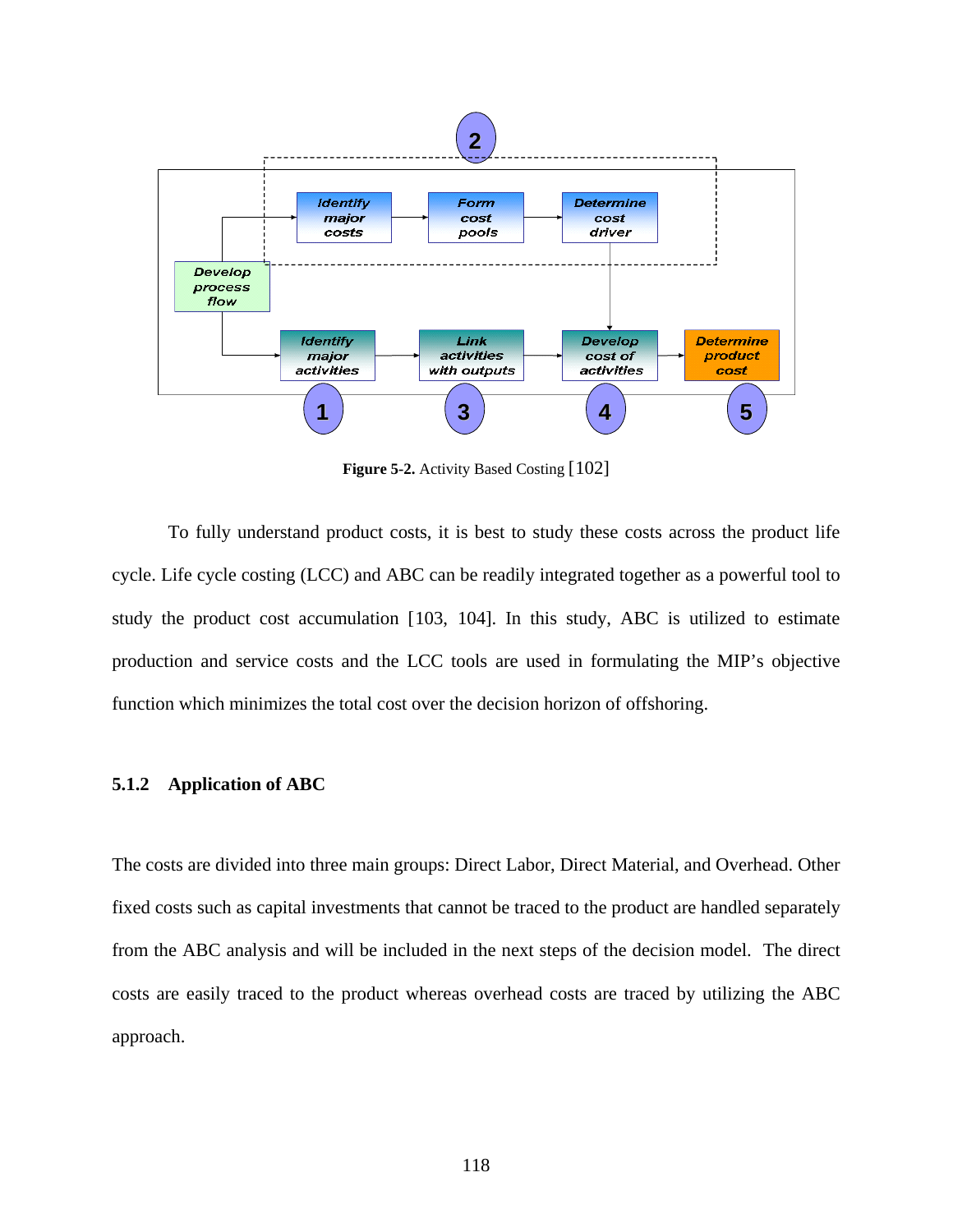## *1- Identify major activities*

In the RFP stage the raw product is produced each season, going through a series of processes: land preparation, pre-fertilization, irrigation, fertilization, seedling, transplantation, weed protection, fumicide application, insecticide application, crop protection, train vines, harvesting and hauling. The raw food product goes through different processing machines during SFP and is converted to a semi-finished product that can be shipped to North America and Western Europe where it will be further processed to the final product. SFP is a mostly automated process that includes: water treatment, sorting, heating, finishing, waste recovery, evaporation, sterilization, filling (packaging) and loading.

In both stages there is a certain order for each activity; e.g., irrigation must be done before seedling and sterilization before packaging. In general, the order of activities does not change but the number of repetitions for a given activity may differ based on the climate and soil conditions. For instance, irrigation times are longer in warmer climates and amounts of pesticides vary based on the disease vulnerabilities. By the same token, the processing practices change depending on the region's economic conditions and technology. In the U.S. and Europe, most of farming is mechanized whereas, in Asia and the Middle East, manual work is more cost effective. Specifically, labor costs are relatively low in Asia and Middle East and when compared with the cost of machine depreciation, manual resources are more profitable. Another reason is the unavailability of modern machines due either to low purchasing power or the lack of expertise. For this analysis, the most cost effective practices are selected for each region and the product costs are estimated based on these "best" practices.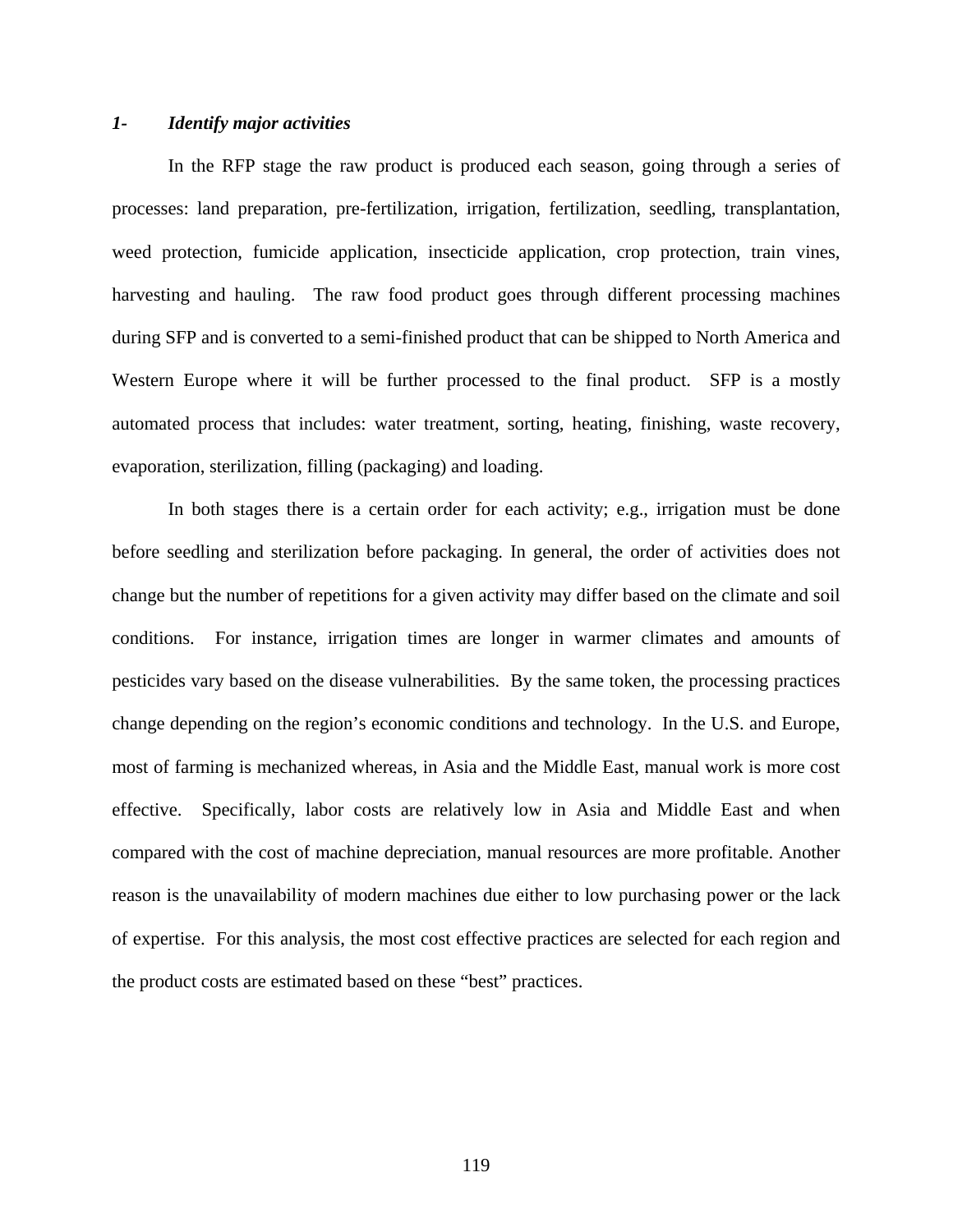### *2- Identify major cost pools and drivers*

 In the ABC analysis, the cost pools and drivers are determined by categorizing the production costs into probable cost pools after a detailed articulation of the processes. RFP costs can be categorized into four pools: land, labor, input and machine expenses. From each cost pool, the cost drivers are determined and overhead rates are derived depending on the relationship between the cost drivers and cost pools. For instance, the driver for the cost pool "land" is the size of the farm and the associated overhead rate is the rent paid for the farm which can be expressed in \$/acre. The overhead rates are based on the region's economic conditions and these differences lead to differentiations in the product cost. The cost drivers corresponding to the cost pools are land size (acre), manual and operator labor hours (hour/acre), input amount (pound/acre) and machine hours (hour/acre), respectively. Although land is a fixed expense, it is traced to the product by considering the amount of production per unit of land.

In SFP, the cost pools are: raw material, labor, energy, package, maintenance and repair and fixed expenses. Although the fixed expenses in the RFP stage are traced to the product, the fixed expenses in SFP stage such as capital investment are not traced to the product. This is because in SFP stage products are shipped outside unlike the RFP stage where products are directly transferred to processing. Consequently, tax rates become a part of the cost calculation, and fixed expenses in the SFP stage are included in the cost objective by adjusting it with the tax rate percentages. Therefore, fixed expenses are excluded from the ABC analysis but are put into the decision model built in the next stage. The cost drivers corresponding to the cost pools are: raw material amount (tons), manual and operator labor time (hours/ton), energy usage (gallon or kWh / ton), package capacity (tons/package) and throughput (tons/year).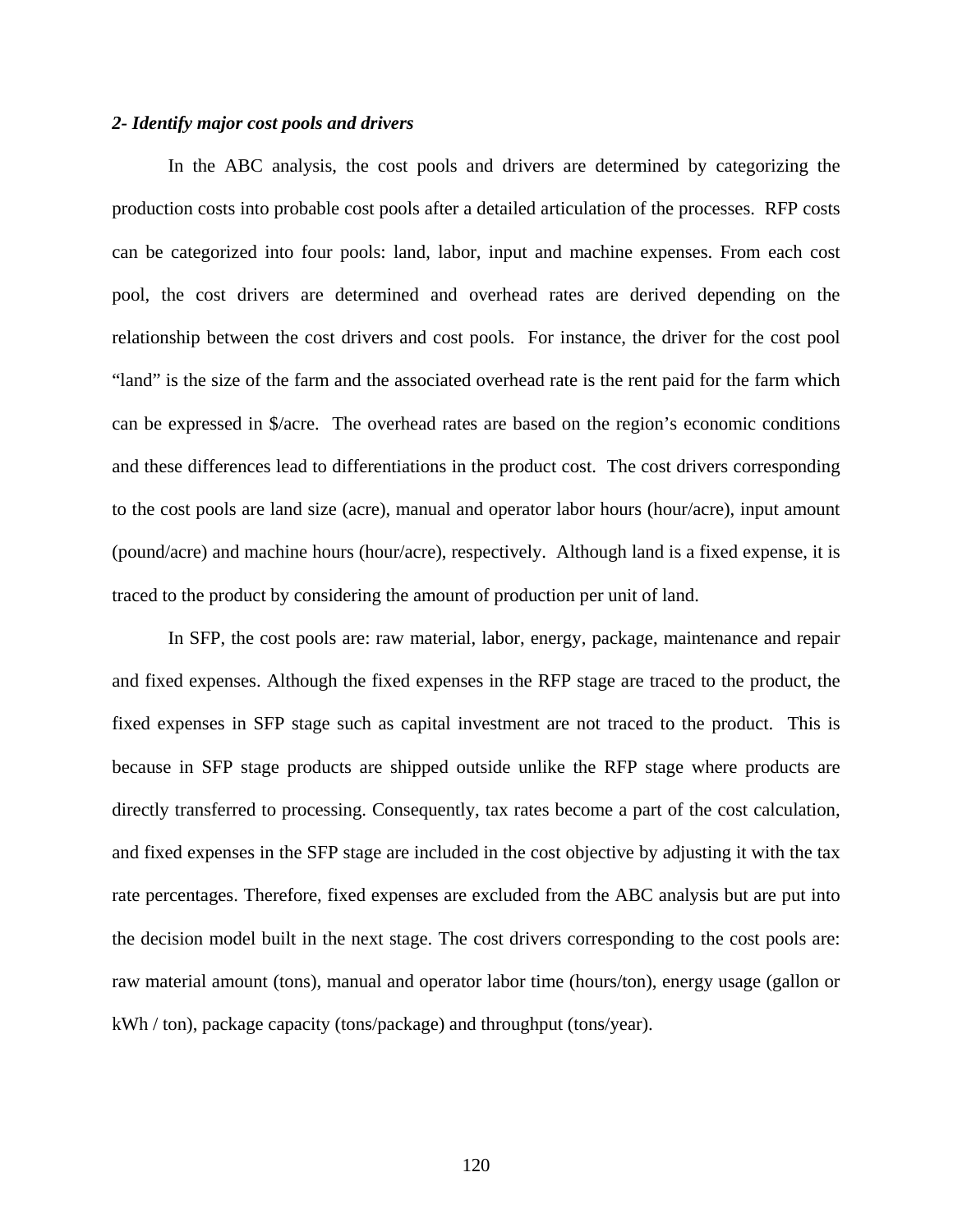#### *3- Link activities to output*

The activities are linked to the output by determining the amount of time and material each activity consumes for processing one ton of product. As an example, in the U.S., prefertilization is done by machines and the average duration to prepare an acre of land is about 2.15 hours. In Asia, 22.5 machine (with less technology) hours and 48 man hours are needed to prefertilize one acre of land. The output is linked to the activity by dividing the hours/acre ratio by the yield (tons/acre) which gives the amount of time spent to produce a ton of product (hours/ton). For processing machines, the cost of product is traced by determining the usage capacities (hours/ton). The overhead costs are very high for these types of automation dependent operations. The utilization of these machines is taken into consideration in order to allocate energy, water and other overhead costs to the product. For activities involving material input, the link to the output is determined by the amount of material the activity consumes for the specific work. The link for activities such as loading and packaging are determined according to the average loading times and package capacities.

### *4- Develop cost of activities*

Activity costs are developed in two steps. First, the costs are calculated by evaluating the cost components based on the activity-output relationship and the overhead rates. Direct costs are calculated by multiplying the time/output ratios with \$/time amounts. Indirect costs such as the depreciation of farm equipment and utility expenses are allocated based on their consumption by the activities. Depreciation is included in the ABC analysis of the RFP stage but excluded from the ABC analysis of SFP stage. The reason is that the RFP stage is outsourced to a third party vendor which will set the price of the product by adding depreciation costs whereas the SFP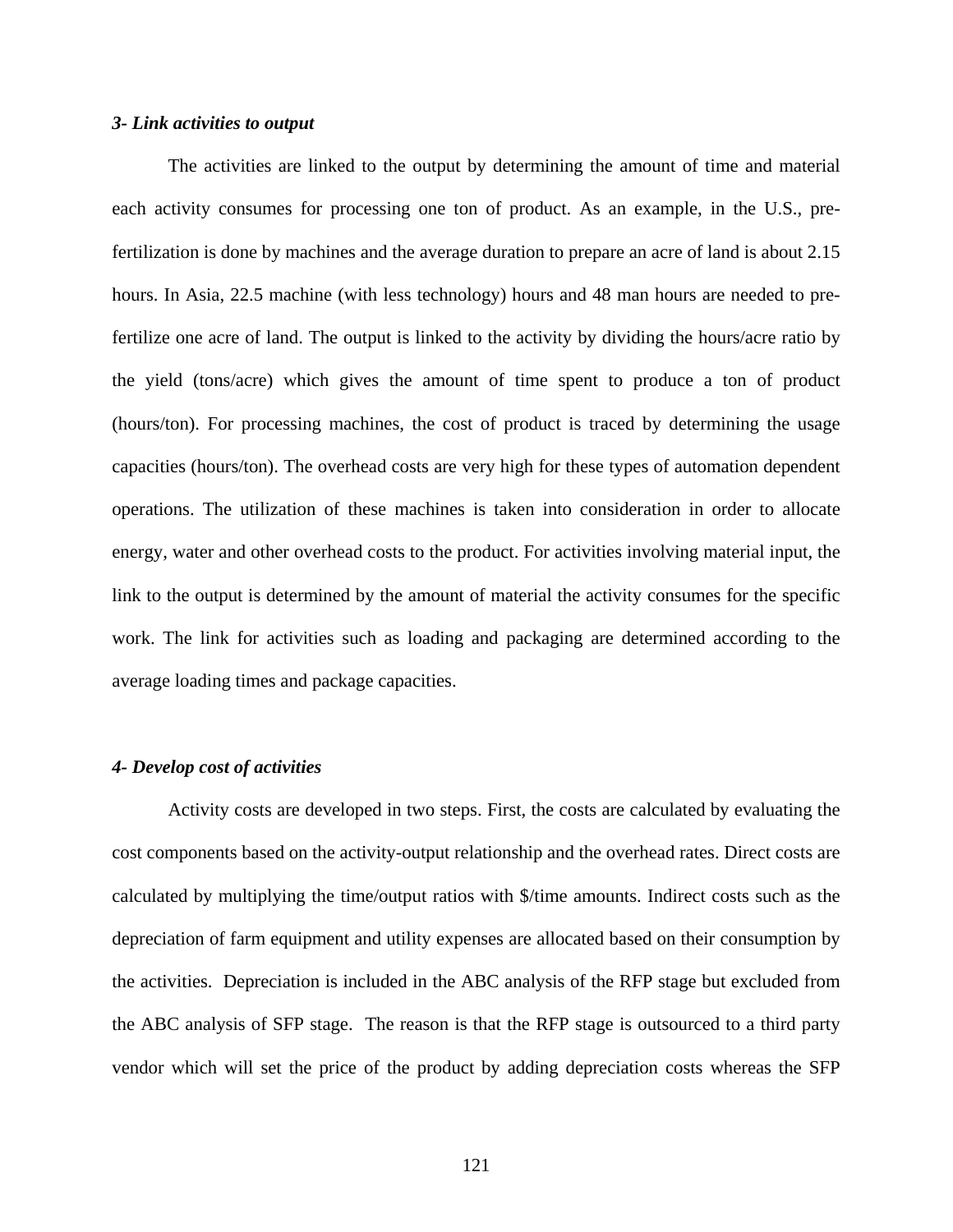stage will be transferred offshore and the costs should be calculated more precisely for tax purposes. Thus, depreciation is allocated to product costs in RFP stage, but considered as a fixed cost in the SFP stage.

The depreciation life of equipment in the RFP stage is assumed to be five years and salvage values are considered based on the market value of second hand equipment. Capital Recovery is calculated by using

$$
CRF \text{ (capital recovery factor)} = \frac{r}{(1 - (1 + r)^{-T})}
$$
\n<sup>(5-1)</sup>

$$
CR = ((P-SV) \times CRF) + SV \times r,
$$
\n
$$
(5-2)
$$

where *r* represents interest rate, *T* represents depreciation life, *P* represents price and *SV* represents the salvage value. The capital recovery is traced to the activity by the amount of time the equipment is used.

In the second step, the costs are adjusted by using the conversion rates such as concentration percentages and process weight ratios. As mentioned before, yield is used in the RFP stage to trace the cost of farming activities to the product. In the SFP stage shrinkage and evaporation occur as the product goes through processing machines and the weight of the product decreases with each subsequent process. For example, during the heating and finishing processes, water is evaporated from the product; therefore a ton of product entering the machine comes out concentrated and, hence, weighing less than a ton. Throughout the calculations the variable costs are adjusted to the cost of the final product by considering the ratios of input/output at each machine. Conversion ratios are different for each country depending on the concentration level of the harvested food and the production efficiency of the machines used.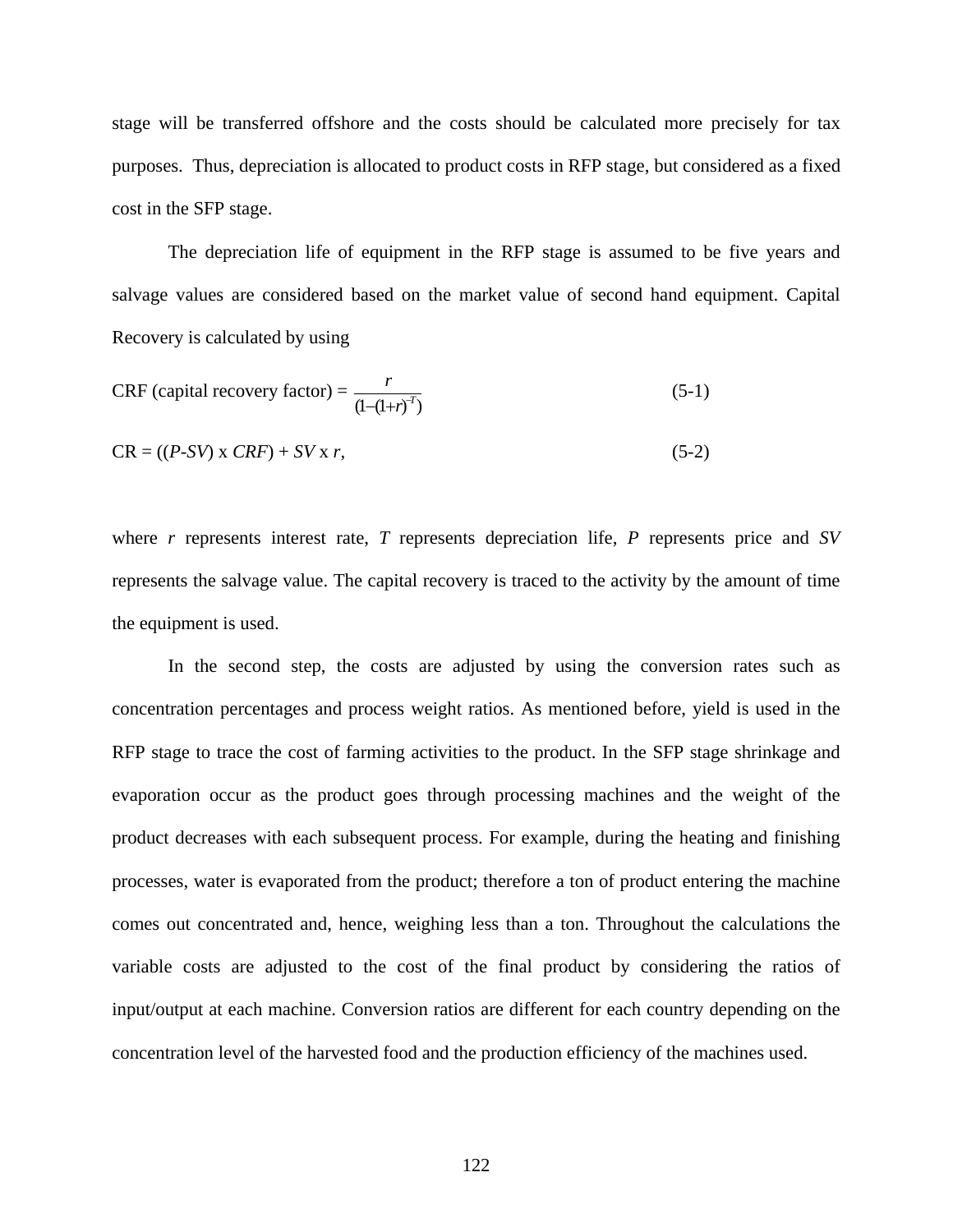#### *5- Determine cost of product*

Finally, costs of activities are added together to determine the overall cost of the product. A number of factors are taken into consideration in cost calculations. One of the factors that affect the allocation of asset costs is the scale of the farm that a single producer owns. For example, depreciation rates for farming equipment in Asia and the Middle East are much higher than in the U.S. and Europe because the farm equipment is owned by individuals with small farms.

The feasibility of practices is assessed with respect to the economical and social constraints in each region. The SFP stage is mostly automated everywhere in the world because processes require sterilization and therefore are machine intensive. Conversely, almost all of the activities in the RFP stage can be performed both manually and mechanically. For instance harvesting can be done both manually by hand picking and mechanically by using harvesting equipment. In developing countries, agriculture is done mostly manually because the farms are often owned by individual people who do not have purchasing power to afford mechanical devices. Moreover, the labor wages are so low that it is more cost effective to utilize manual work instead of mechanical work. In contrast, farms in the U.S. and Europe are cultivated by large companies which operate large acres of area. In this case, the mechanical practices are more efficient since the machine expenses can be distributed over a larger amount of product. In this study, costs associated with each activity in each region are evaluated for two scenarios: manual work and machine intensive work. Then, the least costly practice is selected and used for calculating the overall product cost in the region. For instance, for Asia the harvesting cost is calculated for both manual and mechanical work. Since the cost of performing the job manually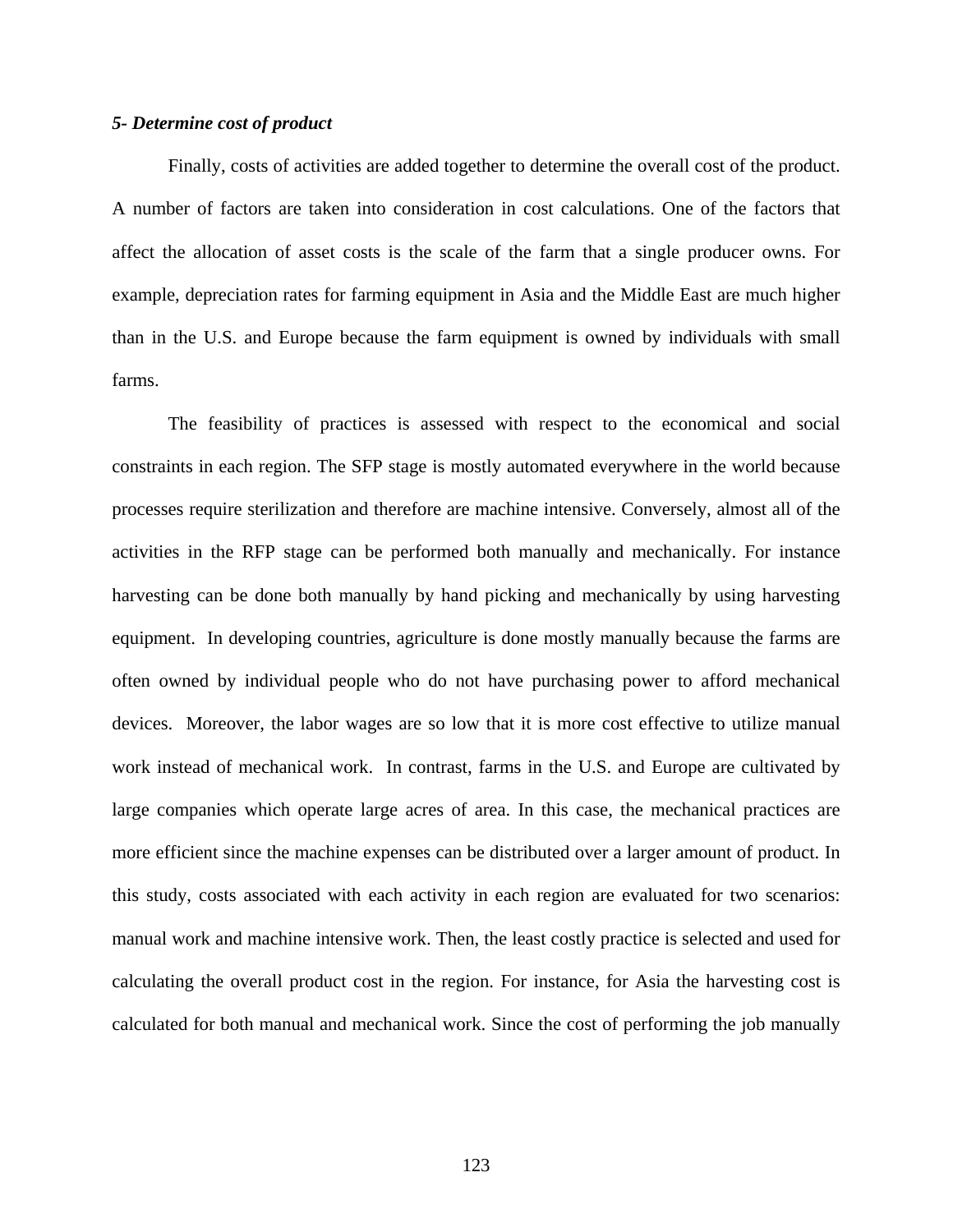is less than mechanical harvesting, manual harvesting is selected as the best practice and the cost for manual harvesting is considered in the analysis.

Another factor that needs to be considered for the cost calculations is the yield and quality of the harvested products. Climate and soil conditions affect the productivity of farms as well as the product's quality which is represented by the ratio of solid to liquid in the product. The more solid the product has, the better its productivity. So, even if production in a specific area is less costly for some regions, poor productivity can result in higher costs.

### **5.1.3 Illustration**

[Table 5-1](#page-138-0) shows the activity based costing calculations for the RFP stage in Eastern Europe. The data for cost drivers such as fertilizer prices, hourly wages and land rents are collected from public and corporate databases [[10](#page-218-0)5]. Consumption of resources is calculated based on agricultural publications, corporate knowledge and the countries' productivity conditions (labor and soil productivity). Costs for each activity are calculated by multiplying the amount of consumed resource by the cost driver. As mentioned before, the operator and manual labor as well as the machine operation times are determined by selecting the best practices (the least costly methods) for each operation. For Eastern Europe the best practice for all of the activities is found to be an automation intensive operation. Calculations for consumed resources and cost drivers are explained in the next section.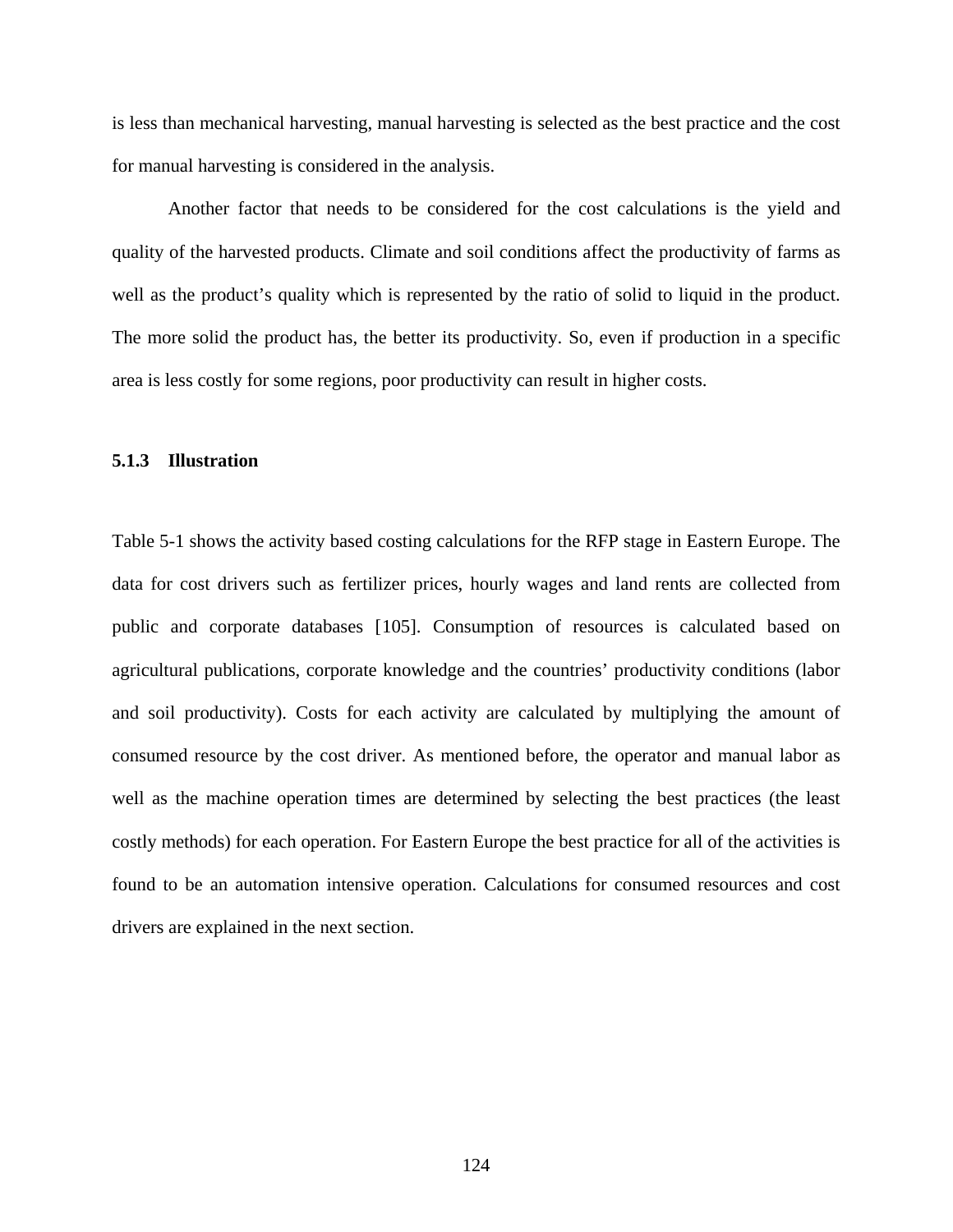<span id="page-138-0"></span>

| Cost        | Cost                    | Cost          |            | Cons.  |            |         |         |
|-------------|-------------------------|---------------|------------|--------|------------|---------|---------|
| <b>Pool</b> | Comp.                   | <b>Driver</b> | Unit       | Res.   | Unit       | Cost    | Unit    |
| Land        | <b>Land Rent</b>        | \$150         | USD/acre   | 0.0238 | acre/ton   | \$3.57  | USD/ton |
|             | Land                    | \$44.12       | USD/acre   | 0.0238 | acre/ton   | \$1.05  | USD/ton |
|             | Overhead                |               |            |        |            |         |         |
| Labor       | Operator                | \$4.00        | USD/hour   | 0.244  | hour/ton   | \$0.97  | USD/ton |
|             | Labor                   |               |            |        |            |         |         |
|             | Manual                  | \$3.00        | USD/hour   | 0.822  | hour/ton   | \$2.47  | USD/ton |
|             | Labor                   |               |            |        |            |         |         |
| Input       | Pre-                    | \$0.12        | USD/gallon | 4.28   | gallon/ton | \$0.51  | USD/ton |
|             | fertilizer              |               |            |        |            |         |         |
|             | Water                   | \$7.50        | USD/acin   | 0.72   | acin/ton   | \$5.40  | USD/ton |
|             | Seed                    | \$2.65        | USD/thou.  | 0.45   | thou./ton  | \$1.19  | USD/ton |
|             | Fertilizer              | \$0.39        | USD/ton    | 1.26   | pound/ton  | \$0.49  | USD/ton |
|             | Herbicide               | \$68.22       | USD/ounce  | 0.05   | ounce/ton  | \$3.57  | USD/ton |
|             | Fumicide                | \$0.44        | USD/gallon | 0.93   | gallon/ton | \$0.41  | USD/ton |
|             | Insecticide             | \$4.39        | USD/pound  | 0.34   | pound/ton  | \$1.48  | USD/ton |
|             | Protectant              | \$0.26        | USD/pound  | 0.48   | pound/ton  | \$0.12  | USD/ton |
| Mach.       | Land                    | \$18.93       | USD/hour   | 0.05   | hour/ton   | \$0.96  | USD/ton |
| Over-       | Preparation             |               |            |        |            |         |         |
| head        | Pre-                    | \$43.41       | USD/hour   | 0.003  | hour/ton   | \$0.14  | USD/ton |
|             | fertilization           |               |            |        |            |         |         |
|             | Irrigation              | \$8.59        | USD/hour   | 0.06   | hour/ton   | \$0.51  | USD/ton |
|             | Pipe Setup              |               |            |        |            |         |         |
|             | Irrigation              | \$0.10        | USD/acin   | 0.72   | acin/ton   | \$0.07  | USD/ton |
|             | Pipe                    |               |            |        |            |         |         |
|             | Operation<br>Fertiliza- | \$7.04        | USD/hour   | 0.005  | hour/ton   | \$0.04  | USD/ton |
|             | tion                    |               |            |        |            |         |         |
|             | Transplanta             | \$5.62        | USD/hour   | 0.01   | hour/ton   | \$0.05  | USD/ton |
|             | tion                    |               |            |        |            |         |         |
|             | Weed                    | \$6.59        | USD/hour   | 0.031  | hour/ton   | \$0.20  | USD/ton |
|             | Protection              |               |            |        |            |         |         |
|             | Fumicide                | \$11.00       | USD/acre   | 0.0238 | acre/ton   | \$0.26  | USD/ton |
|             | Application             |               |            |        |            |         |         |
|             | Insecticide             | \$12.00       | USD/acre   | 0.0238 | acre/ton   | \$0.29  | USD/ton |
|             | Application             |               |            |        |            |         |         |
|             | Crop                    | \$2.00        | USD/acre   | 0.0238 | acre/ton   | \$0.05  | USD/ton |
|             | Protection              |               |            |        |            |         |         |
|             | Train                   | \$4.69        | USD/hour   | 0.005  | hour/ton   | \$0.03  | USD/ton |
|             | Vines                   |               |            |        |            |         |         |
|             | Harvesting              | \$199.35      | USD/hour   | 0.0226 | hour/ton   | \$4.51  | USD/ton |
|             | Hauling                 | \$59.63       | USD/hour   | 0.0226 | hour/ton   | \$1.35  | USD/ton |
| Profit      |                         |               |            |        |            |         |         |
| $(10\%)$    |                         |               |            |        |            | \$2.97  |         |
| Total       |                         |               |            |        |            | \$32.66 | USD/ton |

**Table 5-1.** ABC Calculations for E.Europe (RFP state)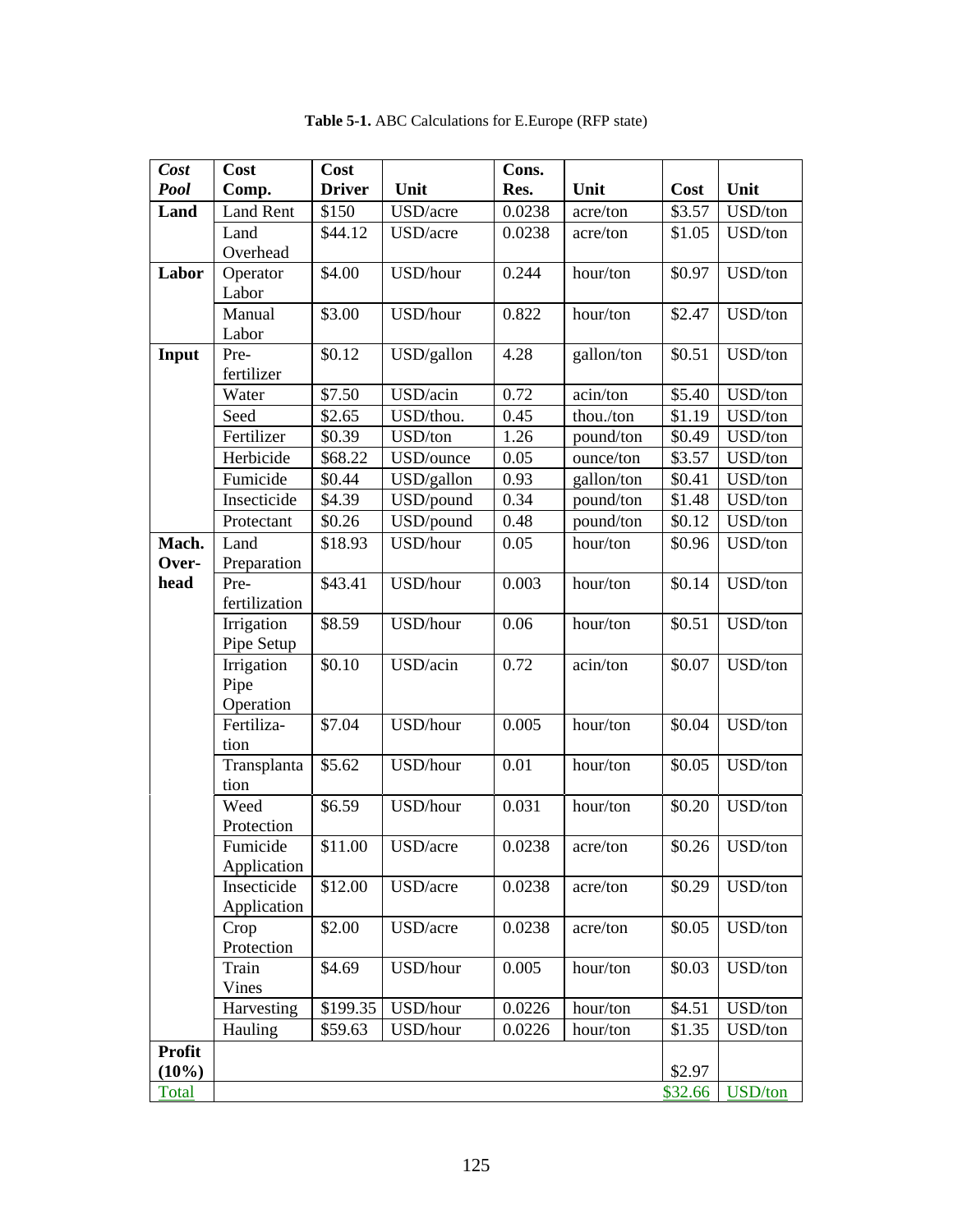# **1- Land and Overhead:**

## *i) Land Rent*

- Cost driver: Land rent is 150 USD/acre.
- Consumed resource: The production yield (which depends on soil and climate conditions) is estimated to be 42 tons/acre. Therefore the consumed resource for a ton of product is 0.0238 acre/ton.

## *ii) Land Overhead*

- Cost driver: Land overhead includes insurance and assessment costs. Insurance is estimated to be 27.30 USD/Acre and average assessment cost is 16.80 USD/ton. According to the yield, consumed resource is .0238 acre/ton.
- Consumed resource: As described above, the consumed resource for a ton of product is 0.0238 acre/ton.

### **2- Labor***:*

### *i) Operator Labor*

- Cost driver: The hourly wage for an operator is 4.00 USD/hour.
- Consumed resource: Operator labor is needed for the activities: land preparation, prefertilization, irrigation, fertilization, transplantation, weed protection, fumicide application, insecticide application, crop protection, train vines, harvesting and hauling. The duration for an operator to complete a job is calculated by summing all operation times of all the machines used for that activity. An example: pre-fertilization requires the utilization of machines: a subsoiler, a ditcher, a triplane, two discs and a mulcher. Their operation durations are 0.61, 0.15, 0.24, 0.32 and 0.2 hour/acre respectively. The total is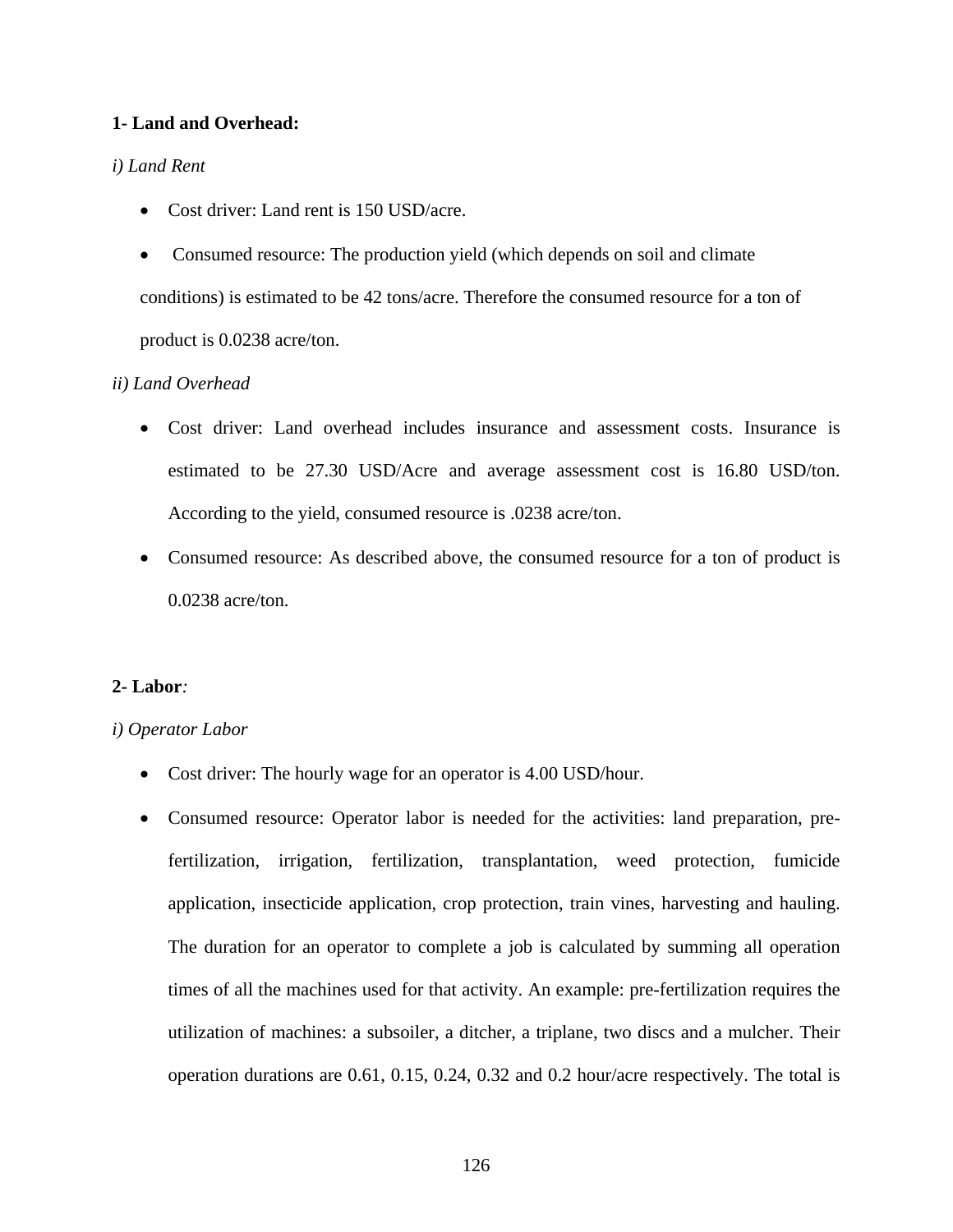1.72 hours/acre. With 25% setup time added, the total pre-fertilization operator duration is estimated to be 2.15 hours/acre. The same calculations are performed for each activity. The total amount of time needed for an operator to complete an acre is 10.24 hours. Since 0.0238 acre is needed for a ton of product, the consumed resource is determined as (10.25  $x(0.0238) = 0.244$  hours/ton.

#### *ii) Manual Labor*

- Cost driver: The hourly wage for manual labor is 3.00 USD/hour.
- Consumed resource: Manual labor is needed for transplanting, weed protection, harvesting and hauling. The total amount of time needed for a worker to manually complete an acre is 34.56 hours. Since 0.0238 acre is needed for a ton of product, the cost driver is determined as  $(34.56 \times 0.0238) = 0.822$  hours/ton. The manual labor times are calculated based on the productivity of a man working on a farm. An example: for manual labor eight men can pre-fertilize an acre of soil in six hours. Thus, 48 hours of manual work is needed to pre-fertilize an acre. Since automation is used in Eastern Europe, there is no manual work for pre-fertilization.

## **3- Input:**

- Cost driver: There is a variety of input materials: pre-fertilizer, water, seed, fertilizer, herbicide, fumicide, insecticide and protectant. Prices and the amounts needed for an acre of land are identified.
- Consumed resource: The consumed amounts per acre are converted to per ton by considering the yield of the farm. An example: the pre-fertilizer price is 0.12 USD/gallon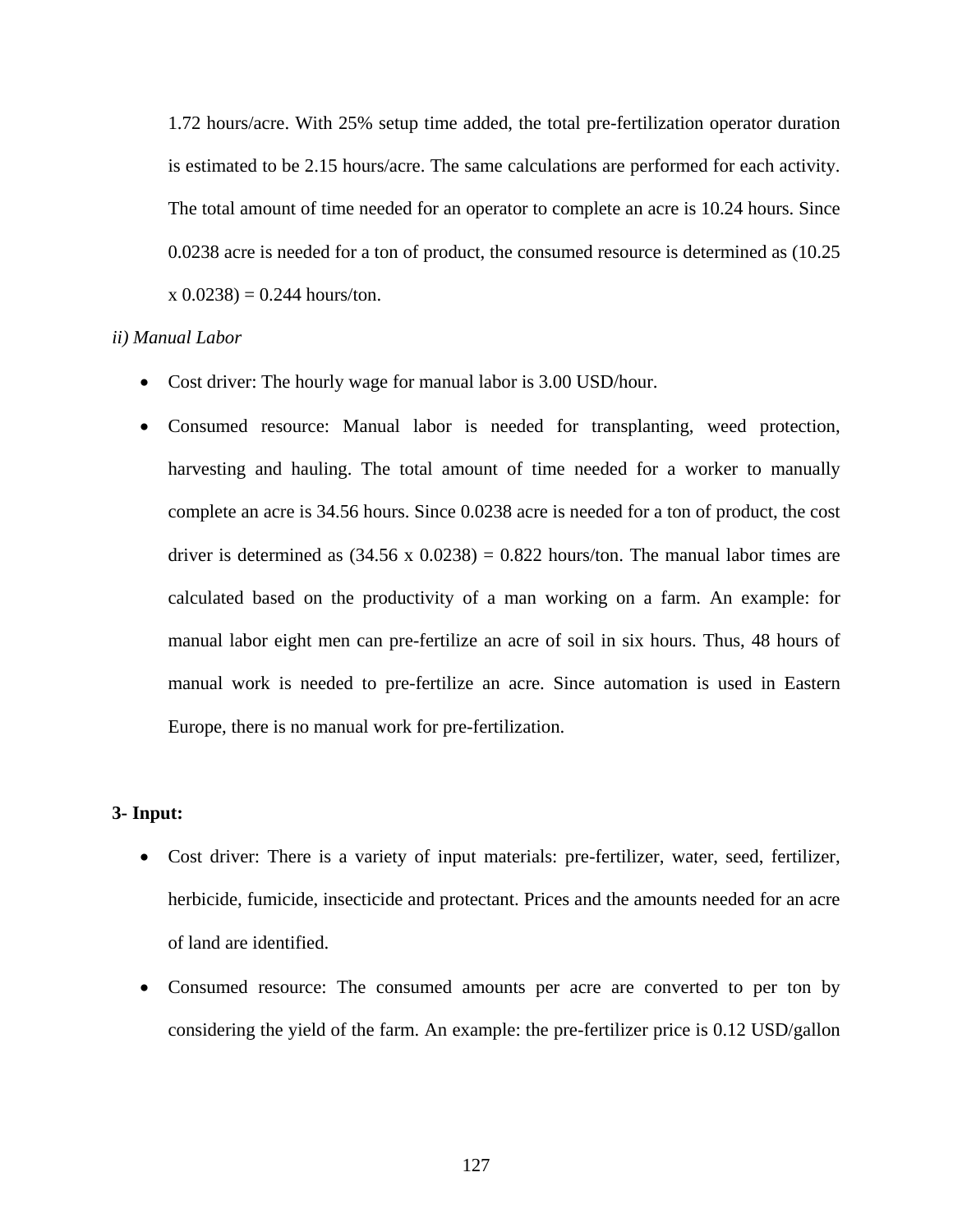and 180 gallons of pre-fertilizer are needed for an acre of soil. Therefore, (180 x 0.0238) = 4.28 gallons are consumed per ton of product produced.

### **4- Machine Overhead:**

- Cost driver: The cost drivers for the machine overhead are calculated by including depreciation, repair and setup costs, fuel, lube, insurance and tax expenses of each machine operated. An example: in pre-fertilization, the subsoiler's capital recovery is calculated to be 3,981 USD/year. Insurance is 84.60 USD/year and taxes are 127.80 USD/year. The insurance and taxes are calculated by taking a fixed percentage of the capital recovery [[10](#page-218-0)6]. Estimating that the machine will be used for 366 hours (calculated from the farm size) per year, the sum of capital depreciated, insurance and taxes per hour is calculated to be 11.46 USD/hour. Adding the fuel, lube, set-up and repair costs, and the total is 18.91 USD/hour. The same calculations are performed for every machine utilized in the process. Then the weighted average of hourly costs of all of the machines is calculated to determine the average hourly cost for the whole activity. An example: The usage of subsoiler for pre-fertilization is 0.61. The ratio is determined for other machines and the weighted average is calculated as:  $[(0.61 \times 18.91) + (0.15 \times 10.04) + (0.24 \times 10.04)]$  $15.91$ ) + (0.34 x 26.42) + (0.2 x 9.81) ] / 1.72 = 18.93 USD/hour.
- Consumed resource: Consumed resource for each activity is calculated by summing up the machine operation times involved in the activity. An example: pre-fertilization requires the utilization of machines: a subsoiler, a ditcher, a triplane, two discs and a mulcher. Their operation durations are 0.61, 0.15, 0.24, 0.34 and 0.2 hours/acre respectively. Adding 25% setup time, the total operation duration is calculated to be 2.15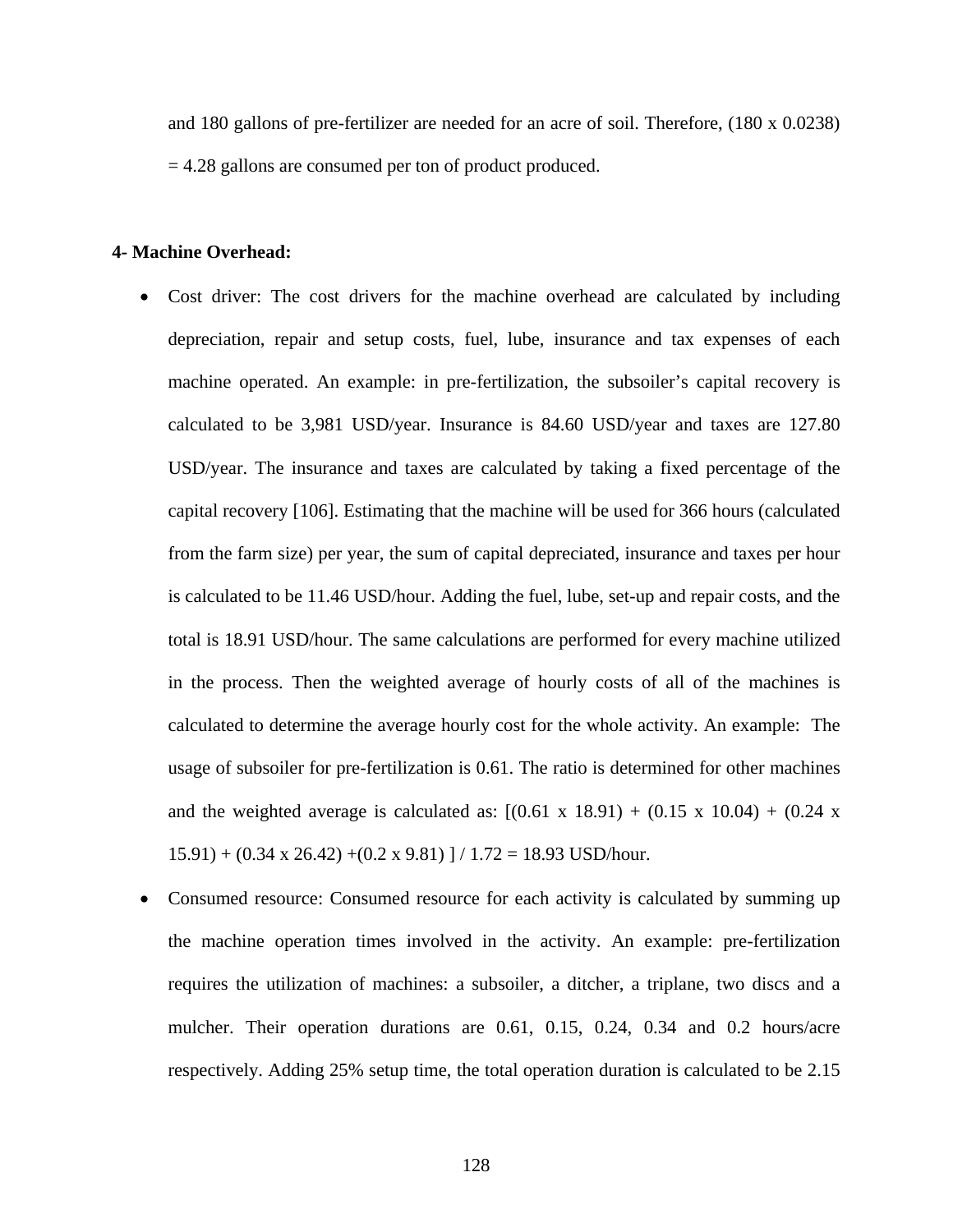<span id="page-142-0"></span>hours/acre. Considering the yield of 0.0238 acre/ton,  $(2.15 \times 0.0238) = 0.05$  hours/ton is the total consumed resource for pre-fertilization.

[Table 5-2](#page-142-0) shows the activity based costing calculations for the SFP stage in Eastern

Europe. The SFP stage is mostly automation intensive, thus the best practice is the same for all countries.

| Cost            | Cost             | Cost          | Unit             | Cons.  | Unit         | Alloc.   | Unit    |
|-----------------|------------------|---------------|------------------|--------|--------------|----------|---------|
| Pool            | <b>Component</b> | <b>Driver</b> |                  | Res.   |              | Cost     |         |
| Raw             | Raw Food         | \$32.66       | $USD/ton*$       | 6.30   | Ton*/ton     | \$205.80 | USD/ton |
| <b>Material</b> | Product          |               |                  |        |              |          |         |
|                 | Package          | \$35.10       | USD/pack.        | 0.76   | pack./ton    | \$26.63  | USD/ton |
| <b>Direct</b>   | Grading          | \$5.00        | USD/hour         | 0.105  | hour/ton     | \$0.53   | USD/ton |
| Labor           |                  |               |                  |        |              |          |         |
|                 | Conveying        | \$5.00        | USD/hour         | 0.105  | hour/ton     | \$0.52   | USD/ton |
|                 | Sorting          | \$5.00        | USD/hour         | 0.126  | hour/ton     | \$0.63   | USD/ton |
|                 | Filling          | \$5.00        | USD/hour         | 0.0125 | hour/ton     | \$0.06   | USD/ton |
|                 | Loading          | \$5.00        | USD/hour         | 0.05   | hour/ton     | \$0.25   | USD/ton |
| <b>Energy</b>   | Water            | \$0.58        | $\text{USD/m}^3$ | 3.59   | $M^{3/}$ ton | \$2.08   | USD/ton |
|                 | Treatment        |               |                  |        |              |          |         |
|                 | Heating          | \$0.026       | USD/kWh          | 552.58 | kWh/ton      | \$14.37  | USD/ton |
|                 | Finishing        | \$0.026       | USD/kWh          | 0.82   | kWh/ton      | \$0.02   | USD/ton |
|                 | Waste            | \$0.026       | USD/kWh          | 60.49  | kWh/ton      | \$1.57   | USD/ton |
|                 | Recovery         |               |                  |        |              |          |         |
|                 | Evaporation      | \$0.026       | USD/kWh          | 320.29 | kWh/ton      | \$8.33   | USD/ton |
|                 | Sterilization    | \$0.026       | USD/kWh          | 36     | kWh/ton      | \$0.93   | USD/ton |
| Maint.          | Labor            | \$5.00        | USD/hour         | 0.2316 | hour/ton     | \$1.16   | USD/ton |
| <b>Repair</b>   |                  |               |                  |        |              |          |         |
|                 | Operation        | \$49.00       | USD/hour         | 0.0945 | hour/ton     | \$4.63   | USD/ton |
| <b>TOTAL</b>    |                  |               |                  |        |              | \$267.50 | USD/ton |

**Table 5-2.** ABC Calculations for E.Europe (SFP stage)

 *ton\* is used for the raw product, whereas Ton indicates the weight of end product.*

# **1- Raw Material:**

## *i) Raw Food Product*

• Cost driver: The raw food product costs are taken from the results of the ABC analysis of the RFP stage. In Eastern Europe the cost of raw product with the addition of 10% profit for the farmer, is 32.66 USD/ton.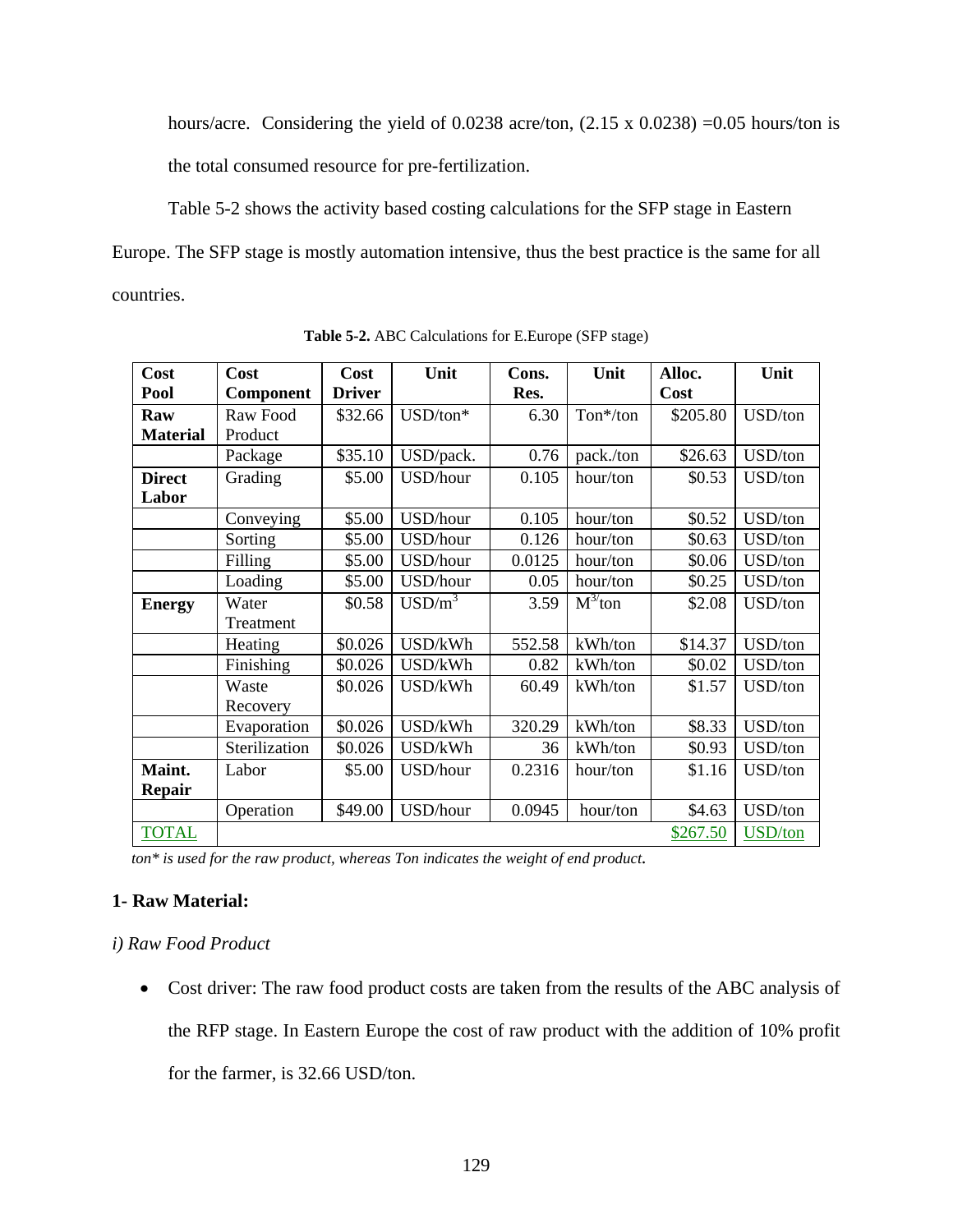• Consumed resource: During processing, the raw product loses water, leaving concentrated solid as the end product. As a result, 15.87% weight of the raw input yields in the end. Thus  $(1/0.1587) = 6.3$  tons of raw product is needed to get 1 ton of end product.

#### *ii) Packaging*

The end product is sterilized and packed into large containers that can store the food production while transported to overseas.

- Cost driver: The package cost is 35.10 USD/package.
- Consumed resource: Each package can be filled with 1.32 tons of end product. Thus the consumed package resource is  $(1/1.32) = 0.75$  packages/ton.

# **2- Direct Labor:**

- Cost driver: The hourly wage for an employee working in a processing plant is estimated to be 5.00 USD/hour.
- Consumed resource: The amount of time required for each activity is calculated based on the duration of each operation. The durations are adjusted to the amount of the end product by considering the amount of product lost through each machine. An example: in sorting, a worker monitors the raw material as they go through a belt to see if there is any damaged or unripe product; 50 tons of product can be sorted by a person in an hour. Thus the consumed time is 0.02 hours/ton of raw product. There is a yield of 15.87% and also 1% of the raw product is lost during sorting. Therefore the consumed time is (0.02 x  $0.1587 \times 0.99$  = 0.126 hours/ton of end product.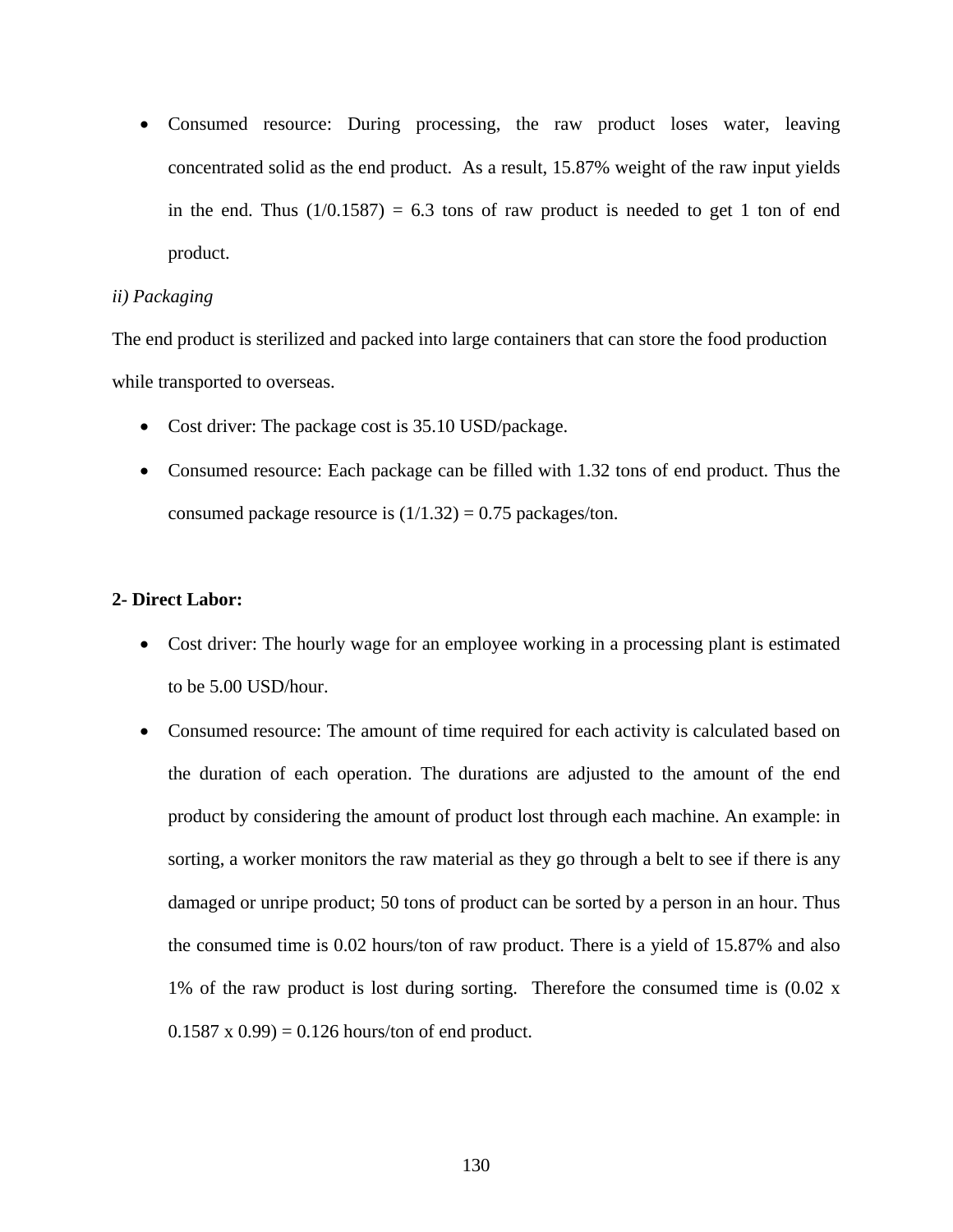### **3- Energy:**

### *i) Electricity*

- Cost driver: Electricity costs are calculated by determining the price in each region.
- Consumed resource: The amount of electricity consumed by each machine depends on the operations. An example: for the evaporation process, 84% of the raw material weight which consists of water is evaporated to get the concentrated product. The product enters the process at 74 degrees Celsius temperature. In order for water to evaporate, enough energy must be used to raise the temperature to 100 Celsius and then convert liquid to vapor. The specific heat of water is 4.184 kJ/kg.C. Thus  $(4.184 \times 1000 \times (100-74)) =$ 108.78 megaJoules (MJ) of energy is consumed to raise the temperature to 100 Celsius. To evaporate 84% of it,  $(334.72 \times 1000) = 334.72 \text{ MJ}$  of energy is consumed (to make vapor from one ton of water). The sum is 443.50 MJ which is converted to 123.19 kWh. Since there is a recovery factor of 50%, a total of  $(123.19 \times 0.50 \times 0.84) = 51.66$  kWh of energy is consumed for each ton of raw product entering the evaporation process. The end product yield is 16%, so the energy needed is adjusted to the end product by dividing it by 0.16. As a result, 320.29 kWh energy is consumed for each ton of end product produced.

*ii) Water* 

• Cost driver: Water is listed in the energy category rather than an input, because it is consumed for washing the product. The price of water used for processing is 0.58  $\text{USD/m}^3$ .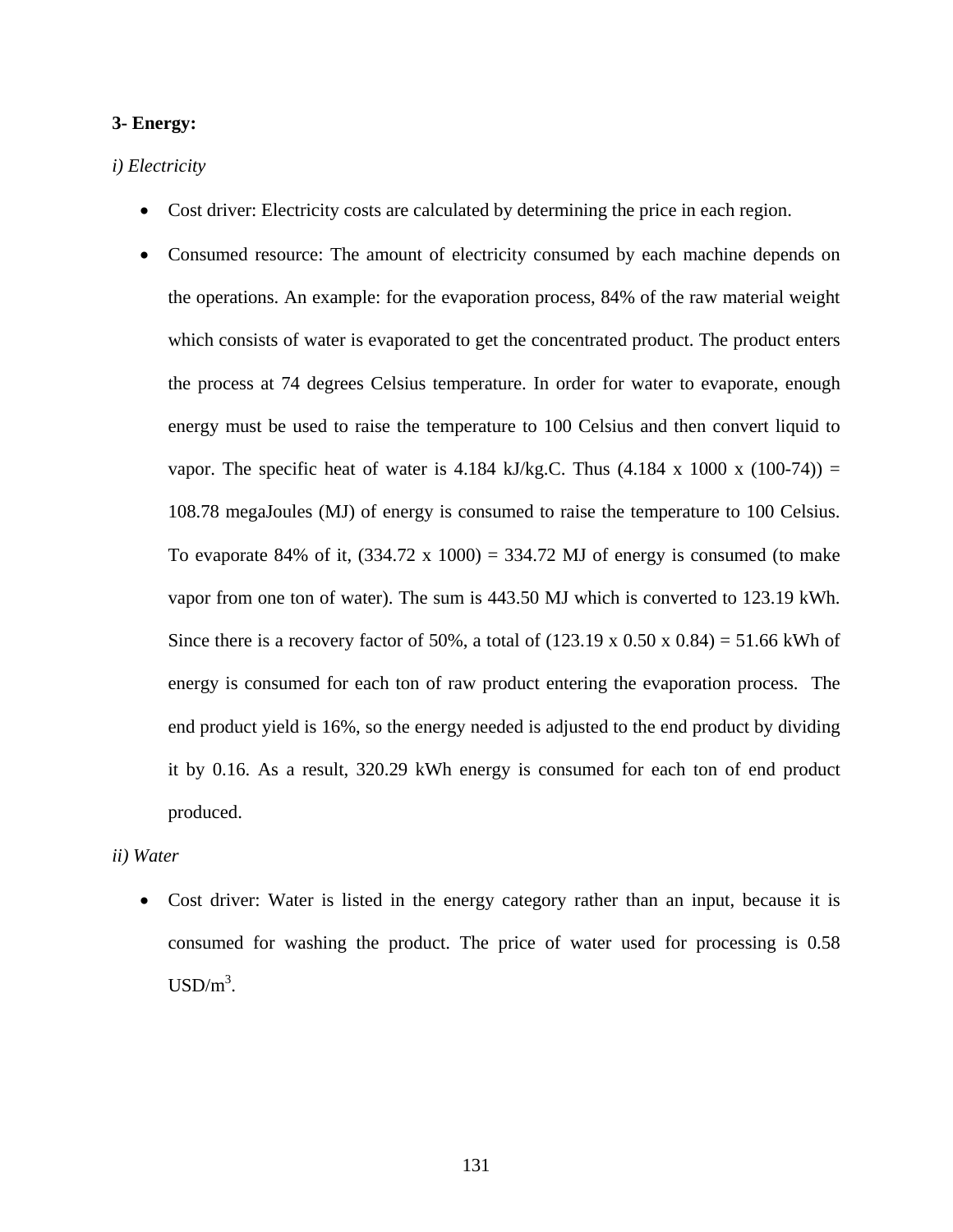• Consumed resource:  $0.57 \text{ m}^3$  water are used to wash a ton of entering product; 6.3 tons of raw product is needed to get one ton of end product. Thus,  $(0.57 \times 6.3)$  3.59 m<sup>3</sup> water is consumed for one ton of product.

### **4- Maintenance and Repair:**

### *i) Labor*

- Cost driver: The hourly operator wage rate is 15 USD.
- Consumed resource: Data from an existing plant indicates that labor cost for maintenance and repair is 75,000 USD/machine for a plant working 85 days per year with a capacity of 400 ton/hour full shift. The amount of product processed in this plant is calculated to be (85 x 24 x 400) = 816,000 tons with a yield of (816,000 x 0.1587) = 129,507 tons of end product. Thus,  $(75,000 / 15) = 5,000$  hours of labor is used to produce 129,509 tons.  $(5,000 / 129,507) = 0.0386$  hour/ton is needed for maintenance and repair. There are six machines; therefore total of  $(0.0386 \times 6) = 0.2316$  hour/ton is consumed.

# *ii) Operation*

- Cost driver: Operation cost for maintenance and repair is recorded as 100,000 USD/machine for the same plant which operates  $(85 \times 24) = 2,040$  machine hours per year. Thus the cost per machine hour is 49 USD.
- Consumed resource: Since 2,040 hours per machine per year is needed to produce 129,507 tons of end product  $(2,040 / 129,507) = 0.016$  hours is consumed for a ton of end product. There are six machines, so  $(0.016 \times 6) = 0.0945$  machine hours per ton is consumed. The outcome of the ABC analysis for all of the regions is summarized in [Table 5-3](#page-146-0).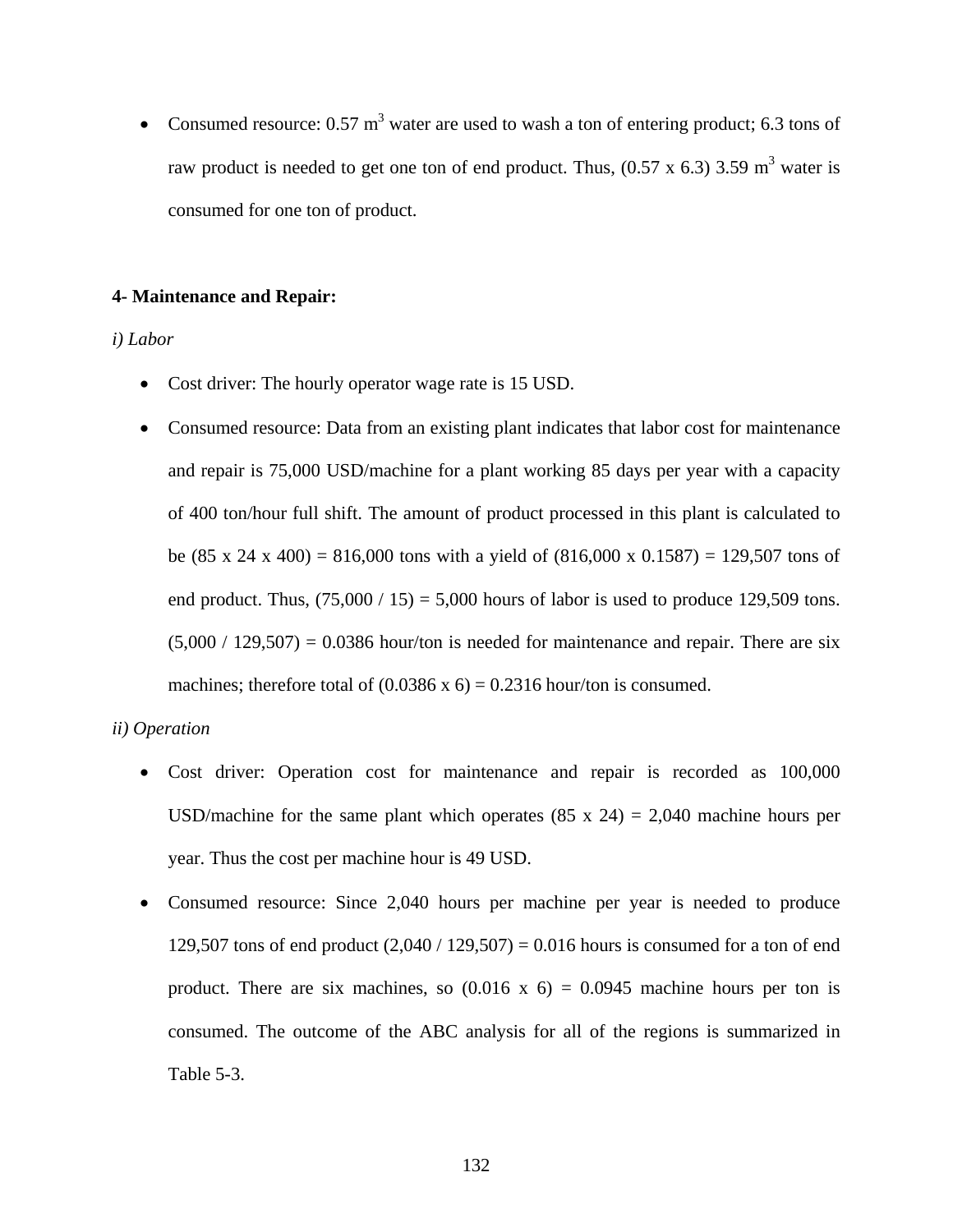<span id="page-146-0"></span>

| <b>RFP</b>                | U.S.        | <b>M.East</b> | Asia         | <b>S.America</b>        | <b>E.Europe</b> |
|---------------------------|-------------|---------------|--------------|-------------------------|-----------------|
| Land & Overhead           | \$          | \$            | \$           | \$                      | \$              |
|                           | 4.62        | 3.08          | 2.40         | 3.43                    | 4.62            |
| Labor                     | \$          | \$            | \$           | \$                      | \$              |
|                           | 11.89       | 16.90         | 6.46         | 3.17                    | 3.44            |
| Input                     | \$          | \$            | \$           | \$                      | \$              |
|                           | 13.17       | 6.34          | 6.34         | 9.16                    | 13.17           |
| <b>Machine OE</b>         | \$          | \$            | \$           | \$                      | \$              |
|                           | 7.61        | 1.08          | 1.08         | 7.90                    | 8.45            |
| <b>Profit Margin</b>      | 10%         | 10%           | 10%          | 10%                     | 10%             |
| <b>TOTAL COST</b>         | \$          | \$            | \$           | \$                      | \$              |
|                           | 41.02       | 30.14         | 17.91        | 26.03                   | 32.66           |
| TOTAL COST adj.           | \$258.47    | \$197.85      | \$117.58     | $\frac{1}{2}$<br>164.02 | \$205.80        |
|                           |             |               |              |                         |                 |
| <b>SFP</b>                | U.S         | <b>M.East</b> | Asia         | <b>S.America</b>        | <b>E.Europe</b> |
| <b>Tomato</b>             | \$258.47    | \$197.85      | \$117.58     | \$<br>164.02            | \$205.80        |
| Labor                     | 5.98        | 2.06          | 1.24         | \$                      | 1.99            |
|                           | \$          | \$            | \$           | 1.99                    | \$              |
| <b>Energy</b>             | \$<br>56.14 | \$103.10      | 42.36<br>\$  | \$<br>79.01             | \$<br>27.29     |
| Packaging                 | \$          | \$            | \$           | \$                      | \$              |
|                           | 26.63       | 26.63         | 26.63        | 26.63                   | 26.63           |
| <b>Maintenance/Repair</b> | \$          | \$            | \$           | \$                      | \$              |
|                           | 4.63        | 4.63          | 4.63         | 4.63                    | 4.63            |
| <b>TOTAL COST</b>         | \$356.20    | \$335.43      | 193.14<br>\$ | \$<br>277.45            | \$267.50        |

**Table 5-3.** Estimated Costs per Ton of Semi-finished Product

As a result of the ABC analysis, the decision makers obtain reliable estimates that can be used in assessing multiple location and decision alternatives. Although these values cannot be precise, they can be considered as an effective basis for evaluating the cost differences between regions and further be utilized during the implementation and execution of offshoring. The total cost, as indicated in the last row of [Table 5-3](#page-146-0), gives the total production dependent cost that will employed in the next section where a mathematical model is built to determine an optimal long term offshoring decision.

# **5.2 MATHEMATICAL MODEL FOR XYZ**

As described in Chapter 3, the mathematical formulation of the decision model is expressed as a fixed charge plant location problem which is a mixed integer programming model. The model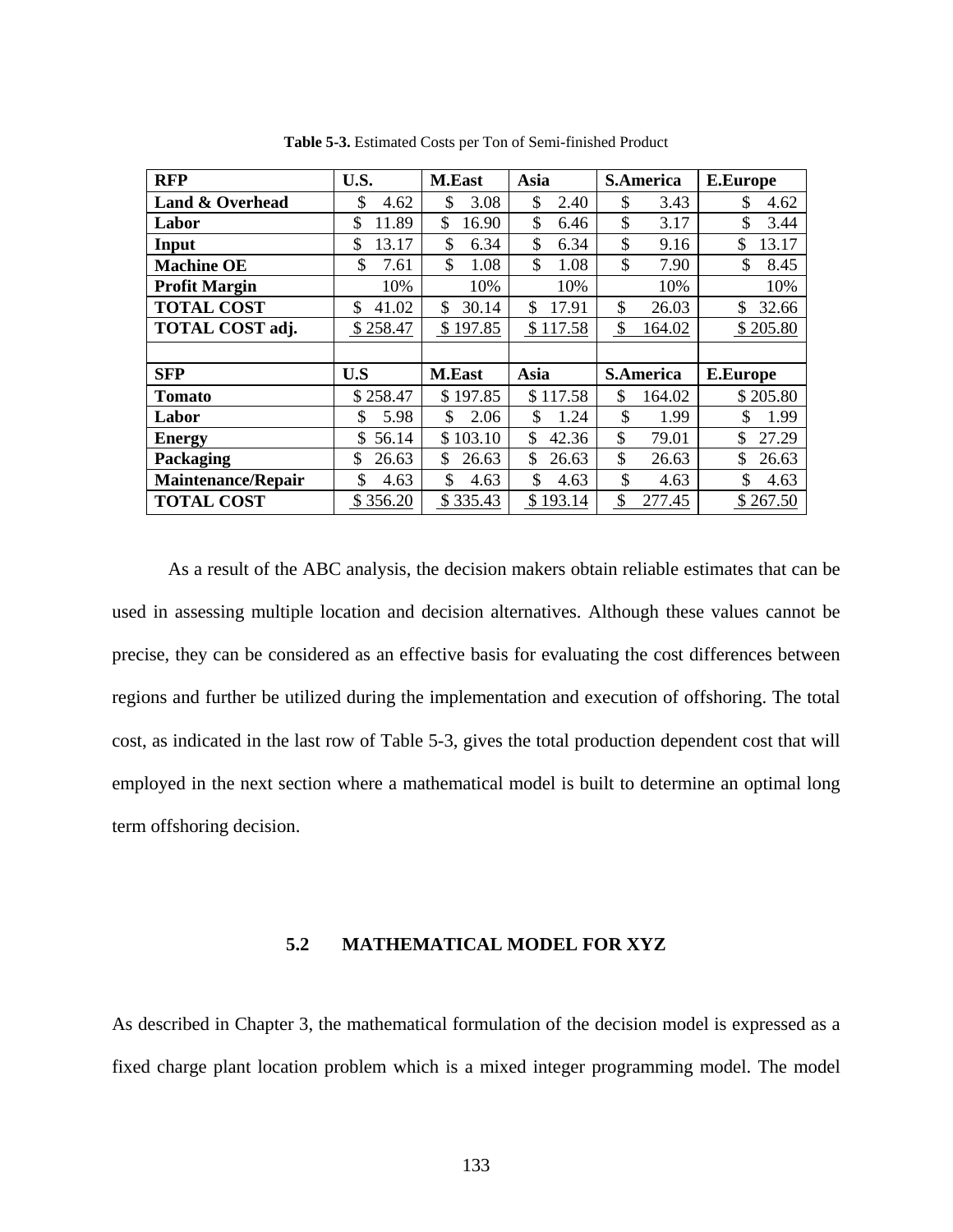combines results from the ABC analysis with other financial and macro-economical data from public sources.

### **5.2.1 Model Formulation**

In many instances, only the costs of alternatives are included in the objective of an economic decision model. However, for an offshoring decision, economic conditions of the countries can have significant impact on cost differences. Therefore, economic indicators such as inflation and exchange rates should be included by calculating the net present value of cost utilizing engineering economics principles. The objective value, representing the net present value of the cost of production/services, is adjusted by incorporating interest inflation, exchange and tax rates into the total cash flow over the offshoring decision's life cycle.

### *Indices:*

- $I = \{ i = 1, 2, \dots \}$  set of possible supply points
- $J = \{ j = 1, 2, \dots \}$  set of demand points

**T:** Time horizon (annually divided:  $t =$  one year) -  $t \in T$  represents a one year period

### *Decision Variables:*

Associated with each alternative there are decision variables:

- $x_{ij}^t$  = total amount of production at location *i* transported to demand location *j* at period *t*.
- $z_i$  = binary variable associated with supply point *i*, equals 1 if there is production and equals 0 if there is no production.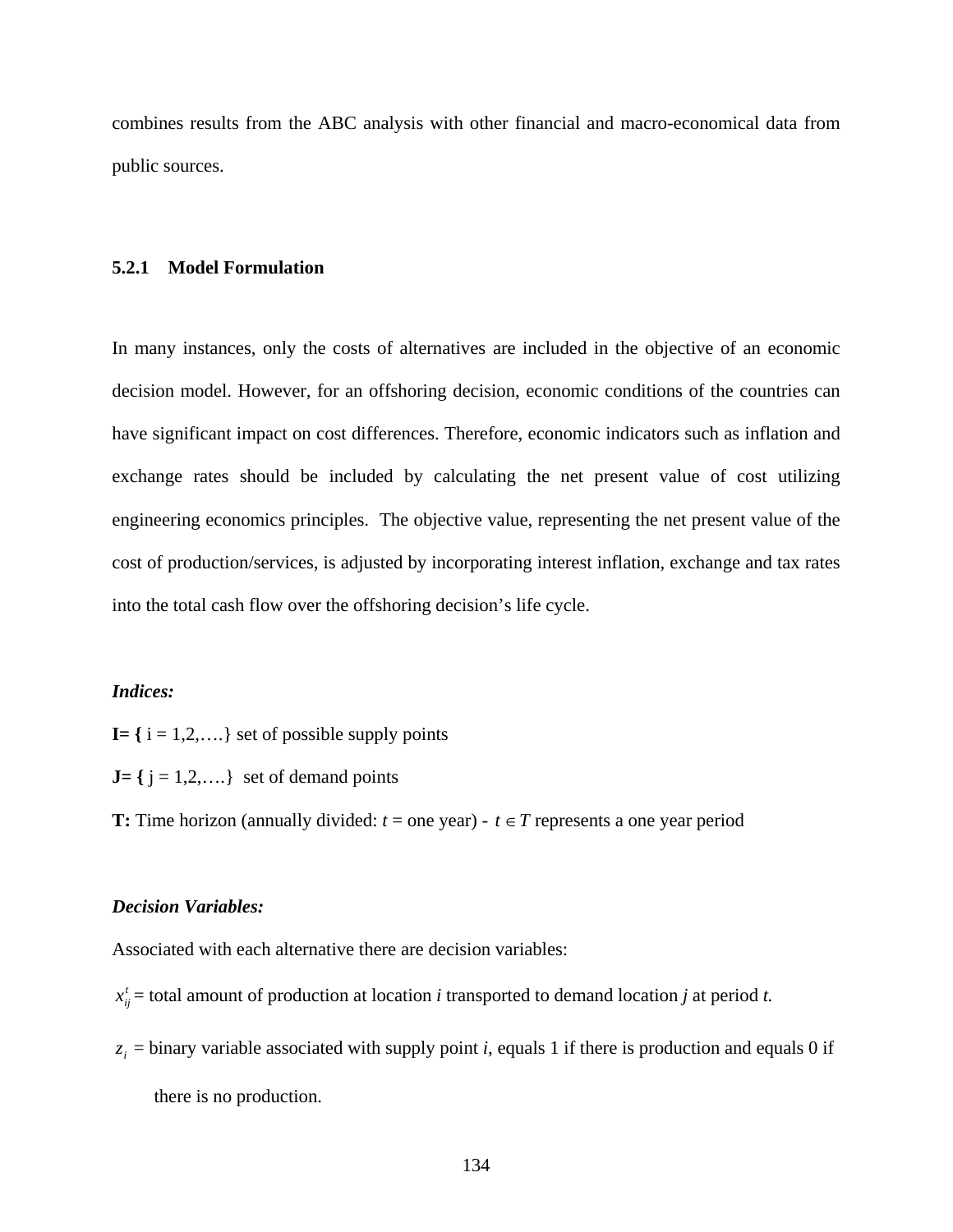### *Assumptions:*

- Once the decision is made and the location is selected, the production at that location is not interrupted for the decision horizon (T).
- The present values of the costs are in USD and remain constant over the decision horizon. The values change as projected based on the interest, inflation and exchange rates.
- The taxes, duty rates and other trade policy variables remain constant over the decision horizon.
- Depreciation is calculated linearly along the decision horizon.
- The transfer price (cost of production added with reasonable rate of return) is assumed to be 10% added to the sum of variable and fixed production costs.
- Corporate taxes paid in the destination country is taken into consideration. Tax calculations in reality should be based on "arm's length" methodology and the existence of double taxation treaties between countries. Arm's length methodology suggests that a corporation should set the transfer price based on market value. The 10% rate of return is assumed to obey this convention.
- Each location qhas a maximum supply capacity determined by the climate and economical conditions of the region.
- The fixed costs (annual fixed expenses and capital) are composed of base portions and incremental portions expressed as a linear function. The fixed costs linearly increase with the incremental rate.
- The duties are calculated based on the sum of transfer price and freight costs. In calculating the duty per item, the fixed expenses are distributed based on the capacity of production.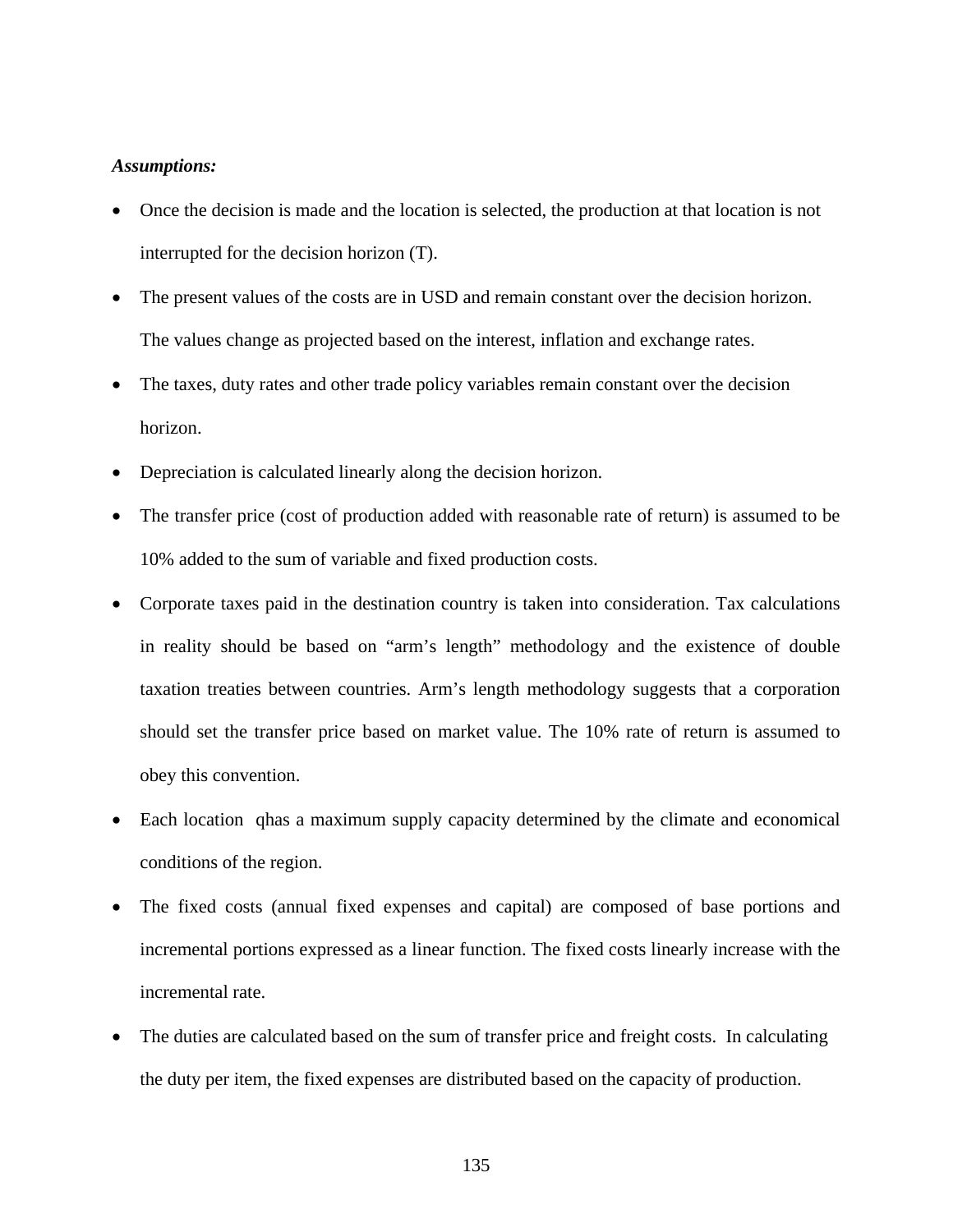Actual duty rate calculations are more complex involving quotes, subsidies and trade agreements between countries.

- The expenses are annualized and calculations are based on discrete cash flow analysis.
- The net present value is calculated with a discount based on the interest rates.

#### *Parameters:*

 $M =$  sufficiently big constant for the binary force constraints (the minimal sufficient constant should be used to prevent any computational inefficiency)

 $D_i^t$  = the total demand in location *j* at year t

- $v_i$  = present variable cost of production/service taken from the results of the ABC analysis
- $s_{ii}$  = present transportation cost from location *i* to location *j* (inbound and outbound)

 $d_{ii}$  = duty rate for products transported from location *i* to location *j* 

 $tx_i$  = marginal corporate tax rate in location *i* 

- $q_i^t$  = the cumulative amount of inflation between times 0 and *t* at location *i*
- $g_i^t$  = forecasted exchange rate between country of location *i* and USD at time *t*
- $e^{t}$  = the cumulative amount of real interest rate between periods 0 and *t* for USD dollars
- 0 *gi* = present exchange rate (Foreign Currency / USD) at location *i*
- $fcc_i$  = base portion of the annual fixed cost at location *i*
- $k_i$  = incremental portion of the annual fixed cost at location *i*
- $tcd_i$  = base portion of the total capital invested (to be depreciated) at location *i*
- $l_i$  = incremental portion of the total capital invested at location *i*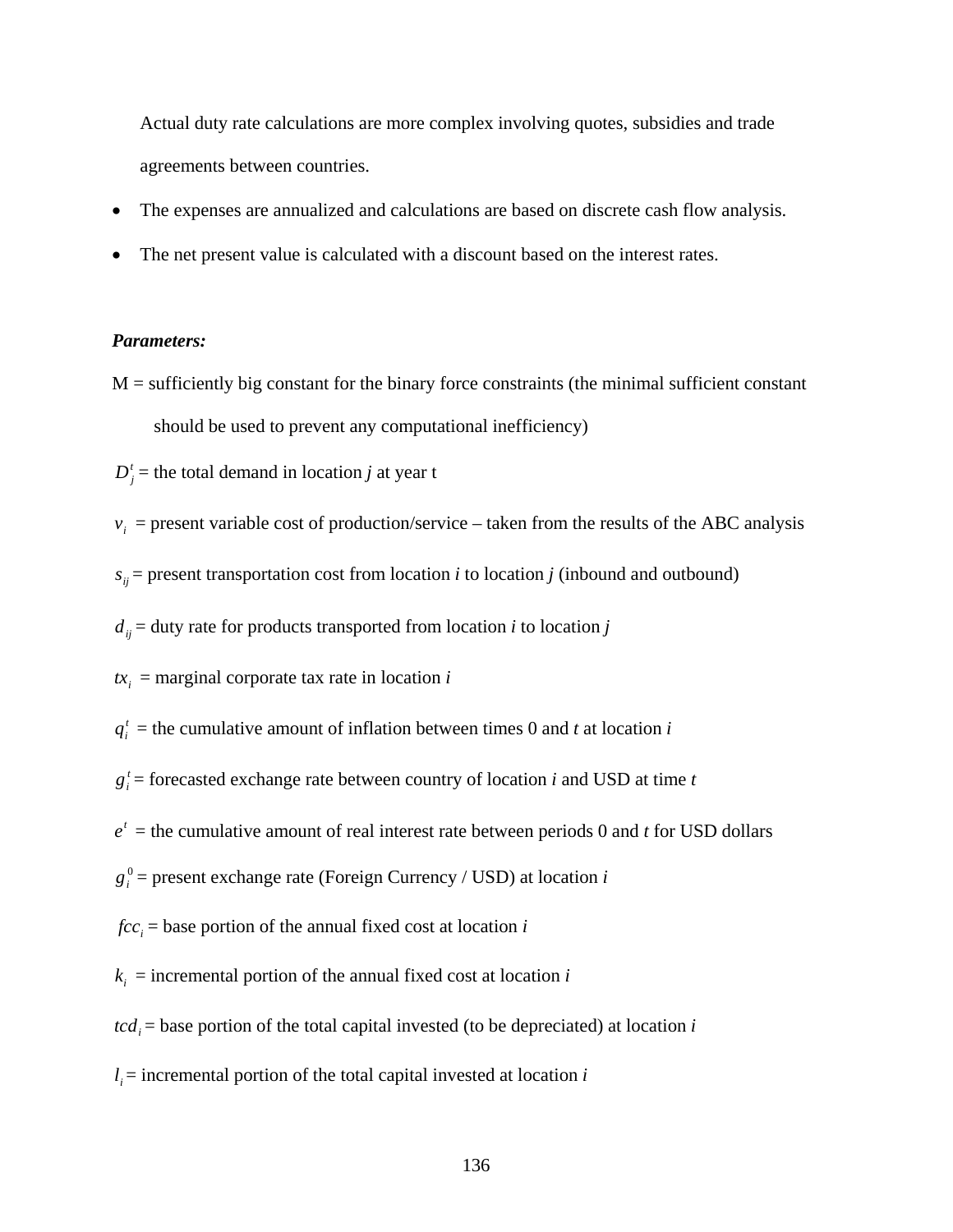$C_i$  = capacity limit at location *i* 

### *Objective Function:*

• *Variable production cost at location i at time t in local currency:*

$$
v_i^t = (1 + q_i^t) g_i^0 v_i \sum_{j \in J} x_{ij}^t \tag{5-3}
$$

Variable cost at time *t* at location *i* in local currency is calculated by first converting the present cost in USD to local currency and then projecting the result to time t by considering the cumulative inflation rate.

• *Annual fixed cost at location i at time t in local currency:* 

$$
\varphi_i^t = \left(1 + q_i^t\right) g_i^0 \left(fcc_i + k_i \sum_{j \in J} x_{ij}^t\right)
$$
\n(5-4)

Annual fixed cost at time *t* at location *i* in local currency is calculated by first converting the present cost in USD to local currency and then projecting the result to time t by considering the cumulative inflation rate.

• *Total investment capital (to be depreciated) in USD:*

$$
\delta_i = tcd_i + l_i \sum_{t \in T} \sum_{j \in J} x_{ij}^t \tag{5-5}
$$

The total capital investment consists of the base investment and the incremental capital increasing with respect to the total production at a location.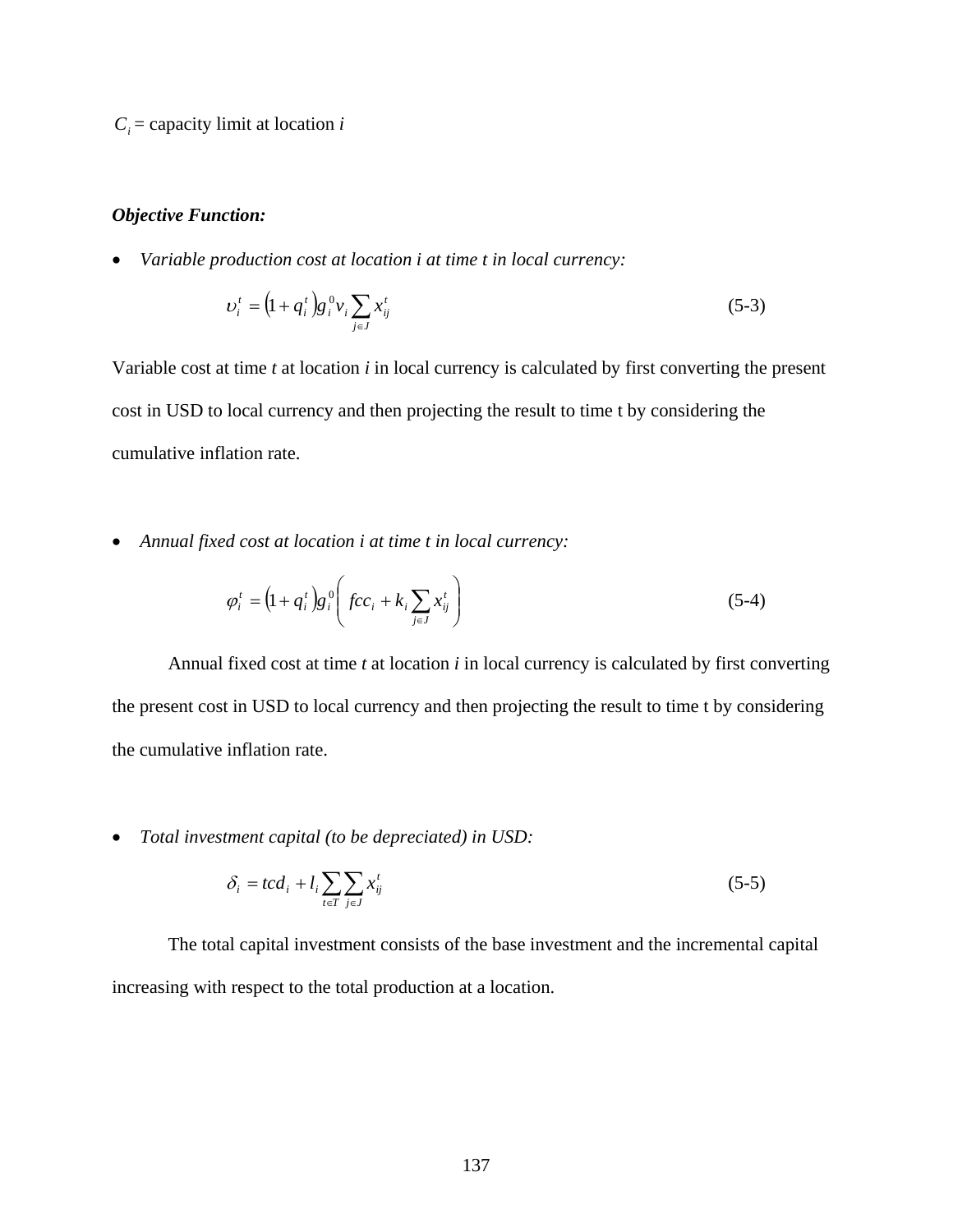• *Transportation cost from location i to location j at time t in local currency:*

$$
\zeta_{ij}^t = \left(1 + q_i^t\right) g_i^0 s_{ij} x_{ij}^t \tag{5-6}
$$

• *Duty for items from location i to location j at time t in local currency:*

$$
\chi_{ij}^{t} = (1 + q_i^{t}) g_i^{0} d_{ij} (1.10v_i + 1.10k_i + \frac{1.10 fcc_i}{C_i} + s_{ij}) x_{ij}^{t}
$$
(5-7)

• *Corporate tax paid at location i at time t in local currency:*

$$
\tau_i^t = (1 + q_i^t) g_i^0 t x_i \left[ (0.10v_i + 0.10k_i) \sum_{j \in J} x_{ij}^t + 0.10 f c c_i \right]
$$
 (5-8)

• *Corporate tax deducted at location i at time t in local currency (depreciation value is not projected over inflation):* 

$$
\omega_i^t = g_i^t t x_i \left[ l_i \sum_{j \in J} x_{ij}^t + (m) t c d_i \right]
$$
 (5-9)

### *Annual cash flow calculations:*

The objective is to minimize the net present value of total costs after taxes. The parameters are determined either by collecting cost data from the alternative suppliers or by estimation. These parameters (i.e., variable costs, transportation costs) are expressed in terms of USD for the initial state of time. Then they are projected to the future by taking into account the cumulative inflation and exchange rates. The cash flow at a location in local currency can be represented as shown in [Figure 5-3](#page-152-0).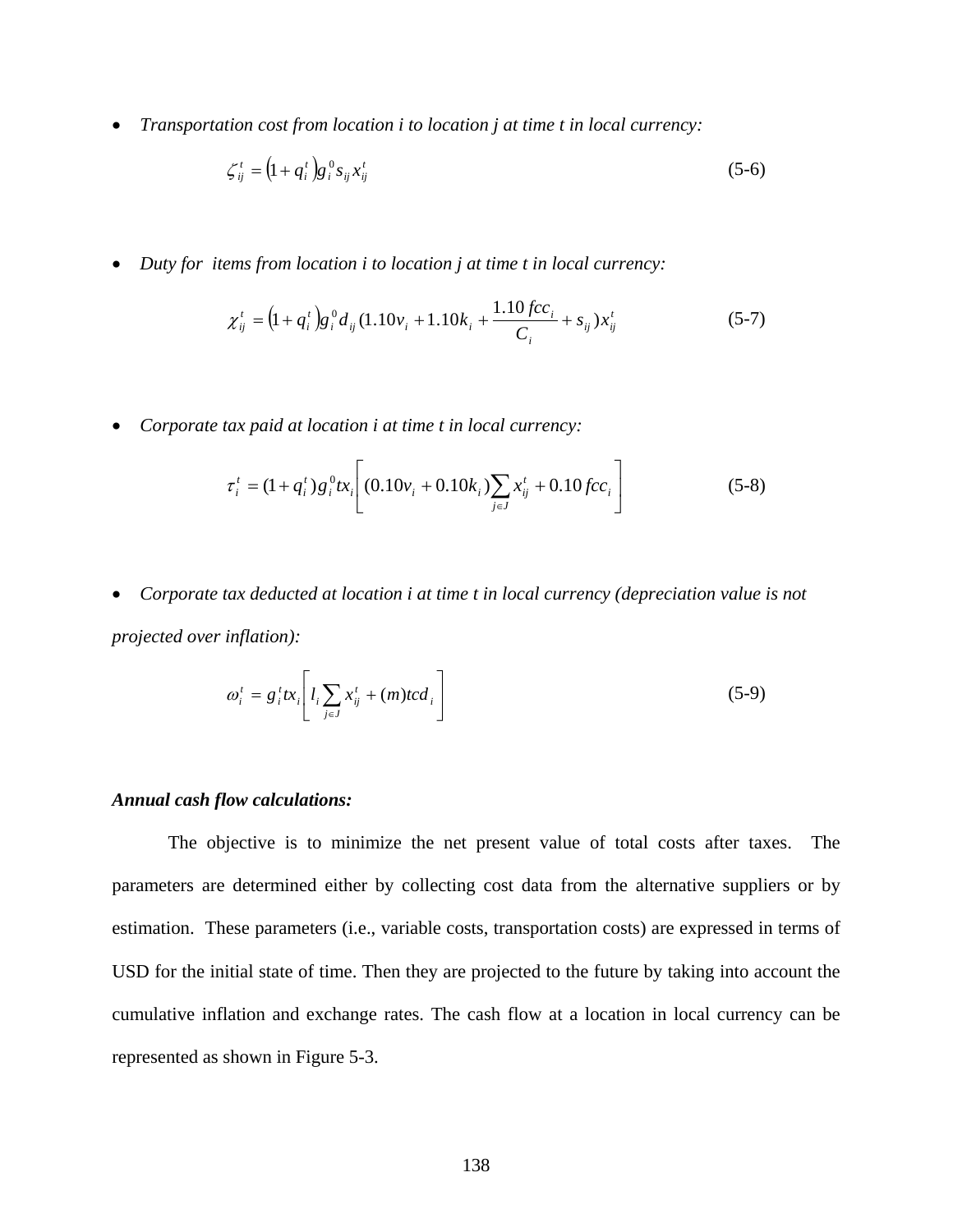<span id="page-152-0"></span>

**Figure 5-3.** Cash Flow of Total Cost of Production at Location i (in local currency)

Expressing the **objective function** in terms of the parameters and the decision variables: *Minimize Net Present Value of Total Cost after Tax (USD):*

$$
\sum_{i \in I} \sum_{t \in T} \left\{ \alpha_i^f \left[ (v_i + k_i)(1 + 1.10t_{ij} + 0.10x_i) + s_{ij}(1 + d_{ij}) + d_{ij} \left( \frac{1.10fc_i}{C_i} \right) \right] - \frac{tx_i l_i}{(1 + e^t)} + l_i \right\} x_{ij}^t
$$
  
+ 
$$
\sum_{i \in I} \left\{ \sum_{t \in T} \left[ \alpha_i^t \left( (1 + 0.1tx_i) fcc_i \right) - \frac{(m)tx_i tcd_i}{(1 + e^t)} \right] + tcd_i \right\} z_i
$$
 (5-10)  
where, 
$$
\alpha_i^t = \frac{\left( 1 + q_i^t \right) g_i^0}{g_i^t (1 + e^t)}
$$

# *Constraints:*

• *Demand constraints:* 

Demand constraints ensure that the demand is met at each time period.

$$
\sum_{i \in I} x_{ij}^t = D_j^t \qquad \forall j \in J \text{ and } t \in T \qquad (5-11)
$$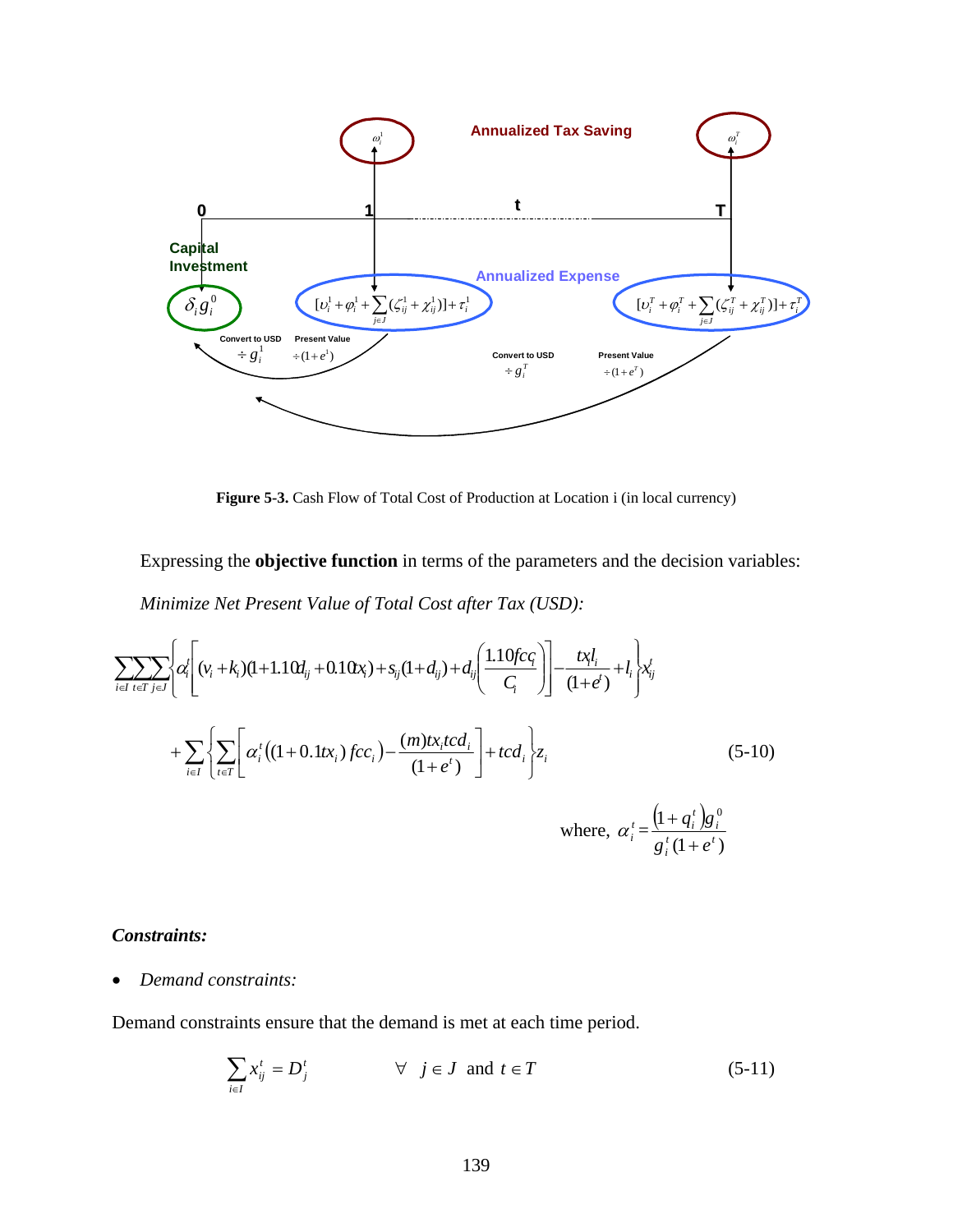#### • *Capacity constraints:*

Capacity constraints ensure that the maximum capacity is not exceeded for each production location.

$$
\sum_{j \in J} x_{ij}^t \le C_i \qquad \forall \ i \in I \text{ and } t \in T \tag{5-12}
$$

### • *Binary force constraints:*

The binary force constraints ensure that production amounts associated for a location is zero if the location is not chosen.

$$
\sum_{i \in T} \sum_{j \in J} x_{ij}^t \le M z_i \qquad \forall \quad i \in I \tag{5-13}
$$

• *Trivial constraints:* 

$$
x_{ij}^t \ge 0 \qquad \forall i \in I, j \in J \text{ and } t \in T \tag{5-14}
$$

$$
z_i^t \in \{0,1\} \qquad \forall \ i \in I \tag{5-15}
$$

### **5.2.2 Data Collection**

In XYZ's case, the five location alternatives for offshoring are denoted by  $i = 1,2,3,4$  and 5, representing U.S., Middle East, Asia, South America and Eastern Europe respectively. The demand regions are North America and Western Europe, denoted by  $j=1$  and 2 respectively.

The parameters of the model are set according to the data collected from public and private sources. The data can be classified into four groups: demand data, cost data, capacity data and macro-economic indicators. Demand data include the forecasted demand of XYZ sales in the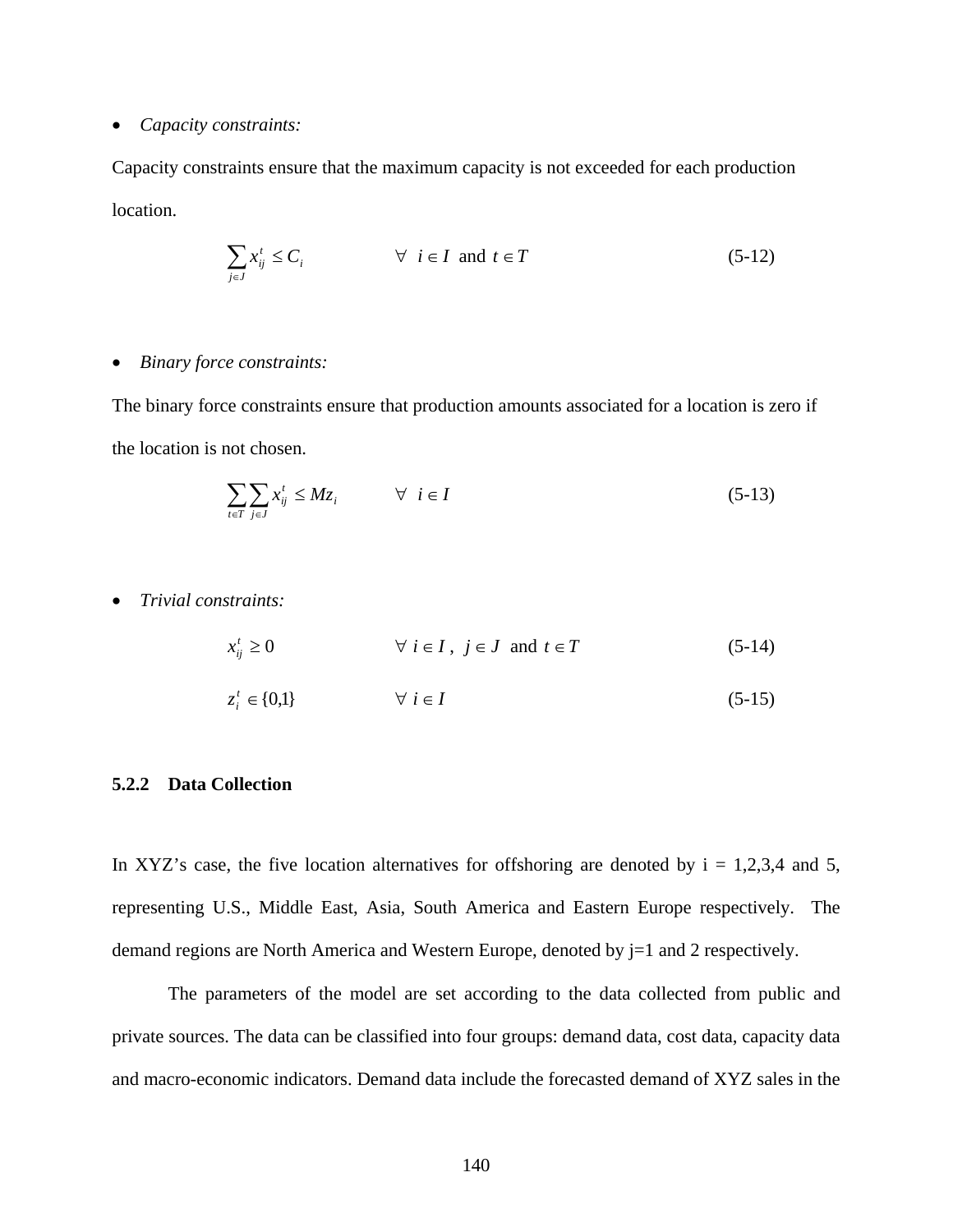<span id="page-154-0"></span>U.S. and Western Europe. The cost data consists of fixed and variable costs of production associated with each location. Some of the cost values are estimated by the ABC analysis whereas others are assigned based on data obtained from internal and external sources. The capacity limits are determined according to the climate and social environment of the regions and will be described in the next section. The macro-economic indicators include interest rates, inflation, parities, duty rates and taxes.

### **A) Demand**

The semi-finished product is shipped to the U.S. and Western Europe for further processing to make the end products; i.e., food condiments sold under a brand name. The total retail volumes of sauces, dressings and condiments for the decision horizon are presented for each region in the [Table 5-4.](#page-154-0)

| <b>Total</b><br>-'000<br>tons                                                 | 2004   | 2005   | 2006                                             | 2007   | 2008   | 2009   | 2010   | 2011   |
|-------------------------------------------------------------------------------|--------|--------|--------------------------------------------------|--------|--------|--------|--------|--------|
| Western<br><b>Europe</b>                                                      | 3.092  | 3,163  | 3,222                                            | 3.294  | 3,346  | 3,410  | 3,468  | 3,521  |
| North<br>America                                                              | 2,723  | 2,691  | 2,646                                            | 2,583  | 2,551  | 2,536  | 2,535  | 2,545  |
|                                                                               |        |        | Condiments- Avg. 9% of all sauces and condiments |        |        |        |        |        |
| Western<br>Europe                                                             | 278.32 | 284.67 | 289.94                                           | 296.48 | 301.15 | 306.87 | 312.11 | 316.89 |
| North<br>America                                                              | 245.04 | 242.18 | 238.15                                           | 232.43 | 229.58 | 228.20 | 228.12 | 229.05 |
| Condiment by XYZ- Avg. 60% share in the U.S. market and 70% in Western Europe |        |        |                                                  |        |        |        |        |        |
| Western<br>Europe                                                             | 194.82 | 199.27 | 202.96                                           | 207.54 | 210.80 | 214.81 | 218.47 | 221.82 |
| North<br>America                                                              | 147.03 | 145.31 | 142.89                                           | 139.46 | 137.75 | 136.92 | 136.87 | 137.43 |

**Table 5-4.** Forecast Retail Volumes

*Source: Global Market Information Database by Euromonitor International*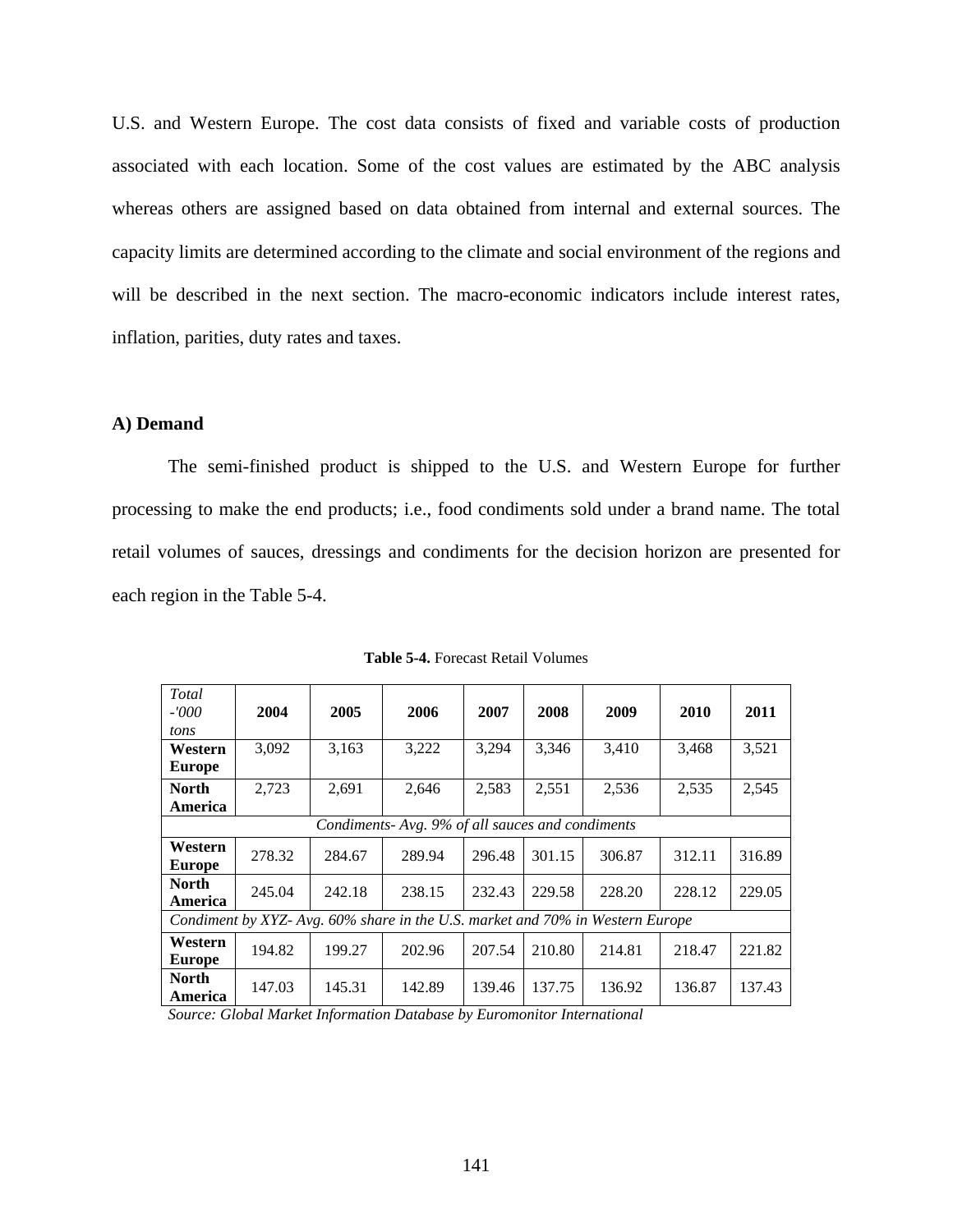### <span id="page-155-0"></span>**B) Costs**

### **i) Variable Cost**

Variable costs are determined by an ABC analysis that considers the relationship between cost pools, cost drivers, activities and production. The costs are evaluated in USD for 2001 and are projected to the ten year decision horizon by utilizing life cycle costing methods. [Table 5-5](#page-155-0) presents the summary of results:

**Table 5-5.** Estimated Variable Costs

|                          | U.S.A    | <b>M.East</b> | Asia                            | <b>S.America E.Europe</b> |          |
|--------------------------|----------|---------------|---------------------------------|---------------------------|----------|
| <b>RFP Variable Cost</b> | \$41.02  |               | $$30.14 \;   \; $17.91 \;   \;$ | \$26.03                   | \$32.66  |
| <b>Adjusted RFP Cost</b> | \$258.47 | \$197.85      | \$117.58                        | \$164.02                  | \$205.80 |
| <b>SFP Cost</b>          | \$356.20 | \$335.43      | \$193.14                        | \$277.45                  | \$267.50 |

The variable costs for RFP are calculated for a ton of product and then adjusted by multiplying by the ratio of yield (1 ton of raw product yields about 0.16 ton of end product.) The exact ratio depends on the processing as well as the raw product quality. The variable costs for the SFP are calculated by adding the RFP variable costs with the processing variable costs.

#### **ii) Total Capital Depreciated**

The capital depreciated includes all of the assets whose value is considered to decrease over time because of age, wear or market conditions. The amount of capital involves both fixed costs which are necessary to implement and run a facility, and the incremental costs which are incurred as the production rate increases. For a facility processing the perishable food in this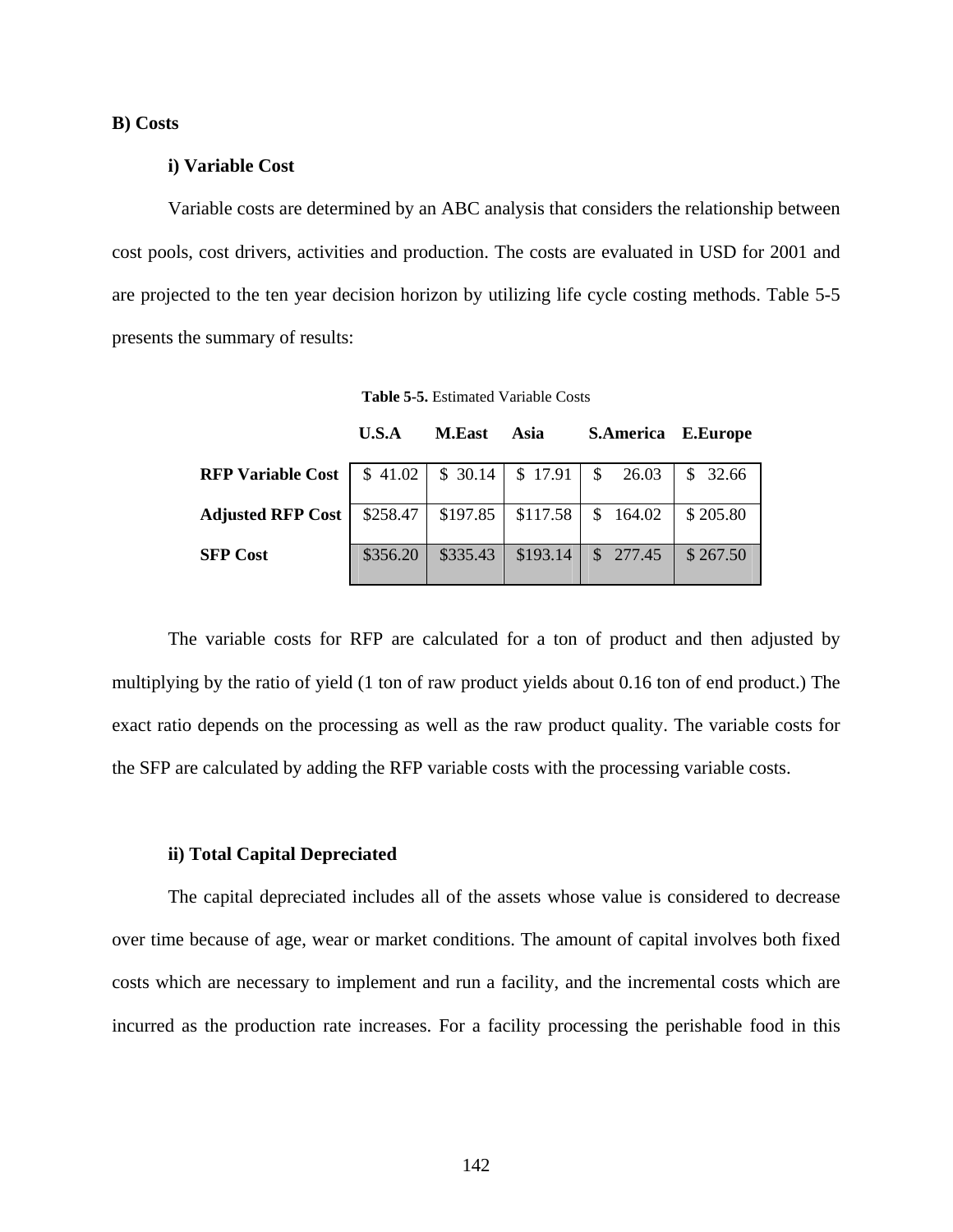problem, the total capital depreciation is estimated to have a base cost of 10 million USD. The incremental cost is estimated by interpolating on the data the obtained from various facilities.



**Figure 5-4.** Capital Costs Interpolated

Therefore,  $tcd_i = 10,000,000$  USD and  $l_i = 3.06$  USD/ton for all locations.

#### **iii) Annual Fixed Cost**

Annual fixed costs include administrative expenses, indirect labor, insurance and rental. Although, they are called "fixed," it is wrong to assume they will remain fixed independent of the capacity of the facility. Therefore, fixed costs are expressed as having two parts: base cost and capacity dependent (incremental) costs. Base cost is the total cost that is incurred independent of the operation of the facility. These include base insurance costs and rental. The capacity dependent cost is the part that increases incrementally as activity increases.

The annual capital expenses are estimated to equal the amount of annual capital depreciated linearly. In addition, the insurance cost has a base of 100,000 USD per year plus 1% of capital. As a result, the annual fixed cost can be expressed as:

*fcc*<sub>*i*</sub> = 1.01(10,000,000 ÷ *T*) + 100,000 and  $k_i$  = 1.01(3.06) = 3.09 for all locations.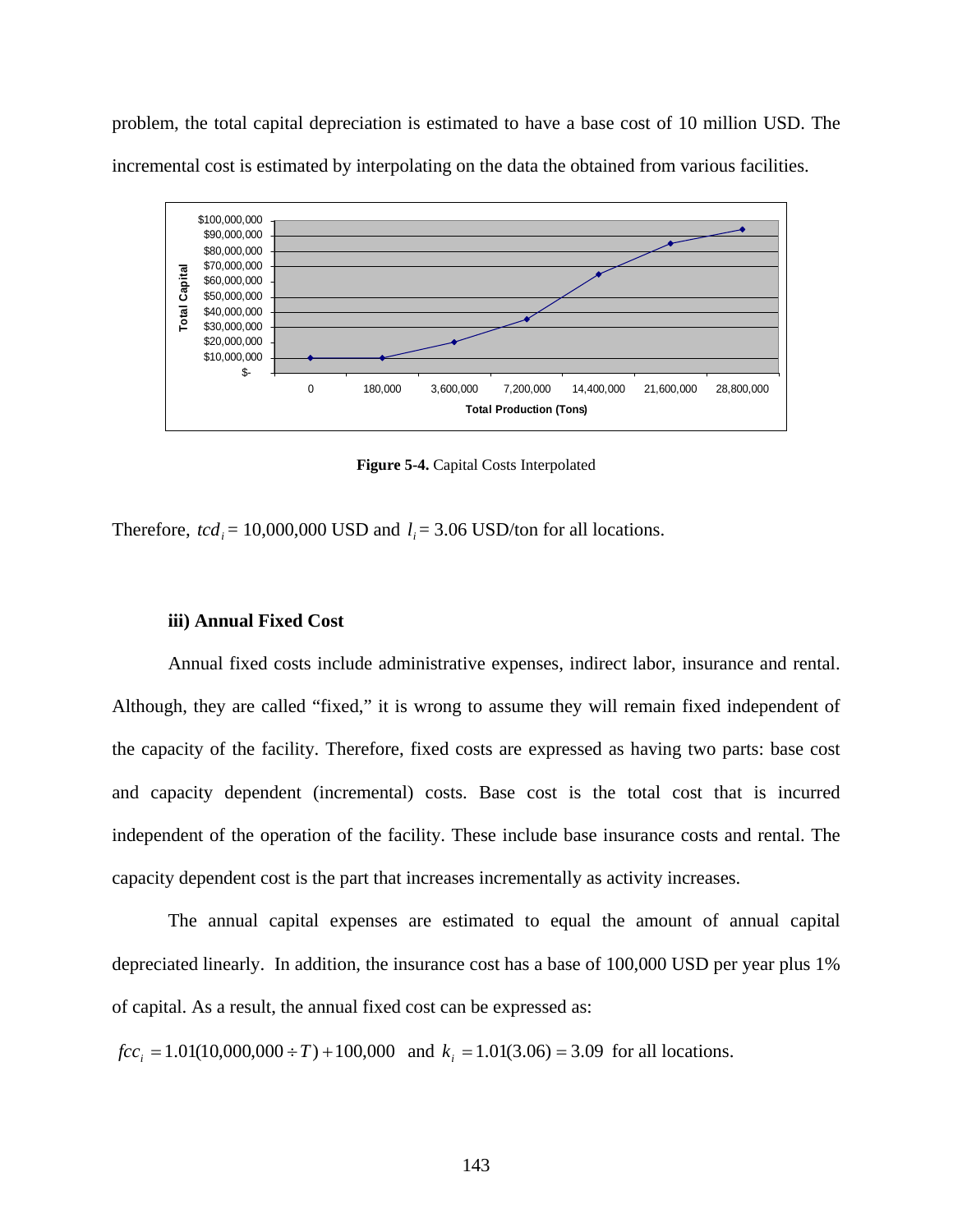#### **iii) Transportation Cost**

<span id="page-157-0"></span>The ocean freight costs for a ton of product are used in the mathematical model. The transportation cost includes the inbound transportation (from RFP to SFP stage) and the outbound transportation (from SFP to end production). The transportation costs per ton of the semi-finished product are depicted in [Table 5-6](#page-157-0).

**Table 5-6.** Trasportation Costs

|                  | N.America |        | <b>W.Europe</b> |
|------------------|-----------|--------|-----------------|
| U.S.             | S         | 37.11  | \$<br>62.99     |
| <b>M.EAST</b>    | \$        | 99.20  | \$<br>27.43     |
| <b>ASIA</b>      | \$        | 164.36 | \$<br>89.53     |
| <b>S.AMERICA</b> | \$        | 102.16 | \$<br>97.46     |
| <b>E.EUROPE</b>  | \$        | 107.46 | \$<br>85.50     |

### **C) Capacity:**

Every location alternative has a maximum capacity that is determined by the economic and climate conditions of the location. The main factor affecting the capacity of the production is the size of the area that the raw product can be produced. For perishable food products, the duration of transportation should be limited in order to preserve the quality and freshness. The quality of the product deteriorates by exposure to the sun and the deterioration increases as the time between its harvesting and processing gets longer.

The food processing facility is built in the middle of the farm so that the time of transportation of the raw product from the farm to the facility is minimized while product quality is preserved. Transportation mode is one of the biggest determining factors in restricting the maximum distance the product can travel, therefore constraining the capacity of production. At some locations, transportation is done by animal carriages that can only carry a limited volume of product and transport to the facility at a slower speed. The maximum processing capacities are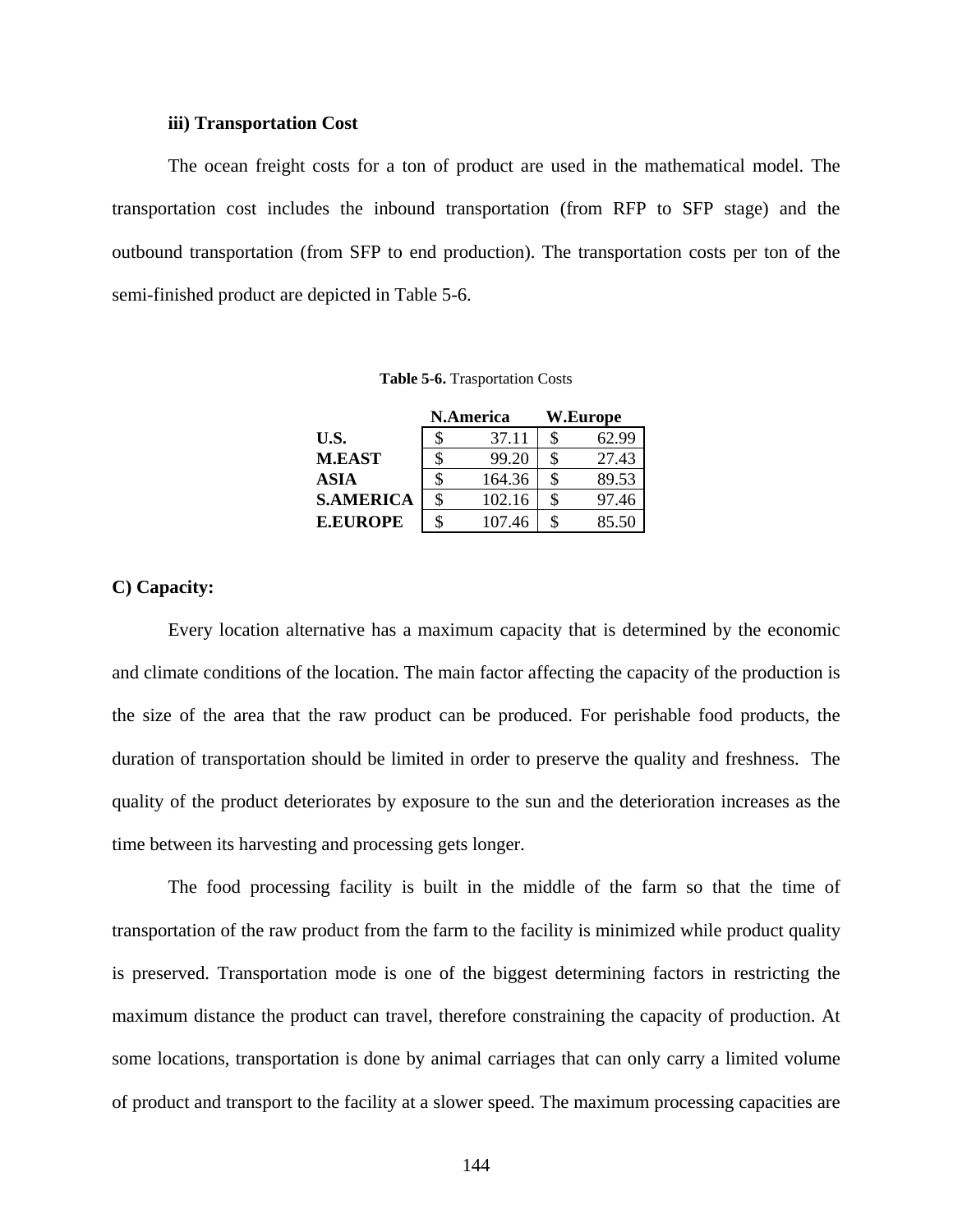<span id="page-158-0"></span>estimated by considering the transportation speed, efficiency and utilization of the farm field. Volume capacity for each region is shown in [Table 5-7](#page-158-0).

|                      | Unit       | U.S.      | <b>M.East</b> | Asia    | <b>S.America</b> | <b>E.Europe</b> |
|----------------------|------------|-----------|---------------|---------|------------------|-----------------|
| <b>Raw Product</b>   |            |           |               |         |                  |                 |
| Capacity             | Raw Year   | 6,048,000 | 2,368,000     | 852,480 | 672,000          | 2,688,000       |
|                      | Processed/ |           |               |         |                  |                 |
| <b>Concentration</b> | Raw        | 15.87%    | 15.24%        | 15.24%  | 15.87%           | 15.87%          |
| <b>Processing</b>    | Processed  |           |               |         |                  |                 |
| Capacity             | Ton/Year   | 959,818   | 360,883       | 129,918 | 106,646          | 426,586         |

**Table 5-7.** Regional Capacities

#### **D) Macro-economic Data:**

The offshoring decision analysis for XYZ is done with an initial time point in 2003 for an eight-year decision horizon. The historical macro-economic data and the forecasted values are obtained from research databases, mainly from Economist Intelligence Unit (EIU) and SourceOECD. EIU provides data and forecasts about political, economic, and business climates of various regions and up to 200 countries as well as related news, analysis, and risk factor assessments [[1](#page-218-0)07]. SourceOECD is the online library of the Organization for Economic Cooperation and Development. The database comprises book reports and financial statistics [[1](#page-218-0)08].

Forecasting interest rates, inflation and exchange rates is complicated and requires deep understanding of many macro-economic indicators and global monetary environment. The literature and research in this area is extensive and the field of macro-economy is profound. Therefore, in order to achieve utmost reliability in this study the forecasts for economic data are directly taken from the databases which provide professional analyses. [Table 5-8](#page-159-0) through [Table](#page-159-0)  [5-11](#page-159-0) show the macro-economic parameters used in the mathematical model. The names of the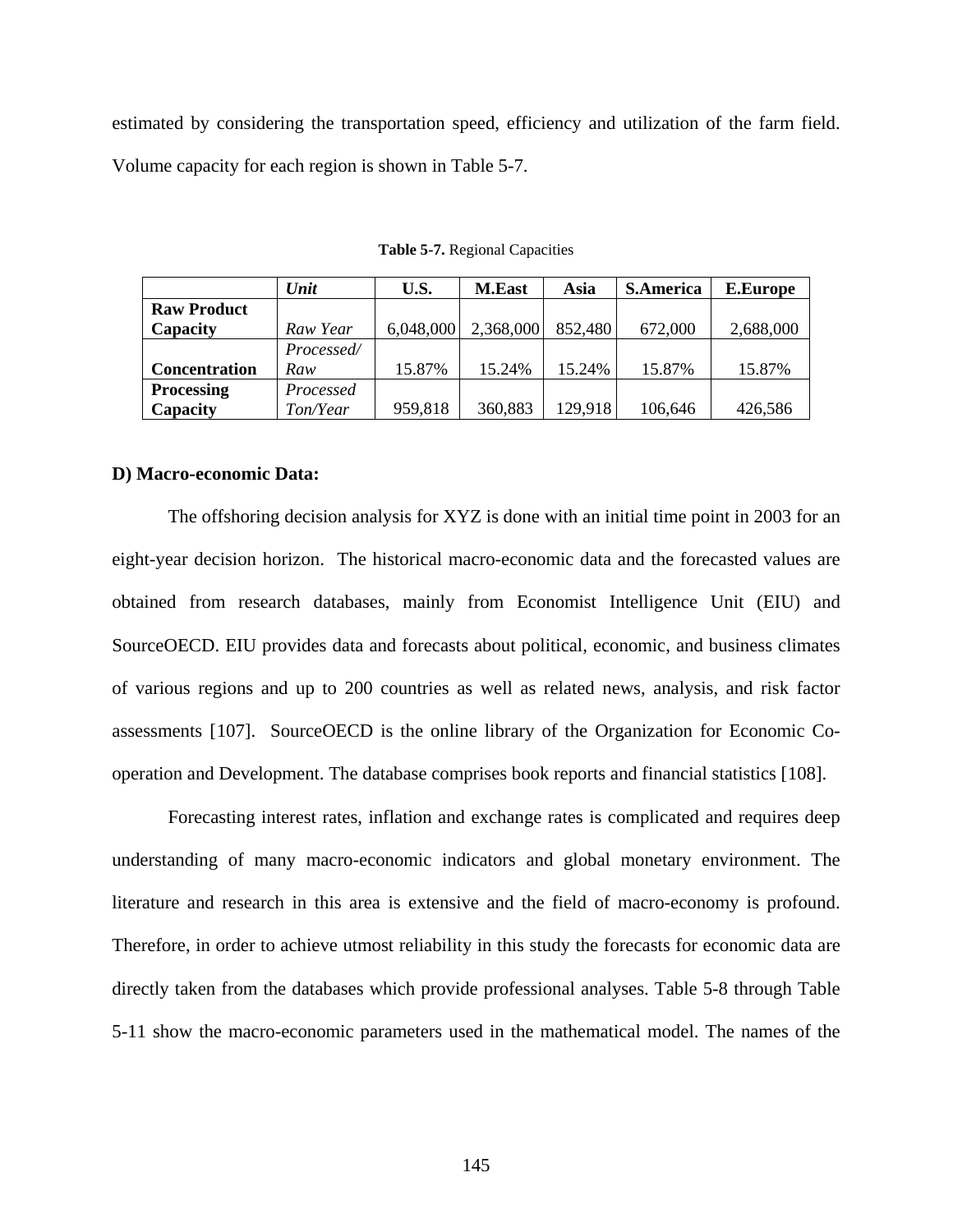<span id="page-159-0"></span>countries in the regions are not disclosed for confidentiality reasons but the data associated with the countries in consideration are used in the analysis.

| <b>Exchange</b> |      |               |      |                  |                 |
|-----------------|------|---------------|------|------------------|-----------------|
| Rate            | U.S. | <b>M.East</b> | Asia | <b>S.America</b> | <b>E.Europe</b> |
| (present)2003   | 1.00 | 5.85          | 8.28 | 3.08             | 0.80            |
| 2004            | 1.00 | 6.10          | 8.28 | 2.93             | 0.80            |
| 2005            | 1.00 | 5.78          | 8.19 | 2.44             | 0.80            |
| 2006            | 1.00 | 5.73          | 7.97 | 2.48             | 0.79            |
| 2007            | 1.00 | 5.72          | 8.00 | 2.45             | 0.75            |
| 2008            | 1.00 | 5.73          | 8.00 | 2.39             | 0.74            |
| 2009            | 1.00 | 5.75          | 8.00 | 2.36             | 0.77            |
| 2010            | 1.00 | 5.76          | 8.00 | 2.33             | 0.79            |
| 2011            | 1.00 | 5.78          | 8.00 | 2.27             | 0.79            |

**Table 5-8.** Exchange Rates- Historical and Forecasted

**Table 5-9.** Inflation Rates- Historical and Forecasted

| <b>Inflation</b> | U.S.  | <b>M.East</b> | Asia  | <b>S.America</b> | <b>E.Europe</b> |
|------------------|-------|---------------|-------|------------------|-----------------|
| (present)2003    | 2.20% | 4.50%         | 0.90% | 10.80%           | 0.73%           |
| 2004             | 2.70% | 11.30%        | 3.40% | 6.50%            | 3.60%           |
| 2005             | 3.40% | 4.90%         | 1.80% | 6.40%            | 2.40%           |
| 2006             | 3.20% | 7.70%         | 1.40% | 5.40%            | 2.20%           |
| 2007             | 2.10% | 8.60%         | 2.50% | 5.30%            | 3.10%           |
| 2008             | 2.40% | 4.50%         | 2.60% | 5.60%            | 2.80%           |
| 2009             | 2.60% | 3.60%         | 2.80% | 5.10%            | 2.50%           |
| 2010             | 2.50% | 3.30%         | 2.60% | 4.70%            | 2.30%           |
| 2011             | 2.50% | 4.20%         | 2.50% | 4.40%            | 2.20%           |

**Table 5-10.** Interest Rates in the U.S.- Historical and Forecasted

| 2003  | 2004 | 2005  | 2006  | 2007 | 2008  | 2009  | 2010  | 2011  |
|-------|------|-------|-------|------|-------|-------|-------|-------|
| 4.10% | .30% | 6.20% | 8.00% | .0%  | 8.00% | 8.30% | 8.30% | 3.30% |

#### **Table 5-11.** Duty Rates

|                  | N.America | W.Europe |
|------------------|-----------|----------|
| U.S.             | $0.0\%$   | 14.4%    |
| <b>M.EAST</b>    | 0.0%      | 14.4%    |
| <b>ASIA</b>      | 11.6%     | 14.4%    |
| <b>S.AMERICA</b> | 0.0%      | 10.8%    |
| <b>E.EUROPE</b>  | 11.6%     | $0.0\%$  |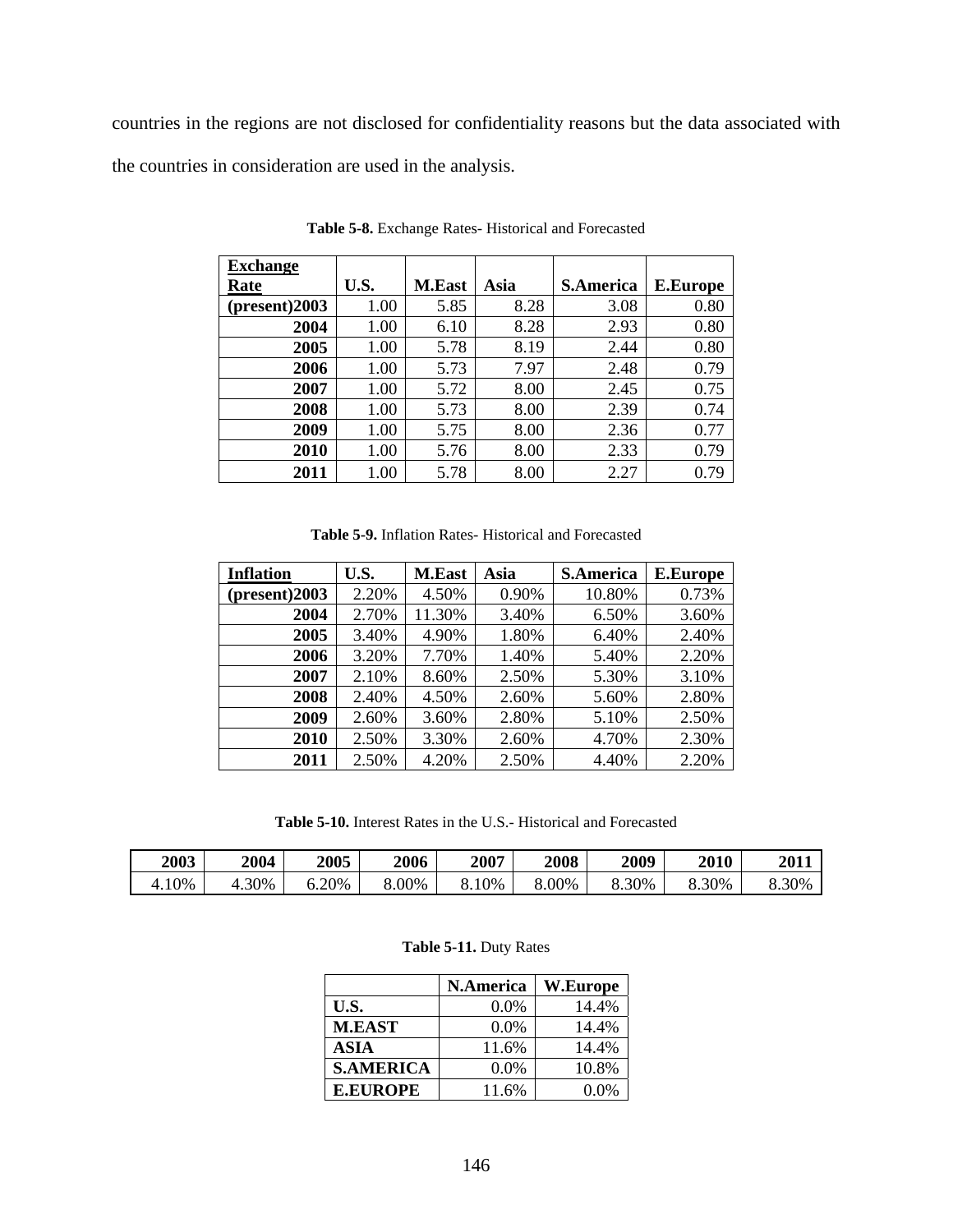### <span id="page-160-0"></span>**5.2.3 Solution**

The mathematical model when optimized to minimize the total net present value of costs, gives the optimum objective value of \$ 942,712,882 USD total by selecting the U.S., Asia and Eastern Europe as the regions to implement the production process. The market demand in the U.S. is fulfilled by the U.S. production facility whereas the Western Europe market is fulfilled by the production facilities in Eastern Europe and Asia. The results are shown in the [Table 5-12.](#page-160-0)

|      | to U.S.    | to W.Europe           |            |
|------|------------|-----------------------|------------|
|      | U.S. plant | <b>E.Europe plant</b> | Asia plant |
| 2004 | 147,025    | 64,903                | 129,917    |
| 2005 | 145,310    | 69,350                | 129,917    |
| 2006 | 142,889    | 73,038                | 129,917    |
| 2007 | 139,456    | 77,620                | 129,917    |
| 2008 | 137,749    | 80,885                | 129,917    |
| 2009 | 136,921    | 84,891                | 129,917    |
| 2010 | 136,871    | 88,556                | 129,917    |
| 2011 | 137,427    | 91,907                | 129,917    |

**Table 5-12.** Optimal Production Distribution (minimize total net present cost)

Note that the results can easily be interpreted by looking at the cost data that were utilized in solution of the mathematical model. For Western Europe the production cost in Asia is the lowest, thus the model first assigns production to the Asia location until the capacity limit is met. The remaining demand in Western Europe is fulfilled by Eastern Europe facility because the aggregated production cost with taxes, duties and transportation in Eastern Europe is the next lowest cost alternative for Western Europe. On the other hand, for the U.S. market, production in the U.S. comes out to be the most cost advantageous because there are no added duties and transportation costs are lower.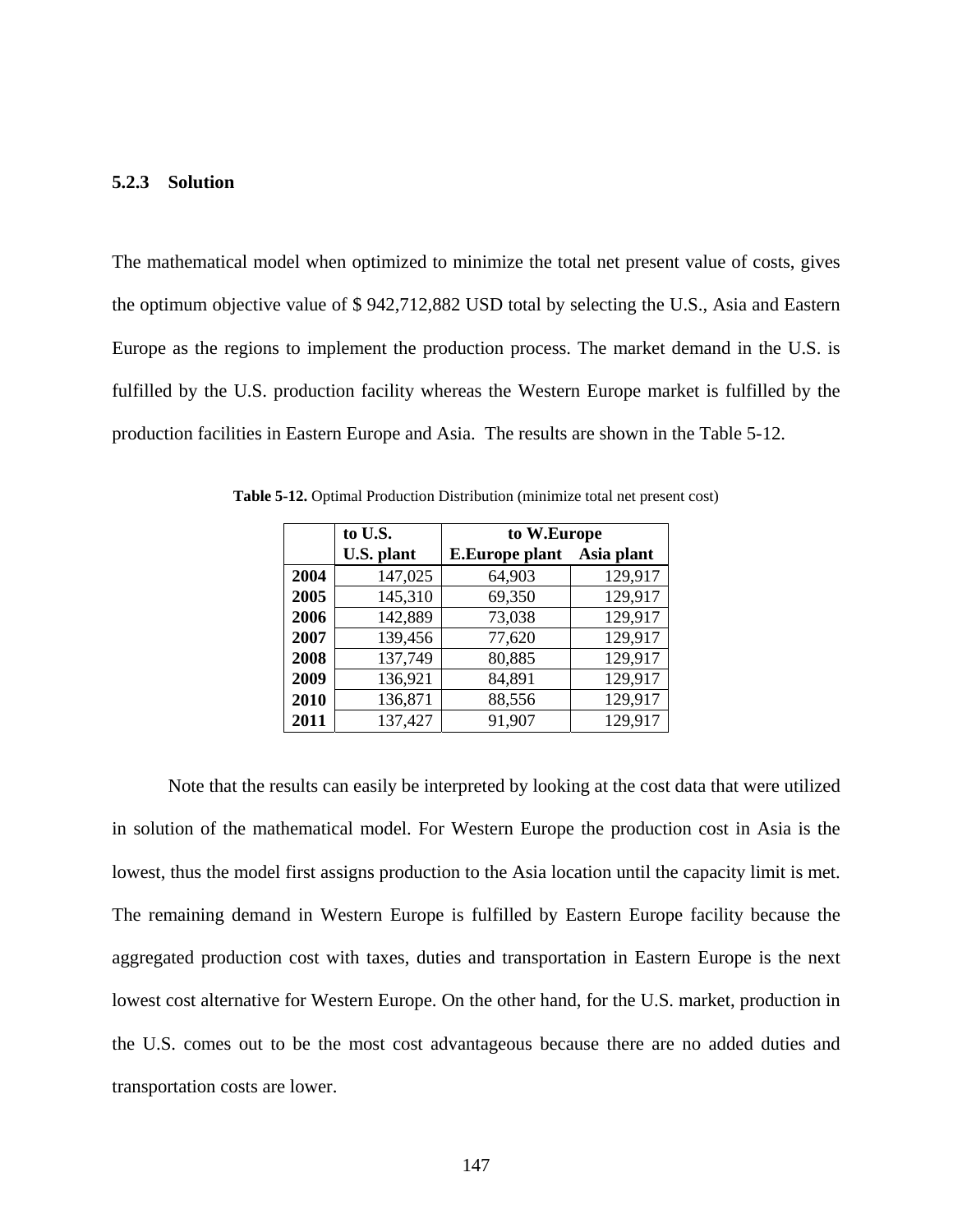<span id="page-161-0"></span>An interesting result appears when the capacity limit of Asia increased so that it exceeds the total demand from both the U.S. and Western Europe. One may expect that if Asia's production capacity is adequate, it will be more cost efficient to transfer all of the production process to Asia. However, this is not the case. Even if Asia's production capacity is adequate, the minimization of cost is achieved by fulfilling the U.S. market demand from the U.S. location, and the Western Europe demand from Asia. The results are shown in [Table 5-13.](#page-161-0)

| <b>Capacity Asia increased</b> |            |             |  |  |
|--------------------------------|------------|-------------|--|--|
|                                | to U.S.    | to W.Europe |  |  |
|                                | U.S. plant | Asia plant  |  |  |
| 2004                           | 147,025    | 194,820     |  |  |
| 2005                           | 145,310    | 199,267     |  |  |
| 2006                           | 142,889    | 202,955     |  |  |
| 2007                           | 139,456    | 207,537     |  |  |
| 2008                           | 137,749    | 210,802     |  |  |
| 2009                           | 136,921    | 214,808     |  |  |
| 2010                           | 136,871    | 218,473     |  |  |
| 2011                           | 137,427    | 221,824     |  |  |

**Table 5-13.** Optimal Production Distribution with Adequate Capacity in Asia

### **5.3 ANP MODEL FOR XYZ**

Although reducing the cost of production is a major objective, XYZ as a public company is concerned with many factors that may affect the company's competitiveness. Transferring operations to overseas locations necessitates difficult managerial decisions involving financial and administrative challenges. Moreover, when operations are transferred overseas, controlling them and managing the global supply network involves complications that often do not exist for in-house operations. Quality and reliability are principal values that XYZ has to keep in order to maintain its strong position in the western market. Thus, one of the biggest concerns in XYZ's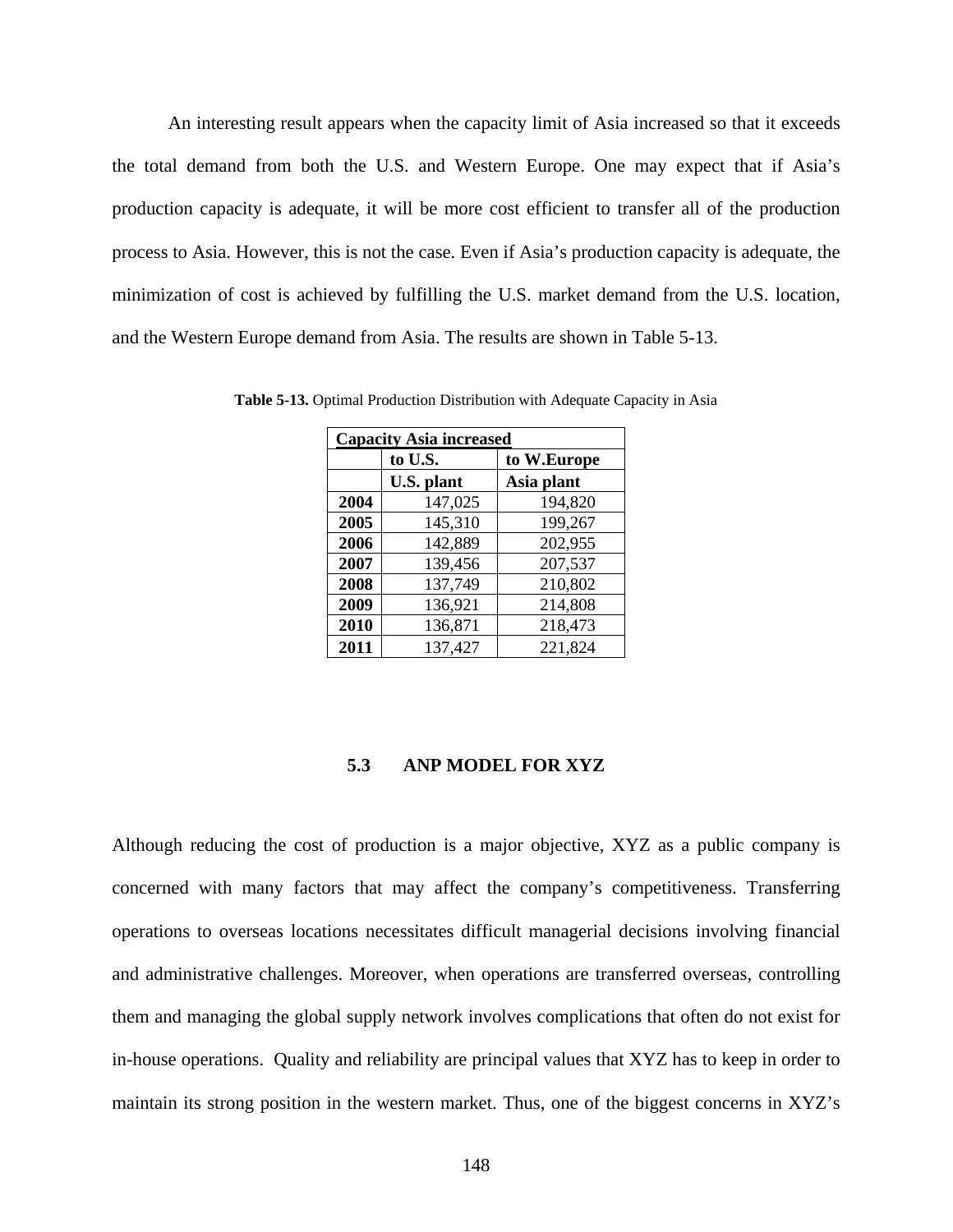offshoring decision is the possibility of negative reaction from consumers for a food product that is partly processed outside of the country.

XYZ is also looking for opportunities that can rise as a result of going into a foreign country. In addition to the organizational and financial benefits, XYZ's business in developing countries lead to long term global economic and social effects that in turn may have influence on XYZ's market outside of the western world. Although not a significant factor in the decision, it is worthwhile to include the global consequences as they will affect XYZ's business in the long term.

The ANP model is developed to synthesize the intangible factors (including concerns, benefits and possible opportunities) by evaluating how the decision alternatives contribute to the factors affecting the outcome of the offshoring process. Each decision alternative (or location in this case) has a different level of influence in the outcome. For instance a distant production location from the market creates additional logistical complications when compared to a production location that is close to the market. Starting a business in a more populated region may introduce a higher market opportunity compared to starting a business in a less populated region. As suggested before, in this research the ANP model (like the mathematical model) captures the decision of whether or not to go offshore by considering "in-house" as an alternative in the decision model to serve as a baseline of comparison.

As explained in Chapter [3.0](#page-47-0) , the intangible factors which XYZ is considering during the offshoring decision are classified into two: opportunities and risks. Opportunities represent positive consequences such as benefits arising from emerging markets and prospective collaborations with outside vendors, whereas risks represent possible negative consequences, including longer lead times and reduced product quality. The level of opportunity and risk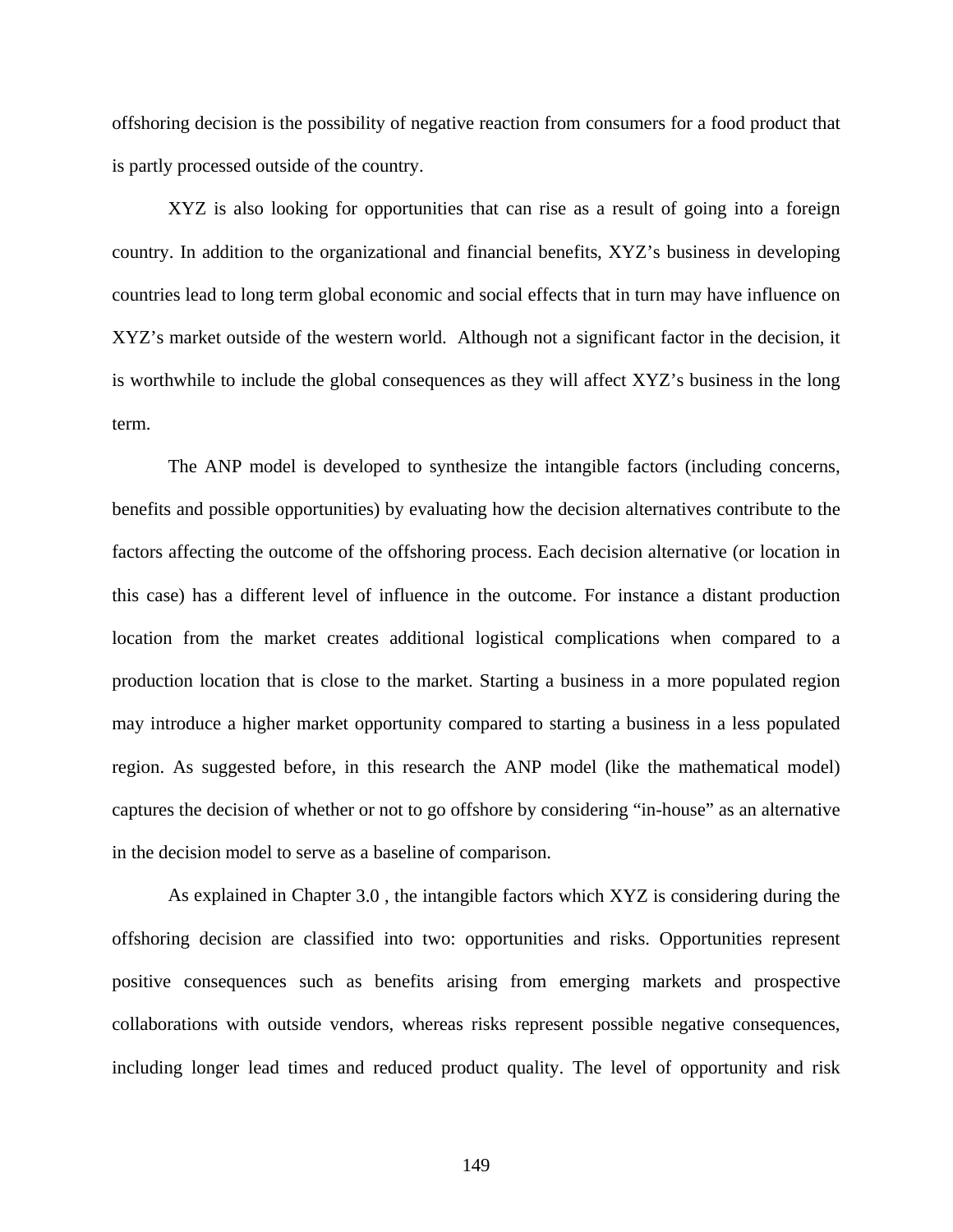involved in a decision can be described numerically by quantifying all of the contributing variables. The quantification is achieved by the ANP model where the magnitude of each alternative's opportunities and risks are assessed with respect to several criteria. An ANP model can evaluate the values of opportunities and risks by blending experience, judgment and historical data using paired comparisons. The next section shows how the ANP is implemented and used to derive the weights of opportunities and risks for XYZ's offshoring decision.

First, the criteria that play a role in the decision analysis are determined. The criteria are further divided into sub-criteria that can separately be considered by the decision maker while comparing the alternatives. For instance the cluster "risk" can be divided into financial and operational risks. Financial risks can further be expressed as a combination of market fluctuations, liabilities and regional economical changes. Such a hierarchy of criteria and subcriteria illustrates the spread of influence in the decision making process and allows the decision maker to identify the extent of influence of the alternatives. The total value of opportunities and risks associated with each alternative destination are synthesized by considering the alternative values with respected to the sub-criteria and combining them in the criteria hierarchy with a bottom to top approach.

### **5.3.1 Criteria Tree and the Decision Network**

For each offshoring decision, the decision criteria should be set individually by considering the influential factors that will affect the offshoring process. Mainly, all of the factors that create uncertainty leading to negative consequences are classified under risks whereas all of the factors that create uncertainty leading to positive consequences are classified under opportunities.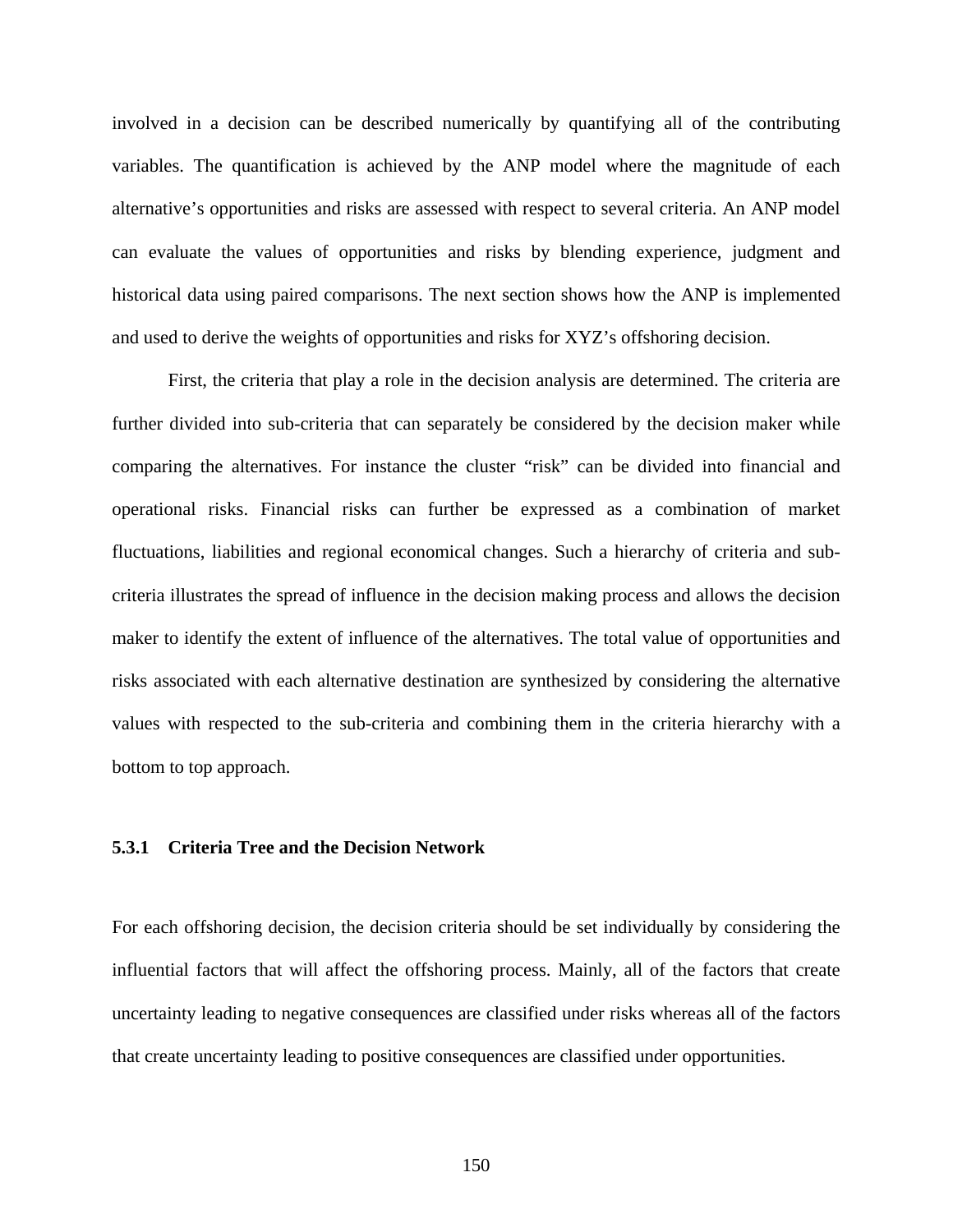### <span id="page-164-0"></span>**5.3.1.1 Risks for XYZ**

Companies are exposed to a variety of risks when they transfer their operations offshore. The types of risks and their impacts differ according to the market, the type of product and industry. The criteria for risks are determined based on the environment and characteristics of the offshoring process. For instance XYZ's offshore outsourcing decision does not need consideration of intellectual property risks because the business (production and processing of perishable food) does not involve any innovative edge that can be lost due to offshoring. Risks are classified as operational risks and implementation risks.

# **1- Operations**

Sub-criteria under operational risks are presented in [Figure 5-5.](#page-164-0)



**Figure 5-5.** Criterion: Operational Risks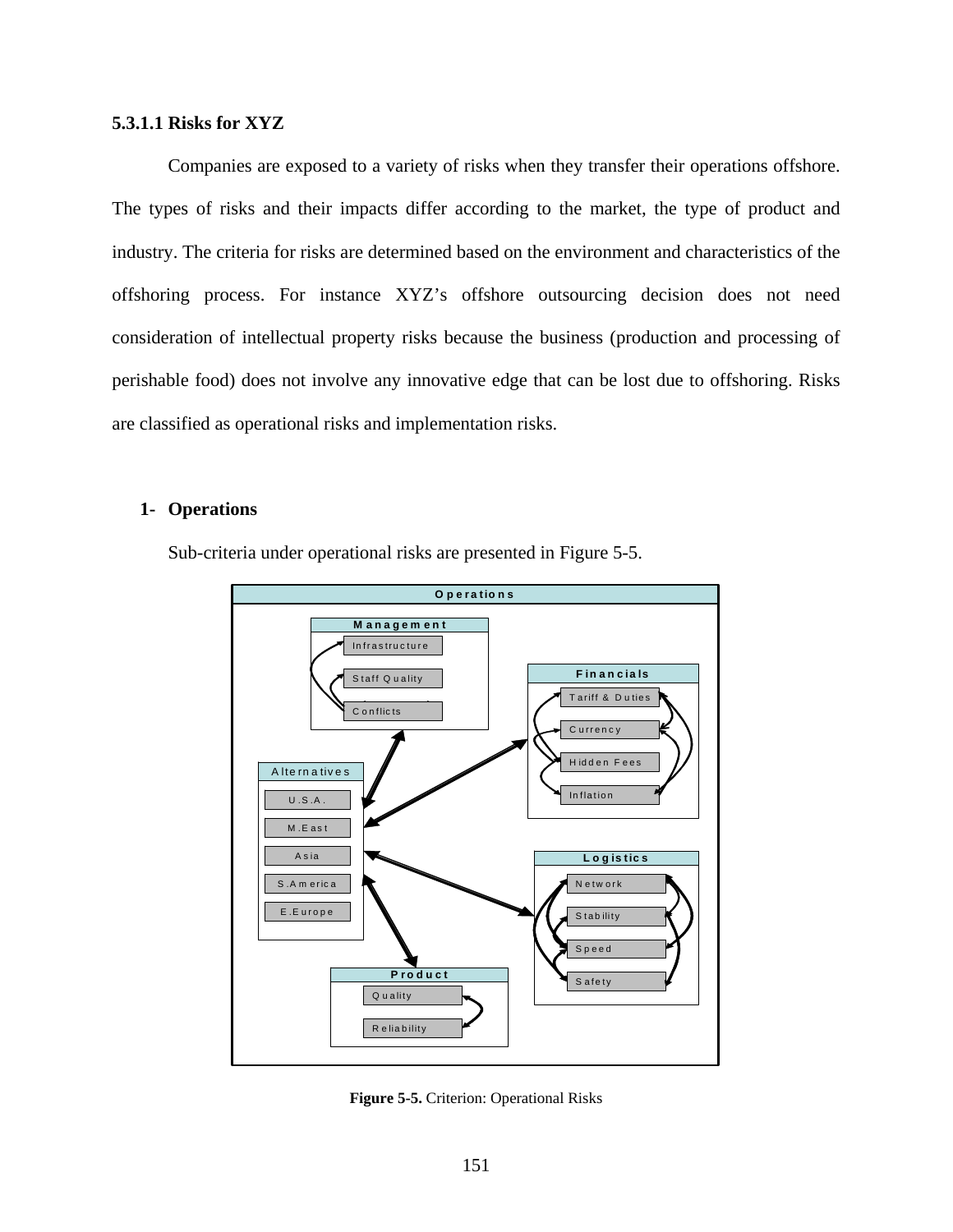### **a) Financial**

The financials criterion includes two types of risks: avoidable risks and unavoidable risks. Unavoidable risks emerge as a result of macroeconomic changes and economic policies of foreign countries. Some of the macro-economic criteria (such as inflation rates) are included in the mathematical model as forecasted parameter in calculating the objective function. However forecasts do not include speculative and drastic changes that may occur in an economy. The likelihood of such an event happening cannot be known but can be anticipated based on historical events and the region's economic and political stability. Therefore, they are also input into the ANP model.

- *i. Tariffs and Duties:* This is the transaction fee incurred when a commodity is transported across national borders. The tariff and duty rates are not expected to change frequently but may be changed by governmental ruling as deemed necessary*.*
- *ii. Currency:* The currency fluctuations happen as a result of many economic factors that interact with each other. The exchange rates can be estimated by assuming a steady economy. However, in some regions extreme events, such as devaluation have occurred and for these regions such risks should be taken in consideration for future.
- **iii.** *Hidden Fees:* Hidden fees are costs that were not foreseen in the decision process but appear during implementation and execution of the decision. Hidden fees in large part depend on the type of process that is outsourced and the region the operations are located. Experiences of corporations in certain regions can be used as indicators to estimate the risk of incurring hidden fees.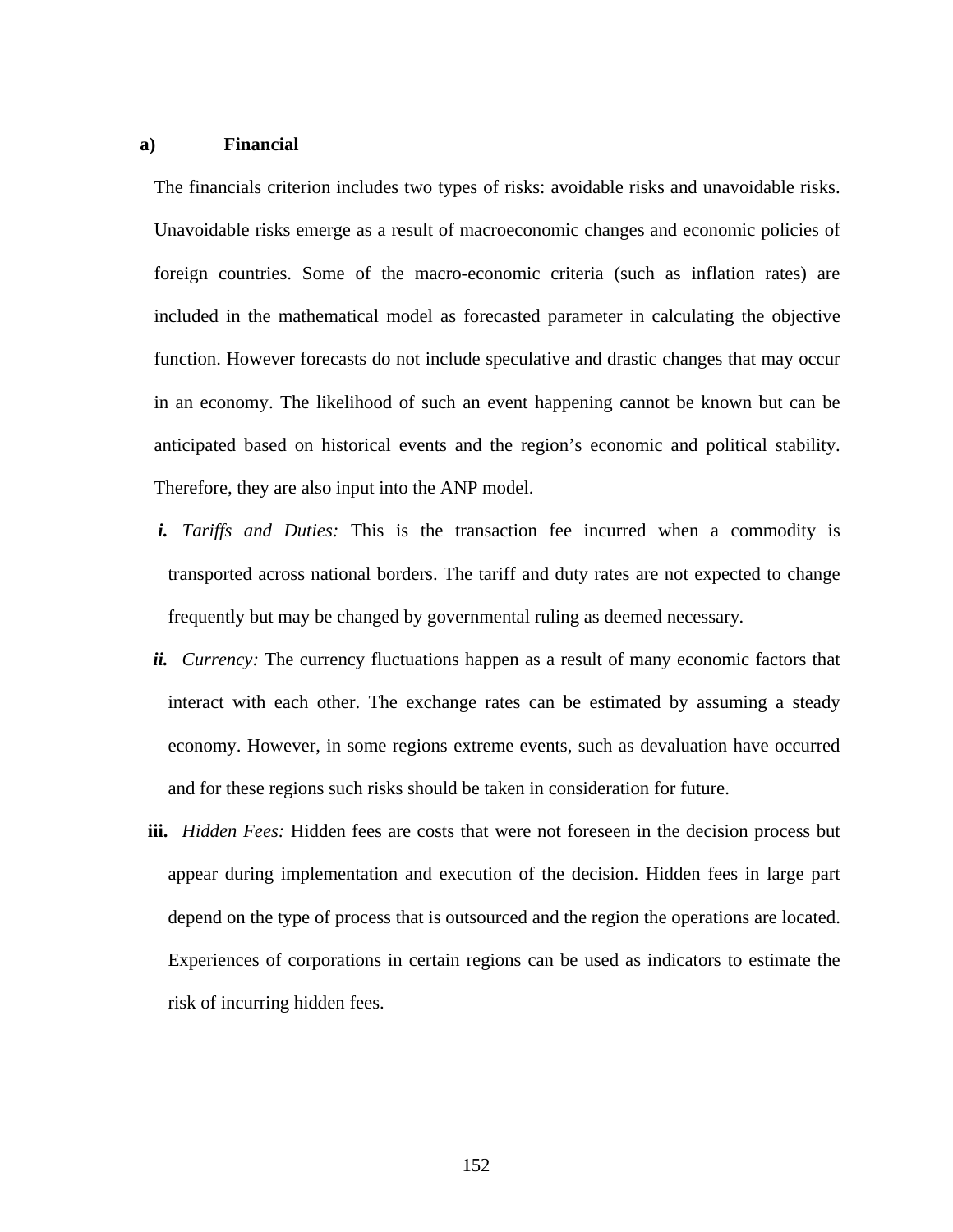*iv. Inflation:* Inflation is an important factor determining the price of raw material, labor rate and all other expenses. A region with high inflation is an economically unstable business environment subject to risks.

### **b) Management**

Offshoring may bring managerial risks resulting from inadequate governance, organizational changes and production deficiencies.

- *i. Infrastructure:* Infrastructural risks arise due to geographical distances and technological disparities that make communication and control of the processes difficult to manage.
- *ii. Staff:* With offshoring major organizational changes take place and such changes often have immense effects on productivity. This can be mitigated by employing change management principles with technical and communication skills
- *iii. Conflicts:* Conflicts appear as a result of misunderstanding and disagreements within an organization. As the operations dispense in different locations with different vendors, the odds for conflicts rise.

### **c) Product**

- *i. Quality:* Quality is the most important factor for consumers especially for a perishable food product. Even a small decline in the level of quality creates immense risk in the market.
- *ii. Reliability:* Reliability means the consistency in product quality and on-time delivery.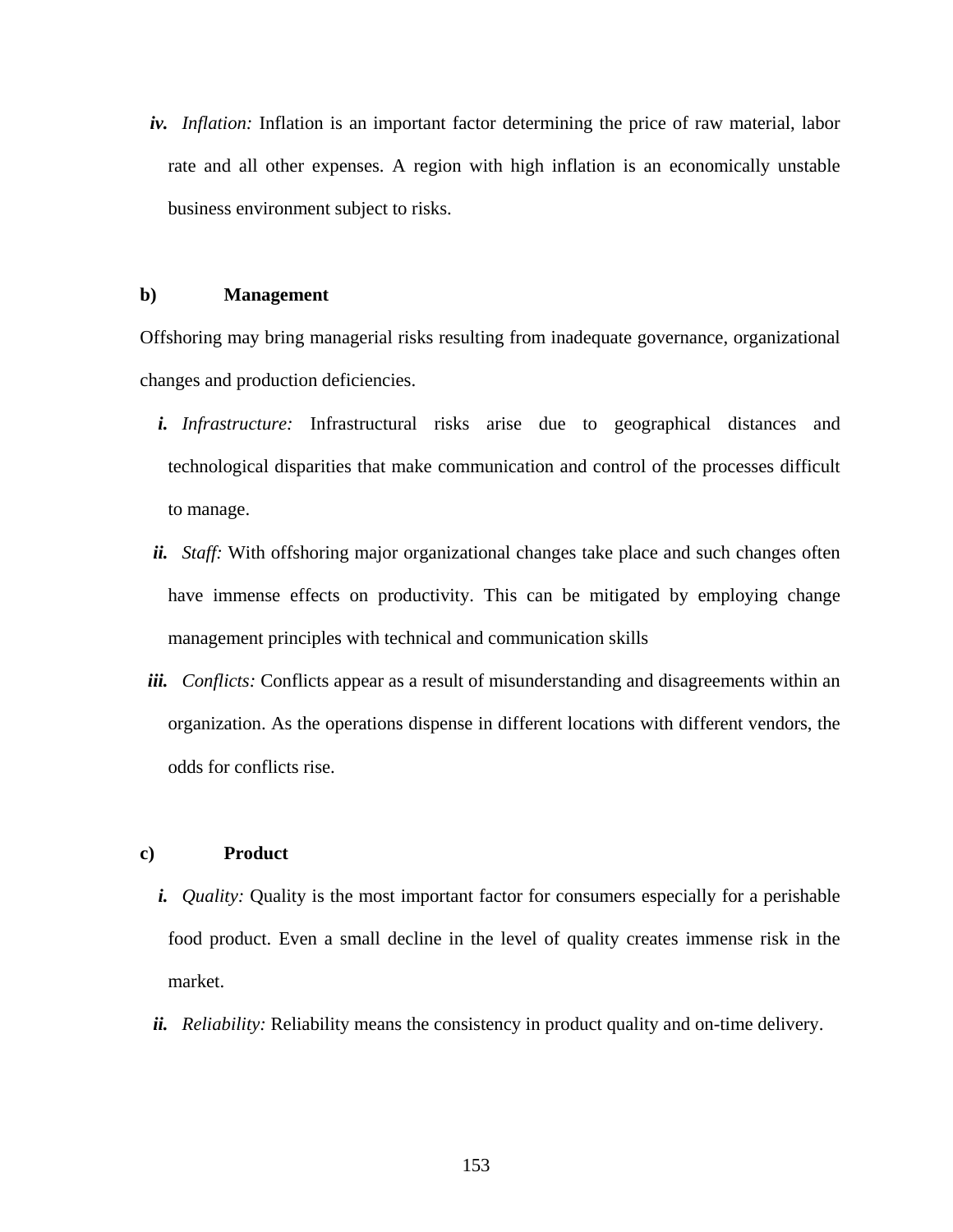### **d) Logistics**

- *i. Network*: A reliable transportation network is a vital part of a globally distributed production. The accessibility of such a network depends on the geographical condition and infrastructure.
- *ii. Stability:* If transportation systems are not dependent in terms of availability and efficiency, risks involved in operating in that region are worse.
- *iii. Speed*: The lead time between processes inevitably increases with offshoring due to longer distances. Moreover, in regions with slower and primal transportation systems the lead times may considerably extend.
- *iv. Safety:* For a perishable food product, it is important to preserve the quality during its transportation. Especially in humid and hot climates, the product quality may deteriorate easily.

### **2- Implementation**

The other major part of offshoring risks is the implementation risks. In the implementation phase, the operation transfers are brought to life. This includes knowledge transfer, documentation, legal contracts, training and other procedures that need time and effort. The schematic representation of implementation risk is depicted in [Figure 5-6](#page-168-0).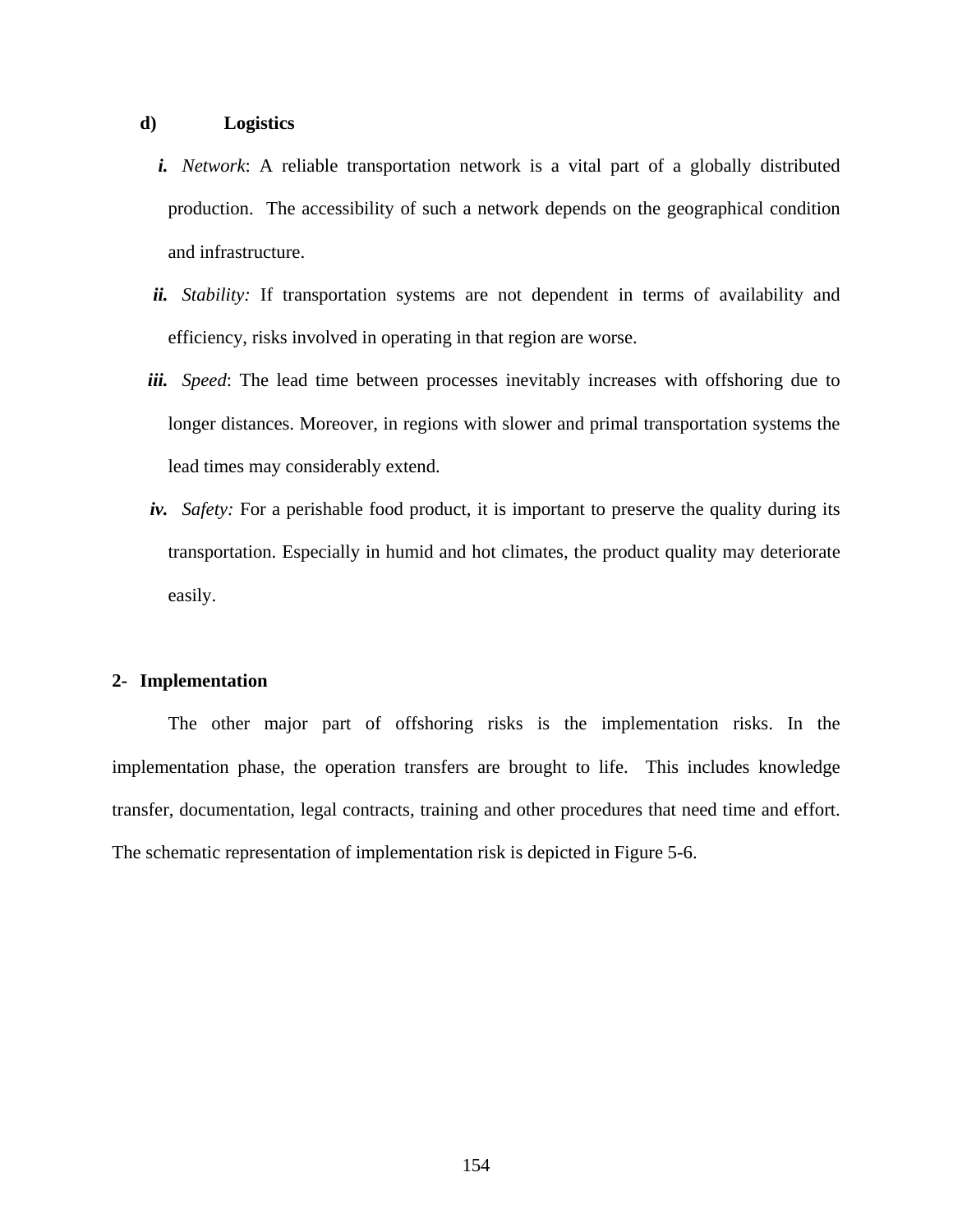<span id="page-168-0"></span>

**Figure 5-6.** Criterion: Implementation Risks

- *i. Knowledge Transfer:* During the implementation phase, a considerable amount of time is invested in documentation and communication to transfer the knowledge that exists inhouse. The risks increase as the knowledge transfer gets complicated and massive because of miscommunication, lack of motivation and capacity.
- *ii. Training:* Training is needed for operators and administrative workers who will be employed in the offshore location. More training is required when offshoring is done in regions that lack specialized human and technical capital.
- *iii. Management:* Essential elements for successful implementation are a comprehensive contract, efficient relationship management, and a structural transition stage. Four basic management principles are applied: change management, contract management, stakeholder management, and relationship management. Any deficiency in this stage will cause failure in the implementation.
- *iv. Investment:* The risk is not the amount of investment that is required; the investment amount is included while analyzing the cost of the process. Implementation risk consists of fluctuations in the expenses, the amount of unforeseeable investment that could be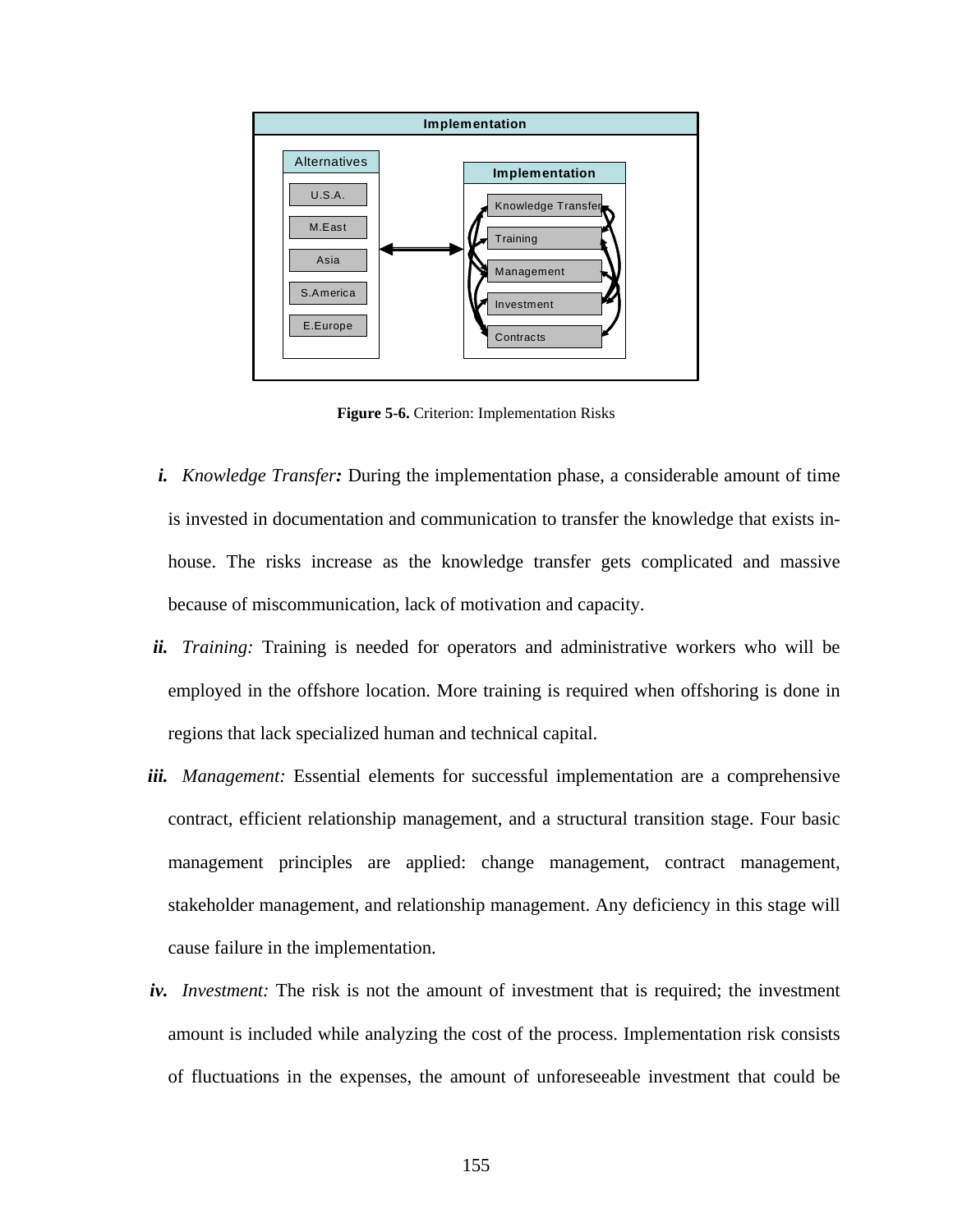<span id="page-169-0"></span>required once the implementation starts and non-monetary expenses, such as time and effort.

*v. Contracts:* XYZ when going offshore needs to have contracts with various vendors in the destination country. The contract should be comprehensive in determining the specification of the payment terms and responsibilities, revealing the perspectives of multiple parties. The business laws and bureaucracy in certain regions make the contractual agreements burdensome to plan and execute.

# **5.3.1.2 Opportunities for XYZ**

Opportunities are divided into financial, organizational, production and global opportunities.

### **1- Financial**

Financial opportunities are presented in [Figure 5-7](#page-169-0).



**Figure 5-7.** Criterion: Financial Opportunities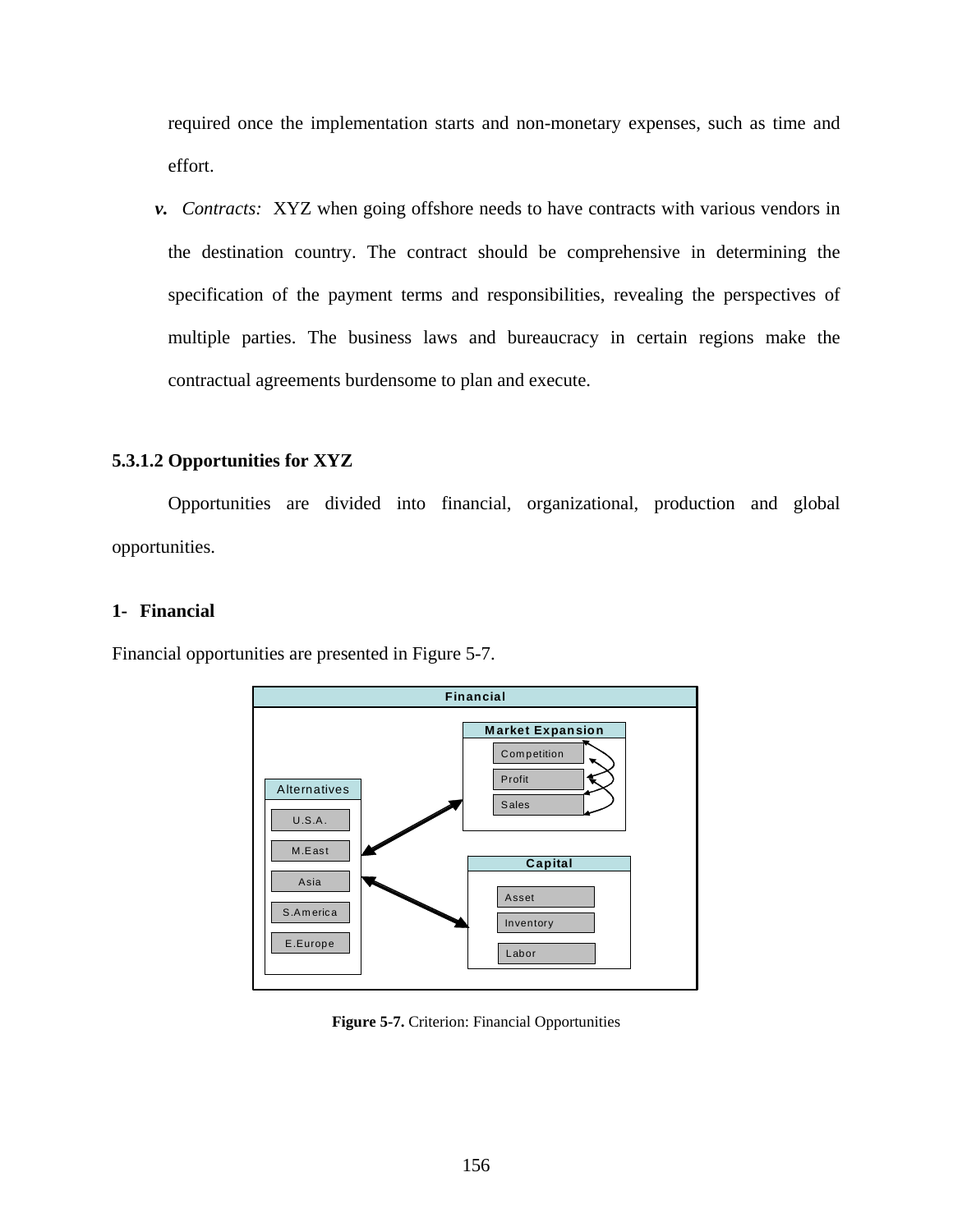### **a) Market Expansion**

- *i. Competition:* The reduction in production costs are reflected to the market as reduced prices, adding power to the competitiveness of XYZ brand.
- *ii. Profit:* Cost reductions are not fully reflected to the prices. The difference between the reduction in cost and prices is gained as an additional profit margin*.*
- *iii. Sales:* With reduced prices, market share of XYZ can be expected to be higher as the sales volume and revenue increase.

### **b) Capital**

- *i. Asset:* Machine and capital investments are a part of XYZ's transfer of production to overseas. At the same time the in-house assets are considerably reduced with offshoring. Overall, the asset volume of the company may decline which can be perceived as an opportunity to elevate return to asset, increasing the shareholder value.
- *ii. Inventory:* The benefit of staying in-house, or transferring operations to a closer destination is that inventory can be maintained in minimal level with short lead times. Therefore the probable opportunity value for less distant destinations is higher.
- *iii. Labor:* The cost analysis includes the assessment of low labor rates in alternative countries. In addition, reduction in labor volume is also a benefit a company may gain in certain destinations.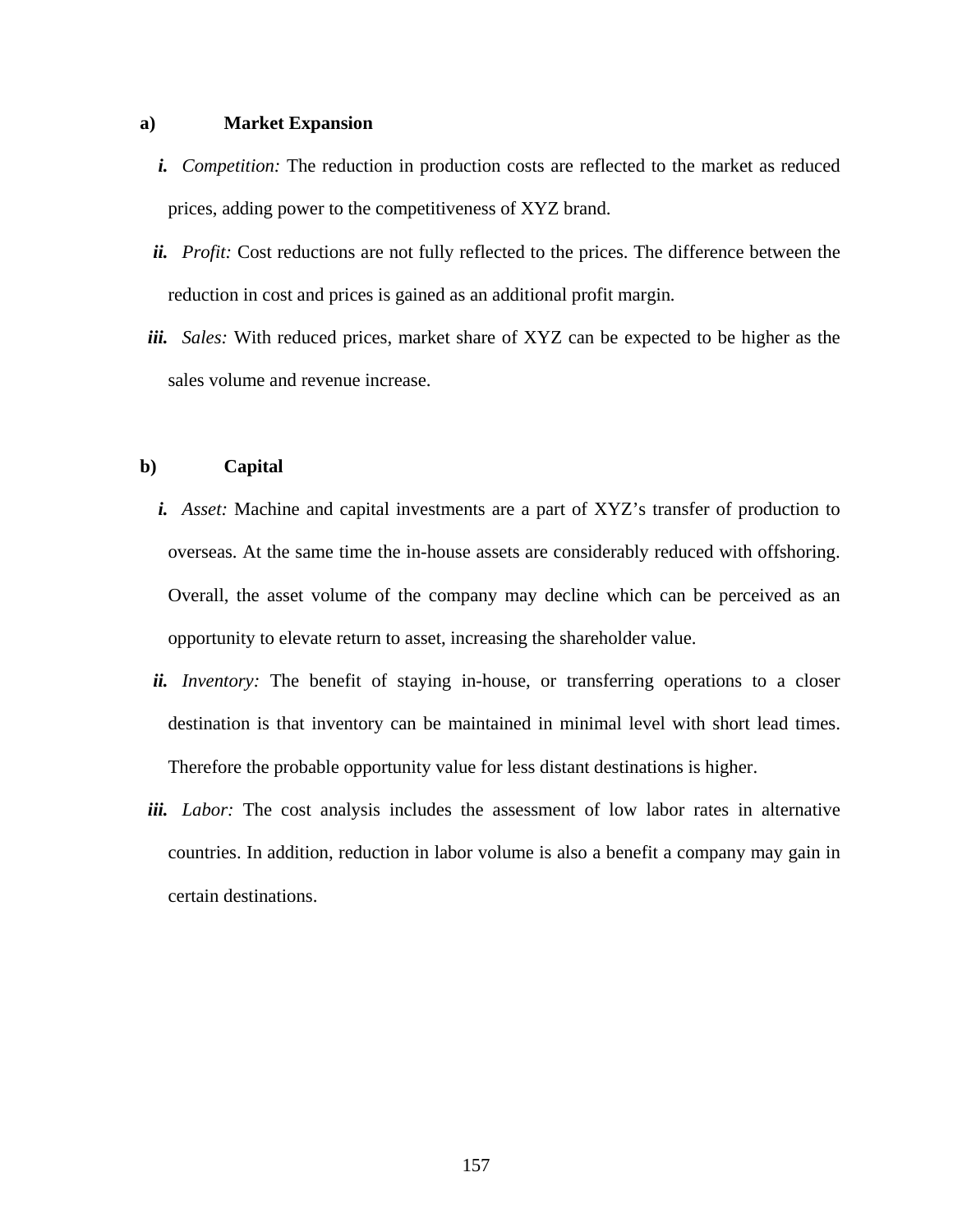# <span id="page-171-0"></span>**2- Organizational**



Organizational opportunities are presented in [Figure 5-8.](#page-171-0)

**Figure 5-8.** Criterion: Organizational Opportunities

- *i. Concentration:* The front end production is a straightforward process that needs no further improvement. On the other hand, the end part of the process and later the sales and marketing of the brand require continuous development. One of the benefits of offshoring the front end production process is enhanced organizational focus towards the upper parts of the value chain.
- *ii. Communication:* Another factor that needs to be considered is the ease of communication. The language capabilities and cultural differences play a significant role.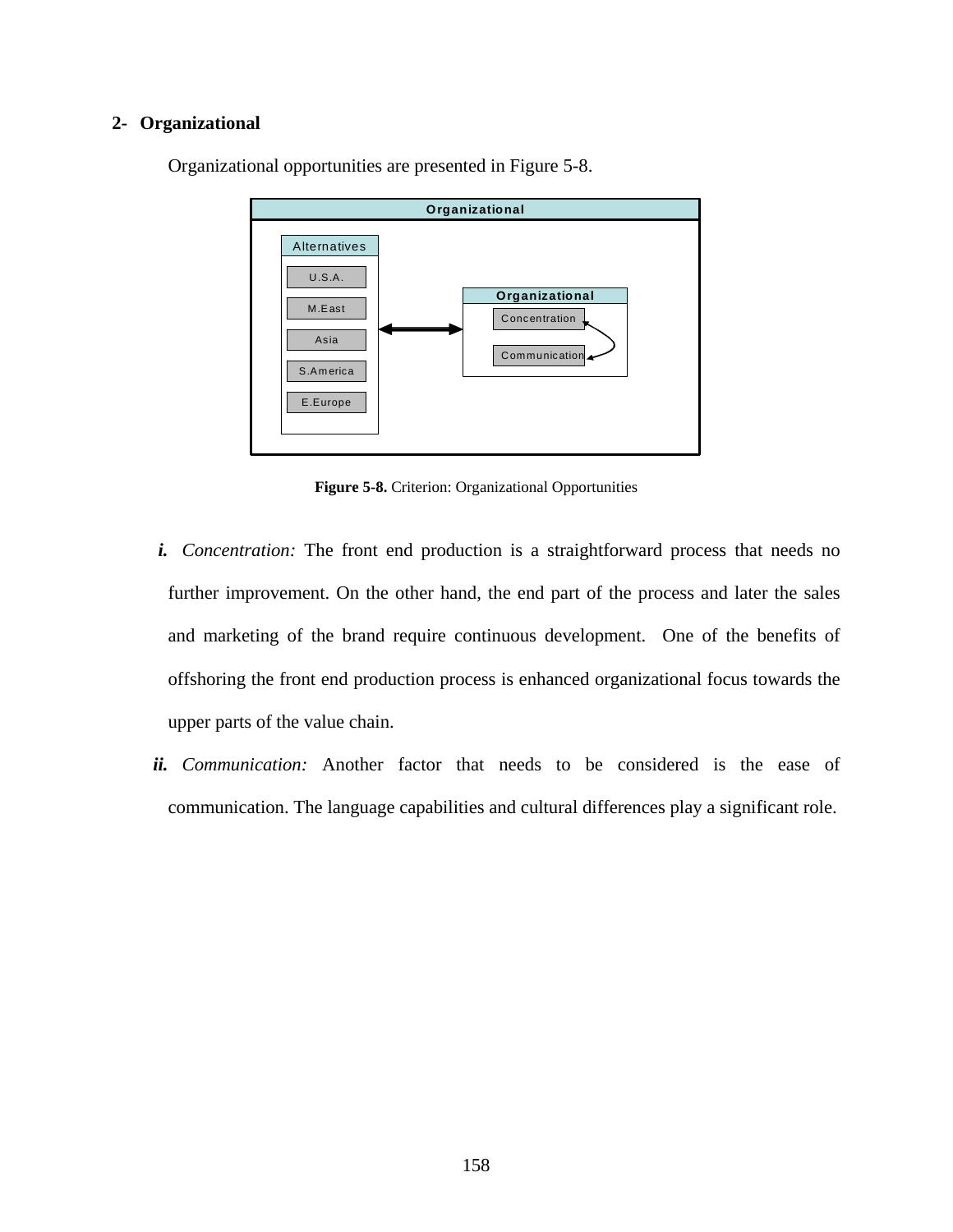# <span id="page-172-0"></span>**3- Production**



Production related opportunities include flexibility and productivity as shown in [Figure 5-9](#page-172-0).

**Figure 5-9.** Criterion: Production Opportunities

- *i. Productivity:* Productivity means the efficiency of the production process in terms of both the amount and the quality of the output. The productivity ranges from region to region based on the environmental and technical conditions.
- *ii. Flexibility:* Flexibility means being able to make modifications to adjust to the changes in demand and consumer demands. For instance when the demand spikes at certain times, flexibility is necessary to increase the production capacity and reduce the transportation lead time.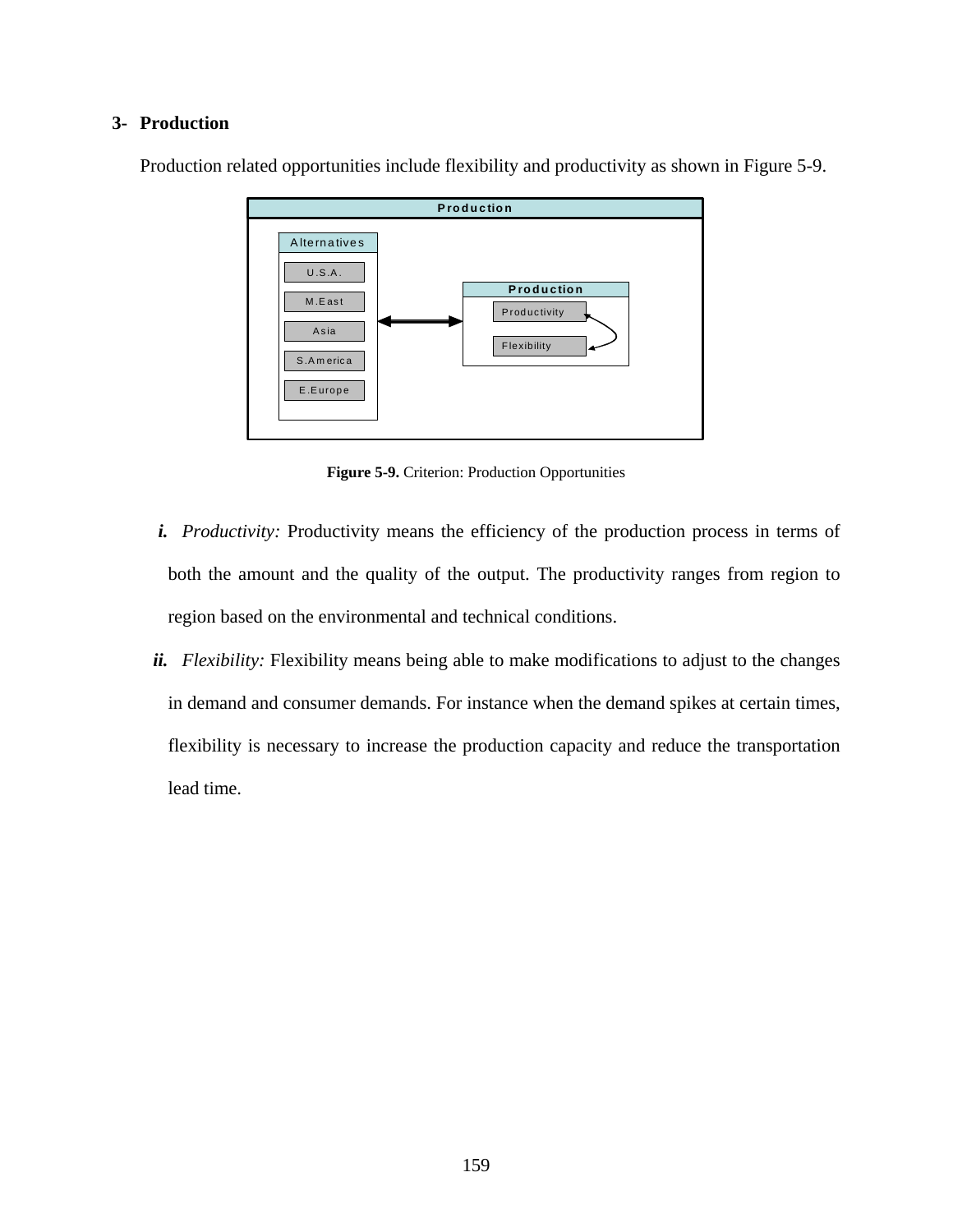### <span id="page-173-0"></span>**4- Global**

Global opportunities are classified under the sub-criteria: market, society and economy opportunities as depicted in [Figure 5-10.](#page-173-0)



**Figure 5-10.** Criterion: Global Opportunities

### **a) Market**

With more global companies entering highly populated regions, the consumption markets in these regions accelerate.

- *i. Market size:* The market growth in the long term facilitates opportunities for expanding consumer sales in the global market.
- *ii. Purchase Power:* The purchasing power of people in regions receiving international investment increases as more people receive employment opportunities. This in turn boosts the consumption volume.
- *iii. Willingness to Consume:* Availability of income drives economic dynamism and elevates people's will of consumption.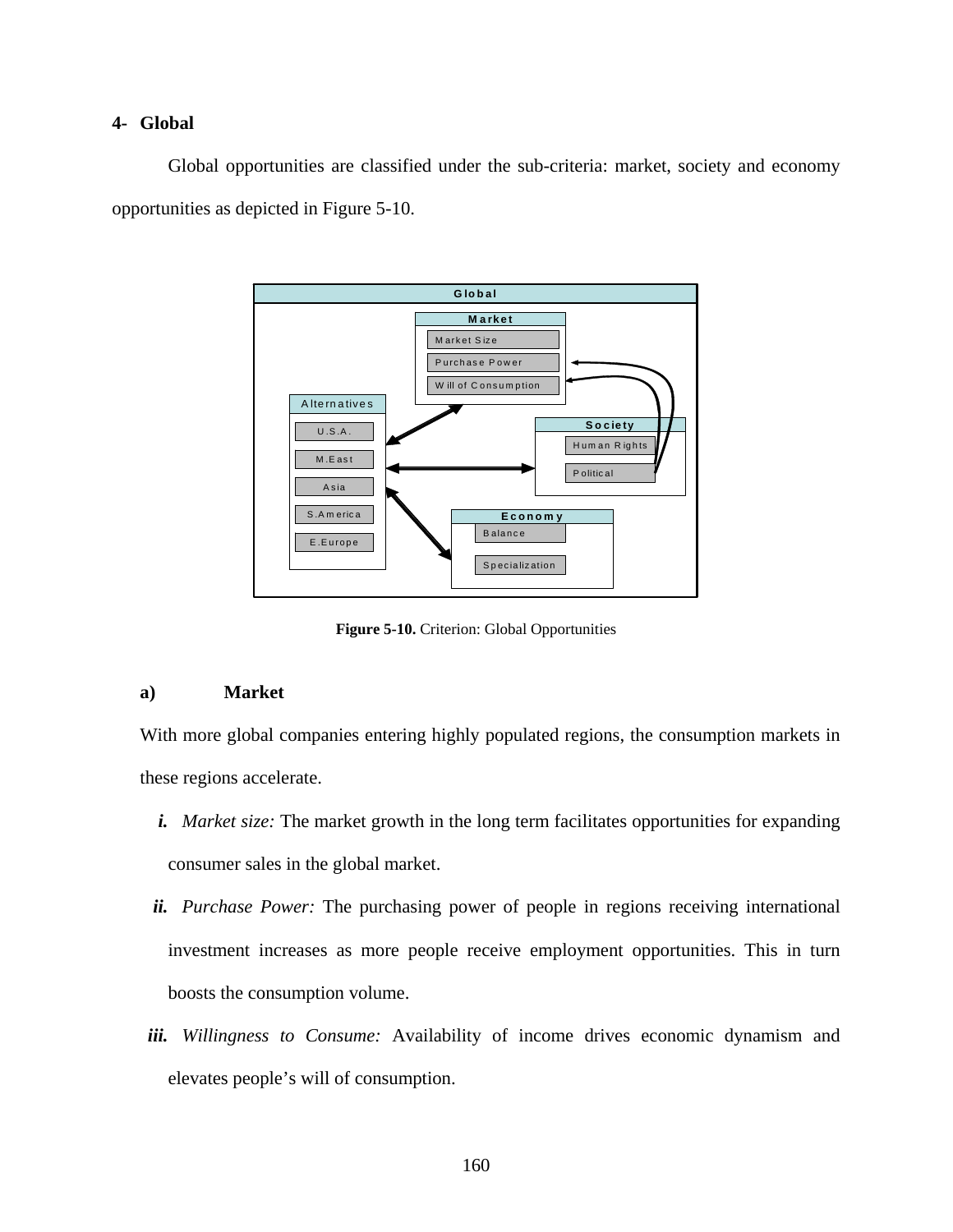### **b) Society**

- *i. Human Rights:* The expansion of global trade has social consequences which give rise to sustainable development of the regions and interdependently help a gradual movement to protect human rights.
- *ii. Political:* As economies are getting more dependent on each other, an attitude towards a more democratic and peaceful environment is inevitable.

### **c) Economy**

- *i. Balance:* Industrial advances in developing countries and global trade lead to an economic balance between regions which in turn ensure a more peaceful environment for both nations and corporations.
- *ii. Specialization:* In the new global economy countries are beginning to establish specialized niches leading to growth in productivity, innovation and development.

### **5.3.2 Data Collection and Paired Comparisons**

The paired comparisons are made on a 0-9 scale based on mostly public sources, databases and literature. Some of the sources are:

• *Country macro-economic and social data* [[1](#page-218-0)09, [11](#page-218-0)0, [11](#page-218-0)1, [11](#page-218-0)2, [11](#page-218-0)3]

The financial and social environment of a country will reflect on the performance of offshoring processes, consequently defining the success of the business. In the case study presented here, it is important to note that the agricultural society, its culture and economic status will have direct effect on the profitability and continuity of production. For instance, in a region where land is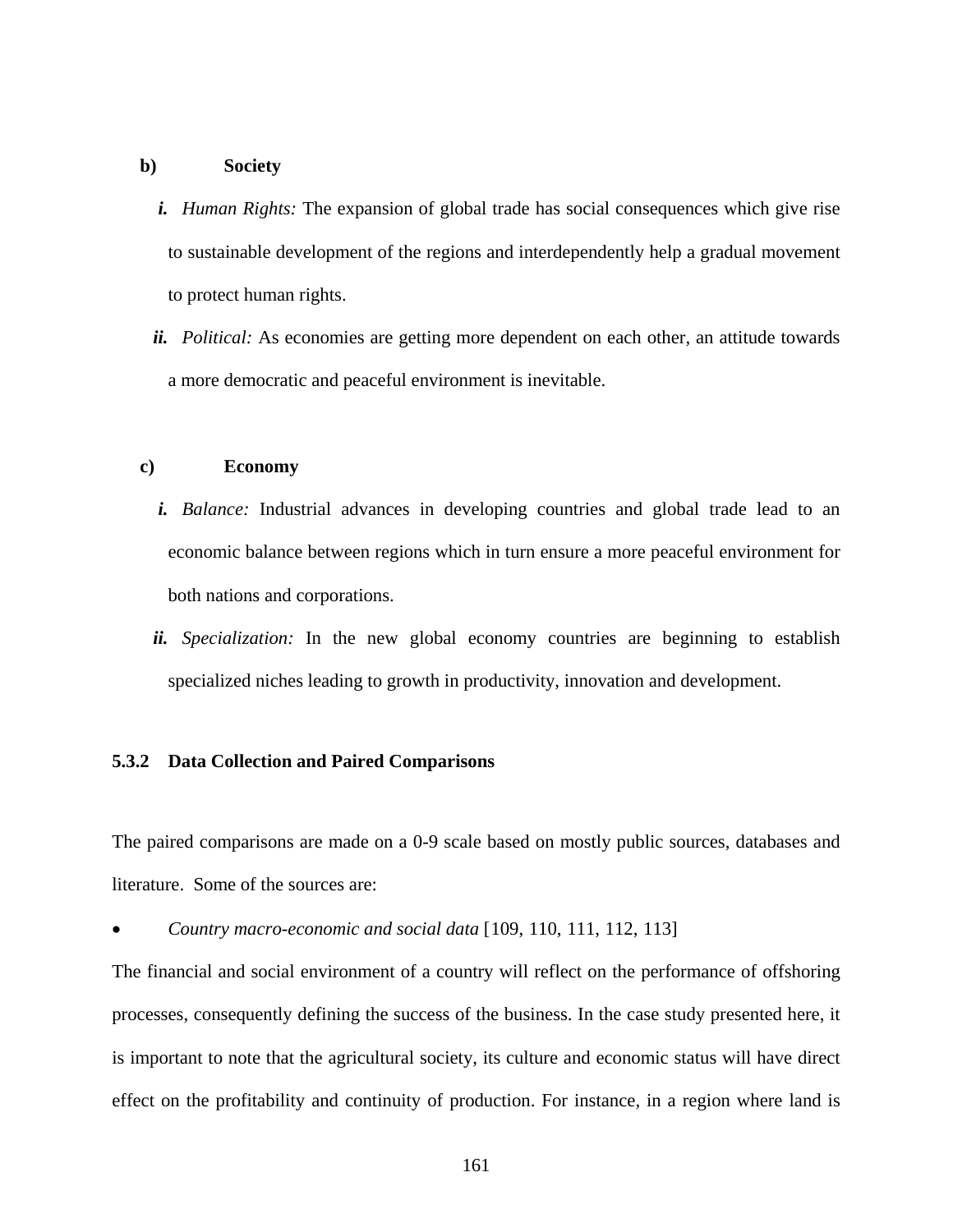<span id="page-175-0"></span>owned by individual farmers, it is harder to maintain the product quality and reliability because common pesticide control cannot be implemented easily. Again, in automation based processes, the literacy level as well as the technological capabilities determines the ease of implementation. Databases such as CountryWatch, Europa World and publications by United Nations give statistical data on the regional economies and social structures. These statistics cannot be directly applied to paired comparisons in the ANP model but can be synthesized by the decision maker to make the paired comparisons based on actual data.

Similarly, the economic indicators of a country, such as inflation and trade balance, and the political conditions demonstrate the stability of the region's business environment and such data can be utilized to rate the risks involved in the regions. Opportunities can also be predicted by looking at the market growth statistics and infrastructural developments. The use of database statistics in paired comparisons is demonstrated in the following sections.

### • *Global competitiveness indices* [[11](#page-218-0)4, [1](#page-218-0)15]

Offshoring is an expanding business practice in many sectors. It attracts attention from both the corporations seeking a greater competitive edge and consultants that support the decision processes of corporations as they consider moving their operations offshore. For this reason, an increasing number of research is conducted to analyze the conditions of doing business in different countries. Such consulting organizations as McKinsey and AT Kearney and non-governmental organizations such as World Economic Forum publish competitiveness indices that rank countries with respect to various aspects (e.g. labor force, education level etc.).

# • *Agricultural literature* [[1](#page-218-0)16]

The climate, processing methods, types of diseases and the landscape conditions affect the productivity and quality of the product. The literature provides a vast pool of resources on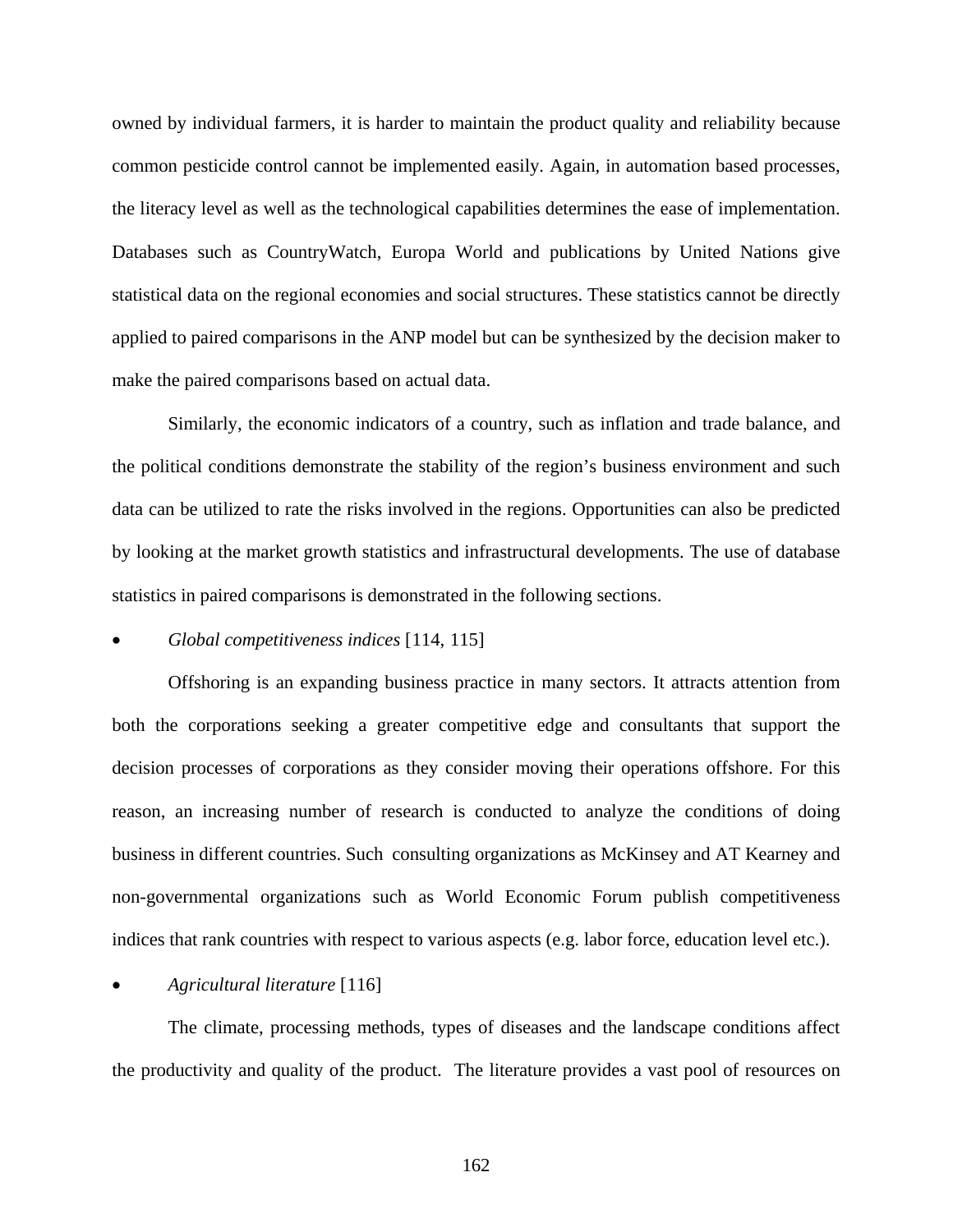measuring agricultural productivity and sustainability in different regions of the world. These resources serve as valuable tools to compare regions according to their agricultural composition.

### • *Offshoring publications* [[11](#page-218-0)7, [1](#page-218-0)18, [11](#page-218-0)9]

Many scholars and professionals carry out extensive research examining and discussing the drivers, consequences and factors in offshoring. The majority of this research provides business cases and empirical studies that elucidate the challenges and opportunities of transferring operations offshore. They also consider the regional difficulties and advantages in terms of managerial and infrastructural environment and present guidelines to the executives who are planning to go offshore.

In the ANP decision model, quantification of intangible values is achieved by comparing the influenced elements with respect to the influence (the criterion). The influence is indicated by arrows in the network and it determines the structure of paired comparisons that will be made by the decision maker(s). As discussed above, the paired comparisons, in this empirical study, rely on public and private data and the opinions of company executives.

### **Examples of Paired Comparisons:**

#### *1- Comparison of alternatives with respect to the "market size" under global opportunities*

Although expanding the market outside of the U.S. is not the immediate plan of XYZ, it will be a future opportunity if the production is transferred to specific regions. Such an opportunity is not assigned a high weight but it will have minor effects on the decision, therefore is included in the ANP decision model. The market size opportunity depends on the population size, competitors in the market and the food culture (the cuisine) of that country. The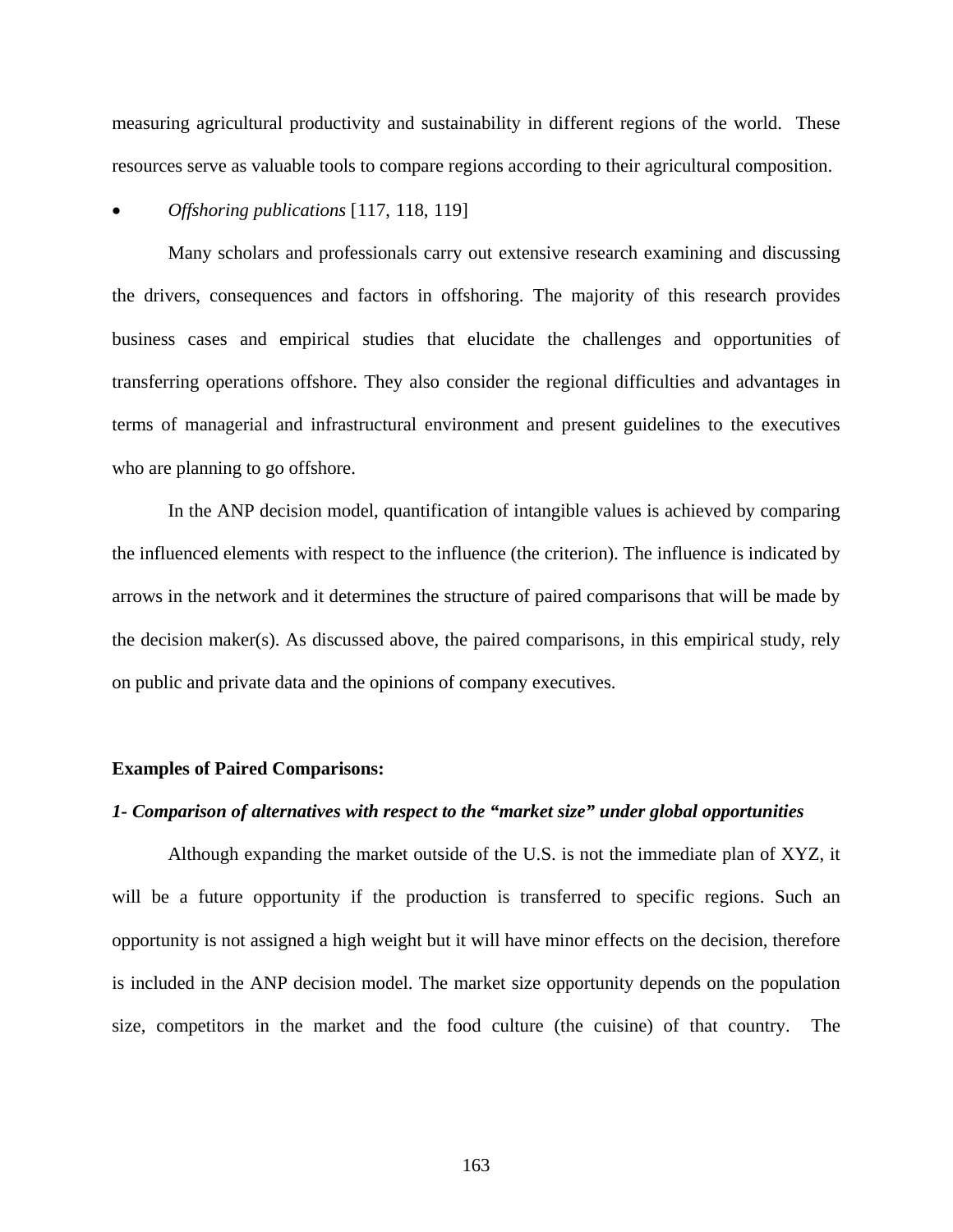<span id="page-177-0"></span>comparison of alternatives with respect to the "market size" is illustrated in [Table 5-14](#page-177-0) through [Table 5-16](#page-177-0).

|              | 2010          | 2020          | 2030          |
|--------------|---------------|---------------|---------------|
| U.S.         | 297,989,000   | 317,124,000   | 332,619,000   |
| M.East*      | 80,063,000    | 90,491,000    | 100,371,000   |
| $\bf Asia^*$ | 1,380,972,000 | 1,462,735,000 | 1,504,096,000 |
| S.America*   | 190,875,000   | 209,734,000   | 225,161,000   |
| E.Europe*    | 38,691,088    | 38,454,552    | 37, 377, 373  |

#### **Table 5-14.** Projected Populations

 *\*Countries in consideration. Country names are not disclosed. source: CountryWatch Database- <www.countrywatch.com>*

|                      | 2001                                                            | 2002                     | 2003     |
|----------------------|-----------------------------------------------------------------|--------------------------|----------|
| U.S.                 | 2,696.05                                                        | 2,734.70                 | 2,722.69 |
| <b>M.East</b>        | 553.82                                                          | 570.66                   | 587.41   |
| Asia                 | 6,021.55                                                        | 6,218.76                 | 6,384.94 |
| <b>S.America</b>     | 1,905.78                                                        | 1,974.63                 | 2,048.34 |
| <b>E.Europe</b>      | 1,437.85                                                        | 1,493.75                 | 1,553.41 |
| $\sim$ $\sim$ $\sim$ | $\mathbf{r}$ $\mathbf{r}$<br>$\mathbf{r}$ $\mathbf{r}$ $\alpha$ | $\overline{\phantom{a}}$ |          |

**Table 5-15.** Consumption of Processed Products

 *source: Global Market Information Database - [www.euromonitor.com](http://www.euromonitor.com/)*

The comparisons are done in light of the data above and the known facts about the cuisines of the regions and food habits of the people. The alternative "U.S." is not given a high level of opportunity because the present market is already in the U.S. and it is not expected to expand much regardless of the strategic action taken. [Table 5-16](#page-177-0) presents the paired comparisons for the question "With respect to 'market size' under global sub-network which alternative is better (can create more market opportunity)?"

**Table 5-16.** Paired comparisons w.r.t. "market size"

|                  | U.S. | <b>M.East</b> | Asia | <b>S.America</b> | E.Europe |
|------------------|------|---------------|------|------------------|----------|
| U.S.             |      |               |      |                  |          |
| <b>M.East</b>    |      |               |      |                  |          |
| Asia             |      |               |      |                  |          |
| <b>S.America</b> |      | 1/2           |      |                  |          |
| <b>E.Europe</b>  |      |               |      |                  |          |

 $\lambda_{\text{max}}$ : 5.2123.  $\mu = \frac{5.2123 - 5}{5 - 1} = 0.053$  is inconsistency index.  $\frac{0.053}{1.11} = 0.48$  is the inconsistency ratio.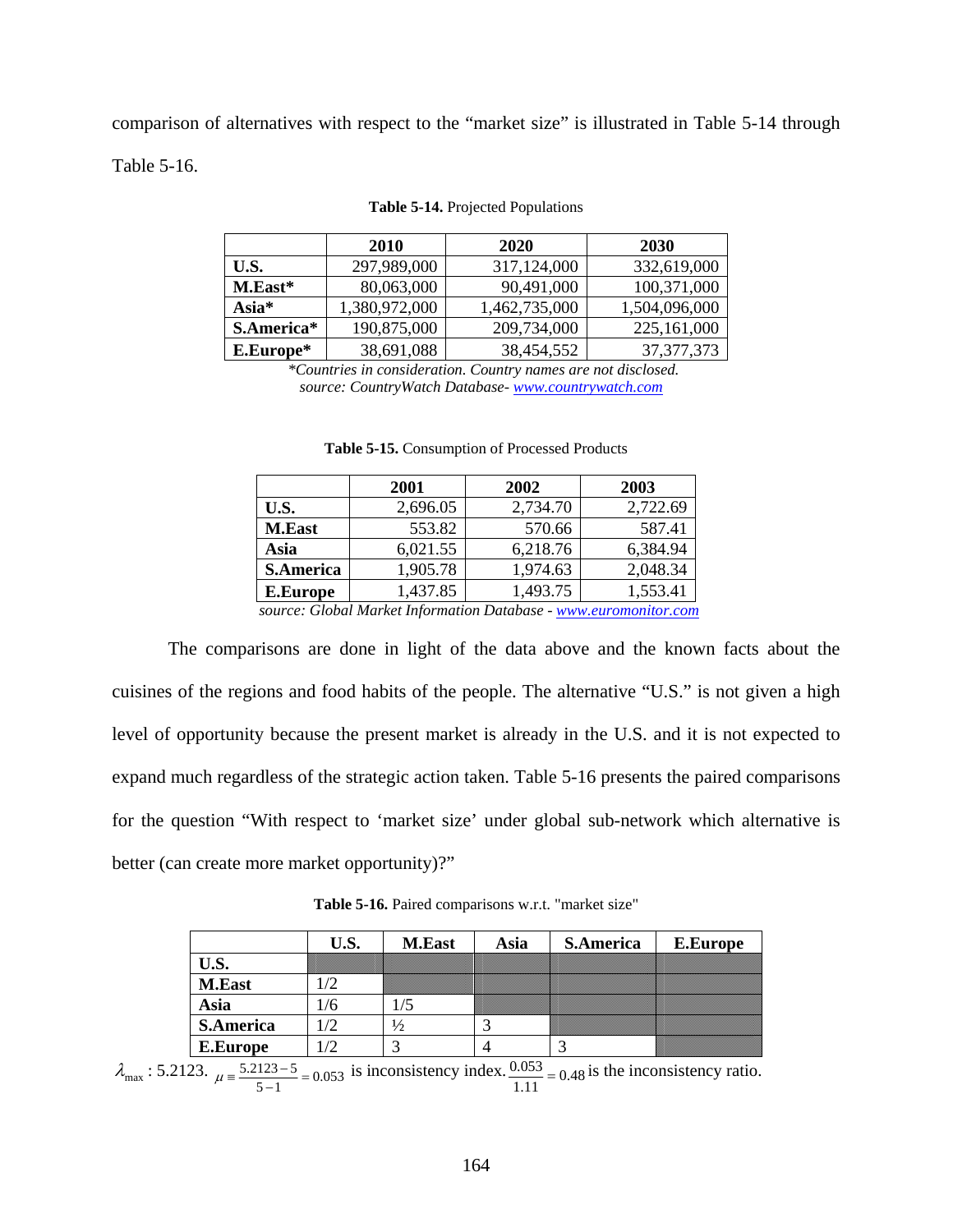<span id="page-178-0"></span>The comparisons are done only for the lower diagonal of the comparison matrix because reciprocals of the values in the lower diagonal are automatically assigned to upper diagonal.

### *2- Comparison of alternatives with respect to the "infrastructure" under operational risks*

The Global Competitiveness Report [\[114](#page-175-0)] synthesizes various factors affecting performance of global corporations based on the latest theoretical and empirical research. Combined, these factors make up the competitiveness indices of countries and serve as a basis to compare countries in the context of several international dimensions. [Table 5-17](#page-178-0) presents some factors that are critical in driving productivity and competitiveness.

|            | <b>Infrastructure</b> |              | <b>Institutions</b> |              | Macro-economy |              | <b>Health &amp; Education</b> |              |
|------------|-----------------------|--------------|---------------------|--------------|---------------|--------------|-------------------------------|--------------|
|            | Rank                  | <b>Score</b> | Rank                | <b>Score</b> | Rank          | <b>Score</b> | Rank                          | <b>Score</b> |
| U.S.       | 12                    | 5.82         | 27                  | 4.84         | 69            | 4.37         | 40                            | 6.6          |
| M.East*    | 55                    | 3.72         | 48                  | 4.12         | 108           | 3.75         | 50                            | 6.51         |
| Asia*      | 60                    | 3.54         | 80                  | 3.51         |               | 5.72         | 55                            | 6.44         |
| S.America* |                       | 3.29         | 91                  | 3.29         | 114           | 3.42         | 47                            | 6.54         |
| E.Europe*  | 57                    | 3.64         | 73                  | 3.62         | 70            | 4.34         | 26                            | 6.76         |

**Table 5-17.** Rankings and Scores of Selected Regions

 *\*Countries in consideration. Country names are not disclosed. Source: World Economic Forum* 

Infrastructure evaluations are based on the availability and operational costs of energy, transportation and telecommunication systems. Institution rankings indicate the reliability of systems and agents by considering five criteria: property rights, ethics in government, independence of judiciary, efficiency in public sources and public safety. The macro-economy pillar combines the ratings of countries in terms of asset price volatility, difficulties in business implementation, inflation rate, currency debt, GDP growth and a number of other distinct variables. "Health and primary education" focuses on the availability and the quality of health care, and basic skills that enable citizens to participate in the activities of civil and professional life. With the guidance of the given indicators, paired comparisons are performed by also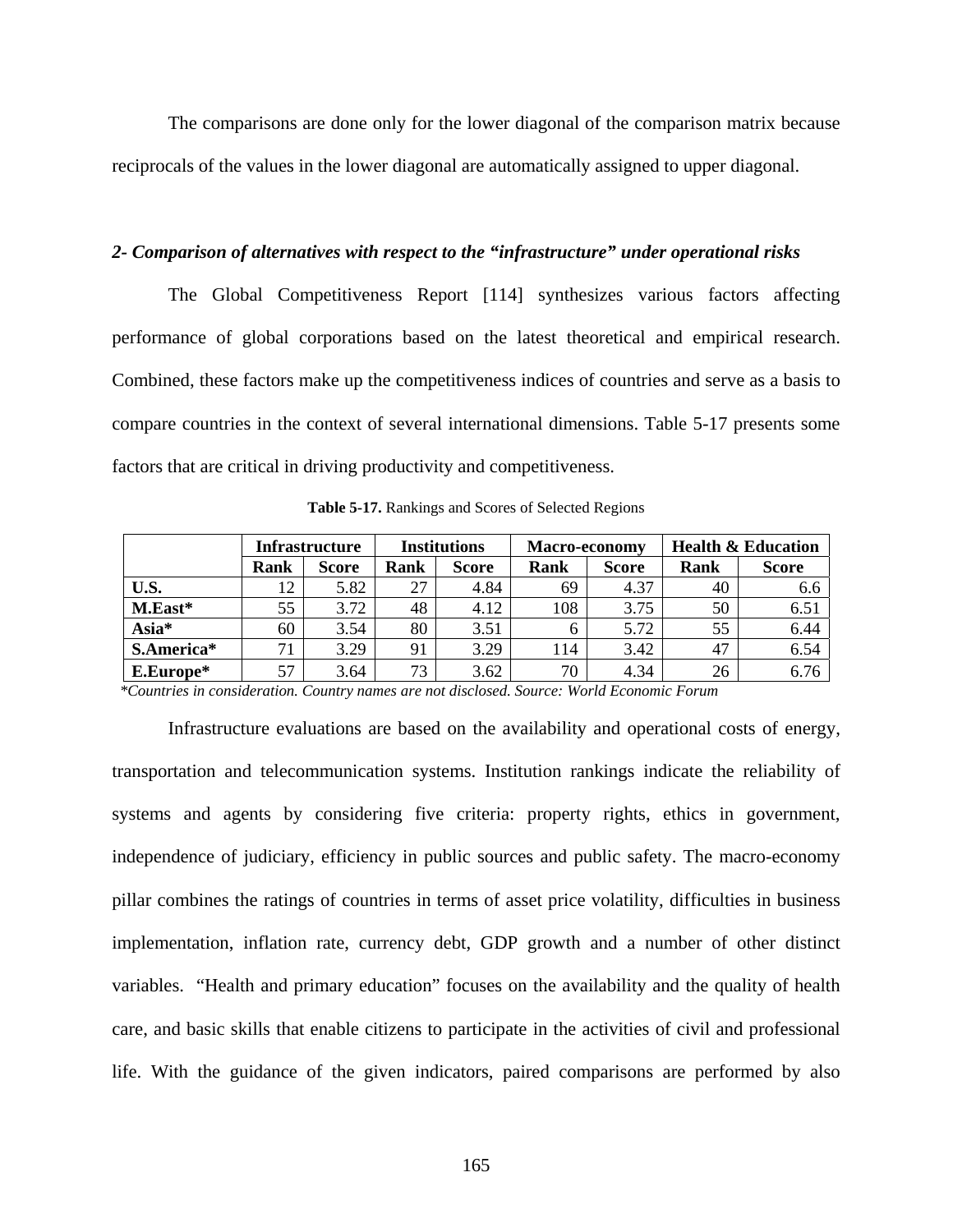<span id="page-179-0"></span>reflecting the requirements of the offshoring process that XYZ is considering. [Table 5-18](#page-179-0) shows the paired comparisons for the question "With respect to 'Infrastructure' under operational risks, which alternative is riskier?"

|                                                                                                                                                           | U.S. | <b>M.East</b> | Asia          | <b>S.America</b> | E.Europe |
|-----------------------------------------------------------------------------------------------------------------------------------------------------------|------|---------------|---------------|------------------|----------|
| U.S.                                                                                                                                                      |      |               |               |                  |          |
| M.East                                                                                                                                                    | 1/4  |               |               |                  |          |
| Asia                                                                                                                                                      | 1/4  | 1/2           |               |                  |          |
| <b>S.America</b>                                                                                                                                          | 1/6  | 1/4           | 1/3           |                  |          |
| <b>E.Europe</b>                                                                                                                                           | 1/4  |               | $\frac{1}{2}$ |                  |          |
| $\lambda_{\text{max}}$ : 5.2623. $\mu = \frac{5.2623 - 5}{5 - 1} = 0.066$ is inconsistency index. $\frac{0.066}{1.11} = 0.60$ is the inconsistency ratio. |      |               |               |                  |          |

**Table 5-18.** Paired Comparisons w.r.t. "infrastructure"

[Table 5-19](#page-179-0) shows the paired comparisons for the question "With respect to 'training' under implementation risks, which alternative is riskier?"

|                  | J.S. | <b>M.East</b> | Asia | <b>S.America</b> | E.Europe |
|------------------|------|---------------|------|------------------|----------|
| U.S.             |      |               |      |                  |          |
| M.East           |      |               |      |                  |          |
| Asia             |      |               |      |                  |          |
| <b>S.America</b> |      |               |      |                  |          |
| <b>E.Europe</b>  |      |               |      |                  |          |

**Table 5-19.** Paired Comparisons w.r.t. "training"

The paired comparison values are not taken directly from the available data; rather they are elucidated within the framework of the conditions and the importance of factors in the decision. For instance, although the primary education and the health care rankings for the U.S. are low, the risks for U.S. are not rated high because the existing facilities are in the U.S. and there is actually no training necessary if XYZ decides to stay in-house.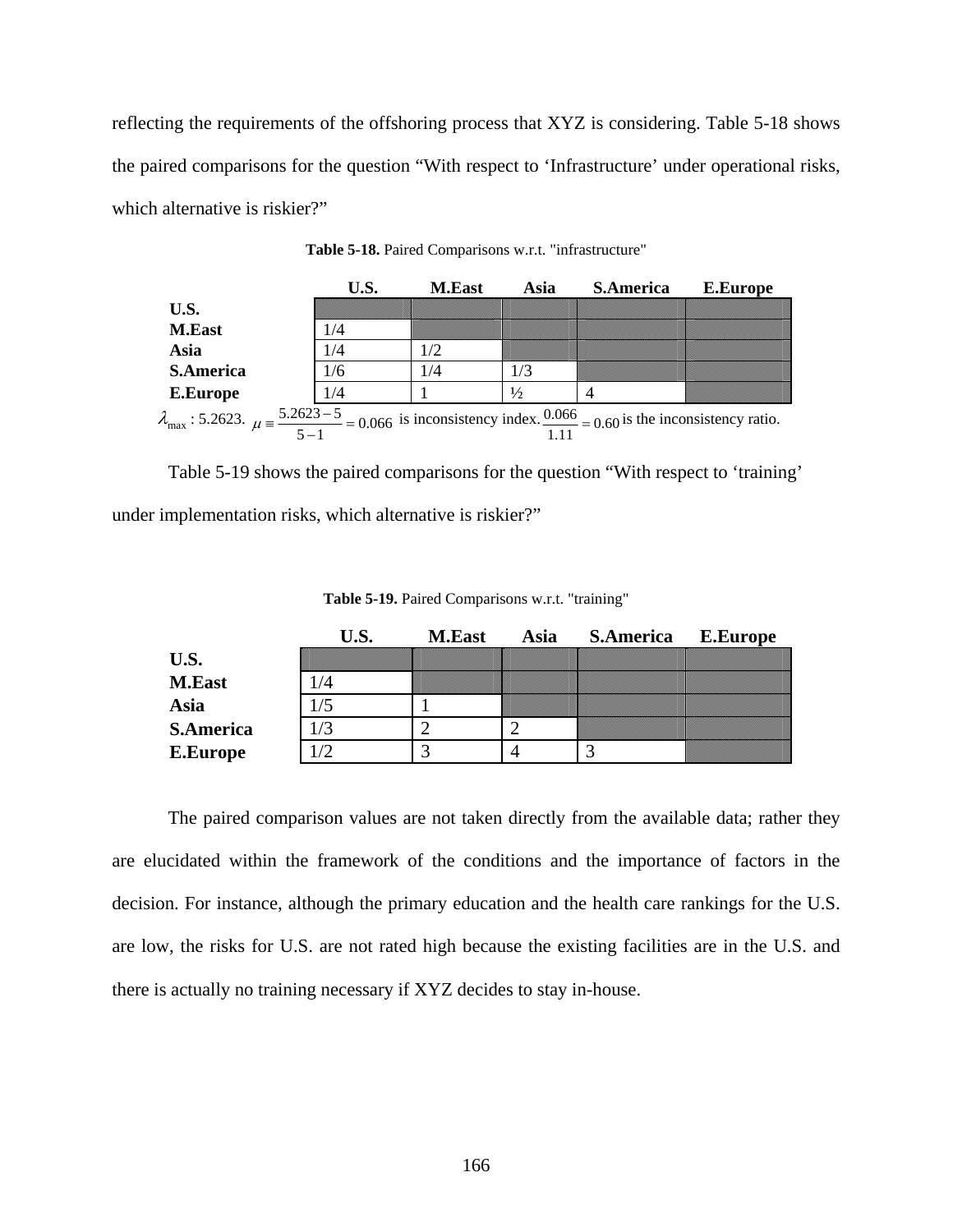# <span id="page-180-0"></span>**5.3.3 Synthesis**

Altogether, comparisons are performed in 138 paired comparison and 15 cluster comparison matrices. The synthesis is done with the same methodology as explained in previous sections. For the purpose of illustration, the calculation for risks is given in [Table 5-20.](#page-180-0)

|                            | <b>Operations</b> |        | <b>Implementation</b> |        |            |                |
|----------------------------|-------------------|--------|-----------------------|--------|------------|----------------|
| Control                    |                   |        |                       |        |            |                |
| <b>Criterion</b>           | Limit CC          | 0.8    | Limit CC              | 0.2    | Results    | <b>Results</b> |
| <i>Normalized</i>          | 0.8               |        | 0.2                   |        |            |                |
|                            |                   | (CC x  |                       | (CC x  |            |                |
| <i><b>Alternatives</b></i> | Idealized         | Ideal) | Idealized             | Ideal) | <b>SUM</b> | Normalized     |
| U.S.                       | 0.2487            | 0.1990 | 0.3178                | 0.0636 | 0.2625     | 0.0798         |
| <b>M.East</b>              | 0.9458            | 0.7566 | 0.7388                | 0.1478 | 0.9044     | 0.2749         |
| Asia                       | 1.0000            | 0.8000 | 1.0000                | 0.2000 | 1.0000     | 0.3040         |
| <b>S.America</b>           | 0.8793            | 0.7034 | 0.4704                | 0.0941 | 0.7975     | 0.2424         |
| <b>E.Europe</b>            | 0.3520            | 0.2816 | 0.2176                | 0.0435 | 0.3251     | 0.0988         |

**Table 5-20.** Synthesis of Risk Weights

As a result, the corresponding risk weights are:

- U.S.: 0.2625 Normalized: 0.0798
- Middle East: 0.9044 Normalized: 0.2749
- Asia: 1.0 Normalized: 0.3040
- South America: 0.3251 Normalized: 0.2424
- Eastern Europe: 0.3251 Normalized: 0.0988

Opportunity weights are calculated in similar fashion and the corresponding weights are:

- U.S.: 04954 Normalized: 0.1900
- Middle East: 0.3926 Normalized: 0.1506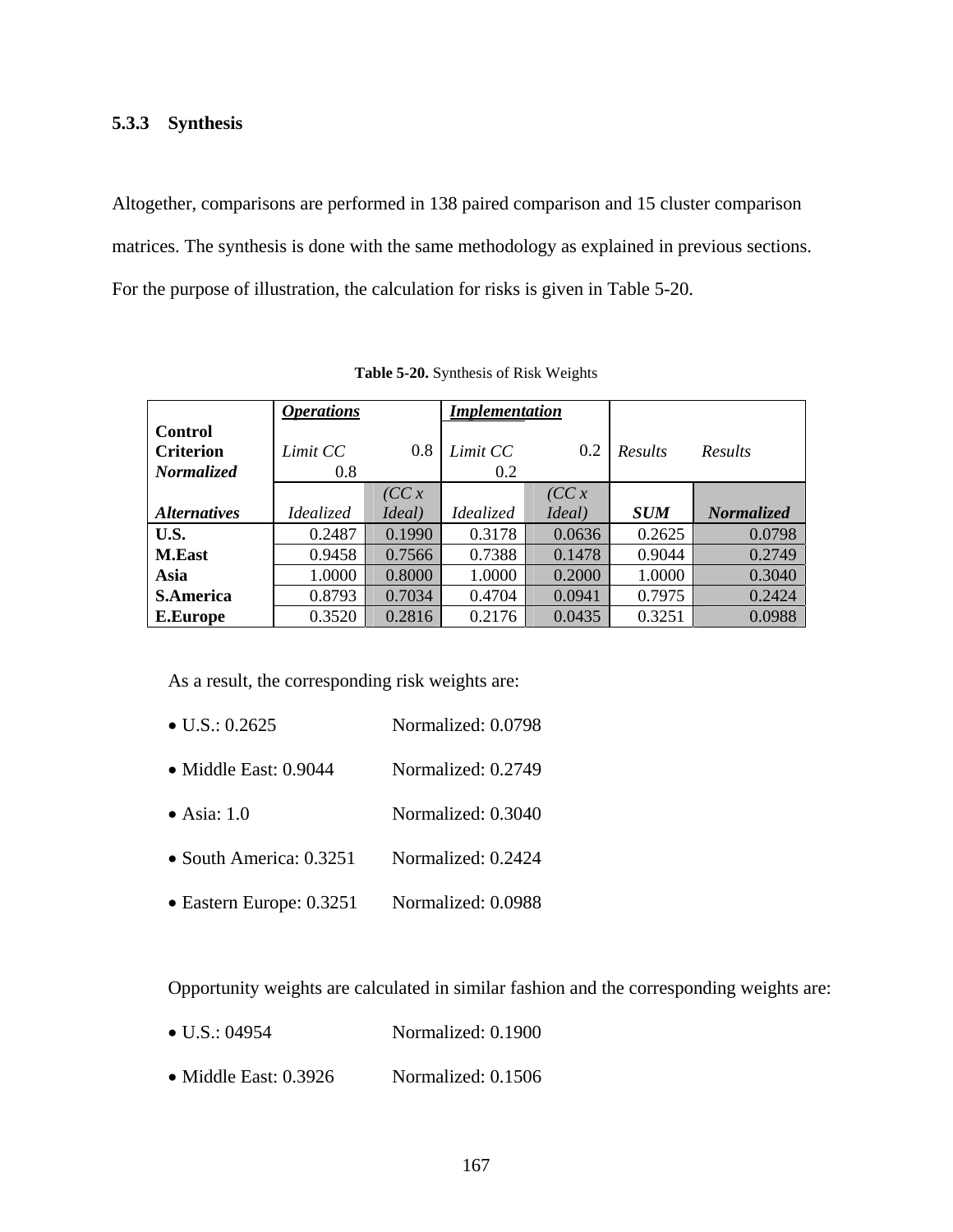- Asia: 0.7175 Normalized: 0.2752
- South America: 0.5471 Normalized: 0.2099
- Eastern Europe: 0.4543 Normalized: 0.1743

### **5.4 INTEGRAGED MODEL FOR XYZ**

There are three objectives in the developed integrated model: minimizing total costs, minimizing total risks and maximizing total opportunities. Minimization of total costs is achieved by solving the mathematical model which minimizes the present value of total cost over a decision horizon subject to demand and capacity constraints. As Section 5.2 indicates, the optimal solution to this problem is having production plants in Asia, Eastern Europe and the U.S.

 The risks in XYZ's offshoring decision involve mainly macro-economic risks. Even though there are some implementation risks, their importance weights are much lower. Therefore, it can be assumed that risks are predominantly diversifiable. On the other hand, opportunities in large part are based on global and market opportunities, which are nondiversifiable. Thus, the total risks and opportunities for XYZ in this model are calculated by taking the average of risk and opportunity values weighted by the production amounts performed at each location. Thus, the objective of "minimizing total risk" is defined as  $\pi_2(x)$  =

$$
\min \sum_{i \in I} \left( R_i \frac{\sum_{t \in T} \sum_{j \in J} x_{ij}^t}{\sum_{i \in I} \sum_{j \in J} \sum_{j \in J} x_{ij}^t} \right) \text{ and the objective of "maximizing total opportunity" is define as } \pi_3(\mathbf{x}) =
$$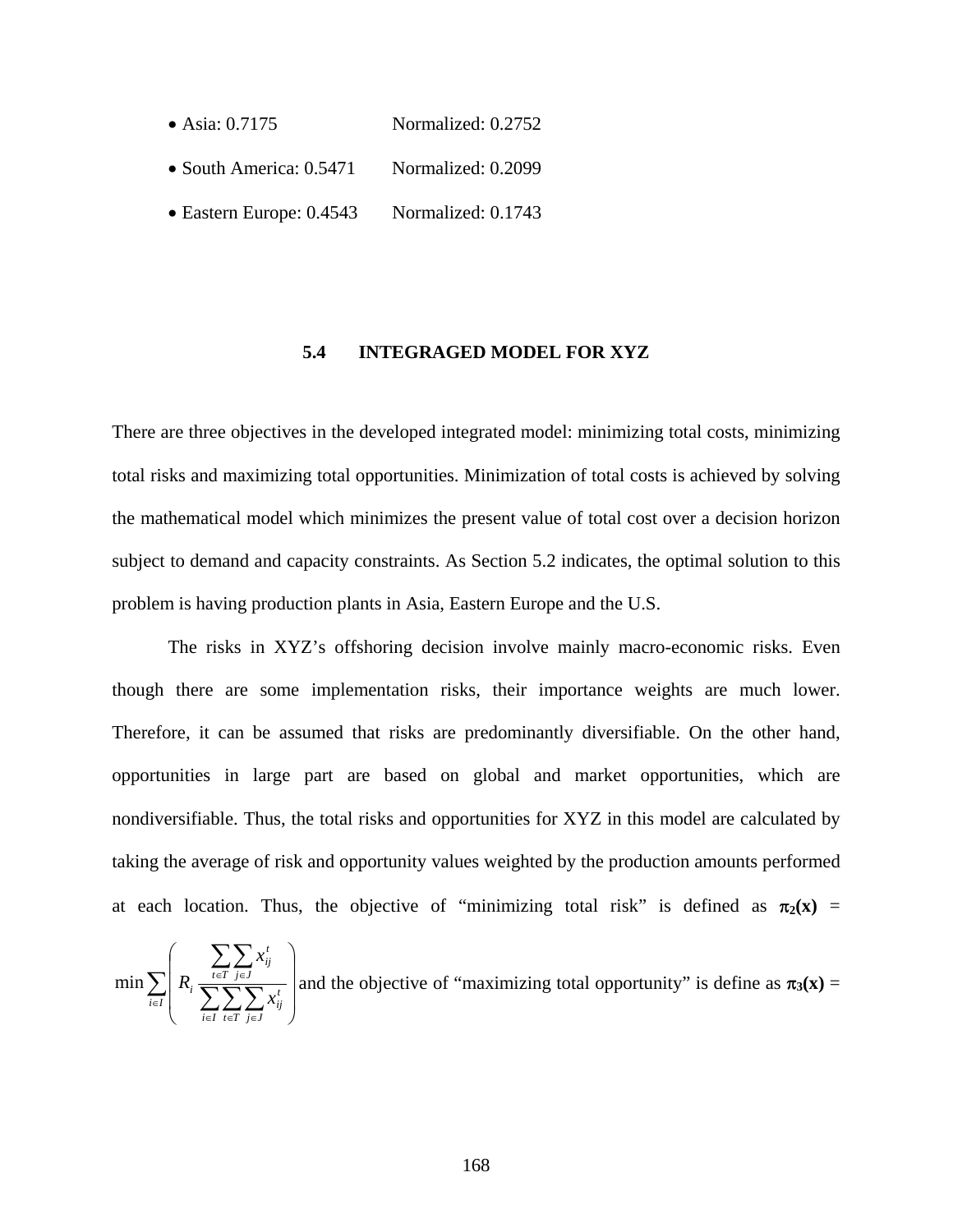<span id="page-182-0"></span>
$$
\max \sum_{i \in I} \left( O_i \frac{\sum_{t \in T} \sum_{j \in J} x_{ij}^t}{\sum_{i \in I} \sum_{j \in J} x_{ij}^t} \right).
$$
 By replacing the objective function in the mathematical model with

 $\pi_2(x)$  and  $\pi_3(x)$  one at a time, the optimal solutions for maximum opportunity and risk subject to demand and capacity constraints are obtained as shown in [Table 5-21](#page-182-0).

|                | <b>Minimize Risk</b> |                 | <b>Maximize Opportunity</b> |                  |                  |         |  |
|----------------|----------------------|-----------------|-----------------------------|------------------|------------------|---------|--|
| T <sub>0</sub> | U.S.                 | <b>W.Europe</b> | U.S.                        |                  | W.Europe         |         |  |
| From           | U.S.                 | U.S.            | U.S.                        | <b>S.America</b> | <b>S.America</b> | Asia    |  |
| 2004           | 147,025              | 194,820         | 105,282                     | 41,743           | 64,903           | 129,917 |  |
| 2005           | 145,310              | 199,267         | 108,014                     | 37,296           | 69,350           | 129,917 |  |
| 2006           | 142,889              | 202,955         | 109,281                     | 33,608           | 73,038           | 129,917 |  |
| 2007           | 139,456              | 207,537         | 110,430                     | 29,026           | 77,620           | 129,917 |  |
| 2008           | 137,749              | 210,802         | 111,988                     | 25,761           | 80,885           | 129,917 |  |
| 2009           | 136,921              | 214,808         | 155,166                     | 21,755           | 84,891           | 129,917 |  |
| 2010           | 136,871              | 218,473         | 118,781                     | 18,090           | 88,556           | 129,917 |  |
| 2011           | 137,427              | 221,824         | 122,688                     | 14,739           | 91,907           | 129,917 |  |

**Table 5-21.** Optimal Production Distribution (minimize risk and maximize opportunity)

Therefore, minimization of risks can be achieved by having all of the production at the less risky location, in the U.S which can satisfy all of the demand required during the decision horizon. Maximization of opportunities can be achieved by distributing production, starting from Asia and allocating production to the next opportunistic locations as the capacities permit. The utopia points (the optimal values for single objective optimizations) give conflicting results as depicted in [Table 5-22](#page-182-0).

| <b>Objective Value</b> | Cost                         | <b>Risk</b> | <b>Opportunity</b> |
|------------------------|------------------------------|-------------|--------------------|
| min.Cost               | 942,712,882   0.1675         |             | 0.2181             |
| min. Risk              | $$1,114,772,667 \mid 0.0798$ |             | 0.1900             |
| max. Opportunity       | $$1,104,697,479 \mid 0.2128$ |             | 0.2278             |

**Table 5-22.** Utopio Points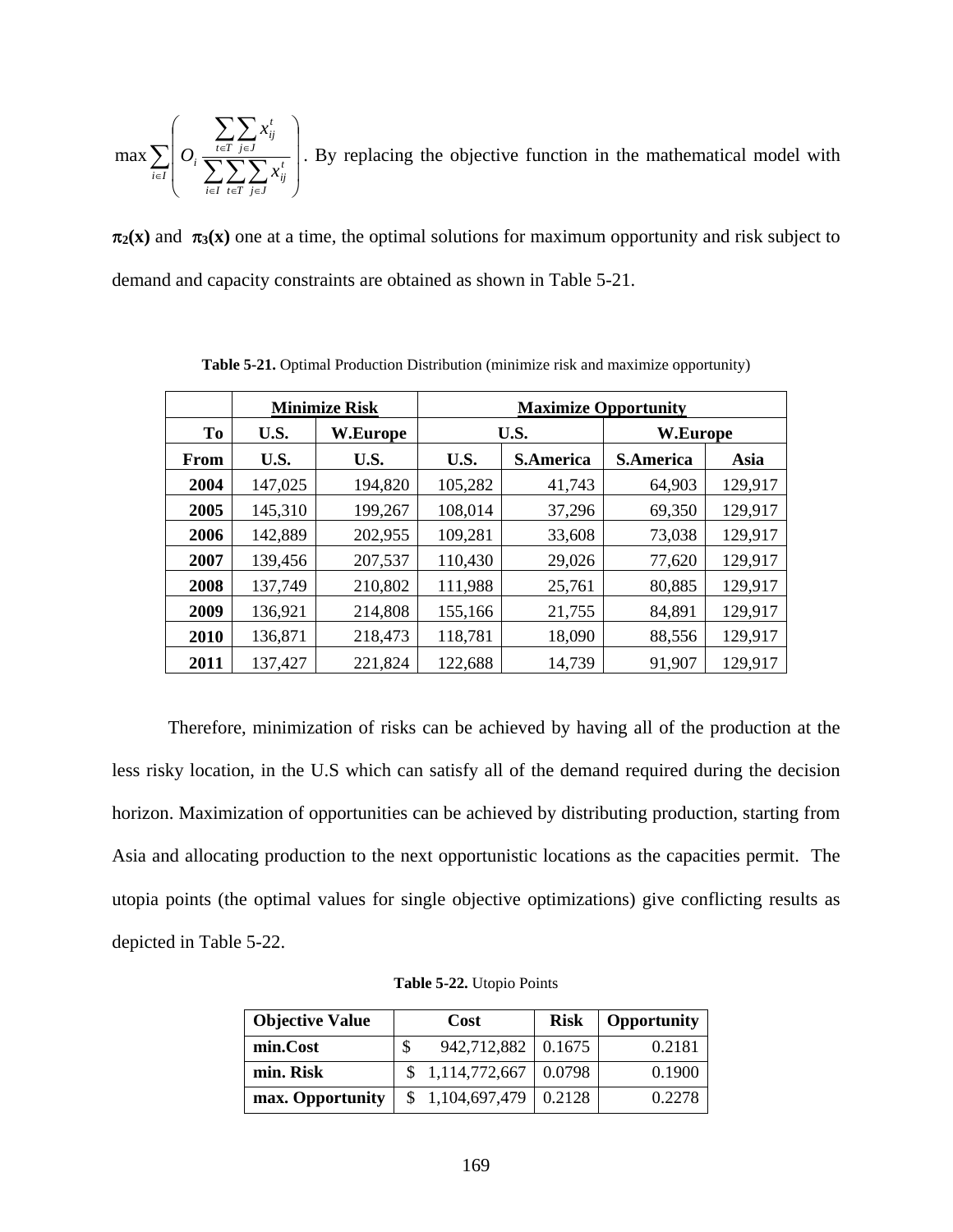The model suggest that U.S. plant remain open because with respect to all objectives, some amount of production is necessary in the U.S. The decision of transferring operations to an overseas country needs further deliberation and consideration of tradeoffs between the three objectives. The location decision does not have to be based on maximizing or minimizing any of the objectives. A compromise solution can be found by sacrificing an amount from one objective to gain a little from another. Such solutions can be evaluated by utilizing multi-objective optimization tools which find the Pareto optimal points.

Two methods are used to generate the Pareto front: the weighted-sum approach with upper lower bound transformation and the epsilon-constraint approach with Pareto-maximum bounds. For weighted sum approach the transformation ratio is scaled up to ensure computational efficiency. As shown in [Table 5-23](#page-184-0) and [Figure 5-11](#page-185-0), a total of 22 Pareto optimal solutions (including three utopia points) are found.

[Figure 5-11](#page-185-0) shows the Pareto points on a three dimensional graph whose axes represent each objective: cost, opportunity and risk. The Pareto points are clustered into groups based on their proximity in order to make the evaluation of the tradeoffs less complicated. The decision maker can make judgments by considering the marginal differences between the groups and later if necessary one decision point can be selected among the group.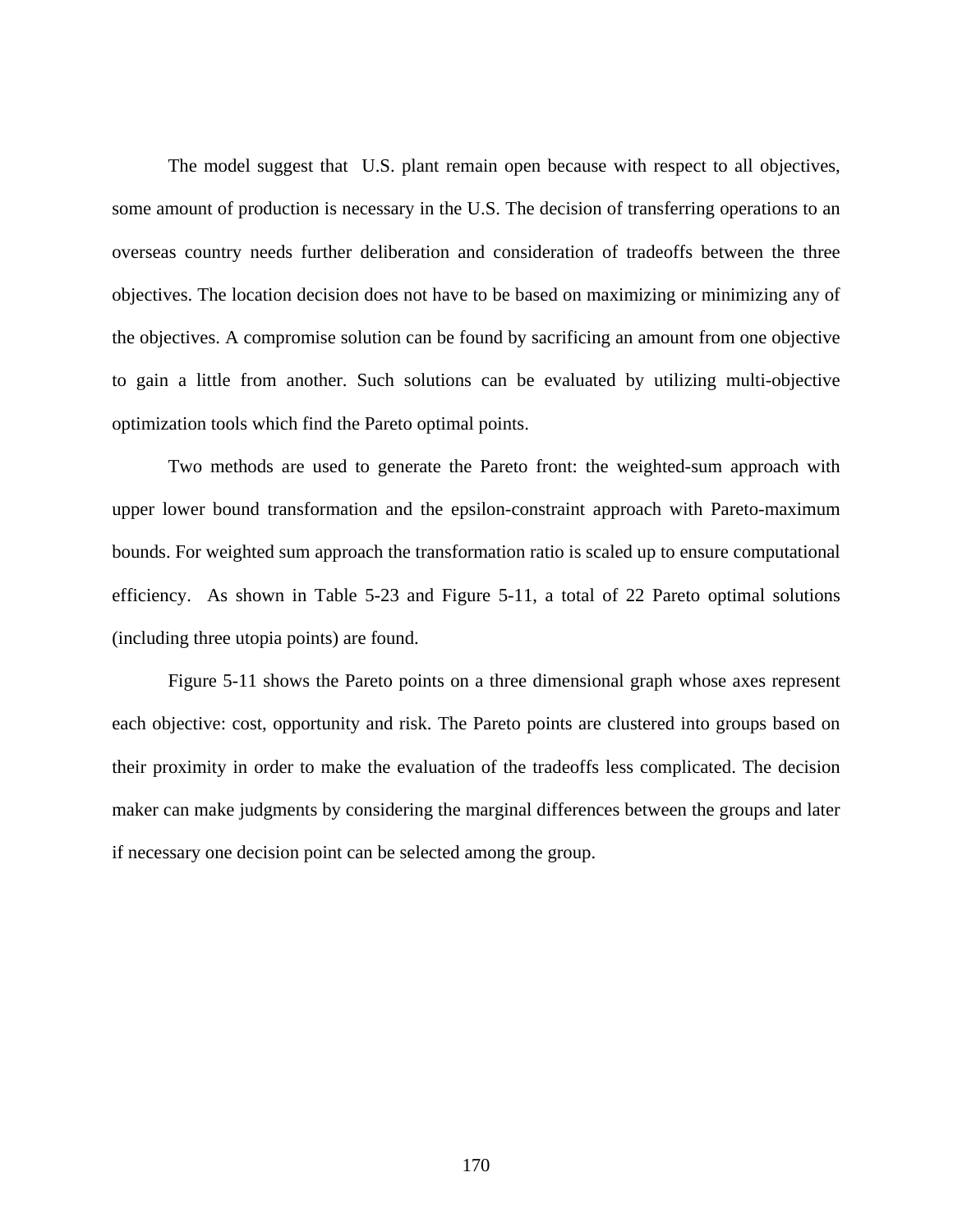<span id="page-184-0"></span>

|                | Cost              | <b>Risk</b> | Opp.   | <b>Selected Regions</b> |
|----------------|-------------------|-------------|--------|-------------------------|
| <b>Group A</b> | \$<br>942,712,882 | 0.1675      | 0.2181 | U.S., Asia, E.Europe    |
|                | \$<br>943,595,480 | 0.1628      | 0.2159 | U.S., Asia, E.Europe    |
|                | \$<br>945,735,349 | 0.1528      | 0.2109 | U.S., Asia, E.Europe    |
|                | \$<br>948,125,089 | 0.1428      | 0.206  | U.S., Asia, E.Europe    |
|                | \$<br>950,884,445 | 0.1328      | 0.2011 | U.S., Asia, E.Europe    |
| <b>Group B</b> | \$<br>951,456,670 | 0.0912      | 0.1806 | U.S., E.Europe          |
| <b>Group C</b> | \$<br>954,100,581 | 0.1228      | 0.1962 | U.S., Asia, E.Europe    |
|                | \$<br>957,602,397 | 0.1128      | 0.1913 | U.S., Asia, E.Europe    |
| <b>Group D</b> | \$<br>970,266,533 | 0.0897      | 0.1818 | U.S., E. Europe         |
| <b>Group E</b> | \$<br>973,939,549 | 0.1652      | 0.22   | U.S., Asia, E.Europe    |
|                | \$<br>987,777,342 | 0.1628      | 0.22   | U.S., Asia, E.Europe    |
|                | \$<br>989,378,032 | 0.1428      | 0.21   | U.S., Asia, E.Europe    |
|                | \$<br>992,469,728 | 0.1632      | 0.2217 | U.S., Asia, E.Europe    |
| <b>Group F</b> | \$<br>993,303,807 | 0.1228      | 0.2    | U.S., Asia, E.Europe    |
|                | \$<br>998,978,607 | 0.1028      | 0.19   | U.S., Asia, E.Europe    |
| <b>Group G</b> | \$1,036,179,923   | 0.1328      | 0.2102 | U.S., Asia              |
|                | \$1,051,194,558   | 0.1128      | 0.2    | U.S., Asia, E.Europe    |
| <b>Group H</b> | \$1,055,405,747   | 0.0928      | 0.19   | U.S., Asia, E.Europe    |
| <b>Group I</b> | \$1,077,363,882   | 0.2028      | 0.2265 | U.S., Asia, S.America   |
|                | \$1,099,146,067   | 0.2109      | 0.2275 | U.S., Asia, S.America   |
|                | \$1,104,697,479   | 0.2128      | 0.2278 | U.S., Asia, S.America   |
| <b>Group J</b> | \$1,114,772,667   | 0.0798      | 0.19   | U.S.                    |

**Table 5-23.** Pareto Optimal Points- XYZ

 *\*Ascending Cost Order* 

The tradeoffs are assessed by the decision makers to attain a convergence based on their preferences. Both the relative importance of objectives and the amount of difference in the value of objectives play a role in making the final decision. First, the decision maker should observe the maximum and minimum value for each objective. For instance in this problem, the value of total opportunity changes at most 26% between the least and most opportunistic decision choices because the opportunity weights associated with alternative locations are similar in value. On the other hand total risk and total cost vary dramatically with the choice of location.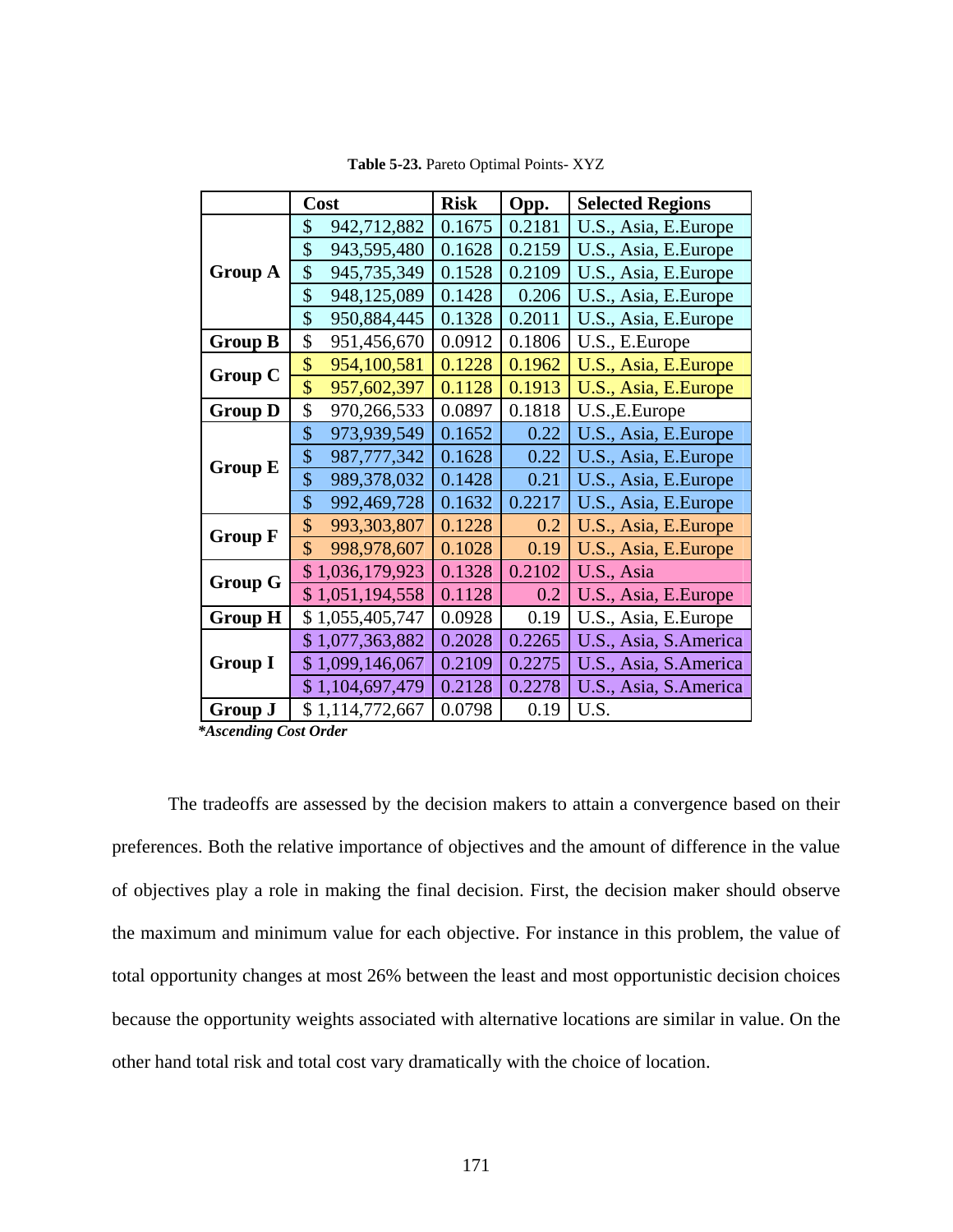<span id="page-185-0"></span>

**Figure 5-11.** Pareto Points for XYZ

Although the decision maker's preferences determine the exact decision, as a preliminary analysis the following reasoning is practical to eliminate some of the decision points that are not credible.

- 1- Middle East does not exist as an alternative in the Pareto set. Thus, it should be eliminated from the decision space because it is not a credible location to transfer production in terms of all of the objectives.
- 2- Some of the points can be eliminated by evaluating the tradeoffs between groups. Following are the suggested eliminations.
	- When compared with Group A, Group B reduces risks significantly (around 45%) by sacrificing insignificant amount (around 1%) from costs. Since the expanding market of Asia is excluded in Group B, opportunity reduces. However if opportunity is not an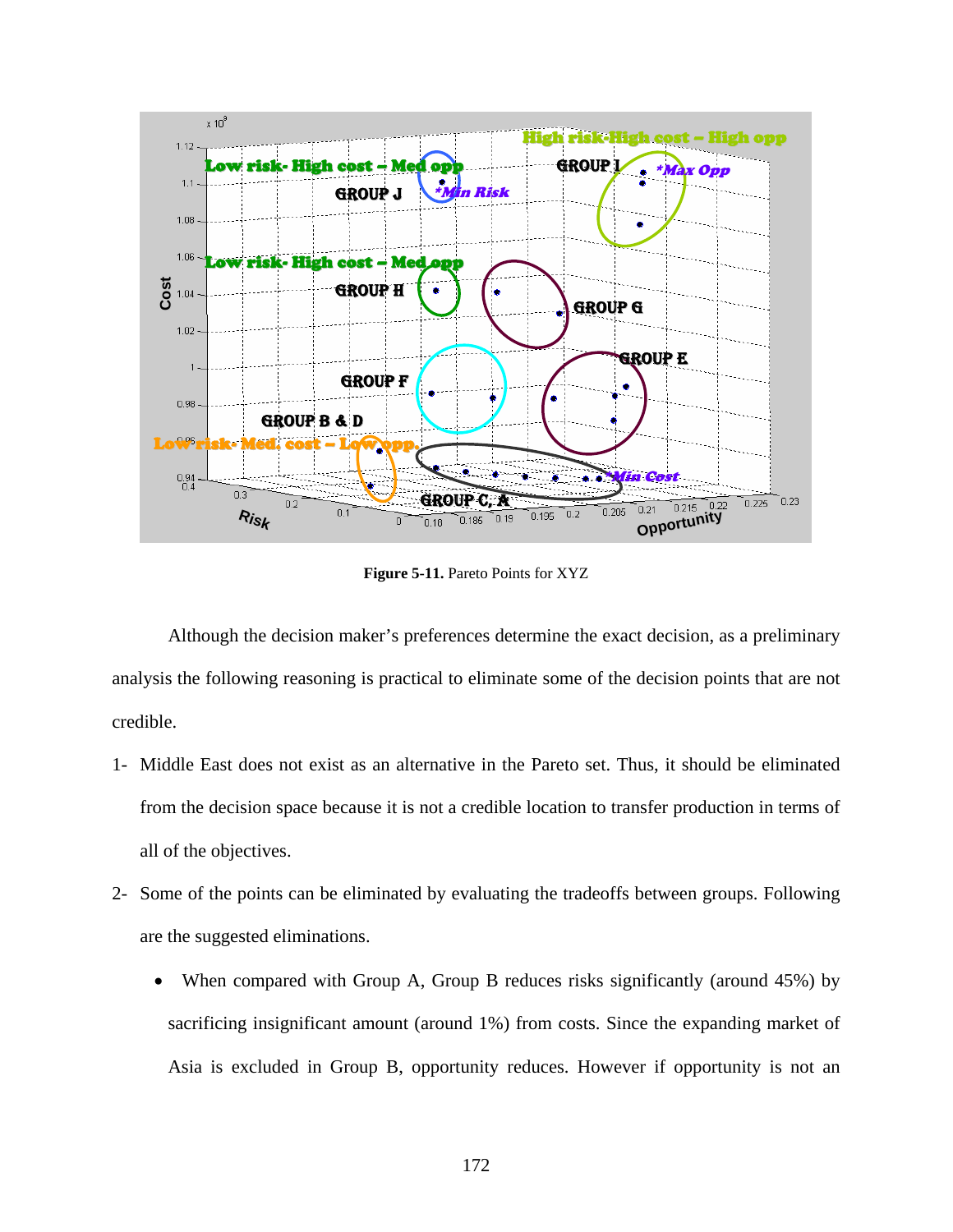important criterion for the corporation, Group A can be eliminated since it escalates the risks considerably while providing very little cost advantage.

- When compared with Group E, Group I does not provide a significant gain in opportunity (at most 8%) but it causes both risks and costs to increase significantly. Unless opportunity is the most important criterion, Group I can be eliminated.
- Adding South America to the selected regions increases opportunity values while increasing both the risk and cost values. The incremental increase in the opportunity values by the addition of South America is very small compared to the loss in risks and costs. Therefore, South America can be eliminated from the decision space.
- If Group E and Group F are compared, one can see that Group E sacrifices significant amount of risk in return for little gain in opportunity and cost. Therefore, Group E is not credible.
- Group H, D and B provide similar levels of risks and opportunities while Group H presents a total cost significantly more than Group D and B. Therefore Group H can be eliminated.
- Group J (the least risky point) provides the minimum risk by increasing costs significantly. Group D and Group B sacrifice some from risks to reduce costs and may be considered instead of Group J. This means, instead of keeping all of the production in the U.S., XYZ should consider distributing some production to Eastern Europe which may be more advantageous.
- 3- Therefore the decision can be reduced to four alternatives: 1- Production only in the U.S. (high cost, low opportunity, very low risk), 2- Production in the U.S. and Eastern Europe (medium cost, low opportunity, low risk), 3- Production in the U.S. and Asia (high cost,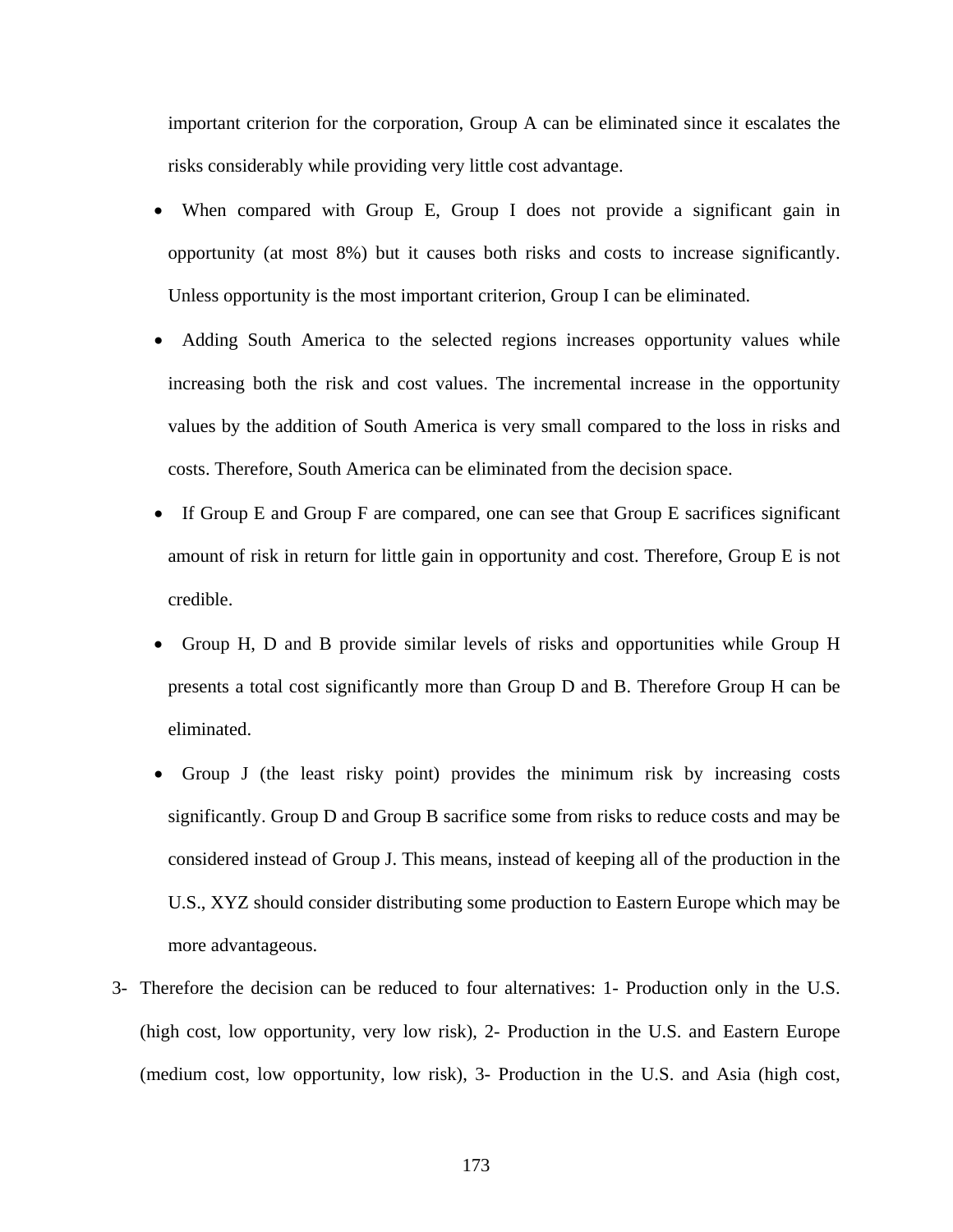medium risk and high opportunity) , 4- Production in the U.S., Asia and Eastern Europe (medium cost, medium risk, high opportunity or high cost, low risk, low opportunity)

4- For the final decision the production schedule should also be reviewed. For instance, the second point in Group F (cost =  $$998,978,607$ , risk = 0.1028, opportunity = 0.19) seems as a credible alternative. However in this case, production in Asia takes place only for two years. Therefore, it is not a realistic option.

As a result, the problem is significantly reduced by eliminating the alternatives: Middle East and South America. Moreover, the analysis clearly suggests that keeping at least a part of the operations in the U.S. is essential for the optimal decision. The final decision is based on the company's objectives and priorities which are determined by exploiting the utilities of costs, opportunities and risks for XYZ's stakeholders. In practice, the stakeholders may discuss their preferences and evaluate the advantages and disadvantages of the alternatives with respect to the company's strategic position and vision and find the optimal decision accordingly.

If a more theoretical and scientific approach is needed, utility elicitation methods can be utilized. The utilities for the alternatives are calculated by adding the utility for the corresponding objective values and the final decision is made by choosing the alternative which gives the maximum total utility.

The result is interesting in revealing that two of the alternatives (Middle East and South America) need not be considered for transferring operations offshore. Moreover, keeping at least a part of production in the U.S. is essential no matter which objective is prioritized the most. Without applying the integrated method developed in this study, such a controversial result would not be expected which would cause a deceptive strategic decision for the company.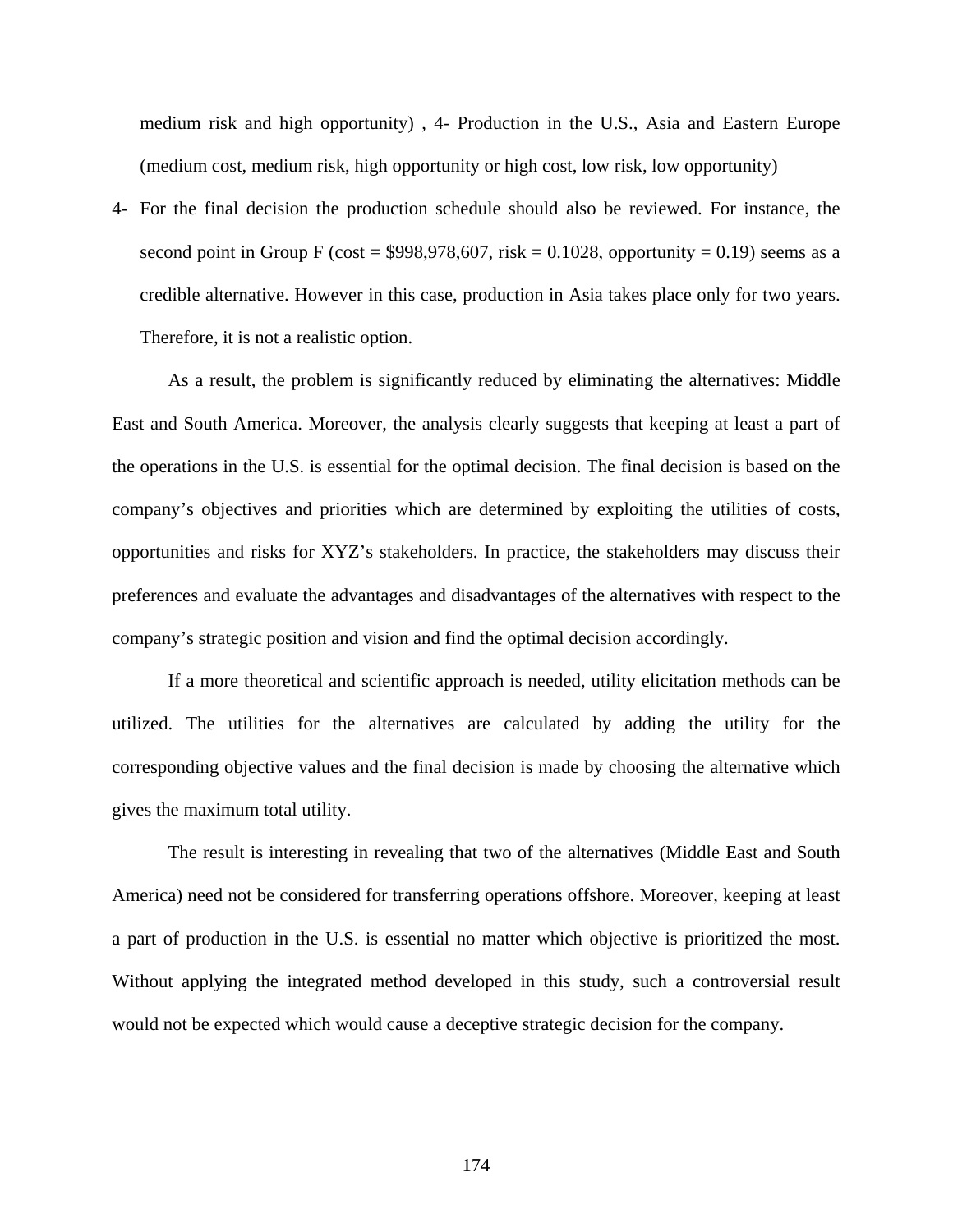### **5.5 INSIGHTS**

<span id="page-188-0"></span>[Figure 5-12](#page-188-0) describes the decision process as multiple methods are employed and uncertainty of the decision reduces while number and type of variables incorporated escalates. The uncertainty in the beginning involves the uncontrollable uncertainties inherent in the decision problem as well as the uncertainties due to the intangible variables and cost estimations. The uncontrollable uncertainties such as the unforeseeable changes in the global economy cannot be eliminated, but uncertainty can overall be reduced by implementing models that can incorporate intangible values and provide reliable cost estimation tools.



**Figure 5-12.** Decision Process for XYZ

In this case study, when the integrated decision model is applied two of the five alternatives are eliminated from the decision space because of their inferior objective values. If a traditional cost analysis is to be performed, one would consider the least costly alternatives, mainly Asia, Middle East and Eastern Europe. However when all of the facets of the decision are included by applying the developed integrated method, a contradictory result emerges. Middle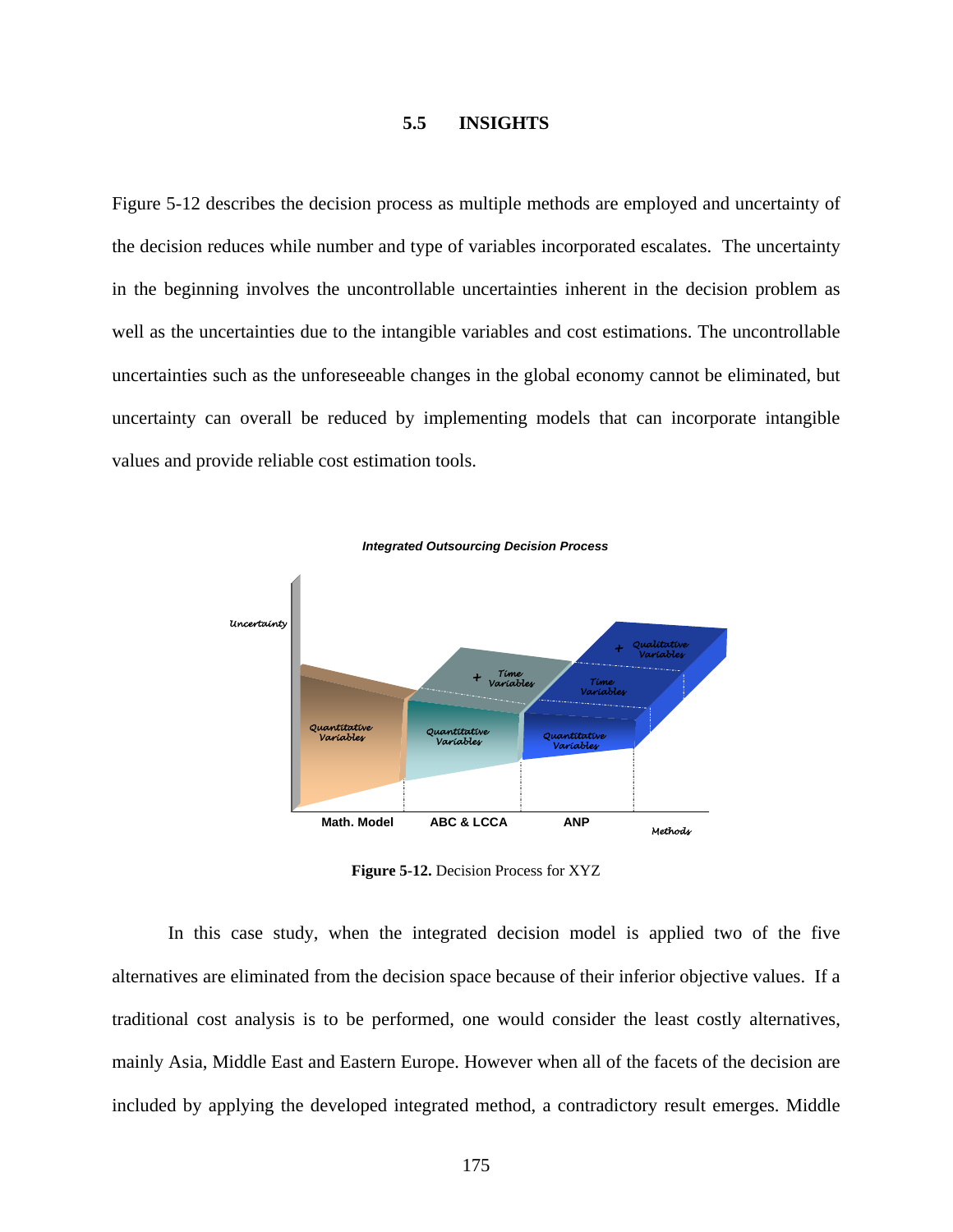East does not appear in any of the non-dominated solutions. All of the non-dominated solutions include the U.S. alternative even though its production cost (without the addition of transportation,duties, etc.) is the highest. This means at least a part of the production operations need to stay in-house.

In conclusion, this empirical study shows the following:

- If offshoring is a long term decision that involves substantial investment, the price quotes should not be used as a basis of judgment. Instead, the cost of production should be assessed by utilizing estimation tools (such as ABC) which makes use of economic data that can reliably be obtained from public databases.
- Although, low production costs in some locations are attractive, adding hidden costs (such as transportation and duties) reveals that transferring operations to the least costly regions is not the best strategic decision. Additionally, the decision analysis needs to rely on life cycle costing of the product in order to incorporate economic indicators in an international environment.
- In addition to the monetary objectives, the offshoring decision involves many intangible variables especially for global public companies that operate in multiple locations and hold considerable shares in multiple markets. The decision should be evaluated from the perspective of both making the most profit and reducing the risks while opening up opportunities for future. Employing an integrated method is a necessity for a complex decision like offshoring.
- With several alternative destinations for offshoring and numerous combinations for distribution of production, the decision problem gets complicated. An extensive analysis can help simplify the decision problem by eliminating the inferior alternatives.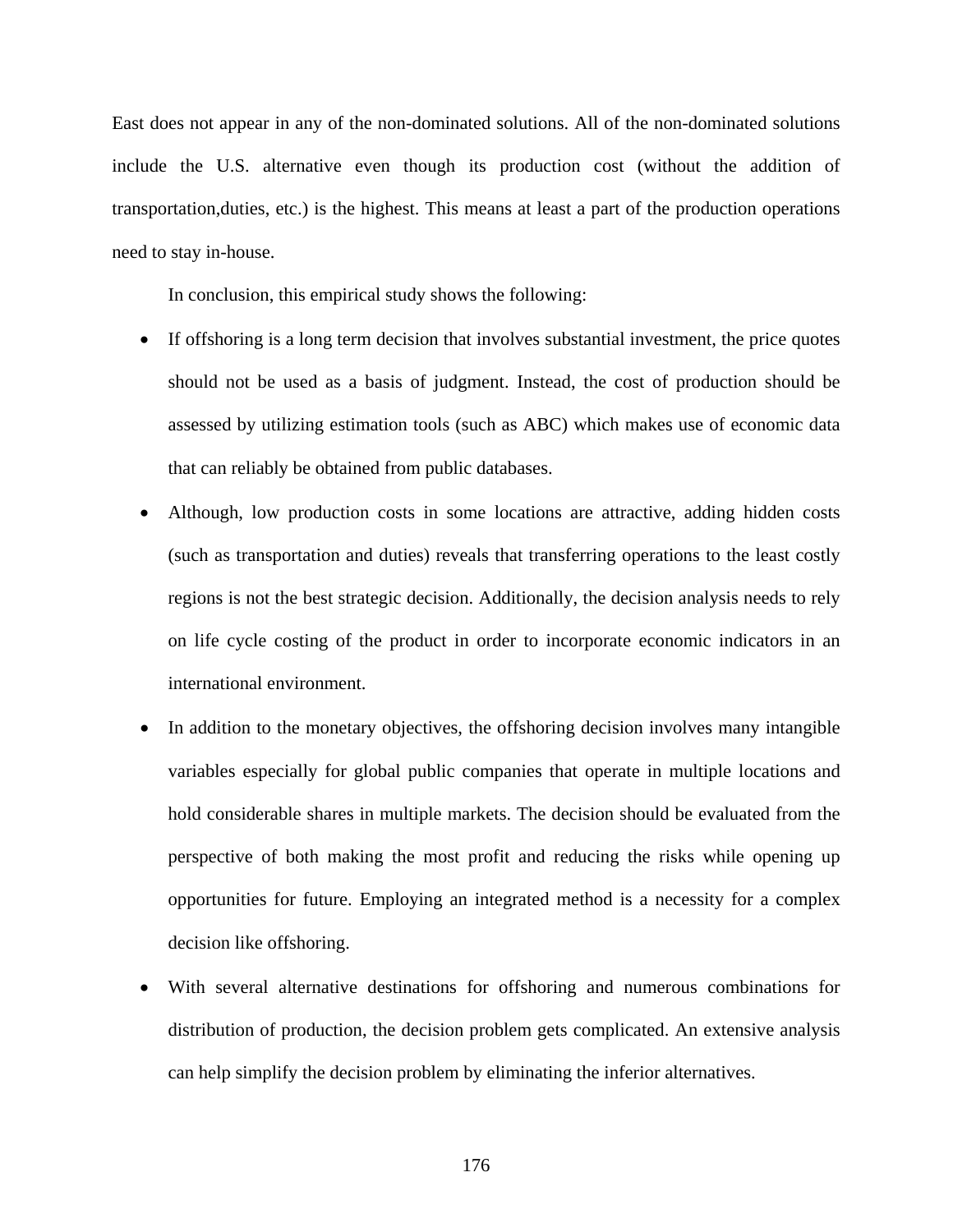In summary, this empirical study highlights the necessity for utilizing multiple methods to incorporate both tangible and intangible variables. It also emphasizes the importance of applying engineering economic tools in long term offshoring decisions to secure reliability and accuracy. Most importantly, this empirical study serves as an evidence of the applicability and usefulness of the developed integrated decision making methodology in offshoring decisions.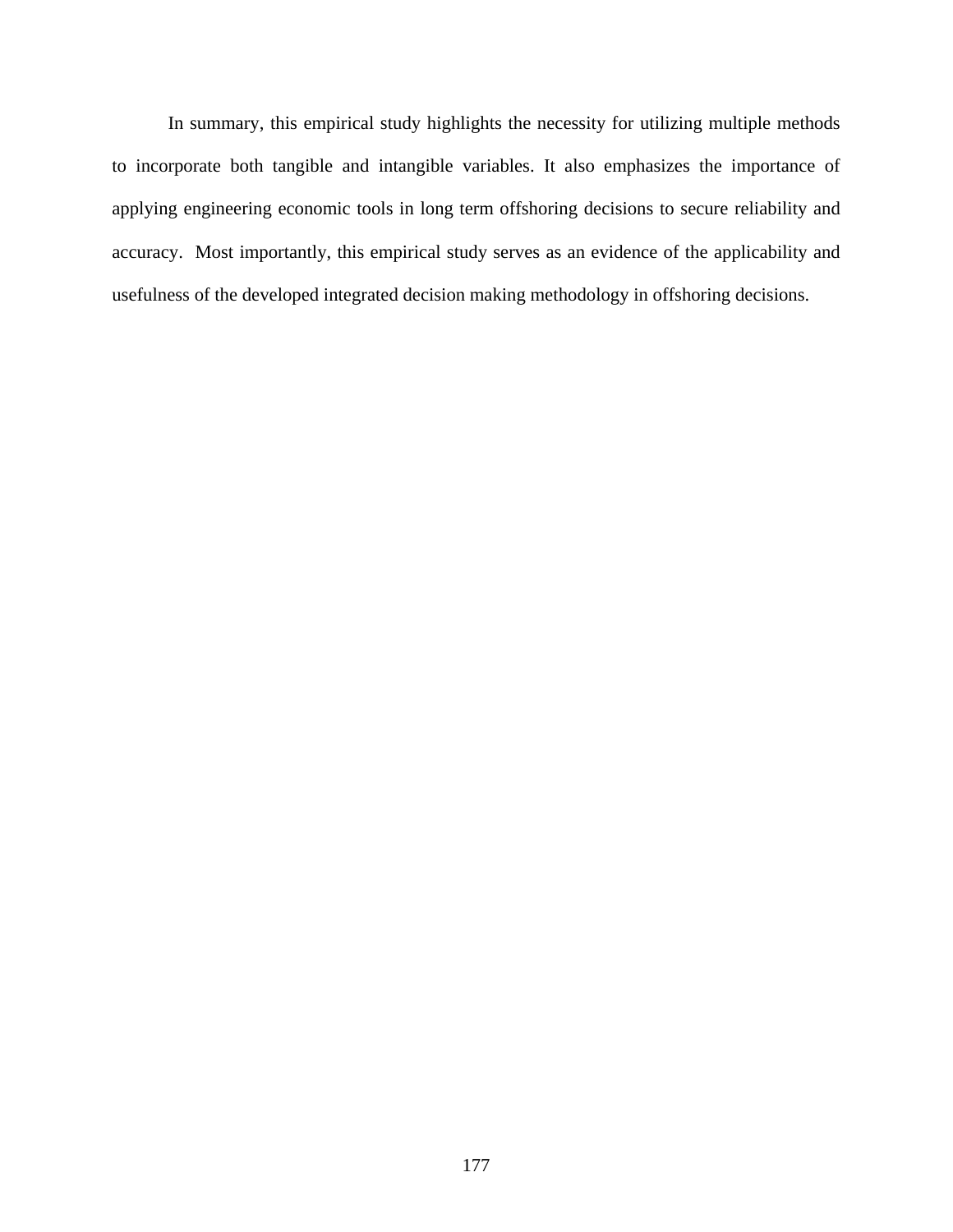#### **6.0 SUMMARY AND CONCLUSIONS**

Offshoring is a growing trend in today's global economy. It is a complicated process that leads to the strategic transformation of a company and affects its organizational structure, the supply chain system, financial values and many other aspects of the business. Deciding to go offshore and selecting the best regions and suppliers for operations are challenging tasks that are often evaluated from financial standpoint without considering other factors which can have far reaching consequences on the competitiveness of a company.

In this research, an integrated decision approach is developed to incorporate multiple dimensions of offshoring while taking the life cycle of the decision in consideration. This integrated decision approach is illustrated through two "real life" cases that have different characteristics in a similar decision context. In the next section, these two case studies are compared and the conclusions are drawn from their results. Later, the developed integrated approach is criticized by evaluating its effectiveness and applicability. The advantages as well as the disadvantages are presented along with improvement suggestions. In the last sections, related future research areas are discussed and the contributions of this dissertation to the body of knowledge are summarized.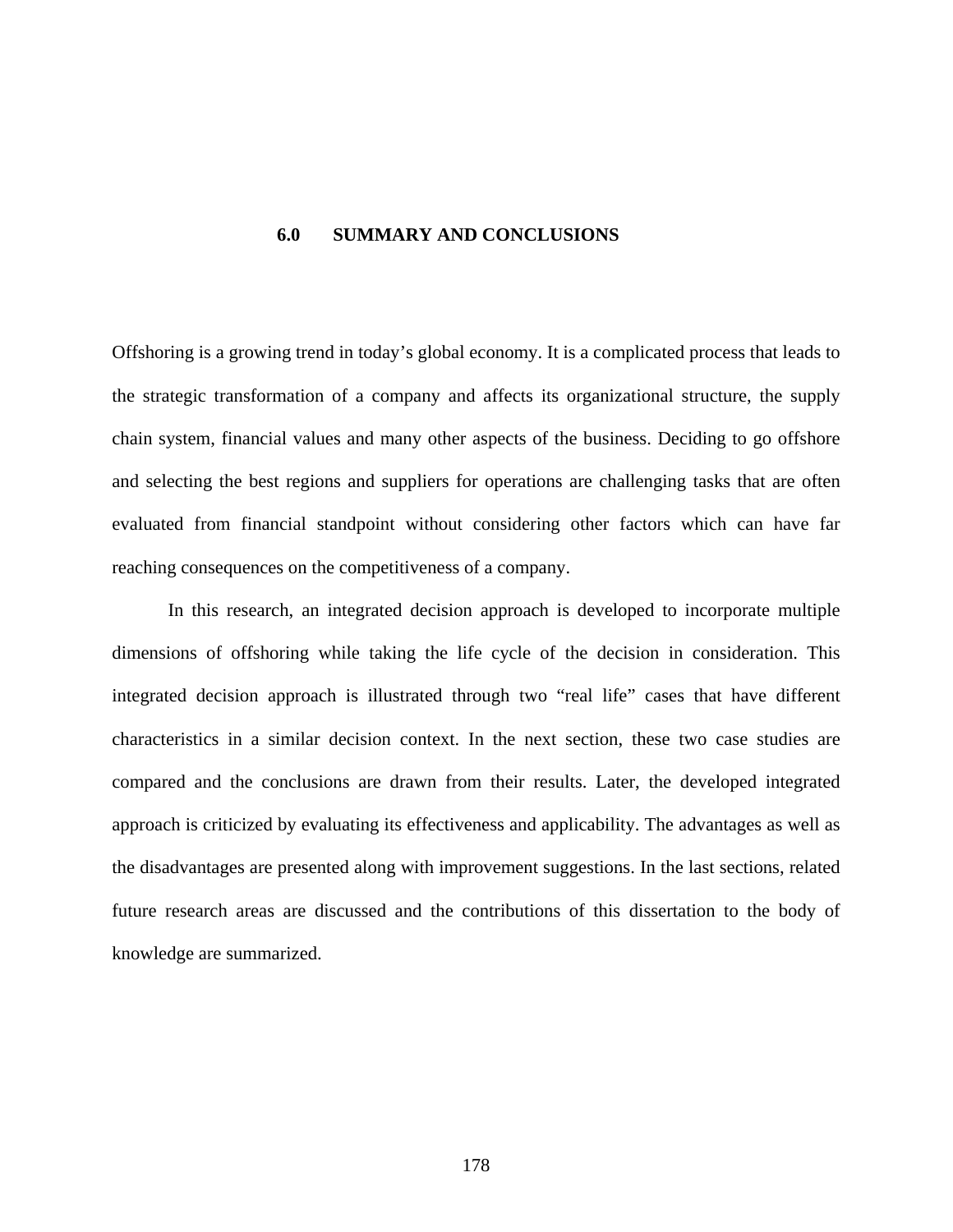## **6.1 COMPARING EMPIRICAL STUDIES**

The developed integrated model is applied to two different organizational settings where offshoring is carried out with different formats considering different product types. The fundamentals of the decision approach are executed in similar manners. Both problems are evaluated by incorporating tangible and intangible factors to find the best location (or supplier) alternatives and the most cost effective distribution of production among these locations. Yet, there are a number of dissimilarities that require utilization of different methodologies and modifications in the application of the integrated model. These dissimilarities illustrate how the developed integrated decision approach can be used in a variety of settings so that a diverse set of offshoring problems that are commonly faced by today's corporations can be addressed.

XYZ is a large global public company which is making a location selection for transformational offshoring involving significant amount of investment over a long time horizon; whereas SIMA is a mid-size private company that is looking for a specific supplier who can manufacture products within their innovative design specifications in a very short period of time. Therefore, in XYZ's decision model there is an additional monetary uncertainty and complexity that should be taken into account while analyzing location alternatives. Engineering economic tools such as Activity Based Costing and Life Cycle Costing are utilized in order to reduce the cost uncertainties in XYZ's decision process. On the other hand for SIMA's decision, offshore outsourcing is a contractual agreement, so the supplier price quotes can be taken directly as a basis of calculation.

XYZ's product is perishable food that requires quality control rather than innovative design and as a public company, XYZ has to put stakeholder values and global implications into the criteria set that will determine the risks and opportunities of the regions. Many of these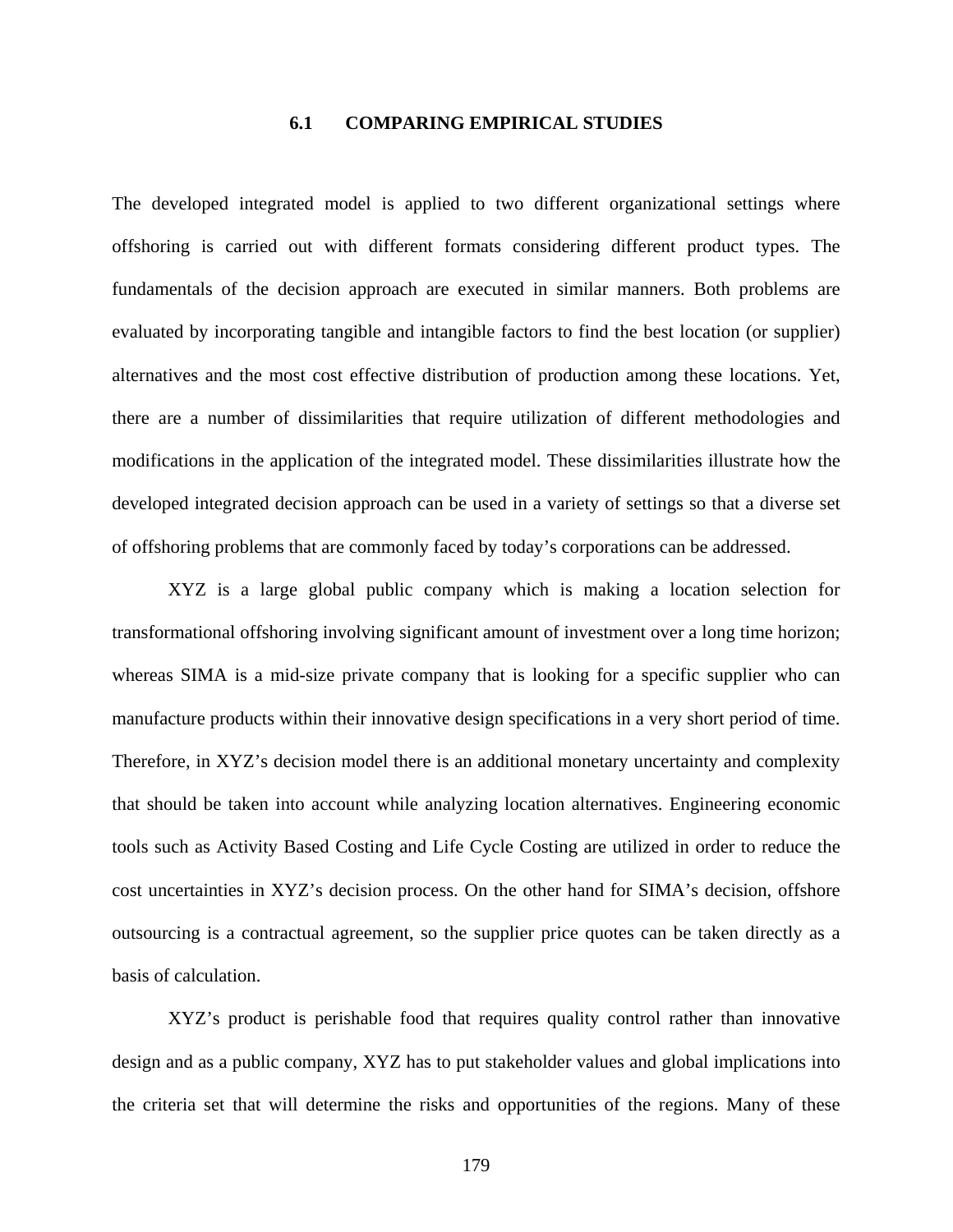criteria can be assessed by making use of the data and the statistics that are mostly publicly available. SIMA on the other hand makes fast moving consumer products that require innovation and need design protection. Thus, the criteria set consists of product and supplier specific considerations. Therefore, the criteria can be assessed accurately only by company executives and engineers who acquire extensive knowledge about the product and have experience with suppliers in overseas.

The approaches followed in the tradeoff analyses differ due to the characteristics of the problems. In XYZ's case demand is stable over time and can be forecasted (approximately). The decision encompasses several years of high volume production that requires initial capital and investment. Because of its extensive strategic consequences, a change in the total risk value gets a higher priority than the total cost and the total opportunity. Moreover, within the greater scope of this decision and also when the size of the company is taken in consideration, slight changes in the cost are insignificant even though the monetary value of the change may be a very large amount.

In contrast, SIMA's total production volume is expected to be lower but it is volatile depending very much on the product life cycle and the competition in the market. Therefore, it is desired to have a robust decision whose optimality is maintained with demand changes. During the product's life cycle phases, priorities of risks, opportunities and costs change as well. As the product enters into its mature phase, even slight differences in the cost value become important because at this stage there is immense price competition. For this reason, small cost differences play a significant role in decision making. The level of risk averseness is also dependent on the company's size and product line and will have affect on how the final decision is made.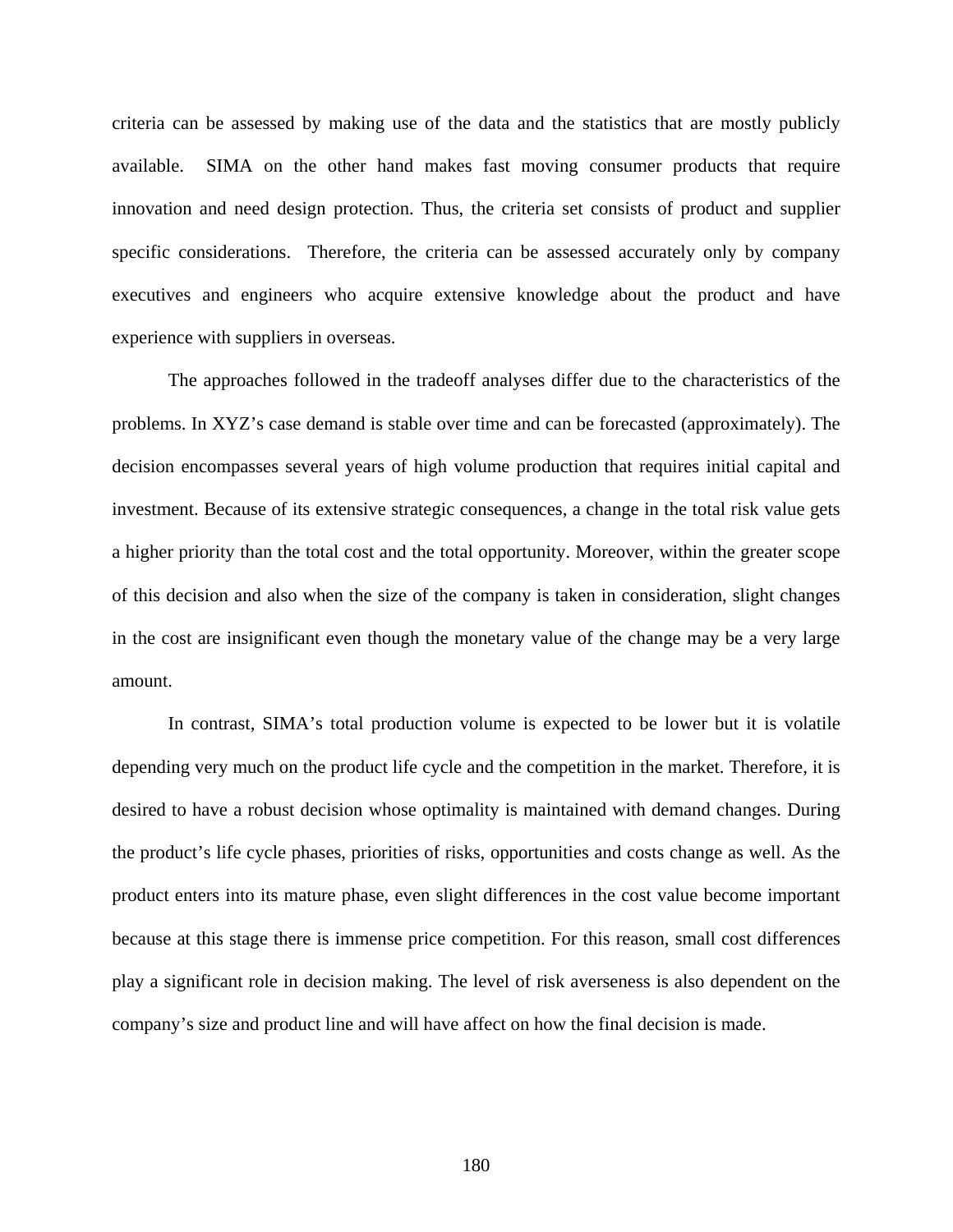As a result of the empirical studies, the applicability of the developed integrated decision approach in diverse settings is illustrated. In both cases, the inferior alternatives are eliminated from the decision space and the best solutions are identified by incorporating tangible and intangible values. One of the implications is that although the approach is modified by adding different methodologies, the basic structure of the decision making process can be employed in a variety of organizations including private, public, global, local, large and small sized companies. It can also be applied to long term transformational offshoring as well as short term contractual offshore outsourcing decisions.

### **6.2 IMPLEMENTATION AND VALIDATION**

The developed integrated decision model provides a tool for decision makers that should be an improvement over current methods by:

- Presenting multiple "good" solutions whose tradeoffs can be assessed by the decision maker to attain the best strategic decision.
- Eliminating the bias of intuition by systematically analyzing and incorporating the intangible variables in a well-established methodology.
- Adding certain important, but often overlooked factors (hidden costs, time variables and estimations) quantitatively to reduce the inconsistencies that can appear in evaluating offshore alternatives.

Yet, in order for organizations to implement this integrated model for real world situations they need to further appraise its strengths and weaknesses. By applying the developed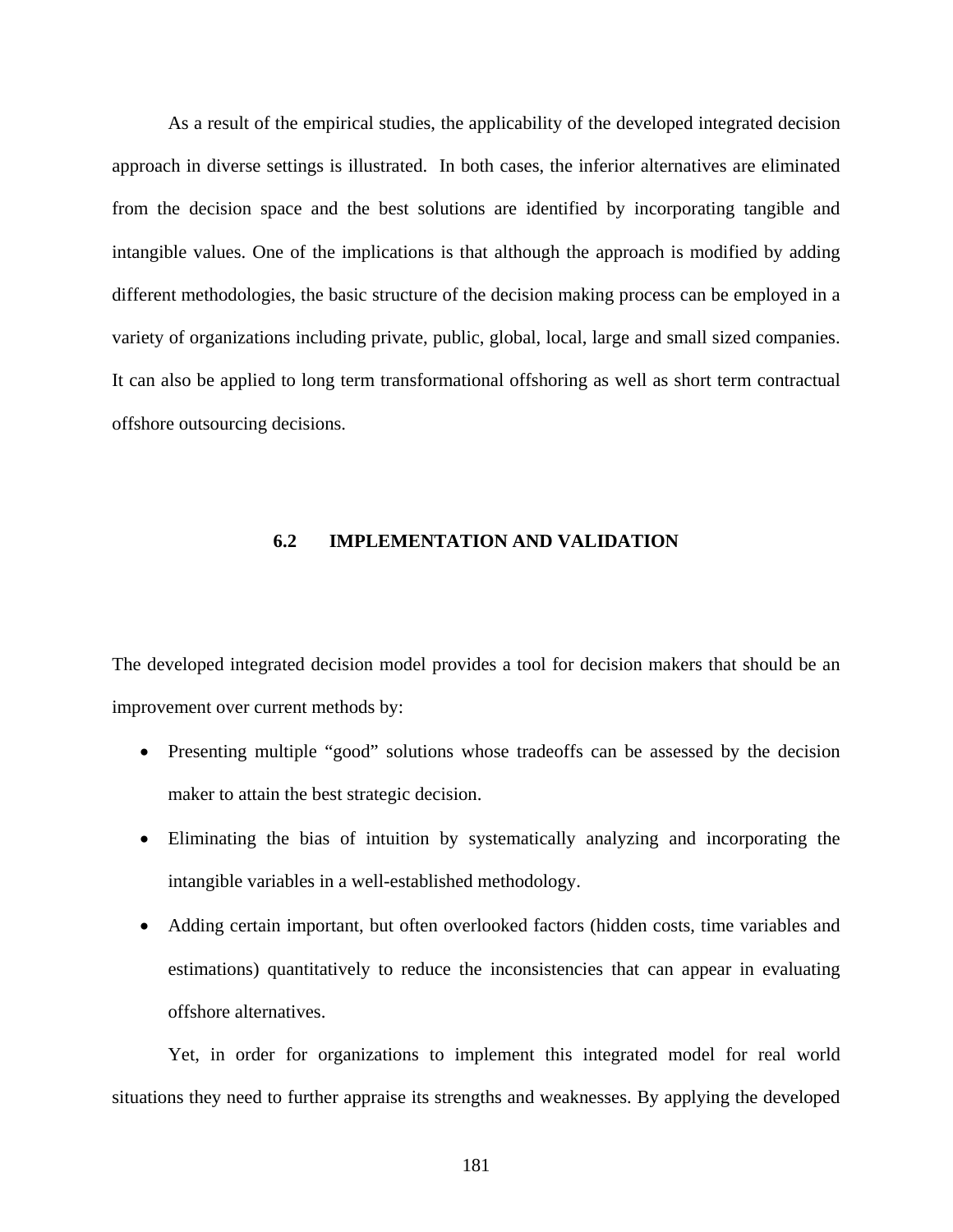decision approach in two cases, this study demonstrated the model's applicability and usefulness. This section will discuss the validation initiatives that were taken during the implementation of the model on the SIMA and XYZ cases. Later, different approaches will be proposed to escalate its validation to a higher level.

There is no doubt that validating a model with a significant intangible component is difficult. Unlike quantitative analysis, qualitative analysis is not a black and white approach. There are many gray areas that inject subjectivity based on experience and feelings. There is no "perfect" answer to a decision, such as offshoring, that includes many intangible variables along with tangible variables which can mostly yield contradictory solutions (e.g.. the least costly alternative is often the most risky). This research cannot and does not intend to claim that the solutions resulting from the developed integrated method are the "only" and the "perfect" solutions. The model itself is an abstraction of the actual setting. Therefore the model needs to be validated in terms of it being a good abstraction and producing good solutions. Being a good abstraction means reflecting the decision process accurately whereas good solutions represent good decisions that direct a corporation to the right offshoring strategy. The validity of the model also determines the validity of the solution. In summary, in the scope of this research, validation is defined as "being able to capture the important dimensions of an offshoring decision in a structured methodology which yields sensible results that can be trusted and respected for corporations to use in their strategic supply chain and network decisions

In XYZ's case, the results of the quantitative analysis were utilized by management to make a decision on where to locate the front-end production process and how much volume to distribute among these regions. The methodology followed in the analysis was discussed with the managers and the validity of the methodology and the results were approved. In the end of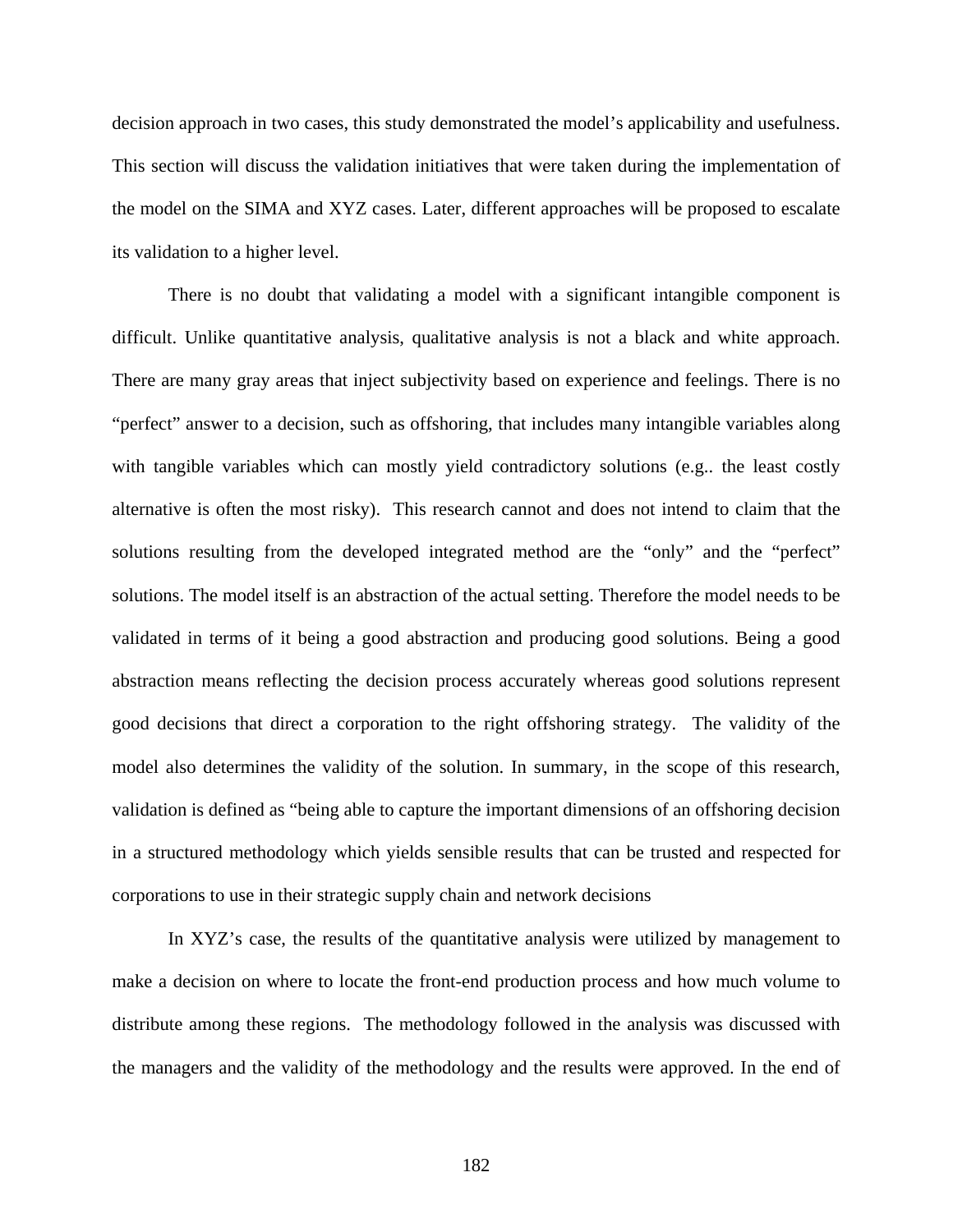this analysis the decision makers noted that the final decision would not be based solely on the quantitative results because qualitative factors needed to be considered. Due to the sensitivity and confidentiality of the case, the actual decision process implemented by XYZ could not be pursued further.

For SIMA offshoring decisions involve selecting a supplier who can manufacture the products in such a manner to meet that product's short life cycle. Such decisions are strategic but not long term. Still the consequences of these decisions can be as severe as exiting from the product market if the supplier fails to provide the required specifications. Such a consequence has financial implications which can have major effects on this mid-size company. Over the years, SIMA's management team developed and refined a management process for selecting and managing suppliers. Normally (without applying the developed integrated decision approach) the supplier selection occurs in parallel tracks that are comprised of location, capability and experience criteria. Ideally a vendor which has a local office is preferred for communication and documentation convenience but due to the cost considerations, the company often chooses vendors that quote lower product prices even if they do not have U.S. offices. Then the capability level of a supplier is assessed by their customer portfolio. Further evaluation is performed on the selected number of suppliers by assessing their sample products, along with the technical observations of their manufacturing facilities. Small imperfections in manufacturing capabilities may be overcome by training and consultancy if the supplier is well-suited and trusted for the particular product.

During this research, SIMA managers explained that they classify the qualitative measures under the criterion "experience" since experience is their only indicator that reflects such measures. Thus, after eliminating the suppliers that do not meet the cost and technical

183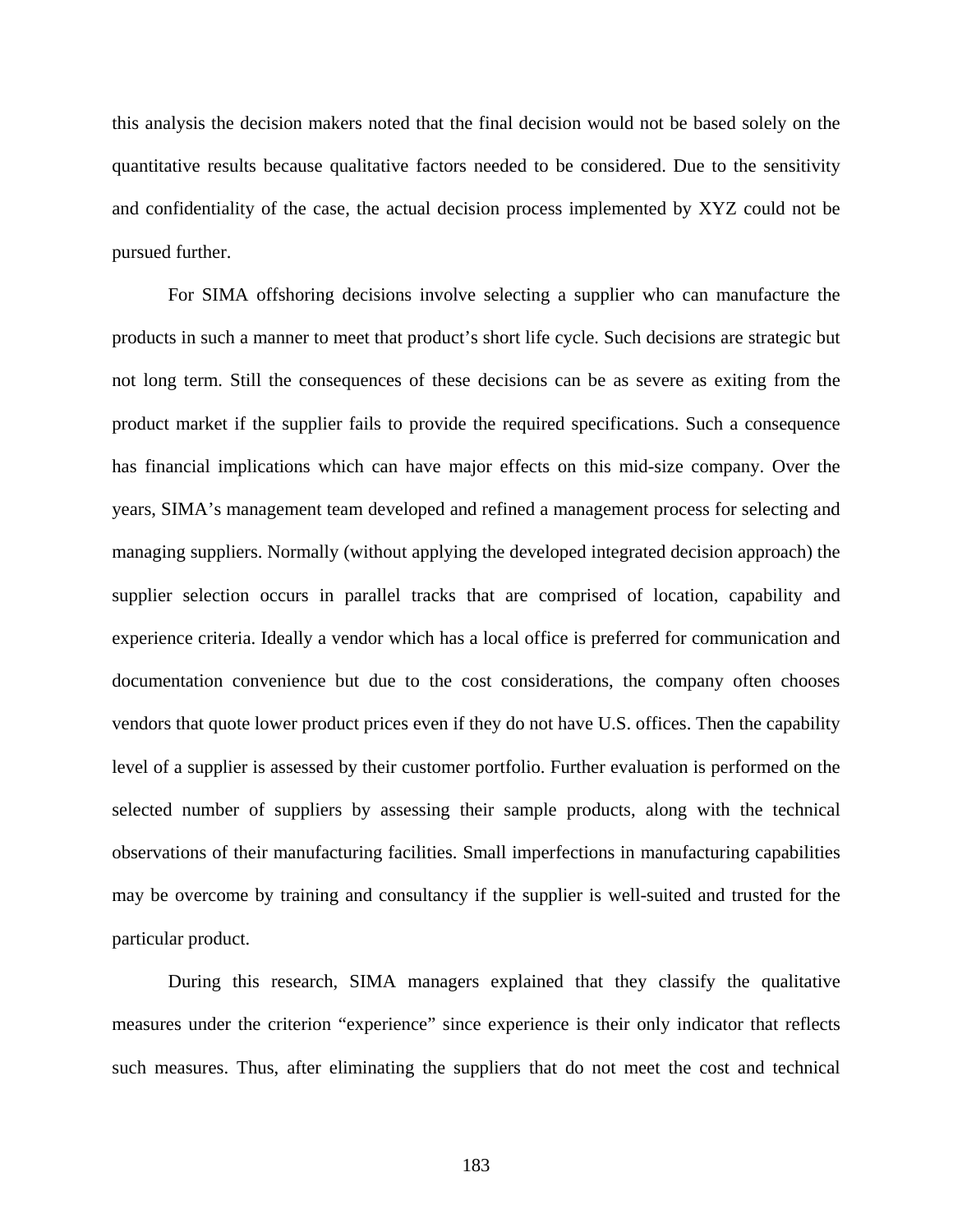capability standards, SIMA selects the supplier who has been involved in prior business relationships with SIMA.

Although the experience criterion is a good indicator, SIMA is not always able to find an experienced supplier for all of the products. Additionally in order to maintain price competitiveness SIMA may not always be able to choose the most experienced supplier because there may be other suppliers who offer the same product to SIMA and to the competitors of SIMA at a much lower price. On the other hand, there is a big risk in working with a new supplier because of all the unknowns. Thus, supplier selection is a big challenge involving tradeoffs and uncertainties. Although their existing supplier selection approach gained through experience has worked well for some products, there is always the chance of missing a good supplier and losing a competitive edge.

The developed integrated decision approach was attractive to SIMA because they needed a structured offshore supplier selection process which could present reliable answers by classifying and evaluating all the factors that are necessary for a successful business relationship. In this decision model, their existing criteria, such as technical capability and location could be included in the evaluation of the risks and opportunities associated with the suppliers. Moreover, the priorities of these criteria, such as insignificance of small imperfections, are incorporated by assigning weights to them. As a result, the existing intuitive evaluation of suppliers could be maintained while other factors that normally would be overlooked were captured.

When the managers and employees were introduced to the developed method, they confirmed that the two-phase approach is a systematic and rigorous approach for analyzing both the quantitative and qualitative variables. During the implementation of the ANP phase, they confirmed that most of the results of ANP comply with their intuition while providing a clearer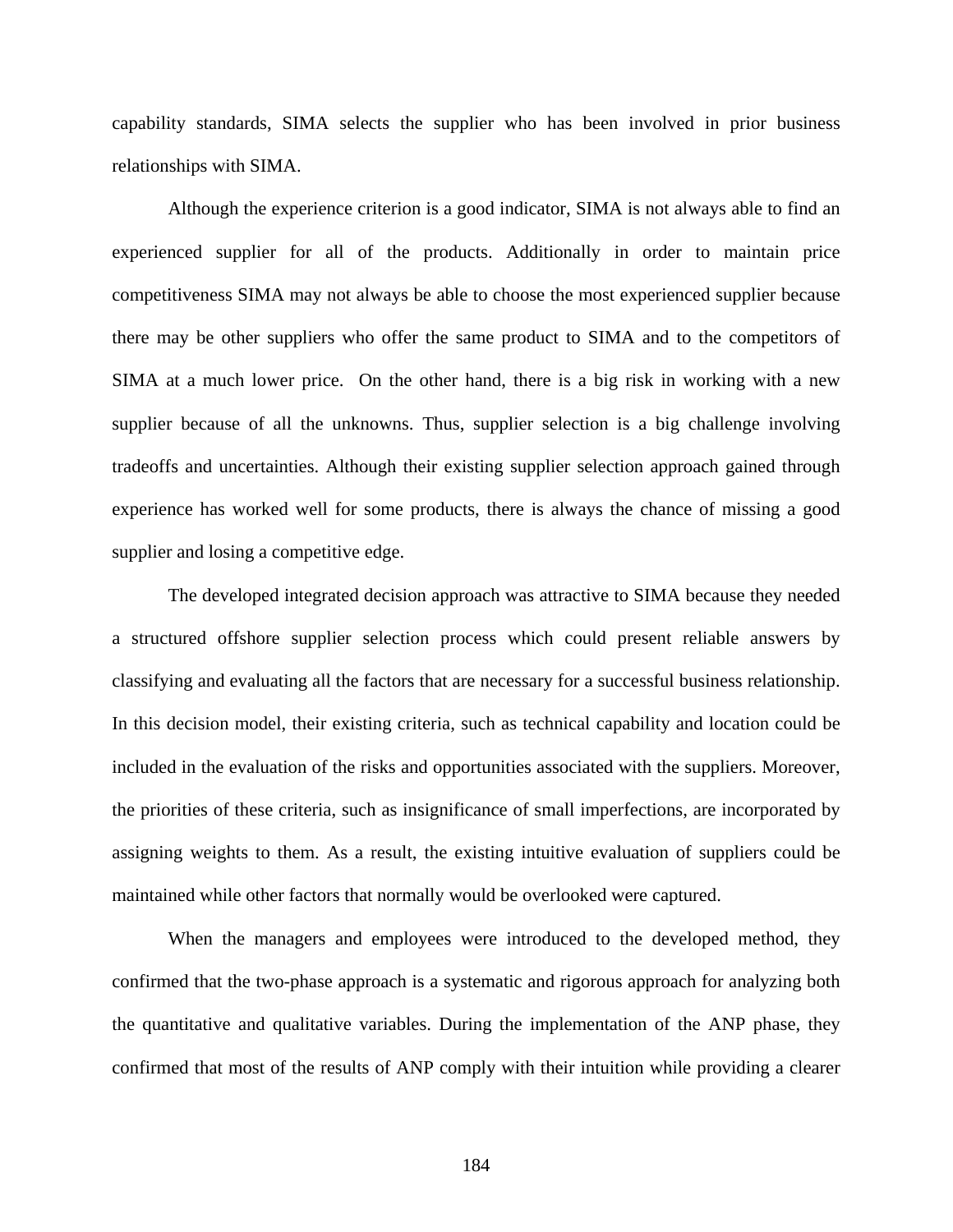view of the magnitude of the associated intangible factors. There were some counterintuitive results, too. For instance the risk level of the supplier "Function" was higher than what they had expected. Normally a U.S. based company would be expected to have lower levels of risks. However when the criteria under risks were articulated, the results were felt to be realistic.

The results of the case application were confirmed by SIMA. SIMA chose the Taiwanese supplier (Amberson) for manufacturing of HDMI switchers and in the first phase of the product life cycle, they encountered success in developing and launching the products in the market. However, as the market became more competitive, the cost objective gained utmost priority forcing SIMA to shift production to the lower cost supplier. According to the results, the model suggests that SIMA negotiate with Amberson to lower the price. SIMA indicated that this suggestion would be feasible if the demand volumes remain high in the maturity phase. However the market for HDMI switchers was immediately taken by larger manufacturers and that caused SIMA's market share to shrink considerably. In such a price competitive environment, negotiation with Amberson would not be feasible due to the low projected sale volumes.

The conclusions drawn from the case study were also in line with SIMA's other experiences. Interviews with the president indicated that for similar electronic products, the demand gets higher and it is better to shift production to low cost suppliers as the product goes into its mature phase. The model revealed that this was not only because of the escalating price competition but also because with the increasing demand the monetary gains of low cost suppliers start to even out the higher risks involved with those suppliers. This also became apparent after several bad experiences which caused major crisis in the company. If such a model were implemented before, conclusions would be drawn earlier saving the company these experiences. Another point of validation was the elimination of Hong Kong and the U.S.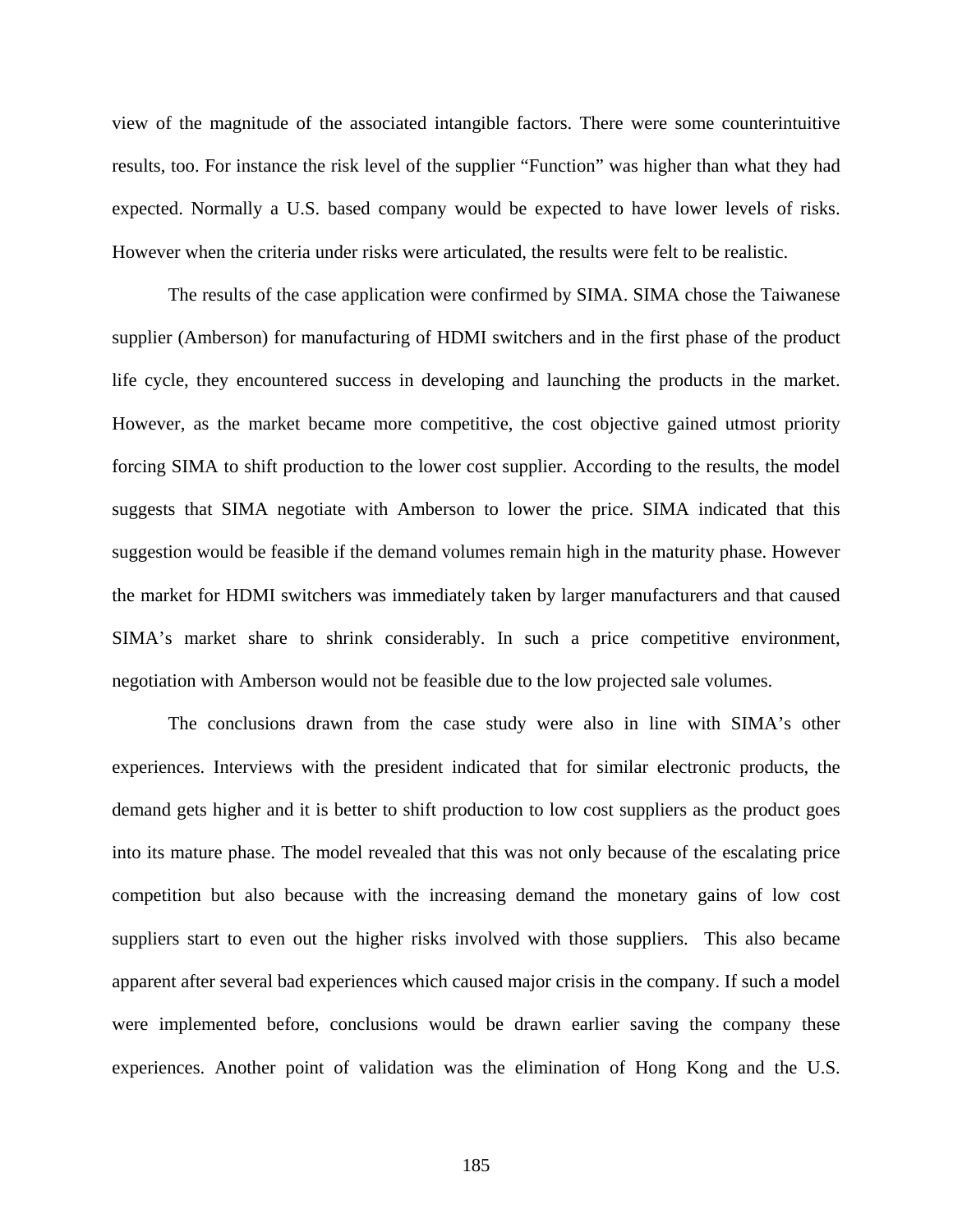suppliers. For a majority of product lines, SIMA has been shifting production from Hong Kong and the U.S to Taiwan and China. The results of the case study justify this shift.

A more extensive validation of the developed integrated decision model can be performed by applying the methodology in several different settings and later conducting debriefing sessions where experts can review the model's competency. The model can further be enhanced by experimenting on prototypical situations and comparing the approach with other feasible decision processes that experts use in organizations today. Furthermore, longitudinal validation lends itself to the offshoring decision to ensure that benefits realized in the short term are sustained in the long term. Face validation provides a noteworthy reference, but most important of all the eventual validation of such a developed decision making approach can be achieved as it is implemented and organizations observe the outcomes of these decisions.

### **6.3 CRITIQUE**

Offshoring is a complicated strategic decision process involving multiple variables, multiple objectives and multiple stakeholders. The integrated decision approach developed in this research captures the multi-dimensionality by utilizing different methodologies and blends them in a decision approach to come up with the best solution alternatives. Yet, one unique solution is not given to the decision makers as "the" optimal solution. This is the strength of the approach, rather than a flaw. For such complicated decisions, one cannot expect to obtain a unique solution that is superior in terms of all of the objectives and variables incorporated in the decision. In fact, giving one unique solution may be inaccurate and be misleading in a number of ways. Instead, multiple optimal solutions should be evaluated within a sensitivity analysis framework to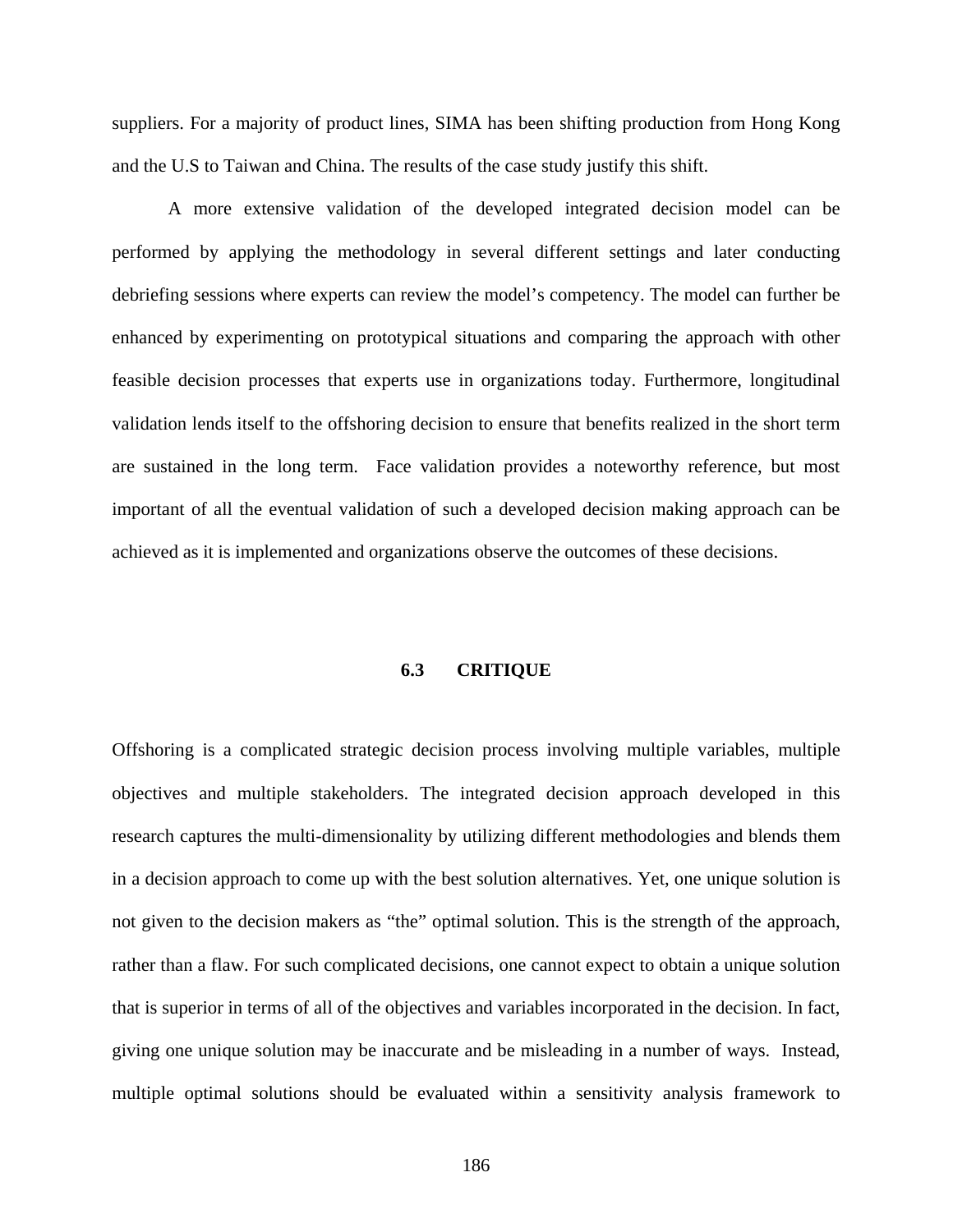structure a decision that is satisfactory from every aspect. In this way, the decision maker can also see the behavior of the optimal solution with respect to the changes in the parameters and make his/her decision accordingly.

As illustrated in the empirical studies, one of the several benefits of the integrated decision approach developed in this study is its ability to eliminate unfavorable offshoring alternatives from the decision problem. For instance, in XYZ's case the Middle East is eliminated from the decision space because Middle East does not appear in none of the "good" solutions. Again for SIMA, Function and NTC are eliminated from the decision space regardless of the demand. Elimination of unfavorable alternatives simplifies the decision process by reducing the number of measures and principles the decision maker needs to consider. It also provides an opportunity to carry out more accurate decisions by collecting more precise parameters to input into the model. In XYZ's case, once the decision problem is reduced further analysis can be performed by removing some of the assumptions and including other dimensions (such as the cost of asset reduction in the U.S.) into the problem. In SIMA's case, once the decision is reduced to two alternatives, Belton and Amberson, the contractual agreement with the suppliers may be further negotiated to reach a fair compromise.

A successful start does not always mean that anticipated benefits will continue all the way through. Loss of direct interactions, distributed supply networks, and cultural differences challenge achievement of the objective. The complexity of the environment necessitates continuous monitoring of performance specifications. Any economic, sociologic, or political alteration in the world can affect the business. Hidden costs behind the operations, such as logistics and communication costs, are likely to be elevated by a global distortion. Reevaluation of the offshoring decision should be performed periodically based on industry changes. There is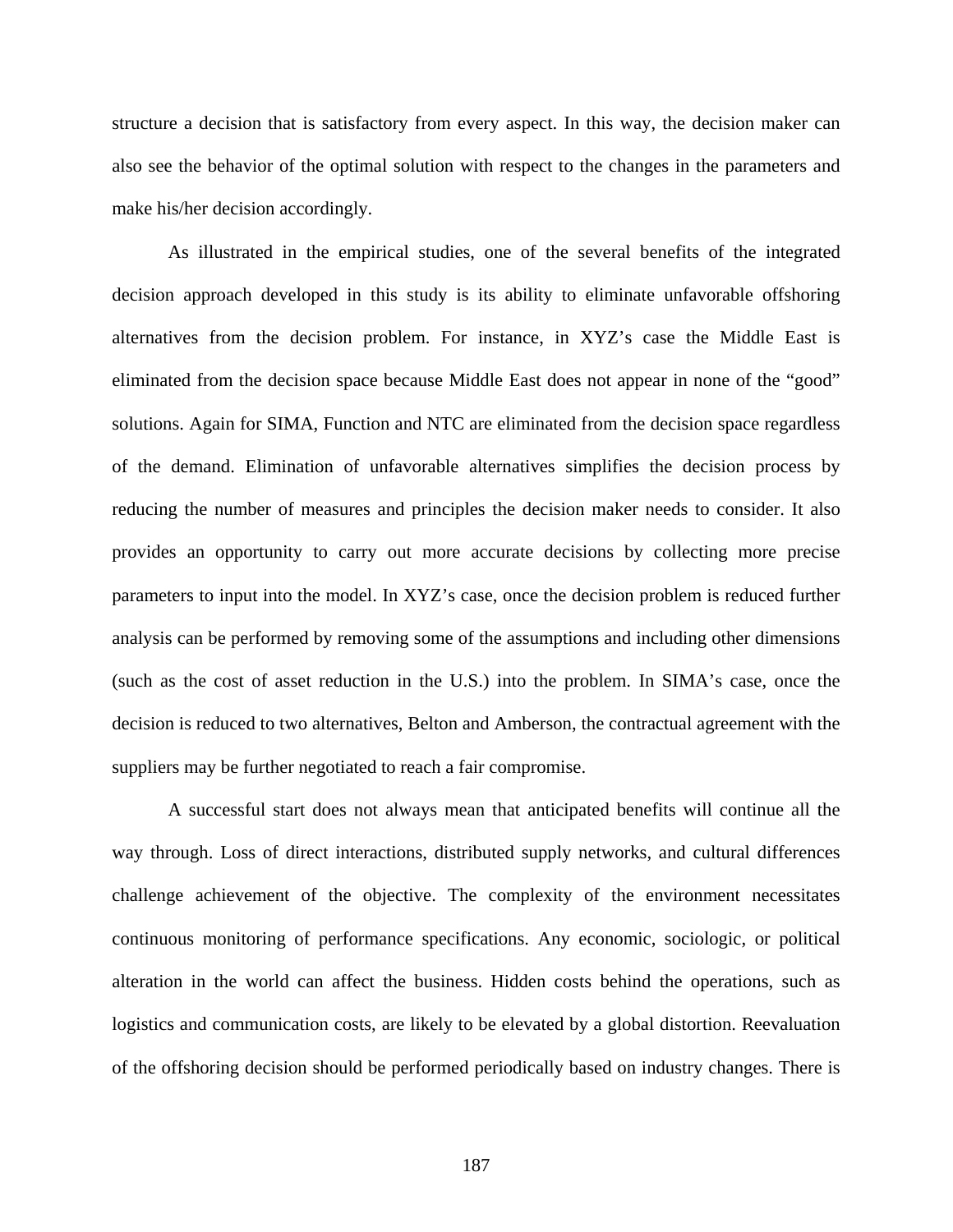always a possibility that cost-saving expectations may turn into losses due to cost increases or performance reductions [[1](#page-218-0)20]. The developed integrated approach not only provides the tools to make a strategic offshoring decision but also can be utilized to monitor the performance of that decision after it is implemented. As actual cost values become apparent and the company gains experience with the business environment, parameters can be updated to see if the decision maintains its optimality. If the offshoring process in practice is found to be inferior, the operations can either be moved to a better location or continued at the same location by employing improvement initiatives. Since offshoring usually requires long term commitment, making improvements at the same location may be a more credible option rather than moving the operations to a different location with the risk of facing new challenges.

The decision approach is primarily developed for application in offshoring decisions to obtain the optimal location/supplier selections and product/service distributions that will enhance the competitiveness of a corporation. In addition, this decision approach can be utilized as:

- A tool to give insights on the impacts of different variables in an offshoring decision and assist management to conceptualize the process before implementing it
- A process for internal management to explain the reasons and implications of offshoring to the employees by taking account of not only the cost variables but also the intangible factors
- A basis for negotiations with suppliers and other third party vendors
- A system to control internal and external performance of the offshoring process
- A justification mechanism for upper management

The benefits of the integrated decision approach come with a price. In order to apply this decision approach, a number of techniques from various disciplines need to be understood.

188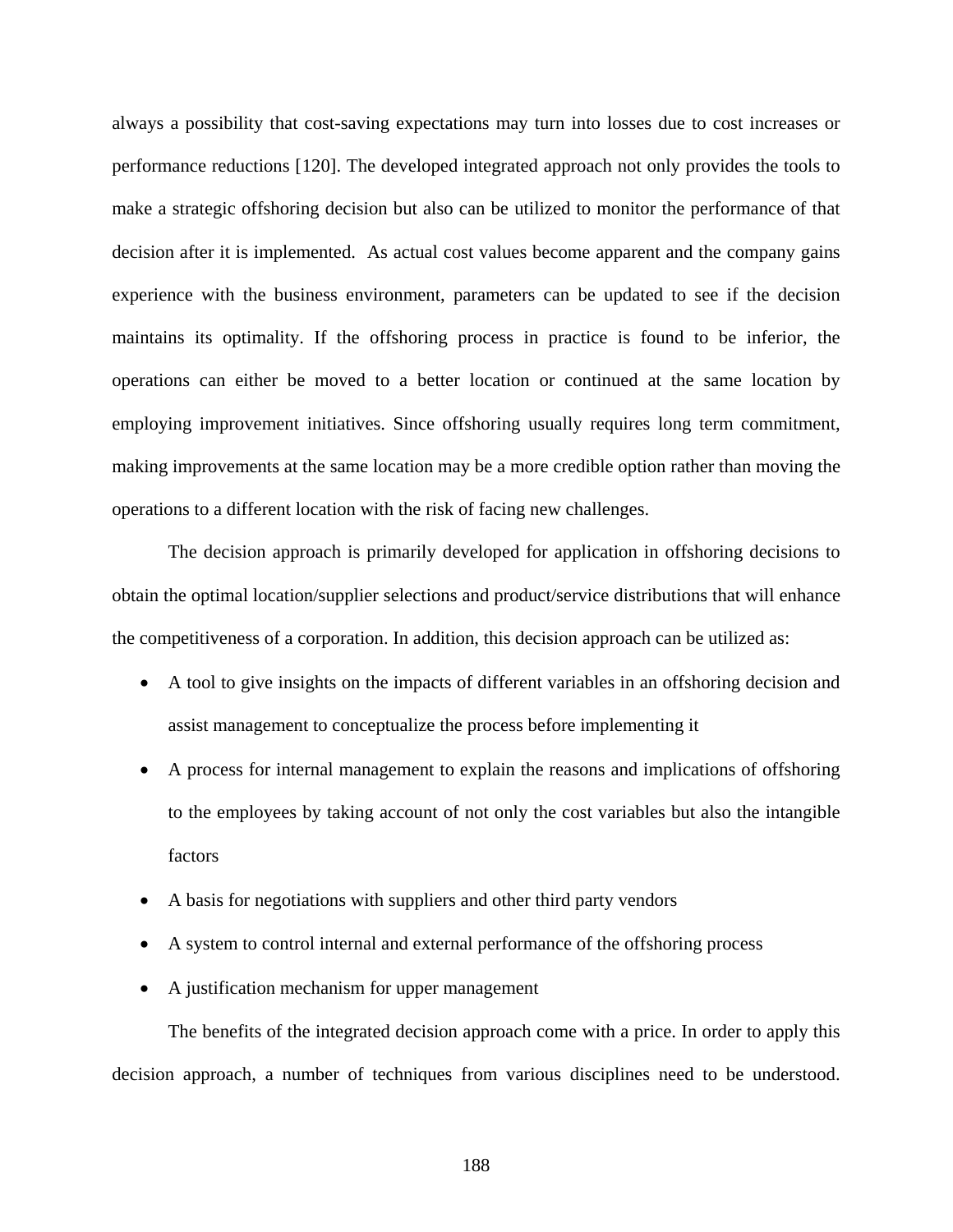Mathematical programming, multi-objective optimization and Analytic Network Process modeling are the three essential components of the decision approach. Additional tools such as ABC and LCC are also employed as needed. Moreover, data collection, model implementation and solution analysis require time and effort, making the decision process burdensome for corporations that do not have the resources or the skill sets.

A remedy that may help reduce the method's complexity is employing simpler methodologies. For instance replacing Analytic Network Process model with a simpler multicriteria decision making method such as Simple Multi-Attribute Rating Technique (SMART) is a way to simplify the approach. In the SMART technique, a value tree which is similar to ANP's criteria network is formed by decomposing the attributes with respect to which the alternatives are assessed. The attributes need to be independent of each other and free of redundancy. Alternatives are rated for each attribute beginning from the worst (score of 0) to the best (score of 100). The attributes are weighted by a technique called "swing weights" and the total value for each alternative is determined by aggregating the rate of each alternative with the weights of attributes. The results can be normalized to obtain the normalized weights associated with each alternative.

A disadvantage of this model is its inability to capture interdependencies among attributes. The rating method can also be perceived as a disadvantage. Yet, SMART is a much simpler method that may be preferred in corporate decision making because it requires less computational time and cognitive effort. For instance in SIMA case, the major complaint was the large number of paired comparisons required for the ANP model. Moreover, in order to synthesize the results for ANP, the decision maker has to either calculate the matrix eigenvalues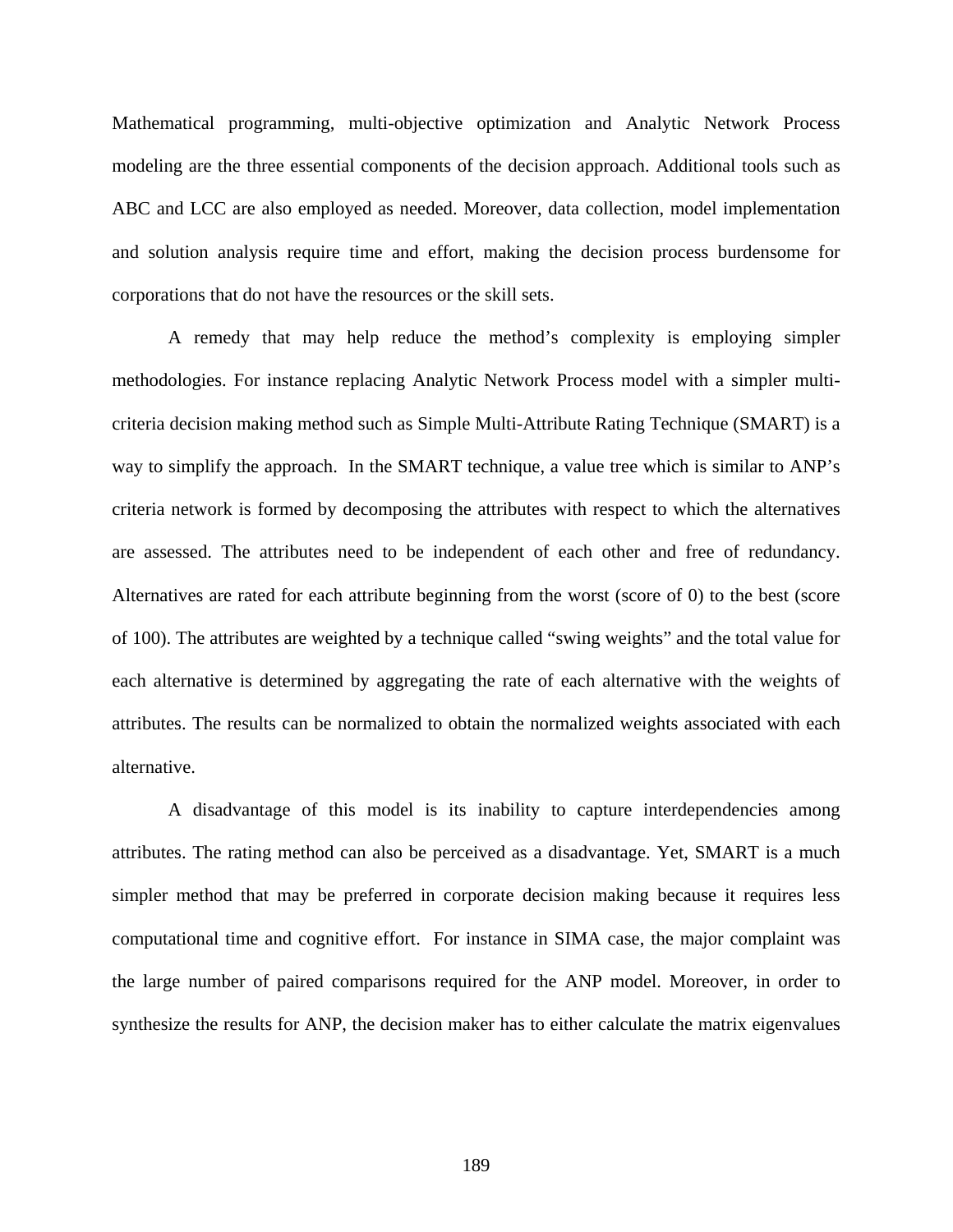and aggregate them or use the software Superdecisions. In contrast, SMART analysis can easily be performed on a spreadsheet with straightforward algebraic calculations.

In this research ANP is selected as the multi-attribute decision modeling technique to quantify intangible values because the paired comparisons method is a realistic approach that can easily be comprehended by corporate decision makers. Moreover, it can capture interdependencies and is applicable to complex decisions that include multiple levels of criteria. On the other hand, different multi-attribute decision modeling techniques may be preferred depending on the requirements of the decision problem and the decision makers. If the problem does not involve interdependencies between criteria, simpler multi-attribute decision models can be utilized. If there is a limited number of criteria and the decision makers are knowledgeable about probability theory, multi-attribute utility theory may be applied. The choice of the quantification method also depends on the decision makers' preferences. In ANP, paired comparisons are employed as a basis of quantification whereas in other techniques rating, score assignment and linguistic variables are used to express the values of the intangible variables.

It is important to employ a method for which the decision makers can comfortably express their ideas. The time and resource restrictions are also important. For instance, in ANP the paired comparisons take significant time and effort, which may make the method difficult to apply in cases with time limitations (depending on whether the company is willing to commit the effort). Some decision models such as utility based methods may not be feasible to apply because of their theoretical complexity that requires extra knowledge. The accuracy of the decision model is as well critical and should be investigated.

The integrated decision approach developed in this research provides several benefits to the corporations that are in the process of deciding whether or not to go offshore, where to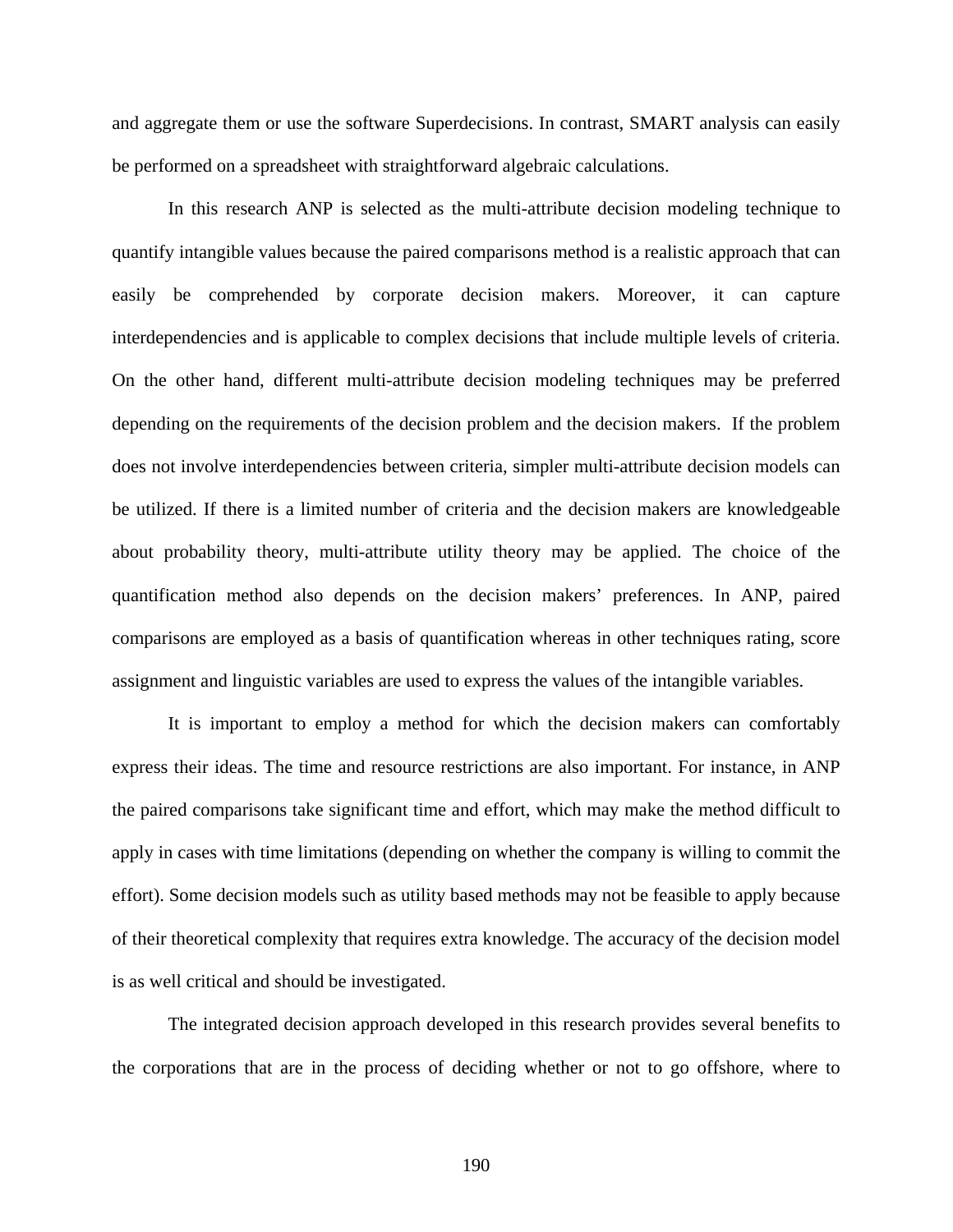transfer operation and in what proportions to distribute production and services among these locations. The decision model utilizes multiple analytical tools and can be applied to real life cases as illustrated in the empirical studies. However, its applicability and usefulness may not be persuasive enough for corporate managers to adapt the approach as a decision support tool instead of continuing with the traditional cost analysis. Additional effort is needed to introduce its effectiveness over time.

#### **6.4 FUTURE RESEARCH DIRECTIONS**

Uncertainty is inevitable in real life. By the same token, both quantitative and qualitative variables in offshoring decisions embrace uncertainty. Intuition, expert evaluation, political factors and other extraneous influences are also intrinsically probabilistic. Thus, uncertainty is unavoidable for offshoring decisions where the present values are based on an estimate of the future economic structure and the utilities are determined subjectively. As an extension of this research, methods may be developed to handle the uncertainty by including elements of uncertainty and solving the algorithms in a non-deterministic environment.

In a multi-criteria decision problem there are two elements of uncertainty:

*1- Inherent uncertainty in both quantitative and qualitative decision variables.* 

For instance, the present value of an investment depends on economic factors.

*2- Subjectivity of the decision maker.* 

This element is especially important for the qualitative variables where the quantification is done by the expert evaluation. Experts cannot always be objective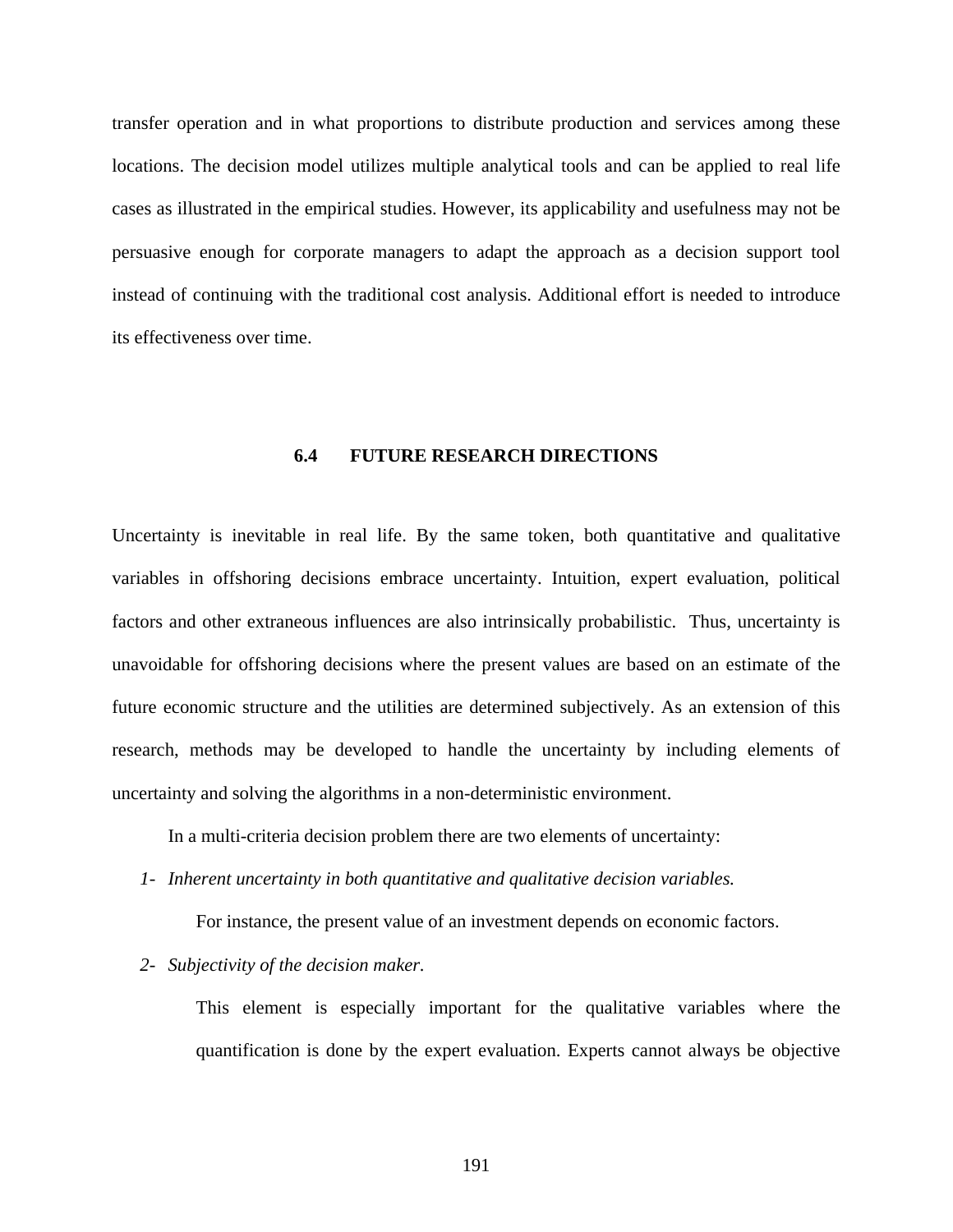while determining the ratio scales of comparison parameters. The probabilistic nature arising from such subjectivity should be considered in the decision making model.

Inherent uncertainty in quantitative variables can be included in the decision approach in the mathematical modeling part whereas uncertainty in the qualitative variables can be represented in the multi-criteria decision modeling part. One way to handle the uncertainty in quantitative variables is to apply the fuzzy set theory while estimating costs via activity based costing [[1](#page-218-0)21]. Utilizing the fuzzy ABC method enables the decision maker to see the best and worst case results by calculating cost estimates based on smallest possible, most promising and largest possible parameters. By solving the decision model with such estimates, the sensitivity of the decision to different scenarios can be analyzed.

Additionally, the uncertainty in the quantitative variables may be incorporated by implementing a stochastic mathematical model instead of a deterministic one. In general, stochastic programs are generalization of deterministic mathematical programs in which some uncontrollable data are not known with certainty [[1](#page-218-0)22]. In stochastic models variables involving uncertainty are expressed with probability distributions rather than distinct numbers. A stochastic programming model is formulated in terms of decision stages. First, decisions are taken without full information, in the latter stages corrective action is taken with full information which is called recourse. The inherent uncertainty in the qualitative variables can also be handled by employing probability information into the multi-criteria method.

In offshoring decisions, the decision maker's attitude directly affects the quantification of qualitative variables, and therefore determines the numerical values of the intangible criteria (which are risks and opportunities) associated with the alternatives. One way to handle the subjectivity of the decision maker is to multiply the decision maker's judgments (the paired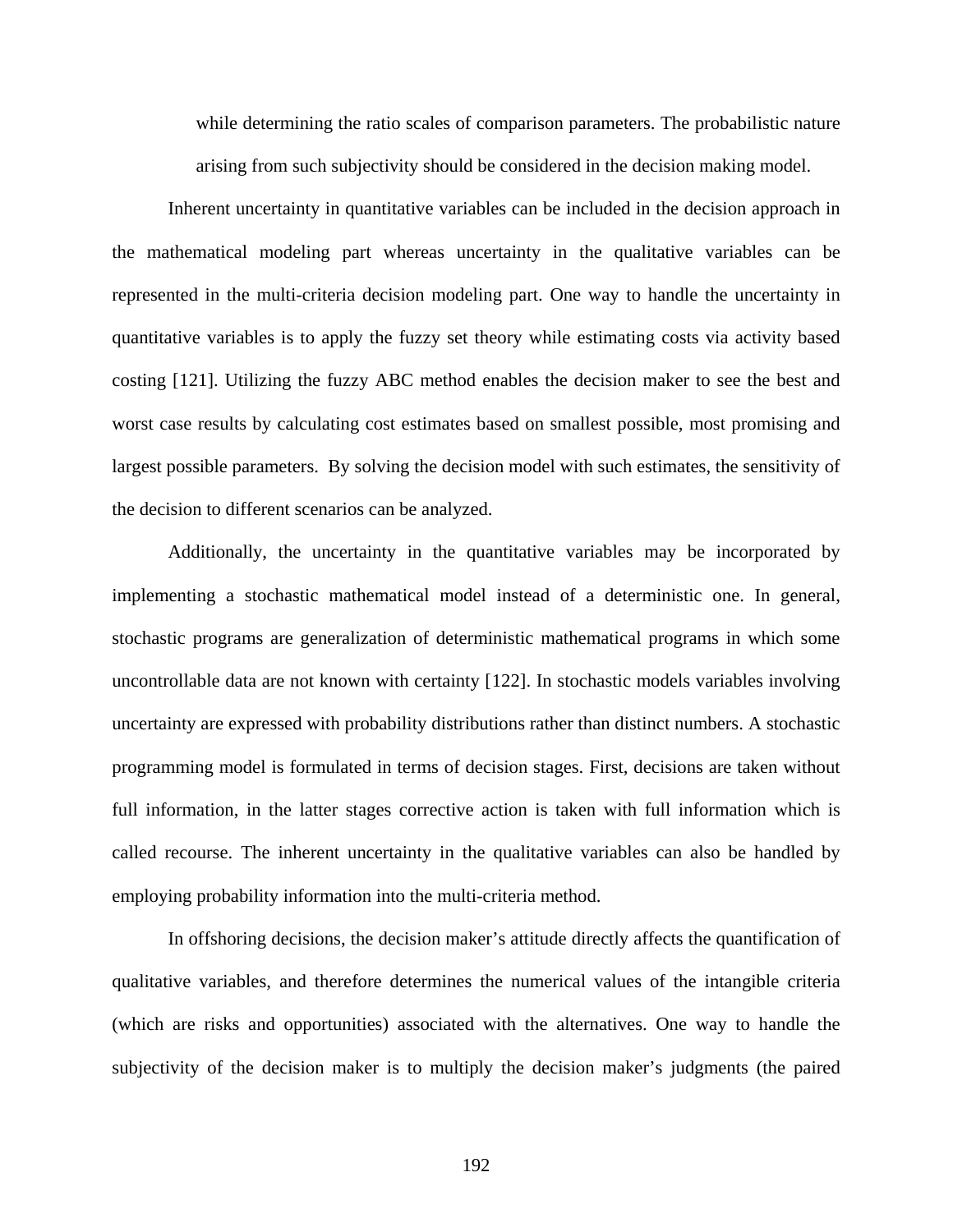comparisons) with weights that represent the attitude of the decision maker. Yager [[1](#page-218-0)23, [12](#page-218-0)4, [12](#page-218-0)5, [12](#page-218-0)6] investigated the uncertainty elements and proposed methods that allow the deliberation of the uncertainty factors in decision making problems. In these methods, the decision maker's attitude is included in the models based on the use of the ordered weighted averaging (OWA) operator. By Yager's definition; an OWA operator of dimension *n* is a mapping  $F: \mathbb{R}^n \to \mathbb{R}$  which has an associated weighting vector:

$$
W = \begin{bmatrix} w_1 \\ w_2 \\ \vdots \\ w_n \end{bmatrix}
$$
 where  $w_j \in [0,1]$  and  $\sum_{j=1}^n w_j = 1$  (6-1)

$$
F(a_1, a_2, \dots, a_n) = \sum_{j=1}^{n} w_j b_j
$$
 with b\_j being the j<sup>th</sup> largest of the a<sub>i</sub>. (6-2)

The weights define the optimism level of the decision maker. By integrating event probabilities with the OWA operator, a decision can be made based on both the probabilistic nature of the problem and the decision maker's preferences. Liu and Da [[1](#page-218-0)27] also extends Yager's work by deriving OWA operators from decision maker's optimism degree.

The modeling of offshoring decisions can be expanded in various ways. In this research the integrated decision making approach is applied to offshoring decisions involving mainly manufacturing activities. On the other hand, with developing communication technologies, more companies are inclined towards offshoring services in the form of business process and information technology outsourcing. The span of outsourced services varies immensely from tasks as simple as call centers to as complex as software development and product design. The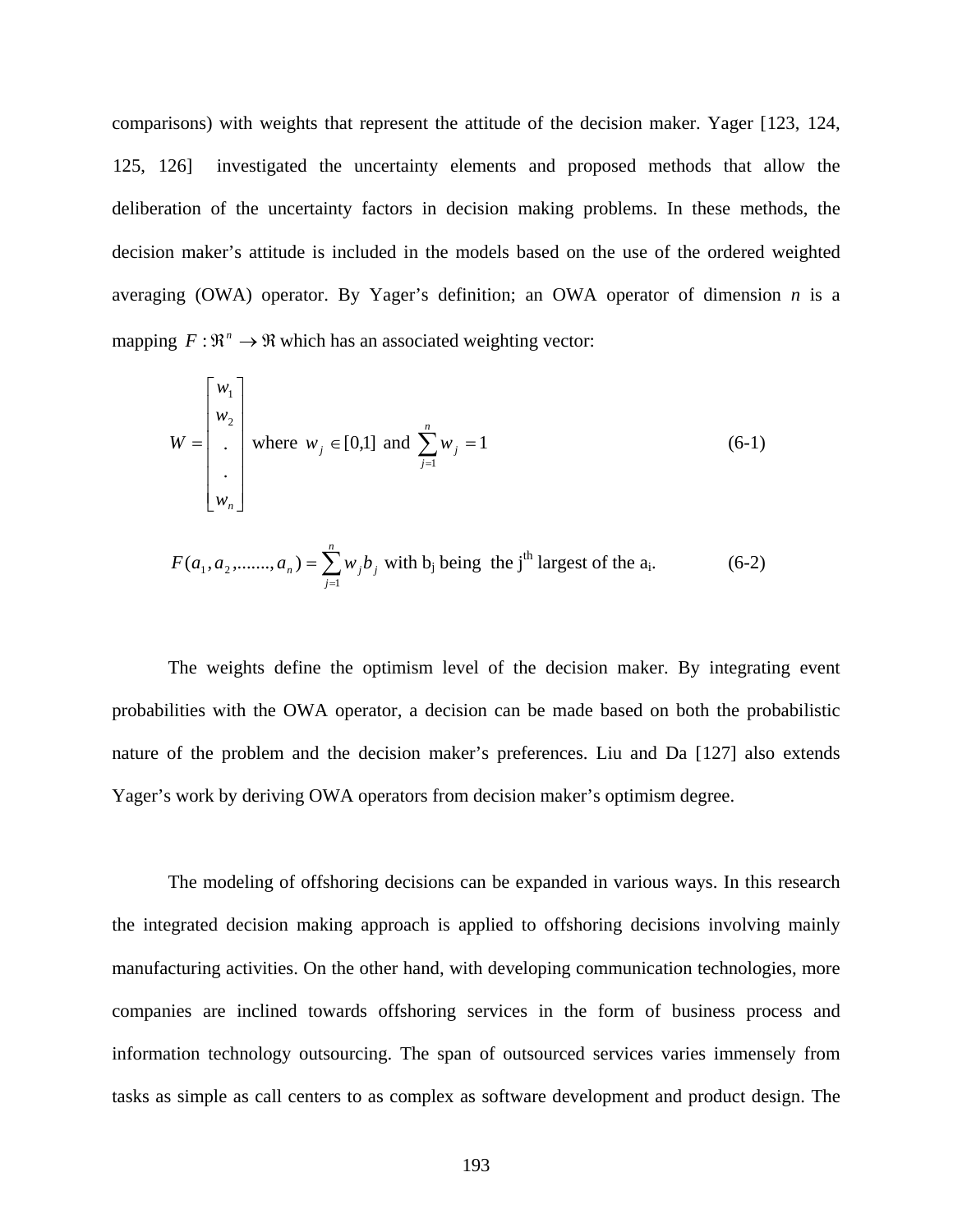cost structure and the criteria for making offshoring decisions in the service sector differ from the ones in the manufacturing sector. For instance, service operations may encompass additional implementation and management cost elements that have significant impact on the total cost. Furthermore, the cost analysis cannot be performed on product basis, rather it should be based on activities and processes. The criteria, limitations and priorities also differ and should be incorporated in the multi-criteria analysis. The offshoring decisions for the service sector can be evaluated on the foundations of the developed integrated model, however a future research initiative is necessary to analyze the differences between manufacturing and service offshoring and adapt the developed integrated model.

Offshore outsourcing is an extensive area that includes many issues that are subject to further research. Among the plausible operations, determining the right application to offshore outsourcing is also essential. The products or functions that have already reached maturity are less risky choices. These applications do not need big changes and can be managed without the need for direct control. Complexity is also important. More effort is needed to outsource complex functions. The possibility of failure escalates as the complexity of the job intensifies. Operations will need close monitoring, which in turn will add to the transaction and communication costs. Companies may face unsatisfactory negative results if the decision of which operations to offshoring is not made properly.

Offshoring may also be done in different formats. Linder divides offshore outsourcing into two categories, conventional and transformational [[12](#page-218-0)8]. Conventional outsourcing is transferring non-core, simple interfaces to another entity whereas transformational outsourcing is outsourcing to achieve a rapid, sustainable, step-change improvement in enterprise-level performance. Conventional outsourcing has little flexibility and involves well-understood

194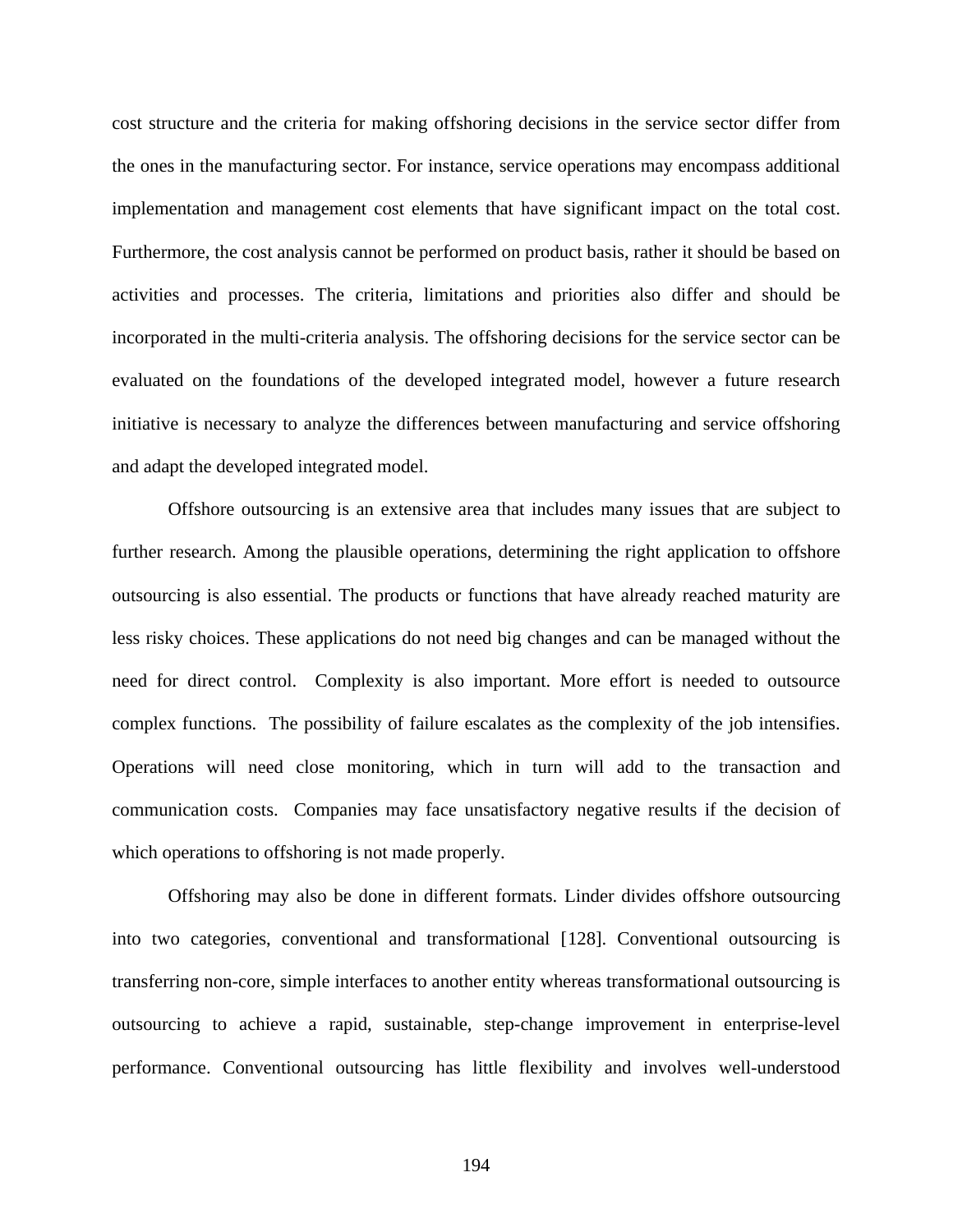processes whereas transformational outsourcing involves outsourcing ongoing services that are critical to the performance of the business. Transformational outsourcing is operationalized by partnering or investments (do it yourself, merge/acquire or joint venture). In order find the most appropriate form of offshore outsourcing, a company needs to consider several factors such as the company's core competences, industry environment, available options and future goals.

Although these issues (determining the right process and format for offshoring) are broadly discussed in literature, the number of comprehensive analytical decision models that can systematical support corporate offshoring decisions is scarce. As globalization accelerates, there will be more offshoring practices, both successful and unsuccessful, and the necessity of applying analytical tools for decision making will become more apparent.

## **6.5 SUMMARY**

Traditional methodologies for offshoring decisions are focused on benefit-cost analyses, often incorporating mathematical programming to determine optimal location selection and operational distribution. However a strategic decision does not lead to success if made only from a financial standpoint, excluding potential implications for both the corporation and the communities.

In this research the traditional decision making approach is expanded by introducing:

- Multi-attribute assessment techniques to incorporate intangible variables that are important for the welfare of all of the stakeholders.
- Engineering economic tools to realize accurate cost estimations and comprehensive analysis of the decision over a long time horizon.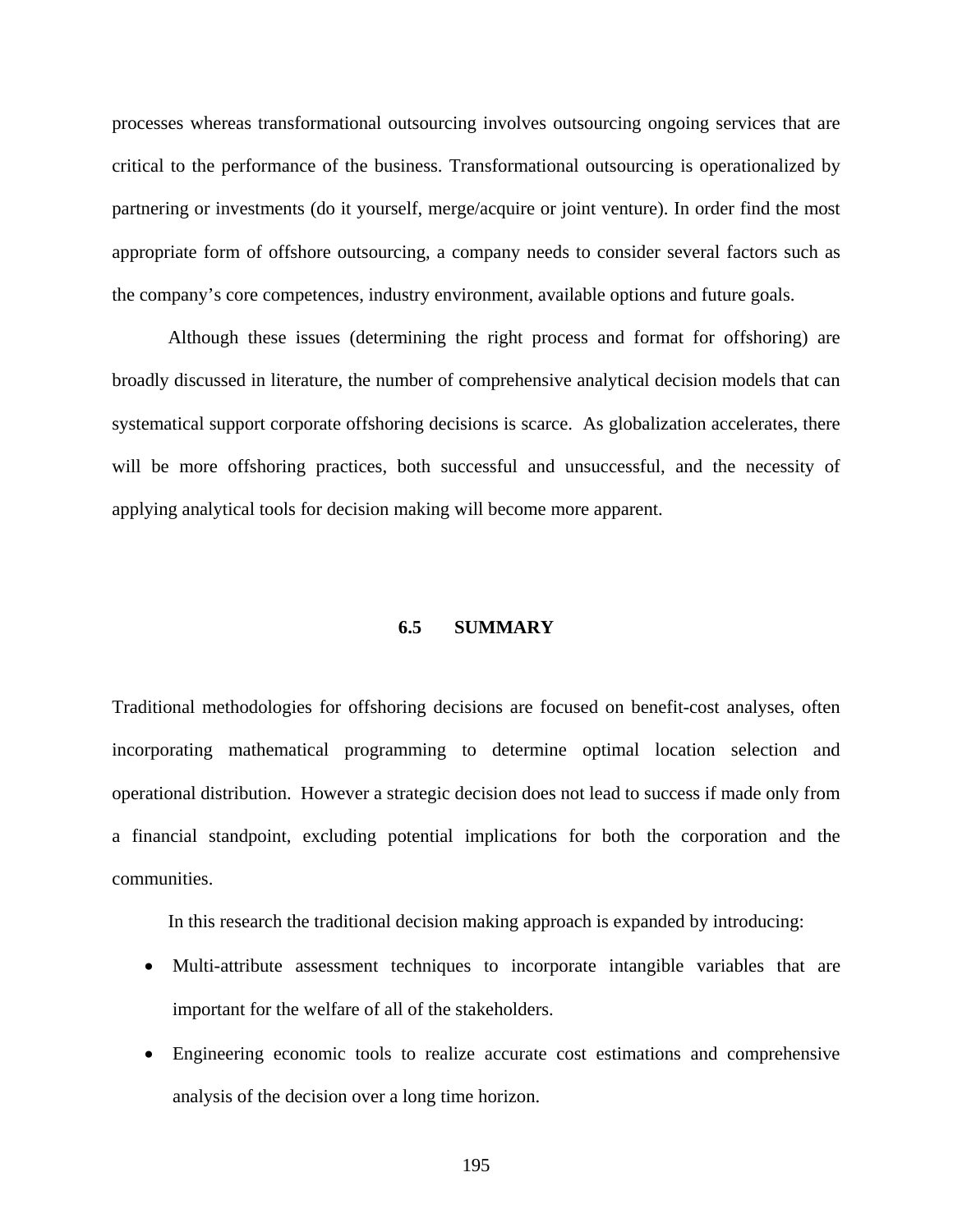• Tradeoff analysis to evaluate both tangible and intangible variables for decisions that are favorable with respect to every aspect of the decision

This research contributes to the literature by developing a novel integrated analytical decision approach by embracing the strengths of multiple tools to incorporate intangible and tangible factors with continuous and discrete variables. This decision approach is also customized to offshoring decisions by exploring the dimensions of offshoring and including the necessary elements for successful global practices. The application of this integrated decision approach should not only provide sustainable and better offshoring decisions for the well being of corporations but also serve as a platform to promote understanding of the key components that make a prosperous global business structure.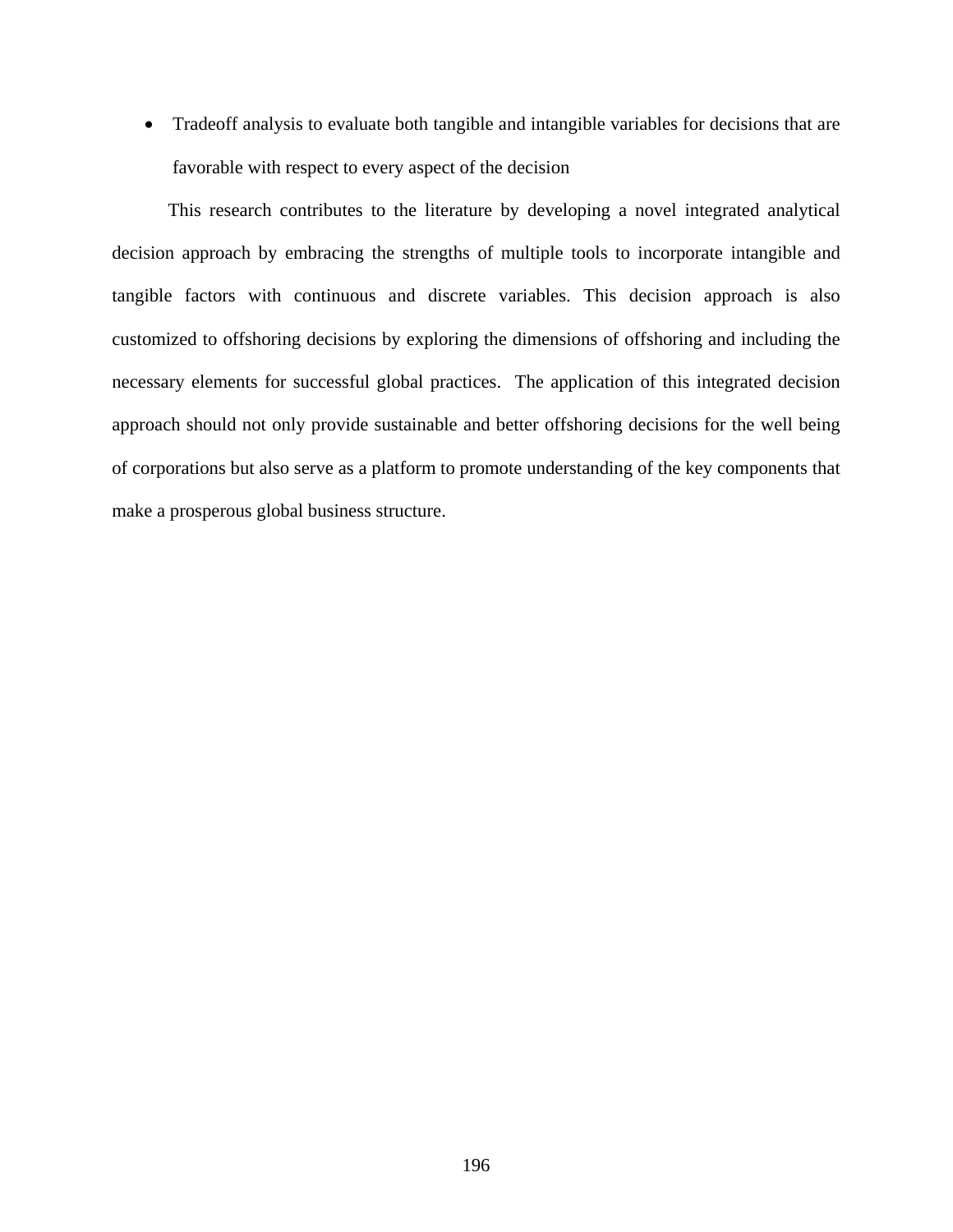#### **BIBLIOGRAPHY**

- [1] Monczka, R.M., Markham, WJ., Carter, J.R., Blascovich, J.D., & Slaight, T.H. (2005). Outsourcing Strategically for Sustainable Competitive Advantage. A Joint Study by CAPS Research and A.T. Kearney, Inc.
- [2] Friedman, T. L., (2005). *The World is Flat: A Brief History of the Twenty-first Century.* New York, NY: Farrar, Straus and Giroux
- [3] TradeStats Express. Retrieved Feb. 2007 from http://tse.export.gov-
- [4] Global Trade Liberalization and the Developing Countries. International Monetary Fund. Retrieved May 2006 from http://www.imf.org/external/np/exr/ib/2001/110801.htm#i November 2001.
- [5] Saunders, J. (2003). IT jobs contracted from far and wide. Retrieved Oct. 14, 2003 from www.globeandmail.com.
- [6] Schultz, C.L. (2004). Offshoring, Import Competition and the Jobless Recovery. Brookings Institute Policy Brief 136, August 2004.
- [7] Bidanda, B., Shuman, L. J., & Arisoy, O. (2005). Manufacturing Outsourcing: Implications for Engineering Jobs & Education. *Proceedings of FAIM 2005 Conference*. June 2005. Bilboa, Spain.
- [8] Farrell, D., Laboissiere M.A., & Rosenfeld, J. (2005). Sizing the Emerging Global Labor Market. *The McKinsey Quarterly*, No. 3. 93-103.
- [9] Young, R., (Producer and Director). (2005). *Is Wal-Mart Good for America?* PBS Frontline Production
- [10] Landis, K.M., Mishra, S., & Porrello K. (2005). Calling a Change in the Outsourcing Market. *Deloitte Consulting Publication*. April 2005. Retrieved from www.deloitte.com .
- [11] Mullin, R. (2006). Managing Outsourced. *Journal of Business Strategy*. 17(4). 28-38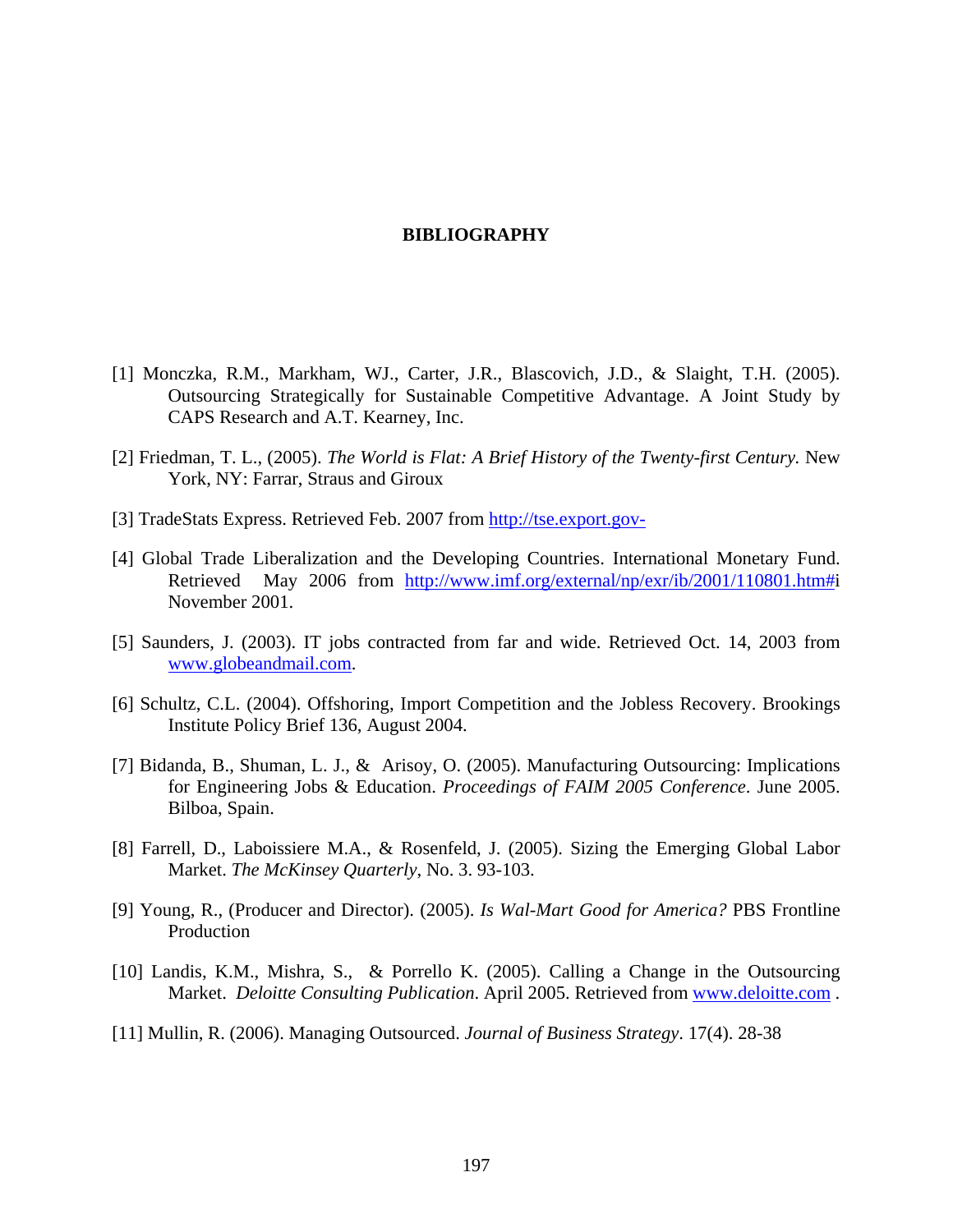- [12] Leggett, K., & Wonacott, P. (2002). The World's Factory: Surge in Exports from China Jolts Global Industry. *Wall Street Journal*. Oct. 10, 2002.
- [13] World Bank Data and Statistics. Retrieved October 2006 from www.worldbank.org
- [14] Strategic Review 2005. National Association of Software and Service Companies (Nasscom). Retrieved 23 Feb. 2005 from http://www.nasscom.org/strategic2005.asp
- [15] Kotabe, M., & Murray, J.Y. (2004). Global sourcing strategy and sustainable competitive advantage. *Industrial Marketing Management*. 33. 7-14
- [16] Deavers, K. (1997). Outsourcing: A Corporate Competitiveness Strategy, Not a Search for Low Wages. *Journal of Labor Research*. 18(4). 503-519
- [17] Bean, L. (2003). The Profits and Perils of International Outsourcing. Journal of Corporate Accounting & Finance. 14(6). 3-10
- [18] Weakland, T. (2005). 2005 Global IT Outsourcing Study. *DiamondCluster White Paper*. Retrieved Spring 2005. www.diamondconsultants.com
- [19] Overby, S. (2003). The Hidden Costs of Offshore Outsourcing. *CIO Magazine*. Sep. 1, 2003
- [20] Monczka, R.M., Markham, W.J., Carter, J.R., Blascovich, J.D. & Slaight, T.H. (2005). Outsourcing Strategically for Sustainable Competitive Advantage. A Joint Study by CAPS Research and A.T. Kearney, Inc. accessible from www.atkearney.com
- [21] Geoffrion, A.M. (1974). Multicommodity Distribution System Design by Benders Decomposition. Management Science. 20(5). 822-844
- [22] Degraeve, Z., & Roodhooft, F.(1999). Effectively selecting suppliers using total cost of ownership. *Journal of Supply Chain Management*. 35(1). 5-10
- [23] Dagraeve, Z., Labro, E., & Roodhooft, F. (2000). An evaluation of vendor selection models from a total cost of ownership perspective. *European Journal of Operational Research*. 125. 34-58
- [24] Muralidharan, C., Anantharaman, N., & Deshmukh, S.G. (2001). Vendor rating in purchasing scenario: a confidence interval approach. *International Journal of Operations and Production Management.* 21(10). 1306-1325
- [25] Amid, A., Ghodsypour, S.H., & O'Brien, C. (2006). Fuzzy multiobjective linear model for supplier selection in a supply chain. *International Journal of Production Economics.* 104. 394-407
- [26] Barbera, S., Hammond, P.J., & Seidl, C. (1998). Handbook of Utility Theory:Volume 2: Extensions. Boston, MA: Kluwer Academic Publishers. 687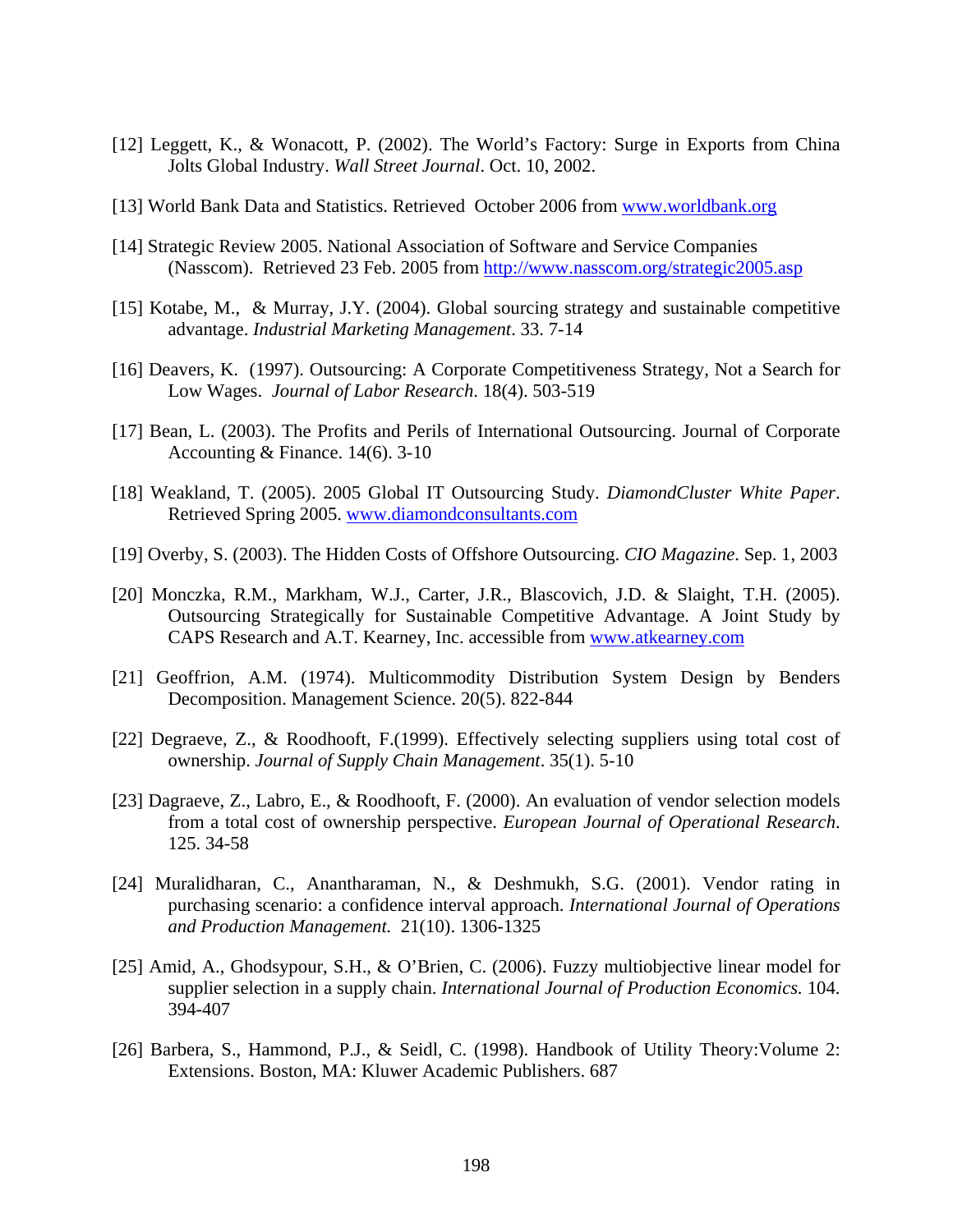- [27] Min, H. (1994). International Supplier Selection: A Multi-attribute Utility Approach. *International Journal of Physical Distribution & Logistics Management*. 24(5). 24-33
- [28] SCOR Overview Version 8.0. Supply Chain Council. Retrieved Jan. 2007 from http://www.supply-chain.org
- [29] Talluri, S., & Baker, B.C. (2002). A multi-phase mathematical programming approach for effective supply chain design. *European Journal of Operational Research.* 141. 544-558
- [30] Ghodyspour, S.H., & O'Brien, C. (1998). A decision support system for supplier selection using an integrated analytic hierarchy process and linear programming. *International Journal of Production Economics.* 56-57. 199-212
- [31] Weber, C.A., Current, J., & Desai, A. (2000). An optimization approach to determining the number of vendors to employ. *Supply Chain Management: An International Journal.* 5(2). 90-98
- [32] Vidal, C.J., & Goetschalckx, M. (1997). Strategic Production- distribution models: A critical review with emphasis on global supply chain models. *European Journal of Operational Research.* 98. 1-18
- [33] Cohen, M.A. & Mallik, S. (1997). Global Supply Chains: Research and Applications. *Production and Operations Management.* 6(3)
- [34] Arnzten, B.C., Brown, G.G., Harrsion, T.P. & Trafton, L. (1995). Global Supply Chain Management at Digital Equipment Corporation. *Interfaces*. 25(1). 69-93
- [35] Huchzermeier, A., & Cohen, M.A. (1996). Valuing Operational Flexibility Under Exchange Rate Risk. *Operations Research*. 44(1). 100-113
- [36] Nagurney, A., Cruz, J., & Matsypura, D. (2003). Dynamics of Global Supply Chain Supernetworks. *Mathematical and Computer Modeling*. 37. 963-983
- [37] Grossman, G.M., & Helpman, E. (2005). Outsourcing in a Global Economy. *Review of Economic Studies.* 72(250). 135-159
- [38] Kouvelis, P. & Munson, C.L. (2004). Using a Structural Equations Modeling Approach to Design and Monitor Strategic International Facility NetworkS. Pp. 681-798 In *Handbook of Quantitative Supply Chain Analysis* ed. by Simchi-Levi, D., Wu, D.W., & Shen, Z-J. New York, NY: Springer
- [39] Goetschalckx, M., Vidal, C.J., & Dogan, K. (2004). Modeling and design of global logistics systems: A review of integrated strategic and tactical models and design algorithms. *European Journal of Operational Research*. 143(1). 1-18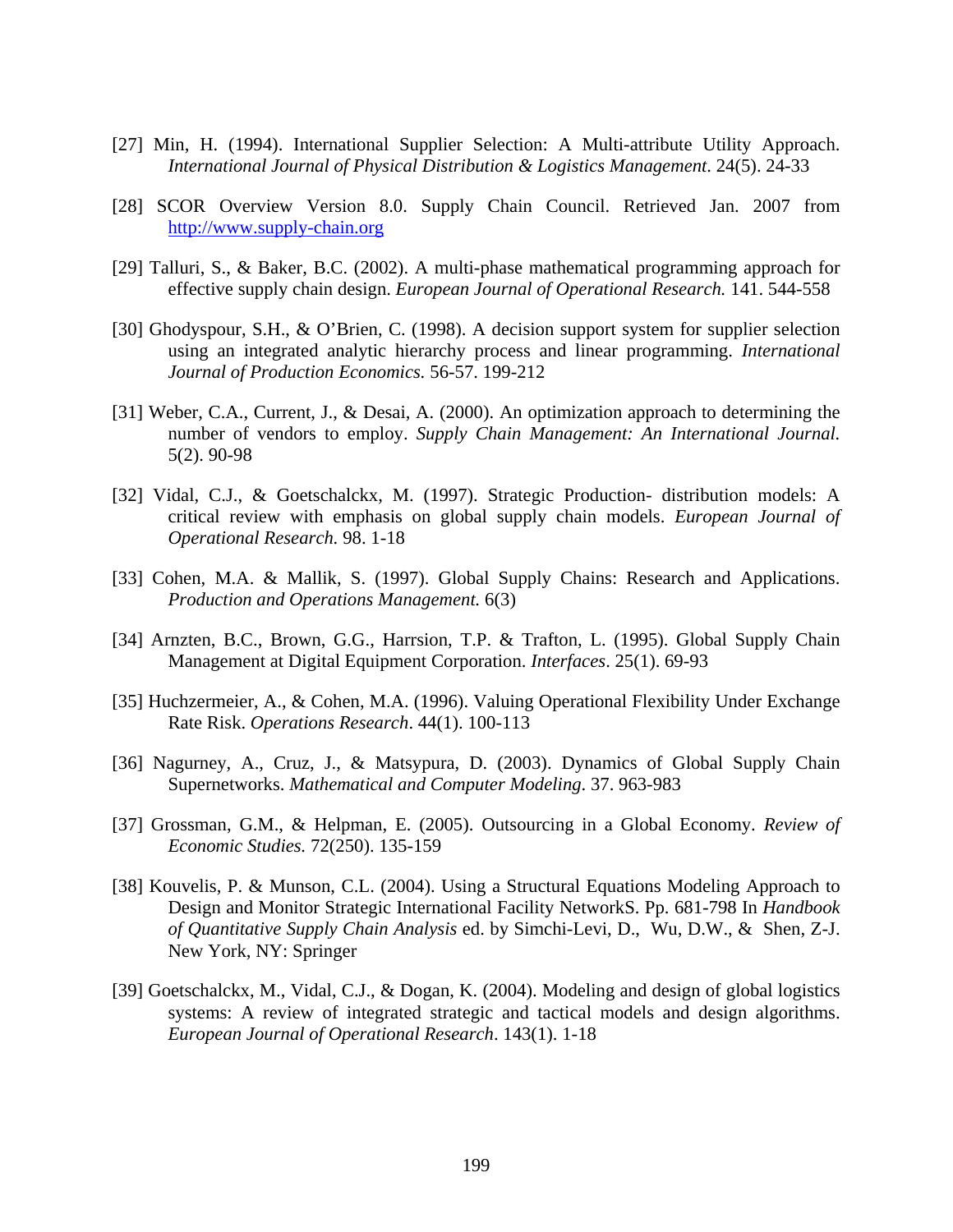- [40] Steenhuis, H-J., & De Bruijin, E.J. (2004). Assessing Manufacturing Location. *Production Planning and Control.* 15(8). 786-795
- [41] Bartmess, A., & Cerny, K. (1993). Building Competitive Advantage Through a Global Network of Capabilities. *California Management Review.* 35(2). 78-102
- [42] MacCormack, A.D., Newman, L.J., & Rosenfield, D. (1994). The New Dynamics of Global Manufacturing Site Location. *Sloan Management Review*. 35(4). 69-80
- [43] A.T. Kearney's 2004 Offshore Location Attractiveness Index (2004). Making Offshore Decisions Retrieved Mar. 2006 from www.atkearney.com
- [44] Minevich, M.D., & Richter, F-J. (2005). The Global Outsourcing Report. *The CIO Insight Whiteboard*. 55
- [45] Udo, G.G. (2000). Using analytic hierarchy process to analyze the information technology outsourcing decision. *Industrial Management and Data Systems*. 100(9). 421-429
- [46] Badri, M.A. (1999). Combining the analytic hierarchy process and goal programming for global facility location-allocation problem. *International Journal of Production Economics.* 62. 237-248
- [47] Triantaphyllou, E. (2000). Multi-Criteria Decision Making Methods: A Comparative Study. Boston, MA: Kluwer Academic Publishers
- [48] Tamiz, M., Jones, D., & Romero, C. (1998). Goal programming for decision making: An overview of the current state-of-the-art. *European Journal of Operational Research.* 11(3). 569-581
- [49] Saaty, T.L. (1990). How to make a decision: the analytic hierarchy process. *European Journal of Oparational Research.* 48(1). 9-26
- [50] Saaty, T.L. (2004). Fundamentals of the analytic network process- Dependence and feedback in decion-making with a single network. *Journal of Systems Science and Systems Engineering*. 13(2). 129-157
- [51] Yoon, K. (1987). A Reconciliation among Discrete Compromise Solutions. *The Journal of Operational Research Society.* 38(3). 277-286
- [52] Edwards,W., & Barron,F.H. (1994). SMARTS and SMARTER: Improved Simple Methods for Multiattribute Utility Measurement. O*rganizational Behavior and Human Decision Processes.* 60. 306-325
- [53] Roy, B. (1991). The outranking approach and the foundations of electre methods. *Theory and Decision.* 31(1).49-73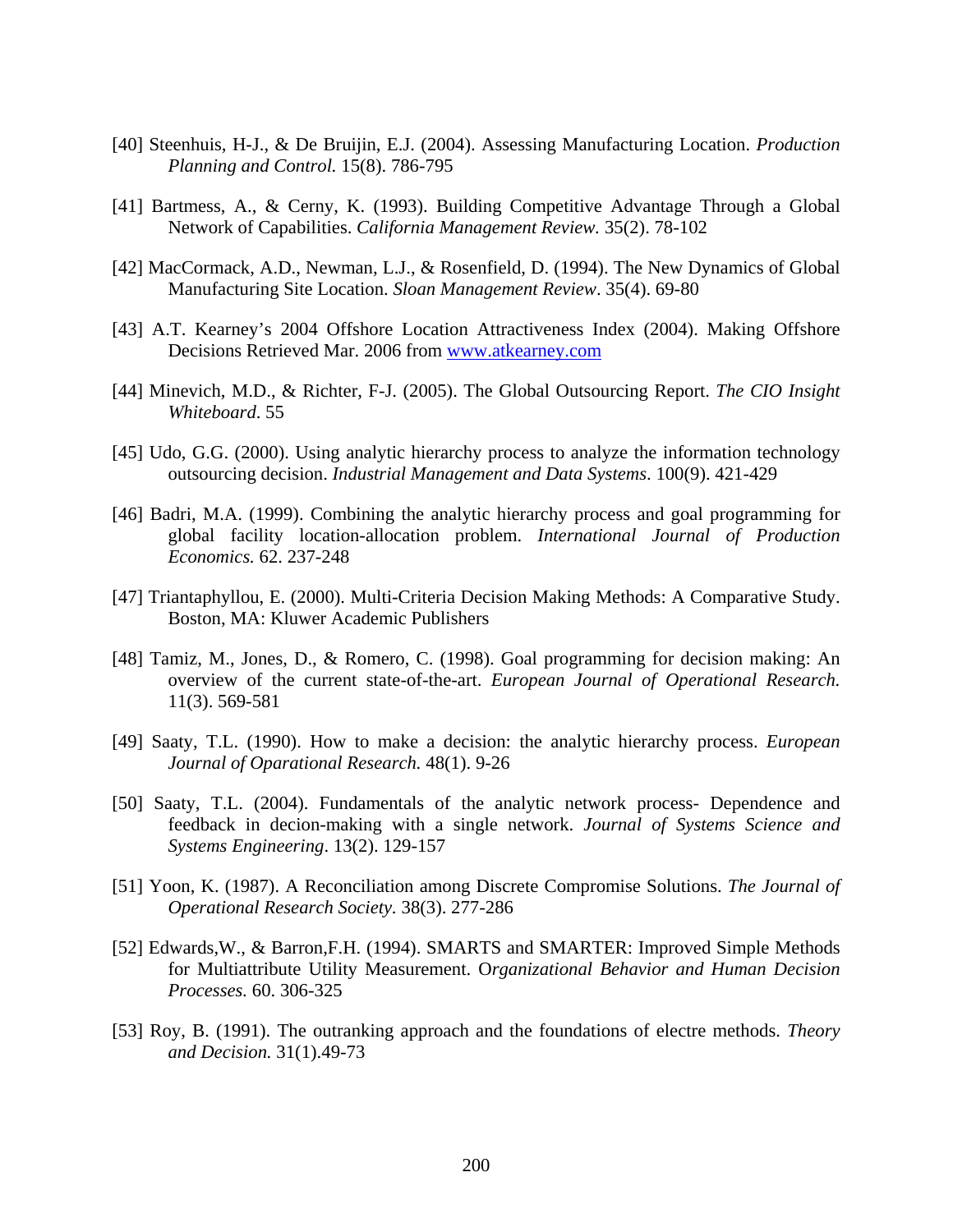- [54] Sofware information accessible from www.superdecisions.com
- [55] Cormen, T.H., Leiserson, C.E., Rivest, R.L., & Stein, C. (2001). Introduction to Algorithms. Second Ed. New York, NY: McGraw- Hill. 981
- [56] Dantzig, G.B. (1960). On the Significance of Solving Linear Programming Problems with Some Integer Variables. *Econometrica*, 28, Jan.1960. 30-44
- [57] Nemhauser, G.L., & Wolsey, L.A. (1999). Integer and Combinatorial Optimization. New York, NY: Wiley-Interscience. 236
- [58] Balas, E., Ceria, S., & Cornuejols, G. (1996). Mixed 0-1 Programming by Lift-and-Project in a Branch-and-Cut Framework. *Management Science.* 42(6). 1229-1246
- [59] Balas, E., Schmieta, S., & Wallace, C. (2004). Pivot and shift a mixed integer programming heuristic. *Discrete Optimization*. 1(1). 3-12
- [60] Lokketangen, A., & Glover, F. (1998). Solving 0-1 mixed integer programming problems using tabu search. *European Journal of Operational Research.* 106. 624-658
- [61] Kostikas, K., & Fragakis, C. (2004). Genetic Programming Applied to Mixed Integer Programming. 113-124. In *Genetic Programming*. Ed. By Keijzer et al. Berlin, Heidelberg: Springer
- [62] Belvaux, G., & Wolsey, L.A. (2001) Modeling Practical Lot-Sizing Problems as Mixed-Integer Programs. Management Science. 47(7). 993-1007
- [63] Nasr, N., & Elsayed, E.A. (1990). Job shop scheduling with alternative machines. *International Journal of Production Research*. 28(9). 1595-1609
- [64] Beaumont, N. (1997). Scheduling staff using mixed integer programming. *European Journal of Operational Research.* 98. 473-484
- [65] Elson, D.G. (1972). Site Location via Mixed-Integer Programming. *Operational Research Quarterly (1970-1977)*. 23(1). 31-43
- [66] Kennington, J.L. (1978). A Survey of Linear Cost Multicommodity Network Flows. *Operations Research.* 26(2). 209-236
- [67] ILOG, Cplex 9.0 Documentation- IloCplex User Manual accessible from www.ilog.com
- [68] Saaty, T.L. (2004). Fundamentals of the analytic network process- Dependence and feedback in decision-making with a single network. *Journal of Systems Science and Systems Engineering.* 13(2). 129-157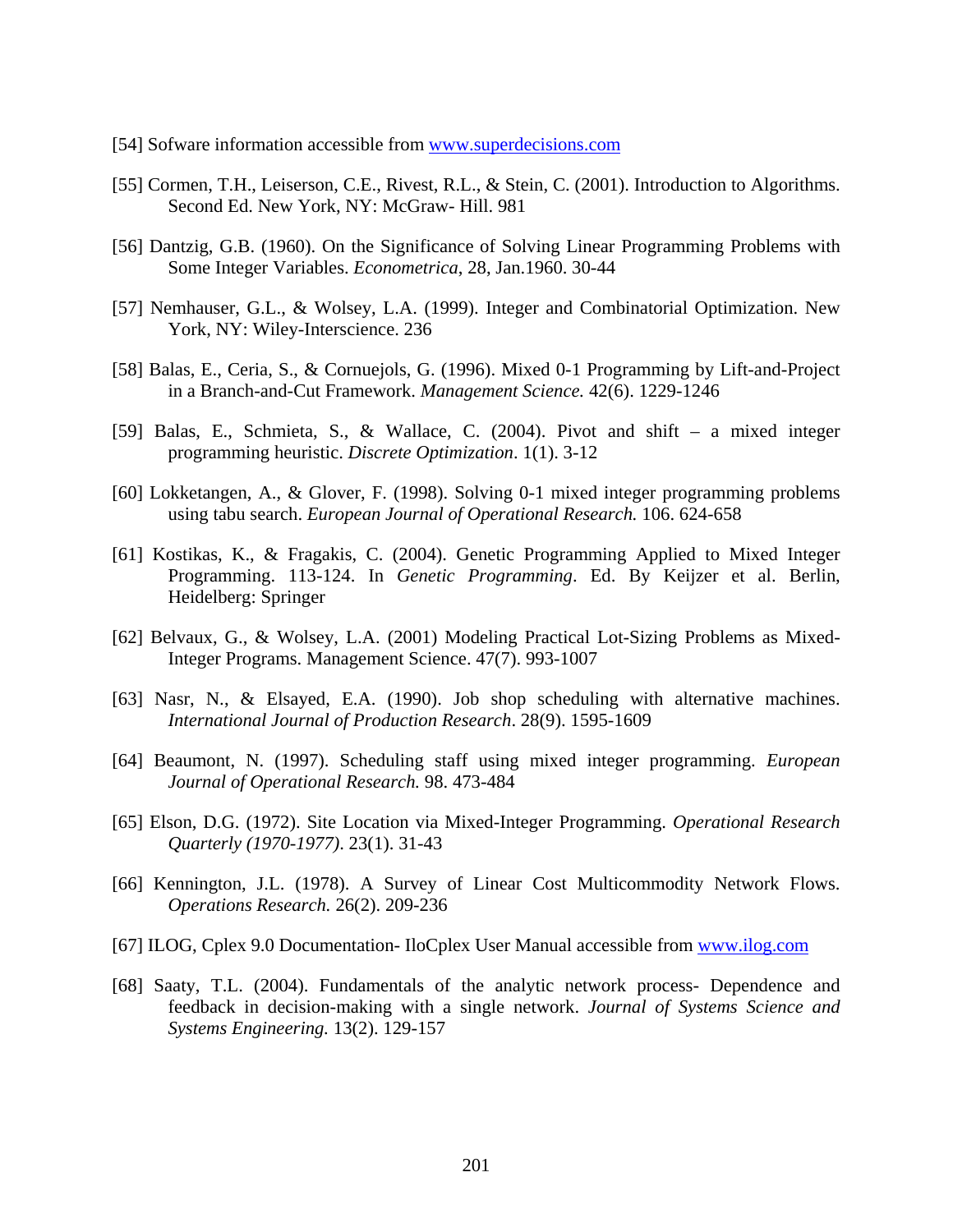- [69] Saaty, T. L. (2006). Decision Making in Complex Environment. University of Pittsburgh, lecture notes Spring 2006
- [70] Saaty, T. L. (1996). Decision Making with Dependence and Feedback: The Analytic Network Process. Pittsburgh, PA: RWS Publications. 7
- [71] Saaty, T. L. (1996). Decision Making with Dependence and Feedback: The Analytic Network Process. Pittsburgh, PA: RWS Publications. 28
- [72]Saaty, T. L. (1996). Decision Making with Dependence and Feedback: The Analytic Network Process. Pittsburgh, PA: RWS Publications. 31
- [73] Leung, L.C., & Cao, D. (2001). On the efficacy of modeling multi-attribute decision problems using AHP and Sinarchy. *European Journal of Operational Research*. 132(1). 39-49
- [74] Meade, L.M., & Presley, (2002). A. R&D project selection using the analytic network process. *IEEE Transactions on Engineering Management.* 49(1), 59- 66
- [75] Hamalainen, R.P., & Seppalainen, T.O. (1986). The analytic network process in energy policy planning. *Socio-Economic Planning Sciences*. 20(6). 399-405
- [76] Niemira, M.P., & Saaty, T.L. (2004). An Analytic Network Process Model for Financial Crisis Forecasting. *International Journal of Forecasting.* 20(4). 573-587
- [77] Agarwal, A., & Shankar, R. (2003). On-line trust building in e-enabled supply chain. *Supply Chain Management.* 8(4). 324-334
- [78] Braglia, M., Gabbrielli, R. & Miconi, D. (2001). Material Handling Device Selection in Cellular Manufacturing. *Journal of Multicriteria Decision Analysis*. 10(6). 303-315
- [79] Dyer, J.S. (1990). Remarks on the Analytic Hierarchy Process. *Management Science*. 36 (3). 249-258
- [80] Gass, S.I. (2005). Model World: The Great Debate- MAUT versus AHP. *Interfaces*. An International Journal of Institute for Operations Research and the Management Sciences. 35(4). 308-312
- [81] Saaty, T.L. (1990). An Exposition on the AHP in Reply to the Paper "Remarks on Analytic Hierarchy Process". *Management Science*. 36 (3). 259-268
- [82] Ferrell, K. (2003). Outsourcing's Benefits May Be More Than Monetary. *InformationWeek.* Sept. 25, 2003
- [83] Minevich, M.D., & Richter, F-J.(2005).Top Spots for Outsourcing.*The CIO Insight Whiteboard.* March 5, 2005 accessible from www.cioinsight.com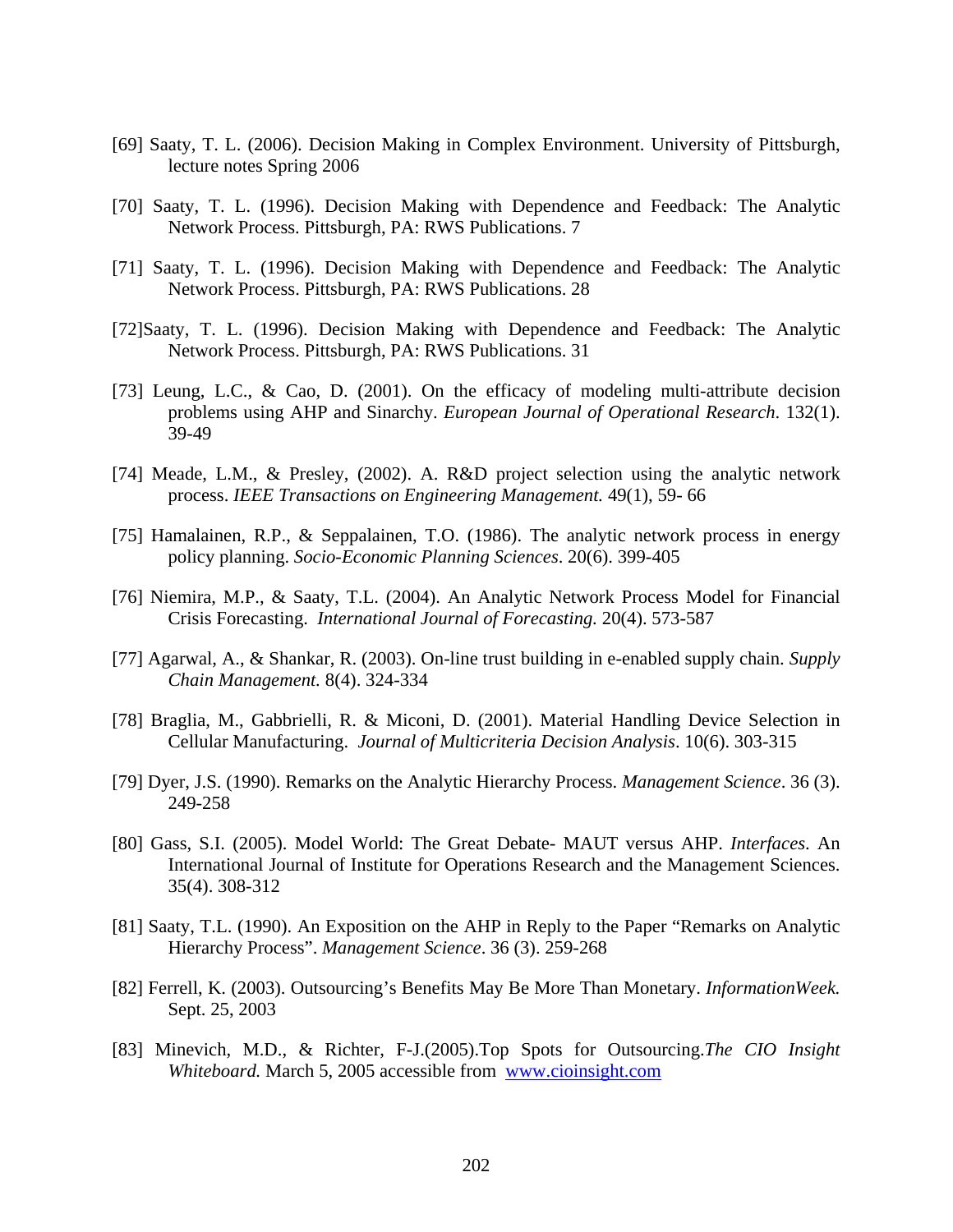- [84] http://www.countrywatch.com (Accessible by login)
- [85]  $\frac{http://new.sourceoecd.org}{http://new.sourceoecd.org}$  (Accessible by login)
- [86] Sawaragi, Y., Nakayama, H., & Tanino, T. (1985). Theory of Multiobjective Optimization. Orlando, FL: Academic Press
- [87] Coello Coello,C.A. (1996). An Empirical Study of Evolutionary Techniques for Multiobjective Optimization in Engineering Design. PhD Thesis. Department of Computer Science. Tulane University
- [88] Coello C., Van Veldhuizen D., and Lamont, G., Evolutionary Algorithms for Solving Multi-Objective Problems,Kluwer Academic Publishers, 2002
- [89] Coello Coello, C. (2005). Applications of Multiobjective Evolutionary Algorithms. Singapore:World Scientific Publishing Company. 1-23
- [90] Marler, T.R. (2005). A Study of Multi-Objective Optimization Methods for Engineering Applications. PhD Thesis, Department of Mechanical Engineering University of Iowa
- [91] Ben-Horim, M., & Levy, H. (1980) Total Risk, Diversifiable Risk and Nondiversifiable Risk: A Pedagogic Note. *The Journal of Financial and Quantitative Analysis*. 15(2).289- 297
- [92] Ogilvie, J. (2006) Management Accounting and Financial Strategy. CIMA Learning System Strategic Level 2007 series. Burlington, MA: Elsevier.175
- [93] Deb, K. (2004). Multi-objective Optimization using Evolutionary Algorithms. New York, NY: John Wiley and Sons. 50-51
- [94] Goicoechea, A., Hansen, D.R., & Duckstein, L. (1982) Multiobjective Decision Analysis with Engineering and Business Applications. New York, NY: John Wiley and Sons.
- [95] Carmichael, D.G. (1980). Computation of Pareto Optima in Structural Design*. International Journal for Numerical Methods in Engineering.* 15. 925-952
- [96] Cohon, J.L. (1978). Multiobjective Programming and Planning. New York, NY: Academic Press
- [97] Koski, J. (1984). Multicriterion Optimization in Structural Design in New Directions. 483- 503. In "*Optimum Structural Design*", Ed. By Atrek, E., Gallagher, R.H., Ragsdell, K.M.,Zienkiewicz, O.C.
- [98] Adapted from a case study performed by Madhavan, R., Bidanda, B., & Arisoy, O. at University of Pittsburgh in 2006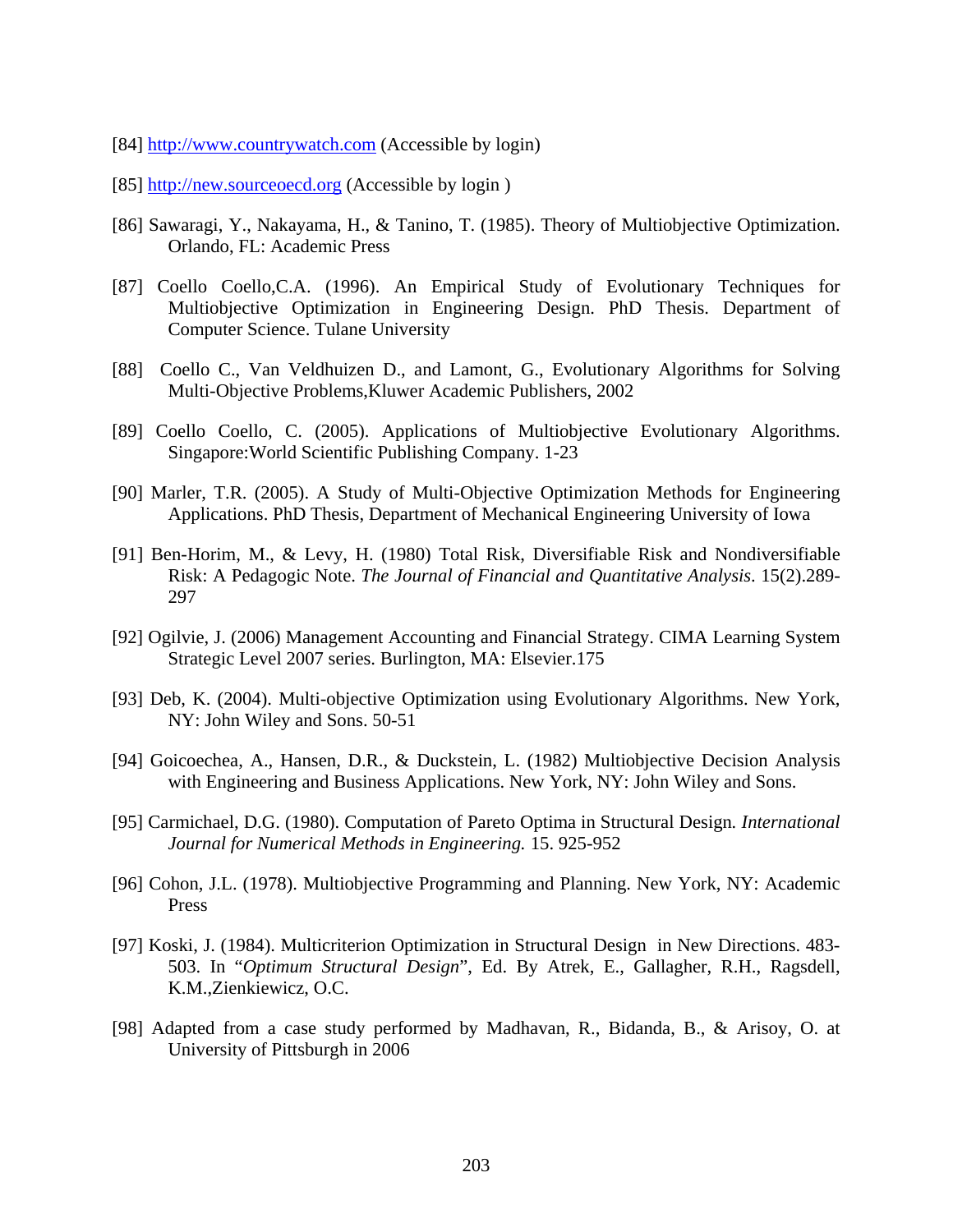- [99] Retrieved in April 2007 from www.hdmi.org
- [100] Hershey, J.C., & Schoemaker, P.J.H. (1985) Probability versus Certainty Equivalence Methods in Utility Measurement: Are They Equivalent?. *Management Science*. 31(1). 1213-1231
- [101] Bruns, W.J., & Kaplan, R.S. (1987). Accounting & Management: Field Study Perspectives. Boston, MA: Harvard Business School Press, 9., Boston, Mass. 374
- [102] Adapted from Needy, K.L. lecture notes "Cost Management", University of Pittsburgh Spring 2005
- [103] Ray, M. R. (1995). Cost management for product development. *Journal of Cost Management*. 9(1). 52-60
- [104] Susman, G. I. (1990)., Product life cycle management: Emerging Practices in Cost Management. Ed. Brinker, B. J. Boston, MA: Warren, Gorham & Lamont. 225-239
- [105] OECD Reports on Energy Prices & Taxes. Accessible from www.sourceoecd.org ,
- [106] Edwards,W. (2007). Estimating Farm Machinery Costs. Retrieved May 2007 from http://www.extension.iastate.edu/AGDM/crops/html/a3-29.html
- [107] Retrieved in Jan. 2007 from www.eiu.com
- [108] Retrieved in Jan. 2007 from www.sourceoecd.org
- [109] Economist Intelligence Unit (EIU) www.eiu.com (accessible by login)
- [110] World Development Indicators www.worldbank.org (accessible by login)
- [111] CountryWatch Database www.countrywatch.com (accessible by login)
- [112] United Nations Official Document System(ODS) accessible from http://documents.un.org
- [113] Europa World Database www.europaworld.com (accessible by login)
- [114] Lopez-Claros, A., Altinger, L., Blanke, J., Drzeniek, M., & Mia, I. (2006). The Global Competitiveness Report 2006-2007. World Economic Forum. Sept. 26, 2006.
- [115] A.T. Kearney/Foreign Policy Globalization Index. (2006). A.T. Kearney accessed Feb. 2007 from www.atkearney.com
- [116] Agricultural Online Access (AGRICOLA) accessible from http://agricola.nal.usda.gov
- [117] Power, M., Bonifazi, C., & Desouza, K.C. (2004). The Ten Outsourcing Traps to Avoid. *Journal of Business Strategy*. 25(2). 37-42